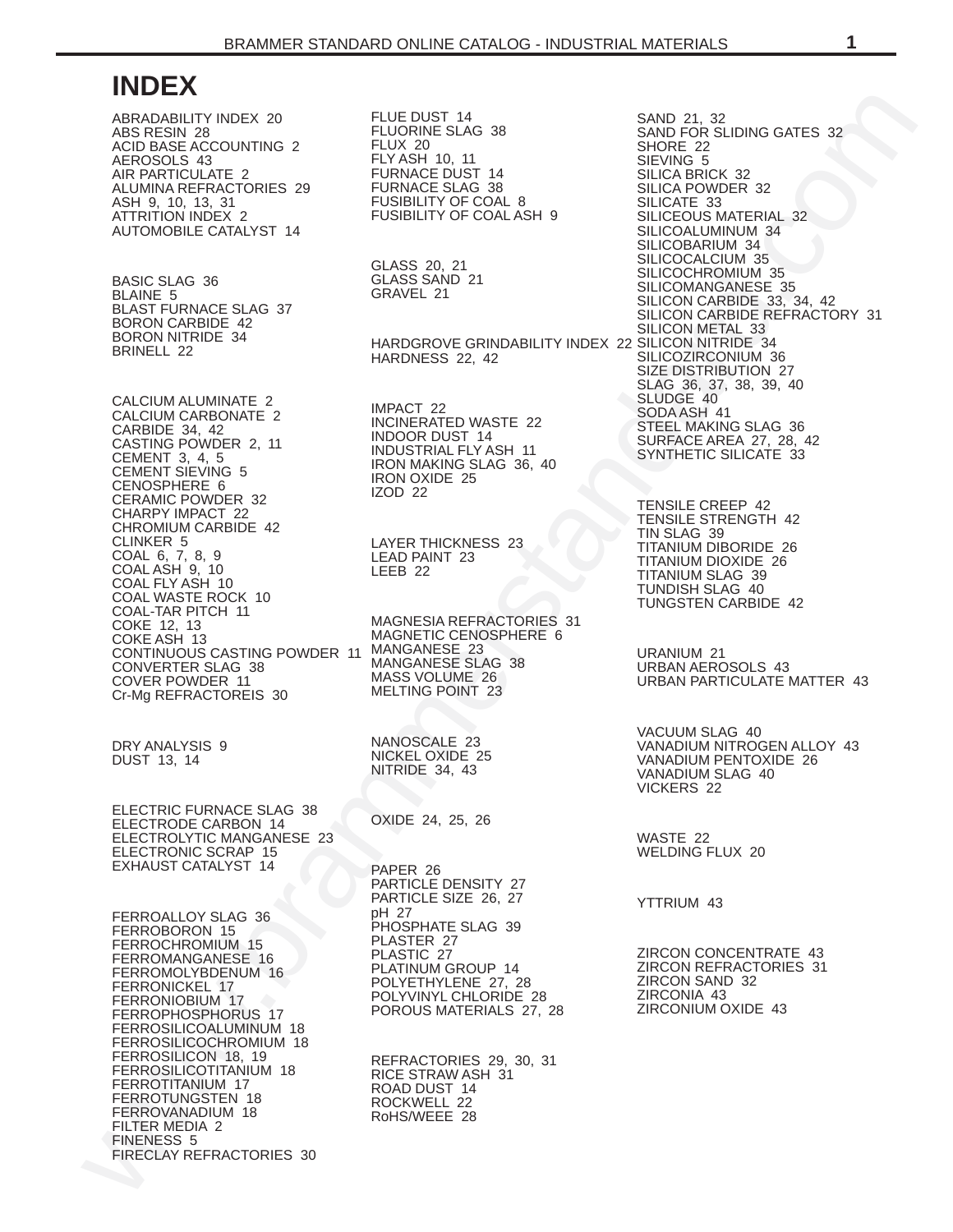<span id="page-1-0"></span>

| CRM<br>certified values                                                                      |                                   |                         |                                 | ACID BASE ACCOUNTING<br>informational values listed in mass %                                        |                          |                                      |                          |                        |                          |                                                                           |                         |                      |                         |                         |                         |               |                                     |                 | 100 g units |
|----------------------------------------------------------------------------------------------|-----------------------------------|-------------------------|---------------------------------|------------------------------------------------------------------------------------------------------|--------------------------|--------------------------------------|--------------------------|------------------------|--------------------------|---------------------------------------------------------------------------|-------------------------|----------------------|-------------------------|-------------------------|-------------------------|---------------|-------------------------------------|-----------------|-------------|
| Number                                                                                       | Total S%                          | Al                      | Ba                              | C                                                                                                    | $\mathrm{CO}_2$          | $^{CO}$ <sub>3</sub>                 | Ca                       | Fe                     | К                        | Mg                                                                        | Mn                      | Na                   | $P$ S as $SO_4$         |                         | Si                      | Тi            | LOI                                 | LOM             | Total       |
| CAN NBM-1<br>CAN KZK-1                                                                       | 0.28<br>0.80                      | 7.86<br>7.37            | 0.117<br>0.27                   | 0.79<br>0.95                                                                                         | 3.37                     | 0.50<br>4.22                         | 2.30<br>1.80             | 4.09<br>3.30           | 2.36<br>3.55             | 1.39<br>0.95                                                              | 0.046<br>0.07           | 2.70<br>1.18         | 0.10<br>0.08            | 0.02<br>0.01            | 28.47<br>29.38          | 0.335<br>0.35 | 3.45<br>$\cdot$                     | 0.32            | 98.38       |
|                                                                                              |                                   |                         | values listed in $kgCaCO_{2}/t$ |                                                                                                      |                          |                                      |                          |                        |                          |                                                                           |                         |                      |                         |                         |                         |               |                                     |                 |             |
| Number                                                                                       |                                   | Paste<br>PH             |                                 | Acid Producing Potential<br>Sobek Modified Sobek                                                     |                          |                                      | Sobek<br>Slight Moderate |                        |                          | Neutralization Potential Fizz Rating<br>Modified Sobek<br>Slight Moderate |                         |                      |                         |                         |                         |               |                                     |                 |             |
| CAN NBM-1                                                                                    |                                   | 8.45                    | 8.73                            | 8.46                                                                                                 |                          | (49.6)                               |                          | (70.9)                 |                          | (46.6)                                                                    | (52.3)                  |                      |                         |                         |                         |               |                                     |                 |             |
| CAN KZK-1                                                                                    |                                   | (8.8)                   | 24.9                            | (24.6)                                                                                               |                          | 59.0                                 |                          | 64.8                   |                          | 58.9                                                                      | (61.6)                  |                      |                         |                         |                         |               |                                     |                 |             |
| <b>CRM</b>                                                                                   |                                   |                         |                                 | AIR PARTICULATE ON FILTER MEDIA                                                                      |                          |                                      |                          |                        |                          |                                                                           |                         |                      |                         |                         |                         |               |                                     |                 |             |
|                                                                                              |                                   |                         |                                 | SRM 278e is supplied as 2 loaded + 2 blank filters, analysis in ng, good for nondestructive analysis |                          |                                      |                          |                        |                          |                                                                           |                         |                      |                         |                         |                         |               |                                     |                 |             |
| Number                                                                                       |                                   | Al                      | As                              | Ba                                                                                                   | Ca                       | Ce                                   | Co                       | Cr<br>Cu               |                          | Fe<br>К                                                                   | Mg                      | Mn                   | Na                      | Νi                      | Pb                      |               |                                     |                 |             |
| SRM 2783 blank<br>SRM 2783 loaded                                                            |                                   | (30)<br>23210           | 11.8                            | (0.4)<br>335                                                                                         | 13200                    | (23.4)                               | (0.04)<br>7.7            | (70)<br>135<br>404     | 26500                    | 5280                                                                      | 8620                    | 320                  | (15)<br>1860            | (8)<br>68               | (0.4)<br>317            |               |                                     |                 |             |
| Number                                                                                       |                                   |                         | Rb                              | $\rm S$<br>Sb                                                                                        | Sc                       |                                      | Si                       | Sm                     | Th                       | Тi                                                                        | U                       | V                    | W                       | Zn                      |                         |               |                                     |                 |             |
|                                                                                              | SRM 2783 blank<br>SRM 2783 loaded |                         | $(24.0)$ $(1050)$               | (100)<br>71.8                                                                                        |                          | $(3.54)$ $(58600)$ $(2.04)$ $(3.23)$ |                          |                        |                          | 1490                                                                      | (1.234)                 | 48.5                 | (5.0)                   | (50)<br>1790            |                         |               |                                     |                 |             |
|                                                                                              |                                   |                         |                                 |                                                                                                      |                          |                                      |                          |                        |                          |                                                                           |                         |                      |                         |                         |                         |               |                                     |                 |             |
| CRM                                                                                          |                                   |                         |                                 | <b>ATTRITION INDEX</b>                                                                               |                          |                                      |                          |                        |                          |                                                                           |                         |                      |                         |                         |                         |               |                                     |                 |             |
| Number                                                                                       |                                   |                         | Attrition Index (AI units)      |                                                                                                      |                          | Standard Deviation                   |                          |                        |                          | Uncertainty @ 95% CL                                                      | Units                   |                      |                         |                         |                         |               |                                     |                 |             |
| ASCRM 025                                                                                    |                                   | 18.8                    |                                 |                                                                                                      |                          | ± 1.3                                |                          |                        | ± 2.6                    |                                                                           | 750 g                   |                      |                         |                         |                         |               |                                     |                 |             |
|                                                                                              |                                   |                         |                                 |                                                                                                      |                          |                                      |                          |                        |                          |                                                                           |                         |                      |                         |                         |                         |               |                                     |                 |             |
|                                                                                              |                                   |                         |                                 |                                                                                                      |                          |                                      |                          |                        |                          |                                                                           |                         |                      |                         |                         |                         |               |                                     |                 |             |
|                                                                                              | typical analysis                  |                         |                                 | CALCIUM ALUMINATE                                                                                    |                          |                                      |                          |                        |                          |                                                                           |                         |                      | 100g                    |                         |                         |               |                                     |                 |             |
|                                                                                              | $A1_{2}O_{3}$                     | CaO                     | $\mathrm{cr}_2\mathrm{O}_3$     | Fe <sub>2</sub> O <sub>3</sub>                                                                       | $K_{2}O$                 | MgO                                  | MnO                      | MOO <sub>3</sub>       | $\,$ S                   | $\sin \theta_2$                                                           | SrO                     | $\verb"rio"_{2}$     | $V_2O_5$                |                         |                         |               |                                     |                 |             |
| RM<br>Number<br>DH X0101<br>DH X0103<br>DH X0102                                             | 72.2<br>68.8<br>64.30             | 26.74<br>23.38<br>18.34 | 0.006<br>0.028<br>0.054         | 0.118<br>0.289<br>0.708                                                                              | 0.296<br>$\cdot$         | 0.191<br>3.53<br>12.54               | 0.008<br>0.024<br>0.114  | 0.014<br>$\cdot$       | 0.011<br>$\sim$<br>0.020 | 0.17<br>0.450<br>2.02                                                     | 0.009<br>0.024          | 0.067<br>0.165       | < 0.005<br>2.36<br>1.48 |                         |                         |               |                                     |                 |             |
|                                                                                              |                                   |                         |                                 |                                                                                                      |                          |                                      |                          |                        |                          |                                                                           |                         |                      |                         |                         |                         |               |                                     |                 |             |
|                                                                                              |                                   |                         |                                 | CALCIUM CARBONATE                                                                                    |                          |                                      |                          |                        |                          |                                                                           |                         |                      |                         |                         |                         |               |                                     |                 |             |
|                                                                                              |                                   |                         |                                 | certified analysis in mass % and mg/kg                                                               |                          |                                      |                          |                        |                          |                                                                           |                         |                      | analysis in mg/kg       |                         |                         |               | 100g                                |                 |             |
|                                                                                              | $\text{CaCO}_3$                   |                         | Ba Cr Cu Fe                     | Mg                                                                                                   | Mn                       | Na                                   | Sr Zn                    |                        | Al B                     | Cd Co                                                                     | Ga                      | K                    | La Ni Pb                |                         | Si Sn Ti                |               | Zr                                  |                 |             |
|                                                                                              | 99.79                             |                         | 45.3 < 1 < 1 < 5                | 183                                                                                                  | 3.0                      | 47.5                                 | 173 < 2                  |                        |                          | <5 <1 <0.5 <1 <1.5 <20 <0.5 <3 <0.1 <20 <1 <0.5 <0.2                      |                         |                      |                         |                         |                         |               |                                     |                 |             |
|                                                                                              |                                   |                         |                                 | <b>CASTING POWDER</b>                                                                                |                          |                                      |                          |                        |                          |                                                                           |                         |                      |                         |                         |                         |               |                                     |                 |             |
|                                                                                              | analysis listed in mass %         |                         |                                 |                                                                                                      |                          |                                      |                          |                        |                          |                                                                           |                         |                      |                         |                         |                         |               |                                     | 30 <sub>g</sub> |             |
|                                                                                              | $\mathrm{Al}_{2}\mathrm{O}_{3}$   | Ba0                     | C                               | CaO                                                                                                  | CO <sub>2</sub>          | $\mathrm{cr}_2\mathrm{O}_3$          | $\mathbf{F}$             | $Fe_2O_3$              | $K_2O$                   | MgO                                                                       | MnO <sub>2</sub>        | Na <sub>2</sub> O    | $P_2O_5$                | $SIO_{2}$               | TiO <sub>2</sub>        |               | ZnO                                 | $2r0_2$         |             |
| $\mathtt{CRM}$<br>Number<br>BAM RS 3<br>$\mathtt{CRM}$<br>Number<br>FLX CRM127<br>FLX CRM124 | 7.82<br>7.36                      | 0.301<br>0.287          | (0.12)<br>(7.10)                | 34.85<br>32.83                                                                                       | (0.4)<br>(10.4)          | 0.021<br>0.009                       | 8.7<br>$5.2\,$           | 0.57<br>1.73           | 0.09<br>0.36             | 2.59<br>0.90                                                              | 0.032 10.45<br>3.845    | 5.84                 | 0.037<br>0.111          | 37.27<br>28.26          | 0.241<br>0.337          |               | 0.079<br>0.010                      | 0.016<br>0.020  |             |
| FLX CRM125<br>FLX CRM126<br>FLX CRM123                                                       | 7.12<br>5.49<br>4.63              | 0.207<br>0.061<br>0.265 | (9.14)<br>(15.83)<br>(6.30)     | 32.07<br>23.72<br>29.82                                                                              | (12.0)<br>(6.5)<br>(7.4) | 0.011<br>0.008<br>0.018              | 4.6<br>4.5<br>6.6        | 0.77<br>(1.19)<br>1.69 | 0.21<br>0.36<br>0.41     | 0.95<br>2.47<br>2.75                                                      | 0.259<br>0.082<br>0.041 | 3.90<br>7.84<br>7.84 | 0.065<br>0.066<br>0.095 | 33.29<br>33.45<br>35.56 | 0.216<br>0.330<br>0.202 |               | (0.005)<br>$(0.007)$ 0.020<br>0.010 | 0.018<br>0.021  |             |
|                                                                                              |                                   |                         |                                 |                                                                                                      |                          |                                      |                          |                        |                          |                                                                           |                         |                      |                         |                         |                         |               |                                     |                 |             |
|                                                                                              |                                   |                         |                                 |                                                                                                      |                          |                                      |                          |                        |                          |                                                                           |                         |                      |                         |                         |                         |               |                                     |                 |             |
|                                                                                              |                                   |                         |                                 |                                                                                                      |                          |                                      |                          |                        |                          |                                                                           |                         |                      |                         |                         |                         |               |                                     |                 |             |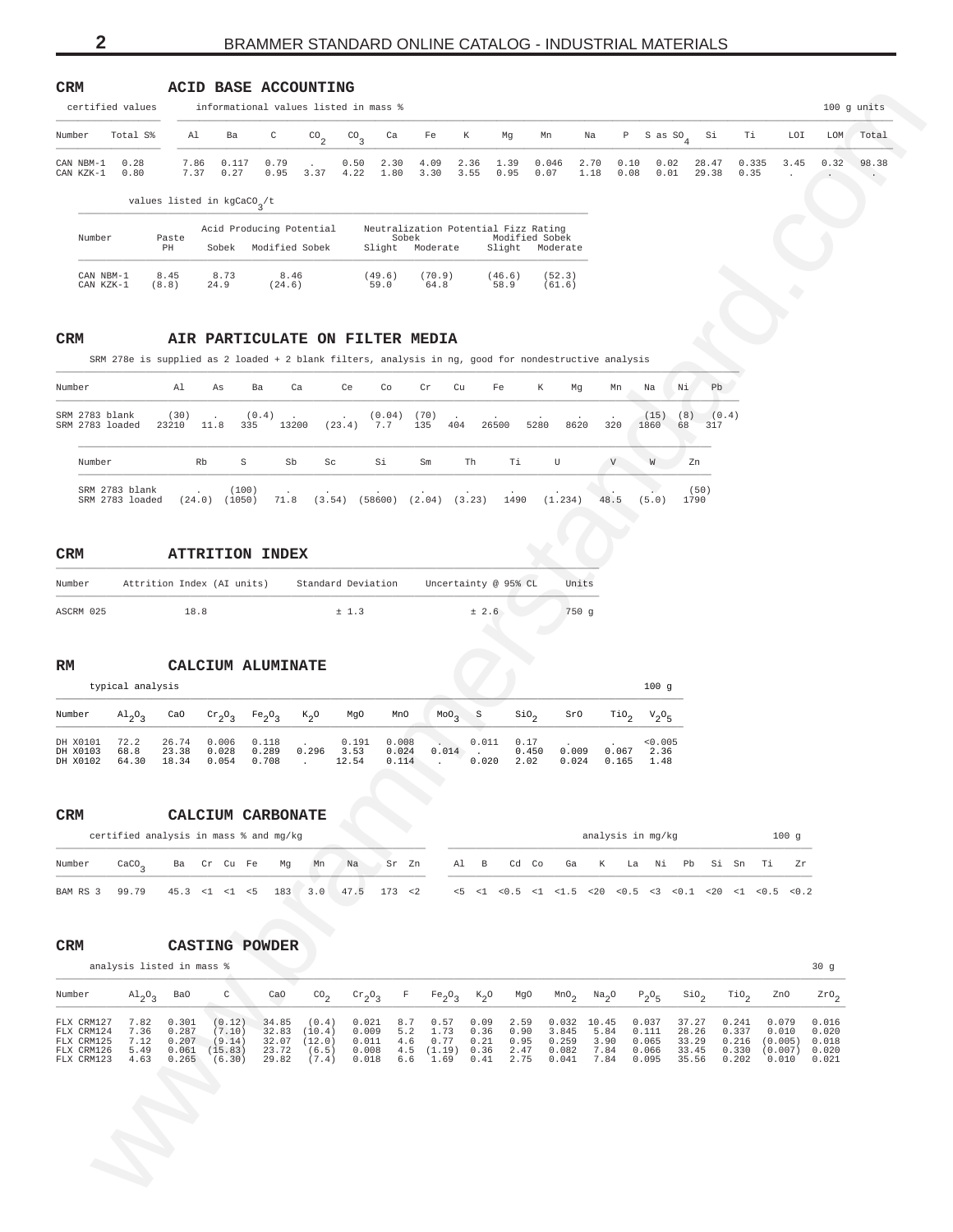<span id="page-2-0"></span>

| RM        |                                 |     |                          |      |                                                       |           |      |            | PORTLAND CEMENT WITH EXTENSIVE ANALYSIS |           |          |    |                                           |         |           |                  | analysis listed in mass %       |              |    |
|-----------|---------------------------------|-----|--------------------------|------|-------------------------------------------------------|-----------|------|------------|-----------------------------------------|-----------|----------|----|-------------------------------------------|---------|-----------|------------------|---------------------------------|--------------|----|
| Number    | $\mathrm{Al}_{2}\mathrm{O}_{2}$ |     | BaO                      |      | CaO T.Fe <sub>2</sub> O <sub>2</sub> K <sub>2</sub> O |           | MgO  | MnO        | Νi                                      |           | $P_2O_5$ |    | SiO <sub>2</sub>                          | Sr      |           | TiO <sub>2</sub> | Zr                              |              |    |
| IAG OPC-1 | 4.55                            |     | 0.0512                   | 62.9 | 3.19                                                  | 0.344     |      | 2.58 0.404 |                                         | (0.00870) | (0.044)  |    | 21.85                                     | 0.01182 |           | 0.318            | 0.00812                         |              |    |
| continued |                                 |     | analysis listed in mg/kg |      |                                                       |           |      |            |                                         |           |          |    |                                           |         |           |                  |                                 | $~5$ q units |    |
| Number    |                                 | As  | Be                       | Ce   | Co                                                    |           | Cs   | Cu         | Dy                                      | Er        | Eu.      | Ga | Gd                                        | Hf      | Ho        | La               | Li                              | Lu           |    |
| IAG OPC-1 |                                 |     | $(4.6)$ $(0.82)$         | 48.9 |                                                       | 21.4 1.00 |      | (23.7)     | 2.87 1.52 1.00                          |           |          |    | 7 3.75                                    |         | 2.12 0.55 | 25.9             | (13.1)                          | 0.20         |    |
| Number    |                                 | Nb  | Nd                       | Pb.  | Pr                                                    | Rb        | Sb   | Sm         | Ta                                      | Tb        | Th       |    | Tm                                        | U       | V         | W                | Y.                              | Yb           | Zn |
| IAG OPC-1 |                                 | 4.9 | 24.7                     |      | $(7.2)$ 6.2 14.7                                      |           | 0.26 | 4.5        | (0.35)                                  | 0.52      | 3.93     |    | 0.21                                      | 0.83    |           |                  | $(64.0)$ $(0.7)$ 15.5 1.34 27.8 |              |    |
|           |                                 |     | CEMENT chart 1 of 2      |      |                                                       |           |      |            |                                         |           |          |    | $#$ = class, where $1$ = CRM and $2$ = RM |         |           |                  | analysis listed in mass %       |              |    |

| Number                            |                                          | $A1_{2}O_{3}$                 | Ba0                      |                      |                         | CaO T.Fe <sub>2</sub> O <sub>3</sub> K <sub>2</sub> O |                                             | MgO<br>MnO                | Νi                      |                            | $P_2O_5$                       | $\sin \theta_2$          | Sr                          | $\text{rio}_2$              | Zr                                                            |                                                      |
|-----------------------------------|------------------------------------------|-------------------------------|--------------------------|----------------------|-------------------------|-------------------------------------------------------|---------------------------------------------|---------------------------|-------------------------|----------------------------|--------------------------------|--------------------------|-----------------------------|-----------------------------|---------------------------------------------------------------|------------------------------------------------------|
|                                   | IAG OPC-1                                | 4.55                          | 0.0512                   |                      | 62.9                    | 3.19                                                  | 0.344                                       | 2.58<br>0.404             |                         | (0.00870)                  | (0.044)                        | 21.85                    | 0.01182                     | 0.318                       | 0.00812                                                       |                                                      |
|                                   | continued                                |                               |                          |                      |                         | analysis listed in mg/kg                              |                                             |                           |                         |                            |                                | Gd                       | Ηf                          |                             | $~15$ g units                                                 |                                                      |
|                                   | Number                                   |                               | As                       | Be                   | Ce                      | Co                                                    | Сs                                          | Cu                        | Dу                      | Εr                         | Ga<br>Εu                       |                          | Ho                          | La                          | Li<br>Lu                                                      |                                                      |
|                                   | IAG OPC-1                                |                               | (4.6)                    | (0.82)               | 48.9                    | 21.4                                                  | 1.00                                        | (23.7)                    | 2.87                    | 1.52                       | 1.00<br>7                      | 3.75                     | 2.12<br>0.55                | 25.9                        | (13.1)<br>0.20                                                |                                                      |
|                                   | Number                                   |                               | Nb                       | Nd                   | Pb                      | Pr                                                    | Rb                                          | Sb<br>Sm                  | Ta                      | Tb                         | Th                             | Tm                       | U<br>V                      | W                           | Y<br>Yb                                                       | Zn                                                   |
|                                   | IAG OPC-1                                |                               | 4.9                      | 24.7                 | (7.2)                   | 6.2                                                   | 14.7                                        | 0.26<br>4.5               | (0.35)                  | 0.52                       | 3.93                           | 0.21                     | 0.83<br>(64.0)              | (0.7)                       | 15.5<br>1.34                                                  | 27.8                                                 |
|                                   |                                          |                               |                          |                      |                         |                                                       | CEMENT chart 1 of 2                         |                           |                         |                            |                                |                          |                             |                             | # = class, where 1 = CRM and 2 = RM analysis listed in mass % |                                                      |
| #                                 | Number                                   |                               | CaO                      |                      | $\sin_2$                | $A1_{2}O_{3}$                                         | Fe <sub>2</sub> O <sub>3</sub>              | $K_2O$                    | MgO                     | Na <sub>2</sub> O          | $P_2O_5$                       | $SO_{2}$                 | SrO                         | TiO <sub>2</sub>            | LOI                                                           | Units                                                |
| 1<br>2                            | BCS 354<br>FLX 138                       |                               | 70.0<br>68.6             |                      | 21.8<br>19.0            | 4.84<br>4.39                                          | 0.30<br>1.78                                | 0.11<br>0.77              | 0.42<br>1.09            | 0.10<br>0.15               | 0.12<br>0.114                  | 2.25<br>3.44             | 0.11<br>0.189               | (0.04)<br>0.220             | $\cdot$                                                       | 100 <sub>g</sub><br>30 <sub>g</sub>                  |
| 1<br>1<br>$\mathbf{1}$            | FLX CRM110<br>SRM 1886a<br>FLX CRM107    |                               | 68.13<br>67.87<br>67.19  |                      | 22.01<br>22.38<br>21.81 | 4.70<br>3.875<br>4.23                                 | 0.18<br>0.152<br>1.29                       | 0.94<br>0.093<br>0.70     | 0.65<br>1.932<br>0.70   | 0.05<br>0.021<br>0.18      | 0.037<br>0.022<br>0.160        | 2.88<br>2.086<br>3.13    | 0.041<br>(0.018)<br>0.151   | 0.170<br>0.084<br>0.194     | (3.46)<br>(1.56)<br>(6.59)                                    | 30 <sub>g</sub><br>$4 \times 5$ g<br>30 <sub>g</sub> |
| 1<br>2                            | FLX CRM109<br>JCA RM 611                 |                               | 66.45<br>66.25           |                      | 20.39<br>21.84          | 4.25<br>5.41                                          | 2.32<br>3.20                                | 1.06<br>0.34              | 1.59<br>1.08            | 0.18<br>0.40               | 0.052<br>0.59                  | 3.11<br>0.25             | 0.144<br>0.28               | 0.203<br>0.30               | (5.96)<br>(0.51)                                              | 30g<br>30 <sub>g</sub>                               |
| 1<br>$\mathbf{1}$<br>$\mathbf{1}$ | SRM 1886b<br>FLX CRM106<br>NCS DC62103h  |                               | 66.05<br>66.05<br>65.78  |                      | 22.08<br>20.29<br>22.07 | 3.903<br>5.70<br>4.56                                 | 0.297<br>1.98<br>3.22                       | 0.0164<br>0.86<br>0.69    | 1.526<br>0.96<br>2.11   | 0.01682<br>0.12<br>0.16    | 0.0413<br>0.111<br>$\cdot$     | 2.757<br>3.01<br>0.32    | 0.0886<br>0.206             | 0.2054<br>0.271<br>0.37     | $(2.174)$ 5 x 5 g<br>(2.06)<br>0.60                           | 30 <sub>g</sub><br>20 <sub>g</sub>                   |
| 2<br>1                            | TL 1Ca<br>NCS DC62117                    |                               | 65.77<br>65.71           |                      | 20.23<br>20.49          | 5.24<br>4.61                                          | 2.00<br>0.26                                | 0.28<br>0.05              | 1.13<br>0.14            | 0.19<br>0.05               | 0.57                           | 3.06<br>1.9 <sub>1</sub> | 0.05                        | 0.20<br>0.12                | (1.39)<br>6.43                                                | 40 <sub>g</sub><br>20g                               |
| 1<br>1<br>1                       | FLX CRM105<br>JCA CRM-1<br>FLX CRM108    |                               | 65.24<br>65.21<br>65.15  |                      | 20.84<br>20.99<br>20.06 | 4.27<br>5.26<br>4.66                                  | 2.50<br>2.67<br>2.97                        | 1.24<br>0.56<br>0.74      | 1.57<br>2.13<br>2.15    | 0.21<br>0.26<br>0.09       | 0.053<br>0.28<br>0.169         | 3.37<br>2.05<br>3.31     | 0.146<br>0.05<br>0.083      | 0.179<br>0.35<br>0.186      | (2.61)<br>(0.63)<br>(2.68)                                    | 30 <sub>g</sub><br>60 g<br>30 <sub>g</sub>           |
| $\mathbf{1}$<br>1                 | SRM 634a<br>BCS 353                      |                               | 65.07<br>64.8            |                      | 20.493<br>20.5          | 5.015<br>3.77                                         | 3.362<br>4.82                               | 0.3572<br>0.49            | 1.0057<br>2.42          | 0.0842<br>0.10             | 0.1767<br>0.077                | 2.780<br>2.25            | (0.0735)<br>0.23            | 0.2463<br>0.16              | (1.66)<br>$\sim$ $-$                                          | 100g<br>100 <sub>g</sub>                             |
| 2<br>1<br>1                       | FLX 137<br>FLX CRM100<br>CCRL 205        |                               | 64.77<br>64.51<br>64.44  |                      | 20.78<br>20.89<br>20.91 | 4.99<br>5.54<br>4.32                                  | 3.07<br>2.62<br>3.00                        | 0.769<br>0.82<br>0.545    | 1.64<br>1.47<br>1.50    | 0.23<br>0.169              | 0.171<br>0.166<br>0.071        | 3.17<br>2.97<br>2.97     | 0.076<br>0.286<br>0.171     | 0.221<br>0.283<br>0.24      | 2.37<br>1.51                                                  | 30g<br>50 <sub>g</sub><br>30 <sub>g</sub>            |
| 2<br>1                            | JCA 211S<br>SRM 1880b                    |                               | 64.25<br>64.16           |                      | 20.57<br>20.42          | 5.60<br>5.183                                         | 2.51<br>3.681                               | 0.40<br>0.646             | 1.26<br>1.176           | 0.27<br>0.0914             | 0.14<br>0.2443                 | 2.10<br>2.710            | (0.0272)                    | 0.30<br>0.236               | 2.19<br>$(1.666)$ 4 x 5 g                                     | 40 <sub>g</sub>                                      |
| 1<br>$\mathbf{1}$<br>$\mathbf{1}$ | SRM 633a<br>FLX CRM113<br>SRM 1888b      |                               | 64.129<br>63.63<br>63.13 |                      | 22.38<br>20.98<br>20.42 | 2.911<br>5.06<br>4.277                                | 3.738<br>2.75<br>3.062                      | 0.391<br>0.619<br>0.658   | 1.1532<br>2.49<br>3.562 | 0.203<br>(0.092)<br>0.1364 | 0.14263<br>0.135<br>0.07307    | 2.178<br>2.47<br>2.634   | (0.0507)<br>0.064<br>0.1099 | 0.2157<br>0.231             | (2.460)<br>(1.53)<br>$0.2316$ (various)                       | $4 \times 5$ g<br>30 <sub>g</sub><br>$4 \times 5$ g  |
| 2                                 | 2 JCA RM 613<br>CCRL 173                 |                               | 63.00<br>62.45           |                      | 19.51<br>20.01          | 5.36<br>4.49                                          | 2.78<br>2.62                                | 1.20<br>0.447             | 1.07<br>3.03            | 0.23<br>0.309              | 0.15<br>0.192                  | 6.07<br>4.10             | 0.15<br>$\sim$              | 0.35<br>0.27                | (3.45)<br>2.02                                                | 30 <sub>g</sub><br>30 <sub>g</sub>                   |
| 2                                 | CCRL 174<br>1 NCS DC62101c<br>1 CCRL 206 |                               | 62.43<br>62.23<br>61.90  |                      | 20.75<br>20.41<br>19.64 | 3.71<br>4.68<br>5.16                                  | 3.62<br>3.20<br>3.37                        | 0.430<br>0.71<br>0.653    | 4.83<br>2.66<br>3.84    | 0.189<br>0.12<br>0.148     | 0.067<br>0.044                 | 2.64<br>3.16<br>3.47     | $\sim$<br>0.087             | 0.21<br>0.27<br>0.28        | 1.14<br>2.18<br>1.55                                          | 30 <sub>g</sub><br>20 <sub>g</sub><br>30g            |
|                                   | 1 SRM 1885b                              |                               | 61.87                    |                      | 20.05                   | 4.70                                                  | 3.044                                       | 0.497                     | 3.86                    | 0.293                      | 0.0737                         | 2.832                    | 0.0795                      | 0.2361                      | $(2.310)$ 5 x 5 g                                             |                                                      |
| Number                            |                                          | CO <sub>2</sub>               |                          | Free CaO             | C1                      |                                                       | $\mathrm{cr}_2\mathrm{O}_3$                 | F                         | Mn                      | MnO                        | Mn <sub>2</sub> 0 <sub>3</sub> | S                        | ZnO                         | Ins. Res.                   |                                                               |                                                      |
| BCS 354                           |                                          |                               |                          |                      |                         |                                                       |                                             |                           |                         |                            | 0.058                          |                          |                             |                             |                                                               |                                                      |
| FLX 138                           | FLX CRM110<br>SRM 1886a                  | $\cdot$                       |                          | $\cdot$              | (0.008)<br>(0.0042)     |                                                       | 0.004<br>0.0024                             | (0.02)                    |                         | 0.029                      | 0.095<br>0.0073                | $\cdot$                  | 0.017<br>0.003<br>(0.001)   | (0.23)                      |                                                               |                                                      |
|                                   | FLX CRM107<br>FLX CRM109                 | $\cdot$<br>$\cdot$            |                          | $\cdot$              | 0.043<br>0.049          |                                                       | 0.006<br>0.008                              | $\cdot$                   |                         | 0.040<br>0.051             | $\sim$<br>$\cdot$              |                          | 0.013<br>0.042              | $\sim$ $\sim$<br>$\sim$     |                                                               |                                                      |
|                                   | JCA RM 611<br>SRM 1886b<br>FLX CRM106    | $\cdot$<br>$\cdot$<br>$\cdot$ |                          | (0.24)<br>$\sim 100$ | 0.055                   | 0.00399                                               | 0.00404<br>0.008                            | (0.0118)<br>$\rightarrow$ |                         | 0.06<br>$\sim$<br>0.161    | 0.02639<br>$\sim$              |                          | (0.00058)<br>0.012          | (0.13)                      |                                                               |                                                      |
| TL 1Ca                            | NCS DC62103h                             | $\cdot$<br>$\cdot$            |                          | $\sim$<br>(0.83)     | $\sim$<br>$\sim$        |                                                       | $\sim$<br>$\cdot$ .                         | $\cdot$<br>$\cdot$        | $\cdot$                 | $\sim$<br>$\sim$           |                                |                          | $\sim$<br>$\sim$            | 0.12<br>(0.21)              |                                                               |                                                      |
|                                   | NCS DC62117<br>FLX CRM105                | $\cdot$<br>$\cdot$            |                          | $\sim$<br>$\cdot$    | 0.049                   |                                                       | 0.008                                       | $\cdot$                   | $\sim$                  | 0.040                      | $\cdot$                        | $\cdot$                  | 0.054                       | $\sim$<br>$\cdot$           |                                                               |                                                      |
|                                   | JCA CRM-1<br>FLX CRM108                  | $\cdot$                       |                          | $\cdot$<br>$\cdot$   | 0.042                   |                                                       | $\sim$<br>0.007                             | $\cdot$<br>$\cdot$        | 0.06<br>$\sim$          | $\sim$<br>0.219            | $\cdot$                        |                          | $\sim$<br>0.036             | $\cdot$<br>$\cdot$          |                                                               |                                                      |
|                                   | SRM 634a<br>BCS 353                      | $\cdot$                       |                          | (1.86)<br>$\sim 100$ | $\sim$<br>$\sim$ $-$    |                                                       | (0.0114)                                    | $\cdot$                   | $\cdot$<br>$\cdot$      | $\cdot$<br>$\cdot$         | (0.0229)<br>0.23               | $\cdot$<br>$\cdot$       | (0.0222)                    | (0.21)                      |                                                               |                                                      |
|                                   | FLX 137<br>FLX CRM100                    | $\cdot$<br>$\cdot$            |                          | $\sim$               | (0.09)                  |                                                       | $\sim$ 100 $\mu$<br><b>College</b><br>0.009 |                           | $\cdot$<br>$\cdot$      | $\cdot$                    | 0.266<br>0.066                 | $\cdot$<br>$\cdot$       | 0.029<br>0.051              | $\sim$<br>$\sim$            |                                                               |                                                      |
|                                   | CCRL 205                                 | $\cdot$                       |                          | 0.74                 | 0.008                   |                                                       | 0.011                                       | $\cdot$                   |                         | $\cdot$<br>$\cdot$         | 0.121                          |                          | 0.010                       | 0.34                        |                                                               |                                                      |
|                                   | JCA 211S<br>SRM 1880b                    | $\cdot$<br>$\cdot$            |                          | (2.227)              | 0.022                   | 0.01830                                               | 0.01927                                     | $(0.0539)$ .              |                         | 0.05<br><b>Contractor</b>  | 0.1981                         | (0.0131)                 | $(0.01054)$ $(0.487)$       | 0.23                        |                                                               |                                                      |
|                                   | SRM 633a<br>FLX CRM113                   | $\cdot$<br>$\cdot$            |                          | (1.60)               | 0.0087                  |                                                       | (0.0124)<br>(0.007)                         | (0.038)                   | $\sim$<br>$\cdot$       | BaO: (0.256)<br>$\sim$ $-$ | 0.1176<br>0.233                | (0.049)<br>(0.137)       | 0.123<br>0.030              | (0.23)<br><b>Contractor</b> | Hg: 0.02470 mg/kg<br>$SO_4$ as $SO_3$ : 2.40                  |                                                      |
|                                   | SRM 1888b<br>JCA RM 613                  | $\cdot$                       |                          | (1.42)               | 0.0143                  |                                                       | $(0.01021)$ $(0.048)$                       |                           | $\cdot$<br>$\cdot$      | $\sim$<br>0.08             | 0.0652                         | (0.15)                   | $(0.01253)$ $(0.32)$        |                             |                                                               |                                                      |
|                                   | CCRL 173<br>CCRL 174                     | 0.6<br>$\sim$ $\sim$          |                          | 1.65<br>1.04         | 0.023<br>0.005          |                                                       | 0.009<br>0.006                              | $\cdot$                   | $\cdot$                 | $\sim$<br>$\sim$           | 0.060<br>0.073                 | $\cdot$<br>$\cdot$       | 0.024<br>0.014              | 0.36<br>0.26                | last, expires 12/31/2014<br>last, expires 12/31/2014          |                                                      |
|                                   | NCS DC62101c<br>CCRL 206                 |                               |                          | 0.97                 | 0.014                   |                                                       | 0.011                                       | $\cdot$                   | $\cdot$                 | $\cdot$<br>$\cdot$         | 0.029                          | $\cdot$                  | 0.020                       | 1.20<br>0.22                |                                                               |                                                      |
|                                   | SRM 1885b                                |                               |                          | (0.27)               | (0.0021)                |                                                       | 0.02709                                     | $(0.0524)$ .              |                         | $\sim 100$ km s $^{-1}$    | 0.1282                         | (0.042)                  | 0.0354                      |                             | $(0.36)$ BaO: $0.0149$                                        |                                                      |
|                                   |                                          |                               |                          |                      |                         |                                                       |                                             |                           |                         |                            |                                |                          |                             |                             |                                                               |                                                      |
|                                   |                                          |                               |                          |                      |                         |                                                       |                                             |                           |                         |                            |                                |                          |                             |                             |                                                               |                                                      |
|                                   |                                          |                               |                          |                      |                         |                                                       |                                             |                           |                         |                            |                                |                          |                             |                             |                                                               |                                                      |
|                                   |                                          |                               |                          |                      |                         |                                                       |                                             |                           |                         |                            |                                |                          |                             |                             |                                                               |                                                      |

| Number                                                              | CO <sub>2</sub>                                           | Free CaO                      | Cl                                                    | $\mathrm{cr}_2\mathrm{O}_3$                                     | F                                        | Mn                                        | MnO                                            | Mn <sub>2</sub> 0 <sub>3</sub>                         | S                                                  | ZnO                                                             | Ins. Res.                                             |                                             |                                                      |
|---------------------------------------------------------------------|-----------------------------------------------------------|-------------------------------|-------------------------------------------------------|-----------------------------------------------------------------|------------------------------------------|-------------------------------------------|------------------------------------------------|--------------------------------------------------------|----------------------------------------------------|-----------------------------------------------------------------|-------------------------------------------------------|---------------------------------------------|------------------------------------------------------|
| <b>BCS 354</b><br>FLX 138<br>FLX CRM110<br>SRM 1886a<br>FLX CRM107  |                                                           |                               | $\ddot{\phantom{0}}$<br>(0.008)<br>(0.0042)<br>0.043  | $\ddot{\phantom{0}}$<br>0.004<br>0.0024<br>0.006                | (0.02)                                   |                                           | 0.029<br>0.040                                 | 0.058<br>0.095<br>$\sim$<br>0.0073                     |                                                    | $\sim$<br>0.017<br>0.003<br>(0.001)<br>0.013                    | $\ddot{\phantom{0}}$<br>(0.23)                        |                                             |                                                      |
| FLX CRM109<br>JCA RM 611<br>SRM 1886b<br>FLX CRM106<br>NCS DC62103h | $\cdot$                                                   | (0.24)                        | 0.049<br>0.00399<br>0.055<br>$\overline{\phantom{a}}$ | 0.008<br>$\sim$<br>0.00404<br>0.008<br>$\sim$                   | (0.0118)                                 |                                           | 0.051<br>0.06<br>0.161<br>$\ddot{\phantom{0}}$ | 0.02639                                                |                                                    | 0.042<br>(0.00058)<br>0.012<br>$\ddot{\phantom{0}}$             | (0.13)<br>$\sim$<br>0.12                              |                                             |                                                      |
| TL 1Ca<br>NCS DC62117<br>FLX CRM105<br>JCA CRM-1<br>FLX CRM108      | $\blacksquare$<br>$\ddot{\phantom{a}}$                    | (0.83)                        | $\cdot$<br>0.049<br>$\sim 10^{-11}$<br>0.042          | $\mathcal{L}_{\mathrm{c}}$<br>0.008<br>$\mathcal{L}$<br>0.007   |                                          | 0.06<br>$\ddot{\phantom{0}}$              | 0.040<br>$\sim$ 100 $\pm$<br>0.219             |                                                        |                                                    | $\blacksquare$<br>0.054<br><b>Service</b><br>0.036              | (0.21)                                                |                                             |                                                      |
| SRM 634a<br>BCS 353<br>FLX 137<br>FLX CRM100<br>CCRL 205            |                                                           | (1.86)<br>$\cdot$<br>0.74     | <b>Security</b><br>$\overline{a}$<br>(0.09)<br>0.008  | (0.0114)<br>$\mathcal{L} \subset \mathcal{L}$<br>0.009<br>0.011 |                                          |                                           | $\cdot$<br>$\cdot$                             | (0.0229)<br>0.23<br>0.266<br>0.066<br>0.121            |                                                    | (0.0222)<br><b>Contract Contract</b><br>0.029<br>0.051<br>0.010 | (0.21)<br>$\cdot$<br>0.34                             |                                             |                                                      |
| <b>JCA 211S</b><br>SRM 1880b<br>SRM 633a<br>FLX CRM113<br>SRM 1888b | $\ddot{\phantom{0}}$<br>$\bullet$<br>$\ddot{\phantom{0}}$ | (2.227)<br>(1.60)<br>(1.42)   | 0.022<br>0.01830<br>0.0087<br>$\sim$<br>0.0143        | 0.01927<br>(0.0124)<br>(0.007)<br>(0.01021)                     | $\sim$<br>(0.0539)<br>(0.038)<br>(0.048) | $\bullet$<br>$\cdot$<br>$\sim$<br>$\cdot$ | 0.05<br>BaO: (0.256)<br>$\cdot$                | $\sim$<br>0.1981<br>0.1176<br>0.233<br>0.0652          | $\sim$<br>(0.0131)<br>(0.049)<br>(0.137)<br>(0.15) | $\sim$<br>(0.01054)<br>0.123<br>0.030<br>(0.01253)              | 0.23<br>(0.487)<br>(0.23)<br><b>Service</b><br>(0.32) | Hq: 0.02470 mg/kg<br>$SO_4$ as $SO_3: 2.40$ |                                                      |
| JCA RM 613<br>CCRL 173<br>CCRL 174<br>NCS DC62101c<br>CCRL 206      | 0.6<br>$\mathcal{L}$<br>$\cdot$<br>$\ddot{\phantom{0}}$   | 1.65<br>1.04<br>- 100<br>0.97 | 0.023<br>0.005<br><b>Contract Contract</b><br>0.014   | 0.009<br>0.006<br>$\sim 10^{-11}$<br>0.011                      |                                          |                                           | 0.08<br>$\mathcal{L}_{\mathcal{A}}$            | $\sim$<br>0.060<br>0.073<br><b>Contractor</b><br>0.029 |                                                    | 0.024<br>0.014<br>$\sim$<br>0.020                               | 0.36<br>0.26<br>1.20<br>0.22                          |                                             | last, expires 12/31/2014<br>last, expires 12/31/2014 |
| SRM 1885b                                                           |                                                           | (0.27)                        | (0.0021)                                              | 0.02709                                                         | $(0.0524)$ .                             |                                           |                                                | 0.1282                                                 | (0.042)                                            | 0.0354                                                          | (0.36)                                                | BaO: 0.0149                                 |                                                      |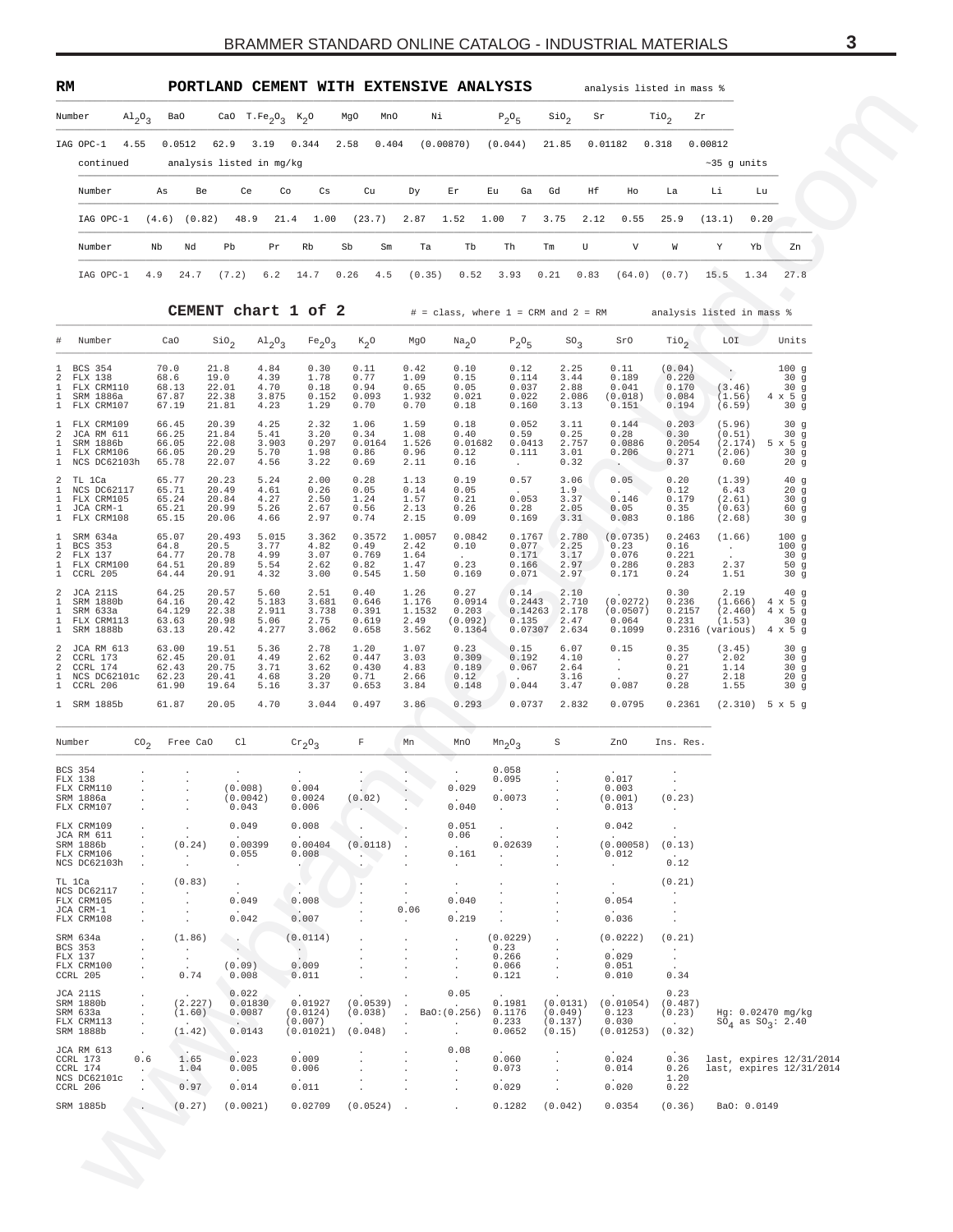| CEMENT chart 2 of |  |  |  |  |
|-------------------|--|--|--|--|
|-------------------|--|--|--|--|

<span id="page-3-0"></span>

|                                  |                                                                                                                                                                                                                                                        |                                                                                                                        |                                           |                                                                                                                                     |                                                                                                                      | CEMENT chart 2 of 2                                                                                                                 |                                                                                                                                                                                                                                                              |                                                                                                                                     |                                                                                                                                     | $#$ = class, where $1$ = CRM and $2$ = RM                                                                                         |                                                                                                                                     |                                                                                                                                                                                                        |                                                                                                                            | analysis listed in mass %                                 |                                                     |                                                                                |  |
|----------------------------------|--------------------------------------------------------------------------------------------------------------------------------------------------------------------------------------------------------------------------------------------------------|------------------------------------------------------------------------------------------------------------------------|-------------------------------------------|-------------------------------------------------------------------------------------------------------------------------------------|----------------------------------------------------------------------------------------------------------------------|-------------------------------------------------------------------------------------------------------------------------------------|--------------------------------------------------------------------------------------------------------------------------------------------------------------------------------------------------------------------------------------------------------------|-------------------------------------------------------------------------------------------------------------------------------------|-------------------------------------------------------------------------------------------------------------------------------------|-----------------------------------------------------------------------------------------------------------------------------------|-------------------------------------------------------------------------------------------------------------------------------------|--------------------------------------------------------------------------------------------------------------------------------------------------------------------------------------------------------|----------------------------------------------------------------------------------------------------------------------------|-----------------------------------------------------------|-----------------------------------------------------|--------------------------------------------------------------------------------|--|
| #                                | Number                                                                                                                                                                                                                                                 |                                                                                                                        | CaO                                       | Ca                                                                                                                                  | $\sin_2$                                                                                                             | $A1_{2}O_{3}$                                                                                                                       | Fe <sub>2</sub> O <sub>3</sub>                                                                                                                                                                                                                               | $K_2O$                                                                                                                              | MgO                                                                                                                                 | Na <sub>2</sub> O                                                                                                                 | $P_2O_5$                                                                                                                            | ${\rm SO}_3$                                                                                                                                                                                           | SrO                                                                                                                        | $\mathrm{rio}_2$                                          | LOI                                                 | Units                                                                          |  |
| 1<br>1<br>1<br>1                 | SRM 1884b<br>SRM 1887b<br>NCS DC62118<br>SRM 1889b<br>1 FLX CRM122                                                                                                                                                                                     |                                                                                                                        | 61.31<br>61.15<br>60.99<br>60.11<br>59.00 | $\epsilon$<br>$\epsilon$<br>$\cdot$                                                                                                 | 19.30<br>19.59<br>21.73<br>18.39<br>21.94                                                                            | 4.851<br>4.911<br>4.75<br>5.79<br>5.60                                                                                              | 2.937<br>2.471<br>4.12<br>2.891<br>1.67                                                                                                                                                                                                                      | 0.957<br>0.961<br>0.43<br>1.115<br>0.900                                                                                            | 4.74<br>3.624<br>4.37<br>2.82<br>2.02                                                                                               | 0.278<br>0.288<br>0.12<br>0.36<br>0.204                                                                                           | 0.0965<br>0.1540<br>0.297<br>0.066                                                                                                  | 4.034<br>4.599<br>2.27<br>4.3721<br>(3.27)                                                                                                                                                             | 0.0258<br>0.2625<br>0.284<br>0.131                                                                                         | 0.2034<br>0.23<br>0.260<br>0.353                          | 2.121<br>0.81<br>(4.86)                             | $0.2651$ (various) $4 \times 4.5$ g<br>5x4g<br>20g<br>$(3.117)$ 5 x 5 g<br>30g |  |
| 1<br>2<br>1<br>1                 | NCS DC62102g<br>TL 203Ca<br>FLX CRM130<br>JCA CRM-2<br>1 FLX CRM118                                                                                                                                                                                    |                                                                                                                        | 57.10<br>57.09<br>56.60<br>56.33<br>55.47 | $\cdot$<br>$\bullet$                                                                                                                | 21.15<br>18.75<br>14.35<br>25.66<br>21.57                                                                            | 6.01<br>4.78<br>11.62<br>8.94<br>6.94                                                                                               | 3.92<br>2.34<br>2.88<br>2.08<br>3.88                                                                                                                                                                                                                         | 0.72<br>0.93<br>0.682<br>0.31<br>0.983                                                                                              | 3.67<br>4.80<br>1.84<br>3.05<br>2.08                                                                                                | 0.19<br>0.21<br>0.277<br>0.24<br>0.181                                                                                            | (0.13)<br>0.067<br>0.07<br>0.163                                                                                                    | 2.29<br>3.28<br>10.91<br>(2.59)<br>(2.97)                                                                                                                                                              | (0.06)<br>0.052<br>0.07<br>0.087                                                                                           | 0.46<br>0.24<br>0.563<br>0.50<br>0.301                    | 3.93<br>(7.24)<br>(5.12)<br>(0.47)<br>(5.02)        | 20g<br>40 <sub>g</sub><br>30 <sub>g</sub><br>60g<br>30 <sub>g</sub>            |  |
| $\mathbf{1}$<br>1<br>1<br>1      | FLX CRM103<br>TL 201C<br>FLX CRM117<br>FLX CRM115<br>1 FLX CRM119                                                                                                                                                                                      |                                                                                                                        | 54.90<br>54.48<br>54.22<br>53.93<br>53.78 | $\bullet$<br>$\cdot$<br>$\cdot$<br>$\cdot$<br>$\ddot{\phantom{a}}$                                                                  | 26.95<br>25.63<br>28.05<br>27.29<br>24.04                                                                            | 7.75<br>6.81<br>7.68<br>8.13<br>7.36                                                                                                | 1.78<br>2.08<br>1.37<br>0.972<br>3.04                                                                                                                                                                                                                        | 0.77<br>0.73<br>0.916<br>0.612<br>1.23                                                                                              | 4.44<br>3.35<br>2.95<br>2.93<br>1.34                                                                                                | 0.33<br>0.32<br>0.223<br>0.194<br>0.292                                                                                           | 0.09<br><b>Contract</b><br>(0.035)<br>0.073<br>0.153                                                                                | 2.73<br>3.16<br>(3.49)<br>(3.90)<br>(2.43)                                                                                                                                                             | 0.070<br><b>Allen</b><br>0.098<br>0.117<br>0.158                                                                           | 0.372<br>$\sim 10^{-10}$<br>0.564<br>0.610<br>0.347       | 1.96<br>(0.402)<br>(1.56)<br>(6.42)                 | 50 <sub>g</sub><br>40g<br>30g<br>30g<br>30 <sub>g</sub>                        |  |
| 1<br>1<br>1<br>1<br>$\mathbf{1}$ | FLX CRM120<br>FLX CRM114<br>FLX CRM116<br>TL 200Ca<br>SRM 1881b                                                                                                                                                                                        |                                                                                                                        | 53.63<br>51.29<br>50.05<br>49.97<br>49.27 | $\bullet$<br>$\cdot$<br>$\cdot$<br>$\ddot{\phantom{a}}$<br>$\cdot$                                                                  | 26.51<br>28.61<br>30.81<br>26.55<br>29.045                                                                           | 7.64<br>6.94<br>9.11<br>8.72<br>8.812                                                                                               | 1.11<br>1.37<br>0.86<br>4.07<br>3.365                                                                                                                                                                                                                        | 0.692<br>0.954<br>0.693<br>1.10<br>0.721                                                                                            | 3.55<br>4.93<br>4.47<br>2.06<br>2.741                                                                                               | 0.184<br>0.277<br>0.201<br>0.21<br>0.790                                                                                          | 0.086<br>0.027<br>0.034<br>0.45<br>0.0510                                                                                           | (4.35)<br>(4.07)<br>(3.14)<br>2.84<br>2.72                                                                                                                                                             | 0.124<br>0.108<br>0.091<br>0.13<br>0.0836                                                                                  | 0.598<br>0.525<br>0.690<br>0.46<br>0.3011                 | (1.71)<br>(1.28)<br>$(-0.394)$<br>(3.30)            | 30g<br>30g<br>30g<br>40 <sub>g</sub><br>$(1.699)$ 4 x 5 g                      |  |
| 1<br>2<br>1<br>1                 | FLX CRM101<br>DH X0210<br>TL 202C<br>NCS DC62116a<br>1 FLX CRM121                                                                                                                                                                                      |                                                                                                                        | 48.43<br>46.72<br>45.12<br>44.73<br>44.45 | 33.39<br>$\sim$<br>$\sim$<br>$\cdot$                                                                                                | 30.29<br>30.30<br>29.61<br>27.12<br>30.81                                                                            | 8.86<br>9.99<br>10.14<br>10.99<br>8.78                                                                                              | 3.54<br>1.66<br>3.27<br>3.43<br>3.04                                                                                                                                                                                                                         | 2.10<br>0.541<br>1.05<br>1.10<br>2.73                                                                                               | 1.72<br>4.96<br>4.46<br>2.82<br>1.41                                                                                                | 0.657<br>0.236<br>0.32<br>0.23<br>1.23                                                                                            | 0.189<br>0.066<br>$\frac{1}{2}$ .<br>0.112                                                                                          | 3.12<br>$\sim 10^{-11}$<br>3.17<br>2.49<br>2.55                                                                                                                                                        | 0.248<br>0.077<br>$\mathbb{R}^n$<br>0.140                                                                                  | 0.463<br>0.421<br>0.57<br>0.344                           | (5.13)<br>$\sim 10^{-11}$<br>1.51<br>6.00<br>(4.24) | 50g<br>100g<br>40g<br>20g<br>30g                                               |  |
| 1<br>1<br>1<br>1<br>$\mathbf{1}$ | FLX CRM131<br>NCS DC62105g<br>NCS DC62104b<br>SRM 1882a<br>SRM 1883a                                                                                                                                                                                   |                                                                                                                        | 42.89<br>42.40<br>39.65<br>39.29<br>29.52 | $\cdot$<br>$\cdot$<br>$\ddot{\phantom{a}}$                                                                                          | 8.73<br>13.76<br>12.77<br>4.01<br>0.24                                                                               | 23.10<br>3.12<br>3.66<br>39.14<br>70.04                                                                                             | 3.24<br>2.13<br>2.02<br>14.67<br>0.078                                                                                                                                                                                                                       | 0.287<br>0.50<br>0.93<br>0.051<br>0.014                                                                                             | 1.62<br>2.11<br>1.20<br>0.51<br>0.19                                                                                                | 0.466<br>0.14<br>0.18<br>0.021<br>0.30                                                                                            | 0.060<br>$\langle \sigma_{\rm{eff}} \rangle$<br>(0.070)<br>(0.003)                                                                  | 18.19<br>0.21<br>0.72<br>$\sim$<br>$\sim$                                                                                                                                                              | 0.067<br>$\sim$ $\sim$<br>(0.024)<br>(0.019)                                                                               | 1.15<br>0.18<br>0.18<br>1.786<br>(0.020)                  | (2.03)<br>34.94<br>38.32<br>(0.20)<br>(0.59)        | 30g<br>20g<br>20g<br>$4 \times 5$ g<br>$4 \times 5$ g                          |  |
| 2<br>2                           | DH X0209<br>DH X0212<br>2 DH X0211                                                                                                                                                                                                                     |                                                                                                                        | $\cdot$<br>$\cdot$                        | 48.78<br>46.48<br>40.63                                                                                                             | 21.95<br>21.16<br>25.04                                                                                              | 4.63<br>4.41<br>6.86                                                                                                                | 0.204<br>3.94<br>2.98                                                                                                                                                                                                                                        | 1.01<br>0.495<br>0.524                                                                                                              | 0.717<br>0.945<br>2.79                                                                                                              | 0.078<br>0.084<br>0.156                                                                                                           | 0.043<br>0.191<br>0.137                                                                                                             | $\sim$<br>$\sim$                                                                                                                                                                                       | 0.051<br>0.086<br>0.083                                                                                                    | 0.095<br>0.242<br>0.319                                   | $\cdot$<br>$\cdot$                                  | 100g<br>100g<br>100g                                                           |  |
| Number                           |                                                                                                                                                                                                                                                        | Ba0                                                                                                                    |                                           | Free CaO                                                                                                                            | Cl                                                                                                                   | $\mathrm{cr}_2\mathrm{O}_3$                                                                                                         | F                                                                                                                                                                                                                                                            | Mn                                                                                                                                  | $Mn2$ <sup>O</sup> <sub>3</sub>                                                                                                     | S                                                                                                                                 |                                                                                                                                     | Unignited $SO_3$ $V_2O_5$                                                                                                                                                                              | ZnO                                                                                                                        | Ins. Res.                                                 |                                                     |                                                                                |  |
|                                  | SRM 1884b<br>SRM 1887b<br>NCS DC62118<br>SRM 1889b<br>FLX CRM122                                                                                                                                                                                       | (0.022)<br>$\ddot{\phantom{a}}$<br>$\cdot$<br>$\ddot{\phantom{1}}$                                                     |                                           | (0.418)<br>0.21<br>(0.52)<br>$\cdot$                                                                                                | (0.0065)<br>0.01001<br>$\sim$<br>0.0101<br>$\cdot$                                                                   | 0.00791<br>0.01551<br>$\sim$ $\sim$<br>0.0083<br>(0.004)                                                                            | $(0.0394)$ .<br>0.101<br>(0.10)<br>$\ddot{\phantom{0}}$                                                                                                                                                                                                      | $\sim$<br>$\cdot$<br>$\ddot{\phantom{a}}$                                                                                           | 0.0750<br>0.0957<br>$\sim$<br>0.084<br>0.111                                                                                        | 0.025<br>$\sim$<br>(0.288)                                                                                                        | $\sim$                                                                                                                              | $SO_4$ as $SO_3: 2.62$                                                                                                                                                                                 | 0.01560<br>0.0770<br>0.027                                                                                                 | (0.159)<br>0.26<br>1.18<br>(0.30)<br>$\ddot{\phantom{a}}$ |                                                     |                                                                                |  |
|                                  | NCS DC62102g<br>TL 203Ca<br>FLX CRM130<br>JCA CRM-2<br>FLX CRM118                                                                                                                                                                                      | $\cdot$<br>$\cdot$<br>$\cdot$                                                                                          |                                           | (1.23)<br>$\ddot{\phantom{0}}$                                                                                                      |                                                                                                                      | $\sim$<br>0.021<br>0.009                                                                                                            |                                                                                                                                                                                                                                                              | $\sim$<br>$\cdot$<br>0.15<br>$\sim$                                                                                                 | $\sim$<br>$\mathcal{L}^{\text{max}}$<br>0.062<br><b>Carl Corporation</b><br>0.176                                                   | $\langle \cdot \rangle$<br>$\sim$<br>(0.32)<br>(0.131)                                                                            |                                                                                                                                     | $\sim$<br>$SO_4$ as $SO_3:(10.18)$<br>(1.91)<br>$SO_4$ as $SO_3: 2.89$                                                                                                                                 | 0.018<br>0.053                                                                                                             | (0.58)<br>$\cdot$                                         |                                                     |                                                                                |  |
|                                  | FLX CRM103<br>TL 201C<br>FLX CRM117<br>FLX CRM115<br>FLX CRM119                                                                                                                                                                                        | $\cdot$<br>$\,$ .                                                                                                      |                                           |                                                                                                                                     | $0.06$ Cl-<br>$\ddot{\phantom{a}}$                                                                                   | 0.007<br>(0.004)<br>(0.004)<br>0.008                                                                                                |                                                                                                                                                                                                                                                              | $\cdot$<br>$\cdot$<br>$\cdot$<br>$\cdot$                                                                                            | 0.170<br>0.193<br>0.214<br>0.040                                                                                                    | 0.31 S <sub>2</sub><br>(0.602)<br>(0.611)<br>(0.029)                                                                              | $\sim$ 100 $\pm$                                                                                                                    | $\begin{array}{c} \text{SO}_4 \text{ as } \text{SO}_3\colon\;1.80 \\ \text{SO}_4 \text{ as } \text{SO}_3\colon\;2.41 \\ \text{SO}_4 \text{ as } \text{SO}_3\colon\;2.38 \end{array}$                   | 0.014<br>0.024<br>0.008<br>0.040                                                                                           |                                                           |                                                     |                                                                                |  |
|                                  | FLX CRM120<br>FLX CRM114<br>FLX CRM116<br>TL 200Ca<br>SRM 1881b                                                                                                                                                                                        | $\cdot$<br>$\sim$<br>$\cdot$<br>0.191                                                                                  |                                           | $\cdot$<br>$\mathbb{C}^{\times}$<br>(0.34)<br>(1.16)                                                                                | $\sim$<br>0.0081                                                                                                     | (0.005)<br>(0.005)<br>(0.005)<br>0.00949                                                                                            | (0.09)                                                                                                                                                                                                                                                       | Ġ                                                                                                                                   | 0.188<br>0.154<br>0.238<br>0.1175                                                                                                   | (0.632)<br>(0.676)<br>(0.737)                                                                                                     | <b>Contract</b>                                                                                                                     | $\begin{array}{c} \text{SO}_4 \text{ as } \text{SO}_3\colon\text{ }3.18 \\ \text{SO}_4 \text{ as } \text{SO}_3\colon\text{ }2.50 \\ \text{SO}_4 \text{ as } \text{SO}_3\colon\text{ }1.22 \end{array}$ | 0.008<br>0.022<br>0.015<br>0.1198                                                                                          | (17.42)<br>(16.4)                                         |                                                     |                                                                                |  |
|                                  | FLX CRM101<br>DH X0210<br>TL 202C<br>NCS DC62116a<br>FLX CRM121                                                                                                                                                                                        | 0.071<br>$\ddot{\phantom{a}}$<br>$\cdot$<br>$\ddot{\phantom{a}}$                                                       |                                           |                                                                                                                                     | $\cdot$<br>$0.01 \text{ Cl}$<br>$\cdot$                                                                              | 0.011<br>$\cdot$<br>0.008                                                                                                           |                                                                                                                                                                                                                                                              |                                                                                                                                     | 0.116<br>0.327<br>$\sim$<br>0.111                                                                                                   | 1.77<br>$0.20 S_2^-$<br>(0.025)                                                                                                   |                                                                                                                                     | 0.011<br>$\sim$<br>$SO_4$ as $SO_3$ : 2.37                                                                                                                                                             | 0.046<br>0.031                                                                                                             |                                                           |                                                     |                                                                                |  |
|                                  | FLX CRM131<br>NCS DC62105g<br>NCS DC62104b<br>SRM 1882a<br>SRM 1883a                                                                                                                                                                                   | $\cdot$<br>$\,$ .<br>$\ddot{\phantom{a}}$                                                                              |                                           |                                                                                                                                     |                                                                                                                      | 0.038<br>(0.113)<br>(0.006)                                                                                                         |                                                                                                                                                                                                                                                              |                                                                                                                                     | 0.029<br>$\sim$<br>(0.060)<br>(0.003)                                                                                               |                                                                                                                                   |                                                                                                                                     | $SO_4$ as $SO_3$ : (17.85)                                                                                                                                                                             | 0.006<br>$\cdot$<br>(0.004)                                                                                                |                                                           |                                                     |                                                                                |  |
|                                  | DH X0209<br>DH X0212<br>DH X0211                                                                                                                                                                                                                       | 0.028<br>0.041                                                                                                         |                                           |                                                                                                                                     |                                                                                                                      |                                                                                                                                     |                                                                                                                                                                                                                                                              |                                                                                                                                     | 0.025<br>0.062<br>0.172                                                                                                             | 1.19<br>1.18<br>1.48                                                                                                              |                                                                                                                                     | $\cdot$<br>0.014                                                                                                                                                                                       |                                                                                                                            |                                                           |                                                     |                                                                                |  |
| RM                               |                                                                                                                                                                                                                                                        |                                                                                                                        |                                           | <b>CEMENT</b><br>available in set/15 only                                                                                           |                                                                                                                      | SET JCA 601B                                                                                                                        |                                                                                                                                                                                                                                                              |                                                                                                                                     |                                                                                                                                     | number 1-14 powder 20 g number 15 powder 30 g                                                                                     |                                                                                                                                     |                                                                                                                                                                                                        |                                                                                                                            |                                                           |                                                     |                                                                                |  |
| Number                           |                                                                                                                                                                                                                                                        |                                                                                                                        | $A1_{2}O_{3}$                             |                                                                                                                                     | CaO $Fe_2O_3$                                                                                                        | $K_2$ O                                                                                                                             | MgO<br>MnO                                                                                                                                                                                                                                                   |                                                                                                                                     | Na <sub>2</sub> O<br>$P_2O_5$                                                                                                       | $SO_2$                                                                                                                            | $\sin \theta_2$                                                                                                                     | SrO                                                                                                                                                                                                    | $\mathcal{T}io_2$                                                                                                          |                                                           |                                                     |                                                                                |  |
|                                  | JCA 601B<br>1<br><b>JCA 601B</b><br>2<br>JCA 601B<br>3<br>JCA 601B<br>4<br>JCA 601B<br>5<br>JCA 601B<br>6<br>JCA 601B<br>7<br>JCA 601B<br>8<br>JCA 601B<br>9<br>JCA 601B 10<br>JCA 601B 11<br>JCA 601B 12<br>JCA 601B 13<br>JCA 601B 14<br>JCA 601B 15 | 5.10<br>5.98<br>4.45<br>5.23<br>3.28<br>3.87<br>2.82<br>2.73<br>7.94<br>9.47<br>8.89<br>8.75<br>11.03<br>16.05<br>2.07 |                                           | 59.07<br>65.23<br>63.18<br>66.63<br>64.96<br>64.15<br>63.36<br>63.49<br>58.91<br>54.60<br>55.64<br>55.78<br>50.51<br>35.85<br>75.62 | 2.37<br>2.90<br>2.37<br>2.77<br>3.37<br>4.13<br>3.14<br>3.05<br>2.07<br>1.83<br>1.98<br>2.14<br>1.10<br>0.24<br>7.01 | 1.191<br>0.370<br>0.696<br>0.281<br>0.355<br>0.413<br>0.398<br>0.304<br>0.320<br>0.342<br>0.337<br>0.319<br>0.291<br>0.188<br>0.000 | 1.31<br>0.404<br>1.37<br>0.097<br>2.36<br>0.050<br>0.87<br>0.090<br>1.02<br>0.058<br>0.83<br>0.105<br>0.80<br>0.037<br>0.59<br>0.104<br>2.49<br>0.081<br>3.22<br>0.148<br>2.96<br>0.181<br>3.13<br>0.620<br>4.20<br>0.112<br>10.21<br>0.115<br>0.01<br>0.002 | 0.809<br>0.272<br>0.373<br>0.166<br>0.199<br>0.223<br>0.153<br>0.186<br>0.328<br>0.239<br>0.311<br>0.189<br>0.348<br>0.274<br>0.030 | 1.479<br>0.119<br>0.758<br>0.198<br>0.111<br>0.126<br>0.096<br>0.169<br>0.110<br>0.154<br>0.283<br>0.085<br>0.055<br>0.011<br>0.003 | 9.83<br>2.34<br>5.97<br>2.70<br>1.79<br>2.20<br>2.57<br>2.48<br>$\sim$<br>$\sim$<br>$\sim$<br>$\cdot$<br>$\sim$<br>$\sim$<br>0.02 | 17.61<br>20.75<br>19.11<br>20.36<br>24.41<br>23.18<br>26.27<br>26.61<br>24.53<br>26.50<br>26.11<br>24.75<br>28.61<br>35.03<br>14.87 | (0.38)<br>(0.06)<br>(0.19)<br>(0.04)<br>(0.03)<br>(0.03)<br>(0.03)<br>(0.02)<br>(0.05)<br>(0.05)<br>(0.06)<br>(0.04)<br>(0.05)<br>(0.05)<br>$(0.02)$ 0.004                                             | 0.282<br>0.299<br>0.222<br>0.333<br>0.189<br>0.201<br>0.164<br>0.143<br>0.370<br>0.379<br>0.399<br>1.035<br>0.449<br>0.435 |                                                           |                                                     |                                                                                |  |

| Number                                                               | Ba0                           | Free CaO                                                 | C1                                                                                | $\mathrm{cr}_2\mathrm{O}_3$                    | F                                                                       | Mn                                   | $Mn2$ <sup>O</sup> <sub>3</sub>                      | S                                                                  | Unignited $SO_3$ $V_2O_5$                                                     |                                   | ZnO                                                    | Ins. Res.                         |
|----------------------------------------------------------------------|-------------------------------|----------------------------------------------------------|-----------------------------------------------------------------------------------|------------------------------------------------|-------------------------------------------------------------------------|--------------------------------------|------------------------------------------------------|--------------------------------------------------------------------|-------------------------------------------------------------------------------|-----------------------------------|--------------------------------------------------------|-----------------------------------|
| SRM 1884b<br>SRM 1887b<br>NCS DC62118<br>SRM 1889b<br>FLX CRM122     | $\sim$<br>(0.022)             | (0.418)<br>0.21<br><b>Contract Contract</b><br>(0.52)    | (0.0065)<br>0.01001<br><b>Contract Contract</b><br>0.0101<br><b>Allen Control</b> | 0.00791<br>0.01551<br>0.0083<br>(0.004)        | (0.0394)<br>0.101<br><b>Contract Contract</b><br>(0.10)<br><b>Allen</b> | $\ddot{\phantom{0}}$<br>$\mathbf{r}$ | 0.0750<br>0.0957<br>0.084<br>0.111                   | 0.025<br>(0.288)                                                   | $SO_4$ as $SO_3$ : 2.62                                                       |                                   | 0.01560<br><b>Contract Contract</b><br>0.0770<br>0.027 | (0.159)<br>0.26<br>1.18<br>(0.30) |
| NCS DC62102g<br>TL 203Ca<br>FLX CRM130<br>JCA CRM-2<br>FLX CRM118    |                               | (1.23)                                                   |                                                                                   | 0.021<br><b>Contract</b><br>0.009              |                                                                         | 0.15                                 | $\sim$<br>0.062<br>$\overline{\phantom{a}}$<br>0.176 | (0.32)<br>(0.131)                                                  | $SO_4$ as $SO_3$ : (10.18)<br>$(1.91)$ .<br>$SO_4$ as $SO_3$ : 2.89           |                                   | 0.018<br><b>Carl Corporation</b><br>0.053              | (0.58)                            |
| FLX CRM103<br>TL 201C<br>FLX CRM117<br>FLX CRM115<br>FLX CRM119      |                               |                                                          | $\sim$<br>$0.06$ $C1 -$<br>$\mathbf{r}$<br>$\ddot{\phantom{a}}$                   | 0.007<br>$\sim$<br>(0.004)<br>(0.004)<br>0.008 |                                                                         |                                      | 0.170<br>$\sim$<br>0.193<br>0.214<br>0.040           | $\sim$<br>0.31 S <sub>2</sub><br>$(0.602)^4$<br>(0.611)<br>(0.029) | $SO_4$ as $SO_2$ : 1.80<br>$SO_4$ as $SO_3$ : 2.41<br>$SO_4$ as $SO_3$ : 2.38 | $\sim$                            | 0.014<br>$\cdot$<br>0.024<br>0.008<br>0.040            |                                   |
| FLX CRM120<br>FLX CRM114<br>FLX CRM116<br>TL 200Ca<br>SRM 1881b      | 0.191                         | $\ddot{\phantom{0}}$<br>$\mathbf{r}$<br>(0.34)<br>(1.16) | $\ddot{\phantom{0}}$<br>0.0081                                                    | (0.005)<br>(0.005)<br>(0.005)<br>0.00949       | (0.09)                                                                  |                                      | 0.188<br>0.154<br>0.238<br>0.1175                    | (0.632)<br>(0.676)<br>(0.737)                                      | $SO_4$ as $SO_3: 3.18$<br>$SO_4$ as $SO_3$ : 2.50<br>$SO_4$ as $SO_3$ : 1.22  |                                   | 0.008<br>0.022<br>0.015<br>$\sim$<br>0.1198            | $\sim$<br>(17.42)<br>(16.4)       |
| FLX CRM101<br>DH X0210<br>TL 202C<br>NCS DC62116a<br>FLX CRM121      | $\ddot{\phantom{0}}$<br>0.071 |                                                          | $\sim$<br><b>Allen Contractor</b><br>$0.01$ Cl-<br>$\ddot{\phantom{a}}$<br>$\sim$ | 0.011<br>0.008                                 |                                                                         |                                      | 0.116<br>0.327<br>0.111                              | <b>College</b><br>1.77<br>$0.20 S_2^-$<br>(0.025)                  | $SO_4$ as $SO_3$ : 2.37                                                       | <b>Contract Contract</b><br>0.011 | 0.046<br>$\mathcal{L}^{\mathcal{L}}$<br>0.031          |                                   |
| FLX CRM131<br>NCS DC62105q<br>NCS DC62104b<br>SRM 1882a<br>SRM 1883a |                               |                                                          |                                                                                   | 0.038<br>(0.113)<br>(0.006)                    |                                                                         |                                      | 0.029<br>(0.060)<br>(0.003)                          | $\ddot{\phantom{a}}$                                               | $SO_4$ as $SO_3$ : (17.85)                                                    |                                   | 0.006<br>(0.004)                                       |                                   |
| DH X0209<br>DH X0212<br>DH X0211                                     | 0.028<br>$\sim$<br>0.041      |                                                          |                                                                                   |                                                |                                                                         |                                      | 0.025<br>0.062<br>0.172                              | 1.19<br>1.18<br>1.48                                               |                                                                               | 0.014                             |                                                        |                                   |

# **RM CEMENT SET JCA 601B**

|                                       | available in set/15 only |                |                                |                |              |                |                   |                |                 | number 1-14 powder 20 g number 15 powder 30 g |                  |                  |
|---------------------------------------|--------------------------|----------------|--------------------------------|----------------|--------------|----------------|-------------------|----------------|-----------------|-----------------------------------------------|------------------|------------------|
| Number                                | $Al_2O_3$                | CaO            | Fe <sub>2</sub> O <sub>3</sub> | $K_2O$         | MgO          | MnO            | Na <sub>2</sub> O | $P_2O_5$       | SO <sub>2</sub> | SiO <sub>2</sub>                              | SrO              | TiO <sub>2</sub> |
| <b>JCA 601B</b><br>JCA 601B           | 5.10<br>5.98             | 59.07<br>65.23 | 2.37<br>2.90                   | 1.191<br>0.370 | 1.31<br>1.37 | 0.404<br>0.097 | 0.809<br>0.272    | 1.479<br>0.119 | 9.83<br>2.34    | 17.61<br>20.75                                | (0.38)<br>(0.06) | 0.282<br>0.299   |
| JCA 601B                              | 4.45                     | 63.18          | 2.37                           | 0.696          | 2.36         | 0.050          | 0.373             | 0.758          | 5.97            | 19.11                                         | (0.19)           | 0.222            |
| <b>JCA 601B</b><br>4<br>JCA 601B<br>5 | 5.23<br>3.28             | 66.63<br>64.96 | 2.77<br>3.37                   | 0.281<br>0.355 | 0.87<br>1.02 | 0.090<br>0.058 | 0.166<br>0.199    | 0.198<br>0.111 | 2.70<br>1.79    | 20.36<br>24.41                                | (0.04)<br>(0.03) | 0.333<br>0.189   |
| JCA 601B                              | 3.87                     | 64.15          | 4.13                           | 0.413          | 0.83         | 0.105          | 0.223             | 0.126          | 2.20            | 23.18                                         | (0.03)           | 0.201            |
| <b>JCA 601B</b>                       | 2.82                     | 63.36          | 3.14                           | 0.398          | 0.80         | 0.037          | 0.153             | 0.096          | 2.57            | 26.27                                         | (0.03)           | 0.164            |
| JCA 601B<br>R                         | 2.73                     | 63.49          | 3.05                           | 0.304          | 0.59         | 0.104          | 0.186             | 0.169          | 2.48            | 26.61                                         | (0.02)           | 0.143            |
| JCA 601B<br>- q                       | 7.94                     | 58.91          | 2.07                           | 0.320          | 2.49         | 0.081          | 0.328             | 0.110          |                 | 24.53                                         | (0.05)           | 0.370            |
| JCA 601B 10                           | 9.47                     | 54.60          | 1.83                           | 0.342          | 3.22         | 0.148          | 0.239             | 0.154          |                 | 26.50                                         | (0.05)           | 0.379            |
| JCA 601B 11                           | 8.89                     | 55.64          | 1.98                           | 0.337          | 2.96         | 0.181          | 0.311             | 0.283          |                 | 26.11                                         | (0.06)           | 0.399            |
| <b>JCA 601B 12</b>                    | 8.75                     | 55.78          | 2.14                           | 0.319          | 3.13         | 0.620          | 0.189             | 0.085          |                 | 24.75                                         | (0.04)           | 1.035            |
| JCA 601B 13                           | 11.03                    | 50.51          | 1.10                           | 0.291          | 4.20         | 0.112          | 0.348             | 0.055          |                 | 28.61                                         | (0.05)           | 0.449            |
| JCA 601B 14                           | 16.05                    | 35.85          | 0.24                           | 0.188          | 10.21        | 0.115          | 0.274             | 0.011          |                 | 35.03                                         | (0.05)           | 0.435            |
| JCA 601B 15                           | 2.07                     | 75.62          | 7.01                           | 0.000          | 0.01         | 0.002          | 0.030             | 0.003          | 0.02            | 14.87                                         | (0.02)           | 0.004            |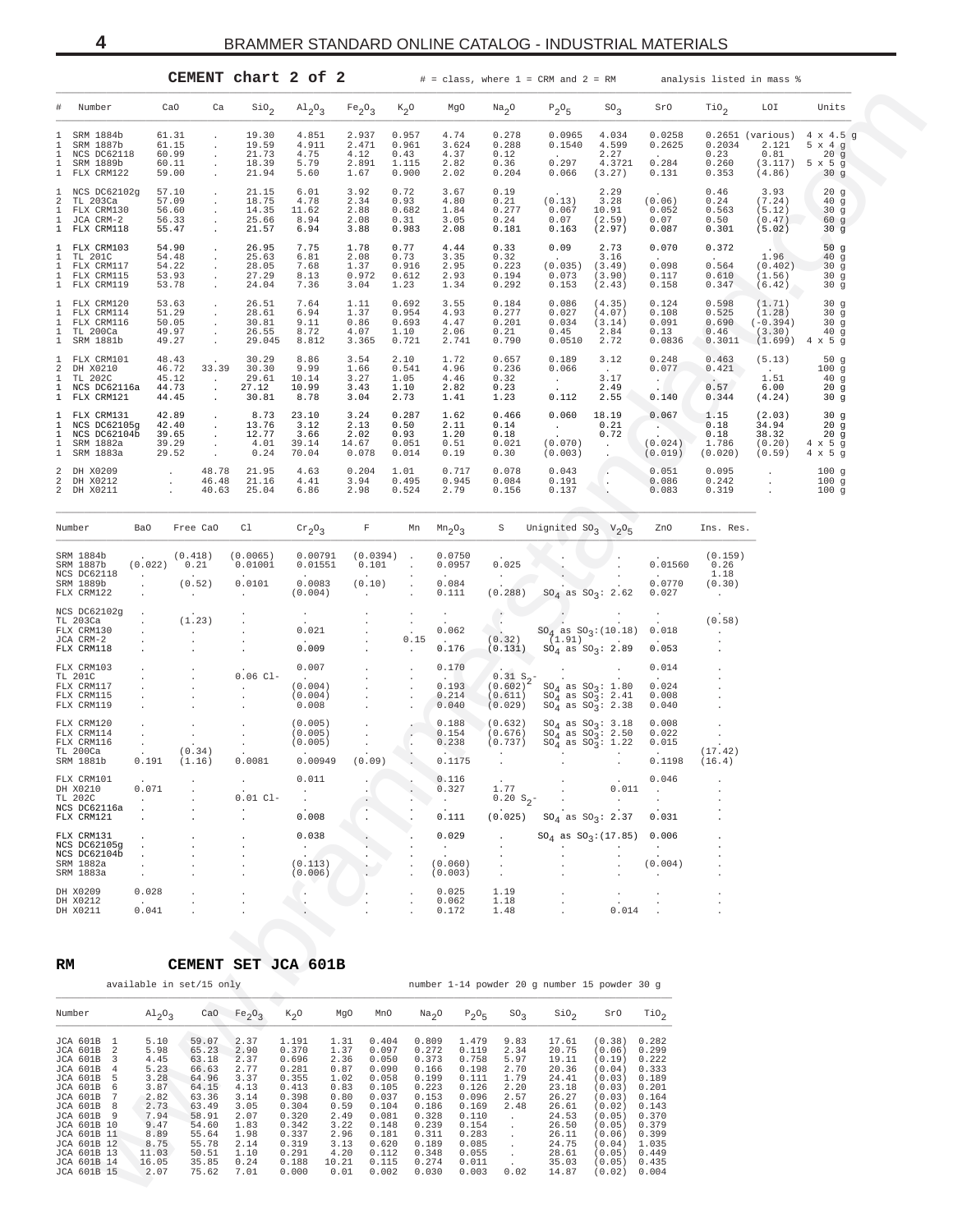<span id="page-4-0"></span>

| CRM                                                        | CHLORINE and FLUORINE in CEMENT                            |                                                               |               |                                                                                                                               |                                                                                                   |                        |                        |                           |                                               |                                   |                                              |              |                            |                                                         |             |
|------------------------------------------------------------|------------------------------------------------------------|---------------------------------------------------------------|---------------|-------------------------------------------------------------------------------------------------------------------------------|---------------------------------------------------------------------------------------------------|------------------------|------------------------|---------------------------|-----------------------------------------------|-----------------------------------|----------------------------------------------|--------------|----------------------------|---------------------------------------------------------|-------------|
| Number                                                     | Description                                                | $\frac{\text{CaF}}{2}$                                        | F             | $C1-$                                                                                                                         | Units                                                                                             |                        |                        |                           |                                               |                                   |                                              |              |                            |                                                         |             |
| NCS DC62121a<br>NCS DC62122a<br>NCS DC62125a               | Cement Raw Meal<br>Cement<br>Cement                        | $\cdot$<br>(0.37)                                             | 0.18          | 0.016<br>0.009<br>$\cdot$                                                                                                     | 20g<br>20g<br>20g                                                                                 |                        |                        |                           |                                               |                                   |                                              |              |                            |                                                         |             |
| CRM                                                        | PORTLAND CEMENT HEAT OF HYDRATION                          |                                                               |               |                                                                                                                               |                                                                                                   |                        |                        |                           | CRM                                           |                                   |                                              |              |                            | COMPRESSIVE STRENGTH N/mm <sup>2</sup>                  |             |
| Number                                                     | Heat of Solution J/g                                       | 7 Days J/g                                                    |               | 28 Days J/g                                                                                                                   |                                                                                                   | Units                  |                        |                           | Number                                        | 3 Days                            | 7 Days                                       |              | 28 Days                    | Units                                                   |             |
| <b>JCA 301S</b><br>JCA 301T                                | 2,483.5<br>2,447.0                                         | 261.3                                                         | 274.0         | 325.2<br>321.0                                                                                                                |                                                                                                   | 500 g<br>500 g         |                        |                           | JCA 401J<br>JCA 401L                          | 29.6<br>30.2                      | 44.4<br>42.9                                 |              | 62.1<br>59.0               | 4.8 kg<br>4.8 kg                                        |             |
| CRM                                                        |                                                            | CLASSIC CEMENT CHEMISTRIES                                    |               |                                                                                                                               |                                                                                                   |                        |                        |                           |                                               |                                   |                                              |              |                            | 20 g units                                              |             |
| Number                                                     | P - Pozzolana                                              | S - Slag                                                      | D - Limestone |                                                                                                                               | $D1 - CO2$                                                                                        |                        |                        |                           | R5 - Unsolved Slag (EDTA)                     |                                   |                                              | Description  |                            |                                                         |             |
| NCS DC62119a<br>NCS DC62120                                | 9.3<br>0.5                                                 | 4.5<br>18.5                                                   |               | $\frac{2}{7}$ . 4                                                                                                             | (1.50)<br>3.5                                                                                     |                        |                        | 97.5                      |                                               |                                   | Ordinary Portland Cement                     |              |                            | Portland Blast-Furnace Slag Cement                      |             |
| CRM                                                        |                                                            | CEMENT CLINKER PHASE ABUNDANCE                                |               |                                                                                                                               |                                                                                                   |                        |                        |                           |                                               |                                   |                                              |              |                            |                                                         |             |
| Number                                                     | Alite<br>Aluminate                                         | Arcanite                                                      |               | Belite                                                                                                                        | Ferrite                                                                                           | Free Lime              |                        | Periclase                 |                                               | Units                             |                                              |              |                            |                                                         |             |
| SRM 2688<br>SRM 2686b<br>SRM 2687a                         | 64.95<br>4.99<br>64.82<br>3.76<br>57.88<br>9.56            | (0.20)<br>$\sim$                                              |               | 17.45<br>16.68<br>24.70                                                                                                       | 12.20<br>10.42<br>6.27                                                                            | (0.53)<br>$\cdot$      |                        | 3.31<br>$\cdot$           |                                               | $3 \times 10$ g<br>50g<br>5 x 8 g |                                              |              |                            |                                                         |             |
| CRM                                                        |                                                            | PORTLAND CEMENT FINENESS AND BLAINE STANDARD                  |               |                                                                                                                               |                                                                                                   |                        |                        |                           |                                               |                                   |                                              |              |                            |                                                         |             |
| Number                                                     |                                                            | Remaining after passing through 80 micron sieve               |               |                                                                                                                               | Blaine                                                                                            |                        | Density g/cm3          |                           | Units                                         |                                   |                                              |              |                            |                                                         |             |
| NCS DC62127f<br>TL 201B<br>TL 202B<br>JCA 1020<br>JCA 102N |                                                            | 1.89%                                                         |               |                                                                                                                               | 363.2 $m^2/kg$<br>4,231 $cm^2/g$<br>$4,135$ cm <sup>2</sup> /g<br>$3,300$ cm $2/g$<br>3,300 cm2/g |                        | (3.05)<br>3.03<br>2.94 |                           | 200g<br>40g<br>40 <sub>g</sub><br>30 g<br>30g |                                   | expries March 2023<br>expired, last of stock |              |                            |                                                         |             |
| CRM                                                        | certified analysis                                         | <b>CEMENT FINENESS</b>                                        |               | informational analysis listed in mass %                                                                                       |                                                                                                   |                        |                        |                           |                                               | $46H: 10 \times 5 g$              |                                              |              |                            | TL, 114q: powder 20 x 5 g units                         |             |
| Number<br>ASTM METHOD                                      | Surface Area<br>Blaine<br>C204-96a                         | 45 µm Seive<br>Wagner<br>Residue<br>$C115-96a$<br>$C430 - 96$ |               | $C_2S$                                                                                                                        | $C_3S$ $C_3A$ $C_4AF$<br>$C150-02$                                                                |                        | $A1_2O$                | CaO                       | $Fe-O-$<br>$\kappa_{2}^{\phantom{2}}$ o       | MgO                               | $\frac{Na}{2}$ <sup>O</sup><br>$C114-02$     | $P_2O_5$     | $\mathsf{so}_{\mathsf{3}}$ | $\mathop{\mathsf{si}}\nolimits_2$<br>$\mathcal{T}^{10}$ | LOI         |
| SRM 114q<br>TL 3BGa<br>SRM 46h                             | 3818 $cm^2/g$<br>3727 cm2/g                                | 2183 $cm^2/g$<br>$0.79$ %<br>$3.14*$<br>7.43 %                |               | 14<br>60<br>15<br>59                                                                                                          | 7<br>10<br>8                                                                                      | 8                      | 4.7<br>4.9             | 64.0<br>63.9              | 0.70<br>3.2<br>2.8<br>0.68                    | 2.2<br>1.9                        | 0.07<br>0.19                                 | 0.12<br>0.21 | 2.4<br>2.9                 | 20.7<br>0.30<br>20.6 0.30                               | 1.67<br>1.5 |
| CRM                                                        |                                                            | <b>CEMENT FINENESS</b>                                        |               |                                                                                                                               |                                                                                                   |                        |                        |                           |                                               |                                   |                                              |              |                            |                                                         |             |
|                                                            | Number Density g/cm <sup>3</sup> Blaine cm <sup>2</sup> /g |                                                               | Units         |                                                                                                                               |                                                                                                   |                        |                        |                           |                                               |                                   |                                              |              |                            |                                                         |             |
| TL 2BGa<br>TL 203BGa                                       | 4,206<br>3.15<br>3.05<br>4,329                             |                                                               |               | 100 g powder, particle size analysis detailed on certificates<br>40 g powder, particle size analysis detailed on certificates |                                                                                                   |                        |                        |                           |                                               |                                   |                                              |              |                            |                                                         |             |
| RM                                                         | CEMENT FINENESS - SIEVING METHOD                           |                                                               |               |                                                                                                                               |                                                                                                   |                        |                        |                           |                                               |                                   |                                              |              |                            |                                                         |             |
| Number                                                     | $32 \mu m$<br>45 μm                                        | $20 \mu m$<br>$16 \mu m$                                      | $10 \mu m$    | units                                                                                                                         |                                                                                                   |                        |                        |                           | percent remaining, ordinary portland cement   |                                   |                                              |              |                            |                                                         |             |
| <b>JCA 701B</b><br><b>JCA 701C</b>                         | 10.4<br>22.8<br>10.2<br>22.1                               | 43.0<br>52.4<br>42.6<br>51.8                                  | 70.1<br>69.9  | 30g<br>30g                                                                                                                    |                                                                                                   | last of stock          |                        |                           |                                               |                                   |                                              |              |                            |                                                         |             |
|                                                            | <b>CEMENT</b>                                              | <b>COMPONENT MATERIAL</b>                                     |               |                                                                                                                               |                                                                                                   |                        |                        | analysis listed in mass % |                                               |                                   | NCS DC61106: 50g                             |              |                            | others: 20 g units                                      |             |
|                                                            |                                                            |                                                               |               |                                                                                                                               |                                                                                                   | $\frac{\text{SiO}}{2}$ | F                      | $Fe_2O_3$                 | $k_{2}^{\circ}$                               | MgO                               | $\frac{Na}{2}$ <sup>O</sup>                  | S            | SO <sub>3</sub>            | $\mathcal{T}^{10}$<br>LOI                               |             |
| CRM<br>Number                                              | Material                                                   |                                                               | CaO           | $T.CaCO3$ $Al2O3$                                                                                                             |                                                                                                   |                        |                        |                           |                                               |                                   |                                              |              |                            |                                                         |             |

| CRM    |  | CLASSIC CEMENT CHEMISTRIES |                                                                                                   |             | 20 q units |
|--------|--|----------------------------|---------------------------------------------------------------------------------------------------|-------------|------------|
| Number |  |                            | P - Pozzolana     S - Slag      D - Limestone      D1 - CO <sub>2</sub> R5 - Unsolved Slag (EDTA) | Description |            |
|        |  |                            |                                                                                                   |             |            |

| NCS DC62119a<br>NCS DC62120 |  |  |  |  |  | Ordinary Portland Cement<br>Portland Blast-Furnace Slag Cement |
|-----------------------------|--|--|--|--|--|----------------------------------------------------------------|
|-----------------------------|--|--|--|--|--|----------------------------------------------------------------|

#### **CRM CEMENT CLINKER PHASE ABUNDANCE** \_\_\_\_\_\_\_\_\_\_\_\_\_\_\_\_\_\_\_\_\_\_\_\_\_\_\_\_\_\_\_\_\_\_\_\_\_\_\_\_\_\_\_\_\_\_\_\_\_\_\_\_\_\_\_\_\_\_\_\_\_\_\_\_\_\_\_\_\_\_\_\_\_\_\_\_\_\_\_\_\_\_\_\_\_\_\_\_\_\_\_\_\_\_\_\_\_\_\_\_\_\_\_\_\_\_\_\_

| Number                             | Alite                   | Aluminate            | Arcanite | Belite                  | Ferrite                | Free Lime         | Periclase | Units                                 |
|------------------------------------|-------------------------|----------------------|----------|-------------------------|------------------------|-------------------|-----------|---------------------------------------|
| SRM 2688<br>SRM 2686b<br>SRM 2687a | 64.95<br>64.82<br>57.88 | 4.99<br>3.76<br>9.56 | (0.20)   | 17.45<br>16.68<br>24.70 | 12.20<br>10.42<br>6.27 | $\cdot$<br>(0.53) | 3.31      | $3 \times 10$ q<br>50q<br>x 8 q<br>5. |

### **CRM PORTLAND CEMENT FINENESS AND BLAINE STANDARD** \_\_\_\_\_\_\_\_\_\_\_\_\_\_\_\_\_\_\_\_\_\_\_\_\_\_\_\_\_\_\_\_\_\_\_\_\_\_\_\_\_\_\_\_\_\_\_\_\_\_\_\_\_\_\_\_\_\_\_\_\_\_\_\_\_\_\_\_\_\_\_\_\_\_\_\_\_\_\_\_\_\_\_\_\_\_\_\_\_\_\_\_\_\_\_\_\_\_\_\_\_\_\_\_

| Number                                                     | Remaining after passing through 80 micron sieve | Blaine                                                                                                                          | Density g/cm3          | Units                                                |                                              |
|------------------------------------------------------------|-------------------------------------------------|---------------------------------------------------------------------------------------------------------------------------------|------------------------|------------------------------------------------------|----------------------------------------------|
| NCS DC62127f<br>TL 201B<br>TL 202B<br>JCA 1020<br>JCA 102N | 1.89%                                           | $363.2 \text{ m}^2/\text{kg}$<br>4,231 cm <sup>2</sup> /g<br>$4,135$ cm <sup>2</sup> /q<br>$3,300$ cm $2/q$<br>$3.300$ cm $2/a$ | (3.05)<br>3.03<br>2.94 | 200q<br>40q<br>40 <sub>q</sub><br>30a<br>$30 \alpha$ | expries March 2023<br>expired, last of stock |

| <b>CRM</b>                     |                                           | CEMENT FINENESS             |                                       |    |          |           |                              |                                         |              |                                    |               |                      |                        |              |               |                  |                                 |      |
|--------------------------------|-------------------------------------------|-----------------------------|---------------------------------------|----|----------|-----------|------------------------------|-----------------------------------------|--------------|------------------------------------|---------------|----------------------|------------------------|--------------|---------------|------------------|---------------------------------|------|
|                                | certified analysis                        |                             |                                       |    |          |           |                              | informational analysis listed in mass % |              |                                    |               | $46H: 10 \times 5$ q |                        |              |               |                  | TL, 114q: powder 20 x 5 q units |      |
| Number<br>ASTM METHOD          | Surface Area<br>Blaine<br>C204-96a        | Wagner<br>$C115-96a$        | 45 µm Seive<br>Residue<br>$C430 - 96$ |    |          | $C150-02$ | $C_2S$ $C_2S$ $C_2A$ $C_AAF$ | $\mathrm{Al}_{2}\mathrm{O}_{2}$         |              | CaO Fe <sub>2</sub> O <sub>2</sub> | $K_{\alpha}O$ | MgO                  | $Na_{2}O$<br>$C114-02$ | $P_{0}O_{E}$ | $SO_{\alpha}$ | SiO <sub>2</sub> | TiO <sub>o</sub>                | LOI  |
| SRM 114q<br>TL 3BGa<br>SRM 46h | 3818 $\text{cm}^2/\text{q}$<br>3727 cm2/q | 2183 $\text{cm}^2/\text{q}$ | $0.79$ $%$<br>$3.14*$<br>$7.43*$      | 14 | 60<br>59 | 8         | 10<br>8                      | 4.7<br>4.9                              | 64.0<br>63.9 | 3.2<br>2.8                         | 0.70<br>0.68  | 2.2<br>1.9           | 0.07<br>0.19           | 0.12<br>0.21 | 2.4           | 20.7<br>20.6     | 0.30<br>0.30                    | 1.67 |

|           | Number Density $q/cm^3$ Blaine $cm^2/q$ |       | Units                                                         |
|-----------|-----------------------------------------|-------|---------------------------------------------------------------|
| TI. 2BGa  | 3.15                                    | 4,206 | 100 q powder, particle size analysis detailed on certificates |
| TL 203BGa | 3 05                                    | 4.329 | 40 q powder, particle size analysis detailed on certificates  |

#### **RM CEMENT FINENESS - SIEVING METHOD** \_\_\_\_\_\_\_\_\_\_\_\_\_\_\_\_\_\_\_\_\_\_\_\_\_\_\_\_\_\_\_\_\_\_\_\_\_\_\_\_\_\_\_\_\_\_\_\_\_\_\_\_\_\_\_\_\_\_\_\_\_\_\_

| Number               |           | 45 um 32 um 20 um 16 um 10 um units |      |      |     | percent remaining, ordinary portland cement |
|----------------------|-----------|-------------------------------------|------|------|-----|---------------------------------------------|
| JCA 701B<br>JCA 701C | 10.2 22.1 | 42.6                                | 51.8 | 69.9 | 30q | 10.4 22.8 43.0 52.4 70.1 30 q last of stock |

| <b>CRM</b>                                                                                                                                                             | COMPONENT MATERIAL<br>CEMENT                                                                                                                                                                                                                                           |                                                                                             |        |                                                                                    |                                                                                     |             | analysis listed in mass %                                                            |                                                                               |                                                                               | NCS DC61106: 50g                                                                        | others: 20 q units<br>S<br>$SO_{a}$<br>2.47<br>2.59<br>2.47<br>9.55<br>0.1<br>(0.23)<br>0.79<br>7.07<br>0.24 |      |                                                                               |                                                                                         |
|------------------------------------------------------------------------------------------------------------------------------------------------------------------------|------------------------------------------------------------------------------------------------------------------------------------------------------------------------------------------------------------------------------------------------------------------------|---------------------------------------------------------------------------------------------|--------|------------------------------------------------------------------------------------|-------------------------------------------------------------------------------------|-------------|--------------------------------------------------------------------------------------|-------------------------------------------------------------------------------|-------------------------------------------------------------------------------|-----------------------------------------------------------------------------------------|--------------------------------------------------------------------------------------------------------------|------|-------------------------------------------------------------------------------|-----------------------------------------------------------------------------------------|
| Number                                                                                                                                                                 | Material                                                                                                                                                                                                                                                               | CaO                                                                                         | T.CaCO | $A1_{2}O_{3}$                                                                      | $\sin$                                                                              | $\mathbb F$ | $Fe_2O_3$                                                                            | $K_{0}$                                                                       | MgO                                                                           | Na <sub>n</sub> O                                                                       |                                                                                                              |      | TiO <sub>2</sub>                                                              | LOI                                                                                     |
| NCS DC62110a<br>NCS DC62109<br>NCS DC62111<br>NCS DC62123<br>NCS DC62126b<br>NCS DC62112<br>NCS DC62113a<br>NCS DC62124<br>NCS DC62115a<br>NCS DC62114a<br>NCS DC61106 | Portland Blast Furnace Slag<br>Portland Pozzolanic<br>Portland Fly Ash<br>Sulphoaluminate Cement Clinker<br>Cement Black Raw Meal<br>Aluminate<br>Blast Furnace Slag<br>Sulphoaluminate Cement Raw Meal<br>Fly Ash for Cement<br>Pozzolana for Cement<br>Albite Cement | 55.21<br>47.57<br>46.52<br>43.4<br>39.28<br>34.56<br>33.72<br>33.05<br>4.13<br>2.15<br>0.48 | 70.3   | 7.24<br>6.52<br>8.93<br>32.6<br>51.15<br>15.89<br>22.29<br>33.07<br>20.66<br>19.62 | 24.78<br>32.67<br>24.31<br>8.56<br>7.95<br>34.42<br>5.09<br>51.38<br>56.86<br>67.96 | 0.15        | 3.00<br>3.54<br>4.90<br>2.21<br>2.07<br>1.91<br>2.13<br>1.34<br>4.58<br>3.52<br>0.10 | 0.71<br>1.43<br>0.61<br>0.22<br>0.13<br>0.56<br>0.14<br>0.86<br>1.95<br>0.098 | 2.64<br>1.86<br>1.90<br>1.37<br>0.63<br>9.39<br>1.21<br>1.02<br>0.86<br>0.015 | 0.18<br>0.85<br>0.32<br>0.09<br>$\sim$<br>0.04<br>0.46<br>0.06<br>0.33<br>0.83<br>11.26 |                                                                                                              | 0.50 | 0.51<br>0.16<br>0.33<br>1.51<br>2.03<br>1.87<br>1.07<br>1.14<br>0.78<br>0.054 | 2.70<br>2.44<br>9.09<br>0.41<br>38.51<br>0.68<br>0.52<br>28.21<br>2.80<br>11.53<br>0.36 |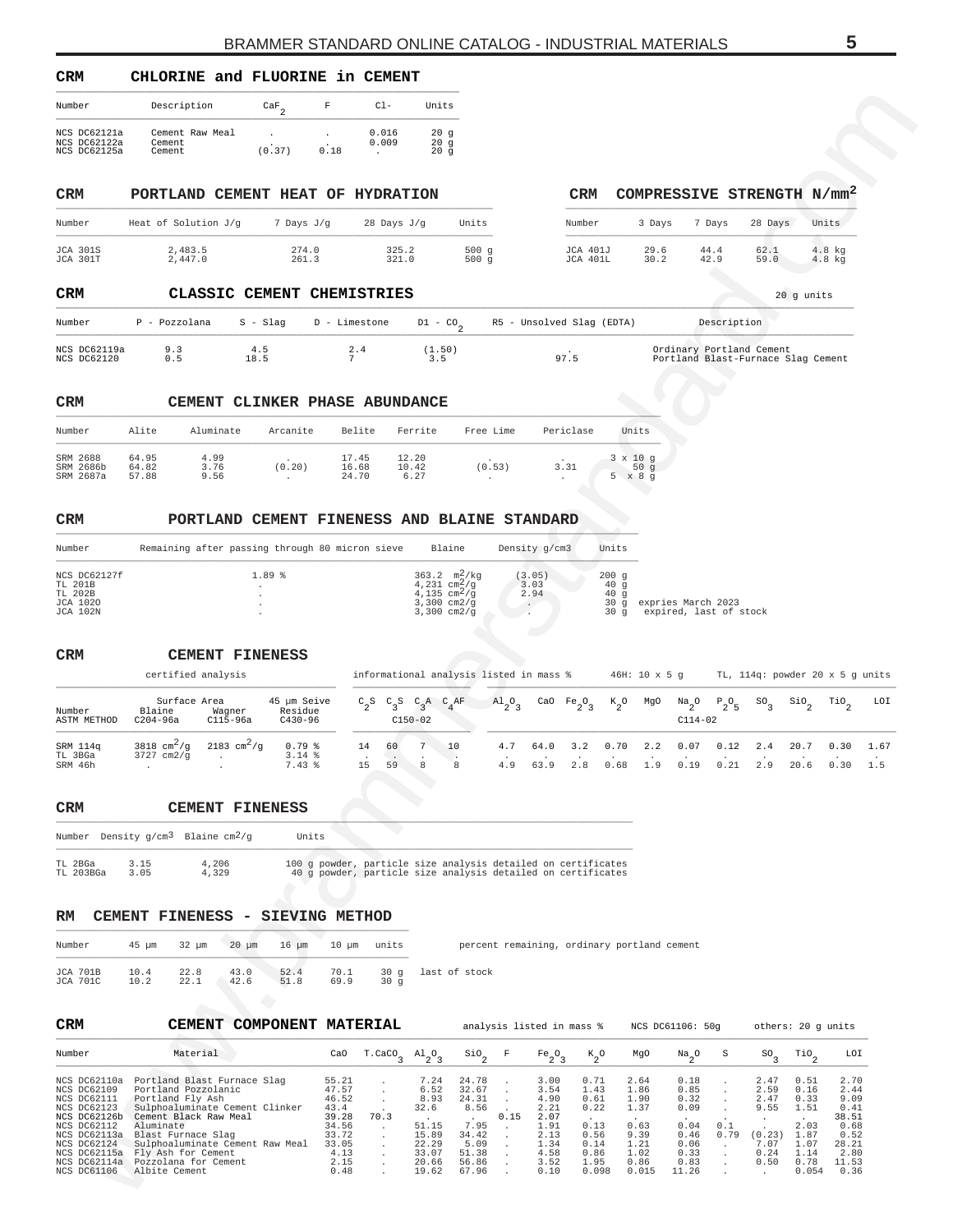| 'RM |  |
|-----|--|
|     |  |
|     |  |
|     |  |

<span id="page-5-0"></span>**CRM MAGNETIC CENOSPHERE FROM COAL POWER PLANTS**<br>analysis listed in mass  $*$  fine powder concentrate 100 g units

| analysis listed in mass %                    |                                 |                        |                     |                          |                                 |                                   |                         |                                  |                       | fine powder concentrate, 100 g units |                           |                      |                                                          |                          |                          |                          |                      |                      |                           |                           |
|----------------------------------------------|---------------------------------|------------------------|---------------------|--------------------------|---------------------------------|-----------------------------------|-------------------------|----------------------------------|-----------------------|--------------------------------------|---------------------------|----------------------|----------------------------------------------------------|--------------------------|--------------------------|--------------------------|----------------------|----------------------|---------------------------|---------------------------|
| Number                                       | $\mathrm{Al}_{2}\mathrm{O}_{3}$ | Ba                     | CaO                 |                          | $\text{CO}_2$                   | F%                                |                         | FeO $T.Fe_2O_3$ K <sub>2</sub> O |                       | MgO                                  | MnO                       | Na <sub>2</sub> O    | $P_2O_5$                                                 | S                        | $\rm SiO_{2}$            | Sr                       | TiO <sub>2</sub>     |                      | Zr                        | LOI                       |
| VS 9234-2008<br>VS 9235-2008<br>VS 9236-2008 | 25.9<br>19.3<br>2.6             | 0.084<br>0.089<br>0.38 | 1.19<br>2.77<br>8.2 |                          | (0.43)<br>0.51<br>(0.64)        | (0.2)<br><b>Contract Contract</b> | 1.67<br>(2.4)<br>(15.4) | 2.85<br>4.04<br>(78.4)           | 2.9<br>3.5<br>0.12    | 0.86<br>1.64<br>(1.3)                | 0.039<br>0.049<br>(0.082) | 0.48<br>1.33<br>0.27 | 0.076<br>0.19<br>(0.036)                                 | (0.07)<br>0.86           | 63.7<br>64.1<br>7.7      | 0.0217<br>0.0480<br>0.17 | 0.74<br>0.78<br>0.21 |                      | 0.026<br>0.0246<br>0.0039 | (0.92)<br>(1.6)<br>(0.42) |
| continued                                    |                                 |                        |                     |                          | analysis listed in mg/kg except |                                   |                         |                                  |                       |                                      |                           |                      |                                                          |                          |                          |                          |                      |                      |                           |                           |
| Number                                       | Aq                              | As                     | Be                  | Ce                       | Co                              | Cr                                | Cs                      | Cu                               | Dy                    | Εr                                   | Εu                        | Ga                   | Gd                                                       | Ηf<br>Ge                 | Ho                       | La                       | Li                   | Lu                   | Mo                        | Nb                        |
| VS 9234-2008<br>VS 9235-2008<br>VS 9236-2008 | (0.2)                           | (11)                   | 4.6<br>2.8<br>(0.7) | 115<br>89<br>11          | 7.6<br>11<br>23                 | 59<br>66<br>67                    | 12<br>8.6<br>(0.21)     | 33<br>34<br>28                   | (6)<br>(5.5)<br>(1.0) | (3.5)<br>(3.0)<br>(0.6)              | 1.5<br>1.4<br>(0.5)       | (11)<br>9.3<br>(3)   | (7.3)<br>$\ddot{\phantom{0}}$<br>(6.7)<br>(0.9)<br>(1.2) | 7.1<br>(6.9)<br>0.97     | (1.2)<br>(1.1)<br>(0.19) | 60<br>46<br>5.7          | (42)<br>(55)         | 0.56<br>0.53<br>0.10 | (16)<br>(3.4)<br>(4.6)    | 19<br>15<br>(3.1)         |
| Number                                       | Nd                              | Νi                     | Pb                  | Pr                       | Rb                              | Sb                                | Sc                      | Sm                               | Sn                    | Ta                                   | Tb                        | Th                   | Tl                                                       | Tm                       | U                        | V                        | Y                    | Yb                   | Zn                        |                           |
| VS 9234-2008<br>VS 9235-2008<br>VS 9236-2008 | 48<br>39<br>(5.3)               | 30<br>35<br>62         | 17<br>20            | (13)<br>(10)<br>3.5(1.3) | 116<br>135<br>3.8               | (0.5)<br>(1.3)<br>(0.3)           | 13<br>15<br>2.5         | 8.4<br>7.2<br>1.0                | (1.6)<br>(2.3)<br>(1) | (1.5)<br>(1.2)<br>(0.15)             | (1.1)<br>0.92<br>(0.16)   | 19<br>14<br>1.4      | (0.5)<br>(0.7)<br>(0.06)                                 | (0.5)<br>(0.5)<br>(0.09) | 4.3<br>4.6<br>(1.0)      | 60<br>102<br>26          | 34<br>33<br>5.6      | 3.5<br>3.3<br>0.50   | 28<br>50<br>38            |                           |

### **COAL chart 1 of 2**

|                                                                                              | $A1_{2}O_{3}$       | Ba                                                   | CaO                              | $\text{CO}_2$                                                              | F%                                                 | FeO                     | $T.Fe_2O_3$ K <sub>2</sub> O                          |                                        | MgO                                                    | MnO                                                   | Na <sub>2</sub> O    | $P_2O_5$                          | S                                          | $\sin_2$                                   | Sr                                                                       | $\text{rio}_2$                                 |                      | Ζr                                | LOI                                           |
|----------------------------------------------------------------------------------------------|---------------------|------------------------------------------------------|----------------------------------|----------------------------------------------------------------------------|----------------------------------------------------|-------------------------|-------------------------------------------------------|----------------------------------------|--------------------------------------------------------|-------------------------------------------------------|----------------------|-----------------------------------|--------------------------------------------|--------------------------------------------|--------------------------------------------------------------------------|------------------------------------------------|----------------------|-----------------------------------|-----------------------------------------------|
| VS 9234-2008<br>VS 9235-2008<br>VS 9236-2008                                                 | 25.9<br>19.3<br>2.6 | 0.084<br>0.089<br>0.38                               | 1.19<br>2.77<br>8.2              | (0.43)<br>0.51<br>(0.64)                                                   | (0.2)                                              | 1.67<br>(2.4)<br>(15.4) | 2.85<br>4.04<br>(78.4)                                | 2.9<br>3.5<br>0.12                     | 0.86<br>1.64<br>(1.3)                                  | 0.039<br>0.049<br>(0.082)                             | 0.48<br>1.33<br>0.27 | 0.076<br>0.19<br>$(0.036)$ 0.86   | (0.07)                                     | 63.7<br>64.1<br>7.7                        | 0.0217<br>0.0480<br>0.17                                                 | 0.74<br>0.78<br>0.21                           |                      | 0.026<br>0.0246<br>0.0039         | (0.92)<br>(1.6)<br>(0.42)                     |
| continued                                                                                    |                     |                                                      |                                  | analysis listed in mg/kg except                                            |                                                    |                         |                                                       |                                        |                                                        |                                                       |                      |                                   |                                            |                                            |                                                                          |                                                |                      |                                   |                                               |
| Number                                                                                       | Αg                  | As                                                   | Be                               | Ce<br>Co                                                                   | Cr                                                 | Сs                      | Cu                                                    | Dy                                     | Εr                                                     | Εu                                                    | Ga                   | Gd<br>Ge                          | Ηf                                         | Ho                                         | La                                                                       | Li                                             | Lu                   | Мo                                | Nb                                            |
| VS 9234-2008<br>VS 9235-2008<br>VS 9236-2008                                                 |                     | $(0.2)$ $(11)$ $2.8$                                 | 4.6<br>(0.7)                     | 115<br>7.6<br>89<br>11<br>23<br>11                                         | 59<br>66<br>67                                     | 12<br>8.6<br>(0.21)     | 33<br>34<br>28                                        | (6)<br>(5.5)<br>(1.0)                  | (3.5)<br>(3.0)<br>(0.6)                                | 1.5<br>1.4<br>(0.5)                                   | (11)<br>9.3<br>(3)   | (7.3)<br>(6.7)<br>(0.9)<br>(1.2)  | 7.1<br>(6.9)<br>0.97                       | (1.2)<br>(1.1)                             | 60<br>46<br>$(0.19)$ 5.7                                                 | (42)<br>(55)                                   | 0.56<br>0.53<br>0.10 | (16)<br>(3.4)<br>(4.6)            | 19<br>15<br>(3.1)                             |
| Number                                                                                       | Νd                  | Νi                                                   | Pb                               | Rb<br>Pr                                                                   | Sb                                                 | Sc                      | Sm                                                    | Sn                                     | Ta                                                     | Tb                                                    | Th                   | Tl                                | Tm                                         | U                                          | V                                                                        | Y                                              | Yb                   | Zn                                |                                               |
| VS 9234-2008<br>VS 9235-2008<br>VS 9236-2008                                                 | 48<br>39<br>(5.3)   | 30<br>35<br>62                                       | 17<br>20<br>3.5                  | 116<br>(13)<br>(10)<br>135<br>(1.3)<br>3.8                                 | (0.5)<br>(1.3)<br>(0.3)                            | 13<br>15<br>2.5         | 8.4<br>7.2<br>1.0                                     | (1.6)<br>(2.3)<br>(1)                  | (1.5)<br>(1.2)<br>(0.15)                               | (1.1)<br>0.92<br>(0.16)                               | 19<br>14<br>1.4      | (0.5)<br>(0.7)<br>(0.06)          | (0.5)<br>(0.5)<br>(0.09)                   | 4.3<br>4.6<br>(1.0)                        | 60<br>102<br>26                                                          | 34<br>33<br>5.6                                | 3.5<br>3.3<br>0.50   | 28<br>50<br>38                    |                                               |
|                                                                                              |                     |                                                      |                                  | COAL chart 1 of 2                                                          |                                                    |                         |                                                       |                                        |                                                        |                                                       |                      |                                   |                                            |                                            |                                                                          |                                                |                      |                                   |                                               |
| #=class, 1=CRM and 2=RM                                                                      |                     |                                                      |                                  | mass % except * for mg/kg                                                  |                                                    |                         |                                                       |                                        |                                                        | ACIRS, AS(C)RM, COCO: 50-250 q                        |                      |                                   | SABS: 100-150 g                            |                                            | USZ: as shown                                                            |                                                |                      | others: 50 g                      |                                               |
| Number                                                                                       |                     | S                                                    | Ash                              | Volatile<br>Matter                                                         | Heat in J/q<br>or BTU/lb                           |                         |                                                       |                                        | Density Moisture                                       | C                                                     | Fixed<br>C           | C1                                | $\mathbf F$                                | $\rm H$                                    | Hg*                                                                      | N                                              |                      | $\circ$                           | $\, {\mathbb P}$                              |
| NCS FC28143<br>Т.<br>NCS FC28009k<br>1<br>NCS FC28142<br>1<br>1 NCS FC28221<br>1 NCS FC28220 |                     | 6.40<br>4.31<br>4.35<br>4.04                         | 31.80<br>42.34<br>33.40<br>18.98 | 14.00<br>16.66<br>14.38<br>32.0                                            | 20,650<br>18,060<br>21,050<br>27,790<br>28,670     | J<br>J<br>J<br>J<br>J   | 1.82<br>1.84<br>1.76<br>$\cdot$                       |                                        |                                                        | 53.28<br>45.40<br>53.63<br>$\cdot$                    |                      |                                   |                                            | 2.58<br>2.63<br>2.79<br>$\cdot$            |                                                                          | 0.72<br>0.80<br>0.81<br>$\cdot$                |                      |                                   |                                               |
| 1 NCS FC28012L                                                                               |                     | 4.03<br>3.42<br>3.17                                 | 16.52<br>16.21<br>25.80          | 11.15<br>12.03<br>8.77                                                     | 28,960 J<br>24,130                                 |                         | 1.53                                                  |                                        |                                                        | 72.57                                                 |                      |                                   |                                            | $\cdot$<br>3.29                            |                                                                          | $\cdot$<br>1.03                                |                      |                                   |                                               |
| 1 NCS FC28210<br>1 CZ SF-06-14<br>1 NCS FC28141<br>1 NCS FC28008t                            |                     | 3.13<br>2.92<br>2.90                                 | 27.21<br>28.64<br>16.72          | 27.36<br>11.50<br>35.09                                                    | 23,990<br>$23,040$ J<br>27,160                     | J<br>J<br>J             | 10,314 BTU<br>1.70<br>1.47                            |                                        |                                                        | 58.28<br>59.60<br>65.88                               |                      |                                   |                                            | 3.51<br>2.80<br>4.33                       |                                                                          | 3.80<br>0.80<br>1.17                           |                      |                                   |                                               |
| 1 ACIRS S2D<br>1 NCS FC28216<br>CZ SF-07-14<br>1 NCS FC28138c<br>2 ACIRS M1                  |                     | 2.877<br>2.79<br>2.52<br>2.46<br>2.39                | 8.62<br>28.73<br>34.14<br>18.68  | 10.86<br>38.80<br>13.64<br>(32.8)                                          | $32,300$ J<br>21,337<br>20,850<br>$(28, 360)$ J    | J<br>J                  | 1.44<br>9,173 BTU<br>1.73<br>1.417                    |                                        |                                                        | 81.27<br>50.97<br>53.69<br>(67.4)                     |                      | 0.010<br>0.014                    | 0.0160                                     | 3.55<br>4.26<br>2.84<br>(4.73)             | 0.281<br>$\cdot$<br>$\cdot$<br>0.122                                     | 1.16<br>1.05<br>0.82<br>(1.34)                 |                      |                                   | 0.098                                         |
| COCO 036<br>1 NCS FC28011L                                                                   |                     | 2.28<br>2.15                                         | 13.38<br>22.08                   | 8.28<br>9.54                                                               | $30,550$ J<br>25,680                               | J                       | 1.73                                                  |                                        |                                                        | 68.58                                                 |                      |                                   |                                            | 2.32                                       |                                                                          | 0.87                                           |                      |                                   | 0.088                                         |
| 1 NCS FC28215<br>1 NCS FC28112<br>1 SRM 2683C                                                |                     | 2.17<br>2.07<br>1.95                                 | 25.2<br>8.08<br>$\cdot$          | 28.79<br>33.70<br>$\ddot{\phantom{a}}$                                     | 24,830<br>$32,620$ J<br>$\cdot$                    | J                       | 1.33<br>$\cdot$                                       |                                        |                                                        | 78.64<br>$\sim$                                       |                      | (0.1127)                          |                                            | 5.01<br>$\cdot$                            | 0.0900                                                                   | 1.31<br>$\ddot{\phantom{1}}$                   |                      |                                   |                                               |
| 1 NCS FC28011M<br>1 NCS FC28007t                                                             |                     | 1.91<br>1.91                                         | 20.37<br>13.33                   | 8.06<br>32.97                                                              | 27,570<br>28,340                                   | J<br>J                  | 1.58<br>1.45                                          |                                        |                                                        | 71.09<br>69.55                                        |                      |                                   |                                            | 2.83<br>4.39                               |                                                                          | 1.03<br>1.19                                   |                      |                                   |                                               |
| COCO 002<br>1 NCS FC28217<br>1 NCS FC28002z                                                  |                     | 1.89<br>1.79<br>1.78                                 | 14.25<br>8.68<br>15.68           | 21.16<br>36.06<br>30.18                                                    | 29,200 J<br>31,330<br>27,460                       | J<br>ਾ                  | $\blacksquare$<br>1.48                                |                                        |                                                        | $\blacksquare$<br>67.88                               |                      |                                   |                                            | $\sim$<br>4.08                             |                                                                          | last of stock<br>1.19                          |                      |                                   | 0.037                                         |
| 1 NCS FC28209<br>1 NCS FC28144b<br>1 NCS FC28010t                                            |                     | 1.76<br>1.75<br>1.75 16.09                           | 27.33<br>85.72                   | 8.21<br>9.12<br>23.64                                                      | 23,960 J<br>2,280 J<br>29,070 J                    |                         | 2.54<br>1.45                                          |                                        |                                                        | 5.80<br>71.39                                         |                      | $\sim$                            |                                            | 1.03<br>4.08                               | $\cdot$                                                                  | 0.27<br>1.17                                   |                      | $\sim$                            | $\ddot{\phantom{1}}$                          |
| 1 SABS 062<br>1 NCS FC28005j                                                                 |                     | 1.74 11.46                                           | 1.73 16.90                       | 5.34<br>7.65                                                               | 30,170 J<br>$28,110$ J                             |                         | <b>Contractor</b><br>1.66                             |                                        | $\sim$<br><b>Contractor</b>                            | 82.28<br>74.90                                        |                      |                                   |                                            | 2.16<br>2.36                               | $\sim$<br>$\sim$                                                         | 1.83<br>0.99                                   |                      |                                   | 0.040<br>$\sim 100$ km s $^{-1}$              |
| 1 NCS FC28106a<br>2 COCO 041<br>1 NCS FC28214a                                               |                     | 1.72<br>1.67 29.60<br>1.67 26.98                     | 8.25                             | 31.68<br>17.96<br>29.30                                                    | $32,420$ J<br>22,870 J<br>23,390 J                 |                         | 1.35<br><b>Contractor</b><br>1.56                     |                                        | <b>Contractor</b>                                      | 78.58<br><b>Contractor</b><br>57.38                   |                      |                                   |                                            | 4.84<br>3.81                               |                                                                          | 1.35<br><b>Contractor</b><br>1.06              |                      |                                   | $\sim$<br>$\sim 100$                          |
| 2 COCO 039<br>2 COCO 057                                                                     |                     | 1.67 14.65<br>1.63 30.23                             |                                  | 17.89<br>19.42                                                             | $30,240$ J<br>$22,030$ J                           |                         | <b>CALL CO</b>                                        |                                        | $\sim$<br>$\sim$ $\sim$                                | <b>Contractor</b><br>56.31                            |                      |                                   |                                            | 2.94                                       |                                                                          | <b>Contractor</b><br>1.36                      |                      |                                   | 0.040<br>0.045                                |
| 2 COCO 046<br>1 NCS FC28213<br>1 NCS FC28002b<br>1 NCS FC28218                               |                     | 1.49 16.65<br>1.46<br>1.43 10.02<br>1.35 14.58       | 9.87                             | 19.36<br>35.24<br>30.84<br>6.16                                            | 29,310 J<br>$30,620$ J<br>30,990 J<br>$29,260$ J   |                         | <b>Carl Corporation</b><br>and the company            | 1.40                                   | $\sim$<br>$\sim$ 100 $\pm$                             | $\sim 100$ km s $^{-1}$<br>75.68<br><b>Contractor</b> |                      |                                   |                                            | <b>Contract</b><br>4.50<br><b>Contract</b> | $\sim$<br>$\sim$                                                         | <b>Contractor</b><br>1.36<br><b>Contractor</b> |                      |                                   | 0.039<br>$\sim 10^{-1}$<br>$\cdot$<br>$\cdot$ |
| 2 COCO 030<br>1 CZ SF-01-14                                                                  |                     | 1.34 25.52<br>1.33 44.90                             |                                  | 10.06 24,350<br>31.72                                                      | 14,617 J                                           |                         | <b>Contract Contract Contract</b><br>6,284 BTU .      |                                        |                                                        | <b>Contractor</b><br>36.40                            |                      |                                   |                                            | <b>Contract</b><br>3.31                    | 0.60                                                                     | <b>Contractor</b>                              |                      |                                   | $\sim$                                        |
| 2 COCO 044<br>1 NCS FC28111A<br>1 NCS FC28139<br>1 NCS FC28140                               |                     | 1.30 28.20<br>1.30 23.50<br>1.30 22.70<br>1.28 25.88 |                                  | 20.08<br>28.96<br>18.37<br>30.43                                           | $23,000$ J<br>$24,350$ J<br>27,040 J<br>$22,500$ J |                         | and the state of the<br>1.56<br>1.51<br>1.62          |                                        | <b>Contractor</b><br>$\sim 100$ km s $^{-1}$<br>$\sim$ | <b>Contractor</b><br>61.20<br>67.18<br>58.12          |                      |                                   |                                            | $\sim$<br>3.78<br>3.68<br>3.40             | $\begin{array}{ccc} . & . & . \\ . & . & 1.10 \end{array}$<br>$\sim 100$ | 1.05<br>1.02                                   |                      | $\ddot{\phantom{0}}$              | 0.047<br>$\sim 10^{-11}$<br>$\cdot$           |
| 2 USZ TTKN<br>2 COCO 040                                                                     |                     | 1.21 15.2                                            | 1.15 10.52                       | 29.3<br>36.37                                                              | $35,260$ J<br>$30,050$ J                           |                         | <b>Contract Contract</b>                              |                                        | <b>Contractor</b>                                      | <b>Contract Contract</b><br><b>Contractor</b>         |                      |                                   | $\sim 100$ km s $^{-1}$<br>$\sim 10^{-10}$ | 4.88<br>$\sim 1000$ km s $^{-1}$           | . 80, 150, or 200 g units                                                |                                                |                      | the control of the control of the | 0.008                                         |
| 1 SRM 2692C<br>1 SABS 069<br>1 NCS FC28205                                                   |                     | 1.06<br>1.05 8.62                                    | 1.064 (7.499)<br>8.22            | <b>Contract Contract</b><br>6.10<br>33.44                                  | 32,060<br>30,750 J                                 |                         | <b>Contract Contract</b><br>$\sim 10^{-10}$ m $^{-1}$ |                                        | <b>Contractor</b><br>$\sim$ 100 $\sim$                 | 85.36<br><b>Contractor</b>                            |                      | $(0.1338*)$<br>and a state of the |                                            | 2.66<br><b>Contract</b>                    | 0.1790<br><b>Contract Contract</b><br>$\sim$                             | 1.89<br>$\sim 1000$ km s $^{-1}$               |                      |                                   | 0.018<br><b>Contract</b>                      |
| 1 NCS FC28208<br>1 NCS FC28004k<br>1 NCS FC28105a                                            |                     | 1.03 15.47<br>1.03 12.10<br>$1.03$ 11.87             |                                  | 20.59<br>8.59<br>8.99                                                      | 29,200 J<br>$30, 230$ J<br>$31,190$ J              |                         | $1.46$<br>$1.59$<br>1.46                              | <b>Contractor</b><br>$\sim 10^{11}$ km |                                                        | 72.60<br>79.82<br>79.96                               | $\sim$<br>$\sim$     | <b>All Corporation</b>            | $\sim$<br>$\sim$                           | 3.98<br>2.61<br>3.31                       | $\sim$<br>$\sim 10^{-1}$                                                 | 1.14<br>1.20<br>1.12                           | <b>Contract</b>      | $\sim$                            | $\sim$<br>$\cdot$                             |
| # Number                                                                                     |                     |                                                      |                                  | S Ash volatile Heat in J/g<br>Matter or BTU/lb Density Moisture C C Cl F H |                                                    |                         |                                                       |                                        |                                                        |                                                       |                      |                                   |                                            |                                            | Hg*                                                                      | N                                              |                      | $\Omega$                          | $\, {\bf P}$                                  |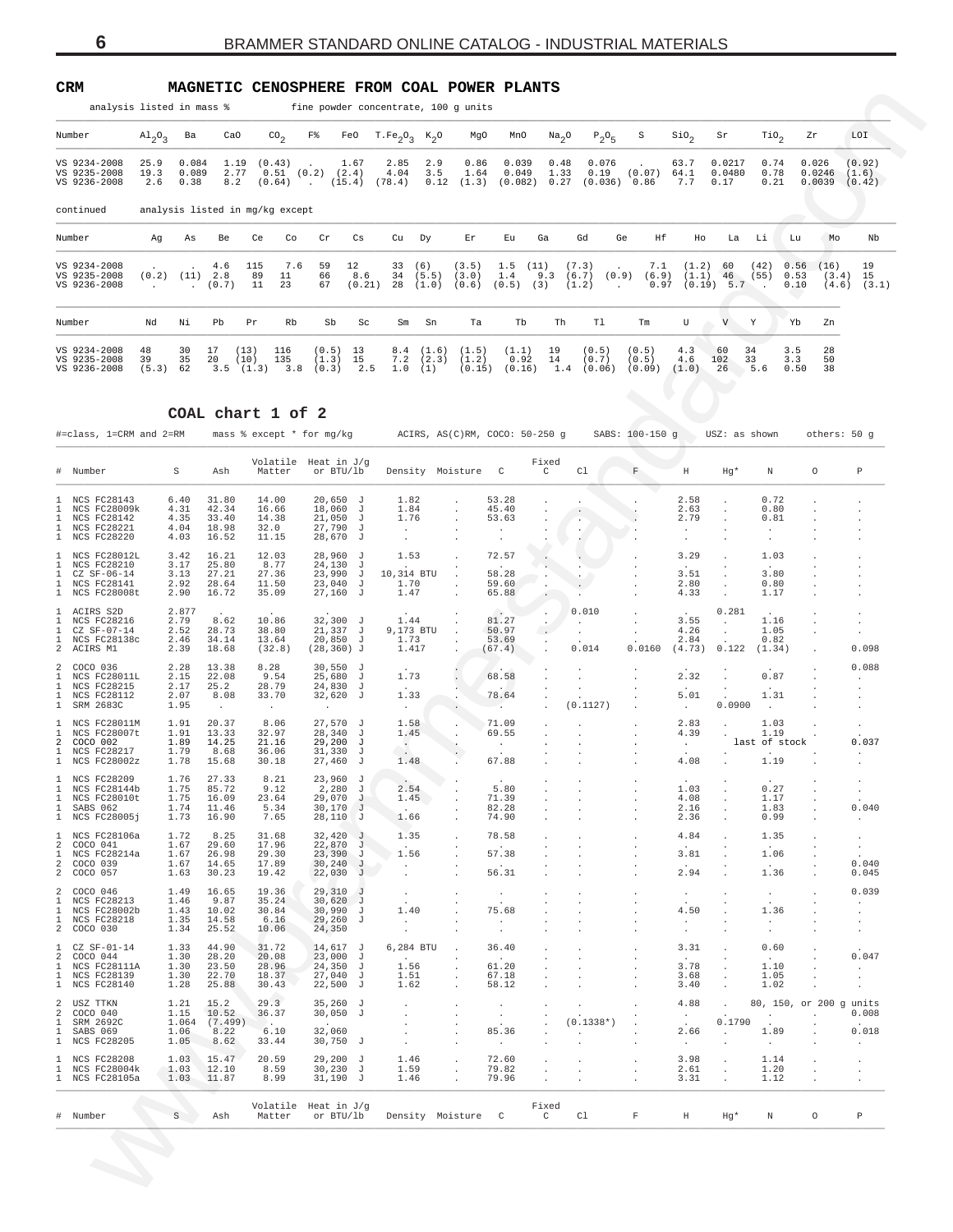<span id="page-6-0"></span>

|                                                                                   |                               |                                  | COAL chart 2 of                  | 2                                                   |                                            |                                 |                                    |                       |                     |                 |                                |                                            |                                              |                              |                                       |
|-----------------------------------------------------------------------------------|-------------------------------|----------------------------------|----------------------------------|-----------------------------------------------------|--------------------------------------------|---------------------------------|------------------------------------|-----------------------|---------------------|-----------------|--------------------------------|--------------------------------------------|----------------------------------------------|------------------------------|---------------------------------------|
| #=class, 1=CRM and 2=RM                                                           |                               |                                  | mass % except * for mg/kg        |                                                     |                                            | ACIRS, AS(C)RM, COCO: 120-250 g |                                    |                       |                     | SABS: 100-150 g |                                | USZ: as shown                              |                                              | others: 50 g                 |                                       |
| Number<br>#                                                                       | S                             | Ash                              | Matter                           | Volatile Heat in J/g<br>or BTU/lb                   |                                            | Density Moisture                | C                                  | Fixed<br>C            | Cl                  | F               | Η                              | $Hg*$                                      | Ν                                            | 0                            | P                                     |
| 2<br>COCO 056<br>1<br>SABS 028                                                    | 1.01<br>0.99                  | 33.61<br>27.00                   | 19.12<br>23.10                   | $20,590$ J                                          |                                            |                                 | 53.61<br>57.24                     |                       |                     |                 | 2.93<br>2.94                   |                                            | 1.19<br>1.45                                 | $\sim$<br>last               | 0.049<br>0.09                         |
| 2<br>COCO 049<br>1<br>SABS 065<br>2<br>COCO 054                                   | 0.98<br>0.97<br>0.96          | 25.23<br>8.04<br>22.87           | 17.23<br>5.70<br>25.36           | 24,400 J<br>32,070<br>$25,120$ J                    |                                            |                                 | 85.60<br>63.57                     |                       |                     |                 | 2.68<br>3.56                   | $\cdot$<br>$\cdot$                         | 1.84<br>1.43                                 | $\cdot$                      | 0.052<br>0.018<br>0.033               |
| SABS 068<br>1<br>2<br>COCO 028<br>1<br>NCS FC28204                                | 0.95<br>0.95                  | 27.09<br>17.86                   | 21.22<br>volati                  | 25,600<br>28,660<br>$31,340$ J                      |                                            |                                 | 63.47                              |                       |                     |                 | 3.57<br>4.93                   | $\cdot$                                    | 1.46<br>$\sim$                               |                              | 0.038<br>$\sim$                       |
| 2<br>COCO 024<br>2<br>COCO 011                                                    | 0.95<br>0.96<br>0.93          | 8.11<br>15.51<br>18.65           | 34.01<br>26.76<br>24.31          | 27,920<br>J<br>25,020<br>J                          | 1.36                                       |                                 | 76.22<br>$\cdot$                   |                       |                     |                 |                                |                                            | 1.45<br>$\ddot{\phantom{1}}$<br>$\mathbf{r}$ |                              | 0.031<br>0.008                        |
| 2<br>COCO 052<br>2<br>COCO 047<br>SABS 055<br>1                                   | 0.92<br>0.92<br>0.88          | 24.00<br>23.59<br>14.1           | 23.09<br>21.56<br>11.5           | 24,540<br>J<br>24,420<br>J<br>29,120<br>J           |                                            |                                 | $\cdot$<br>75.70                   |                       |                     |                 | $\cdot$<br>2.93                |                                            | $\cdot$<br>1.93                              |                              | 0.028<br>0.097<br>0.031               |
| 1<br><b>NCS FC28211</b><br>2<br>COCO 042                                          | 0.88<br>0.85                  | 13.41<br>40.79                   | 9.08<br>21.25                    | 30,230<br>J<br>16,700<br>J                          |                                            |                                 | 59.32                              |                       |                     |                 | 2.98                           |                                            | 1.56                                         |                              | $\ddot{\phantom{0}}$<br>$\cdot$       |
| NCS FC28206a<br>1<br>2<br>COCO 014<br>1<br>NCS FC28006j                           | 0.84<br>0.83<br>0.83          | 8.16<br>21.88<br>9.67            | 33.99<br>8.15<br>31.12           | 31,150<br>ਾ<br>27,550<br>J<br>30,790<br>J           | 1.38<br>1.40                               |                                 | 75.55<br>71.25<br>75.61            |                       |                     |                 | 4.63<br>2.73<br>4.53           | $\cdot$<br>$\cdot$                         | 1.45<br>1.46<br>1.40                         |                              | 0.016                                 |
| 1<br>SABS 059<br>1<br>NCS FC28110a                                                | 0.82<br>0.81                  | 16.0<br>9.62                     | 11.0<br>33.64                    | 28,330<br>J<br>29,830<br>J                          | 1.42                                       |                                 | 74.50<br>74.16                     |                       |                     |                 | 2.84<br>4.44                   |                                            | 1.79<br>1.38                                 |                              | 0.031<br>$\ddot{\phantom{0}}$         |
| 2<br>USZ SOEN<br>1<br>SABS 039<br>SABS 043<br>1                                   | 0.78<br>0.75<br>0.74          | 6.29<br>24.51<br>22.31           | 44.8<br>23.34<br>23.82           | $32,160$ J<br>$\sim$                                | $\cdot$<br>$\cdot$                         |                                 | 76.62<br>59.97<br>61.69            |                       |                     |                 | 5.41<br>2.93<br>3.03           |                                            | 1.56<br>1.56                                 | 80 or 200<br>0.079           | g units<br>0.071                      |
| 2<br>COCO 034<br>2<br>COCO 038                                                    | 0.74<br>0.73                  | 17.54<br>15.02                   | 21.45<br>23.63                   | 27,590<br>$28,350$ J                                | $\cdot$                                    |                                 | $\cdot$                            |                       |                     | $\cdot$         | $\cdot$                        |                                            | $\ddot{\phantom{0}}$<br>$\cdot$              |                              | 0.090                                 |
| SABS 051<br>1<br>1<br>NCS FC28107a<br>2<br>ACIRS S2B                              | 0.72<br>0.70<br>0.692         | 39.70<br>10.96<br>(9.1)          | 20.89<br>15.62<br>(34.0)         | $31,120$ J<br>$(31,050)$ J                          | 1.45                                       |                                 | 44.44<br>79.17<br>(75.4)           |                       | 0.027               | 0.0037          | 2.45<br>3.82<br>(4.90)         | 0.057                                      | 1.10<br>1.14<br>(1.79)                       |                              | 0.109<br>$\mathbf{r}$<br>Se:(0.4 ppm) |
| 1<br>NCS FC28203a<br>1<br>SABS 046                                                | 0.69<br>0.66                  | 8.60<br>11.86                    | 29.51<br>26.87                   | $31,600$ J<br>$\sim$                                | 1.39<br>$\cdot$                            |                                 | 77.23<br>74.21                     |                       |                     | $\cdot$         | 4.56<br>3.77                   | $\cdot$<br>$\cdot$                         | 1.42<br>1.76                                 |                              |                                       |
| 1<br>NM 151A<br>2<br>ACIRS G9<br>2<br>COCO 025                                    | 0.64<br>0.601<br>0.59         | 10.69<br>23.93                   | 20.00<br>22.60                   | 32,105<br>$24,300$ J                                | 1.386                                      |                                 | 52.44<br>79.07                     |                       | 0.056               | 0.0100          | 3.25<br>4.31                   | 0.030                                      | 1.13                                         | 1.79 $CO_2:0.063$            | 0.036<br>0.036                        |
| 1<br>NCS FC28109A<br>2<br>COCO 045                                                | 0.59<br>0.59                  | 12.21<br>10.70                   | 11.72<br>27.61                   | 30,350<br>J<br>29,630<br>J                          | 1.49<br>$\ddot{\phantom{0}}$               |                                 | 78.45                              |                       | $\cdot$<br>$\Delta$ |                 | 3.27<br>$\cdot$                | $\blacksquare$                             | 1.09<br>$\cdot$                              |                              | 0.035                                 |
| SABS 066<br>1<br>1<br><b>NCS FC28108</b><br>2<br>ACIRS G5<br>2<br>COCO 055        | 0.57<br>0.57<br>0.568<br>0.54 | 15.02<br>13.68<br>10.68<br>18.96 | 24.11<br>30.55<br>20.03<br>23.85 | 27,730<br>29,530<br>J<br>32,186<br>J<br>25,820<br>J | 1.42<br>1.381<br>$\cdot$                   |                                 | 71.97<br>72.65<br>(79.19)<br>66.37 |                       | 0.046               |                 | 3.62<br>4.46<br>(4.34)<br>3.54 | $\cdot$<br>$\cdot$<br>$\cdot$<br>$\cdot$   | 1.71<br>1.23<br>(1.77)<br>1.57               |                              | 0.110<br>0.0196<br>0.100              |
| 2<br>COCO 058<br>2<br>USZ BNN                                                     | 0.54<br>0.54                  | 15.71<br>9.04                    | 28.42<br>46.28                   | 27,800<br>J<br>28,950<br>J                          | $\cdot$<br>$\cdot$                         |                                 | 69.67<br>70.49                     |                       |                     |                 | 4.05<br>5.27                   | $\cdot$                                    | 1.66<br>$\cdot$                              |                              | 0.089<br>150 g units                  |
| 1<br>NCS FC28212a<br>1<br>SABS 058<br>1<br>NCS FC28116a                           | 0.51<br>0.50<br>0.50          | 9.36<br>31.1<br>11.06            | 23.27<br>23.1<br>23.77           | 32,380<br>J<br>20,180<br>J<br>30,000<br>J           | $\cdot$<br>1.44                            |                                 | $\sim$<br>53.64<br>75.34           |                       |                     |                 | 3.06<br>4.00                   | $\cdot$                                    | 1.33<br>1.18                                 |                              | 0.023<br>$\mathbf{r}$                 |
| 1<br>SABS CCS 008b<br>SABS 050<br>1                                               | 0.49<br>0.48                  | 15.8<br>16.36                    | 25.6<br>24.58                    | 27,550                                              | $\cdot$                                    |                                 | 71.19<br>70.79                     |                       |                     |                 | 3.85<br>3.80                   | $\cdot$<br>$\cdot$                         | 1.70<br>1.62                                 | $\cdot$                      | 0.111<br>0.095                        |
| 1<br>SABS 049<br>SABS 057<br>1<br>1<br>SABS 045                                   | 0.48<br>0.48<br>0.49          | 16.34<br>15.49<br>15.45          | 24.31<br>25.42<br>24.50          |                                                     |                                            |                                 | 70.96<br>71.19<br>71.24            |                       |                     |                 | 3.61<br>3.85<br>3.73           | $\cdot$                                    | 1.63<br>1.70<br>1.71                         | last<br>$\ddot{\phantom{a}}$ | 0.087<br>1.093<br>$\cdot$             |
| 1<br>SABS 037<br>$CZ$ SF-04-14<br>-1                                              | 0.48<br>0.48                  | 15.26<br>4.43                    | 24.84<br>23.67                   | 34,618 J                                            | 14,883 BTU                                 |                                 | 71.17<br>85.53                     |                       |                     |                 | 3.67<br>4.59                   |                                            | 1.72<br>1.35                                 | 0.102                        | $\cdot$                               |
| 2<br>COCO 053<br>2<br>COCO 050<br>1<br>NCS FC28001L<br>2<br>ACIRS S2A             | 0.47<br>0.45<br>0.45<br>0.433 | 14.37<br>13.19<br>10.53          | 27.71<br>27.10<br>20.17          | 27,980<br>J<br>28,350<br>J<br>$31,960$ J            | $\cdot$<br>1.40                            |                                 | 71.03<br>79.24                     |                       |                     |                 | 4.00<br>4.22                   |                                            | 1.68<br>1.36                                 |                              | 0.129<br>0.141<br>$\mathbf{r}$        |
| NCS FC28207<br>$\mathbf{1}$<br>1<br><b>NCS FC28115</b><br>1<br><b>NCS FC28104</b> | 0.43<br>0.42<br>0.40          | 16.26<br>6.38<br>10.09           | 7.26<br>31.74<br>11.00           | 26,100 J<br>$30,570$ J<br>$31,860$ J                | 1.41<br>1.45                               |                                 | 77.28<br>81.45                     |                       |                     |                 | 4.47<br>3.52                   |                                            | 1.19<br>1.31                                 |                              |                                       |
| 1<br>NCS FC28201a<br>2 COCO 001                                                   | 0.40<br>0.39                  | 9.70<br>14.66                    | 18.48<br>24.58                   | $31,580$ J<br>26,820 J                              | 1.42<br>$\rightarrow$                      |                                 | 78.94<br>$\sim$                    |                       | $\cdot$             |                 | 3.98<br>$\cdot$                | $\cdot$<br>$\cdot$                         | 1.36<br>$\sim$                               | $\cdot$<br>last              | 0.079                                 |
| $\mathbf{1}$<br>SABS 023<br>1<br>NCS FC28001M<br>1<br>NCS FC28103                 | 0.37<br>0.37<br>0.35          | 16.5<br>8.92<br>10.51            | 25.6<br>31.76<br>9.70            | 30,970 J<br>31,740 J                                | 1.39<br>1.47                               |                                 | 68.25<br>76.36<br>81.44            |                       |                     |                 | 3.63<br>4.55<br>3.40           | $\cdot$<br>$\cdot$                         | 1.62<br>1.43<br>1.26                         | $\cdot$                      | 0.102<br>$\ddot{\phantom{0}}$         |
| 1<br>NCS FC28003m<br>1 NCS FC28017g                                               | 0.33<br>0.27                  | 10.10<br>9.49                    | 10.33<br>8.14                    | $32,030$ J<br>32,210 J                              | 1.45<br>1.47                               |                                 | 81.90<br>83.28                     | $\cdot$               | $\cdot$             |                 | 3.45<br>3.16                   | $\cdot$<br>$\cdot$<br>$\ddot{\phantom{a}}$ | 1.33<br>1.15                                 | $\cdot$<br>$\cdot$           | $\cdot$<br>$\cdot$<br>$\cdot$         |
| $\mathbf{1}$<br>NCS FC28113<br>2<br>COCO 048<br>1<br><b>NCS FC28114</b>           | 0.27<br>0.24<br>0.20          | 7.06<br>4.97<br>4.66             | 33.18<br>2.33<br>33.07           | $29,580$ J<br>$32,300$ J<br>$30,280$ J              | 1.41<br>$\sim$<br>1.42                     | $\cdot$                         | 74.60<br>91.34<br>76.69            |                       |                     |                 | 4.47<br>1.31<br>4.42           | $\cdot$<br>$\cdot$<br>$\cdot$              | 1.02<br>0.91<br>1.04                         |                              | 0.018<br>$\cdot$                      |
| 1<br>NCS FC28101<br>1 NCS FC28102                                                 | 0.20<br>0.19                  | 3.95<br>6.40                     | 6.97<br>8.20                     | 34,340 J<br>33,100 J                                | 1.47<br>1.50                               |                                 | 90.10<br>87.34                     |                       |                     |                 | 3.01<br>2.86                   | $\cdot$<br>$\ddot{\phantom{a}}$            | 0.56<br>0.58                                 |                              | $\cdot$<br>$\cdot$                    |
| $\mathbf{1}$<br>CZ SF-02-14<br>1<br>CZ SF-03-14<br>1<br>NM 150A                   | 0.16<br>0.14<br>$\sim$        | 2.80<br>2.98<br>35.83            | 13.10<br>1.15<br>21.93           | $33,090$ J<br>32,060 J<br>4,979 kcal/kg             | 14,226 BTU<br>13,783 BTU<br>$\overline{a}$ |                                 | 91.84<br>96.30<br>$\cdot$          |                       |                     |                 | 2.09<br>0.21<br>$\cdot$        | $\cdot$<br>$\cdot$                         | 0.65<br>0.32<br>$\cdot$                      |                              | $\cdot$<br>$\cdot$<br>$\cdot$         |
| 2 ASRM 015                                                                        | $\cdot$                       | $\langle \cdot \rangle$          | $\sim$ $\sim$                    | $\sim$                                              | 1.42                                       |                                 | $\cdot$                            |                       |                     |                 | $\cdot$                        | $\cdot$                                    | $\cdot$                                      |                              | $\cdot$                               |
| # Number                                                                          | S                             | Ash                              | Matter                           | Volatile Heat in J/g<br>or BTU/lb                   |                                            | Density Moisture C              |                                    | Fixed<br>$\mathsf{C}$ | Cl                  | F               | Η                              | Hg*                                        | N                                            | 0                            | Ρ                                     |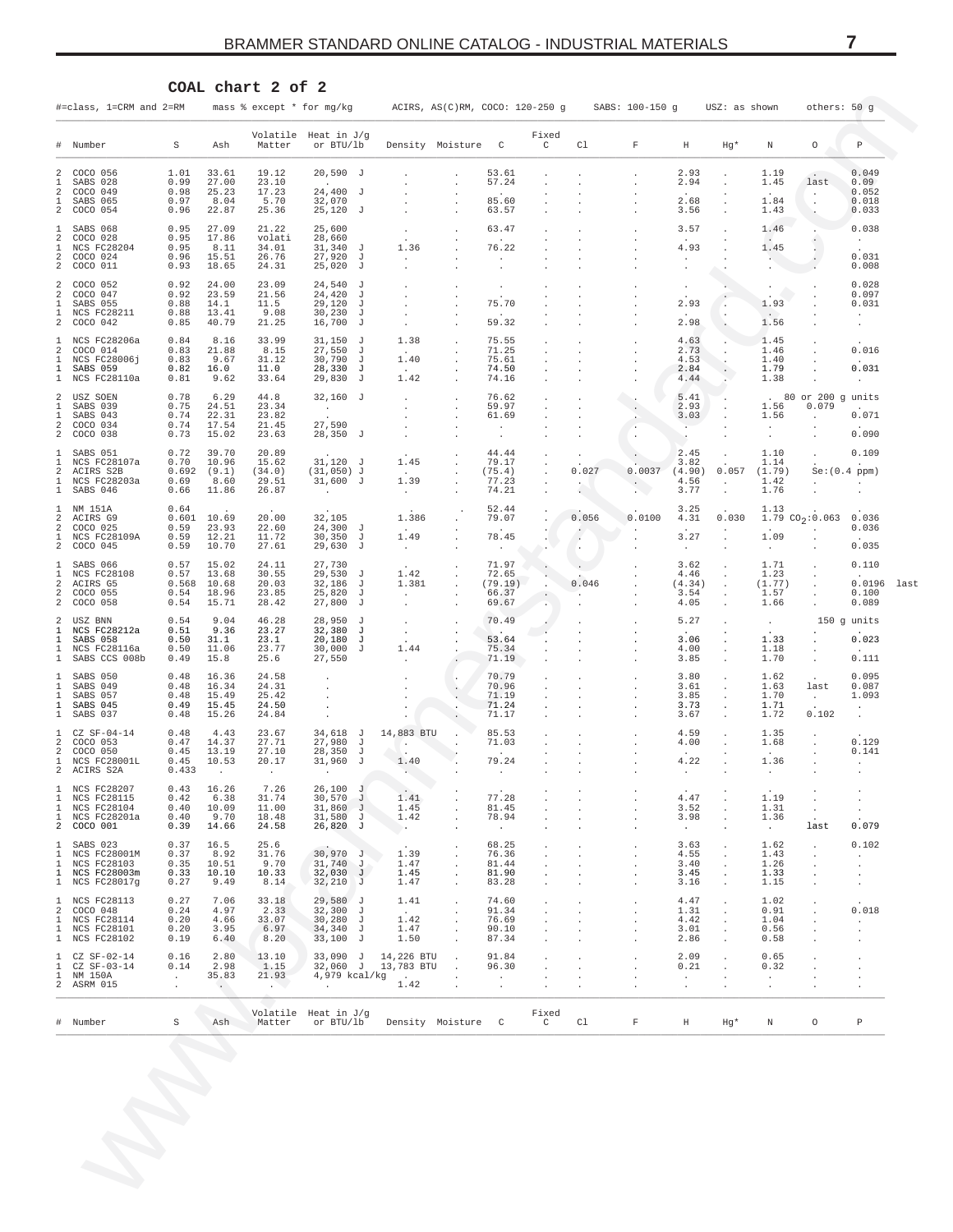<span id="page-7-0"></span>

| RM                                                                                                    | analysis listed in mass %                         |                                 |                                                   |                                             | <b>FUSIBILITY OF COAL</b>                                                  |                                  |                                                                                                                                                                    | 250 g units                                                        |                                          |                                                       |                        |                                  | Reducing Temperature 'C                                      |                              |                                 |                                    |                                   |                      |
|-------------------------------------------------------------------------------------------------------|---------------------------------------------------|---------------------------------|---------------------------------------------------|---------------------------------------------|----------------------------------------------------------------------------|----------------------------------|--------------------------------------------------------------------------------------------------------------------------------------------------------------------|--------------------------------------------------------------------|------------------------------------------|-------------------------------------------------------|------------------------|----------------------------------|--------------------------------------------------------------|------------------------------|---------------------------------|------------------------------------|-----------------------------------|----------------------|
| Number                                                                                                | C                                                 | Н                               | Ν                                                 | Ρ                                           | S                                                                          |                                  | MJ/Kg Volatility Ash                                                                                                                                               |                                                                    |                                          |                                                       |                        |                                  | Deformation Softening Hemisphere Flow                        |                              |                                 |                                    |                                   |                      |
| COCO 005<br>COCO 007<br>COCO 016<br>COCO 035                                                          | 81.70<br>72.55<br>56.64<br>62.17                  | 4.57<br>3.69<br>2.64<br>2.98    | 1.44<br>1.83<br>1.53<br>1.71                      | 0.015<br>0.036<br>0.030<br>0.039            | 1.05<br>1.55<br>1.86<br>1.92                                               | 32.90<br>28.71<br>21.92<br>24.16 | 27.19<br>21.60<br>18.26<br>15.46                                                                                                                                   | 7.49<br>14.51<br>31.32<br>27.55                                    |                                          | 1402<br>1329<br>1284<br>1369                          |                        | 1425<br>1353<br>1317<br>1394     | 1443<br>1381<br>1346<br>1419                                 | 1473<br>1420<br>1387<br>1452 |                                 |                                    |                                   |                      |
|                                                                                                       |                                                   | <b>SULFUR IN COAL</b>           |                                                   |                                             |                                                                            |                                  | # = class, where 1=CRM and 2=RM analysis listed in mass %                                                                                                          |                                                                    |                                          |                                                       |                        |                                  |                                                              |                              |                                 |                                    |                                   |                      |
| #<br>Number                                                                                           |                                                   | S                               | Units                                             |                                             | # Number                                                                   |                                  | S                                                                                                                                                                  | Units                                                              |                                          | # Number                                              |                        | S                                | Units                                                        |                              |                                 |                                    |                                   |                      |
| <del>IARM HC20800A</del><br>ASCRM 012 D<br>-1<br>COCO 037<br>2<br>$\overline{\mathbf{c}}$<br>VS1-4.18 |                                                   | 8.6<br>5.21<br>4.74<br>4.18     | <del>50 g</del><br>125g, last<br>50g<br>50g, last | $\overline{a}$<br>$\rightarrow$             | BCR 336<br>$VS1 - 1.91$<br>-ACIRS S1C<br>1 BCR 333<br>1 BCR 332<br>BCR 332 |                                  | 3.290<br>1.91<br>1.46<br>1.344<br>0.961                                                                                                                            | $20$ g<br>50g, last<br><del>250 g</del><br>20g<br>$20\overline{g}$ | 2<br>1<br>1                              | $VSI-0.96$<br>IARM HC20075C<br>BCR 331<br>2 ACIRS S1A |                        | 0.96<br>0.76<br>0.499<br>0.42    | 50g, last<br>$50\bar{g}$ , last<br>$\bar{2}0$ g<br>$250 - g$ |                              |                                 |                                    |                                   |                      |
| RM                                                                                                    |                                                   | COAL                            |                                                   |                                             |                                                                            |                                  |                                                                                                                                                                    |                                                                    |                                          | typical analysis listed in mass %                     |                        |                                  |                                                              |                              | 50 g units, last of stock       |                                    |                                   |                      |
| Number                                                                                                | S                                                 | DRY ANALYSIS<br>$\mathbf{C}$    | Heat BTU/lb Ash                                   |                                             |                                                                            | Volatile<br>Matter               | $\mathrm{^{Al}_{2}O_{3}}$                                                                                                                                          | CaO                                                                | IGNITED ANALYSIS<br>$Fe_2O_3$<br>$K_2^o$ | MgO                                                   |                        | $\mbox{\tt MnO}_2$<br>$Na_{2}O$  | $P_2O_5$                                                     | SO <sub>3</sub>              | $\mathsf{SiO}_2$                |                                    | $\mathcal{I}^{io}{}_{2}$          |                      |
| $VS6-016$                                                                                             | 1.41                                              | $(47.64)$ $(12,293)$ $16.71$    |                                                   |                                             | 35.59                                                                      |                                  | 27.07                                                                                                                                                              | 0.81                                                               | 7.96                                     | 3.56<br>1.18                                          |                        | 0.02<br>0.38                     | 0.12                                                         | 0.77                         | 55.62                           | 1.20                               |                                   |                      |
| CRM                                                                                                   |                                                   | <b>COAL</b>                     |                                                   |                                             |                                                                            |                                  |                                                                                                                                                                    |                                                                    |                                          |                                                       |                        |                                  |                                                              |                              |                                 |                                    |                                   |                      |
|                                                                                                       | analysis listed in mass %                         |                                 |                                                   |                                             | $(T) = Total$                                                              |                                  | SARM 20 also contains Ta: 0.00012, Y: 0.0029                                                                                                                       |                                                                    |                                          |                                                       |                        |                                  |                                                              |                              |                                 |                                    |                                   |                      |
| Number                                                                                                | $A1_{2}O_{3}$                                     | CaO $Fe_2O_3$                   |                                                   | $K_2O$                                      | MgO                                                                        | Mn                               | Na <sub>2</sub> O                                                                                                                                                  | P                                                                  | $P_2O_5$                                 | $\rm S$                                               |                        | $\sin \theta_2$                  | Sr                                                           | $\text{rio}_2$               | Zr                              | LOI                                | Units                             |                      |
| SARM 20<br>SARM 19<br>SARM 18                                                                         | 11.27<br>8.01<br>2.57<br>analysis listed in mg/kg | 1.87<br>1.39<br>0.18            | 1.17<br>1.75<br>0.29                              | 0.14<br>0.24<br>0.145                       | 0.43<br>0.20<br>0.11                                                       |                                  | 0.0080<br>0.27<br>0.0157<br>0.29<br>0.0022<br>$\cdot$                                                                                                              | 0.0130<br>0.0030                                                   | 0.14<br>$\cdot$                          | 0.51<br>1.49<br>0.56                                  |                        | 17.66<br>15.00<br>6.20           | 0.0330<br>0.0126<br>0.0044                                   | 0.63<br>0.341<br>0.114       | $0.0180 +$<br>0.0351<br>0.0067  | <del>64.66</del><br>71.28<br>90.11 | 120 g<br>120 <sub>g</sub><br>120g |                      |
| Number                                                                                                | As                                                | Ba<br>Be                        | Ce                                                | Co                                          | Cr                                                                         | Cs<br>Cu                         | Ga<br>Ge                                                                                                                                                           | Ηf                                                                 | Hg                                       | La Ni                                                 |                        | Pb<br>Rb                         | Sc                                                           | Se                           | Sm                              | Th<br>U                            | V                                 | Zn                   |
| <b>SARM 20</b><br>SARM 19<br>SARM 18<br>CRM<br>analysis in mass %                                     | 4.<br>7<br>304<br>$\ddot{\phantom{a}}$            | 57Z<br>2.8<br>78<br>4.1<br>COAL | ٣<br>56<br>22                                     | ს . ა<br>5.6<br>6.7                         | -67<br>z<br>50<br>(1)<br>16                                                | ᅓ<br>1.4<br>13                   | $\frac{16}{14}$<br>13<br>$5.9$ (8) (8) $1.7$ (0.04)                                                                                                                | 4. Ծ<br>5.4                                                        | 0.25<br>(0.2)                            | 25<br>43<br>27<br>16<br>10 <sup>°</sup><br>50g units  | Żθ<br>20<br>$10.8$ (5) | ±υ<br>9<br>8.1                   | Ħ<br>7.6<br>4.3<br>analysis in mg/kg                         | $\ddot{\phantom{a}}$         | 6.3<br>4.9<br>12<br>2.0<br>3.4  | 5<br>1.5                           | 47<br>35<br>23                    | $^{17}$<br>12<br>5.5 |
| Number                                                                                                | С                                                 | Al                              |                                                   | C1                                          | Fe                                                                         | Η                                | Κ                                                                                                                                                                  | Ν                                                                  | Na                                       | S                                                     |                        | Hg                               | Mn                                                           | V                            | Zn                              |                                    |                                   |                      |
| SRM 2684c<br>SRM 1635a *<br>SRM 1632e * (76)<br>analysis in mg/kg                                     | (76.82)<br>(68.97)                                | 0.960                           | $(0.8730)$ $(0.0975)$                             | $(0.0963)$ 1.42                             | $0.5437$ $(0.0051)$ $0.2472$                                               |                                  | $(5.17)$ $(0.0981)$<br>3.92  0.01874  (0.946)  0.1031  (0.294)<br>$(4.97)$ 0.1248<br>* SRM 1632d, 1632e and 1635a also detail many other elements, see certificate | (1.4)                                                              | 0.0374                                   | $(1.395)$ $(0.0606)$ 3.027<br>2.738                   |                        | 0.0688<br>0.0836<br>0.1351       | $(20.51)$ $(16.3)$<br>6.69<br>$(18.4)$ $(29.2)$              | 13.34                        | 7.3<br>13.0                     |                                    |                                   |                      |
| Number                                                                                                | As                                                | Ba                              | Br                                                | Cd                                          | Ce                                                                         | Co                               | Cr                                                                                                                                                                 | Cu                                                                 | $\mathbf F$                              | Νi                                                    | Pb                     | Rb                               | Sb                                                           | Se                           | $\rm Sr$                        |                                    | Th<br>Τi                          | U                    |
| SRM 2684c<br>SRM 1635a * 0.860<br>SRM 1632e * (8.55)                                                  |                                                   | $357.8$ (11.1)                  | (62.8)(11.9)                                      | <b>Contract Contract</b>                    | Ca:(3220)<br>$0.282$ 5.45 2.004                                            |                                  | $(12.24)$ $(3.622)$ $(16.57)$ $(5.70)$ .                                                                                                                           | $3.56$ 11.42 (63)                                                  | (64)                                     | $Mg:(494)$<br>5.37 2.85<br>$(11.08)$ .                |                        | 1.226<br>8.49                    | 0.251<br>$(0.428)$ $(1.525)$                                 | (1.08)<br>0.662              | 160<br>84.1                     | $\sim$                             | 1.299<br>254<br>519               | 0.4792<br>(0.636)    |
| CRM                                                                                                   |                                                   | COAL                            |                                                   |                                             |                                                                            |                                  | analysis lited in mass % except * which is mg/kg                                                                                                                   |                                                                    |                                          |                                                       |                        |                                  |                                                              |                              |                                 |                                    | powder 50 g                       |                      |
| Number                                                                                                | Al%                                               | Ca <sup>8</sup>                 | $Cd*$                                             |                                             | $\mathbb{C} \circ^*$ $\mathbb{C} \mathbb{r}^*$ $\mathbb{C} \mathbb{u}^*$   | Fe%                              | K%                                                                                                                                                                 | Mg%                                                                | Mn%                                      | Na%                                                   | Ni*                    | P%                               | Pb%                                                          | Si%                          | Ti%                             | $V^*$                              | Zn%                               |                      |
| NCS FC28127<br>NCS FC28125<br>NCS FC28123<br>NCS FC28124                                              | 3.47<br>2.27<br>1.88<br>1.75                      | 1.88<br>0.28<br>0.74<br>0.79    | 2<br>(<1)<br>$(1)$<br>(<1)                        | 9<br>11<br>$\overline{4}$<br>$\overline{4}$ | 23<br>23<br>5<br>17<br>10<br>12<br>$\sqrt{7}$<br>12                        | 1.02<br>0.24<br>0.35<br>0.34     | 0.29<br>0.090<br>0.026<br>0.020                                                                                                                                    | 0.28<br>0.050<br>0.081<br>0.071                                    | 0.019<br>0.0009<br>0.0030<br>0.0016      | 0.052<br>0.048<br>0.11<br>0.13                        | 16<br>18<br>8<br>8     | 0.010<br>0.013<br>0.066<br>0.044 | 0.0016<br>0.0016<br>0.0016                                   | 5.61<br>2.69<br>1.86<br>1.77 | 0.18<br>0.090<br>0.096<br>0.079 | 60<br>33<br>12<br>11               | 0.0040<br>(0.001)<br>$\cdot$      |                      |
| <b>NCS FC28128</b><br>NCS FC28126<br>NCS FC28122                                                      | 1.22<br>0.83<br>0.25                              | 0.19<br>0.65<br>0.85            | (<1)<br>$\mathcal{L}_{\mathcal{A}}$ .             | $\overline{4}$<br>3<br>8                    | 12<br>8<br>5<br>8<br>2<br>2                                                | 0.86<br>0.32<br>1.79             | 0.043<br>0.010<br>0.016                                                                                                                                            | 0.059<br>0.060<br>0.24                                             | 0.0026<br>0.008<br>0.022                 | 0.026<br>0.034<br>0.081                               | 8<br>5<br>8            | 0.0044<br>0.019<br>0.0029        | $\cdot$<br>$\cdot$<br>0.002                                  | 1.64<br>1.01<br>0.47         | 0.059<br>0.046<br>0.010         | 28<br>11<br>1                      | (<0.001)<br>$\sim$                |                      |
|                                                                                                       |                                                   |                                 |                                                   |                                             |                                                                            |                                  |                                                                                                                                                                    |                                                                    |                                          |                                                       |                        |                                  |                                                              |                              |                                 |                                    |                                   |                      |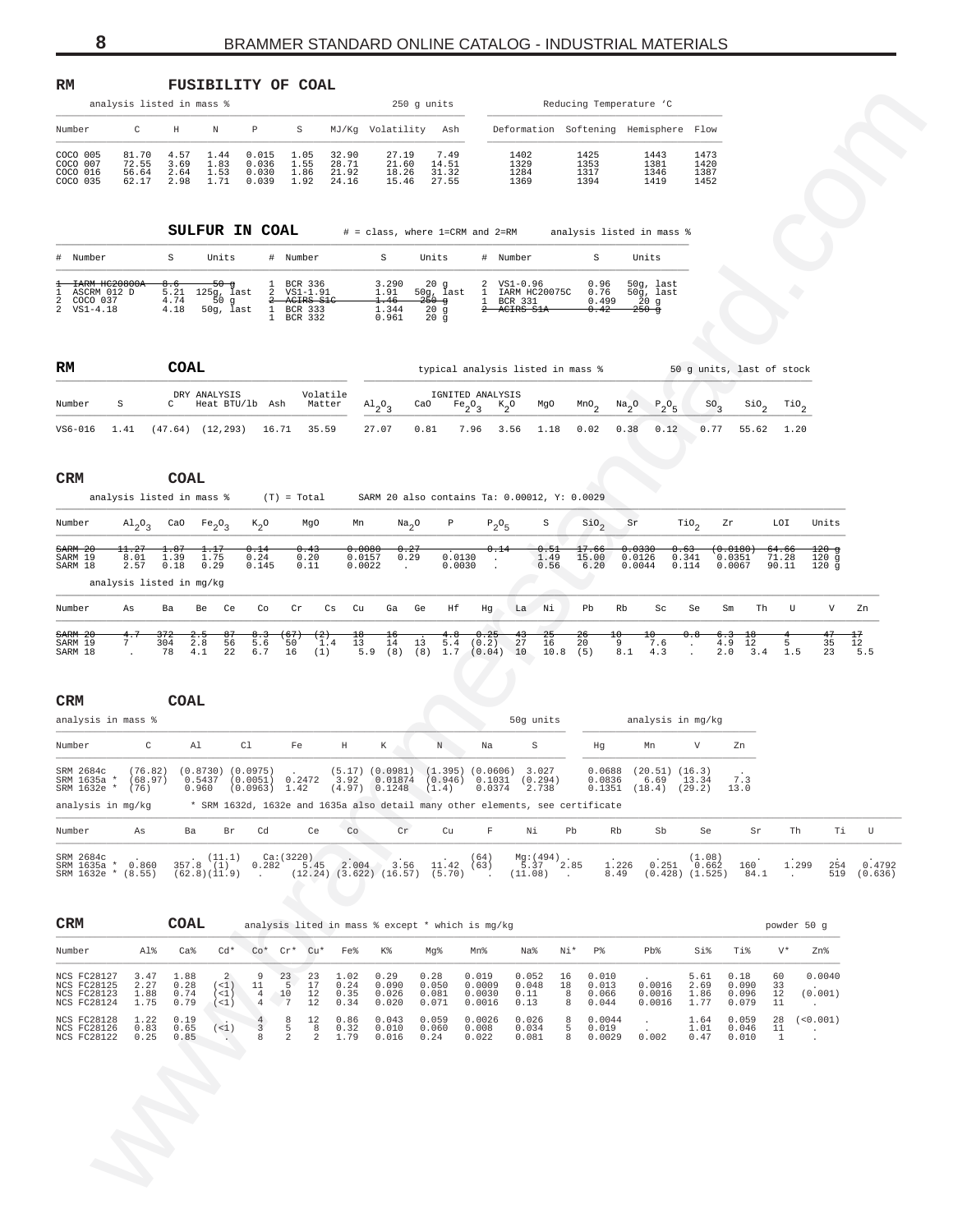<span id="page-8-0"></span>

| CRM                          |                                               |                          | COAL                         |                                     |                           |
|------------------------------|-----------------------------------------------|--------------------------|------------------------------|-------------------------------------|---------------------------|
|                              |                                               | BCR: 40 q units          |                              | GBW: 50 g units                     |                           |
| Number                       |                                               | As<br>mg/kg              | P<br>mass %                  | C1<br>mass %                        | F<br>mq/kq                |
| GBW<br>GBW<br>GBW<br>GBW     | 11115<br>11116<br>11117<br>GBW 11118<br>11119 | 15<br>34<br>51<br>٠<br>٠ | 0.031<br>0.007<br>0.092<br>٠ | 0.010<br>0.057                      |                           |
| GBW<br>GBW<br>GBW<br>BCR 460 | 11120<br>11121<br>GBW 11122<br>11123          | ٠<br>$\blacksquare$      | $\blacksquare$               | 0.110<br>$\blacksquare$<br>(0.0059) | 248<br>864<br>1496<br>225 |

## CRM COAL AIR DRIED VS. HEATED DRIED ANALYSIS **19 Sy powder** 20 g powder

| Number                       | Heat J/g                     | Volatile Matter%          | Ash%                         | Moisture%                             | S%                     | Expiry                               |
|------------------------------|------------------------------|---------------------------|------------------------------|---------------------------------------|------------------------|--------------------------------------|
| NCS FC62002a<br>NCS FC62001c | 24190, 24980<br>22840, 25680 | 4.29.4.43<br>28.37, 31.90 | 23.90. 24.68<br>11.30. 12.71 | 3.15 (air dried)<br>11.06 (air dried) | 0.36.0.37<br>0.63.0.71 | August 2019<br>H: (3.32)<br>May 2018 |

### **CRM FUSIBILITY OF COAL ASH**

| Atmosphere<br>Number                                     | Initial Deformation<br>MRed Oxi SRed          | Softening<br>MRed Oxi SRed                     | Hemishpering<br>MRed Oxi SRed                | Fluid<br>Oxi<br>MRed<br>SRed                  | Units                                   |
|----------------------------------------------------------|-----------------------------------------------|------------------------------------------------|----------------------------------------------|-----------------------------------------------|-----------------------------------------|
| NCS FS91001d<br><b>NCS FS28001</b><br><b>NCS FS28002</b> | 1057, 1176, 1208<br>1161. 1211.<br>1217.1356. | 1072, 1202, 1253<br>1190. 1230.<br>1340, 1408, | 1098, 1236, 1328<br>1198.1239.<br>1357.1420. | 1148, 1320, 1401<br>1204.1252.<br>1369, 1445, | 30q<br>5 <sub>q</sub><br>5 <sub>q</sub> |
| <b>NCS FS28003</b>                                       | 1285. 1314.                                   | 1314, 1345,                                    | 1322, 1360,                                  | 1340, 1381,                                   | 5 q                                     |

| # Number                                                                               |                                           | $SiO2$ $Al2O3$                            | CaO                                   |                                       |                                      |                                      | Fe <sub>2</sub> O <sub>3</sub> K <sub>2</sub> O MgO Mn                                | Na <sub>2</sub> O                    | $P_2O_5$                               |                                              |                                      | $SO_3$ TiO <sub>2</sub> $V_2O_5$ Units                                   |                                   | Other       |
|----------------------------------------------------------------------------------------|-------------------------------------------|-------------------------------------------|---------------------------------------|---------------------------------------|--------------------------------------|--------------------------------------|---------------------------------------------------------------------------------------|--------------------------------------|----------------------------------------|----------------------------------------------|--------------------------------------|--------------------------------------------------------------------------|-----------------------------------|-------------|
| 2 COCO ASH 015<br>2 COCO ASH 013<br>1 NCS FC28154<br>2 COCO ASH 014<br>2 COCOASHSRM017 | 55.67<br>54.89<br>53.17<br>52.29<br>51.24 | 31.44<br>32.44<br>32.02<br>31.67<br>33.96 | 2.42<br>2.16<br>2.28<br>2.53<br>2.90  | 3.99<br>4.43<br>6.47<br>6.46<br>4.34  | 0.65<br>0.84<br>1.37<br>0.85<br>0.55 | 0.74<br>0.54<br>0.90<br>0.51<br>0.41 | MnO2: 0.036<br>MnO2: 0.041<br>MnO: 0.035<br>MnO2: 0.050<br>Mno2: 0.044                | 0.13<br>0.06<br>0.41<br>0.07<br>0.11 | 0.37<br>0.33<br>0.19<br>0.44<br>2.31   | 1.89<br>2.05<br>0.78<br>2.73<br>0.99         | 1.78<br>1.82<br>1.34<br>1.86<br>1.70 | 0.027                                                                    | 20q<br>20q<br>5 $q$<br>20q<br>20q |             |
| $1$ JCFA-1 $*$<br>1 NCS FC28148<br>1 NCS FC28150<br>1 SABS 115<br>1 NCS FC28151        | 50.56<br>48.03<br>47.64<br>44.94<br>43.42 | 24.25<br>35.80<br>26.03<br>40.13<br>28.53 | 8.91<br>3.27<br>10.44<br>1.46<br>3.33 | 4.22<br>2.81<br>5.79<br>2.12<br>15.18 | 1.27<br>0.90<br>1.41<br>1.87<br>0.64 | 2.12<br>0.69<br>1.87<br>1.77<br>1.21 | MnO: 0.068<br>MnO: 0.0073<br>MnO: 0.097<br>and the contract of the con-<br>MnO: 0.042 | 2.24<br>0.54<br>0.28<br>2.98<br>0.43 | 0.586<br>0.25<br>0.091<br>0.45<br>0.12 | $\sim$<br>$\sim$<br>$\sim$<br>0.78<br>$\sim$ | 1.31<br>1.25<br>1.21<br>2.01<br>1.22 | $\sim$ 100 g<br>$0.049$ 5 q<br>$0.042$ 5 q<br>$\sim$ 25 q<br>$0.062$ 5 q |                                   | Ash: (16.0) |
| 1 NCS FC28146<br>1 NCS FC28147<br>1 NCS FC28149<br>1 NCS FC28145                       | 37.86<br>37.52<br>35.54<br>15.66          | 33.71<br>32.78<br>25.92<br>7.34           | 9.90<br>10.97<br>14.92<br>18.37       | 4.74<br>4.81<br>7.56<br>39.61         | 0.30<br>0.24<br>0.20<br>0.30         | 1.27<br>1.17<br>1.63<br>6.05         | MnO: 0.037<br>MnO: 0.020<br>MnO: 0.17<br>MnO: 0.44                                    | 1.45<br>1.75<br>0.75<br>1.69         | 1.44<br>1.00<br>0.72<br>0.10           | $\sim$<br>$\mathbf{r}$                       | 1.52<br>1.31<br>1.26<br>0.26         | 0.020<br>0.019<br>0.032<br>$0.0042$ 5 a                                  | 5q<br>5 $q$<br>5q                 |             |

| $\mathbf F$<br>Р<br>C1<br>Number<br>As<br>mg/kg<br>mg/kg<br>mass %<br>mass %<br>GBW 11115<br>0.031<br>15<br>GBW 11116<br>0.007<br>34<br>GBW 11117<br>51<br>0.092<br>GBW 11118<br>0.010<br>GBW 11119<br>0.057<br>GBW 11120<br>0.110<br>GBW 11121<br>248<br>$\cdot$<br>GBW 11122<br>864<br>1496<br>GBW 11123<br>(0.0059)<br>225<br>BCR 460<br>CRM<br>COAL AIR DRIED VS. HEATED DRIED ANALYSIS<br>20 g powder<br>Volatile Matter%<br>S%<br>Number<br>Heat $J/g$<br>Ash%<br>Moisture%<br>Expiry<br>4.29, 4.43<br>23.90, 24.68<br>24190, 24980<br>3.15 (air dried)<br>0.36, 0.37<br>August 2019<br>NCS FC62002a<br>28.37, 31.90<br>NCS FC62001c<br>22840, 25680<br>11.30, 12.71<br>$11.06$ (air dried)<br>0.63, 0.71<br>May 2018<br>H: (3.32)<br>CRM<br><b>FUSIBILITY OF COAL ASH</b><br>analysis listed in 'C<br>MRed = Mildly Reducing, Oxi = Oxidizing, SRed = Strongly Reducing<br>Fluid<br>Atmosphere<br>Initial Deformation<br>Softening<br>Hemishpering<br>Oxi SRed<br>Units<br>Number<br>MRed Oxi SRed<br>MRed Oxi SRed<br>MRed Oxi SRed<br>MRed<br>1098, 1236, 1328<br>NCS FS91001d<br>1057, 1176, 1208<br>1072, 1202, 1253<br>1148, 1320, 1401<br>30g<br>1190, 1230,<br>1198, 1239,<br><b>NCS FS28001</b><br>1161, 1211,<br>1204, 1252,<br>5 g<br>$\sim$<br>$\sim$ 100 $\mu$<br>$\cdot$<br>$\cdot$<br>1357, 1420,<br>1217, 1356,<br>1340, 1408,<br>1369, 1445,<br><b>NCS FS28002</b><br>5 g<br>$\cdot$<br>$\cdot$<br>1285, 1314,<br>1322, 1360,<br><b>NCS FS28003</b><br>1314, 1345,<br>5 <sub>g</sub><br>1340, 1381,<br>$\ddot{\phantom{a}}$<br>COAL ASH<br>$#$ = class, where $1$ = CRM and $2$ = RM<br>analysis listed in mass %<br>Na <sub>2</sub> O<br>Other<br># Number<br>$\rm SiO_2$<br>$A1_{2}0_{3}$<br>CaO<br>Fe <sub>2</sub> O <sub>3</sub><br>$K_2O$<br>MgO<br>Mn<br>$P_2O_5$<br>$SO_3$<br>TiO <sub>2</sub><br>$V_{2}O_{5}$<br>Units<br>3.99<br>0.74<br>MnO2: 0.036<br>0.13<br>0.37<br>1.89<br>2<br>COCO ASH 015<br>55.67<br>31.44<br>2.42<br>0.65<br>1.78<br>20g<br>COCO ASH 013<br>54.89<br>4.43<br>0.84<br>MnO2: 0.041<br>0.06<br>2.05<br>1.82<br>2<br>32.44<br>2.16<br>0.54<br>0.33<br>20g<br>NCS FC28154<br>53.17<br>32.02<br>2.28<br>6.47<br>1.37<br>0.90<br>MnO: 0.035<br>0.78<br>1.34<br>0.027<br>1.<br>0.41<br>0.19<br>5 g<br>52.29<br>31.67<br>0.85<br>MnO2: 0.050<br>2.73<br>1.86<br>2<br>COCO ASH 014<br>2.53<br>6.46<br>0.51<br>0.07<br>0.44<br>20g<br>$\cdot$<br>MnO2: 0.044<br>2 COCOASHSRM017<br>51.24<br>0.55<br>0.11<br>1.70<br>20g<br>33.96<br>2.90<br>4.34<br>0.41<br>2.31<br>0.99<br>50.56<br>8.91<br>4.22<br>1.27<br>MnO: 0.068<br>2.24<br>0.586<br>-1.<br>$JCFA-1$ *<br>24.25<br>2.12<br>1.31<br>100g<br>$\cdot$<br>NCS FC28148<br>48.03<br>35.80<br>3.27<br>2.81<br>0.90<br>0.69<br>MnO: 0.0073<br>0.54<br>0.25<br>1.25<br>0.049<br>1.<br>5 g<br>$\cdot$<br>47.64<br>5.79<br>NCS FC28150<br>1.41<br>1.87<br>MnO: 0.097<br>0.28<br>0.091<br>1.21<br>0.042<br>5 <sub>g</sub><br>1.<br>26.03<br>10.44<br>1.77<br>44.94<br>1.46<br>2.12<br>1.87<br>2.98<br>0.78<br>2.01<br>Ash: (16.0)<br>-1.<br>SABS 115<br>40.13<br>0.45<br>$\sim$ 25 g<br>NCS FC28151<br>28.53<br>0.64<br>1.21<br>MnO: 0.042<br>0.43<br>1.22<br>0.062<br>$\mathbf{1}$<br>43.42<br>3.33<br>15.18<br>0.12<br>5 g<br>$\sim$<br>37.86<br>9.90<br>4.74<br>0.30<br>1.27<br>MnO: 0.037<br>1.45<br>1.52<br>0.020<br>1.<br>NCS FC28146<br>33.71<br>1.44<br>5 g<br>$\cdot$<br>1.75<br>NCS FC28147<br>37.52<br>32.78<br>10.97<br>4.81<br>0.24<br>MnO: 0.020<br>1.00<br>1.31<br>-1.<br>1.17<br>0.019<br>5 g<br>$\cdot$<br>7.56<br>0.75<br>0.72<br><b>NCS FC28149</b><br>35.54<br>25.92<br>14.92<br>0.20<br>1.63<br>MnO: 0.17<br>1.26<br>-1.<br>0.032<br>5 g<br>$\cdot$<br>15.66<br>7.34<br>18.37<br>39.61<br>0.30<br>1.69<br><b>NCS FC28145</b><br>6.05<br>MnO: 0.44<br>0.10<br>0.26<br>0.0042<br>* JCFA-1 also contains (in mg/kg) Be: 4.06, Co: 37.4, Cr: 75, Cs: 8.6, Cu: 122, Li: 91, Ni: 32.2, Pb: 47.2, Rb: 54.1, S: 1960, Sb: 2.1, V: 243, and Zn: 63.<br>* JCFA-1 also contains (in mass %): FeO: 0.88, TFe2O3: 5.2, C: 1.35, H <sub>2</sub> O-: 0.18, H <sub>2</sub> O+: 0.37, Sr: 0.110<br>CRM<br>COAL ASH<br>analysis listed in mass %<br>CO <sub>2</sub><br>Org.C<br>FeO $T.Fe_2O_3$ H <sub>2</sub> O<br>S<br>Sio <sub>2</sub><br>Number<br>$A1_{2}O_{3}$<br>Ba<br>CaO<br>$H_2$ O+<br>$K_2$ O<br>MgO<br>MnO<br>Na <sub>2</sub> O<br>$P_2O_5$<br>$SO_{2}$ |                                                       |
|------------------------------------------------------------------------------------------------------------------------------------------------------------------------------------------------------------------------------------------------------------------------------------------------------------------------------------------------------------------------------------------------------------------------------------------------------------------------------------------------------------------------------------------------------------------------------------------------------------------------------------------------------------------------------------------------------------------------------------------------------------------------------------------------------------------------------------------------------------------------------------------------------------------------------------------------------------------------------------------------------------------------------------------------------------------------------------------------------------------------------------------------------------------------------------------------------------------------------------------------------------------------------------------------------------------------------------------------------------------------------------------------------------------------------------------------------------------------------------------------------------------------------------------------------------------------------------------------------------------------------------------------------------------------------------------------------------------------------------------------------------------------------------------------------------------------------------------------------------------------------------------------------------------------------------------------------------------------------------------------------------------------------------------------------------------------------------------------------------------------------------------------------------------------------------------------------------------------------------------------------------------------------------------------------------------------------------------------------------------------------------------------------------------------------------------------------------------------------------------------------------------------------------------------------------------------------------------------------------------------------------------------------------------------------------------------------------------------------------------------------------------------------------------------------------------------------------------------------------------------------------------------------------------------------------------------------------------------------------------------------------------------------------------------------------------------------------------------------------------------------------------------------------------------------------------------------------------------------------------------------------------------------------------------------------------------------------------------------------------------------------------------------------------------------------------------------------------------------------------------------------------------------------------------------------------------------------------------------------------------------------------------------------------------------------------------------------------------------------------------------------------------------------------------------------------------------------------------------------------------------------------------------------------------------------------------------------------------------------------------------------------------------------------------------------------------------------------------------------------------------------------------------------------------------------------------------------------------------------------------------------------------------------------------------------------------------------------------------------------|-------------------------------------------------------|
|                                                                                                                                                                                                                                                                                                                                                                                                                                                                                                                                                                                                                                                                                                                                                                                                                                                                                                                                                                                                                                                                                                                                                                                                                                                                                                                                                                                                                                                                                                                                                                                                                                                                                                                                                                                                                                                                                                                                                                                                                                                                                                                                                                                                                                                                                                                                                                                                                                                                                                                                                                                                                                                                                                                                                                                                                                                                                                                                                                                                                                                                                                                                                                                                                                                                                                                                                                                                                                                                                                                                                                                                                                                                                                                                                                                                                                                                                                                                                                                                                                                                                                                                                                                                                                                                                                                                                                  |                                                       |
|                                                                                                                                                                                                                                                                                                                                                                                                                                                                                                                                                                                                                                                                                                                                                                                                                                                                                                                                                                                                                                                                                                                                                                                                                                                                                                                                                                                                                                                                                                                                                                                                                                                                                                                                                                                                                                                                                                                                                                                                                                                                                                                                                                                                                                                                                                                                                                                                                                                                                                                                                                                                                                                                                                                                                                                                                                                                                                                                                                                                                                                                                                                                                                                                                                                                                                                                                                                                                                                                                                                                                                                                                                                                                                                                                                                                                                                                                                                                                                                                                                                                                                                                                                                                                                                                                                                                                                  |                                                       |
|                                                                                                                                                                                                                                                                                                                                                                                                                                                                                                                                                                                                                                                                                                                                                                                                                                                                                                                                                                                                                                                                                                                                                                                                                                                                                                                                                                                                                                                                                                                                                                                                                                                                                                                                                                                                                                                                                                                                                                                                                                                                                                                                                                                                                                                                                                                                                                                                                                                                                                                                                                                                                                                                                                                                                                                                                                                                                                                                                                                                                                                                                                                                                                                                                                                                                                                                                                                                                                                                                                                                                                                                                                                                                                                                                                                                                                                                                                                                                                                                                                                                                                                                                                                                                                                                                                                                                                  |                                                       |
|                                                                                                                                                                                                                                                                                                                                                                                                                                                                                                                                                                                                                                                                                                                                                                                                                                                                                                                                                                                                                                                                                                                                                                                                                                                                                                                                                                                                                                                                                                                                                                                                                                                                                                                                                                                                                                                                                                                                                                                                                                                                                                                                                                                                                                                                                                                                                                                                                                                                                                                                                                                                                                                                                                                                                                                                                                                                                                                                                                                                                                                                                                                                                                                                                                                                                                                                                                                                                                                                                                                                                                                                                                                                                                                                                                                                                                                                                                                                                                                                                                                                                                                                                                                                                                                                                                                                                                  |                                                       |
|                                                                                                                                                                                                                                                                                                                                                                                                                                                                                                                                                                                                                                                                                                                                                                                                                                                                                                                                                                                                                                                                                                                                                                                                                                                                                                                                                                                                                                                                                                                                                                                                                                                                                                                                                                                                                                                                                                                                                                                                                                                                                                                                                                                                                                                                                                                                                                                                                                                                                                                                                                                                                                                                                                                                                                                                                                                                                                                                                                                                                                                                                                                                                                                                                                                                                                                                                                                                                                                                                                                                                                                                                                                                                                                                                                                                                                                                                                                                                                                                                                                                                                                                                                                                                                                                                                                                                                  |                                                       |
|                                                                                                                                                                                                                                                                                                                                                                                                                                                                                                                                                                                                                                                                                                                                                                                                                                                                                                                                                                                                                                                                                                                                                                                                                                                                                                                                                                                                                                                                                                                                                                                                                                                                                                                                                                                                                                                                                                                                                                                                                                                                                                                                                                                                                                                                                                                                                                                                                                                                                                                                                                                                                                                                                                                                                                                                                                                                                                                                                                                                                                                                                                                                                                                                                                                                                                                                                                                                                                                                                                                                                                                                                                                                                                                                                                                                                                                                                                                                                                                                                                                                                                                                                                                                                                                                                                                                                                  |                                                       |
|                                                                                                                                                                                                                                                                                                                                                                                                                                                                                                                                                                                                                                                                                                                                                                                                                                                                                                                                                                                                                                                                                                                                                                                                                                                                                                                                                                                                                                                                                                                                                                                                                                                                                                                                                                                                                                                                                                                                                                                                                                                                                                                                                                                                                                                                                                                                                                                                                                                                                                                                                                                                                                                                                                                                                                                                                                                                                                                                                                                                                                                                                                                                                                                                                                                                                                                                                                                                                                                                                                                                                                                                                                                                                                                                                                                                                                                                                                                                                                                                                                                                                                                                                                                                                                                                                                                                                                  |                                                       |
|                                                                                                                                                                                                                                                                                                                                                                                                                                                                                                                                                                                                                                                                                                                                                                                                                                                                                                                                                                                                                                                                                                                                                                                                                                                                                                                                                                                                                                                                                                                                                                                                                                                                                                                                                                                                                                                                                                                                                                                                                                                                                                                                                                                                                                                                                                                                                                                                                                                                                                                                                                                                                                                                                                                                                                                                                                                                                                                                                                                                                                                                                                                                                                                                                                                                                                                                                                                                                                                                                                                                                                                                                                                                                                                                                                                                                                                                                                                                                                                                                                                                                                                                                                                                                                                                                                                                                                  |                                                       |
|                                                                                                                                                                                                                                                                                                                                                                                                                                                                                                                                                                                                                                                                                                                                                                                                                                                                                                                                                                                                                                                                                                                                                                                                                                                                                                                                                                                                                                                                                                                                                                                                                                                                                                                                                                                                                                                                                                                                                                                                                                                                                                                                                                                                                                                                                                                                                                                                                                                                                                                                                                                                                                                                                                                                                                                                                                                                                                                                                                                                                                                                                                                                                                                                                                                                                                                                                                                                                                                                                                                                                                                                                                                                                                                                                                                                                                                                                                                                                                                                                                                                                                                                                                                                                                                                                                                                                                  |                                                       |
|                                                                                                                                                                                                                                                                                                                                                                                                                                                                                                                                                                                                                                                                                                                                                                                                                                                                                                                                                                                                                                                                                                                                                                                                                                                                                                                                                                                                                                                                                                                                                                                                                                                                                                                                                                                                                                                                                                                                                                                                                                                                                                                                                                                                                                                                                                                                                                                                                                                                                                                                                                                                                                                                                                                                                                                                                                                                                                                                                                                                                                                                                                                                                                                                                                                                                                                                                                                                                                                                                                                                                                                                                                                                                                                                                                                                                                                                                                                                                                                                                                                                                                                                                                                                                                                                                                                                                                  |                                                       |
|                                                                                                                                                                                                                                                                                                                                                                                                                                                                                                                                                                                                                                                                                                                                                                                                                                                                                                                                                                                                                                                                                                                                                                                                                                                                                                                                                                                                                                                                                                                                                                                                                                                                                                                                                                                                                                                                                                                                                                                                                                                                                                                                                                                                                                                                                                                                                                                                                                                                                                                                                                                                                                                                                                                                                                                                                                                                                                                                                                                                                                                                                                                                                                                                                                                                                                                                                                                                                                                                                                                                                                                                                                                                                                                                                                                                                                                                                                                                                                                                                                                                                                                                                                                                                                                                                                                                                                  |                                                       |
|                                                                                                                                                                                                                                                                                                                                                                                                                                                                                                                                                                                                                                                                                                                                                                                                                                                                                                                                                                                                                                                                                                                                                                                                                                                                                                                                                                                                                                                                                                                                                                                                                                                                                                                                                                                                                                                                                                                                                                                                                                                                                                                                                                                                                                                                                                                                                                                                                                                                                                                                                                                                                                                                                                                                                                                                                                                                                                                                                                                                                                                                                                                                                                                                                                                                                                                                                                                                                                                                                                                                                                                                                                                                                                                                                                                                                                                                                                                                                                                                                                                                                                                                                                                                                                                                                                                                                                  |                                                       |
|                                                                                                                                                                                                                                                                                                                                                                                                                                                                                                                                                                                                                                                                                                                                                                                                                                                                                                                                                                                                                                                                                                                                                                                                                                                                                                                                                                                                                                                                                                                                                                                                                                                                                                                                                                                                                                                                                                                                                                                                                                                                                                                                                                                                                                                                                                                                                                                                                                                                                                                                                                                                                                                                                                                                                                                                                                                                                                                                                                                                                                                                                                                                                                                                                                                                                                                                                                                                                                                                                                                                                                                                                                                                                                                                                                                                                                                                                                                                                                                                                                                                                                                                                                                                                                                                                                                                                                  |                                                       |
|                                                                                                                                                                                                                                                                                                                                                                                                                                                                                                                                                                                                                                                                                                                                                                                                                                                                                                                                                                                                                                                                                                                                                                                                                                                                                                                                                                                                                                                                                                                                                                                                                                                                                                                                                                                                                                                                                                                                                                                                                                                                                                                                                                                                                                                                                                                                                                                                                                                                                                                                                                                                                                                                                                                                                                                                                                                                                                                                                                                                                                                                                                                                                                                                                                                                                                                                                                                                                                                                                                                                                                                                                                                                                                                                                                                                                                                                                                                                                                                                                                                                                                                                                                                                                                                                                                                                                                  |                                                       |
|                                                                                                                                                                                                                                                                                                                                                                                                                                                                                                                                                                                                                                                                                                                                                                                                                                                                                                                                                                                                                                                                                                                                                                                                                                                                                                                                                                                                                                                                                                                                                                                                                                                                                                                                                                                                                                                                                                                                                                                                                                                                                                                                                                                                                                                                                                                                                                                                                                                                                                                                                                                                                                                                                                                                                                                                                                                                                                                                                                                                                                                                                                                                                                                                                                                                                                                                                                                                                                                                                                                                                                                                                                                                                                                                                                                                                                                                                                                                                                                                                                                                                                                                                                                                                                                                                                                                                                  |                                                       |
|                                                                                                                                                                                                                                                                                                                                                                                                                                                                                                                                                                                                                                                                                                                                                                                                                                                                                                                                                                                                                                                                                                                                                                                                                                                                                                                                                                                                                                                                                                                                                                                                                                                                                                                                                                                                                                                                                                                                                                                                                                                                                                                                                                                                                                                                                                                                                                                                                                                                                                                                                                                                                                                                                                                                                                                                                                                                                                                                                                                                                                                                                                                                                                                                                                                                                                                                                                                                                                                                                                                                                                                                                                                                                                                                                                                                                                                                                                                                                                                                                                                                                                                                                                                                                                                                                                                                                                  | 100 g units                                           |
|                                                                                                                                                                                                                                                                                                                                                                                                                                                                                                                                                                                                                                                                                                                                                                                                                                                                                                                                                                                                                                                                                                                                                                                                                                                                                                                                                                                                                                                                                                                                                                                                                                                                                                                                                                                                                                                                                                                                                                                                                                                                                                                                                                                                                                                                                                                                                                                                                                                                                                                                                                                                                                                                                                                                                                                                                                                                                                                                                                                                                                                                                                                                                                                                                                                                                                                                                                                                                                                                                                                                                                                                                                                                                                                                                                                                                                                                                                                                                                                                                                                                                                                                                                                                                                                                                                                                                                  | TiO <sub>2</sub><br>LOI                               |
| VS 7177-95<br>27.07<br>0.028<br>5.48<br>0.59<br>1.48<br>0.059<br>0.14<br>(0.064)<br>4.88<br>1.59<br>(0.13)<br>(0.018)<br>58.68<br>$\cdot$<br>9.7<br>5.5<br>VS 9237-2008<br>43.8<br>(2.9)<br>(0.3)<br>0.22<br>0.67<br>(0.024)<br>3.48<br>0.86<br>5.1<br>0.36<br>15.6<br>VS 7125-94<br>$6.28$ $(2.41)$ $(5.74)$ $0.51$<br>20.91<br>$13.20$ $(1.33)$ 0.40<br>6.70<br>0.094<br>0.22<br>0.059<br>$0.17$ $(0.40)$<br>35.80<br>6.79<br>0.225                                                                                                                                                                                                                                                                                                                                                                                                                                                                                                                                                                                                                                                                                                                                                                                                                                                                                                                                                                                                                                                                                                                                                                                                                                                                                                                                                                                                                                                                                                                                                                                                                                                                                                                                                                                                                                                                                                                                                                                                                                                                                                                                                                                                                                                                                                                                                                                                                                                                                                                                                                                                                                                                                                                                                                                                                                                                                                                                                                                                                                                                                                                                                                                                                                                                                                                                                                                                                                                                                                                                                                                                                                                                                                                                                                                                                                                                                                                            | 0.60<br>(0.56)<br>0.59<br>8.5<br>$0.35$ $(21.29)$     |
| analysis listed in mg/kg except % which is mass %<br>continued                                                                                                                                                                                                                                                                                                                                                                                                                                                                                                                                                                                                                                                                                                                                                                                                                                                                                                                                                                                                                                                                                                                                                                                                                                                                                                                                                                                                                                                                                                                                                                                                                                                                                                                                                                                                                                                                                                                                                                                                                                                                                                                                                                                                                                                                                                                                                                                                                                                                                                                                                                                                                                                                                                                                                                                                                                                                                                                                                                                                                                                                                                                                                                                                                                                                                                                                                                                                                                                                                                                                                                                                                                                                                                                                                                                                                                                                                                                                                                                                                                                                                                                                                                                                                                                                                                   |                                                       |
| B%<br>F%<br>Number<br>Ag<br>As<br>Au<br>Be<br>Вi<br>Ce Co Cr<br>Cs<br>Cu<br>Dy<br>Εr<br>Εu<br>Ga<br>Gd<br>Ge<br>Ηf<br>Ηg                                                                                                                                                                                                                                                                                                                                                                                                                                                                                                                                                                                                                                                                                                                                                                                                                                                                                                                                                                                                                                                                                                                                                                                                                                                                                                                                                                                                                                                                                                                                                                                                                                                                                                                                                                                                                                                                                                                                                                                                                                                                                                                                                                                                                                                                                                                                                                                                                                                                                                                                                                                                                                                                                                                                                                                                                                                                                                                                                                                                                                                                                                                                                                                                                                                                                                                                                                                                                                                                                                                                                                                                                                                                                                                                                                                                                                                                                                                                                                                                                                                                                                                                                                                                                                         | Ho<br>La                                              |
| VS 7177-95<br>(0.044)<br>$(2.1)$ 138<br>25<br>99<br>176<br>(0.017)<br>(2.7)<br>(0.15)<br>11<br>(3.3)<br>(2.6)<br>(21)<br>(13)<br>$(2.7)$ $(1.4)$<br>VS 9237-2008<br>37<br>(1.2)<br>$(0.2)$ $(8.0)$<br>2.9<br>26<br>42<br>51<br>(0.8)<br>15(3.3)(6)<br>3.3<br>$\cdot$<br>$(1.0)$ $(0.003)$ 0.0097<br>2.9<br>$(0.0230)$ 9 $(4.2)$ 2.3<br>VS 7125-94<br>0.16<br>38<br>16<br>45<br>(1.1)<br>45<br>$(3.8)$ $(2.4)$<br>0.9<br>2.6                                                                                                                                                                                                                                                                                                                                                                                                                                                                                                                                                                                                                                                                                                                                                                                                                                                                                                                                                                                                                                                                                                                                                                                                                                                                                                                                                                                                                                                                                                                                                                                                                                                                                                                                                                                                                                                                                                                                                                                                                                                                                                                                                                                                                                                                                                                                                                                                                                                                                                                                                                                                                                                                                                                                                                                                                                                                                                                                                                                                                                                                                                                                                                                                                                                                                                                                                                                                                                                                                                                                                                                                                                                                                                                                                                                                                                                                                                                                      | 70<br>$(0.1)$ $(14)$<br>20<br>$(0.03)$ $(0.87)$<br>20 |
| Li<br>Тa<br>Tb<br>Th<br>Tl<br>U<br>V<br>W<br>Number<br>Lu<br>Mo<br>Nb Nd Ni Pb<br>Pr<br>Rb<br>Sb Sc<br>Sm Sn<br>Sr%<br>Tm                                                                                                                                                                                                                                                                                                                                                                                                                                                                                                                                                                                                                                                                                                                                                                                                                                                                                                                                                                                                                                                                                                                                                                                                                                                                                                                                                                                                                                                                                                                                                                                                                                                                                                                                                                                                                                                                                                                                                                                                                                                                                                                                                                                                                                                                                                                                                                                                                                                                                                                                                                                                                                                                                                                                                                                                                                                                                                                                                                                                                                                                                                                                                                                                                                                                                                                                                                                                                                                                                                                                                                                                                                                                                                                                                                                                                                                                                                                                                                                                                                                                                                                                                                                                                                        | Y Yb Zn<br>Zr%                                        |
| VS 7177-95<br>7.4 34<br>27 (15) 11<br>0.0403<br>87 7.8 77<br>96<br>66<br>-35<br>22<br>(45)<br>$(15)$ 145 $(3.7)$<br>$0.26$ (3.0) 7.8 17 68<br>VS 9237-2008<br>22 (4.2) 13 3.0 8.6 3.2 (3.2) 0.83 (0.61) 0.45 7.0 (0.4) (0.25) 3.1 63<br>15 1.5 76 0.013<br>(9)<br>1.4 8.4 20 49 13 (4.3) 15 . 11 4.1 2.7<br>$(0.38)$ 3.3 61 $(1.1)$ 29 2.6 65 0.0119<br>$(0.53)$ $0.68$ 5.8<br>VS 7125-94<br>0.40<br>0.33<br>32<br>$\sim 100$<br><b>R</b>                                                                                                                                                                                                                                                                                                                                                                                                                                                                                                                                                                                                                                                                                                                                                                                                                                                                                                                                                                                                                                                                                                                                                                                                                                                                                                                                                                                                                                                                                                                                                                                                                                                                                                                                                                                                                                                                                                                                                                                                                                                                                                                                                                                                                                                                                                                                                                                                                                                                                                                                                                                                                                                                                                                                                                                                                                                                                                                                                                                                                                                                                                                                                                                                                                                                                                                                                                                                                                                                                                                                                                                                                                                                                                                                                                                                                                                                                                                        |                                                       |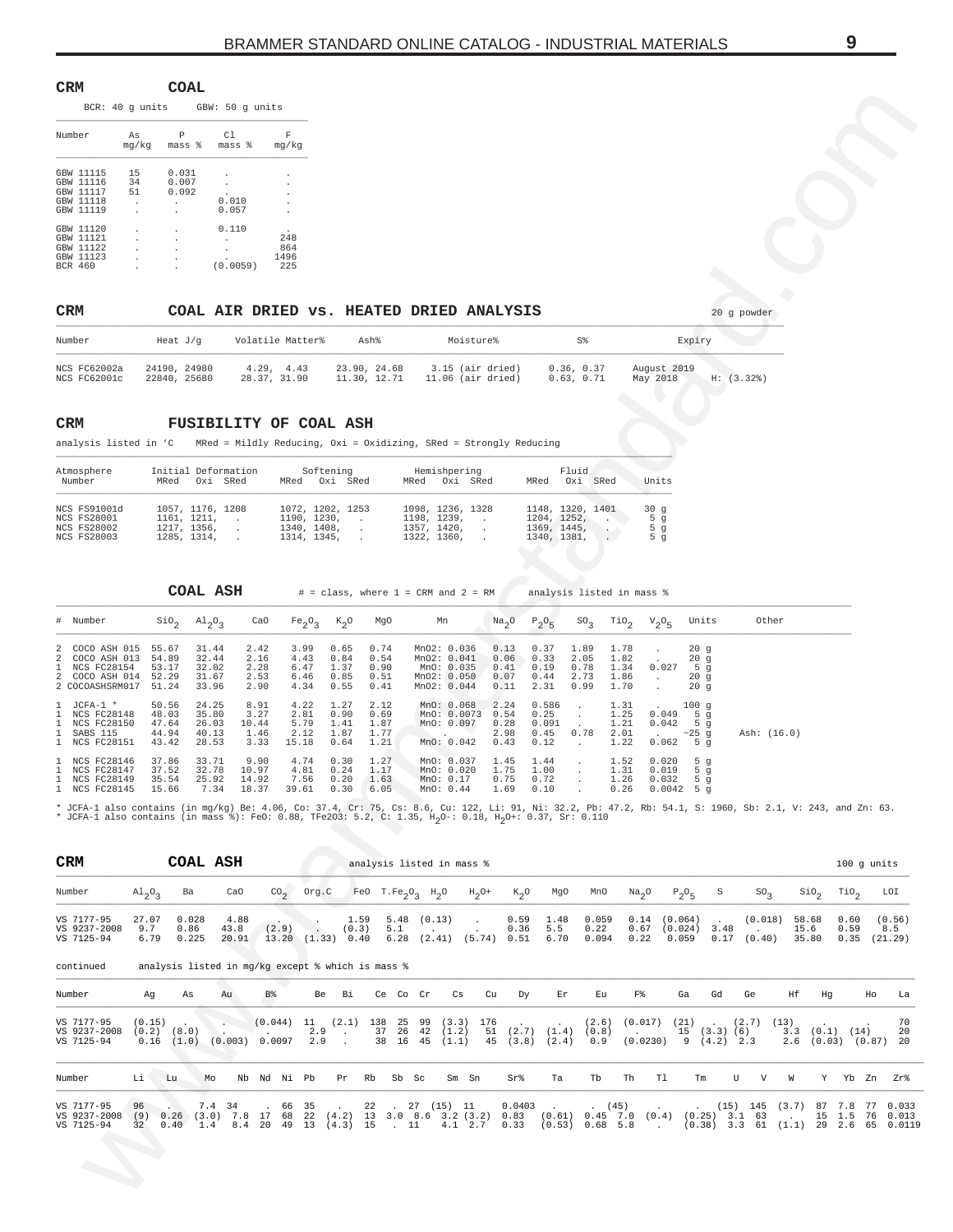<span id="page-9-0"></span>

| <b>CRM</b>     |       | COAL ASH |        |       |
|----------------|-------|----------|--------|-------|
| Number         | Ash%  | $\cap$   | $SS^*$ | Units |
| $CZ$ SFA-01-14 | 96.60 | 3.10     | 0.029  | 50a   |

| <b>CRM</b>                                             |    | COAL WASTE ROCK |      |    |    |    | analysis listed in mass % |       |      | 50 q units |
|--------------------------------------------------------|----|-----------------|------|----|----|----|---------------------------|-------|------|------------|
| Number                                                 | Al | Ca              | Fe K | Ma | Mn | Na | $\mathbb{P}$              | .Si   | Ti.  |            |
| NCS FC28152 10.76 0.34 2.57 1.27 0.53 0.023 0.15 0.026 |    |                 |      |    |    |    |                           | 20.59 | 0.44 | 0.012      |

| <b>CRM</b>  |  |  | ASH OF COAL WASTE ROCK                                                                                                                                                                              |  | analysis in mass % 5 q units |  |
|-------------|--|--|-----------------------------------------------------------------------------------------------------------------------------------------------------------------------------------------------------|--|------------------------------|--|
| Number      |  |  | $\text{Al}_2\text{O}_3$ CaO Fe <sub>2</sub> O <sub>3</sub> K <sub>2</sub> O MgO MnO Na <sub>2</sub> O P <sub>2</sub> O <sub>5</sub> SiO <sub>2</sub> TiO <sub>2</sub> V <sub>2</sub> O <sub>5</sub> |  |                              |  |
| NCS FC28153 |  |  | 27.71  0.65  5.01  2.09  1.20  0.041  0.27  0.082  60.03  1.01  0.028                                                                                                                               |  |                              |  |

| Number                                   | As                              | Al             | Ba                                                | Ca            | Fe                      | К                       | Mq            | Mn                                           | Na                    | Νi                               | Р               | S            | Si               | Ti            | Zn                                                   | LOI |
|------------------------------------------|---------------------------------|----------------|---------------------------------------------------|---------------|-------------------------|-------------------------|---------------|----------------------------------------------|-----------------------|----------------------------------|-----------------|--------------|------------------|---------------|------------------------------------------------------|-----|
| SRM 2689<br>SRM 1633c<br><b>BCR 176R</b> | (0.0200)<br>0.01862<br>0.0054   | 12.94<br>13.28 | (0.0800)<br>0.1126<br>(0.4650)                    | 2.18<br>1.365 | 9.32<br>10.49<br>1.3100 | 2.20<br>1.773<br>$\sim$ | 0.61<br>0.498 | (0.0300)<br>0.02402<br>$(0.0730)$ $(3.4800)$ | 0.25<br>0.1707        | (0.0122)<br>0.0132<br>0.0117     | 0.10<br>(0.192) | (0.110)      | 24.06<br>(21.30) | 0.75<br>0.724 | $(0.0240)$ $(1.76)$<br>(0.0235)<br>1.6800            |     |
| <b>BCR 038</b><br>SRM 2691<br>SRM 2690   | 0.00480<br>(0.0030)<br>(0.0026) | 9.81<br>12.35  | (0.5900)<br>(0.5800)                              | 18.45<br>5.71 | 3.3800<br>4.42<br>3.57  | 0.34<br>1.04            | 3.12<br>1.53  | 0.0479<br>(0.0200)<br>(0.0300)               | 3.740<br>1.09<br>0.24 | (0.0194)<br>(0.0053)<br>(0.0046) | 0.51<br>0.52    | 0.83<br>0.15 | 16.83<br>25.85   | 0.90<br>0.52  | 0.0581<br>$(0.0120)$ $(0.23)$<br>$(0.0120)$ $(0.53)$ |     |
| continued                                |                                 |                | analysis listed in mg/kg except % which is mass % |               |                         |                         |               |                                              |                       |                                  |                 |              |                  |               |                                                      |     |

| Number                                   | Aq                       | Au                | Be                            | Br                                                   | Cd                    | Ce.                                  | Co                                           | Cr                       | Cs                                     | Cu                                                 | Eu                                     | Ηf                                  |                                                                | Hq                           | La                                                    |
|------------------------------------------|--------------------------|-------------------|-------------------------------|------------------------------------------------------|-----------------------|--------------------------------------|----------------------------------------------|--------------------------|----------------------------------------|----------------------------------------------------|----------------------------------------|-------------------------------------|----------------------------------------------------------------|------------------------------|-------------------------------------------------------|
| SRM 2689<br>SRM 1633c<br><b>BCR 176R</b> | $\overline{a}$<br>(33.1) | $\sim$<br>(0.604) | (21)<br>(16)<br>$\sim$ $\sim$ | $\cdot$<br>$\cdot$<br>(836)                          | (3)<br>0.758<br>226   | $\cdot$<br>(180)<br>(47.7)           | (48)<br>42.9<br>26.7                         | (170)<br>258)<br>810     | (11)<br>(9.39)<br>(8.27)               | <b>Contract Contract Contract</b><br>173.7<br>1050 | (3)<br>(4.67)                          | (7)<br>$(0.868)$ $(4.85)$           |                                                                | (< 0.003)<br>1,005<br>(1.60) | <b>Contract Contract Contract</b><br>(87.0)<br>(30.2) |
| <b>BCR 038</b><br>SRM 2691<br>SRM 2690   | $\ddot{\phantom{0}}$     |                   | $\mathbf{r}$<br>(8)<br>(8)    | $\mathbf{r}$<br>$\mathbf{r}$<br>$\ddot{\phantom{0}}$ | 4.6<br>(0.9)<br>(0.7) | $\mathbf{r}$<br>$\ddot{\phantom{0}}$ | 53.8<br>(26)<br>(19)                         | (178)<br>(68)<br>(67)    | (1)<br>(8)                             | 176<br>$\ddot{\phantom{0}}$                        | $\overline{\phantom{a}}$<br>(2)<br>(2) | $\ddot{\phantom{1}}$<br>(10)<br>(8) |                                                                | (< 0.003)<br>(< 0.003)       | $\cdot$<br>$\cdot$<br>$\ddot{\phantom{a}}$            |
| Number                                   | Pb                       | Rb                | Sb                            | Sc                                                   | Se                    | Sr                                   | Ta                                           | Th                       | T1                                     | U                                                  | V                                      | W                                   | Yb                                                             | Units                        |                                                       |
| SRM 2689<br>SRM 1633c<br><b>BCR 176R</b> | (52)<br>95.2<br>5000     | 117.42<br>(102)   | (9)<br>8.56<br>850            | (32)<br>(37.6)<br>(2.91)                             | (7)<br>(13.9)<br>18.3 | (700)<br>901<br>$\sim 100$           | $\overline{\phantom{a}}$<br>(1.58)<br>(2.02) | (25)<br>(23.0)<br>(5.28) | $\ddot{\phantom{0}}$<br>$\sim$<br>1.32 | $\cdot$<br>(9.25)<br>$\sim 100$                    | $\cdot$<br>286.2<br>(35)               | $\cdot$<br>$\sim$<br>(28.3)         | $\ddot{\phantom{0}}$<br>(7.7)<br>$\sim$                        | 75q<br>40g                   | $3 \times 10$ q                                       |
| BCR 038<br>SRM 2691<br>SRM 2690          | 262<br>(29)<br>(39)      | $\sim$            | (3)<br>(6)                    | $\cdot$<br>(24)<br>(17)                              | (17)<br>(0.8)         | (2700)<br>(2000)                     |                                              | (26)<br>(25)             | $\ddot{\phantom{0}}$<br>$\cdot$        | $\cdot$<br>$\cdot$<br>$\cdot$                      | $\cdot$<br>$\cdot$<br>$\cdot$          | $\cdot$<br>$\cdot$<br>$\cdot$       | $\ddot{\phantom{a}}$<br>$\overline{a}$<br>$\ddot{\phantom{a}}$ |                              | $5$ to $6$ q<br>$3 \times 10$ q<br>$3 \times 10$ q    |

| Number                                     | Ash%                                                                                                               | $C\,$            | S%                                      |                            | Units                |                        |                                                                   |                           |                                                                                                |                                       |                            |                      |                           |                           |                    |                                            |                           |                                                                             |                                             |                |
|--------------------------------------------|--------------------------------------------------------------------------------------------------------------------|------------------|-----------------------------------------|----------------------------|----------------------|------------------------|-------------------------------------------------------------------|---------------------------|------------------------------------------------------------------------------------------------|---------------------------------------|----------------------------|----------------------|---------------------------|---------------------------|--------------------|--------------------------------------------|---------------------------|-----------------------------------------------------------------------------|---------------------------------------------|----------------|
| $CZ$ SFA-01-14                             | 96.60                                                                                                              | 3.10             |                                         | 0.029                      | 50g                  |                        |                                                                   |                           |                                                                                                |                                       |                            |                      |                           |                           |                    |                                            |                           |                                                                             |                                             |                |
| CRM                                        |                                                                                                                    | COAL WASTE ROCK  |                                         |                            |                      |                        |                                                                   | analysis listed in mass % |                                                                                                | 50 g units                            |                            |                      |                           |                           |                    |                                            |                           |                                                                             |                                             |                |
| Number                                     | Al                                                                                                                 | Ca               | Fe                                      | К                          | Mg                   | Mn                     | Na                                                                | Ρ                         | Si                                                                                             | Тi                                    | V                          |                      |                           |                           |                    |                                            |                           |                                                                             |                                             |                |
| <b>NCS FC28152</b>                         | 10.76                                                                                                              | 0.34             | 2.57                                    | 1.27                       | 0.53                 | 0.023                  | 0.15                                                              | 0.026                     | 20.59                                                                                          | 0.44                                  | 0.012                      |                      |                           |                           |                    |                                            |                           |                                                                             |                                             |                |
| CRM                                        |                                                                                                                    |                  |                                         |                            |                      | ASH OF COAL WASTE ROCK |                                                                   |                           | analysis in mass %                                                                             |                                       | 5 g units                  |                      |                           |                           |                    |                                            |                           |                                                                             |                                             |                |
| Number                                     | $A1_{2}O_{3}$                                                                                                      | CaO              | $Fe_2O_3$                               | $K_2$ O                    | MgO                  | MnO                    | Na <sub>2</sub> O                                                 | $P_2O_5$                  | $\sin \theta_2$                                                                                | $\text{rio}_2$                        | $V_2O_5$                   |                      |                           |                           |                    |                                            |                           |                                                                             |                                             |                |
| <b>NCS FC28153</b>                         | 27.71                                                                                                              | 0.65             | 5.01                                    | 2.09                       | 1.20                 | 0.041                  | 0.27                                                              | 0.082                     | 60.03                                                                                          | 1.01                                  | 0.028                      |                      |                           |                           |                    |                                            |                           |                                                                             |                                             |                |
| CRM                                        |                                                                                                                    | COAL FLY ASH     |                                         |                            |                      |                        | analysis listed in mass %                                         |                           |                                                                                                |                                       |                            |                      |                           |                           |                    |                                            |                           |                                                                             |                                             |                |
| Number                                     | As                                                                                                                 | Al               | Ba                                      |                            | Ca                   | Fe                     | Κ                                                                 | Mg                        | Mn                                                                                             | Na                                    |                            | Νi                   | $\mathbb P$               | $\rm S$                   |                    | Si                                         | Τi                        | Zn                                                                          | LOI                                         |                |
| SRM 2689<br>SRM 1633c                      | (0.0200)<br>0.01862                                                                                                | 13.28            | 12.94 (0.0800)                          | 0.1126                     | 2.18<br>1.365        | 9.32<br>10.49          | 2.20<br>1.773                                                     | 0.61<br>0.498             | (0.0300)                                                                                       | 0.25<br>0.02402 0.1707                |                            | (0.0122)<br>0.0132   | 0.10                      | $(0.192)$ $(0.110)$       |                    | 24.06<br>(21.30)                           | 0.75<br>0.724             | (0.0235)                                                                    | $(0.0240)$ $(1.76)$<br>$\ddot{\phantom{a}}$ |                |
| BCR 176R<br>BCR 038                        | 0.0054<br>0.00480                                                                                                  | $\sim$           |                                         | (0.4650)                   | $\ddot{\phantom{a}}$ | 1.3100<br>3.3800       | $\sim$                                                            | $\ddot{\phantom{a}}$      | 0.0479                                                                                         | $(0.0730)$ $(3.4800)$ 0.0117<br>3.740 |                            | (0.0194)             | <b>Alberta</b>            |                           |                    |                                            | $\ddot{\phantom{a}}$      | 1.6800<br>0.0581                                                            |                                             |                |
| SRM 2691<br>SRM 2690<br>continued          | (0.0030)<br>(0.0026)                                                                                               |                  | $9.81$ $(0.5900)$<br>$12.35$ $(0.5800)$ |                            | 18.45<br>5.71        | 4.42<br>3.57           | 0.34<br>1.04<br>analysis listed in mg/kg except % which is mass % | 3.12<br>1.53              |                                                                                                | $(0.0200)$ 1.09<br>$(0.0300)$ 0.24    |                            | (0.0053)<br>(0.0046) | 0.51<br>0.52              | 0.83<br>0.15              |                    | 16.83<br>25.85                             | 0.90<br>0.52              |                                                                             | $(0.0120)$ $(0.23)$<br>$(0.0120)$ $(0.53)$  |                |
| Number                                     | Αg                                                                                                                 | Au               | Be                                      |                            | Βr                   | Cd                     | Ce                                                                | Co                        | Cr                                                                                             | Cs                                    |                            | Cu                   | Εu                        | Нf                        | Hg                 |                                            | La                        |                                                                             |                                             |                |
| SRM 2689<br>SRM 1633c                      |                                                                                                                    |                  | (21)<br>(16)                            | $\cdot$                    |                      | (3)<br>$0.758$ (180)   |                                                                   | (48)<br>42.9              | (170)<br>(258)                                                                                 | (11)<br>(9.39)                        |                            | 173.7                | (3)<br>(4.67)             | (7)                       | (<0.003)<br>1.005  |                                            | (87.0)                    |                                                                             |                                             |                |
| BCR 176R<br>BCR 038<br>SRM 2691            | (33.1)                                                                                                             | (0.604)          | $\ddot{\phantom{a}}$<br>(8)             | (836)<br>$\cdot$           | 226                  | 4.6<br>(0.9)           | (47.7)                                                            | 26.7<br>53.8              | 810<br>(178)<br>(68)                                                                           | (8.27)                                | 1050<br>176                |                      | $(0.868)$ $(4.85)$<br>(2) | (10)                      | (1.60)<br>(<0.003) |                                            | (30.2)                    |                                                                             |                                             |                |
| SRM 2690                                   |                                                                                                                    |                  | (8)                                     | $\cdot$                    |                      | (0.7)                  |                                                                   | (26)<br>(19)              | (67)                                                                                           | (1)<br>(8)                            |                            |                      | (2)                       | (8)                       | (< 0.003)          |                                            |                           |                                                                             |                                             |                |
| Number                                     | Pb                                                                                                                 | Rb               | Sb                                      |                            | Sc                   | Se                     | Sr                                                                | Ta                        | Th                                                                                             | T1                                    | U                          |                      | V                         | W                         | Yb                 | Units                                      |                           |                                                                             |                                             |                |
| SRM 2689<br>SRM 1633c<br><b>BCR 176R</b>   | (52)<br>95.2<br>5000                                                                                               | 117.42<br>(102)  | (9)<br>8.56<br>850                      | (32)                       | (37.6)<br>(2.91)     | (7)<br>(13.9)<br>18.3  | (700)<br>901                                                      | (1.58)<br>(2.02)          | (25)<br>(23.0)<br>(5.28)                                                                       | 1.32                                  | (9.25)                     | (35)                 | 286.2                     | (28.3)                    | (7.7)              | $3 \times 10$ g<br>75 g<br>40 <sub>g</sub> |                           |                                                                             |                                             |                |
| BCR 038<br>SRM 2691                        | 262<br>(29)                                                                                                        |                  | (3)                                     | (24)                       |                      | (17)                   | (2700)                                                            |                           | (26)                                                                                           |                                       |                            |                      |                           |                           |                    | $5$ to $6$ g<br>$3 \times 10$ g            |                           |                                                                             |                                             |                |
| SRM 2690                                   | (39)                                                                                                               |                  | (6)                                     | (17)                       |                      | (0.8)                  | (2000)                                                            |                           | (25)<br>* IRNT certificates expired, however use and sales continue without problems worldwide |                                       |                            |                      |                           |                           |                    | $3 \times 10$ g                            |                           |                                                                             |                                             |                |
|                                            |                                                                                                                    |                  |                                         |                            |                      |                        |                                                                   |                           |                                                                                                |                                       |                            |                      |                           |                           |                    |                                            |                           |                                                                             |                                             |                |
| CRM                                        |                                                                                                                    | COAL FLY ASH     |                                         |                            |                      |                        |                                                                   | analysis listed in mass % |                                                                                                |                                       |                            |                      |                           |                           |                    |                                            |                           |                                                                             |                                             | powder 50 g    |
| Number<br>$Al_2O_3$<br>CGL 208<br>13.64    | As                                                                                                                 | 0.01309          | Ba<br>0.0999                            | CaO<br>15.47               |                      | Cr<br>0.005385         | T.Fe <sub>2</sub> O <sub>3</sub><br>12.00                         | K20<br>1.217              | MgO<br>2.02                                                                                    | MnO<br>0.338                          | Na <sub>2</sub> O<br>0.349 | $P_2O_5$<br>0.092    | S<br>0.395                | SiO <sub>2</sub><br>52.15 |                    | Sr<br>0.1205                               | TiO <sub>2</sub><br>0.560 | Zn<br>0.011114                                                              |                                             | Zr<br>0.012313 |
|                                            | continued analysis in mg/kg                                                                                        |                  |                                         |                            |                      |                        |                                                                   |                           |                                                                                                |                                       |                            |                      |                           |                           |                    |                                            |                           |                                                                             |                                             |                |
| Number<br>CGL 208                          | Cd<br>Be<br>$(9.95)$ $(0.68)$ 89.88                                                                                |                  | Ce                                      | Co<br>32.42                | Cs                   | Cu                     | Dу                                                                | Εr                        | Εu<br>16.38 (74.23) 6.39 (3.57) 1.366 24.65 (6.89) 3.3 (1.24) 43.69 (43.50) 0.498              | Ga                                    | Gd                         | Ηf                   | Ho                        | La                        | Li                 | Lu                                         |                           | Mo<br>20.21                                                                 | Nb<br>12.45                                 | Nd<br>37.82    |
|                                            |                                                                                                                    |                  |                                         |                            |                      |                        |                                                                   |                           |                                                                                                |                                       |                            |                      |                           |                           |                    |                                            |                           |                                                                             |                                             |                |
| Number                                     | Νi<br>Pb                                                                                                           | Pr               | Rb                                      |                            | Sb                   | Sc                     | Sm                                                                | Sn                        | Tb<br>Ta                                                                                       |                                       | Th                         | T1                   | U                         | V                         | W                  | Y                                          | Yb                        | Tm                                                                          |                                             |                |
| CGL 208<br>34.9                            |                                                                                                                    | 32.53 9.82 84.75 |                                         |                            | 2.18                 |                        |                                                                   |                           | 11.51 7.37 (6.10) (0.984) 1.093 19.8 (2.32) 12.26 79.5                                         |                                       |                            |                      |                           |                           | 26.54 38.64        |                                            |                           | 3.35 0.526                                                                  |                                             |                |
|                                            |                                                                                                                    | COAL FLY ASH     |                                         |                            |                      |                        | analysis listed in mass %                                         |                           |                                                                                                |                                       |                            |                      |                           |                           |                    |                                            |                           | ACIRS: RM, 80g SABS: CRM, 20g NCS: CRM. 30g                                 |                                             |                |
| Number                                     |                                                                                                                    |                  | CaO                                     |                            |                      | MgO                    |                                                                   |                           | $SIO_{2}$                                                                                      | SO <sub>3</sub>                       | SrO                        |                      |                           |                           |                    |                                            |                           | REDUCING, OXIDIZING TEMMPERATURES 'C<br>Deformation Spherical Hemishperical |                                             | Flow           |
|                                            | $\mathrm{Al}_{2}\mathrm{O}_{3}$ BaO                                                                                |                  |                                         | $Fe_2O_3$ K <sub>2</sub> O |                      |                        | $Mn_3O_4$ $Na_2O$                                                 | $P_2O_5$                  |                                                                                                |                                       |                            |                      | $TiO2$ Units              |                           |                    |                                            |                           |                                                                             |                                             |                |
| NCS FC82016b<br>NCS FC82012b<br>ACIRS A1 * | 34.03<br>33.83<br>28.9                                                                                             | 0.18             | 6.04<br>4.00<br>6.05                    | 10.05<br>8.09<br>14.6      | 0.39<br>1.30<br>0.46 | 0.64<br>0.53<br>1.25   | 0.31<br>0.44<br>0.22<br>0.43                                      | 0.35<br>0.24<br>1.26      | 41.53<br>47.07<br>44.1                                                                         | 3.91<br>2.24<br>0.32                  | 0.16                       | 1.38<br>1.00<br>1.56 | 30 g<br>30g<br>80 g       | $\cdot$                   | 1257, 1349         |                                            |                           | 1287, 1383 1309, 1398 1367, 1429                                            |                                             |                |
|                                            | * ACIRS Al also contains $Co(0.0043)$ $Cr(0.0058)$ $Cu(0.0099)$ $Ni(0.0047)$ $Pb(0.0047)$ $V(0.0176)$ $Zn(0.0090)$ |                  |                                         |                            |                      |                        |                                                                   |                           |                                                                                                |                                       |                            |                      |                           |                           |                    |                                            |                           |                                                                             |                                             |                |

|                                            |                                     |      | COAL FLY ASH         |                       |                      | analysis listed in mass % |      |                      |                            |                                                                                                                    |                      |      |              |                                            | ACIRS: RM, 80q SABS: CRM, 20q NCS: CRM, 30q                |            |                                      |            |
|--------------------------------------------|-------------------------------------|------|----------------------|-----------------------|----------------------|---------------------------|------|----------------------|----------------------------|--------------------------------------------------------------------------------------------------------------------|----------------------|------|--------------|--------------------------------------------|------------------------------------------------------------|------------|--------------------------------------|------------|
| Number                                     | $\mathrm{Al}_{2}\mathrm{O}_{2}$ BaO |      | CaO                  | $Fe_2O_2$ $K_2O$      |                      | MgO                       |      |                      | $Mn_3O_4$ $Na_2O$ $P_2O_5$ |                                                                                                                    | $\sin^2 50^{\circ}$  | SrO  |              |                                            | TiO <sub>2</sub> Units Deformation Spherical Hemishperical |            | REDUCING, OXIDIZING TEMMPERATURES 'C | Flow       |
| NCS FC82016b<br>NCS FC82012b<br>ACIRS A1 * | 34.03<br>33.83<br>28.9              | 0.18 | 6.04<br>4.00<br>6.05 | 10.05<br>8.09<br>14.6 | 0.39<br>1.30<br>0.46 | 0.64<br>0.53<br>1.25      | 0.22 | 0.31<br>0.44<br>0.43 | 0.24<br>1.26               | 0.35 41.53<br>47.07<br>44.1                                                                                        | 3.91<br>2.24<br>0.32 | 0.16 | 1.00<br>1.56 | $1.38$ $30q$<br>$30 \sigma$<br>$80 \sigma$ | 1257, 1349                                                 | 1287, 1383 | 1309, 1398                           | 1367, 1429 |
|                                            |                                     |      |                      |                       |                      |                           |      |                      |                            | * ACIRS Al also contains Co: (0.0043) Cr: (0.0058) Cu: (0.0099) Ni: (0.0047) Pb: (0.0047) V: (0.0176) Zn: (0.0090) |                      |      |              |                                            |                                                            |            |                                      |            |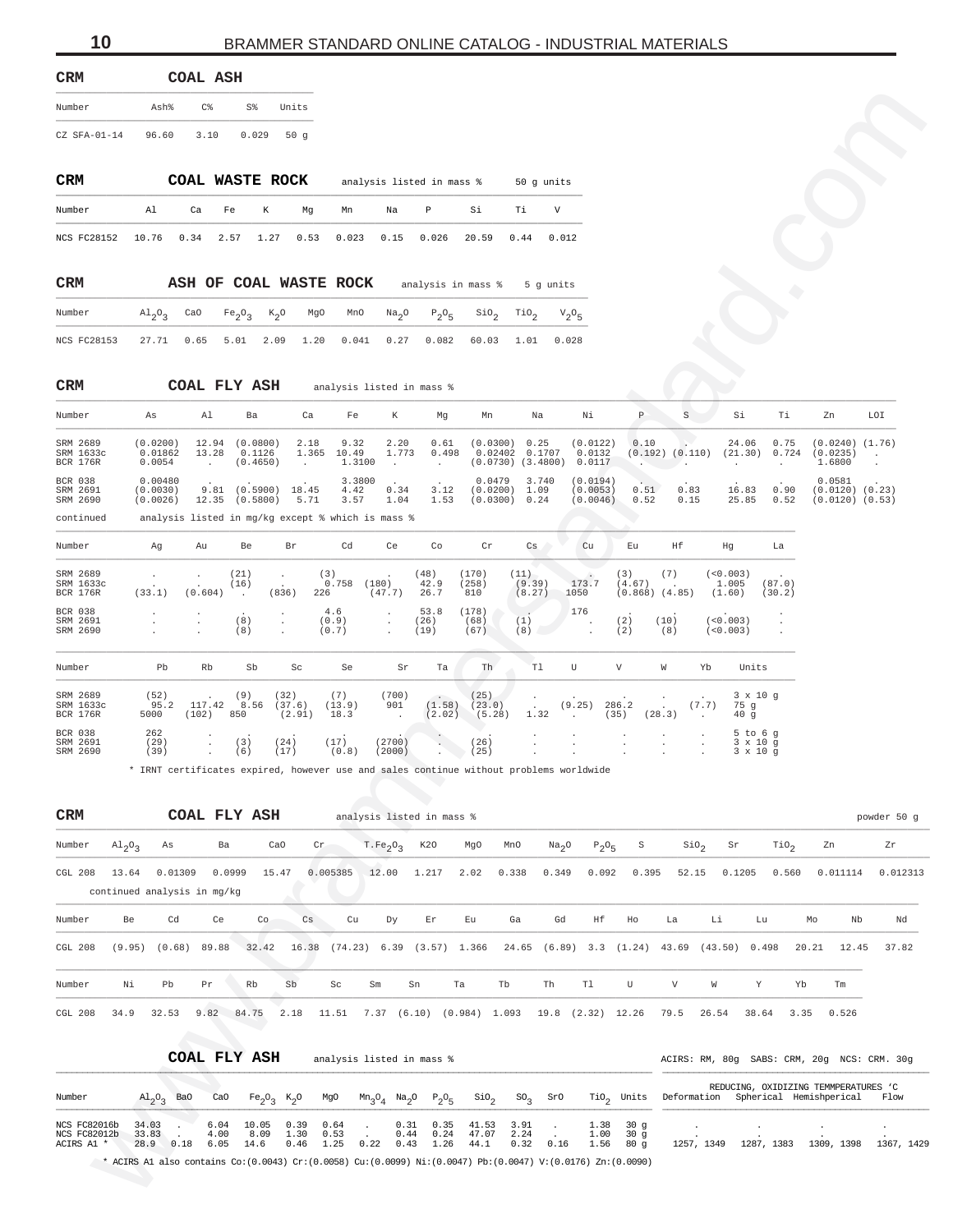<span id="page-10-0"></span>

|                                                                                                                                                                                                                                                                                       |                                  |                                                                        |                                           |                                   |                                      |                                                        | Hg*                                          | Na                                                   | Νi                                    | Pb                                                        | Cu                                                            | Fe                                                                              | К                                                                  | Sb                                 |                                                                                                                                                                                  |                               | ZnO                             |
|---------------------------------------------------------------------------------------------------------------------------------------------------------------------------------------------------------------------------------------------------------------------------------------|----------------------------------|------------------------------------------------------------------------|-------------------------------------------|-----------------------------------|--------------------------------------|--------------------------------------------------------|----------------------------------------------|------------------------------------------------------|---------------------------------------|-----------------------------------------------------------|---------------------------------------------------------------|---------------------------------------------------------------------------------|--------------------------------------------------------------------|------------------------------------|----------------------------------------------------------------------------------------------------------------------------------------------------------------------------------|-------------------------------|---------------------------------|
| Number                                                                                                                                                                                                                                                                                | Al                               | As                                                                     | Ca                                        | Cd                                |                                      | Cr                                                     |                                              |                                                      |                                       |                                                           |                                                               |                                                                                 |                                                                    |                                    | V                                                                                                                                                                                | Zn                            |                                 |
| ECRM 882-1<br>JK 43<br>JK 44<br>JK 45<br>$502 - 843 - 1000$                                                                                                                                                                                                                           | 0.375<br>(0.2)<br>(0.2)<br>(0.1) | 0.0054<br>$\ddot{\phantom{a}}$<br>$\cdot$                              | 10.11<br>(12)<br>(5)<br>(7)               |                                   | 0.0183<br>0.0023<br>0.0469<br>0.0047 | 0.490<br>(8)<br>(0.2)<br>(0.3)<br>$\ddot{\phantom{a}}$ | 0.75<br>3.9<br>2.8<br>0.25<br>0.827          | 0.697<br>(0.5)<br>(1)<br>(7)                         | 0.0263<br>(2)<br>(0.02)<br>(0.05)     | 1.324<br>0.21<br>2.74<br>0.11<br>$\overline{\phantom{a}}$ | 0.218<br>(0.2)<br>(0.2)<br>(0.01)<br>$\overline{\phantom{a}}$ | 22.20<br>(20)<br>(27)<br>(40)                                                   | 0.960<br>(0.3)<br>(1.3)<br>(0.4)<br>$\cdot$                        | 0.0116<br>$\cdot$<br>$\cdot$       | 0.0090<br>(0.02)<br>(0.02)<br>(0.1)                                                                                                                                              | 4.96<br>27.3<br>1.53          | 28.49                           |
| Number                                                                                                                                                                                                                                                                                | Вi                               |                                                                        | С                                         | C1                                | $\mathbf F$                          | Mg                                                     | Mn                                           | S                                                    | Si                                    | Sn                                                        |                                                               | Units, Class                                                                    |                                                                    |                                    |                                                                                                                                                                                  |                               |                                 |
| ECRM 882-1<br>JK 43<br>JK 44<br>JK 45<br>$502 - 843 - 1000$                                                                                                                                                                                                                           |                                  | 0.0026                                                                 | (1.0)<br>$\cdot$<br>$\cdot$<br>42.4       | (2.35)                            | (0.07)                               | (0.48)<br>$\cdot$                                      | (2)<br>$\cdot$<br>$\cdot$<br>$\cdot$         | (0.5)<br>$\cdot$<br>0.29                             | (1.05)                                | (0.02)                                                    |                                                               | $100 g$ , CRM<br>15 g, CRM<br>25 g, CRM<br>15 g, CRM<br>20 g, RM                |                                                                    |                                    |                                                                                                                                                                                  |                               |                                 |
| RM                                                                                                                                                                                                                                                                                    |                                  | COAL-TAR PITCH                                                         |                                           |                                   |                                      |                                                        |                                              | analysis listed in mg/kg except as noted             |                                       |                                                           |                                                               |                                                                                 |                                                                    |                                    |                                                                                                                                                                                  |                               | 60 g units                      |
| Number                                                                                                                                                                                                                                                                                | ៖c                               | S%                                                                     | %Η                                        | Ash                               | Al                                   | As                                                     | Br                                           | Ca                                                   | Cd                                    | C1                                                        | Cr                                                            | Fe<br>Ι                                                                         | K                                                                  | Mg                                 | Mn<br>Na                                                                                                                                                                         | Νi                            | Ρ<br>Pb                         |
| DOMTAR CTP A<br>DOMTAR CTP B<br>DOMTAR CTP C                                                                                                                                                                                                                                          | 94.0<br>93.4<br>83.4             | 0.49<br>0.52<br>4.46                                                   | 4.0<br>4.3<br>10.31                       | 0.27<br>0.22<br>0.19              | 245<br>228<br>9                      | 9<br>0.18                                              | 1.7<br>4.8<br>0.25                           | 91<br>41<br>3                                        | 2.5<br>0.05                           | 118<br>122<br>18                                          | 0.87<br>1.1<br>0.4                                            | 0.33<br>200<br>280<br>0.6<br>14<br>1.4                                          | 43<br>34<br>2.2                                                    | 17<br>$30$<br>< 16                 | 2.7<br>257<br>150<br>3.3<br>0.21<br>10                                                                                                                                           | 2.5<br>76                     | 10<br>91<br>3<br>80<br>236<br>1 |
| continued                                                                                                                                                                                                                                                                             |                                  |                                                                        |                                           |                                   |                                      |                                                        |                                              | informational values listed in mg/kg except as noted |                                       |                                                           |                                                               |                                                                                 |                                                                    |                                    |                                                                                                                                                                                  |                               |                                 |
| Number                                                                                                                                                                                                                                                                                |                                  | Sb                                                                     | Si                                        | Sn                                | Тi                                   | V                                                      | Zn                                           | Soft Point 'C                                        |                                       |                                                           |                                                               |                                                                                 |                                                                    |                                    |                                                                                                                                                                                  |                               |                                 |
| DOMTAR CTP A<br>DOMTAR CTP B<br>DOMTAR CTP C                                                                                                                                                                                                                                          |                                  | 0.57<br>0.03                                                           | 358<br>408<br>20                          | 3.7<br>< 0.7                      | 18<br>16<br>19                       | 1.2<br>0.89<br>170                                     | 88<br>90<br>1                                | 115<br>118<br>129                                    |                                       | last<br>last<br>last                                      |                                                               |                                                                                 |                                                                    |                                    |                                                                                                                                                                                  |                               |                                 |
|                                                                                                                                                                                                                                                                                       | ᠊᠊ᡠ                              | <b>COATING THICKNESS</b><br>nominal µm coating thickness               |                                           | -48                               |                                      |                                                        |                                              |                                                      |                                       |                                                           |                                                               | coated with copper and a thin protective layer of chromium.                     |                                                                    |                                    | These samples are designed for calibrating thickness gauges using magnetic principles.<br>Each sample is a set of four 45 mm x 45 mm plates of coated 1010 sheet steel substrate |                               |                                 |
|                                                                                                                                                                                                                                                                                       | 20<br>40<br>48<br>255<br>800     | $^{12}$<br>80<br>80<br>140<br>385<br>1000<br>CONTINUOUS CASTING POWDER | $-25$<br>255<br>140<br>505<br>505<br>1525 | 1000<br>205<br>800<br>635<br>1935 |                                      |                                                        |                                              |                                                      |                                       |                                                           | analysis listed in mass %                                     |                                                                                 |                                                                    |                                    | IRSID: RM, 100 g units NCS: CRM, 50 g units                                                                                                                                      |                               |                                 |
|                                                                                                                                                                                                                                                                                       |                                  | $\sin_2$ $\text{Al}_2\text{O}_3$                                       |                                           | C C.Free                          |                                      | $\rm{co}_{2}$                                          | _ca                                          | $- F$                                                | Fe                                    | K                                                         | MgO Mn                                                        |                                                                                 | Na Na <sub>o</sub> O                                               | $\mathbb P$                        | - 8 -                                                                                                                                                                            | $T10_{2}$                     | TOT                             |
|                                                                                                                                                                                                                                                                                       | 41.31<br>34.95<br>32.70          | 6.93<br>5.30<br>6.10                                                   | 3.06<br>15.86<br>3.37                     | 1.57<br>14.49                     | $(1.78)$ $(5.59)$                    | <b>Contract</b>                                        | 21.46<br>19.13                               | (4.79)<br>$(5.15)$ .<br>22.90 7.58 (0.145) 0.159     | and the contract of                   |                                                           | 3.26<br>0.78<br>2.19<br>$\sim 100$                            | <b>Contract</b><br>$\sim 100$                                                   | 4.07<br>$\sim 100$ km s $^{-1}$<br>4.99<br>9.42<br><b>Contract</b> | $\sim$ $\sim$                      | $(0.014)$ $(0.055)$ $(0.048)$ $(2.08)$                                                                                                                                           |                               |                                 |
|                                                                                                                                                                                                                                                                                       | 30.10<br>28.70<br>23.08<br>18.96 | 2.14<br>12.60<br>14.14<br>16.99                                        | 5.98<br>16.54<br>12.71<br>19.97           | 4.06<br>15.80<br>9.94<br>18.14    | (2.53)                               | $\overline{\phantom{a}}$                               | 30.78 (10.59)<br>17.80<br>17.93<br>12.89     | (3.86)<br>(4.47)                                     | <b>Contractor</b><br>$\sim$ 100 $\mu$ | <b>Contractor</b><br>$\ddot{\phantom{a}}$                 | 1.30<br>$6.08$ 1.260 (0.750) (1.47) 0.071<br>5.86<br>1.39     | 3.61<br>$\sim 100$ km s $^{-1}$<br><b>Contractor</b><br>$\sim$ $\sim$<br>$\sim$ | 0.52<br><b>Contract</b><br>2.94<br>9.86                            | $\sim 100$<br>$\ddot{\phantom{a}}$ | $(0.180)$ $(0.490)$                                                                                                                                                              | 0.564<br>$\ddot{\phantom{0}}$ | (1.26)                          |
|                                                                                                                                                                                                                                                                                       |                                  | CONTINUOUS CASTING POWDER                                              |                                           |                                   |                                      |                                                        |                                              |                                                      |                                       |                                                           |                                                               | typical analysis listed in mass % 100 g units                                   |                                                                    |                                    |                                                                                                                                                                                  |                               |                                 |
|                                                                                                                                                                                                                                                                                       | SiO <sub>2</sub>                 | $\mathrm{Al}_2\mathrm{O}_3$ Ca                                         |                                           | F                                 | Fe <sub>2</sub> O <sub>3</sub>       | $K_2O$                                                 | MgO                                          | MnO                                                  | Na <sub>2</sub> O                     | $P_2O_5$                                                  | $\mathbb S$                                                   | SrO                                                                             | $\text{rio}_2$                                                     | Other                              |                                                                                                                                                                                  |                               |                                 |
|                                                                                                                                                                                                                                                                                       | 57.50<br>55.0                    | 3.09<br>3.58                                                           | 25.15<br>23.08                            |                                   |                                      | $0.047$ $0.467$ 1.092 4.80                             |                                              | $0.074$ 0.488 0.830 0.981 0.030 1.097                | $0.033$ 1.33                          | 0.060<br>0.044                                            | 0.245                                                         | $0.132$ $0.020$<br>0.019                                                        | 0.069                                                              | $0.055$ ZnO: $0.004$<br>BaO: 0.019 |                                                                                                                                                                                  |                               |                                 |
|                                                                                                                                                                                                                                                                                       |                                  | <b>COVER POWDER</b>                                                    |                                           |                                   |                                      |                                                        |                                              | analysis listed in mass %                            |                                       |                                                           | 100 g units                                                   |                                                                                 |                                                                    |                                    |                                                                                                                                                                                  |                               |                                 |
| CRM<br>Number<br>SRM 1361b<br>SRM 1358b<br>SRM 1362b<br>SRM 1359b<br>SRM 1363b<br>SRM 1364b<br>Number<br>NCS HC26805<br>NCS HC26804<br>IRSID 2701<br>NCS HC26803<br>IRSID 2702<br>NCS HC26802<br>NCS HC26801<br>RM<br>Number<br>DH X2802<br>DH X2801<br>RM<br>Number<br>$A1_{2}O_{3}$ |                                  | CaO                                                                    | Fe <sub>2</sub> O <sub>3</sub>            | $K_2O$                            | MgO                                  | $Mn_3O_4$                                              | $\text{Na}_2\text{O}$ $\text{P}_2\text{O}_5$ |                                                      | S                                     | SiO <sub>2</sub>                                          | SrO                                                           | $\text{rio}_2$                                                                  |                                                                    |                                    |                                                                                                                                                                                  |                               |                                 |

| <b>RM</b>                    |               |              | COAL-TAR PITCH |              |            |      |            |            | analysis listed in mg/kg except as noted |            |      |            |             |          |      |            |            |     | $60$ q units |           |
|------------------------------|---------------|--------------|----------------|--------------|------------|------|------------|------------|------------------------------------------|------------|------|------------|-------------|----------|------|------------|------------|-----|--------------|-----------|
| Number                       | $\mathcal{E}$ | S%           | %Η             | Ash          | Al         | As   | Br         | Ca         | Cd                                       | -C1        | Cr   | Fe         |             | K        | Ma   | Mn         | Na         | Νi  | P            | Pb        |
| DOMTAR CTP A<br>DOMTAR CTP B | 94.0<br>93.4  | 0.49<br>0.52 | 4.0<br>4.3     | 0.27<br>0.22 | 245<br>228 | -9   | 1.7<br>4.8 | - 91<br>41 | 2.5                                      | 118<br>122 | 0.87 | 200<br>280 | 0.33<br>0.6 | 43<br>34 | < 30 | 2.7<br>3.3 | 257<br>150 | 2.5 | 10           | -91<br>80 |
| DOMTAR CTP C                 | 83.4          | 4.46         | 10.31          | 0.19         |            | 0.18 | 0.25       |            | < 0.05                                   | 18         | 0.4  | 14         | 1.4         | 2.2      | < 16 |            |            |     | 236          |           |

| Number                       | Sb           | Si                 | Sn    | Υi       |             | Zn | Soft Point 'C |              |
|------------------------------|--------------|--------------------|-------|----------|-------------|----|---------------|--------------|
| DOMTAR CTP A                 |              | 358                |       |          |             | 88 | 115           | last         |
| DOMTAR CTP B<br>DOMTAR CTP C | 0.57<br>0.03 | 408<br>$20 \Omega$ | < 0.7 | 16<br>19 | 0.89<br>170 | 90 | 118<br>129    | last<br>last |

#### **CRM COATING THICKNESS** \_\_\_\_\_\_\_\_\_\_\_\_\_\_\_\_\_\_\_\_\_\_\_\_\_\_\_\_\_\_\_\_\_\_\_\_\_\_\_\_\_\_\_\_\_

| Number                                         |                  |                    |                      | nominal µm coating thickness |
|------------------------------------------------|------------------|--------------------|----------------------|------------------------------|
| <del>SRM 1361b</del><br>SRM 1358b<br>SRM 1362b | n<br>20<br>40    | 80<br>80           | $-2.5$<br>255<br>140 | 48<br>1000<br>205            |
| 1359b<br>SRM<br>1363b<br>SRM<br>1364b<br>SRM   | 48<br>255<br>800 | 140<br>385<br>1000 | 505<br>505<br>1525   | 800<br>635<br>1935           |

|                                                                       |                                  |                                 | CONTINUOUS CASTING POWDER                                                |                                    |                  |                         |                 | analysis listed in mass %                    |       |        |                          |               |                  |                                                            | IRSID: RM, 100 q units NCS: CRM, 50 q units                                           |        |
|-----------------------------------------------------------------------|----------------------------------|---------------------------------|--------------------------------------------------------------------------|------------------------------------|------------------|-------------------------|-----------------|----------------------------------------------|-------|--------|--------------------------|---------------|------------------|------------------------------------------------------------|---------------------------------------------------------------------------------------|--------|
| Number                                                                |                                  |                                 | $\operatorname{SiO}_2$ $\operatorname{Al}_2\operatorname{O}_2$ C C. Free |                                    | CO <sub>n</sub>  |                         | Ca F Fe K       |                                              | MgO   | Mn     |                          | $Na$ $Na2O$ P |                  | S                                                          | TiO.                                                                                  | LOI    |
| NCS HC26805<br>NCS HC26804<br>IRSID 2701                              | 41.31<br>34.95<br>32.70          | 6.93<br>5.30<br>6.10            | 3.06<br>15.86<br>3.37                                                    | 1.57<br>14.49<br>$(1.78)$ $(5.59)$ |                  | 19.13<br>22.90          |                 | $(5.15)$<br>7.58 (0.145) 0.159 2.19 .        |       |        |                          |               |                  | $0.78$ . $4.99$                                            | $21.46$ $(4.79)$ . $3.26$ . $4.07$<br>$9.42$ . $(0.014)$ $(0.055)$ $(0.048)$ $(2.08)$ |        |
| <b>NCS HC26803</b><br>IRSID 2702<br>NCS HC26802<br><b>NCS HC26801</b> | 30.10<br>28.70<br>23.08<br>18.96 | 2.14<br>12.60<br>14.14<br>16.99 | 5.98<br>16.54<br>12.71<br>19.97                                          | 4.06<br>15.80<br>9.94<br>18.14     | (2.53)<br>$\sim$ | 17.80<br>17.93<br>12.89 | $30.78$ (10.59) | 6.08 1.260 (0.750)<br>$(3.86)$<br>$(4.47)$ . | 1.39. | 5.86 . | <b>Contract Contract</b> | 9.86          | 2.94 .<br>$\sim$ | $1.30$ . $0.52$<br>$(1.47)$ 0.071 3.61 . $(0.180)$ (0.490) | and the state of the state of<br>0.564                                                | (1.26) |

| RM                   |               |                                           |                |                | CONTINUOUS CASTING POWDER |                |               |                |               | typical analysis listed in mass % |                |                |                | $100$ q units            |
|----------------------|---------------|-------------------------------------------|----------------|----------------|---------------------------|----------------|---------------|----------------|---------------|-----------------------------------|----------------|----------------|----------------|--------------------------|
| Number               |               | $\text{SiO}_2$ $\text{Al}_2\text{O}_2$ Ca |                | $\mathbb{F}$   | $Fe_2O_2$ $K_2O$          |                | MgO           |                |               | MnO Na <sub>2</sub> O $P_2O_5$ S  |                | SrO            | TiO,           | Other                    |
| DH X2802<br>DH X2801 | 57.50<br>55.0 | 3.09<br>3.58                              | 25.15<br>23.08 | 0.074<br>0.047 | 0.488<br>0.467            | 0.830<br>1.092 | 0.981<br>4.80 | 0.030<br>0.033 | 1.097<br>1.33 | 0.060<br>0.044                    | 0.132<br>0.245 | 0.020<br>0.019 | 0.055<br>0.069 | ZnO: 0.004<br>BaO: 0.019 |

| RM                 |                                 |                | <b>COVER POWDER</b> |                      |               | analysis listed in mass %                                                          |      |                |                |                |                               | $100$ q units  |
|--------------------|---------------------------------|----------------|---------------------|----------------------|---------------|------------------------------------------------------------------------------------|------|----------------|----------------|----------------|-------------------------------|----------------|
| Number             | $\mathrm{Al}_{2}\mathrm{O}_{2}$ | CaO            |                     | $Fe_2O_2$ $K_2O$ MgO |               | $\mathrm{Mn}_3\mathrm{O}_4$ $\mathrm{Na}_2\mathrm{O}$ $\mathrm{P}_2\mathrm{O}_5$ S |      |                |                |                | $\sin \theta_2$ $\sin \theta$ | TiO,           |
| DH 5905<br>DH 5906 | 19.32<br>14.34                  | 46.50<br>33.29 | 0.435<br>0.598      | 0.321<br>0.210       | 9.17<br>19.38 | 0.051<br>0.052                                                                     | 0.32 | 0.039<br>0.037 | 0.074<br>0.061 | 22.93<br>30.78 | 0.015                         | 0.035<br>0.037 |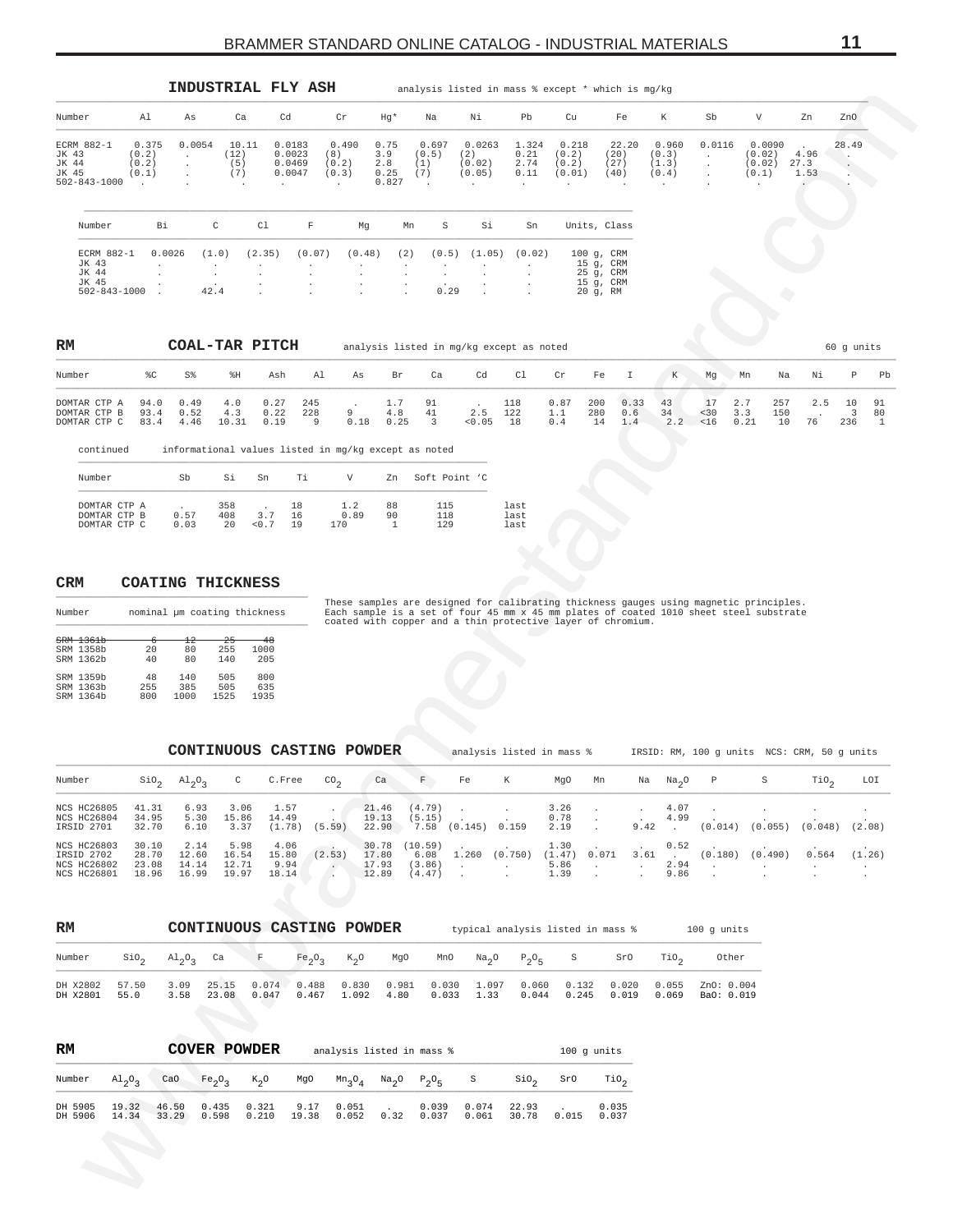<span id="page-11-0"></span>

|                                             |                                                                                  |                              | COKE                                                                               |                                                                                   |                                                  |                                     |                                                             | $#$ = class, where $1$ = CRM and $2$ = RM           |                                                        | i = individually certified                |                                                     |                                                           |                                           |                                              |                                    |         |                                       |
|---------------------------------------------|----------------------------------------------------------------------------------|------------------------------|------------------------------------------------------------------------------------|-----------------------------------------------------------------------------------|--------------------------------------------------|-------------------------------------|-------------------------------------------------------------|-----------------------------------------------------|--------------------------------------------------------|-------------------------------------------|-----------------------------------------------------|-----------------------------------------------------------|-------------------------------------------|----------------------------------------------|------------------------------------|---------|---------------------------------------|
| #                                           | Number                                                                           |                              |                                                                                    |                                                                                   | S                                                |                                     | Heat                                                        |                                                     | Vol.Matter                                             | Ash                                       | C                                                   |                                                           | H                                         | N                                            | Sp. Gravity Moisture               |         | Units                                 |
| 1<br>2<br>2<br>1                            | SRM 2718a<br>COCO SRM012<br>COCO SRM011<br><b>NCS FC28015</b><br>1 NCS FC28014   |                              |                                                                                    | Green Petroleum<br>Metallurgical<br>Metallurgical                                 | 4.690<br>2.16<br>1.69<br>1.69<br>1.55            |                                     | $(35,000)$ J/g<br>$\sim$ $\sim$                             |                                                     | 7.14<br>5.53<br>2.11<br>3.47                           | (1)<br>20.45<br>17.56<br>7.04<br>27.15    | (90)<br>$\blacksquare$<br>$\cdot$                   | $\ddot{\phantom{a}}$                                      | (3.725)                                   | (1)<br>$\lambda$                             |                                    |         | 50g<br>100g<br>100g<br>75 g<br>$75$ g |
| 1<br>1<br>1                                 | 1 VS R18/4<br>NCS FC28134<br>NCS FC28133<br>NCS FC28118a<br>2 COCO SRM003        |                              |                                                                                    | Metallurgical                                                                     | 1.34<br>1.19<br>1.00<br>0.87<br>0.81             |                                     | 29,040 J/g<br>29,180 J/g<br>29,100 J/g<br>$\sim$ 100 $\mu$  |                                                     | 1.95<br>1.79<br>2.05<br>1.04                           | 12.45<br>12.70<br>12.30<br>12.01<br>13.16 |                                                     |                                                           |                                           |                                              |                                    |         | 70g<br>50g<br>50g<br>50g<br>100g      |
| 1<br>1<br>2<br>$\mathbf{1}$                 | NCS FC28019B<br>NCS FC28121a<br>COCO SRM007<br>502-683-19269<br>1 NCS FC28120a   |                              | ΝB                                                                                 | Coke<br>Metallurgical<br>Metallurgical                                            | 0.81<br>0.77<br>0.76<br>0.711<br>0.68            |                                     | 28,740 J/g<br>28,580 J/g<br>$(12, 366)$ BTU<br>$28,540$ J/g |                                                     | 1.68<br>1.44<br>1.40<br>1.6<br>1.48                    | 13.20<br>13.42<br>11.74<br>9.69<br>13.51  | $\cdot$<br>88.1<br>$\sim$                           | $\ddot{\phantom{a}}$                                      | (0.21)                                    | 0.95<br>$\ddot{\phantom{a}}$                 |                                    |         | 50g<br>50g<br>100g<br>50g<br>50g      |
| $\mathbf{1}$<br>1<br>1<br>1<br>$\mathbf{1}$ | NCS FC59001<br>NCS FC28117a<br>NCS FC28132a<br><b>NCS FC59002</b><br>CZ SF-05-14 |                              |                                                                                    |                                                                                   | 0.63<br>0.60<br>0.50<br>0.47<br>0.45             |                                     | 28,190 J/g<br>$29,160$ J/g<br>$30,410$ J/g                  |                                                     | 1.39<br>1.62<br>1.40<br>1.5<br>1.28                    | 7.22<br>15.15<br>12.26<br>12.62<br>7.84   | $\cdot$<br>$\cdot$<br>90.40                         |                                                           | 0.20                                      | 0.98                                         | 13,074 BTU/1b                      |         | 60g<br>50g<br>50g<br>60g<br>50g       |
| 2<br>2<br>2<br>2<br>2                       | COCO SRM004<br>COCO SRM001<br>COCO SRM010<br>COCO SRM013<br>COCO SRM008          |                              |                                                                                    | Metallurgical<br>Metallurgical<br>Metallurgical<br>Metallurgical<br>Metallurgical | 0.44<br>0.40<br>0.39<br>0.39<br>0.39             |                                     |                                                             |                                                     | 1.17<br>1.45<br>1.50<br>1.49<br>1.38                   | 11.56<br>11.58<br>11.62<br>11.45<br>11.47 |                                                     |                                                           |                                           | $\cdot$                                      |                                    |         | 100g<br>100g<br>100g<br>100g<br>100g  |
| 2<br>2<br>2<br>2                            | COCO SRM006<br>COCO SRM009<br>COCO SRM005<br>COCO SRM002                         |                              |                                                                                    | Metallurgical<br>Metallurgical<br>Metallurgical<br>Metallurgical                  | 0.39<br>0.38<br>0.38<br>0.20                     |                                     |                                                             |                                                     | 1.06<br>1.51<br>1.41<br>1.31                           | 11.40<br>11.48<br>11.36<br>9.53           |                                                     |                                                           |                                           |                                              |                                    | $\cdot$ | 100g<br>100g<br>100g<br>100g          |
|                                             | Number                                                                           |                              | Al                                                                                 | Fixed C                                                                           | Ca                                               | Co                                  | Fe                                                          | $K_2$ <sup>O</sup>                                  |                                                        | Na                                        | Na <sub>2</sub> O                                   | Νi                                                        | Ρ                                         | Si                                           | V                                  |         |                                       |
|                                             | SRM 2718a<br>COCO SRM012<br>COCO SRM011<br><b>NCS FC28015</b><br>NCS FC28014     |                              | (0.00154)                                                                          |                                                                                   | $(0.01655)$ $(0.000571)$<br>$\ddot{\phantom{a}}$ | $\overline{a}$                      | $\sim$                                                      | 0.0287<br>$\mathbf{r}$<br>$\lambda$                 | $\ddot{\phantom{a}}$                                   | 0.00830                                   | $\cdot$                                             | (0.01446)<br>$\ddot{\phantom{a}}$<br>$\ddot{\phantom{a}}$ | $\sim$<br>0.066<br>0.042<br>$\cdot$       | (0.0050)<br>$\ddot{\phantom{a}}$             | 0.0310<br>$\overline{\phantom{a}}$ |         |                                       |
|                                             | VS R18/4<br>NCS FC28134<br>NCS FC28133<br>NCS FC28118a<br>COCO SRM003            |                              |                                                                                    |                                                                                   |                                                  |                                     |                                                             | $\cdot$<br>0.128<br>$\sim$                          |                                                        |                                           | 0.051<br>$\sim$<br>$\overline{\phantom{a}}$         |                                                           | 0.037<br>0.024<br>0.024<br>0.022<br>0.030 |                                              |                                    |         |                                       |
|                                             | NCS FC28019B<br>NCS FC28121a<br>COCO SRM007<br>502-683-19269<br>NCS FC28120a     |                              |                                                                                    | (88.7)<br>$\ddot{\phantom{a}}$                                                    |                                                  |                                     |                                                             |                                                     |                                                        |                                           |                                                     |                                                           | 0.022<br>0.018<br>0.023<br>0.022          |                                              |                                    | 17025   |                                       |
|                                             | NCS FC59001<br>NCS FC28117a<br>NCS FC28132a<br>NCS FC59002<br>$CZ$ SF-05-14      |                              |                                                                                    |                                                                                   |                                                  |                                     |                                                             |                                                     |                                                        |                                           |                                                     |                                                           | 0.030<br>$\cdot$                          |                                              |                                    |         |                                       |
|                                             | COCO SRM004<br>COCO SRM001<br>COCO SRM010<br>COCO SRM013<br>COCO SRM008          |                              |                                                                                    |                                                                                   | $\cdot$                                          |                                     |                                                             |                                                     |                                                        |                                           |                                                     |                                                           | 0.019<br>0.020<br>0.022<br>0.021<br>0.019 |                                              |                                    |         |                                       |
|                                             | COCO SRM006<br>COCO SRM009<br>COCO SRM005<br>COCO SRM002                         |                              |                                                                                    |                                                                                   |                                                  |                                     |                                                             |                                                     |                                                        |                                           |                                                     |                                                           | 0.016<br>0.020<br>0.017<br>0.013          | $\cdot$<br>$\ddot{\phantom{a}}$<br>$\lambda$ |                                    |         |                                       |
|                                             | CRM                                                                              |                              | COKE                                                                               |                                                                                   | analysis listed in mass % unless otherwise noted |                                     |                                                             |                                                     |                                                        |                                           |                                                     | 50 g units                                                |                                           |                                              |                                    |         |                                       |
|                                             | Number                                                                           | S                            | $\, {\mathbb P}$                                                                   |                                                                                   | Heat J/g Vol.Matter ASH                          |                                     | $A1_{2}O_{3}$                                               | As                                                  | CaO                                                    | Cl                                        | $\operatorname{Cr}$                                 | Cu                                                        |                                           |                                              |                                    |         |                                       |
|                                             | <b>NCS FC28023</b><br><b>NCS FC28027</b><br>NCS FC28022<br><b>NCS FC28026</b>    | 1.45<br>0.89<br>0.81<br>0.79 | 0.018<br>0.026<br>0.018<br>0.031                                                   | 27,550<br>28,120<br>29,100<br>28,950                                              | 2.24<br>1.65<br>1.68<br>1.36                     | 16.20<br>14.83<br>11.90<br>12.18    | 5.27<br>3.98<br>$\sim$                                      | 0.00024<br>0.0002<br>$\cdot$                        | 0.57<br>0.55<br>$\sim$                                 | 0.022<br>0.049<br>$\sim$                  | 0.0021<br>0.0022<br>$\sim$                          | 0.0018<br>0.002<br>$\sim$                                 |                                           |                                              |                                    |         |                                       |
|                                             | NCS FC28020<br>NCS FC28019a<br>NCS FC28025<br>NCS FC28024                        | 0.76<br>0.67<br>0.62<br>0.41 | 0.037<br>0.027<br>0.021<br>0.041                                                   | 28,260<br>28,950<br>29,320<br>28,170                                              | 1.78<br>1.42<br>1.45<br>1.98                     | 14.42<br>11.62<br>11.50<br>15.43    | 4.95<br>4.08<br>$\cdot$<br>$\cdot$                          | 0.00014<br>0.00012<br>$\cdot$                       | 0.52<br>0.45<br>$\ddot{\phantom{a}}$<br>$\blacksquare$ | 0.020<br>0.026<br>$\ddot{\phantom{0}}$    | 0.0022<br>0.0017<br>$\ddot{\phantom{a}}$<br>$\cdot$ | 0.0027<br>0.0019<br>$\ddot{\phantom{a}}$<br>$\cdot$       |                                           |                                              |                                    |         |                                       |
|                                             | Number                                                                           |                              | Fe <sub>2</sub> O <sub>3</sub>                                                     | $K_2O$<br>MgO                                                                     | MnO                                              | Na <sub>2</sub> O                   | Νi                                                          | Pb                                                  | SiO <sub>2</sub>                                       | SrO                                       | $\text{rio}_2$                                      | V                                                         |                                           |                                              |                                    |         |                                       |
|                                             | NCS FC28023<br>NCS FC28027<br>NCS FC28022<br><b>NCS FC28026</b>                  |                              | 0.90<br>0.63<br>$\sim$<br>$\sim$                                                   | 0.11<br>0.099<br>0.069<br>0.16<br>$\sim$                                          | 0.0044<br>0.013<br>$\sim$                        | 0.067<br>0.084<br>$\sim$            | 0.0010<br>0.0008<br>$\ddot{\phantom{a}}$                    | 0.0008<br>0.0008<br>$\sim$                          | 8.15<br>5.63<br>$\cdot$                                | 0.0084<br>0.011<br>$\ddot{\phantom{a}}$   | 0.20<br>0.18<br>$\sim$ $-$                          | 0.0037<br>0.0032<br>$\sim$                                |                                           |                                              |                                    |         |                                       |
|                                             | NCS FC28020<br>NCS FC28019a<br>NCS FC28025<br>NCS FC28024                        |                              | 1.22<br>0.58<br>$\cdot$<br>$\cdot$<br>$\ddot{\phantom{0}}$<br>$\ddot{\phantom{a}}$ | 0.079<br>0.15<br>0.057<br>(0.10)<br>$\ddot{\phantom{a}}$<br>$\cdot$               | 0.0052<br>0.0055<br>$\cdot$<br>$\cdot$           | 0.05<br>0.078<br>$\cdot$<br>$\cdot$ | 0.0008<br>0.0009<br>$\cdot$<br>$\cdot$                      | 0.0011<br>0.0007<br>$\ddot{\phantom{a}}$<br>$\cdot$ | 6.52<br>5.48<br>$\cdot$<br>$\cdot$                     | 0.017<br>0.0095<br>$\cdot$<br>$\cdot$     | 0.22<br>0.18<br>$\sim$<br>$\cdot$                   | 0.0038<br>0.0028<br>$\sim$<br>$\cdot$                     |                                           |                                              |                                    |         |                                       |

| <b>CRM</b>                                                                    | COKE                         |                                  |                                      | analysis listed in mass % unless otherwise noted |                                  |              |                               |                                      |                           |                             | 50 q units       |
|-------------------------------------------------------------------------------|------------------------------|----------------------------------|--------------------------------------|--------------------------------------------------|----------------------------------|--------------|-------------------------------|--------------------------------------|---------------------------|-----------------------------|------------------|
| Number                                                                        | S                            | P                                | Heat $J/q$                           | Vol.Matter                                       | ASH                              | $Al_2O_2$    | As                            | CaO                                  | C1                        | Cr                          | Cu               |
| <b>NCS FC28023</b><br><b>NCS FC28027</b><br>NCS FC28022<br><b>NCS FC28026</b> | 1.45<br>0.89<br>0.81<br>0.79 | 0.018<br>0.026<br>0.018<br>0.031 | 27.550<br>28,120<br>29,100<br>28,950 | 2.24<br>1.65<br>1.68<br>1.36                     | 16.20<br>14.83<br>11.90<br>12.18 | 5.27<br>3.98 | 0.00024<br>0.0002<br>$\cdot$  | 0.57<br>$\ddot{\phantom{a}}$<br>0.55 | 0.022<br>0.049<br>$\cdot$ | 0.0021<br>0.0022<br>$\cdot$ | 0.0018<br>0.002  |
| NCS FC28020<br>NCS FC28019a<br><b>NCS FC28025</b><br><b>NCS FC28024</b>       | 0.76<br>0.67<br>0.62<br>0.41 | 0.037<br>0.027<br>0.021<br>0.041 | 28,260<br>28,950<br>29,320<br>28,170 | 1.78<br>1.42<br>1.45<br>1.98                     | 14.42<br>11.62<br>11.50<br>15.43 | 4.95<br>4.08 | 0.00014<br>0.00012<br>$\cdot$ | 0.52<br>0.45<br>$\ddot{\phantom{0}}$ | 0.020<br>0.026<br>$\cdot$ | 0.0022<br>0.0017<br>$\cdot$ | 0.0027<br>0.0019 |

| Number              | Fe <sub>2</sub> O <sub>2</sub> | $K_0$ O              | MqO                  | MnO     | Na <sub>2</sub> O    | Νi      | Pb                   | S10 <sub>2</sub> | SrO                  | TiO,                 | V                    |
|---------------------|--------------------------------|----------------------|----------------------|---------|----------------------|---------|----------------------|------------------|----------------------|----------------------|----------------------|
| <b>NCS FC28023</b>  | 0.90                           | 0.11                 | 0.099                | 0.0044  | 0.067                | 0.0010  | 0.0008               | 8.15             | 0.0084               | 0.20                 | 0.0037               |
| NCS FC28027         | $\cdot$                        | $\ddot{\phantom{a}}$ | $\ddot{\phantom{a}}$ | $\cdot$ | $\ddot{\phantom{1}}$ | $\cdot$ | $\cdot$              | $\cdot$          | $\cdot$              | $\sim$               | $\sim$               |
| <b>NCS FC28022</b>  | 0.63                           | 0.069                | 0.16                 | 0.013   | 0.084                | 0.0008  | 0.0008               | 5.63             | 0.011                | 0.18                 | 0.0032               |
| <b>NCS FC28026</b>  | $\sim$ $-$                     | $\cdot$              | $\cdot$              | $\cdot$ | $\cdot$              | $\cdot$ | $\mathbf{r}$         | $\cdot$          | $\ddot{\phantom{a}}$ | $\cdot$              | $\ddot{\phantom{0}}$ |
| NCS FC28020         | 1.22                           | 0.079                | 0.15                 | 0.0052  | 0.05                 | 0.0008  | 0.0011               | 6.52             | 0.017                | 0.22                 | 0.0038               |
| <b>NCS FC28019a</b> | 0.58                           | 0.057                | (0.10)               | 0.0055  | 0.078                | 0.0009  | 0.0007               | 5.48             | 0.0095               | 0.18                 | 0.0028               |
| <b>NCS FC28025</b>  | $\sim$                         | $\ddot{\phantom{0}}$ | $\ddot{\phantom{1}}$ | $\cdot$ |                      | $\cdot$ | $\ddot{\phantom{1}}$ | $\cdot$          |                      | $\ddot{\phantom{1}}$ | $\ddot{\phantom{1}}$ |
| <b>NCS FC28024</b>  | $\ddot{\phantom{0}}$           | $\cdot$              |                      | $\cdot$ |                      | $\cdot$ | $\ddot{\phantom{1}}$ | $\cdot$          |                      |                      |                      |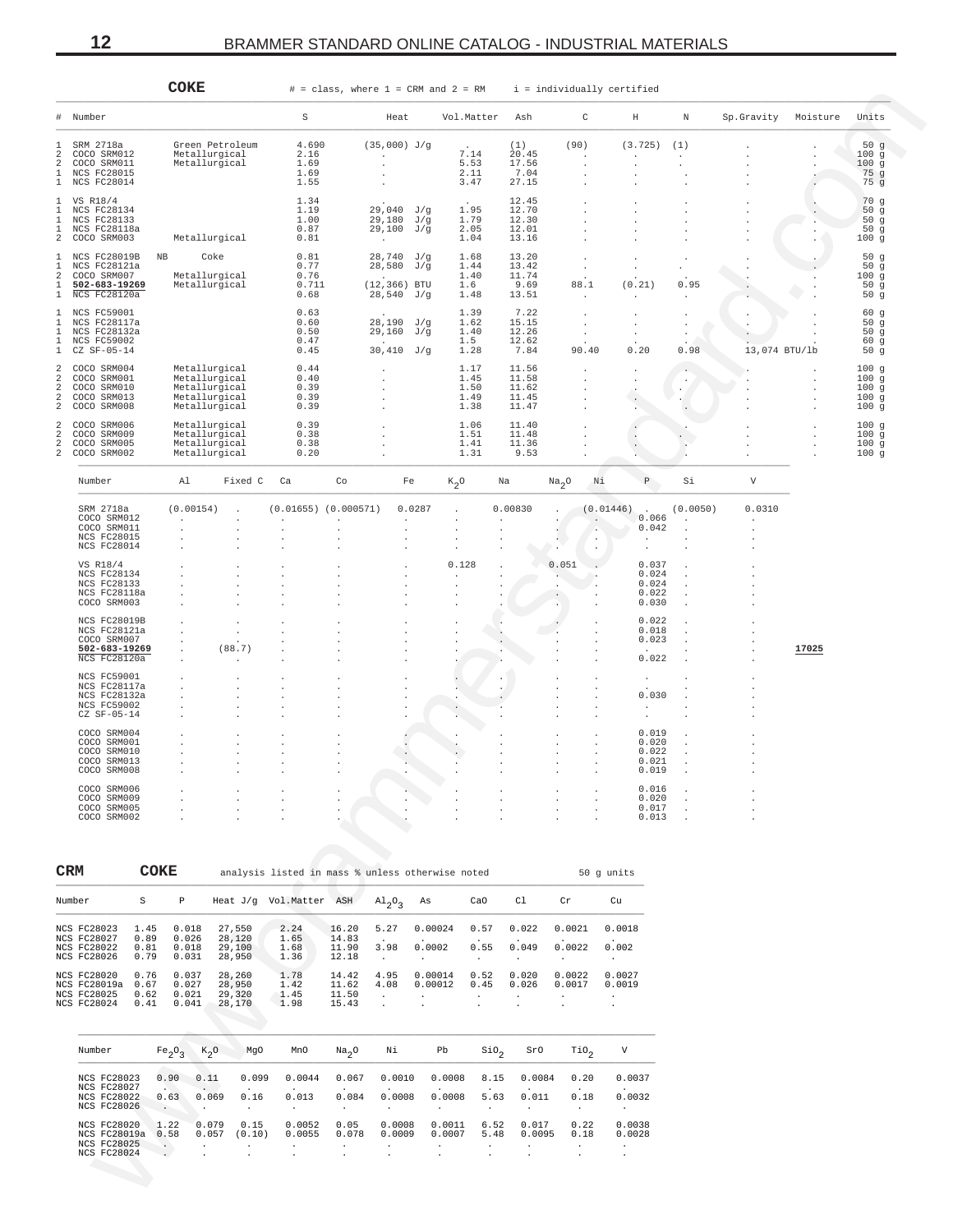<span id="page-12-0"></span>

| Number                                                                                                                                                             |                                                   |                                       |                                                       |                                                 |                                            |                                             |                                                                               |                                                          |                              |                                                            |                                                 |                                |                                 |                                            |                                       |                                           |                                       |                                           |                        |
|--------------------------------------------------------------------------------------------------------------------------------------------------------------------|---------------------------------------------------|---------------------------------------|-------------------------------------------------------|-------------------------------------------------|--------------------------------------------|---------------------------------------------|-------------------------------------------------------------------------------|----------------------------------------------------------|------------------------------|------------------------------------------------------------|-------------------------------------------------|--------------------------------|---------------------------------|--------------------------------------------|---------------------------------------|-------------------------------------------|---------------------------------------|-------------------------------------------|------------------------|
|                                                                                                                                                                    | analysis listed in mass % except * which is mg/kg |                                       |                                                       |                                                 |                                            |                                             |                                                                               |                                                          |                              |                                                            |                                                 |                                |                                 |                                            |                                       |                                           |                                       |                                           |                        |
|                                                                                                                                                                    | Al%                                               | $Ca\,$                                | Cd* Co* Cr* Cu*                                       |                                                 |                                            | Fe%                                         | Κ%                                                                            | Mg%                                                      | Mn%                          | Na%                                                        | Ni*                                             | P%                             | $Pb*$                           | Si%                                        | Ti%                                   | $V^*$                                     | Zn*                                   |                                           |                        |
| <b>NCS FC28131</b><br><b>NCS FC28129</b><br>NCS FC28130                                                                                                            | 2.72<br>2.34<br>1.96                              | 0.29<br>0.60<br>0.52                  | 7<br>$\leq 1$<br>$7\phantom{.0}$<br>$\sim$<br><1<br>6 | 11<br>15<br>12                                  | 16<br>21<br>17                             | 0.51<br>0.75<br>0.63                        | 0.094<br>0.093<br>0.061                                                       | 0.046<br>0.11<br>0.11                                    | 0.008<br>0.021<br>0.015      | 0.050<br>0.13<br>0.063                                     | 13<br>15<br>12                                  | 0.015<br>0.020<br>0.022        | 14<br>$\ddot{\phantom{a}}$      | 3.22<br>2.97<br>2.35                       | 0.12<br>0.12<br>0.099                 | 27<br>41<br>34                            | 18<br>11<br>11                        |                                           |                        |
|                                                                                                                                                                    |                                                   |                                       |                                                       |                                                 |                                            |                                             |                                                                               |                                                          |                              |                                                            |                                                 |                                |                                 |                                            |                                       |                                           |                                       |                                           |                        |
|                                                                                                                                                                    |                                                   | <b>COKE ASH</b>                       |                                                       |                                                 |                                            |                                             |                                                                               |                                                          |                              |                                                            |                                                 |                                |                                 |                                            |                                       |                                           |                                       |                                           |                        |
|                                                                                                                                                                    | analysis lised in mass %                          |                                       |                                                       |                                                 |                                            |                                             |                                                                               |                                                          |                              |                                                            |                                                 |                                |                                 |                                            |                                       |                                           |                                       |                                           |                        |
| Number                                                                                                                                                             | $A1_{2}O_{3}$                                     | CaO                                   | Co <sub>3</sub> O <sub>4</sub>                        |                                                 | Fe                                         | Fe <sub>2</sub> O <sub>3</sub>              | $K_2$ O                                                                       | MgO<br>MnO                                               | Na <sub>2</sub> O            | $P_2O_5$                                                   |                                                 | SO <sub>2</sub>                | Sio <sub>2</sub>                | SrO                                        | $\mathrm{rio}_{2}$                    | $V_2O_5$                                  | LOI                                   |                                           |                        |
| NCS FC28137<br>NCS FC28136<br>NCS FC28135<br>DH 3713<br>DH 3711                                                                                                    | 35.62<br>30.66<br>29.95<br>26.33<br>13.79         | 2.82<br>6.00<br>5.67<br>4.16<br>11.60 | $\bullet$<br>$\cdot$<br>0.011<br>0.007                | $\cdot$<br>$\cdot$<br>$\cdot$<br>$\sim$<br>7.79 | 5.02<br>7.51<br>7.23<br>8.57<br>$\sim$ 140 |                                             | 0.78<br>0.53<br>0.61<br>1.50<br>0.76<br>1.25<br>4.120<br>2.94<br>3.29<br>8.69 | 0.070<br>0.16<br>0.18<br>0.172<br>0.189                  | 0.47<br>0.70<br>1.18<br>3.08 | 0.24<br>0.41<br>0.31<br>$0.568$ $0.215$ $S:0.228$<br>0.607 | $\sim$<br>$\sim$                                | 0.091                          | 47.81<br>41.61<br>42.87<br>43.5 | $\cdot$<br>$\cdot$<br>49.74 0.056<br>0.103 | 1.38<br>1.37<br>1.41<br>1.095<br>2.78 | 0.033<br>0.050<br>0.049<br>0.060<br>0.058 | $\cdot$<br>$\cdot$<br>$\cdot$<br>0.52 |                                           |                        |
| Number                                                                                                                                                             | C.tot                                             | $\text{CO}_2$                         | $\mathrm{cr}_2\mathrm{O}_3$                           |                                                 | CuO                                        | NiO                                         | ZnO                                                                           | 2r0 <sub>2</sub>                                         | Units                        |                                                            |                                                 |                                |                                 |                                            |                                       |                                           |                                       |                                           |                        |
| NCS FC28137<br>NCS FC28136                                                                                                                                         |                                                   |                                       |                                                       |                                                 |                                            |                                             |                                                                               |                                                          | CRM, 5 g<br>CRM, 5 g         |                                                            |                                                 |                                |                                 |                                            |                                       |                                           |                                       |                                           |                        |
| NCS FC28135<br>DH 3713<br>DH 3711                                                                                                                                  | 0.039                                             | 0.045                                 | 0.046<br>0.036                                        |                                                 | 0.037<br>0.009                             | 0.026<br>0.030                              | 0.232<br>0.010                                                                | 0.028<br>0.041                                           | CRM, 5 g                     | RM, 100 g<br>RM, 100 g                                     |                                                 | BaO: 0.170 PbO: 0.209          |                                 |                                            |                                       |                                           |                                       |                                           |                        |
|                                                                                                                                                                    |                                                   |                                       |                                                       |                                                 |                                            |                                             |                                                                               |                                                          |                              |                                                            |                                                 |                                |                                 |                                            |                                       |                                           |                                       |                                           |                        |
| CRM                                                                                                                                                                | <b>DUST</b>                                       |                                       |                                                       |                                                 |                                            |                                             |                                                                               |                                                          |                              |                                                            |                                                 |                                |                                 |                                            |                                       |                                           |                                       |                                           |                        |
| Number Type                                                                                                                                                        |                                                   |                                       | Al                                                    | $A1_{2}O_{3}$                                   | As                                         |                                             | C                                                                             | CaO                                                      | Co                           | Cr                                                         | $\frac{\text{cr}}{2}$ <sup>2</sup> <sub>3</sub> | Cu                             |                                 | CuO                                        | F                                     | Fe                                        | FeO                                   | К                                         |                        |
| VS E5                                                                                                                                                              | Blast Furnace                                     |                                       |                                                       | 2.87                                            |                                            |                                             | 13                                                                            | 7.9                                                      | 0.013                        |                                                            | 0.085                                           |                                |                                 | 0.013                                      | 0.049                                 | 44.3                                      |                                       |                                           |                        |
| VS E4<br>VS E2<br>VS E1                                                                                                                                            | Blast Furnace<br>Converter<br>Electric Furnace    |                                       | $\sim$<br>(0.07)<br><b>Contract</b>                   | 2.33<br>$\sim 100$ km s $^{-1}$<br>3.06         | (0.004)                                    | 0.0018<br>(0.002)                           | 13.2<br>1.383<br>0.684                                                        | 8.8<br>7.97<br>5.85                                      | (0.003)<br>(0.03)            | (0.1)<br>$\mathcal{L}$                                     | $\sim$<br>20.3                                  | (0.04)<br>(0.1)                | $\cdot$<br>$\blacksquare$       | 0.034                                      | 0.023<br>(0.5)<br>(0.7)               | 44.6<br>56.4<br>29.7                      | 6.2<br>(21)                           | (0.2)<br>(0.1)                            |                        |
|                                                                                                                                                                    |                                                   |                                       |                                                       |                                                 |                                            |                                             |                                                                               |                                                          |                              |                                                            |                                                 |                                |                                 |                                            |                                       |                                           |                                       |                                           |                        |
|                                                                                                                                                                    |                                                   |                                       |                                                       |                                                 |                                            |                                             |                                                                               |                                                          |                              |                                                            |                                                 |                                |                                 |                                            |                                       |                                           |                                       |                                           |                        |
| Number                                                                                                                                                             | MgO<br>MnO                                        |                                       | Na                                                    | Νi                                              | NiO                                        | Р                                           | Pb                                                                            | S                                                        | $\frac{\text{SiO}}{2}$       |                                                            | Sn                                              | $\mathbb{T}^{i}$ <sup>2</sup>  |                                 | V                                          | ${\rm v}_{2}^{\rm o}{}_{5}$           | Zn                                        | Units                                 |                                           |                        |
| VS E5<br>VS E4<br>VS E2                                                                                                                                            | 2.26<br>0.5<br>0.82<br>0.47<br>1.64<br>1.41       | $\cdot$<br>(0.1)                      |                                                       | (0.03)                                          | 0.022<br>$\sim$                            | 0.041<br>0.033<br>0.065                     | 0.015<br>0.276                                                                | 0.26<br>0.44<br>0.116                                    | 7.17<br>7.46<br>1.76         | - 100                                                      | (<0.0005)                                       | 1.63<br>0.2<br>$\sim 10^{-10}$ |                                 | $\sim$<br>(0.01)                           | 0.39<br>0.041<br>$\sim 100$           | 0.27<br>1.52<br>0.59                      | 150 <sub>g</sub><br>150g<br>100g      |                                           |                        |
| VS E1                                                                                                                                                              | 9.3<br>1.56                                       | (0.1)                                 |                                                       | <b>Contractor</b>                               | 3.68                                       |                                             | $(0.02)$ $(0.05)$                                                             | 0.072                                                    | 10.3                         |                                                            | (<0.0005)                                       | 2.79                           |                                 | (0.04)<br>$\sim$ $\sim$                    |                                       | (0.2)                                     | 150g                                  |                                           |                        |
|                                                                                                                                                                    |                                                   |                                       |                                                       |                                                 |                                            |                                             |                                                                               |                                                          |                              |                                                            |                                                 |                                |                                 |                                            |                                       |                                           |                                       |                                           |                        |
|                                                                                                                                                                    | <b>DUST</b><br>typical analysis listed in mass %  |                                       |                                                       |                                                 |                                            |                                             |                                                                               | * samples list Cu as CuO and Ni as NiO                   |                              |                                                            |                                                 |                                |                                 |                                            | DH 6203-6205: 20 g                    |                                           |                                       | all others: 100 g                         |                        |
|                                                                                                                                                                    | Type                                              |                                       |                                                       | C                                               |                                            |                                             | C1<br>CaO                                                                     |                                                          | CuO                          |                                                            |                                                 | MgO                            |                                 |                                            | PbO                                   |                                           |                                       |                                           | ZnO                    |
|                                                                                                                                                                    |                                                   |                                       | $A1_{2}O_{3}$<br>0.961                                | $\cdot$                                         | $^{CO}$ <sub>2</sub><br>$\cdot$            | 5.28                                        | $\cdot$                                                                       | $\frac{\text{cr}}{2}$ <sup>o</sup> <sub>3</sub><br>0.038 | $\cdot$                      | $k_{2}^{\circ}$<br>0.778                                   |                                                 | 1.147                          | $Na_{2}O$<br>0.119              | $P_2O_5$<br>0.153                          | 0.006                                 | $\frac{\text{SiO}}{2}$<br>4.28            |                                       | $\mathop{\text{rio}}\nolimits_2$<br>0.068 | 0.267                  |
|                                                                                                                                                                    |                                                   |                                       | 0.823<br>0.701                                        | $\cdot$<br>$\cdot$                              | $\ddot{\phantom{0}}$                       | 3.12<br>2.00                                | $\sim$<br>$\cdot$                                                             | 0.037<br>0.040                                           | 0.006                        | 0.84<br>0.705                                              |                                                 | 0.678<br>0.502                 | 0.138<br>0.111                  | 0.165<br>0.158                             | 0.017<br>0.018                        | 3.28<br>2.44                              |                                       | 0.053<br>0.058                            | 0.271<br>1.19          |
| Cupola                                                                                                                                                             |                                                   |                                       | 1.30<br>1.06<br>0.220                                 | 6.80<br>8.08<br>2.57                            | 3.84<br>2.02<br>$\blacksquare$ .           | 4.91<br>2.54                                | 2.88<br>3.62<br>0.090<br>$\cdot$                                              | 0.041<br>0.072<br>0.048                                  | 0.163<br>0.079<br>2.021      | 3.68<br>4.16<br>0.086                                      | 1.85<br>1.53                                    | 0.020                          | 2.26<br>2.63<br>0.085           | 0.147<br>0.051<br>0.191                    | 2.43<br>3.48<br>$\cdot$               | 34.52<br>26.94<br>0.430                   |                                       | 0.060<br>0.184<br>0.014                   | 21.01<br>30.65<br>91.1 |
|                                                                                                                                                                    | Electric Furnace                                  |                                       | 2.57                                                  | 4.22                                            | 1.01                                       | 1.23                                        | 2.00                                                                          | 0.004                                                    | 0.311                        | 2.51                                                       |                                                 | 3.10                           | 5.12                            | 0.52                                       | 1.05                                  | 15.65                                     |                                       | 0.517                                     | 12.32                  |
| continued                                                                                                                                                          |                                                   |                                       |                                                       |                                                 |                                            |                                             |                                                                               |                                                          |                              |                                                            |                                                 |                                |                                 |                                            |                                       |                                           |                                       |                                           |                        |
| Number                                                                                                                                                             | F                                                 | Fe                                    | Fe <sub>2</sub> O <sub>3</sub>                        |                                                 | Mn                                         | $Mn_{3}O_{4}$                               | $^{MO}$ <sub>3</sub>                                                          | NiO                                                      | S                            | SO <sub>3</sub>                                            | $\text{Sno}_2$                                  | $V_2O_5$                       |                                 | $-{\rm H}_{2}$ <sup>O</sup>                |                                       |                                           |                                       |                                           |                        |
| DH X2901<br>DH X2902<br>DH X2903                                                                                                                                   | $\cdot$<br>$\cdot$<br>$\Box$                      | 59.37<br>61.67<br>63.01               | $\cdot$<br>$\sim$<br>$\cdot$                          |                                                 | 0.367<br>0.341<br>0.425                    | $\blacksquare$<br>$\blacksquare$<br>$\cdot$ |                                                                               | 0.015<br>0.016<br>0.012                                  | 0.488<br>0.577<br>0.392      | 1.44<br>$\cdot$                                            | $\cdot$<br>$\cdot$<br>$\ddot{\phantom{a}}$      | 0.020<br>0.020                 |                                 |                                            | $\cdot$                               |                                           |                                       |                                           |                        |
| DH 6205<br>DH 6204 *                                                                                                                                               | 0.096<br>0.247                                    | 6.29                                  | 9.49<br>$\sim$                                        |                                                 | 0.97                                       | 2.57                                        | 0.013<br>$\bullet$                                                            | 0.0162                                                   | 1.09                         | 2.70                                                       | 0.018<br>$\ddot{\phantom{a}}$                   | 0.019<br>$\sim$                |                                 | 0.107 at 900'C<br>0.055 at 500'C           |                                       |                                           |                                       |                                           |                        |
| DH 6206 *<br>DH 6203                                                                                                                                               | $\cdot$<br>0.570                                  | $\sim$<br>$\sim 10^{-11}$             | 0.572<br>36.85                                        |                                                 | 0.04                                       | 0.061<br>4.97                               |                                                                               | 0.297<br>$\ddot{\phantom{a}}$                            | 0.305<br>$\cdot$             | $\cdot$<br>5.29                                            | 0.047<br>$\blacksquare$                         | $\ddot{\phantom{a}}$<br>0.004  |                                 | 1.17 at 900'C                              | 0.214 at 900'C last of stock          |                                           |                                       |                                           |                        |
| analysis for DH 6204 continues in mg/kg                                                                                                                            |                                                   |                                       |                                                       |                                                 |                                            |                                             |                                                                               |                                                          |                              |                                                            |                                                 |                                |                                 |                                            |                                       |                                           |                                       |                                           |                        |
| RM<br>Number<br>DH X2901 Blast Furnace<br>DH X2902 Blast Furnace<br>DH X2903 Blast Furnace<br>DH 6205<br>DH 6204 * Cupola<br>DH 6206 * Cupola<br>DH 6203<br>Number | Cd                                                | Li                                    | Мo                                                    | Sr                                              | V                                          |                                             |                                                                               |                                                          |                              |                                                            |                                                 |                                |                                 |                                            |                                       |                                           |                                       |                                           |                        |

| RM                               | DUST                                            |                         |                      |                   |                       |                                |                                          |                         |                        |                         |                         |                         |                         |                         |                         |                        |
|----------------------------------|-------------------------------------------------|-------------------------|----------------------|-------------------|-----------------------|--------------------------------|------------------------------------------|-------------------------|------------------------|-------------------------|-------------------------|-------------------------|-------------------------|-------------------------|-------------------------|------------------------|
|                                  | typical analysis listed in mass %               |                         |                      |                   |                       |                                | * samples list Cu as CuO and Ni as NiO   |                         |                        |                         |                         | DH 6203-6205: 20 q      |                         |                         | all others: 100 q       |                        |
| Number                           | Type                                            | $A1_{2}O_{3}$           | C                    | $\mathrm{co}_{2}$ | CaO                   | C1                             | $\frac{\text{cr}_2\text{O}_3}{\text{O}}$ | CuO                     | $K_{0}$                | MgO                     | $Na_{2}O$               | $P_2O_5$                | PbO                     | $\sin \frac{\pi}{2}$    | Tio,                    | ZnO                    |
| DH X2901<br>DH X2902<br>DH X2903 | Blast Furnace<br>Blast Furnace<br>Blast Furnace | 0.961<br>0.823<br>0.701 |                      |                   | 5.28<br>3.12<br>2.00  | $\ddot{\phantom{1}}$<br>$\sim$ | 0.038<br>0.037<br>0.040                  | 0.006                   | 0.778<br>0.84<br>0.705 | 1.147<br>0.678<br>0.502 | 0.119<br>0.138<br>0.111 | 0.153<br>0.165<br>0.158 | 0.006<br>0.017<br>0.018 | 4.28<br>3.28<br>2.44    | 0.068<br>0.053<br>0.058 | 0.267<br>0.271<br>1.19 |
| DH 6205<br>DH 6206 * Cupola      | Cupola<br>DH 6204 * Cupola                      | 1.30<br>1.06<br>0.220   | 6.80<br>8.08<br>2.57 | 3.84<br>2.02      | 4.91<br>2.54<br>0.090 | 2.88<br>3.62                   | 0.041<br>0.072<br>0.048                  | 0.163<br>0.079<br>2.021 | 3.68<br>4.16<br>0.086  | 1.85<br>1.53<br>0.020   | 2.26<br>2.63<br>0.085   | 0.147<br>0.051<br>0.191 | 2.43<br>3.48<br>$\sim$  | 34.52<br>26.94<br>0.430 | 0.060<br>0.184<br>0.014 | 21.01<br>30.65<br>91.1 |
| DH 6203                          | Electric Furnace                                | 2.57                    | 4.22                 | 1.01              | 1.23                  | 2.00                           | 0.004                                    | 0.311                   | 2.51                   | 3.10                    | 5.12                    | 0.52                    | 1.05                    | 15.65                   | 0.517                   | 12.32                  |
|                                  | continued                                       |                         |                      |                   |                       |                                |                                          |                         |                        |                         |                         |                         |                         |                         |                         |                        |

| Number    | F     | Fe    | Fe <sub>2</sub> O <sub>3</sub> | Mn     | $Mn_{3}O_4$              | MOO <sub>n</sub> | NiO    | S              | SO <sub>2</sub>          | SnO <sub>2</sub>        | $V_2O_5$      | $-H2O$                           |               |
|-----------|-------|-------|--------------------------------|--------|--------------------------|------------------|--------|----------------|--------------------------|-------------------------|---------------|----------------------------------|---------------|
| DH X2901  |       | 59.37 |                                | 0.367  | $\sim$                   | $\sim$           | 0.015  | 0.488          |                          | $\cdot$                 | 0.020         |                                  |               |
| DH X2902  |       | 61.67 |                                | 0.341  | $\sim$                   |                  | 0.016  | 0.577          | 1.44                     |                         | $\sim$ $\sim$ |                                  |               |
| DH X2903  |       | 63.01 |                                | 0.425  | $\sim$                   |                  | 0.012  | 0.392          |                          |                         | 0.020         |                                  |               |
| DH 6205   | 0.096 |       | 9.49                           |        | 2.57                     | 0.013            | $\sim$ |                | 2.70                     | 0.018                   | 0.019         | $0.107$ at $900^{\circ}$ C       |               |
| DH 6204 * | 0.247 | 6.29  |                                | 0.97   | <b>Contract Contract</b> | $\sim$           | 0.0162 | 1.09           | <b>Contract Contract</b> | <b>Carl Corporation</b> |               | $0.055$ at $500^{\circ}$ C       |               |
| DH 6206 * |       |       | 0.572                          | 0.04   | 0.061                    | $\sim 10^{-1}$   | 0.297  | 0.305          | $\sim$                   | 0.047                   |               | $1.17$ at 900'C                  |               |
| DH 6203   | 0.570 |       | 36.85                          | $\sim$ | 4.97                     | $\sim$           |        | <b>Service</b> | 5.29                     | $\sim$                  | 0.004         | $0.214$ at $900^{\prime}{\rm C}$ | last of stock |

| Number  | Cd  |     | Mo  | Sr  |      |
|---------|-----|-----|-----|-----|------|
| DH 6204 | 197 | 0.4 | 510 | 5.4 | 2.92 |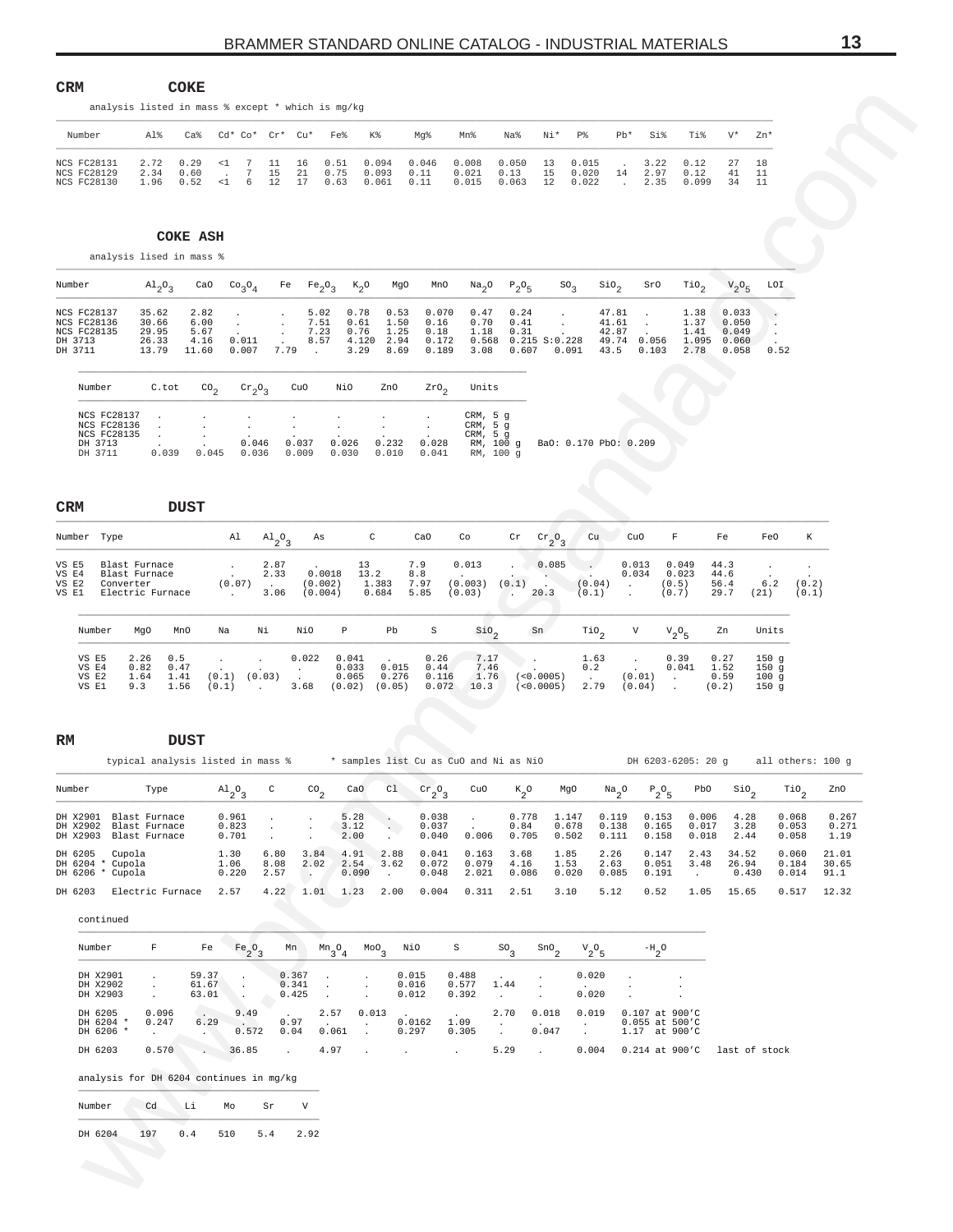<span id="page-13-0"></span>

| <b>CRM</b>                              |                | FLUE         | DUST                                    |                      |         |               |               |                 |              |           |                     |                             |                 |                        |                                  |
|-----------------------------------------|----------------|--------------|-----------------------------------------|----------------------|---------|---------------|---------------|-----------------|--------------|-----------|---------------------|-----------------------------|-----------------|------------------------|----------------------------------|
|                                         |                |              | informational analysis listed in mass % |                      |         |               |               |                 |              |           |                     |                             |                 | 30 q units             |                                  |
| Number                                  |                | Type         | $A1_{2}O_{3}$                           | $^{CO}$ <sub>2</sub> |         | CaO           | $Fe_2O_3$     | $k_{2}^{\circ}$ | MqO          |           | MnO                 | $\frac{Na}{2}$ <sup>0</sup> | SO <sub>3</sub> | $\frac{\text{SiO}}{2}$ | $\mathop{\text{rio}}\nolimits_2$ |
| $RI. 12 - 1 - 11$<br>BL 12-1-10         | Foundry        | Sinter Plant | 4.00<br>1.64                            | 8.60<br>5.39         |         | 6.77<br>12.80 | 3.18<br>60.95 | 1.23<br>0.28    | 2.22<br>7.59 |           | 0.03<br>0.16        | 4.11<br>0.15                | 1.15<br>2.22    | 65.58<br>9.80          | 0.23<br>0.075                    |
| continued                               |                |              | certified analysis listed in mg/kg      |                      |         |               |               |                 |              |           |                     |                             |                 |                        |                                  |
| Number                                  |                | Αq           | As<br>Ba                                | Cd                   | Co      | Cr            | Cu            | Mo              | Νi           | Pb        | Sb                  | Sn                          | Sr              | V                      | Zn.                              |
| $BI. 12 - 1 - 11$<br>$BT - 12 - 1 - 10$ | $\cdot$<br>(1) | (8)<br>(8)   | 160<br>(150)                            | (3)<br>5             | 8<br>31 | 3910<br>189   | 27<br>76      | (10)<br>4)      | 36<br>47     | 25)<br>56 | $\mathbf{r}$<br>(3) | (43)<br>(40)                | 58)<br>(50)     | 56<br>33)              | 50<br>86                         |

# **CRM FURNACE DUST**

| Number                                          |                        |                                                                                                                    |                                    | informational analysis listed in mass % |                  |                        |               |                              |                         |                                                       |                                                                     |                              |                        | 30 g units              |                          |                        |                                         |                |
|-------------------------------------------------|------------------------|--------------------------------------------------------------------------------------------------------------------|------------------------------------|-----------------------------------------|------------------|------------------------|---------------|------------------------------|-------------------------|-------------------------------------------------------|---------------------------------------------------------------------|------------------------------|------------------------|-------------------------|--------------------------|------------------------|-----------------------------------------|----------------|
|                                                 |                        | Type                                                                                                               | $A1_{2}O_{3}$                      | $^{CO}$ <sub>2</sub>                    |                  | CaO                    | $Fe_2O_3$     | $\kappa_{2}^{\phantom{2}}$ o | MgO                     |                                                       | $MnO$ $Na_2O$                                                       | SO <sub>3</sub>              | $\frac{\text{SiO}}{2}$ | $Ti0$ <sub>2</sub>      |                          |                        |                                         |                |
| BL 12-1-11<br>BL 12-1-10                        | Foundry                | Sinter Plant                                                                                                       | 4.00<br>1.64                       | 8.60<br>5.39                            | 12.80            | 6.77                   | 3.18<br>60.95 | 1.23<br>0.28                 | 2.22<br>7.59            | 0.03<br>0.16                                          | 4.11<br>0.15                                                        | 1.15<br>2.22                 | 65.58<br>9.80          | 0.23<br>0.075           |                          |                        |                                         |                |
| continued                                       |                        |                                                                                                                    | certified analysis listed in mg/kg |                                         |                  |                        |               |                              |                         |                                                       |                                                                     |                              |                        |                         |                          |                        |                                         |                |
| Number                                          |                        | Αg<br>As                                                                                                           | Ba                                 | Cd Co                                   |                  | Cr                     | Cu            | Mo                           | Νi                      | Pb                                                    | Sb<br>Sn                                                            | Sr                           | V                      |                         | Zn                       |                        |                                         |                |
| BL 12-1-11<br>BL 12-1-10                        |                        | (8)<br>(8)<br>(1)                                                                                                  | 160<br>(150)                       | (3)<br>5 <sup>5</sup>                   | $_{\rm 8}$<br>31 | 3910<br>189            | 27<br>76      | (10)<br>(4)                  | 36<br>47                | (25)<br>56                                            | (43)<br>(40)<br>(3)                                                 | (58)<br>(50)                 | 56<br>(33)             |                         | 50<br>86                 |                        |                                         |                |
|                                                 |                        |                                                                                                                    |                                    |                                         |                  |                        |               |                              |                         |                                                       |                                                                     |                              |                        |                         |                          |                        |                                         |                |
| $\mathtt{CRM}$                                  |                        | <b>FURNACE DUST</b>                                                                                                |                                    |                                         |                  |                        |               |                              |                         |                                                       |                                                                     |                              |                        |                         |                          |                        |                                         |                |
|                                                 |                        | analysis listed in mass %                                                                                          |                                    |                                         |                  |                        |               |                              |                         |                                                       |                                                                     |                              |                        |                         |                          |                        |                                         | $100$ g units  |
| Number                                          | Αg                     | Al                                                                                                                 | As                                 | Bi                                      |                  | $\mathtt{C}$           |               | Ca                           | Cd                      | C1                                                    | Co                                                                  | Cr                           |                        | Cu                      | F                        | $_{\rm Fe}$            | $H_2O$                                  | Hg             |
| ECRM 876-1<br>ECRM 880-1<br>ECRM 884-1          | 0.0028                 | 0.034<br>1.28<br>0.379                                                                                             | 0.023<br>0.0054                    |                                         | 0.0280           | (0.82)                 |               | 3.43<br>3.15<br>5.22         | 0.0045                  | 0.085<br>0.991                                        | 0.0046                                                              | 0.17<br>0.027<br>1.86        |                        | 0.42<br>0.005<br>0.1569 | 0.034<br>0.411           | 24.85<br>31.0<br>31.67 | (0.30)                                  | (0.0002)       |
| continued                                       |                        |                                                                                                                    |                                    |                                         |                  |                        |               |                              |                         |                                                       |                                                                     |                              |                        |                         |                          |                        |                                         |                |
| Number                                          | К                      | Mg                                                                                                                 | Mn                                 |                                         | Mo               | Na                     |               | Νi                           | $\, {\mathbb P}$        | Pb                                                    | $\rm S$                                                             | Si                           | Sn                     |                         | Тi                       | V                      | Zn                                      | LOI            |
| ECRM 876-1<br>ECRM 880-1<br>ECRM 884-1          | 1.63<br>0.108<br>0.979 | 1.31<br>0.714<br>1.848                                                                                             | 2.84<br>0.218<br>5.85              |                                         | $\sim$<br>0.208  | 1.98<br>0.041<br>0.585 |               | 0.034<br>0.014<br>0.197      | 0.128<br>0.038<br>0.079 | 0.017<br>0.442                                        | 0.87<br>0.425<br>(0.49)                                             | 1.72<br>3.34<br>2.100        | 0.0186                 |                         | 0.048<br>0.081<br>0.0230 | $\cdot$                | 23.29<br>0.064<br>$0.0303$ 17.50 (2.94) | $\sim 10^{-1}$ |
|                                                 | As<br>17.4<br>7.0      | Cd<br>10.0<br>7.3                                                                                                  | Cr<br>135.0<br>80                  | Hg<br>5.20<br>1.56                      |                  | Pb<br>9761<br>85.9     |               |                              |                         |                                                       |                                                                     |                              |                        |                         |                          |                        |                                         |                |
| SRM 2584<br>SRM 2583<br>CRM<br>Pd*<br>Number    | Pt*                    | ROAD DUST<br>analysis listed in mg/kg except * which is µg/kg<br>Rh*                                               | Cd                                 | Co                                      |                  | Ηf                     | Мo            | Rb                           | Sb                      | Th                                                    | V                                                                   |                              | Y Units                |                         |                          |                        |                                         |                |
| BCR 723<br>6.1                                  | 81.3                   |                                                                                                                    |                                    |                                         |                  |                        |               |                              |                         |                                                       | 12.8 (2.5) (29.8) (2.2) (40.0) (75) (28.2) (4.8) (74.9) (12.5) 25 g |                              |                        |                         |                          |                        |                                         |                |
| continued analysis listed in mass %             |                        |                                                                                                                    |                                    |                                         |                  |                        |               |                              |                         |                                                       |                                                                     |                              |                        |                         |                          |                        |                                         |                |
| Number                                          | Al                     | Ba                                                                                                                 | Cr                                 |                                         | Fe               | Mn                     |               | Νi                           |                         | Pb                                                    | Sr                                                                  | Тi                           |                        |                         | Zn Moisture              |                        |                                         |                |
| BCR 723                                         |                        | $(3.75)$ $(0.046)$ $(0.0440)$ $(3.29)$ $(0.128)$ $(0.0171)$ $(0.0866)$ $(0.0254)$ $(0.258)$ $(0.166)$ $(\sim 3\%)$ |                                    |                                         |                  |                        |               |                              |                         |                                                       |                                                                     |                              |                        |                         |                          |                        |                                         |                |
| CRM                                             |                        | USED AUTOMOBILE EXHAUST CATALYST                                                                                   |                                    |                                         |                  |                        |               |                              |                         |                                                       | mg/kg                                                               |                              |                        |                         |                          |                        |                                         |                |
| Number                                          |                        | $Pb +/-$                                                                                                           | Pd                                 | $+/-$                                   |                  | Pt                     |               | $+/-$                        |                         | Rh                                                    | $+/-$                                                               | Units                        |                        |                         |                          |                        |                                         |                |
| SRM 2557<br>SRM 2556<br>BAM M504b<br>FLX CRM133 | 13931 97<br>6228       | 49                                                                                                                 | 1128<br>1075                       | 233.2 1.9<br>326.0 1.6<br>9<br>33       |                  | 1159<br>465            | 1131 11       | 697.4 2.3<br>8<br>32         |                         | 135.1 1.9<br>512<br>314.2 2.6<br>242<br>$\frac{4}{ }$ | 0.5                                                                 | 70 g<br>70 g<br>200g<br>30 g |                        |                         |                          |                        |                                         |                |
| RM                                              |                        | ELECTRODE CARBON                                                                                                   |                                    |                                         |                  |                        |               |                              |                         |                                                       |                                                                     |                              |                        |                         |                          |                        |                                         |                |
| Number                                          |                        | Size Analysis Ash Bulk Density Relative Density Moisture Volatile Matter Units                                     |                                    |                                         |                  |                        |               |                              |                         |                                                       |                                                                     |                              |                        |                         |                          |                        |                                         |                |
| ACIRS EC                                        |                        | $<$ 1% @ +212 im 2.8% 1028 g/L                                                                                     |                                    |                                         |                  |                        | 2.08          |                              | 0.2%                    |                                                       | 0.8%                                                                | 1 kg                         |                        |                         |                          |                        |                                         |                |

# **CRM INDOOR DUST**

|                      | analysis listed in mg/kg |            |             | 8            | q units     |
|----------------------|--------------------------|------------|-------------|--------------|-------------|
| Number               | As                       | Сđ         | Cr          | Hα           | Pb          |
| SRM 2584<br>SRM 2583 | 17.4<br>7.0              | 10.0<br>73 | 135.0<br>80 | 5.20<br>1.56 | 9761<br>R59 |

# **CRM ROAD DUST**

| Number |         | $Pd*$ | Pt*    | $Rh*$                               | Cd       | Co | Hf | Mo                                       | Rb. | Sb  | Th | V                                       | Y       | Units   |          |
|--------|---------|-------|--------|-------------------------------------|----------|----|----|------------------------------------------|-----|-----|----|-----------------------------------------|---------|---------|----------|
|        | BCR 723 | 6.1   |        |                                     |          |    |    | 81.3 12.8 (2.5) (29.8) (2.2) (40.0) (75) |     |     |    | $(28.2)$ $(4.8)$ $(74.9)$ $(12.5)$ 25 g |         |         |          |
|        |         |       |        | continued analysis listed in mass % |          |    |    |                                          |     |     |    |                                         |         |         |          |
|        | Number  |       | A1     | Ba                                  | Cr       |    | Fe | Mn                                       | Νi  | Pb. |    | Sr                                      | Тi      | Zn      | Moisture |
|        | BCR 723 |       | (3.75) | (0.046)                             | (0.0440) |    |    | $(3.29)$ $(0.128)$ $(0.0171)$ $(0.0866)$ |     |     |    | (0.0254)                                | (0.258) | (0.166) | $(-3)$   |

| CRM |  |
|-----|--|
|     |  |

| Number                            | Pb.           | $+/-$    | Þd                                 | $+ 1 -$  | Pt.                         | $+/-$    | Rh                                | $+/-$      | Units               |
|-----------------------------------|---------------|----------|------------------------------------|----------|-----------------------------|----------|-----------------------------------|------------|---------------------|
| SRM 2557<br>SRM 2556<br>BAM M504b | 13931<br>6228 | 97<br>49 | $233.2 \quad 1.9$<br>326.0<br>1128 | 1.6<br>9 | 1131<br>11<br>697.4<br>1159 | 2.3<br>8 | $135.1 \quad 1.9$<br>512<br>314.2 | 0.5<br>2.6 | 70 q<br>70q<br>200q |
| FLX CRM133                        | $\cdot$       | $\cdot$  | 1075                               | 33       | 465<br>32                   |          | 242                               | 4          | 30 q                |

| RM     |                                      | ELECTRODE CARBON |                                                                                  |      |      |      |
|--------|--------------------------------------|------------------|----------------------------------------------------------------------------------|------|------|------|
| Number |                                      |                  | Size Analysis   Ash Bulk Density Relative Density Moisture Volatile Matter Units |      |      |      |
|        | ACIRS EC <1% @ +212 im 2.8% 1028 q/L |                  | 2.08                                                                             | 0.2% | 0.8% | 1 ka |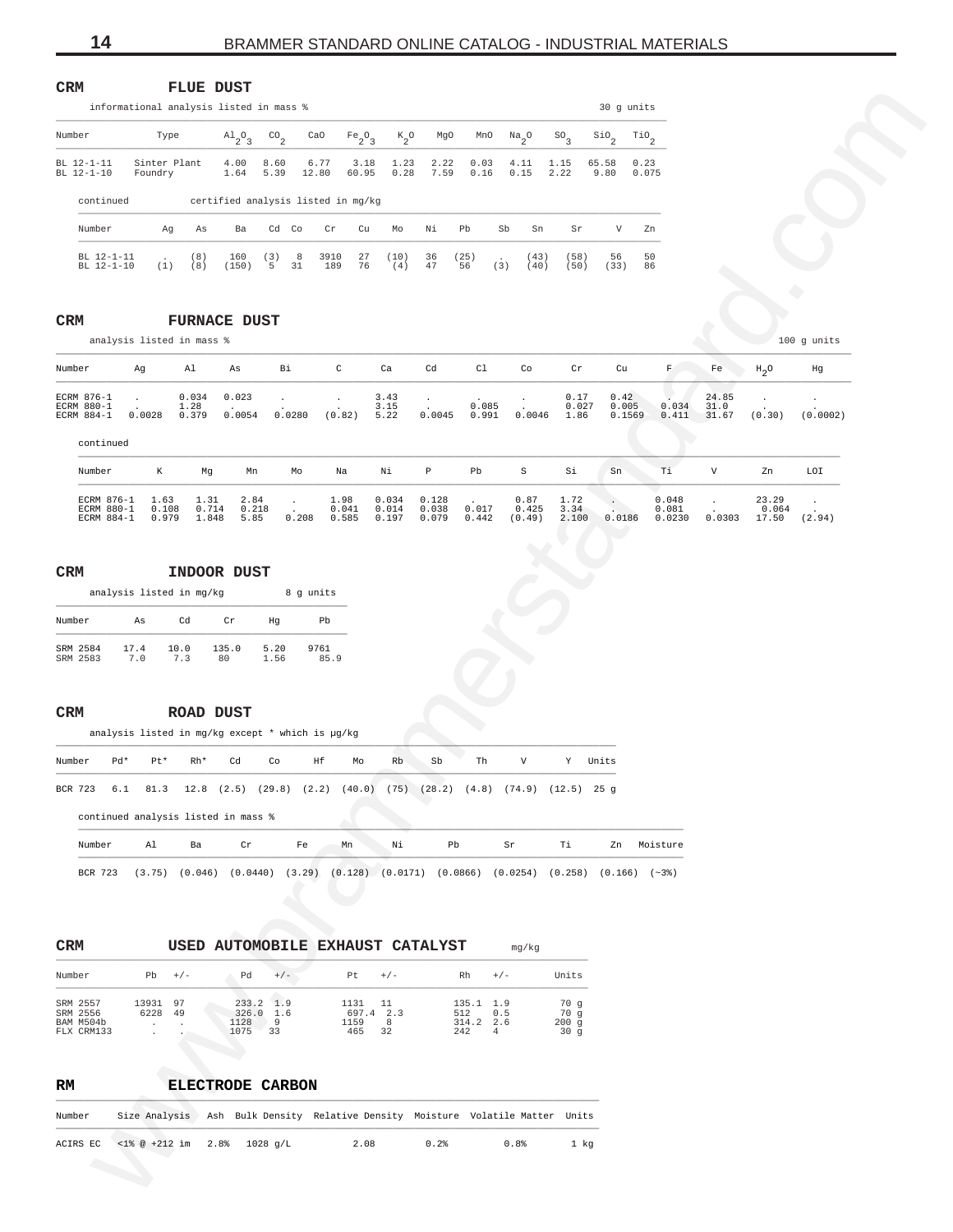<span id="page-14-0"></span>

|           |        |        |                   | ELECTRONIC SCRAP POWDER |                 |                |    | analysis listed in mass %                                  |    |    |    |         |         | 200 g units |
|-----------|--------|--------|-------------------|-------------------------|-----------------|----------------|----|------------------------------------------------------------|----|----|----|---------|---------|-------------|
| Number    | Aq     | As     | Au                | Be                      | Cd              | $\mathbb{C}$ r | Cu | Hg                                                         | In | Ni | Pb | Pd      | Pt.     | Sn          |
| BAM M505a | 0.0633 | 0.0372 | 0.00524           | 0.00068                 | $0.00164$ 0.980 |                |    | 16.76 (<0.0005) (0.0043) 0.694 1.13                        |    |    |    | 0.00480 | 0.00057 | 0.468       |
|           |        |        | <b>FERROBORON</b> |                         |                 |                |    | $#$ = class, where $1$ = CRM and $2$ = RM typical analysis |    |    |    |         |         |             |

| # Number                                                     | B                                | Al                               | C                               | Cr                     | Cu                      | Fe              | Mn                      | Νi                      | P                                 | S                          | Si                               | Sn     | Ti                               | V                | W                                 | Zn     | Units                            |
|--------------------------------------------------------------|----------------------------------|----------------------------------|---------------------------------|------------------------|-------------------------|-----------------|-------------------------|-------------------------|-----------------------------------|----------------------------|----------------------------------|--------|----------------------------------|------------------|-----------------------------------|--------|----------------------------------|
| 1 VS F21/2<br>1 NCS HC11612<br>1 NCS HC25658<br>2 DH 1705    | 20.91<br>20.82<br>20.58<br>20.23 | 1.546<br>0.018<br>0.99<br>0.085  | 0.047<br>0.086<br>0.022<br>0.62 | 0.925                  | 0.012<br>0.072          | $\sim$<br>75.71 | 0.305<br>0.416          | 0.097                   | 0.0119<br>0.020<br>0.017<br>0.061 | 0.0018<br>0.0016           | 0.73<br>0.353<br>1.68<br>1.011   | 0.0055 | 0.025                            | 0.006            | <b>Contract Contract</b><br>0.127 | 0.0055 | 100q<br>70 q<br>50 $q$<br>50 $q$ |
| 1 NCS HC28632<br>2 DH 1704<br>1 NCS HC28631<br>1 NCS HC93623 | 19.33<br>19.13<br>18.92<br>18.69 | 0.185<br>0.064<br>0.036<br>0.083 | 0.19<br>0.322<br>0.40<br>0.45   | 0.26<br>0.038<br>0.025 | 0.050<br>0.013<br>0.015 | 79.74<br>$\sim$ | 0.575<br>0.299<br>0.310 | 0.056<br>0.012<br>0.013 | 0.027<br>0.015<br>0.025<br>0.025  | 0.0020<br>0.0023<br>0.0044 | 0.65<br>0.229<br>0.18<br>0.44    |        | 0.030<br>0.011<br>0.017<br>0.019 | 0.010<br>0.0090  | 0.015                             |        | 50q<br>50q<br>50q<br>50q         |
| 1 ECRM 587-1<br>1 IARM FBP-20<br>1 NCS HC11613<br>1 VS F22/3 | 18.67<br>18.4<br>17.65<br>8.95   | 0.047<br>0.049<br>0.035<br>7.78  | 0.738<br>0.39<br>0.181<br>0.161 | 0.104<br>0.13          | 0.010<br>3.43           | 77.0            | 0.272<br>0.25<br>0.35   | 0.012                   | 0.020<br>$\sim$<br>0.030<br>0.021 | (0.004)<br>0.0023<br>0.018 | 0.129<br>(0.66)<br>0.549<br>7.82 | 0.0027 | 0.039<br>0.28                    | 0.004<br>(0.005) | 0.0022                            |        | 100q<br>100q<br>70 q<br>100q     |

| Number                                                                               | Ag     | As                                        |                                                                   | Au                                                | Be                                                                                          | Cd                                    | Cr                                                                  |                                                   | Cu                                                               | Ηg                                                   | In                                               | Νi                                                   | Pb                                                                     | Pd                                                      | Ρt                                                        | Sn                                                                  |                                      |
|--------------------------------------------------------------------------------------|--------|-------------------------------------------|-------------------------------------------------------------------|---------------------------------------------------|---------------------------------------------------------------------------------------------|---------------------------------------|---------------------------------------------------------------------|---------------------------------------------------|------------------------------------------------------------------|------------------------------------------------------|--------------------------------------------------|------------------------------------------------------|------------------------------------------------------------------------|---------------------------------------------------------|-----------------------------------------------------------|---------------------------------------------------------------------|--------------------------------------|
| BAM M505a                                                                            | 0.0633 |                                           | 0.0372                                                            | 0.00524                                           | 0.00068                                                                                     | 0.00164                               |                                                                     | 0.980                                             | 16.76 (<0.0005) (0.0043) 0.694                                   |                                                      |                                                  |                                                      | 1.13                                                                   | 0.00480                                                 | 0.00057                                                   | 0.468                                                               |                                      |
|                                                                                      |        |                                           | <b>FERROBORON</b>                                                 |                                                   |                                                                                             |                                       |                                                                     |                                                   | # = class, where 1 = CRM and 2 = RM typical analysis             |                                                      |                                                  |                                                      |                                                                        |                                                         |                                                           |                                                                     |                                      |
| Number                                                                               |        | В                                         | Al                                                                | C                                                 | Cr                                                                                          | Cu                                    | Fe                                                                  | Mn                                                | Νi                                                               | $\, {\mathbb P}$                                     | S                                                | Si                                                   | Sn                                                                     | Τi                                                      | V                                                         | W<br>Zn                                                             | Units                                |
| VS F21/2<br>NCS HC11612<br>NCS HC25658<br>DH 1705                                    |        | 20.91<br>20.82<br>20.58<br>20.23          | 1.546<br>0.018<br>0.99<br>0.085                                   | 0.047<br>0.086<br>0.022<br>0.62                   | $\cdot$<br>$\cdot$<br>0.925                                                                 | 0.012<br>$\sim$<br>0.072              | $\cdot$<br>$\cdot$<br>75.71                                         | 0.305<br>0.416                                    | $\cdot$<br>0.097                                                 | 0.0119<br>0.020<br>0.017<br>0.061                    | 0.0018<br>0.0016<br>$\cdot$                      | 0.73<br>0.353<br>1.68<br>1.011                       | 0.0055                                                                 | 0.025                                                   | 0.006                                                     | 0.127                                                               | 0.0055<br>100g<br>70 g<br>50g<br>50g |
| NCS HC28632<br>DH 1704<br><b>NCS HC28631</b><br>NCS HC93623                          |        | 19.33<br>19.13<br>18.92<br>18.69          | 0.185<br>0.064<br>0.036<br>0.083                                  | 0.19<br>0.322<br>0.40<br>0.45                     | 0.26<br>0.038<br>0.025<br>$\cdot$                                                           | 0.050<br>0.013<br>0.015<br>$\cdot$    | 79.74<br>$\sim$                                                     | 0.575<br>0.299<br>0.310<br>$\cdot$                | 0.056<br>0.012<br>0.013<br>$\cdot$                               | 0.027<br>0.015<br>0.025<br>0.025                     | 0.0020<br>0.0023<br>0.0044                       | 0.65<br>0.229<br>0.18<br>0.44                        |                                                                        | 0.030<br>0.011<br>0.017<br>0.019                        | 0.010<br>0.0090<br>$\overline{\phantom{a}}$ .             | 0.015<br>$\cdot$                                                    | 50g<br>50g<br>50g<br>50g             |
| ECRM 587-1<br>IARM FBP-20<br>NCS HC11613<br>VS F22/3                                 |        | 18.67<br>18.4<br>17.65<br>8.95            | 0.047<br>0.049<br>0.035<br>7.78                                   | 0.738<br>0.39<br>0.181<br>0.161                   | 0.104<br>0.13<br>$\sim$                                                                     | 0.010<br><b>Contract</b><br>3.43      | 77.0<br>$\sim$                                                      | 0.272<br>0.25<br>0.35<br>$\cdot$                  | 0.012<br>$\sim$                                                  | 0.020<br>$\sim$<br>0.030<br>0.021                    | (0.004)<br>0.0023<br>0.018                       | 0.129<br>(0.66)<br>0.549<br>7.82                     | 0.0027<br>$\ddot{\phantom{a}}$                                         | 0.039<br>0.28<br>$\cdot$                                | 0.004<br>(0.005)                                          | 0.0022                                                              | 100g<br>100g<br>70 g<br>100g         |
|                                                                                      |        |                                           |                                                                   | FERROCHROMIUM                                     |                                                                                             |                                       |                                                                     |                                                   | $#$ = class, where $1$ = CRM and $2$ = RM                        |                                                      |                                                  | chips as noted                                       |                                                                        |                                                         | all others: powder                                        |                                                                     |                                      |
| Number                                                                               |        | Cr                                        | Al                                                                | C                                                 | Co                                                                                          | Cu                                    | Fe                                                                  | Mn                                                | Ν                                                                | Νi                                                   | P                                                | $\rm S$                                              | Si                                                                     | Тi                                                      | V                                                         | Units                                                               |                                      |
| IRSID 509-1<br>ECRM 580-1<br>VS F11/4<br>DH 1602<br>IPT 65                           |        | 72.85<br>72.18<br>71.41<br>71.20<br>71.2  | 0.017<br>9.2                                                      | 0.012<br>0.019<br>0.119<br>8.12 Nb:0.006<br>0.051 | 0.047<br>$\sim 10^{-11}$<br>0.016                                                           |                                       | $\sim$<br>27.20<br>19.38<br>17.9                                    | 0.161<br>0.128                                    | 0.029<br>0.035<br>0.035<br>0.103 W:0.038                         | $\cdot$<br>0.362<br>0.304<br>0.077                   | (0.019)<br>0.011<br>0.023<br>0.006               | 0.0021<br>$0.014$ Mg: $0.049$<br>0.016               | 0.230<br>0.306<br>0.68<br>0.153<br>0.71                                | $\sim$<br>0.009<br>$\sim$                               | 0.083<br>0.084<br>0.102<br>$\sim$                         | 100g<br>100g<br>100g<br>50g<br>100g                                 |                                      |
| BCS 203/6<br>SRM 196<br>IRSID 507-1<br>VS F47<br>DFS 1                               |        | 71.01<br>70.83<br>70.30<br>69.8<br>69.8   | $\cdot$<br>$\cdot$                                                | 0.0270<br>0.035<br>5.40<br>8.80<br>0.0549         | 0.0442<br>$\cdot$<br>$\cdot$<br>$\cdot$                                                     | H: (0.0024)                           |                                                                     | 0.153<br>0.270<br>0:(0.56)                        | $\sim$<br>0.049<br>0.020<br>0.0973                               | 0.218<br>е.<br>$\sim$ $-$                            | 0.0195<br>0.020<br>0.017<br>0.025<br>(0.027)     | 0.004<br>0.003<br>0.036<br>$(0.0017)$ $(0.87)$       | 0.381<br>0.373<br>1.20<br>0.103                                        |                                                         | 0.0729                                                    | 100g<br>100g<br>100g<br>100g<br>50g                                 |                                      |
| DFS 2<br>JSS 733-1<br>NCS HC37618<br>VS F45<br>VS F35/2                              |        | 69.6<br>69.24<br>69.12<br>69.0<br>68.9    | 0.041<br>$\cdot$                                                  | 9.03<br>8.35<br>8.44<br>0.071<br>0.79             | $\cdot$                                                                                     |                                       | 28.16                                                               | 0:(0.2)<br>$\cdot$<br>$\cdot$<br>$\cdot$          | (0.0178)<br><b>Contract</b><br>0.082<br>0.185                    | $\blacksquare$                                       | (0.021)<br>0.0219<br>0.026<br>0.027<br>0.027     | (0.0174)<br>0.0248<br>0.026<br>0.0024<br>0.0022      | (0.2)<br>(0.262)<br>0.30<br>1.10<br>0.181                              |                                                         |                                                           | 50g<br>150g<br>50g<br>100g<br>$100$ g chips                         |                                      |
| IARM FCrP-20<br>BCS 204/6<br>NCS HC93604<br>SRM 64c<br>NCS HC26607b                  |        | 68.8<br>68.77<br>68.13<br>68.00<br>65.86  | $\cdot$                                                           | 8.6<br>8.57<br>0.038<br>4.68<br>7.23              | 0.036<br>0.0359<br>0.051<br>$\sim$                                                          | 0.0040<br>$\cdot$<br>0.005<br>$\cdot$ | 20.6<br>$\sim$<br>24.98<br>$\sim$                                   | 0.12<br>0.225<br>0.103<br>0.16<br>0.38            | (0.013)<br>$\sim$<br>0.045<br>$\ddot{\phantom{0}}$               | 0.32<br>0.289<br>0.260<br>0.43<br>0.29               | 0.019<br>0.0164<br>0.022<br>0.020<br>0.017       | 0.027<br>0.0190<br>0.015<br>0.067<br>0.020           | 0.33<br>0.715<br>0.466<br>1.22<br>2.18                                 | 0.016<br>0.002<br>0.15                                  | $0:0.43$ Mg:0.12<br>0.0565 0.094<br>0.15<br>$\cdot$       | 100g<br>100g<br>50g<br>100g<br>50g                                  |                                      |
| NCS HC25603b<br>NCS HC37607<br><b>VS F50</b><br>DFS 3<br>NCS HC11606                 |        | 65.27<br>64.32<br>64.3<br>64.2<br>64.17   | 0.168<br>$\cdot$                                                  | 7.37<br>0.086<br>0.079<br>(0.068)<br>6.37         | 0.044<br>$\sim$                                                                             |                                       | 24.90<br>$\sim$<br>$\cdot$                                          | 0.31<br>0.35<br>O: (3)<br>0.32                    | 11.2<br>9.71                                                     | 0.39<br>$\cdot$                                      | 0.020<br>0.034<br>0.0048<br>(0.023)<br>0.023     | 0.015<br>0.005<br>0.0058<br>(0.016)<br>0.013         | 1.27<br>1.39<br>1.29<br>(0.54)<br>4.29                                 | 0.104<br>$\sim$<br>$\cdot$                              | 0.138<br>$\cdot$                                          | 50g<br>40 g chips<br>100g<br>50g<br>100g                            |                                      |
| <b>NCS HC37608</b><br><b>NCS HC37615</b><br>NCS HC25635a<br>NCS HC25651<br>1 NM 230  |        | 64.06<br>63.50<br>63.44<br>63.31<br>62.89 | $\cdot$                                                           | 0.243<br>8.78<br>0.218<br>2.55<br>7.86            | $\cdot$                                                                                     |                                       |                                                                     | 0.34<br>0.44<br>0.47<br>0, 31                     | $\sim$                                                           | $\cdot$                                              | 0.039<br>0.023<br>0.035<br>0.023<br>0.035        | 0.019<br>0.025<br>0.0033<br>0.047<br>0.037           | 0.99<br>0.78<br>1.07<br>2.04<br>3.46                                   | 0.097<br>$\sim 10^{-11}$<br>$\bullet$<br>$\cdot$        | 0.093<br>$\sim$                                           | 40 g chips<br>50 $g$<br>50 g chips<br>50g<br>100g                   |                                      |
| 1 NCS HC25636a 62.81<br>1 NCS HC25644<br>NCS HC28621<br>NCS HC25653<br>1 NCS HC37609 |        | 62.57<br>62.54<br>62.49<br>61.54          | $\sim$ $\sim$<br>$\cdot$<br>$\sim$<br>$\cdot$<br>$\sim$           | 0.078<br>0.0064<br>7.78<br>8.70<br>8.49           | 0.16<br>$\sim$<br>$\cdot$<br>$\sim$<br>$\cdot$                                              | 0.032<br>$\sim$<br>$\sim$             | 35.56<br><b>Contract Contract</b><br>27.09<br><b>Service</b><br>- 1 | 0.39<br>$\sim 10^{-11}$<br>0.307<br>0.11<br>0.20  | 8.69<br>$\sim 10^{-11}$<br>$\cdot$<br>$\cdot$                    | 0.34<br>$\sim$<br>$\cdot$                            | 0.028<br>0.024<br>0.026<br>0.025<br>0.024        | 0.0052<br>0.029<br>0.033<br>0.024<br>0.015           | 0.32<br>0.75<br>1.45<br>0.15<br>2.15                                   | $\sim$<br>0.166<br>0.016<br>0.24                        | 0.098<br>0.138<br><b>Contract</b><br>$\sim 10^{-11}$      | 50 g chips<br>50g<br>50g<br>50g<br>40g                              |                                      |
| 1 NCS HC25651a<br>1 NCS HC93611<br>NCS HC28622<br>1 NCS HC93605<br>1 NCS HC37617     |        | 61.07<br>60.42<br>60.00<br>59.71<br>59.35 | $\sim$<br>$\cdot$<br>$\sim$<br>$\cdot$<br>$\sim$                  | 0.81<br>8.13<br>7.72<br>8.00<br>8.32              | $\sim$<br>$\overline{\phantom{a}}$<br>$\ddot{\phantom{0}}$<br>$\blacksquare$<br>$\cdot$     | $\sim$<br>$\sim$                      | 28.65<br>$\sim 100$ km s $^{-1}$<br>$\sim$                          | 0.83<br>0.21<br>0.340<br>0.308<br>$\sim 10^{-11}$ | $\bullet$<br>$\sim$<br>$\cdot$<br>$\ddot{\phantom{a}}$<br>$\sim$ | $\cdot$<br>$\cdot$<br>0.312<br>$\sim$                | 0.028<br>0.022<br>0.025<br>0.037<br>0.021        | 0.0028<br>0.059<br>0.033<br>0.037<br>0.040           | 1.25<br>0.92<br>2.43<br>2.94<br>1.91                                   | $\sim 10^{-11}$<br>0.261<br>0.410<br>$\sim 10^{-11}$    | 0.11<br>0.153<br>$\sim 100$<br>$\cdot$                    | 50g<br>50g<br>50g<br>50g<br>50g                                     |                                      |
| 1 NCS HC11610<br>1 NCS HC93609<br>NCS HC14615a<br>1 NCS HC28619<br>1 NCS HC14615     |        | 58.83<br>58.28<br>57.44<br>56.76<br>56.16 | $\sim$<br>$\cdot$<br>$\sim$<br>$\sim$<br>$\sim$                   | 0.040<br>8.36<br>8.00<br>7.28<br>8.07             | $\cdot$<br>$\mathcal{L}_{\mathcal{A}}$<br>$\cdot$<br>$\cdot$<br>$\mathcal{L}^{\mathcal{L}}$ |                                       | $\sim$<br>31.46<br>30.22<br>$\sim 10^{-1}$                          | 0.313<br>0.207<br>0.24<br>0.300<br>0.23           | 4.76<br>$\sim$<br>$\cdot$<br>$\cdot$<br>$\sim$                   | $\sim$<br>0.23<br>$\sim$<br>$\cdot$                  | 0.020<br>0.023<br>0.017<br>0.023<br>0.017        | 0.042<br>0.068<br>0.015<br>0.024<br>0.045            | 0.525<br>1.15<br>1.96<br>4.25<br>2.30                                  | $\sim$<br>$\frac{1}{2}$ .<br>0.412<br><b>Contractor</b> | $\sim$<br>0.28<br>0.203<br><b>Contract</b>                | 70g<br>50g<br>50g<br>50g<br>50g                                     |                                      |
| 1 NCS HC14614<br>1 NCS HC28620<br>NCS HC14613<br>1 BS 130/2<br>$1$ BS $130/1$        |        | 55.81<br>55.77<br>54.04<br>52.6<br>51.6   | <b>AND</b>                                                        | 7.67<br>7.60<br>7.56<br>7.70<br>7.12              | $\cdot$<br>$\blacksquare$<br>$\cdot$<br>$\sim$                                              | $\cdot$<br>(0.012)<br>(0.015)         | 31.41<br>$\sim 100$ km s $^{-1}$<br>$\sim$ $\sim$<br>$\sim$ $\sim$  | 0.28<br>0.382<br>0.18<br>0.44<br>1.25             | $\sim$<br>$\cdot$<br>$\sim$<br>$\sim$<br>$\sim$                  | $\cdot$<br>Mo:(0.005) 0.014                          | 0.018<br>0.022<br>0.020<br>0.015                 | 0.032<br>0.031<br>0.032<br>0.045<br>0.034            | 2.57<br>3.95<br>2.58<br>2.12<br>4.41                                   | 0.423<br><b>Contractor</b><br>(0.18)                    | 0.175<br><b>Contractor</b><br>(0.36)<br>$(0.38)$ $(0.32)$ | 50g<br>50g<br>50 $g$<br>$100$ g last<br>100 g 17025                 |                                      |
| BS 130/3<br>SARM 144<br>VS F38<br>1 VS F12/3<br>1 VS F10/2                           |        | 49.01<br>49<br>$\sim$<br>$\sim 10^{-10}$  | $\sim$ $\sim$<br>$\cdot$<br>$\cdot$<br>$\mathcal{A}$ .<br>$\cdot$ | 6.47<br>$\sim$<br>4.62<br>0.289<br>0.018          | $\blacksquare$<br>$\cdot$<br>$\cdot$<br>$\cdot$<br>$\sim$                                   | (0.01)<br>$\sim$<br>$\cdot$           | 36.9<br>$\sim 100$<br>$\cdot$<br>$\cdot$                            | 0.76<br>0.33<br>$\sim$<br>$\cdot$<br>$\cdot$      | $\cdot$<br>$\cdot$<br>$\cdot$<br>$\cdot$                         | Mo: (0.003)<br>0.21<br>$\cdot$<br>$\cdot$<br>$\cdot$ | 0.015<br>$\sim$<br>$\cdot$<br>$\cdot$<br>$\cdot$ | 0.028<br>$\sim$ $-$<br>$\cdot$<br>$\cdot$<br>$\cdot$ | 6.20<br>5.31<br>$\sim$<br>$\ddot{\phantom{a}}$<br>$\ddot{\phantom{a}}$ | (0.41)<br>0.67<br>$\sim$<br>$\cdot$<br>$\sim$           | (0.38)<br>0.37<br>$\sim 100$<br>$\bullet$<br>$\sim$       | 100 g 17025<br>100g<br>$100$ g last<br>$100$ g chips<br>100 g chips |                                      |
| 1 VS F9/2                                                                            |        | $\sim$ $\sim$                             |                                                                   | 0.012                                             | 0.042                                                                                       | $\cdot$                               | $\sim$                                                              | $\sim$                                            | $\cdot$                                                          | $\sim$                                               | $\cdot$                                          | $\cdot$                                              | $\cdot$                                                                | $\sim$                                                  | $\sim$                                                    | 100 g chips                                                         |                                      |
| # Number                                                                             |        | Cr                                        | Al                                                                | $\mathbb C$                                       | Co                                                                                          | Cu                                    | Fe                                                                  | Mn                                                | $\mathbb N$                                                      | Νi                                                   | $\mathbb{P}$                                     | S                                                    | Si                                                                     | Тi                                                      | V                                                         | Units                                                               |                                      |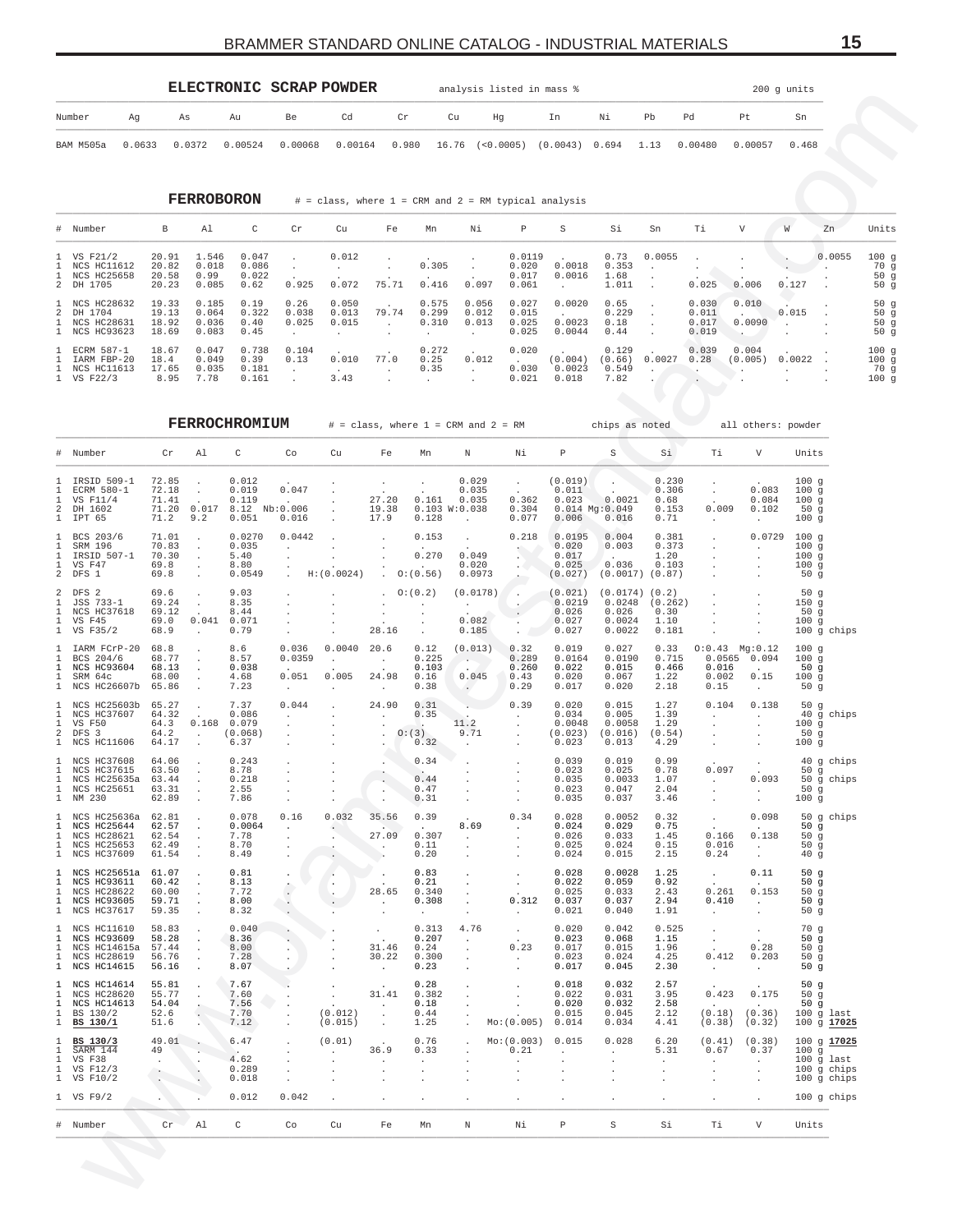<span id="page-15-0"></span>

|                                                                                  |                                                                                | <b>FERROMANGANESE</b>                     |                                                          |                                            |                                          |                                           |                                                  |                                          |                                      |                  |                                                                                                     |                                                      |                                                         |                                       |                                        |                              |                             |                      |
|----------------------------------------------------------------------------------|--------------------------------------------------------------------------------|-------------------------------------------|----------------------------------------------------------|--------------------------------------------|------------------------------------------|-------------------------------------------|--------------------------------------------------|------------------------------------------|--------------------------------------|------------------|-----------------------------------------------------------------------------------------------------|------------------------------------------------------|---------------------------------------------------------|---------------------------------------|----------------------------------------|------------------------------|-----------------------------|----------------------|
|                                                                                  | $#$ = class, where $1$ = CRM and $2$ = RM                                      |                                           |                                                          |                                            |                                          | analysis in mass %                        |                                                  |                                          | DH: 50 g                             |                  | $NCS: 50-100 g$                                                                                     |                                                      | IPT: 120 g                                              |                                       | JSS, MHCX: 150 q                       |                              |                             | others: 100 g        |
| #                                                                                | Number                                                                         | Mn                                        | Fe                                                       | Si                                         | С                                        | Р                                         | S                                                | As                                       | Ca                                   | Co               | Cr                                                                                                  | Cu                                                   | Νi                                                      | Pb                                    | Тi                                     | V                            | Zn                          | Other                |
| 2<br>1<br>1                                                                      | VS F5/3<br>DH 1207<br>MHCX01<br>VS F29/3<br>1 ECRM 583-1                       | 95.9<br>88.00<br>87.5<br>87.5<br>86.42    | 2.73<br>8.780<br>7.32<br>2.26<br>$\cdot$                 | 1.25<br>1.113<br>1.13<br>$\sim$<br>0.396   | 0.079<br>1.630<br>1.34<br>0.146<br>0.333 | 0.062<br>0.081<br>0.25<br>0.055<br>0.146  | 0.0095<br>0.0040<br>0.031<br>(0.007)             |                                          |                                      |                  | $0.038$ 0.060<br>0.16                                                                               | 0.0055<br>0.016<br>0.11<br>$\cdot$<br>$\cdot$        | 0.022<br>0.06<br>$\cdot$<br>$\cdot$                     |                                       | 0.009<br>$\cdot$                       | 0.026<br>$\cdot$             | 0.009<br>$\cdot$<br>$\cdot$ | Al: 0.006<br>N: 4.63 |
| 1<br>1<br>1<br>1                                                                 | NM 331<br>NCS HC25629<br>NCS HC41601 *<br>NCS HC28629<br>1 NCS HC15607         | 85.48<br>84.28<br>83.35<br>82.61<br>82.59 | $\blacksquare$<br>13.48<br>16.47<br>16.59                | 1.74<br>0.62<br>0.948<br>0.475<br>0.73     | 0.115<br>0.300<br>0.86<br>0.296<br>0.135 | 0.129<br>0.196<br>0.180<br>0.080<br>0.033 | 0.0016<br>(0.003)<br>0.0022<br>0.0074            | 0.048<br>0.017                           | 0.0012                               | 0.145            | 0.335<br>0.033                                                                                      | $\bullet$<br>0.107<br>0.127<br>$\cdot$               | $\cdot$<br>0.080<br>0.032<br>$\cdot$                    | $\cdot$<br>0.068<br>0.126<br>$\cdot$  |                                        | $\cdot$<br>(0.03)<br>0.041   | 0.011<br>$\bullet$          | $0.12$ * see below   |
| $\mathbf{1}$<br>1<br>1<br>1                                                      | NCS HC25619a<br>NCS HC25619b<br>NCS HC25629a<br>NCS HC37614<br>1 NM 332        | 81.95<br>81.74<br>81.68<br>81.11<br>80.8  | $\cdot$<br>$\cdot$<br>$\cdot$<br>$\cdot$<br>$\cdot$      | 0.75<br>0.75<br>1.06<br>1.71<br>1.14       | 1.18<br>1.20<br>0.310<br>0.939<br>6.82   | 0.163<br>0.163<br>0.196<br>0.130<br>0.19  | 0.0018<br>0.0018<br>0.0022<br>$\cdot$<br>$\cdot$ |                                          |                                      |                  |                                                                                                     |                                                      |                                                         |                                       |                                        | 0.075<br>$\sim$              |                             |                      |
| 1<br>1<br>1<br>1<br>2                                                            | IRSID 503-1<br>NCS HC25629b<br>NCS HC25620<br>IPT 54<br>DH 1206                | 80.8<br>80.79<br>80.48<br>80.4<br>80.24   | $\cdot$<br>$\cdot$<br>15.9<br>15.91                      | 0.865<br>0.96<br>0.94<br>1.74<br>0.350     | 0.700<br>0.560<br>1.50<br>1.20<br>1.482  | 0.069<br>0.169<br>0.153<br>0.22<br>0.229  | (0.009)<br>0.0024<br>0.0030<br>0.003<br>$\sim$   | $\cdot$<br>$\cdot$<br>0.158              |                                      | $\cdot$<br>0.167 | $\cdot$<br>0.043<br>0.105                                                                           | ٠<br>$\cdot$<br>0.059<br>0.088                       | $\cdot$<br>$\cdot$<br>0.14<br>0.140                     |                                       | $\cdot$<br>$\cdot$                     | 0.072                        |                             | Mo: 0.028            |
| 1<br>1<br>1<br>1                                                                 | SRM 68c<br>VS F7/4<br>IARM FMnP-20<br>MHCX02<br>1 NCS HC25621                  | 80.04<br>79.8<br>79.7<br>79.7<br>79.44    | 12.3<br>12.75<br>16.6<br>8.76<br>$\sim$                  | 0.225<br>0.269<br>0.42<br>4.71<br>1.51     | 6.72<br>6.8<br>1.13<br>5.04<br>1.40      | 0.19<br>0.372<br>0.08<br>0.50<br>0.344    | 0.008<br>0.0037<br>(0.008)<br>0.0033<br>0.0029   | 0.021<br>B:0.0019                        |                                      | $\cdot$          | 0.074<br>0.019 0.036<br>0.08                                                                        | $\cdot$<br>0.010<br>0.05<br>$\cdot$                  | $\cdot$<br>0.015<br>0.08                                |                                       | $\cdot$<br>0.065                       |                              |                             | Al: 0.032            |
| 1<br>2<br>1<br>1<br>$\mathbf{1}$                                                 | NCS HC25632<br>DH 1216<br>ECRM 502-2<br>BCS 208/3<br>VS F7/5                   | 78.42<br>78.30<br>77.87<br>77.91<br>77.2  | 17.03<br>$\sim$<br>$\sim$<br>15.65                       | 0.69<br>$\sim$<br>$\sim$<br>0.603<br>0.366 | 6.68<br>1.44<br>6.94<br>6.834<br>6.79    | 0.204<br>0.123<br>0.148<br>0.137<br>0.123 | 0.009<br>$\sim$<br>0.006<br>0.0039               | 0.003<br>$\cdot$<br>$\ddot{\phantom{a}}$ |                                      | 0.019            | 0.071<br>0.0265                                                                                     | 0.005<br>0.0370<br>$\bullet$<br>$\ddot{\phantom{0}}$ | 0.047<br>0.0384<br>$\sim$<br>$\mathcal{L}_{\text{max}}$ | 0.0179<br>$\ddot{\phantom{a}}$        | 0.0034<br>$\cdot$<br>$\cdot$           | 0.019<br>$\cdot$             | 0.007<br>$\cdot$<br>٠       |                      |
| 1<br>1<br>1<br>1                                                                 | NCS HC28628<br>NCS HC11602b<br>NCS HC25642<br>NCS HC11602a<br>1 NCS HC28626    | 76.55<br>75.41<br>74.02<br>68.94<br>66.44 | 17.86<br>$\sim$<br>$\sim$<br>26.62                       | 1.84<br>0.111<br>1.70<br>0.080<br>0.073    | 1.84<br>6.82<br>1.14<br>6.69<br>6.26     | 0.265<br>0.134<br>0.183<br>0.143<br>0.268 | 0.017<br>0.005<br>0.0065<br>0.005<br>0.0014      | 0.055<br>$\cdot$<br>0.015                | 0.0036<br>0.0054                     |                  | 0.124<br>$\cdot$<br>$\cdot$<br>0.032                                                                | 0.152<br>$\cdot$<br>$\sim$<br>0.072                  | 0.132<br>$\cdot$<br>$\cdot$<br>0.109                    | 1.30<br>$\cdot$<br>$\bullet$<br>0.106 | 0.0065<br>$\cdot$<br>$\cdot$<br>0.0035 | 0.100<br>0.133               | 0.0017<br>0.026             | N: 4.92              |
| $\mathbf{1}$                                                                     | NCS HC28627<br>NCS HC11602c<br>NCS HC28625                                     | 66.27<br>66.20<br>65.98<br>65.75          | 26.60<br>26.42<br>$\cdot$                                | 0.208<br>1.88<br>0.525<br>0.64             | 6.23<br>6.15<br>6.14<br>6.57             | 0.428<br>0.110<br>0.805<br>0.382          | 0.0023<br>0.013<br>0.0034<br>0.0090              | 0.025<br>0.047                           | 0.0040<br>0.0006                     |                  | 0.026<br>0.014                                                                                      | 0.070<br>0.065                                       | 0.087<br>0.032<br>$\cdot$                               | 0.077<br>0.0092<br>$\cdot$            | 0.027<br>0.081<br>$\cdot$              | 0.110<br>0.055<br>$\cdot$    | 0.022<br>0.0082<br>$\cdot$  |                      |
|                                                                                  | 1 NCS HC37611                                                                  |                                           |                                                          |                                            |                                          |                                           |                                                  |                                          |                                      |                  |                                                                                                     |                                                      |                                                         |                                       |                                        |                              |                             |                      |
| 1<br>1<br>$\#$                                                                   | Number                                                                         | Mn                                        | Fe                                                       | Si                                         | С                                        | Р                                         | S                                                | As                                       | Ca                                   | Co               | Cr<br>* NCS HC41601 is 150g chips and also contains N: (0.018), O: (0.12), Sb: 0.015 and Sn: 0.0019 | Cu                                                   | Νi                                                      | Pb                                    | Тi                                     | V                            | Zn                          | Other                |
| #<br>Т.<br>1                                                                     | $#$ = class, where $1$ = CRM and $2$ = RM<br>Number<br>ECRM 578-1<br>BCS 231/6 | Mo<br>72.23                               | FERROMOLYBDENUM<br>Fe<br>$\cdot$                         | Si<br>0.208<br>0.72                        | C<br>0.016<br>0.056                      | Cr<br>$\cdot$                             | Cu<br>0.223                                      | 0.136                                    | Mn                                   | N                | Νi                                                                                                  | O                                                    | Ρ<br>0.024<br>0.0211                                    | S<br>0.065<br>0.030                   | W<br>$\cdot$                           | Units<br>100g                |                             |                      |
|                                                                                  | NCS HC26610a<br>1 NCS HC25602a                                                 | 71.4<br>64.84<br>62.19                    | $\lambda$                                                | 0.10<br>0.20                               | 0.021<br>0.020                           | $\overline{\phantom{a}}$                  | 0.33<br>0.159                                    |                                          |                                      |                  |                                                                                                     |                                                      | 0.044<br>0.031                                          | 0.077<br>0.042                        | 0.011                                  | 100g<br>50g<br>50 $g$        |                             |                      |
|                                                                                  | 1 NCS HC26610b<br>1 BCS 231/5<br>1 NCS HC37603<br>1 NCS HC19608                | 61.85<br>61.7<br>61.41<br>61.20           | $\cdot$<br>$\cdot$<br>$\cdot$<br>$\cdot$                 | 1.54<br>1.66<br>0.30<br>0.32               | 0.042<br>0.212<br>0.054<br>0.042         | ţ,<br>$\sim$                              | 0.29<br>0.270<br>0.134                           | 0.126                                    |                                      |                  |                                                                                                     |                                                      | 0.036<br>0.028<br>0.046<br>0.032                        | 0.059<br>0.042<br>0.071<br>0.073      | 0.060<br>$\sim$<br>$\cdot$<br>$\cdot$  | 50 $g$<br>100g<br>50g<br>50g |                             |                      |
|                                                                                  | NCS HC28624<br>VS F17/4<br>NCS HC28644<br>1 NCS HC19609                        | 61.00<br>59.2<br>59.36<br>58.13           | 37.22<br>$\ddot{\phantom{a}}$<br>39.87<br>$\sim 10^{-1}$ | 0.367<br>0.54<br>0.11<br>(0.039)           | 0.019<br>0.081<br>0.017<br>0.039         | 0.052<br>$\sim$<br><b>A</b>               | 1.07<br>0.52<br>0.0072<br>0.133<br>0.36          |                                          | 0.039<br>0.004<br>$\cdot$            |                  | 0.144<br>0.016<br>$\ddot{\phantom{0}}$                                                              |                                                      | 0.044<br>0.032<br>0.037<br>0.041                        | 0.078<br>0.066<br>0.127<br>0.085      | 0.047<br>0.021<br>0.144<br>$\cdot$     | 50g<br>100g<br>50g<br>50g    |                             |                      |
|                                                                                  | NCS HC37604<br>NCS HC28645<br>NM 232<br>NCS HC93606                            | 57.65<br>57.44<br>56.66<br>56.12          | 41.78<br>$\sim$ $\sim$<br>$\cdot$                        | 0.71<br>0.033<br>0.86<br>0.190             | 0.044<br>0.014<br>0.11<br>0.073          | $\cdot$                                   | 0.117<br>0.0065<br>0.167<br>0.494                |                                          | 0.003<br>$\cdot$<br>$\cdot$          |                  | 0.017<br>Sb:0.0036                                                                                  |                                                      | 0.046<br>0.047<br>0.040<br>0.037                        | 0.069<br>0.110<br>0.048<br>0.044      | 0.164<br>$\sim$<br>$\cdot$             | 50g<br>50g<br>100g<br>50 $g$ |                             |                      |
|                                                                                  | # Number                                                                       | Al                                        | As                                                       | Βi                                         | Co                                       | Pb                                        | Sb                                               |                                          | Sn                                   | V                | Zn                                                                                                  |                                                      |                                                         |                                       |                                        |                              |                             |                      |
|                                                                                  | ECRM 578-1<br>BCS 231/6<br>NCS HC26610a<br>NCS HC25602a                        | $\cdot$<br>$\cdot$                        | 0.015                                                    |                                            |                                          | (0.002)<br>$\cdot$                        | (0.01)                                           |                                          | (0.002)                              |                  |                                                                                                     |                                                      |                                                         |                                       |                                        |                              |                             |                      |
|                                                                                  | NCS HC26610b<br>BCS 231/5<br>NCS HC37603<br>NCS HC19608                        | $\cdot$                                   | 0.008<br>$\sim$<br>$\cdot$                               |                                            |                                          | $\cdot$<br>$\cdot$                        | (0.002)<br>$\cdot$                               |                                          | (0.008)<br>$\cdot$                   |                  |                                                                                                     |                                                      |                                                         |                                       |                                        |                              |                             |                      |
| $\mathbf{1}$<br>$\mathbf{1}$<br>1<br>1<br>$\mathbf{1}$<br>1<br>$\mathbf{1}$<br>1 | NCS HC28624<br>VS F17/4<br>NCS HC28644<br>NCS HC19609                          | ×,<br>$\cdot$                             | 0.0078<br>0.0011<br>0.116<br>$\ddot{\phantom{a}}$        | 0.00056                                    |                                          | 0.0022<br>0.0029<br>0.0015<br>$\cdot$     | 0.0059<br>0.0039<br>0.017<br>$\cdot$             |                                          | 0.0026<br>0.0023<br>0.040<br>$\cdot$ | $\cdot$          | 0.0064<br>$\cdot$                                                                                   |                                                      |                                                         |                                       |                                        |                              |                             |                      |

# **FERROMOLYBDENUM**

|                              | $#$ = class, where 1 = CRM and 2 = RM                                |                                  |                              |                                  |                                  |                                              |                                 |                               |                                           |                                                  |         |                                   |                                  |                                         |                            |
|------------------------------|----------------------------------------------------------------------|----------------------------------|------------------------------|----------------------------------|----------------------------------|----------------------------------------------|---------------------------------|-------------------------------|-------------------------------------------|--------------------------------------------------|---------|-----------------------------------|----------------------------------|-----------------------------------------|----------------------------|
|                              | # Number                                                             | Mo                               | Fe                           | Si                               | C                                | Cr                                           | Cu                              | Mn                            | N                                         | Νi                                               | $\circ$ | Ρ                                 | S                                | W                                       | Units                      |
| $\mathbf{1}$<br>$\mathbf{1}$ | 1 ECRM 578-1<br>BCS 231/6<br>NCS HC26610a<br>1 NCS HC25602a          | 72.23<br>71.4<br>64.84<br>62.19  | $\mathbf{r}$<br>$\mathbf{r}$ | 0.208<br>0.72<br>0.10<br>0.20    | 0.016<br>0.056<br>0.021<br>0.020 | $\mathbf{r}$<br>$\mathbf{r}$<br>$\mathbf{r}$ | 0.136<br>0.223<br>0.33<br>0.159 | $\ddot{\phantom{0}}$          |                                           | $\mathbf{r}$<br>$\mathbf{r}$                     |         | 0.024<br>0.0211<br>0.044<br>0.031 | 0.065<br>0.030<br>0.077<br>0.042 | 0.011<br>$\mathbf{r}$                   | 100g<br>100q<br>50g<br>50g |
| $\mathbf{1}$                 | 1 NCS HC26610b<br>1 BCS 231/5<br><b>NCS HC37603</b><br>1 NCS HC19608 | 61.85<br>61.7<br>61.41<br>61.20  | $\mathbf{r}$<br>$\mathbf{r}$ | 1.54<br>1.66<br>0.30<br>0.32     | 0.042<br>0.212<br>0.054<br>0.042 | $\ddot{\phantom{0}}$                         | 0.29<br>0.270<br>0.126<br>0.134 |                               |                                           | $\mathbf{r}$                                     |         | 0.036<br>0.028<br>0.046<br>0.032  | 0.059<br>0.042<br>0.071<br>0.073 | 0.060<br>$\mathbf{r}$                   | 50g<br>100g<br>50g<br>50g  |
| $\mathbf{1}$                 | 1 NCS HC28624<br>1 VS F17/4<br><b>NCS HC28644</b><br>1 NCS HC19609   | 61.00<br>59.2<br>59.36<br>58.13  | 37.22<br>39.87<br>$\sim$     | 0.367<br>0.54<br>0.11<br>(0.039) | 0.019<br>0.081<br>0.017<br>0.039 | 0.052<br>0.0072<br>$\sim$                    | 1.07<br>0.52<br>0.133<br>0.36   | 0.039<br>0.004                | $\mathbf{r}$                              | 0.144<br>$\overline{a}$<br>0.016<br>$\mathbf{r}$ |         | 0.044<br>0.032<br>0.037<br>0.041  | 0.078<br>0.066<br>0.127<br>0.085 | 0.047<br>0.021<br>0.144<br>$\mathbf{r}$ | 50g<br>100g<br>50g<br>50g  |
| $\mathbf{1}$                 | 1 NCS HC37604<br><b>NCS HC28645</b><br>NM 232<br>1 NCS HC93606       | 57.65<br>57.44<br>56.66<br>56.12 | 41.78<br>$\mathbf{r}$        | 0.71<br>0.033<br>0.86<br>0.190   | 0.044<br>0.014<br>0.11<br>0.073  | 0.0065<br>$\cdot$                            | 0.117<br>0.167<br>0.494         | 0.003<br>$\ddot{\phantom{0}}$ | $\mathbf{r}$<br>$\cdot$<br>$\overline{a}$ | 0.017<br>Sb:0.0036                               |         | 0.046<br>0.047<br>0.040<br>0.037  | 0.069<br>0.110<br>0.048<br>0.044 | 0.164<br>$\ddot{\phantom{0}}$           | 50g<br>50g<br>100g<br>50g  |

| $_{\rm \ddag}$<br>Number | Al           | As             | Bi           | Co             | Pb             | Sb                   | Sn             | V                    | Zn                |
|--------------------------|--------------|----------------|--------------|----------------|----------------|----------------------|----------------|----------------------|-------------------|
| ECRM 578-1               | $\mathbf{r}$ |                |              |                |                |                      |                | $\ddot{\phantom{a}}$ | ٠                 |
| BCS 231/6                | $\mathbf{r}$ | $\mathbf{r}$   |              |                | ٠              |                      |                |                      |                   |
| NCS HC26610a             |              | 0.015          |              | ×.             | (0.002)        | (0.01)               | (0.002)        | $\mathbf{r}$         |                   |
| NCS HC25602a             | ÷.           | ÷.             |              |                | $\cdot$        | $\blacksquare$       |                | $\ddot{\phantom{a}}$ | ٠.                |
|                          |              |                |              |                |                |                      |                |                      |                   |
| NCS HC26610b             | ÷.           | 0.008          |              | ×.             | $\mathbf{r}$   | (0.002)              | (0.008)        | $\mathbf{r}$         | ٠                 |
| BCS 231/5                | $\mathbf{r}$ |                |              | $\blacksquare$ | ٠              | ٠                    | ٠              | $\ddot{\phantom{a}}$ | ٠                 |
| <b>NCS HC37603</b>       | $\mathbf{r}$ |                |              | $\blacksquare$ | $\cdot$        | ٠                    | ٠              | $\cdot$              | ٠                 |
| <b>NCS HC19608</b>       |              |                |              | $\blacksquare$ | $\cdot$        | $\ddot{\phantom{a}}$ | ٠.             | ٠                    | ٠                 |
| NCS HC28624              |              | 0.0078         |              | ×.             | 0.0022         | 0.0059               | 0.0026         | $\mathbf{r}$         |                   |
| VS F17/4                 |              | 0.0011         | 0.00056      | $\mathbf{r}$   | 0.0029         | 0.0039               | 0.0023         | ÷.                   | $\cdot$<br>0.0064 |
| <b>NCS HC28644</b>       |              | 0.116          |              |                | 0.0015         | 0.017                | 0.040          | $\mathbf{r}$         | ×.                |
| <b>NCS HC19609</b>       |              | $\mathbf{r}$   | $\mathbf{r}$ | ٠.             | $\mathbf{r}$   | $\mathbf{r}$         | $\mathbf{r}$   | $\ddot{\phantom{a}}$ | $\mathbf{r}$      |
|                          |              |                |              |                |                |                      |                |                      |                   |
| <b>NCS HC37604</b>       |              | $\sim$         |              | ٠.             | $\mathbf{r}$   |                      |                | $\ddot{\phantom{a}}$ | ۰.                |
| <b>NCS HC28645</b>       |              | 0.152          |              |                | 0.0017         | 0.013                | 0.049          | $\mathbf{r}$         | ۰.                |
| NM 232                   |              | $\blacksquare$ |              | ٠              | $\cdot$        | $\blacksquare$       | $\blacksquare$ | $\ddot{\phantom{1}}$ |                   |
| <b>NCS HC93606</b>       |              |                |              |                | $\blacksquare$ |                      | $\blacksquare$ |                      |                   |
|                          |              |                |              |                |                |                      |                |                      |                   |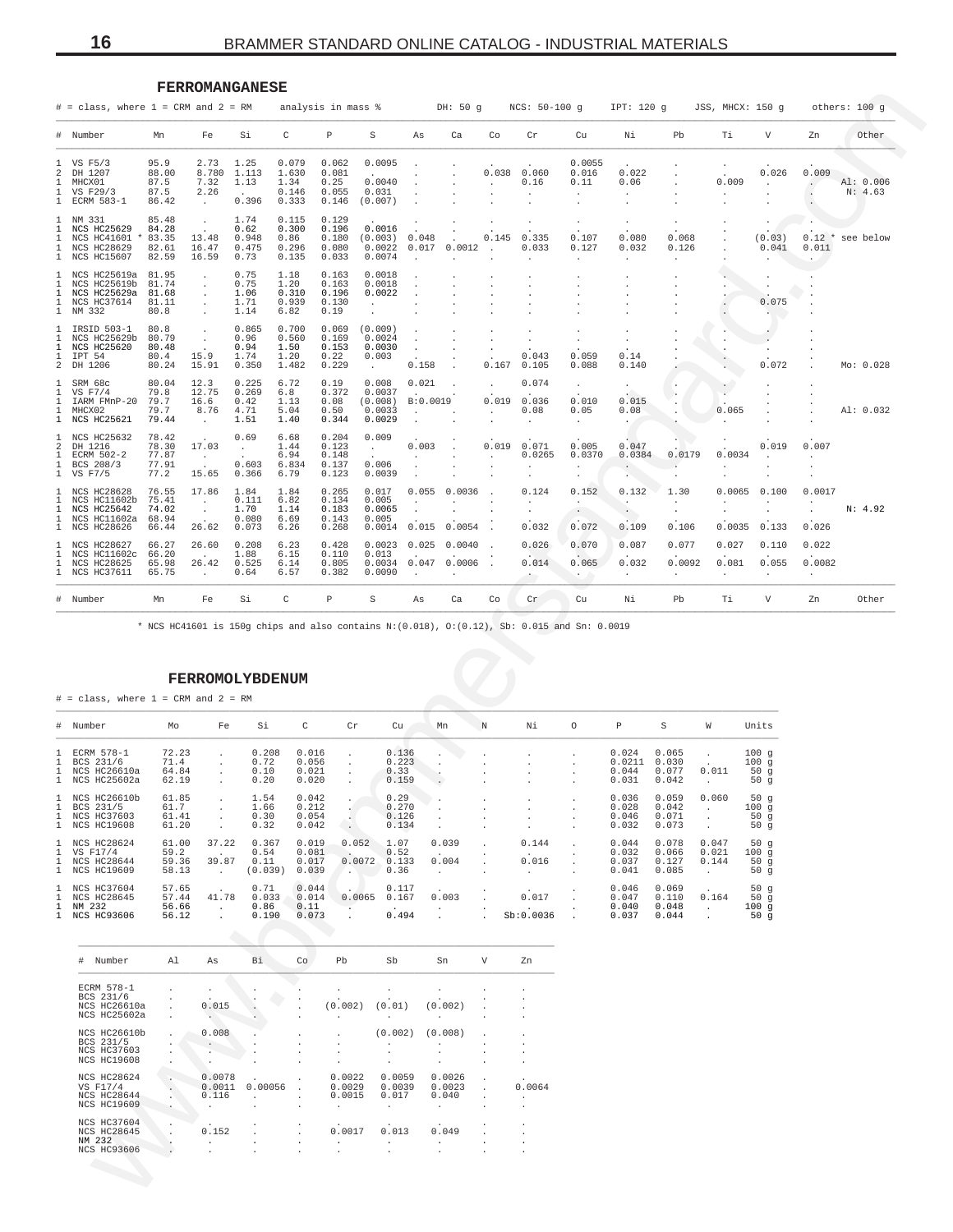<span id="page-16-0"></span>

| CRM                                                                                  |                                  |       | <b>FERRONICKEL</b>           |                                  |                              |                                  |      |                                  |                                  |                                  |                              |                |                                     |                                      |
|--------------------------------------------------------------------------------------|----------------------------------|-------|------------------------------|----------------------------------|------------------------------|----------------------------------|------|----------------------------------|----------------------------------|----------------------------------|------------------------------|----------------|-------------------------------------|--------------------------------------|
| Number                                                                               | Νi                               | N     | C                            | Co                               | Cr                           | Cu                               | Fe   | Mn                               | P                                | S                                | Si                           | V              | Units                               |                                      |
| VS F41                                                                               | 91.4                             | 0.058 | 0.0124                       | 2.04                             |                              | 0.47                             | 5.68 | $\sim$                           | $\mathbf{r}$                     | 0.132                            | $\ddot{\phantom{a}}$         |                | powder 100 g                        |                                      |
| <b>NCS HC11617</b><br><b>NCS HC28059</b><br><b>NCS HC11616</b><br><b>NCS HC28057</b> | 16.45<br>13.96<br>13.34<br>12.25 |       | 1.85<br>2.17<br>2.12<br>2.15 | 0.241<br>0.320<br>0.247<br>0.226 | 1.87<br>1.71<br>1.98<br>2.77 | 0.021<br>0.038<br>0.022<br>0.022 |      | 0.041<br>0.066<br>0.051<br>0.065 | 0.037<br>0.014<br>0.039<br>0.020 | 0.213<br>0.276<br>0.283<br>0.235 | 3.11<br>2.72<br>3.25<br>4.10 | 0.027<br>0.034 | powder<br>chips<br>powder<br>chips  | 60 <sub>q</sub><br>75a<br>60q<br>75a |
| <b>NCS HC25656</b><br>NCS HC11618<br><b>NCS HC28058</b><br><b>NCS HC35609</b>        | 12.16<br>10.70<br>10.19<br>10.01 |       | 3.06<br>1.65<br>2.87<br>2.58 | 0.198<br>0.236<br>0.29           | 3.62<br>1.56<br>1.68<br>2.25 | 0.021<br>0.033<br>0.023          |      | 0.053<br>0.072<br>0.16           | 0.046<br>0.032<br>0.110<br>0.054 | 0.245<br>0.211<br>1.00<br>0.288  | 1.04<br>2.54<br>2.07<br>2.30 | 0.027          | powder<br>powder<br>chips<br>powder | 50q<br>60 <sub>q</sub><br>75q<br>50q |

|                                                                  |                                    | <b>FERRONIOBIUM</b>     |                               |                               | $\#$ = class, where 1 = CRM and 2 = RM |       |                         |              |                                  |       |                                  | * notes the total of Nb+Ta         |                                 |        |       |         |
|------------------------------------------------------------------|------------------------------------|-------------------------|-------------------------------|-------------------------------|----------------------------------------|-------|-------------------------|--------------|----------------------------------|-------|----------------------------------|------------------------------------|---------------------------------|--------|-------|---------|
| # Number                                                         | Nb                                 | Fe                      | Si                            | Al                            | C                                      | Cr    | Cu                      | Mn           | Р                                | Pb    | Sn                               | Ta                                 | Τi                              | V      | W     | Zr      |
| 1 NCS HC25650<br>1 NCS HC18606<br>1 NCS HC11609<br>1 NCS HC93607 | 66.34<br>66.24<br>64.89<br>64.60   |                         | 1.01<br>1.09<br>1.34<br>1.04  | 0.89<br>1.35<br>0.711<br>1.50 | 0.074<br>0.070<br>0.114<br>0.101       |       | 0.023<br>0.059<br>0.038 | 0.29<br>0.37 | 0.085<br>0.159<br>0.172<br>0.194 |       |                                  | (0.081)<br>0.084<br>0.087<br>0.097 | 0.49<br>0.78<br>0.870<br>0.585  | $\sim$ |       | $\cdot$ |
| 1 VS F20/3<br>1 ECRM 579-1<br>2 DH 2815<br>1 ECRM 576-1          | $63.5*$<br>62.87<br>60.15<br>43.90 | 33.3<br>28.77<br>$\sim$ | 0.67<br>1.03<br>1.580<br>1.79 | 0.35<br>1.86<br>4.82<br>2.53  | 0.136<br>0.037<br>0.043<br>0.201       | 0.028 | 0.209                   | 0.842        | 0.039<br>0.064<br>0.065          | 0.140 | 0.0014<br>0.344<br>1.38<br>0.195 | $63.5*$<br>3.85<br>0.856<br>0.306  | 0.292<br>0.567<br>0.185<br>1.32 | 0.013  | 0.064 | 0.105   |

| Number             | Сo     | Mq             | Mo                   | N     | Νi    | S      | Units  |
|--------------------|--------|----------------|----------------------|-------|-------|--------|--------|
| <b>NCS HC25650</b> |        |                |                      |       |       | 0.028  |        |
|                    |        |                | $\ddot{\phantom{a}}$ |       |       |        | 50 $g$ |
| <b>NCS HC18606</b> |        |                | ٠                    |       |       | 0.008  | 50q    |
| <b>NCS HC11609</b> |        |                | $\blacksquare$       |       |       | 0.014  | 70q    |
| <b>NCS HC93607</b> |        | $\blacksquare$ | $\blacksquare$       |       |       | 0.013  | 50g    |
| VS F20/3           | 0.0056 |                |                      | 0.067 |       | 0.0091 | 100q   |
| ECRM 579-1         | 0.005  |                | ٠                    | ٠     |       | 0.021  | 100g   |
| DH 2815            |        | 0.076          | 0.020                |       | 0.019 | 0.056  | 50g    |
| ECRM 576-1         |        | ٠              | ٠                    | ٠     | ٠     | ٠      | 100q   |

| <b>CRM</b>                                                             |                                          |                         |            | <b>FERROPHOSPHORUS</b>        |                                   |                                |                      | analysis listed in mass %            |
|------------------------------------------------------------------------|------------------------------------------|-------------------------|------------|-------------------------------|-----------------------------------|--------------------------------|----------------------|--------------------------------------|
| Number                                                                 | P                                        | C                       | Cr         | Mn                            | S                                 | Si                             | Τi                   | Units                                |
| <b>NCS HC93622</b><br>SRM 90<br>NCS HC11614<br>NCS HC11615<br>VS F28/2 | 27.50<br>26.2<br>25.81<br>21.49<br>16.05 | 0.228<br>0.032<br>0.130 | 0.226<br>٠ | 0.70<br>0.638<br>1.07<br>1.20 | 0.017<br>0.0038<br>0.061<br>0.021 | 0.156<br>0.60<br>0.382<br>1.11 | 0.53<br>2.14<br>0.62 | 50 $q$<br>75q<br>70q<br>70q<br>100 q |

| Number                                                                                                                               | Νi                               | N                                        | C                                               |                                                     | Co                                           | Cr                                                                 | Cu                                                                           | Fe                                                      | Mn                                                | $\mathbb P$                                              | S                                                | Si                                              | V                                             | Units                                                          |                                          |                                                 |                         |                               |
|--------------------------------------------------------------------------------------------------------------------------------------|----------------------------------|------------------------------------------|-------------------------------------------------|-----------------------------------------------------|----------------------------------------------|--------------------------------------------------------------------|------------------------------------------------------------------------------|---------------------------------------------------------|---------------------------------------------------|----------------------------------------------------------|--------------------------------------------------|-------------------------------------------------|-----------------------------------------------|----------------------------------------------------------------|------------------------------------------|-------------------------------------------------|-------------------------|-------------------------------|
| VS F41                                                                                                                               | 91.4                             | 0.058                                    | 0.0124                                          |                                                     | 2.04                                         |                                                                    | 0.47                                                                         | 5.68                                                    |                                                   | $\cdot$                                                  | 0.132                                            | $\cdot$                                         |                                               | powder 100 g                                                   |                                          |                                                 |                         |                               |
| NCS HC11617<br><b>NCS HC28059</b><br>NCS HC11616<br><b>NCS HC28057</b>                                                               | 16.45<br>13.96<br>13.34<br>12.25 | $\cdot$<br>$\cdot$<br>$\cdot$<br>$\cdot$ | 1.85<br>2.17<br>2.12<br>2.15                    |                                                     | 0.241<br>0.320<br>0.247<br>0.226             | 1.87<br>1.71<br>1.98<br>2.77                                       | 0.021<br>0.038<br>0.022<br>0.022                                             | $\cdot$<br>$\cdot$<br>$\cdot$                           | 0.041<br>0.066<br>0.051<br>0.065                  | 0.037<br>0.014<br>0.039<br>0.020                         | 0.213<br>0.276<br>0.283<br>0.235                 | 3.11<br>2.72<br>3.25<br>4.10                    | 0.027<br>$\ddot{\phantom{a}}$<br>0.034        | powder 60 g<br>chips<br>powder 60 g<br>chips                   | 75 g<br>75 g                             |                                                 |                         |                               |
| NCS HC25656<br>NCS HC11618<br><b>NCS HC28058</b><br>NCS HC35609                                                                      | 12.16<br>10.70<br>10.19<br>10.01 | $\cdot$<br>$\cdot$<br>$\cdot$            | 3.06<br>1.65<br>2.87<br>2.58                    |                                                     | 0.198<br>0.236<br>0.29                       | 3.62<br>1.56<br>1.68<br>2.25                                       | 0.021<br>0.033<br>0.023                                                      | $\cdot$<br>$\cdot$<br>$\cdot$                           | 0.053<br>0.072<br>0.16                            | 0.046<br>0.032<br>0.110<br>0.054                         | 0.245<br>0.211<br>1.00<br>0.288                  | 1.04<br>2.54<br>2.07<br>2.30                    | $\sim$<br>0.027<br>$\sim$                     | powder<br>powder<br>chips<br>powder 50 g                       | 50g<br>60 g<br>75 g                      |                                                 |                         |                               |
|                                                                                                                                      |                                  |                                          |                                                 | <b>FERRONIOBIUM</b>                                 |                                              |                                                                    |                                                                              |                                                         |                                                   |                                                          |                                                  |                                                 |                                               | # = class, where 1 = CRM and 2 = RM * notes the total of Nb+Ta |                                          |                                                 |                         |                               |
| # Number                                                                                                                             |                                  | Nb                                       | Fe                                              | Si                                                  | Al                                           | C                                                                  | Cr                                                                           |                                                         | Cu                                                | Mn                                                       | $\, {\mathbb P}$                                 | Pb                                              | Sn                                            | Ta                                                             | Тi                                       | V                                               | W                       | Zr                            |
| NCS HC25650<br>$\mathbf{1}$<br>NCS HC18606<br>1<br>NCS HC11609<br>$\mathbf{1}$<br>NCS HC93607<br>$\mathbf{1}$                        |                                  | 66.34<br>66.24<br>64.89<br>64.60         | $\cdot$<br>$\cdot$<br>$\cdot$                   | 1.01<br>1.09<br>1.34<br>1.04                        | 0.89<br>1.35<br>0.711<br>1.50                | 0.074<br>0.070<br>0.114<br>0.101                                   | $\cdot$                                                                      |                                                         | 0.023<br>0.059<br>0.038                           | 0.29<br>0.37                                             | 0.085<br>0.159<br>0.172<br>0.194                 | $\cdot$<br>$\cdot$                              |                                               | (0.081)<br>0.084<br>0.087<br>0.097                             | 0.49<br>0.78<br>0.870<br>0.585           |                                                 |                         |                               |
| 1<br>VS F20/3<br>ECRM 579-1<br>1<br>2<br>DH 2815<br>ECRM 576-1<br>1                                                                  |                                  | 63.5*<br>62.87<br>60.15<br>43.90         | 33.3<br>$\ddot{\phantom{1}}$<br>28.77<br>$\sim$ | 0.67<br>1.03<br>1.580<br>1.79                       | 0.35<br>1.86<br>4.82<br>2.53                 | 0.136<br>0.037<br>0.043<br>0.201                                   | $\cdot$<br>0.028<br>$\cdot$                                                  |                                                         | 0.209<br>$\sim$                                   | 0.842<br>$\cdot$                                         | 0.039<br>0.064<br>0.065<br>$\sim$                | 0.140<br>$\cdot$                                | 0.0014<br>0.344<br>1.38<br>0.195              | $63.5*$<br>3.85<br>0.856<br>0.306                              | 0.292<br>0.567<br>0.185<br>1.32          | 0.013<br>$\ddot{\phantom{a}}$                   | 0.064<br>$\blacksquare$ | 0.105<br>$\ddot{\phantom{a}}$ |
| Number                                                                                                                               |                                  | Co                                       | Mg                                              | Mo                                                  | $\, {\rm N}$                                 | Νi                                                                 | $\rm S$                                                                      |                                                         | Units                                             |                                                          |                                                  |                                                 |                                               |                                                                |                                          |                                                 |                         |                               |
| NCS HC25650<br>NCS HC18606<br>NCS HC11609<br>NCS HC93607                                                                             |                                  | $\cdot$                                  |                                                 |                                                     |                                              |                                                                    | 0.028<br>0.008<br>0.014<br>0.013                                             |                                                         | 50 <sub>g</sub><br>50g<br>70 g<br>50 <sub>g</sub> |                                                          |                                                  |                                                 |                                               |                                                                |                                          |                                                 |                         |                               |
| VS F20/3<br>ECRM 579-1<br>DH 2815                                                                                                    |                                  | 0.0056<br>0.005<br>$\sim$                | 0.076                                           | 0.020                                               | 0.067                                        | 0.019                                                              | 0.0091<br>0.021<br>0.056                                                     |                                                         | 100 <sub>g</sub><br>100 <sub>g</sub><br>50g       |                                                          |                                                  |                                                 |                                               |                                                                |                                          |                                                 |                         |                               |
| ECRM 576-1                                                                                                                           |                                  |                                          | $\cdot$                                         | $\ddot{\phantom{1}}$                                |                                              |                                                                    | $\cdot$                                                                      |                                                         | 100 <sub>g</sub>                                  |                                                          |                                                  |                                                 |                                               |                                                                |                                          |                                                 |                         |                               |
|                                                                                                                                      |                                  |                                          |                                                 |                                                     |                                              |                                                                    |                                                                              |                                                         |                                                   |                                                          |                                                  |                                                 |                                               |                                                                |                                          |                                                 |                         |                               |
| CRM                                                                                                                                  |                                  |                                          |                                                 | <b>FERROPHOSPHORUS</b>                              |                                              |                                                                    |                                                                              |                                                         | analysis listed in mass %                         |                                                          |                                                  |                                                 |                                               |                                                                |                                          |                                                 |                         |                               |
|                                                                                                                                      | $\mathbb P$<br>27.50<br>26.2     | C<br>0.228                               | Cr<br>$\cdot$                                   | 0.226                                               | $\rm S$<br>Mn<br>0.70                        | 0.017                                                              | Si<br>0.156                                                                  | 0.53                                                    | Units<br>Тi                                       | 50g<br>75 g                                              |                                                  |                                                 |                                               |                                                                |                                          |                                                 |                         |                               |
|                                                                                                                                      | 25.81<br>21.49<br>16.05          | 0.032<br>0.130<br>$\sim$                 | $\cdot$<br>$\cdot$                              | 1.07<br>1.20<br>FERROTITANIUM                       | 0.638                                        | 0.0038<br>0.061<br>0.021                                           | 0.60<br>0.382<br>1.11                                                        | 2.14<br>0.62<br>$\cdot$                                 | 100g                                              | 70g<br>70 g<br>$#$ = Class, where $1$ = CRM and $2$ = RM |                                                  |                                                 |                                               |                                                                |                                          |                                                 |                         |                               |
| Number<br>NCS HC93622<br>SRM 90<br>NCS HC11614<br>NCS HC11615<br>VS F28/2<br># Number                                                |                                  | Τi                                       | Al                                              | Sol.Al                                              | C                                            | Co                                                                 |                                                                              | Cr.                                                     | Cu                                                | Fe                                                       | Mn                                               | Р                                               | $\rm S$                                       | Si                                                             | V                                        | Zr                                              |                         |                               |
| $\overline{a}$<br>DH 2409<br>VS F30/4<br>$\mathbf{1}$<br>NCS HC15601<br>$\mathbf{1}$<br>NCS HC19604<br>$\mathbf{1}$<br>1 NCS HC19605 |                                  | 72.74<br>70.3<br>70.02<br>43.81<br>38.81 | 2.93<br>3.83<br>0.3<br>10.64<br>8.61            | $\cdot$<br>$\cdot$<br>$\cdot$<br>$\cdot$<br>$\cdot$ | 0.154<br>0.057<br>0.041<br>0.032             | $\cdot$<br>$\cdot$<br>$\cdot$<br>$\cdot$                           |                                                                              | 0.384<br>0.154<br>0.039<br>$\langle \cdot \rangle$<br>÷ | 0.074<br>0.065<br>0.037<br>0.025                  | 19.27<br>21.51<br>26.57<br>$\cdot$<br>$\cdot$            | 0.192<br>0.189<br>0.106<br>1.59<br>0.81          | 0.004<br>0.0030<br>0.0071<br>0.051<br>0.032     | 0.0054<br>0.0047<br>0.011<br>0.009            | 0.180<br>0.163<br>1.47<br>3.46<br>4.20                         | 1.167<br>2.29<br>0.011<br>0.158<br>0.303 | 0.383<br>0.231<br>$\cdot$<br>$\cdot$<br>$\cdot$ |                         |                               |
| 1 ECRM 584-1<br>1 NCS HC93608<br>VS F43<br>$\mathbf{1}$<br>1 NCS HC26613<br>1 NCS HC18604                                            |                                  | 37.17<br>32.22<br>31.9<br>30.24<br>27.93 | 7.19<br>3.00<br>11.11<br>8.13<br>5.38           | (6.0)<br>$\sim$<br>$\cdot$<br>$\cdot$<br>$\cdot$    | 0.044<br>0.095<br>0.098<br>0.019<br>0.065    | $\cdot$<br>$\cdot$<br>$\cdot$<br>$\bullet$<br>$\ddot{\phantom{a}}$ | $\cdot$<br>$\sim$                                                            | 0.354<br>$\cdot$                                        | 0.281<br>0.336<br>(0.005)<br>0.117                | $\cdot$<br>$\cdot$<br>$\cdot$<br>$\cdot$<br>$\cdot$      | 1.13<br>0.255<br>1.22<br>1.11<br>2.67            | 0.032<br>0.014<br>0.038<br>0.020<br>0.043       | 0.030<br>0.015<br>0.0058<br>0.012<br>0.013    | 1.80<br>0.30<br>2.50<br>1.84<br>4.68                           | $\sim$<br>0.152<br>0.19<br>$\sim$        | $\cdot$<br>0.059<br>$\cdot$<br>$\cdot$          |                         |                               |
| 1 NCS HC28638<br>1 VS F42<br>IRSID 510-1<br>$\mathbf{1}$<br>$\mathbf{1}$<br>NM 341<br>BS FeTi-1<br>$\mathbf{1}$                      |                                  | 27.34<br>27.13<br>26.95<br>24.91<br>20.0 | 7.82<br>11.41<br>(4.9)<br>5.54<br>12.5          | $\cdot$<br>$\cdot$<br>$\sim$<br>$\sim$<br>$\cdot$   | 0.033<br>0.55<br>0.058<br>0.57               | $\cdot$<br>$\cdot$<br>$\cdot$<br>(0.03)                            |                                                                              | 0.055<br>2.22<br>$\sim$<br>0.33                         | 1.32<br>$\sim$<br>0.60                            | $\cdot$<br>$\cdot$<br>$\cdot$                            | 0.362<br>1.1<br>$\sim$<br>7.7                    | 0.015<br>0.05<br>(0.035)<br>(0.05)              | 0.0048<br>0.023<br>$\sim 10^{-11}$<br>(0.009) | 4.51<br>6.74<br>4.65<br>2.55<br>2.8                            | 0.15<br>$\sim$<br>$\sim$<br>0.69         | $\cdot$<br>$\cdot$<br>$\cdot$<br>3.7            |                         |                               |
| $\mathbf{1}$<br>BS FeTi-2                                                                                                            |                                  | 19.6                                     | 12.6                                            | $\sim$                                              | 0.455                                        | 0.037                                                              |                                                                              | 0.30                                                    | 0.43                                              |                                                          | 7.9                                              | (0.05)                                          | (0.01)                                        | 3.2                                                            | 0.76                                     | 3.8                                             |                         |                               |
| Number                                                                                                                               |                                  | $\mathbf{B}$                             | Ca                                              | Mg                                                  | Mo                                           | $\mathbb N$                                                        | Nb                                                                           |                                                         | Νi                                                | Pb                                                       | Sn                                               | W                                               | Zn                                            | Units                                                          |                                          |                                                 |                         |                               |
| DH 2409<br>VS F30/4<br>NCS HC15601<br>NCS HC19604                                                                                    |                                  | $\cdot$<br>$\cdot$                       | ÷.<br>$\cdot$                                   | 0.070<br>$\cdot$                                    | 0.814<br>0.60<br>0.028<br>$\cdot$<br>$\cdot$ | 0.38<br>$\sim$<br>$\cdot$                                          | 0.072<br>$\cdot$<br>$\ddot{\phantom{0}}$<br>$\ddot{\phantom{0}}$<br>$\cdot$  |                                                         | 0.047<br>0.053<br>0.29<br>$\cdot$<br>$\cdot$      | $\cdot$<br>$\cdot$<br>$\cdot$<br>$\cdot$<br>$\cdot$      | 0.246<br>0.077<br>0.056<br>0.061                 | $\cdot$<br>$\cdot$<br>$\cdot$                   | $\cdot$                                       | 50g<br>100g<br>50g<br>100g                                     |                                          |                                                 |                         |                               |
| NCS HC19605<br>ECRM 584-1<br>NCS HC96308<br>VS F43<br><b>NCS HC26613</b>                                                             |                                  | $\cdot$<br>$\cdot$<br>$\mathbf{a}_1$     | $\ddot{\phantom{0}}$                            |                                                     | $\cdot$<br>0.0036<br>$\cdot$                 | $\cdot$<br>0.085<br>$\cdot$                                        | $\cdot$<br>$\cdot$<br>$\cdot$                                                |                                                         |                                                   | $\cdot$<br>$\cdot$<br>$\cdot$<br>$\cdot$                 | $\cdot$<br>0.013<br>$\cdot$                      | $\cdot$                                         | $\cdot$<br>0.032<br>$\cdot$                   | 100g<br>100g<br>50g<br>100g<br>50g                             |                                          |                                                 |                         |                               |
| NCS HC18604<br><b>NCS HC28638</b><br>VS F42<br>IRSID 510-1<br>NM 341<br>BS FeTi-1                                                    |                                  | $\cdot$<br>0.60                          | 1.14                                            | (0.4)                                               | $\cdot$<br>0.106<br>$\cdot$<br>0.058         | $\cdot$<br>$\cdot$<br>0.144                                        | $\ddot{\phantom{a}}$<br>$\ddot{\phantom{0}}$<br>$\cdot$<br>$\cdot$<br>(0.05) |                                                         | $\cdot$<br>0.17                                   | $\cdot$<br>$\cdot$<br>$\cdot$                            | $\cdot$<br>$\cdot$<br>$\cdot$<br>$\cdot$<br>0.11 | $\cdot$<br>0.33<br>$\sim$<br>$\cdot$<br>$\cdot$ | $\cdot$<br>0.129<br>$\sim$<br>(0.03)          | 50 <sub>g</sub><br>50g<br>100g<br>100g<br>100g<br>100g         | 17025                                    |                                                 |                         |                               |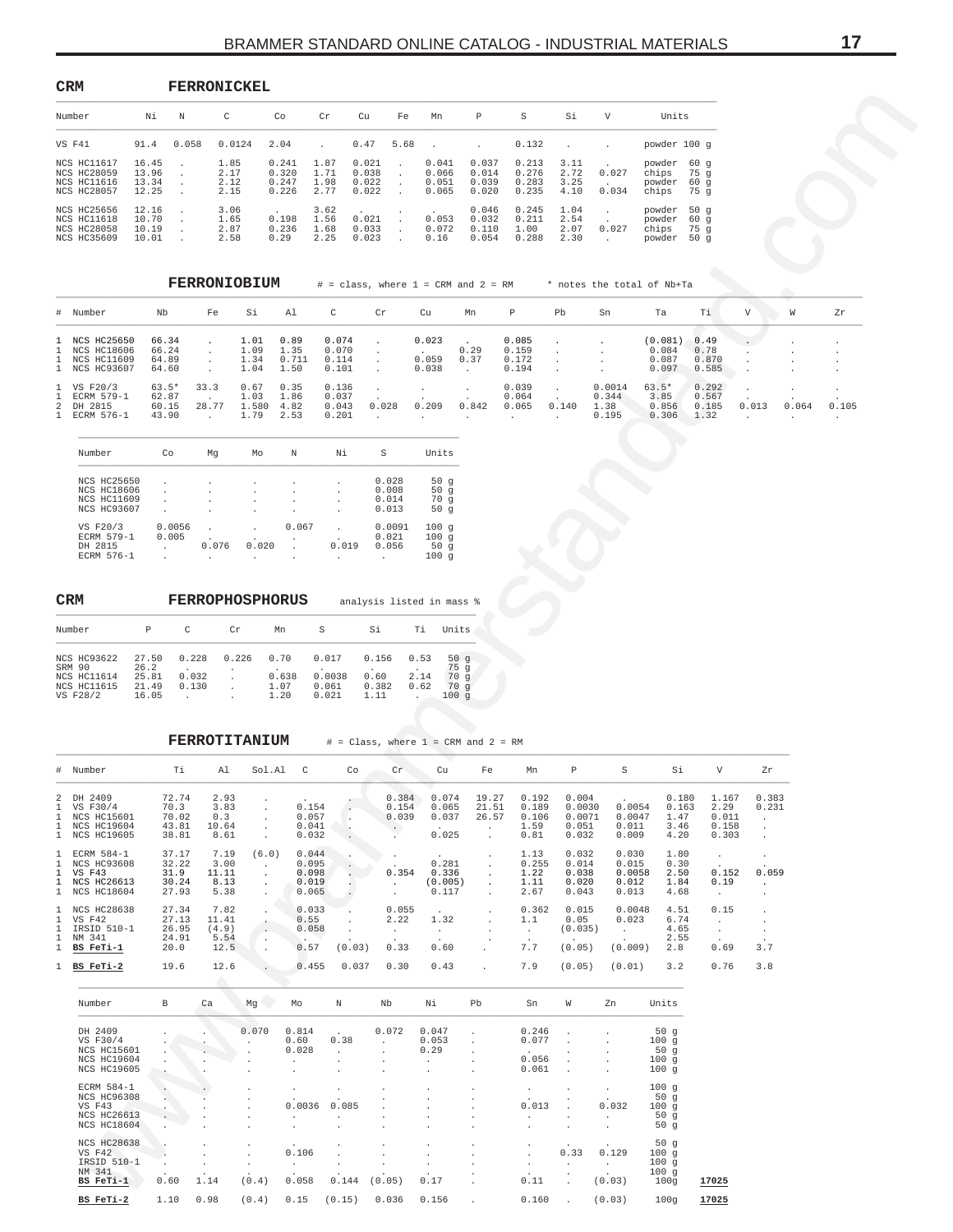| CRM                                                |                                |                              | <b>FERROTUNGSTEN</b>   |                |                                   |                          |                  |                         |                |                          |        |                           |       |                                  |                                |
|----------------------------------------------------|--------------------------------|------------------------------|------------------------|----------------|-----------------------------------|--------------------------|------------------|-------------------------|----------------|--------------------------|--------|---------------------------|-------|----------------------------------|--------------------------------|
| Number                                             | w                              | Si                           | Al(tot) As             |                | C                                 | Cu                       | Fe               | Mn                      | Mo             | P                        | Pb     | s                         | Sb    | Sn                               | Units                          |
| ECRM 555-1<br>ECRM 590-1<br>NCS HC25606a<br>VS F48 | 79.9<br>79.55<br>76.24<br>71.0 | 1.75<br>1.05<br>0.34<br>0.47 | 0.14<br>(0.36)<br>0.64 | 0.041<br>0.037 | 0.025<br>0.0250<br>0.036<br>0.074 | 0.0484<br>0.079<br>0.096 | (15.2)<br>$\sim$ | 0.136<br>0.102<br>0.695 | 0.101<br>0.047 | (0.02)<br>0.033<br>0.035 | 0.0048 | (0.018)<br>0.052<br>0.211 | 0.014 | 0.034<br>0.045<br>0.041<br>0.031 | 100q<br>100q<br>50 $g$<br>100q |

|                   | ⊾∽⊾                                                                                        |                                                            | r crwo i ungo i en                                                                                                                                                                                                                                                                                                                                                                                                                                                                                                                                                                 |                                              |                                                                      |                                                                                         |                                                                                                                |                                                                                                               |                                                                          |                                                  |                                                                                                         |                          |                                                             |                                                         |                                             |                             |        |
|-------------------|--------------------------------------------------------------------------------------------|------------------------------------------------------------|------------------------------------------------------------------------------------------------------------------------------------------------------------------------------------------------------------------------------------------------------------------------------------------------------------------------------------------------------------------------------------------------------------------------------------------------------------------------------------------------------------------------------------------------------------------------------------|----------------------------------------------|----------------------------------------------------------------------|-----------------------------------------------------------------------------------------|----------------------------------------------------------------------------------------------------------------|---------------------------------------------------------------------------------------------------------------|--------------------------------------------------------------------------|--------------------------------------------------|---------------------------------------------------------------------------------------------------------|--------------------------|-------------------------------------------------------------|---------------------------------------------------------|---------------------------------------------|-----------------------------|--------|
| Number            |                                                                                            | W                                                          |                                                                                                                                                                                                                                                                                                                                                                                                                                                                                                                                                                                    | Si Al(tot) As                                | $\mathbb C$                                                          | Cu                                                                                      | Fe                                                                                                             | Mn                                                                                                            | Mo                                                                       | $\mathbb{P}$                                     | Pb                                                                                                      | S                        | Sb                                                          | Sn                                                      |                                             | Units                       |        |
|                   | ECRM 555-1<br>ECRM 590-1<br>NCS HC25606a<br>VS F48                                         | 79.9 1.75<br>79.55 1.05 (0.36).<br>76.24 0.34<br>71.0 0.47 |                                                                                                                                                                                                                                                                                                                                                                                                                                                                                                                                                                                    | 0.14                                         | <b>Contractor</b><br>$0.041$ 0.036<br>$0.64$ 0.037 0.074             | 0.025<br>$0.0250$ $0.0484$ .                                                            | (15.2)<br>$0.079$ .<br>0.096<br>$\sim 100$                                                                     | 0.102<br>0.695                                                                                                | $0.136$ $0.101$ .                                                        | (0.02)<br>0.033                                  | $\mathbf{A}$ and $\mathbf{A}$<br>$\mathcal{A}^{\text{max}}$                                             | (0.018)<br>0.052         | $\frac{1}{2}$ .<br>$0.047$ $0.035$ $0.0048$ $0.211$ $0.014$ | 0.034<br>0.045<br>0.041<br>0.031                        |                                             | 100g<br>100g<br>50g<br>100g |        |
|                   |                                                                                            |                                                            |                                                                                                                                                                                                                                                                                                                                                                                                                                                                                                                                                                                    |                                              |                                                                      |                                                                                         |                                                                                                                |                                                                                                               |                                                                          |                                                  |                                                                                                         |                          |                                                             |                                                         |                                             |                             |        |
|                   |                                                                                            |                                                            |                                                                                                                                                                                                                                                                                                                                                                                                                                                                                                                                                                                    |                                              |                                                                      |                                                                                         |                                                                                                                | FERROVANADIUM $#$ = Class, where 1 = CRM and 2 = RM                                                           |                                                                          |                                                  |                                                                                                         |                          |                                                             |                                                         |                                             |                             |        |
|                   | # Number                                                                                   | $V$ and $V$                                                | Fe                                                                                                                                                                                                                                                                                                                                                                                                                                                                                                                                                                                 | Si                                           | Al                                                                   | $\mathbb{C}$                                                                            | Cr                                                                                                             | Cu                                                                                                            | Mg                                                                       | Mn                                               | Mo                                                                                                      | N                        | Νi                                                          | P                                                       | S                                           |                             |        |
|                   | 1 NCS HC93629 80.90<br>2 DH 2510<br>1 VS F40<br>1 NCS HC11608<br>1 NCS HC28633             | 80.1<br>79.27<br>54.02                                     | 80.85 14.25<br>$\sim 1000$ km s $^{-1}$<br>$\sim 100$ km s $^{-1}$<br><b>Contractor</b>                                                                                                                                                                                                                                                                                                                                                                                                                                                                                            | 0.86<br>1.31<br>0.653<br>0.682               | 1.33<br>$0.894$ 0.783<br>2.12<br>1.41<br>0.0026                      | 0.032<br>0.120<br>0.096<br>0.109<br>0.285                                               | 0.201<br>0.185<br>$\sim 10^{-11}$<br>0.110                                                                     | 0.038<br>0.81<br>0.0089<br>0.054                                                                              | 0.010<br><b>Contractor</b><br>$\sim 100$ km s $^{-1}$<br><b>Contract</b> | 0.046<br>1.154<br>1.49<br>0.106<br>0.663         | 0.029<br><b>Carl Corp.</b><br>$\sim 10^{-11}$<br><b>Contract</b>                                        | $\sim$ $\sim$            | 0.009<br><b>Contract Contract</b><br>0.010<br>0.011         | 0.036<br>0.051<br>0.022<br>0.021<br>0.056               | 0.014<br>0.016<br>0.014<br>0.035<br>0.0044  |                             |        |
|                   | 1 NCS HC26608c 53.78<br>1 NM 235<br>1 NCS HC19606<br>1 NCS HC26608b 50.57<br>1 NCS HC93628 | 51.53<br>51.14<br>50.24                                    | $\mathcal{L}^{\mathcal{L}}(\mathcal{L}^{\mathcal{L}}(\mathcal{L}^{\mathcal{L}}(\mathcal{L}^{\mathcal{L}}(\mathcal{L}^{\mathcal{L}}(\mathcal{L}^{\mathcal{L}}(\mathcal{L}^{\mathcal{L}}(\mathcal{L}^{\mathcal{L}}(\mathcal{L}^{\mathcal{L}}(\mathcal{L}^{\mathcal{L}}(\mathcal{L}^{\mathcal{L}}(\mathcal{L}^{\mathcal{L}}(\mathcal{L}^{\mathcal{L}}(\mathcal{L}^{\mathcal{L}}(\mathcal{L}^{\mathcal{L}}(\mathcal{L}^{\mathcal{L}}(\mathcal{L}^{\mathcal{L$<br>$\mathcal{L}^{\mathcal{L}}(\mathcal{A})$ .<br>$\sim 100$ km s $^{-1}$<br>$\sim 100$ km s $^{-1}$<br><b>Contractor</b> | 0.81<br>1.04<br>0.68                         | $(0.0025)$ 0.17<br>1.60<br>0.084<br>$0.84$ (0.002)<br>$0.730$ $6.10$ | 0.06<br>$0.565$ 0.32<br>0.22<br>0.130                                                   | 0.71<br><b>Contractor</b><br>0.70<br><b>Contract</b>                                                           | <b>Contract Contract</b><br>$\sim 10^{-11}$<br>$\sim$ $\sim$<br><b>Contractor</b><br><b>Contract Contract</b> | $\sim$ $-$                                                               | 2.00<br>0.20<br>0.43<br>1.64<br>0.474            | $\sim$ $\sim$<br><b>Contractor</b><br><b>Contractor</b><br>$\sim 100$<br>$\sim 100$                     |                          |                                                             | 0.043<br>0.039<br>0.087<br>0.051<br>0.042               | 0.0040<br>0.025<br>0.010<br>0.0044<br>0.016 |                             |        |
|                   | 1 ECRM 577-1<br>1 NCS HC93628a 50.09<br>1 NCS HC37616<br>1 NCS HC11607<br>1 NCS HC18608    | 50.16<br>49.72<br>49.40<br>48.93                           | <b>Contractor</b><br>$\sim 100$ km s $^{-1}$<br>$\sim 100$ km s $^{-1}$<br>$\sim 100$ km $^{-1}$<br><b>Contractor</b>                                                                                                                                                                                                                                                                                                                                                                                                                                                              | 1.79<br>0.50<br>1.67<br>0.76                 | 0.414<br>$0.730$ 6.03<br>5.18<br>$\sim 10^{-10}$<br>0.158            | 0.089<br>0.152<br>0.081<br>$0.235$ .<br>0.40                                            | $\sim 10^{-10}$<br>$\sim 100$ km s $^{-1}$<br>$\sim 100$<br>$\sim 100$ km s $^{-1}$                            | 0.054<br><b>Contractor</b><br>0.022<br><b>Contract Contract</b>                                               | <b>Contractor</b><br><b>Contractor</b><br><b>Contract Contract</b>       | 0.158<br>0.475<br>0.58<br>$0.321$ .<br>$0.26$ .  | <b>Contractor</b><br><b>Contract</b><br>$\sim 100$                                                      | $\sim 100$               | 0.053<br><b>Contract Contract</b>                           | 0.035<br>0.043<br>0.016<br>0.121<br>0.049               | 0.034<br>0.017<br>0.012<br>0.010<br>0.043   |                             |        |
| 1<br>$\mathbf{1}$ | 1 NCS HC28634<br>BS FeV 45<br>1 VS F19/3<br>BS FeV 42<br>1 VS F32/3                        | 47.32<br>42.6<br>42.2 39.2                                 | 45.1 33.7<br>$\sim 100$<br>40.2 (40)                                                                                                                                                                                                                                                                                                                                                                                                                                                                                                                                               | 1.89<br>4.90<br>1.47<br>3.77                 | 0.0061<br>0.017<br>(0.005)<br>(0.05)<br>$(1.2)$ $(0.05)$             | (0.4)                                                                                   | $0.475$ 0.289 0.064<br>$0.241$ 5.82<br>$0.418$ 1.21<br><b>Contractor</b>                                       | 0.40<br>0.204<br>$0.297$ 5.18 0.31<br>$(0.2)$ .                                                               | $0.014$ 4.12<br>$\sim 10^{10}$ km $^{-1}$<br>$0.059$ 3.37                | 0.365<br>3.30<br>3.14                            | $0.0079$ 0.26<br><b>Contract Contract Contract</b><br>$0.023$ 0.19<br><b>Contract Contract Contract</b> | 7.51                     | 0.067<br>4.32<br>3.87<br>March 19                           | 0.093<br>(0.13)<br>0.059<br>0.127<br>$(0.05)$ $(0.008)$ | 0.014<br>0.334<br>0.0102<br>0.31            |                             |        |
|                   | Number                                                                                     | As                                                         | Ca                                                                                                                                                                                                                                                                                                                                                                                                                                                                                                                                                                                 | $\circ$                                      | Pb                                                                   | Ti Ti                                                                                   | Units                                                                                                          |                                                                                                               |                                                                          |                                                  |                                                                                                         |                          |                                                             |                                                         |                                             |                             |        |
|                   | NCS HC93629<br>DH 2510<br>VS F40<br>NCS HC11608<br>NCS HC28633                             | 0.0024<br>0.0017                                           | $\sim$<br>0.022                                                                                                                                                                                                                                                                                                                                                                                                                                                                                                                                                                    | $\sim$                                       | $\sim$<br>$\sim$<br>0.0006                                           | 0.071<br>$\sim 10^{-10}$ m $^{-1}$                                                      | 25g<br>100g<br>70 g<br>50 g                                                                                    | 50 g Co: 0.008 Nb: 0.013 W: 0.025                                                                             |                                                                          |                                                  |                                                                                                         |                          |                                                             |                                                         |                                             |                             |        |
|                   | NCS HC26608c<br>NM 235<br>NCS HC19606<br>NCS HC26608b<br>NCS HC93628                       | $\blacksquare$<br>$\sim$<br>$\sim$ 100 $\mu$               |                                                                                                                                                                                                                                                                                                                                                                                                                                                                                                                                                                                    | $\ddot{\phantom{1}}$<br>$\sim$               | $\sim$                                                               | . $Zn:(0.004)$<br>the company of the com-<br>Zn:(0.0024)<br>and the company of the com- | 50g<br>100g<br>50g<br>50g<br>30 g                                                                              |                                                                                                               |                                                                          |                                                  |                                                                                                         |                          |                                                             |                                                         |                                             |                             |        |
|                   | ECRM 577-1<br>NCS HC93628a<br>NCS HC37616<br>NCS HC11607<br>NCS HC18608                    | $\sim 10^{-11}$<br>0.021<br><b>Contractor</b>              |                                                                                                                                                                                                                                                                                                                                                                                                                                                                                                                                                                                    | $\cdot$                                      |                                                                      |                                                                                         | 100g<br>30 <sub>g</sub><br>50g<br>70 g<br>50g                                                                  |                                                                                                               |                                                                          |                                                  |                                                                                                         |                          |                                                             |                                                         |                                             |                             |        |
|                   | NCS HC28634 0.024<br>BS FeV 45<br>VS F19/3<br>BS FeV 42<br>VS F32/3                        | (0.013)<br>0.0009<br>(0.01)<br>(< 0.001)                   | 0.010<br><b>Contractor</b><br>(0.052)<br><b>Contractor</b>                                                                                                                                                                                                                                                                                                                                                                                                                                                                                                                         | $0.115$ .<br>$\sim$<br><b>Contractor</b>     | 0.0004<br>and the contract of the                                    | 0.021<br>0.033<br>$\sim$ $\sim$                                                         | 50 g<br>100g<br>100g<br>100g<br>100g                                                                           | 17025, 34<br>17025, 34                                                                                        |                                                                          |                                                  |                                                                                                         |                          |                                                             |                                                         |                                             |                             |        |
|                   |                                                                                            |                                                            |                                                                                                                                                                                                                                                                                                                                                                                                                                                                                                                                                                                    |                                              | RARE EARTH FERROSILICON                                              |                                                                                         |                                                                                                                |                                                                                                               |                                                                          |                                                  |                                                                                                         |                          |                                                             |                                                         |                                             |                             |        |
| CRM               | Number                                                                                     | RE                                                         | Si                                                                                                                                                                                                                                                                                                                                                                                                                                                                                                                                                                                 | Fe                                           | Ca                                                                   | Mg Mn                                                                                   |                                                                                                                | Ti                                                                                                            | Al -                                                                     | $\mathbb{C}$                                     | * VS F31/2 lists Rare Earth Oxides<br><b>Ce</b>                                                         |                          | Cu La Units                                                 |                                                         |                                             |                             |        |
|                   | VS F31/3 *<br>NCS HC39602<br>NCS HC39601<br>NCS HC28615                                    | 39.0<br>21.20<br>20.09<br>20.00                            | 39.6<br>37.18<br>40.31<br>41.02                                                                                                                                                                                                                                                                                                                                                                                                                                                                                                                                                    | 16.26<br>22.18<br>20.81<br><b>Contractor</b> | 1.76<br>3.21<br>5.60                                                 | $0.320$ .<br>1.98 10.56<br>9.50<br><b>Contract Contract</b>                             | 3.43<br>2.72<br>0.390                                                                                          | 1.92<br>1.50<br>0.235                                                                                         | 7.60<br><b>Contractor</b><br>$\sim$<br>$\sim 100$ km s $^{-1}$           | 0.032<br><b>Contractor</b><br>$\cdot$<br>$\cdot$ | 15.65<br><b>Contract Contract</b><br>$\ddot{\phantom{0}}$                                               | 0.51<br>$\sim$           | $\sim$<br>$\cdot$<br>$\cdot$                                | 100q<br>$100q$ last<br>100g<br>100g                     |                                             |                             |        |
|                   | NCS HC28609<br>NCS HC28612<br>NCS HC28611<br>NCS HC28610                                   | 8.66<br>5.10 43.22 (40.7)<br>3.71                          |                                                                                                                                                                                                                                                                                                                                                                                                                                                                                                                                                                                    | 43.90 (31.67)<br>42.05 (43.4)                | $6.42$ $43.44$ $(36.43)$ $0.90$ $8.25$<br>0.84<br>0.76               | 1.01 10.20<br>5.70<br>5.52                                                              | 0.70<br>0.63<br>0.55<br>0.46                                                                                   | 0.54<br>0.435<br>0.362<br>0.275                                                                               | $\sim 100$<br>$\sim 100$ km<br>$\sim 100$ km s $^{-1}$                   | $\cdot$<br>$\cdot$                               | $\sim$<br>$\sim 100$ km s $^{-1}$<br>(1.86)                                                             | $\sim$<br>$\sim$ $-$     | $\blacksquare$<br>$\cdot$                                   | 80g<br>80g<br>80g<br>$(0.88)$ 80 g last                 |                                             |                             |        |
|                   | FERROSILICOALUMINUM, FERROSILICOCALCIUM, FERROSILICOCHROMIUM, and FERROSILICOTITANIUM      |                                                            |                                                                                                                                                                                                                                                                                                                                                                                                                                                                                                                                                                                    |                                              |                                                                      |                                                                                         |                                                                                                                |                                                                                                               |                                                                          |                                                  |                                                                                                         |                          |                                                             |                                                         |                                             |                             |        |
|                   | $\#$ = class, where $1$ = CRM and $2$ = RM                                                 |                                                            |                                                                                                                                                                                                                                                                                                                                                                                                                                                                                                                                                                                    |                                              |                                                                      |                                                                                         |                                                                                                                |                                                                                                               |                                                                          |                                                  |                                                                                                         |                          | DH, NCS: 50 g units VS: 100 g units                         |                                                         |                                             |                             |        |
|                   | # Number                                                                                   | Si                                                         | Fe                                                                                                                                                                                                                                                                                                                                                                                                                                                                                                                                                                                 | <b>Ca</b>                                    | $\mathbb{C}$ r                                                       | Ti Ti                                                                                   | Al and the state of the state of the state of the state of the state of the state of the state of the state of | $\mathbb C$                                                                                                   | Cu                                                                       | Mg                                               | Mn                                                                                                      | Mo                       | Ni                                                          | P                                                       | S .                                         | $V$ and $V$                 | Zr     |
|                   | 2 DH 2902<br>2 DH 2901<br>1 VS F25/3                                                       | 59.25 24.80<br>56.73<br>51.5                               | 26.58                                                                                                                                                                                                                                                                                                                                                                                                                                                                                                                                                                              | 0.220<br>0.200<br>23.06 21.3                 | 0.062<br><b>Contractor</b>                                           | $0.059$ 11.21<br>12.03<br><b>Contractor</b>                                             | 0.67                                                                                                           | 0.613  0.284  0.022  0.234<br>$0.597$ $0.183$ $0.021$ $0.210$<br>$\sim 100$                                   | <b>Contract Contract</b>                                                 | $\sim 100$                                       | 1.72<br><b>Contract</b>                                                                                 | 0.149<br><b>Contract</b> | 1.64  0.126  0.043<br>0.044<br><b>Contractor</b>            | $0.010$ $0.005$ $0.154$ $0.046$<br>0.013<br>0.011       | $0.0056$ .                                  | $0.005$ $0.161$ $0.046$     | $\sim$ |
|                   |                                                                                            |                                                            | 40.46 20.93                                                                                                                                                                                                                                                                                                                                                                                                                                                                                                                                                                        | 0.028                                        | 36.93                                                                |                                                                                         |                                                                                                                | 0.124  0.579  0.034  0.020<br>$0.02$ .                                                                        |                                                                          | $\sim 100$ km s $^{-1}$                          | $0.41$ .                                                                                                |                          | 0.190 0.022                                                 |                                                         | 0.002                                       | $0.074$ 0.005               |        |

| Number             | As                   | Ca                       | O                    | Pb           | Τi                                | Units  |           |  |           |          |
|--------------------|----------------------|--------------------------|----------------------|--------------|-----------------------------------|--------|-----------|--|-----------|----------|
| <b>NCS HC93629</b> |                      |                          |                      |              |                                   | 25q    |           |  |           |          |
| DH 2510            |                      |                          |                      |              | 0.071                             | 50g    | Co: 0.008 |  | Nb: 0.013 | W: 0.025 |
| VS F40             |                      | ٠                        | $\mathbf{r}$         |              |                                   | 100q   |           |  |           |          |
| NCS HC11608        | 0.0024               | $\cdot$                  | ٠                    | $\sim$       |                                   | 70q    |           |  |           |          |
| <b>NCS HC28633</b> | 0.0017               | 0.022                    |                      | 0.0006       |                                   | 50q    |           |  |           |          |
| NCS HC26608c       | $\overline{a}$       | $\mathbf{r}$             | $\mathbf{r}$         |              | . $Zn:(0.004)$                    | 50q    |           |  |           |          |
| NM 235             |                      |                          |                      |              |                                   | 100q   |           |  |           |          |
| NCS HC19606        |                      |                          |                      |              | $\mathbf{r}$                      | 50q    |           |  |           |          |
| NCS HC26608b       | $\ddot{\phantom{0}}$ | $\mathbf{r}$             | $\mathbf{r}$         | $\mathbf{r}$ | Zn:(0.0024)                       | 50q    |           |  |           |          |
| <b>NCS HC93628</b> | $\cdot$              | $\mathbf{r}$             |                      |              | $\mathbf{r}$                      | 30q    |           |  |           |          |
| ECRM 577-1         |                      |                          |                      |              |                                   | 100q   |           |  |           |          |
| NCS HC93628a       | $\mathbf{r}$         |                          |                      |              |                                   | 30g    |           |  |           |          |
| <b>NCS HC37616</b> |                      |                          |                      |              |                                   | 50 $g$ |           |  |           |          |
| NCS HC11607        | 0.021                |                          |                      |              |                                   | 70q    |           |  |           |          |
| <b>NCS HC18608</b> | $\mathbf{r}$         |                          | $\ddot{\phantom{a}}$ |              |                                   | 50q    |           |  |           |          |
| NCS HC28634        | 0.024                | 0.115                    | $\mathbf{r}$         | 0.0004       | <b>Contract Contract Contract</b> | 50g    |           |  |           |          |
| BS FeV 45          | (0.013)              | 0.010                    |                      | $\sim$       | 0.021                             | 100q   | 17025, 34 |  |           |          |
| VS F19/3 0.0009    |                      | <b>Contract Contract</b> |                      | $\sim$       | <b>Contract Contract</b>          | 100q   |           |  |           |          |
| BS FeV 42          | (0.01)               | (0.052)                  |                      |              | 0.033                             | 100q   | 17025, 34 |  |           |          |
| VS F32/3           | (< 0.001)            | $\sim$                   | $\ddot{\phantom{a}}$ | $\mathbf{r}$ | $\sim$                            | 100q   |           |  |           |          |

| <b>CRM</b>         |       | <b>RARE</b> | <b>EARTH FERROSILICON</b> |      |       |       |       |      |       | * VS F31/2 lists Rare Earth Oxides |         |        |       |      |
|--------------------|-------|-------------|---------------------------|------|-------|-------|-------|------|-------|------------------------------------|---------|--------|-------|------|
| Number             | RE    | Si          | Fe                        | Ca   | Mq    | Mn    | Ti    | A1   | C     | Ce                                 | Cu      | La     | Units |      |
| VS F31/3 $*$       | 39.0  | 39.6        | 16.26                     | 1.76 | 0.320 |       |       | 7.60 | 0.032 | 15.65                              | 0.51    |        | 100q  |      |
| <b>NCS HC39602</b> | 21.20 | 37.18       | 22.18                     | 1.98 | 10.56 | 3.43  | 1.92  |      |       | $\overline{a}$                     |         |        | 100q  | last |
| <b>NCS HC39601</b> | 20.09 | 40.31       | 20.81                     | 3.21 | 9.50  | 2.72  | 1.50  |      |       | $\cdot$                            |         |        | 100q  |      |
| NCS HC28615        | 20.00 | 41.02       |                           | 5.60 |       | 0.390 | 0.235 |      |       |                                    |         |        | 100q  |      |
| <b>NCS HC28609</b> | 8.66  | 43.90       | (31.67)                   | 1.01 | 10.20 | 0.70  | 0.54  |      |       |                                    | $\cdot$ |        | 80q   |      |
| <b>NCS HC28612</b> | 6.42  | 43.44       | (36.43)                   | 0.90 | 8.25  | 0.63  | 0.435 |      |       |                                    |         |        | 80q   |      |
| NCS HC28611        | 5.10  | 43.22       | (40.7)                    | 0.84 | 5.70  | 0.55  | 0.362 |      |       |                                    |         |        | 80q   |      |
| <b>NCS HC28610</b> | 3.71  | 42.05       | 43.4)                     | 0.76 | 5.52  | 0.46  | 0.275 |      |       | (1.86)                             |         | (0.88) | 80q   | last |

# **FERROSILICOALUMINUM, FERROSILICOCALCIUM, FERROSILICOCHROMIUM, and FERROSILICOTITANIUM**

| $#$ = class, where 1 = CRM and 2 = RM                           |                        |                         |                        |                |                |                                |                               | DH, NCS: 50 q units |                |                      | VS: 100 q units |                |                                 |                          |                |                |
|-----------------------------------------------------------------|------------------------|-------------------------|------------------------|----------------|----------------|--------------------------------|-------------------------------|---------------------|----------------|----------------------|-----------------|----------------|---------------------------------|--------------------------|----------------|----------------|
| # Number                                                        | Si                     | Fe                      | Ca                     | Cr             | Тi             | Al                             | C                             | Cu                  | Mq             | Mn                   | Mo              | Νi             | P                               | S                        | V              | Zr             |
| 2 DH 2902<br>2 DH 2901<br>1 VS F25/3                            | 59.25<br>56.73<br>51.5 | 24.80<br>26.58<br>23.06 | 0.220<br>0.200<br>21.3 | 0.059<br>0.062 | 11.21<br>12.03 | 0.613<br>0.597<br>0.67         | 0.284<br>0.183                | 0.022<br>0.021      | 0.234<br>0.210 | 1.64<br>1.72         | 0.126<br>0.149  | 0.043<br>0.044 | 0.010<br>0.013<br>0.011         | 0.005<br>0.005<br>0.0056 | 0.154<br>0.161 | 0.046<br>0.046 |
| 2 DH 5403<br>1 VS F24/2<br>1 NCS HC93635<br>1 NCS HC93636 26.11 | 40.46<br>49.9<br>27.36 | 20.93<br>26.23          | 0.028                  | 36.93<br>29.2  | 0.124          | 0.579<br>0.9<br>38.51<br>36.22 | 0.034<br>0.02<br>1.90<br>0.11 | 0.020               |                | 0.41<br>0.18<br>1.70 |                 | 0.190          | 0.022<br>0.03<br>0.072<br>0.021 | 0.002<br>0.015<br>0.0071 | 0.074          | 0.005          |

<span id="page-17-0"></span>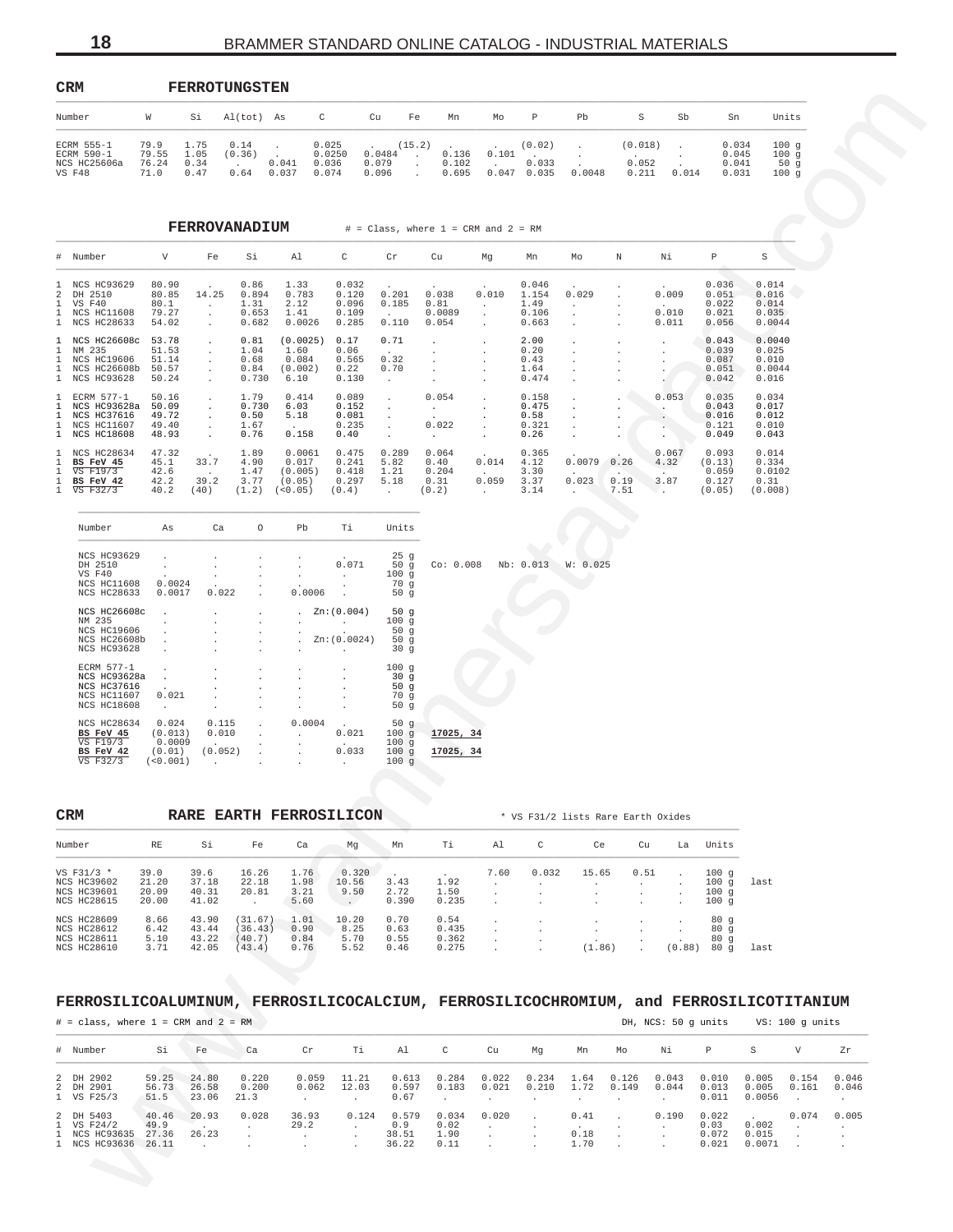<span id="page-18-0"></span>

|              |                                                                                          |                                           | <b>FERROSILICON</b>                                    |                                               |                                             |                                              |                                                | $\#$ = Class, where 1 = CRM and 2 = RM               |                                          |                                                    |                                             |                                                              |                                                                   |                               |                                              |                |
|--------------|------------------------------------------------------------------------------------------|-------------------------------------------|--------------------------------------------------------|-----------------------------------------------|---------------------------------------------|----------------------------------------------|------------------------------------------------|------------------------------------------------------|------------------------------------------|----------------------------------------------------|---------------------------------------------|--------------------------------------------------------------|-------------------------------------------------------------------|-------------------------------|----------------------------------------------|----------------|
|              | # Number                                                                                 | Si                                        | Fe                                                     | Al                                            | c                                           | Ca                                           | Cr                                             | Cu                                                   | Mn                                       | Ni                                                 | Р                                           | s                                                            | <u>ті</u>                                                         |                               |                                              |                |
| $\mathbf{1}$ | BAM 529-1<br>DH 2314<br>NCS HC25616-78<br>VS $F3/3$<br>NCS HC14612                       | 91.11<br>78.33<br>78.13<br>77.7<br>77.49  | 6.15<br>19.89<br>$\sim 100$<br>22.12                   | 0.86<br>0.410<br>1.34<br>1.96<br>0.0074       | 0.10<br>0.031<br>0.084<br>0.049<br>0.016    | 0.46<br>0.094<br>0.65<br>0.40<br>0.0067      | 0.082<br>0.050<br>0.095<br>0.0044              | 0.01<br>0.049<br>$\sim$ $-$<br>0.011                 | 0.04<br>0.190<br>0.117<br>0.122<br>0.020 | 0.044<br>$\sim$ $\sim$<br>0.016                    | 0.013<br>0.028<br>0.020<br>0.025<br>0.0074  | $\cdot$<br>0.0042<br>0.0023<br>0.0030                        | 0.09<br>0.067<br>0.121<br>0.011                                   |                               |                                              |                |
|              | NCS HC25647<br>DH 2315<br>IARM FSiP-20<br>CMSI 1655<br>NCS HC25616                       | 77.42<br>77.17<br>77.0<br>76.74<br>76.74  | $\sim$<br>19.88<br>21.8<br>$\sim$ 100 $\pm$<br>$\cdot$ | 0.011<br>1.316<br>0.31<br>1.80<br>1.80        | 0.0068<br>0.042<br>0.026<br>0.081<br>0.081  | 0.0030<br>0.357<br>0.17<br>0.30<br>0.30      | 0.010<br>0.143<br>0.068<br>0.14<br>0.14        | 0.042<br>0.052<br>$\sim$<br>$\sim$                   | 0.074<br>0.159<br>0.186<br>0.17<br>0.17  | 0.049<br>0.020<br>$\sim$<br>$\sim$                 | 0.012<br>0.023<br>0.015<br>0.023<br>0.023   | 0.003<br>(<0.0020)<br>0.004<br>0.004                         | 0.043<br>0.086<br>0.057<br>$\ddot{\phantom{a}}$<br>$\overline{a}$ |                               |                                              |                |
|              | NCS HC25627<br>NCS HC93603<br><b>NCS HC25618</b><br>NCS HC93617<br>DH 2310               | 76.74<br>76.53<br>76.42<br>76.34<br>75.94 | 19.07<br>$\sim$<br>19.43<br>19.42                      | 1.80<br>1.52<br>0.78<br>1.75<br>2.041         | 0.081<br>0.095<br>0.066<br>0.220<br>0.11    | 0.30<br>1.373<br>0.19<br>1.31<br>1.019       | 0.140<br>0.043<br>0.097<br>0.027<br>0.019      | 0.025<br>$\sim$<br>0.015<br>0.011                    | 0.172<br>0.281<br>0.14<br>0.237<br>0.139 | 0.012<br>$\sim$<br>0.0056<br>0.006                 | 0.023<br>0.019<br>0.025<br>0.025<br>0.021   | 0.004<br>0.0023<br>0.003<br>0.0039<br>$\sim$                 | 0.085<br>$\sim$<br>0.119<br>0.093                                 |                               |                                              |                |
|              | NCS HC15602<br>JK 39<br><b>NCS HC93601</b><br>SRM 195<br>NCS HC93602                     | 75.9<br>75.9<br>75.46<br>75.3<br>74.81    | 23.65<br>21.6<br>20.23<br>23.6<br>20.96                | 0.011<br>1.45<br>1.40<br>0.046<br>1.28        | 0.0074<br>0.105<br>0.148<br>0.034<br>0.196  | (0.0013)<br>0.24<br>1.15<br>0.053<br>0.986   | 0.077<br>$\sim$<br>0.044<br>0.047<br>0.052     | 0.057<br>0.013<br>0.019<br>0.047<br>0.013            | 0.149<br>0.165<br>0.588<br>0.17<br>1.09  | 0.026<br>0.0093<br>0.032<br>0.0071                 | 0.014<br>0.018<br>0.021<br>0.017<br>0.024   | 0.0035<br>0.0026<br>0.001<br>0.0052                          | 0.027<br>0.116<br>0.097<br>0.037<br>0.106                         |                               |                                              |                |
|              | VS $F4/2$<br>NCS HC11611<br>NCS HC11601a<br>NCS HC93616<br>NCS HC37602                   | 74.1<br>74.03<br>73.75<br>73.61<br>73.29  | $\overline{a}$<br>1.41<br>$\sim$<br>21.06<br>21.37     | 0.076<br>0.035<br>1.14<br>2.14<br>2.74        | 0.023<br>$\sim$<br>0.073<br>0.208<br>$\sim$ | (0.03)<br>0.208<br>0.34<br>2.05<br>0.616     | 0.119<br>0.063<br>0.085<br>0.022<br>$\sim 100$ | 0.073<br>$\sim$<br>0.031<br>0.019<br>$\sim$          | 0.14<br>0.25<br>0.26<br>0.237<br>0.14    | 0.061<br><b>Contract</b><br>0.0069<br>$\sim$ $-$   | 0.024<br>0.020<br>0.023<br>0.023<br>0.022   | (0.002)<br>0.0023<br>0.003<br>0.0033<br>$\ddot{\phantom{0}}$ | 0.094<br>$\sim$<br>0.121<br>$\cdot$                               |                               |                                              |                |
|              | SRM 58a<br>NM 231<br>NCS HC18601<br>NCS HC19602<br>NCS HC37601                           | 73.20<br>72.72<br>72.44<br>69.47<br>68.91 | 25.23<br><b>Contract</b><br>23.81<br>26.88             | 0.95<br>1.51<br>2.16<br>2.45<br>2.18          | 0.014<br>0.20<br>0.19<br>0.12<br>$\sim$     | 0.30<br>0.60<br>0.64<br>2.47<br>$\sim$       | 0.020<br>$\sim$<br>0.109<br>0.077<br>0.142     | 0.024<br>$\sim$<br>$\cdot$<br>$\cdot$<br>$\cdot$     | 0.16<br>0.17<br>0.205<br>0.308<br>0.177  | 0.012<br>$\sim$<br>$\cdot$<br>$\bullet$<br>$\cdot$ | 0.009<br>0.024<br>0.019<br>0.027<br>0.024   | < 0.002<br>0.005<br>0.010<br>$\sim$<br>$\cdot$               | 0.051<br>0.21                                                     |                               |                                              |                |
|              | NCS HC25616-67<br>YSBC25614-97<br>NCS HC25616-66<br>BS 140/2<br>NCS HC25652              | 67.18<br>67.18<br>66.18<br>51.9<br>51.85  | $\sim$<br>$\sim$<br>$\sim$                             | 1.28<br>1.28<br>1.56<br>46.1 (0.63)<br>$\sim$ | 0.071<br>0.071<br>0.070<br>0.027<br>0.35    | 0.44<br>0.440<br>0.49<br>(0.033)<br>$\sim$   | 0.285<br>0.285<br>0.30<br>(0.25)<br>$\sim$     | $\cdot$<br>$\sim$<br>(0.141) 0.53<br>$\sim 10^{-11}$ | 0.301<br>0.301<br>0.307<br>$\sim$        | $\cdot$<br>$\cdot$<br>(0.153)<br>$\sim$            | 0.025<br>0.025<br>0.023<br>(0.022)<br>0.014 | 0.0029<br>0.0029<br>0.0029<br>(0.006)<br>0.003               | (0.095)<br>0.052                                                  |                               |                                              |                |
|              | DH 2311<br>BS 140/4<br>DH 2312<br>SRM 59a<br>BS 140/3                                    | 50.00<br>49.7<br>48.30<br>48.10<br>46.9   | 9.06<br>47.6<br>12.38<br>50.05<br>51.0                 | 4.36<br>(0.90)<br>3.40<br>0.35<br>(0.59)      | 8.31<br>(0.040)<br>4.96<br>0.046<br>(0.044) | 7.84<br>(0.078)<br>10.48<br>0.042<br>(0.095) | 0.024<br>(0.19)<br>0.083<br>0.080<br>(0.18)    | 0.016<br>(0.089)<br>0.020<br>0.052<br>(0.091)        | 0.080<br>1.01<br>0.114<br>0.75<br>0.60   | 0.007<br>(0.113)<br>0.013<br>0.033<br>(0.090)      | 0.012<br>0.011<br>0.016<br>(0.018)          | 0.048<br>$(0.016)$ $(0.003)$<br>0.056<br>0.002<br>(0.004)    | 0.070<br>(0.079)<br>0.062<br>(0.073)                              |                               |                                              |                |
|              | BS 140/1<br>IPT 70<br>$VS$ $F2/4$<br>VS $F1/3$<br>SARM 33                                | 45.0<br>44.7<br>44.3<br>24.5<br>15.60     | 52.9<br>54.1<br>$\sim$ 100 $\pm$<br>80.2               | (0.68)<br>0.21<br>0.83<br>0.74<br>0.62        | 0.031<br>0.087<br>0.045<br>0.499<br>1.01    | (0.040)<br>0.16<br>0.032<br>$\sim$           | (0.25)<br>0.046<br>0.242<br>0.361<br>0.43      | (0.134)<br>0.066<br>$\sim$<br>0.29                   | 0.46<br>0.283<br>0.302<br>0.510<br>0.75  | (0.153)<br>0.022<br>$\sim$<br>0.28                 | (0.022)<br>0.018<br>0.031<br>0.042<br>0.043 | (0.004)<br>(0.006)<br>0.0024<br>0.0027<br>$\sim$             | (0.086)<br>0.018<br>0.072<br>$\sim$                               |                               |                                              |                |
|              | Number                                                                                   | Si                                        | Fe                                                     | Al                                            | с                                           | Ca                                           | Cr                                             | Cu                                                   | Mn                                       | Νi<br>a sa                                         | P                                           | s                                                            | Тi                                                                |                               |                                              |                |
|              | Number                                                                                   | As                                        | в                                                      | Ba                                            | Co                                          | Mg                                           |                                                | Mo<br>N                                              | O                                        |                                                    | Sn<br>Sr                                    | v                                                            | Zn                                                                | Zr                            | Units                                        |                |
|              | BAM 529-1<br>DH 2314<br>NCS HC25616-78<br>VS F3/3<br>NCS HC14612                         |                                           | 0.0022                                                 |                                               | $\cdot$<br>0.0012                           | 0.04<br>$\ddot{\phantom{a}}$                 | $\ddot{\phantom{a}}$                           | $\mathcal{L}$                                        |                                          |                                                    |                                             |                                                              |                                                                   |                               | 100g<br>50g<br>50g<br>100g<br>60g            |                |
|              | NCS HC25647<br>DH 2315<br>IARM FSiP-20<br>CMSI 1655<br>NCS HC25616                       |                                           | $\cdot$                                                |                                               | (0.0019)<br>$\ddot{\phantom{a}}$<br>$\cdot$ | 0.025<br>0.008<br>$\sim$<br>$\cdot$          | $\sim$<br>$\cdot$                              | 0.0082<br>$\sim$<br>$\cdot$                          | Nb:0.0018<br>$\cdot$                     | $\cdot$                                            | $\cdot$                                     | $W: (0.0019)$ $(0.0022)$ 0.0043<br>$\sim$<br>$\cdot$         | $\sim$<br>$\cdot$                                                 | 0.008<br>$\cdot$              | 50 $q$<br>50g<br>100g<br>70g<br>50 $g$       |                |
|              | <b>NCS HC25627</b><br><b>NCS HC93603</b><br>NCS HC25618<br><b>NCS HC93617</b><br>DH 2310 |                                           |                                                        | 0.042                                         |                                             | 0.029                                        |                                                |                                                      |                                          |                                                    |                                             |                                                              |                                                                   |                               | 50 $q$<br>50g<br>50g<br>80g<br>50g           |                |
|              | NCS HC15602<br>JK 39<br>NCS HC93601<br>SRM 195<br><b>NCS HC93602</b>                     |                                           | 0.0010                                                 |                                               | ÷<br>0.01                                   |                                              |                                                |                                                      |                                          |                                                    |                                             | 0.0036                                                       |                                                                   | 0.011<br>$\ddot{\phantom{a}}$ | 50g<br>50q<br>50q<br>75g<br>50 $q$           |                |
|              | VS $F4/2$<br>NCS HC11611<br>NCS HC11601a                                                 |                                           |                                                        |                                               |                                             |                                              |                                                | (0.02)                                               |                                          |                                                    |                                             |                                                              | 0.0013                                                            |                               | 100q<br>60q<br>100q<br>80g<br>80g            |                |
|              | <b>NCS HC93616</b><br>NCS HC37602                                                        |                                           |                                                        |                                               |                                             |                                              |                                                |                                                      |                                          |                                                    |                                             |                                                              |                                                                   | 0.002                         | 75g<br>100g<br>50g                           |                |
|              | SRM 58a<br>NM 231<br>NCS HC18601<br>NCS HC19602<br>NCS HC37601                           |                                           | 0.0010                                                 |                                               | 0.01                                        |                                              |                                                |                                                      |                                          |                                                    |                                             |                                                              |                                                                   |                               | 50g<br>80g                                   |                |
|              | NCS HC25616-67<br>YSBC25614-97<br>NCS HC25616-66<br>BS 140/2<br><b>NCS HC25652</b>       |                                           |                                                        |                                               |                                             |                                              |                                                | 28.15                                                |                                          |                                                    |                                             |                                                              |                                                                   |                               | 50g<br>50q<br>50g<br>100g<br>chips 50 g      | 17025          |
|              | DH 2311<br>BS 140/4<br>DH 2312<br>SRM 59a<br>BS 140/3                                    |                                           | 0.058                                                  |                                               |                                             | 1.153<br>0.193                               |                                                |                                                      |                                          |                                                    |                                             |                                                              |                                                                   |                               | 50g<br>100g<br>50g<br>50g<br>100g            | 17025<br>17025 |
|              | BS 140/1<br>IPT 70<br>VS $F2/4$<br>$VS$ $F1/3$<br>SARM 33<br>Number                      | As                                        | B                                                      | Ba                                            | Co                                          | 0.016<br>Mg                                  |                                                | Mo<br>N                                              | O                                        |                                                    | Sn<br>Sr                                    | $\mathbf v$                                                  | Zn                                                                | Zr                            | 100g<br>60g<br>100g<br>100g<br>100g<br>Units | 17025          |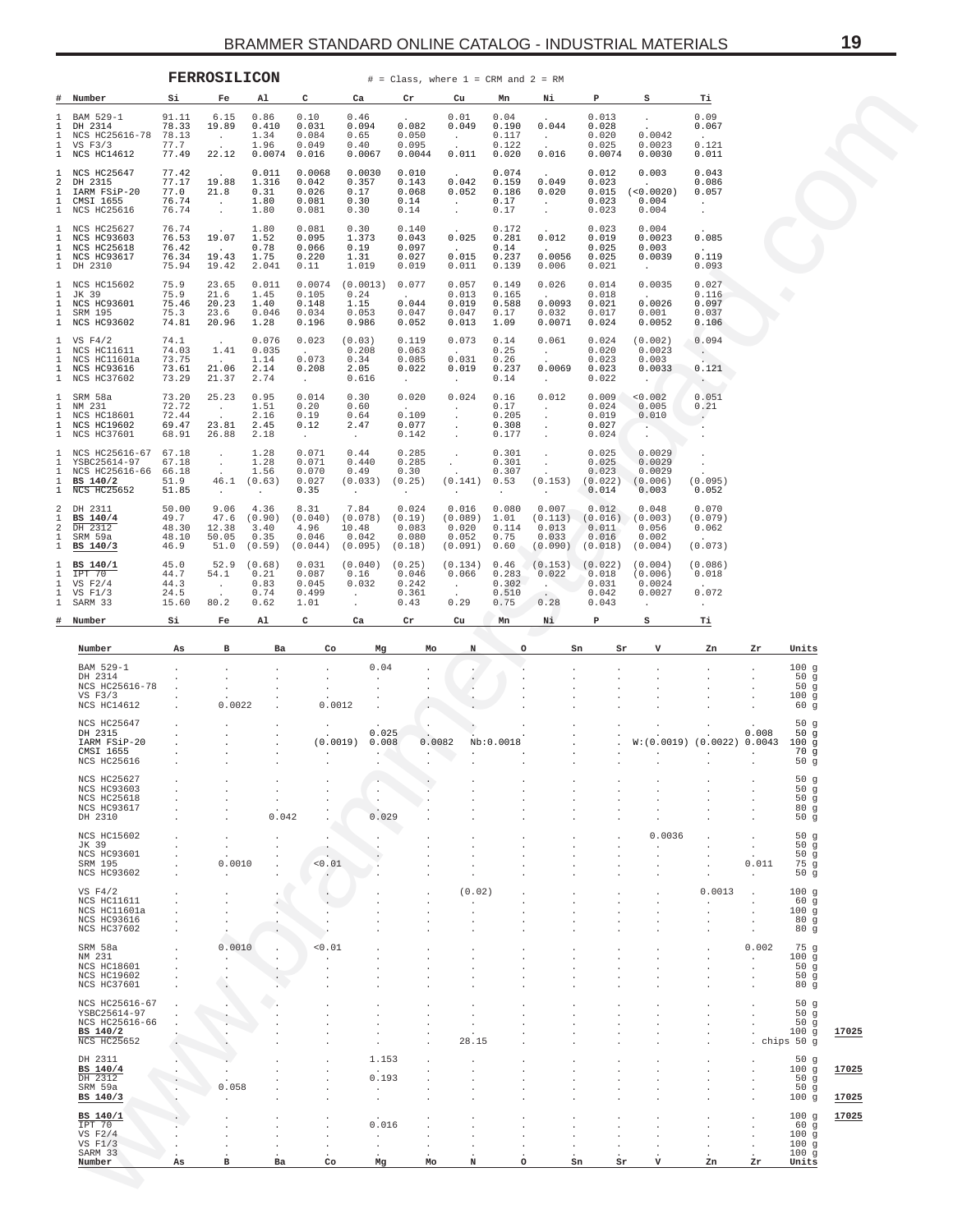<span id="page-19-0"></span>

| CRM                                                                  |                                                        |                                        | WELDING FLUX                                                                        |                                                 |                                                   |                                            |                                                    |                                                          |                                                                        |                                           |                                                                                                                   |                                              |                                 |                                                                  |                                                                                                               |                                                                                                                                     |
|----------------------------------------------------------------------|--------------------------------------------------------|----------------------------------------|-------------------------------------------------------------------------------------|-------------------------------------------------|---------------------------------------------------|--------------------------------------------|----------------------------------------------------|----------------------------------------------------------|------------------------------------------------------------------------|-------------------------------------------|-------------------------------------------------------------------------------------------------------------------|----------------------------------------------|---------------------------------|------------------------------------------------------------------|---------------------------------------------------------------------------------------------------------------|-------------------------------------------------------------------------------------------------------------------------------------|
| Number                                                               | $A1_{2}O_{3}$<br>C                                     | $\frac{\text{CaF}}{2}$                 | CaO                                                                                 | Fe                                              | $Fe_2O_3$                                         | $k_{2}^{\circ}$                            | MgO                                                | MnO                                                      | $\mathrm{Na}_2\mathrm{O}$                                              | P                                         | S                                                                                                                 | SiO.                                         | $\mathcal{T}^{10}$              | Units                                                            |                                                                                                               |                                                                                                                                     |
| VS SH15<br>35.2<br>VS SH7/3<br>29.8<br>VS SH8/4<br>VS SH6/2          | $\cdot$<br>0.039<br>26.5<br>3.00                       | 15.5<br>28.5<br>68.6<br>7.71           | 18.4<br>24<br>52.7<br>12.72                                                         | 0.147                                           | 0.72<br>0.56<br>1.3                               | 0.22<br>0.94<br>$\cdot$                    | 0.91<br>11.4<br>1.6                                | 15.88<br>0.4<br>38.5                                     | 1.28<br>1.41<br>$\cdot$                                                | 0.0066<br>0.011<br>0.013<br>0.069         | 0.011<br>0.031<br>0.013<br>0.0092                                                                                 | 15.07<br>23.4<br>1.77<br>39.2                | 5.65<br>$\sim$<br>$\cdot$       | 100g<br>100g<br>100g<br>125 <sub>g</sub>                         |                                                                                                               |                                                                                                                                     |
| CRM<br>BCR: 100x100x10mm (300g)                                      |                                                        | GLASS                                  | BCS: 25g poweder                                                                    |                                                 |                                                   |                                            |                                                    |                                                          | BGIRA-EC: 75 x 75 x 6mm NCS: 50g powder                                |                                           |                                                                                                                   | SGT: 25g pieces                              |                                 | SRM: 45g powder                                                  |                                                                                                               | $SV: 30mm \oslash x 4mm$                                                                                                            |
| Number                                                               | $\mathop{\mathsf{Si0}}\nolimits_2$                     | $A1_{2}O_{3}$                          | $B_2O_3$<br>Ba0                                                                     | CaO                                             | $\mathrm{cr}_{2}\mathrm{O}_{3}$                   | Fe <sub>2</sub> O <sub>3</sub>             |                                                    | $K_2$ <sup>O</sup> $Li_2$ <sup>O</sup>                   | MgO                                                                    | $Na_{2}O$                                 | PbO                                                                                                               | SO <sub>3</sub>                              | $\mathbb{T}^{10}$ <sub>2</sub>  | ZnO                                                              | $z_{r0}$ <sub>2</sub><br>LOI                                                                                  | Other                                                                                                                               |
| SRM 92<br>SGT G10<br>SGT G7<br>BCS 525<br>BGIRA EC 1.1               | (75.0)<br>72.7<br>72.64<br>72.55<br>71.97              | (1.5)<br>1.62<br>1.50<br>0.167<br>1.08 | 0.70<br>0.02<br>$\cdot$<br>$\ddot{\phantom{0}}$<br>$\cdot$<br>$\cdot$               | (8.3)<br>10.7<br>11.03<br>$0.0041$ 8.91<br>8.63 | 0.020<br>$\cdot$<br>$\cdot$<br>$\cdot$            | 0.325<br>0.044T<br>0.0166<br>0.103         | (0.6)                                              | 0.35<br>0.43<br>0.087<br>$\cdot$<br>0.59                 | (0.1)<br>$\cdot$<br>1.81<br>$\cdot$<br>0.14<br>$\cdot$<br>4.28<br>3.78 | (13.1)<br>12.2<br>13.90<br>13.43<br>13.41 | $\cdot$<br>$\cdot$                                                                                                | 0.05<br>0.19T<br>0.284<br>0.23               | 0.097<br>0.042<br>0.029         | (0.2)<br><b>College</b><br>$\sim$<br>SrO:0.0038                  | (0.42)<br>(0.024)<br>0.07<br>$\overline{\phantom{a}}$<br>0.0045<br>$\sim$ 10 $\pm$                            | $R_2O_3 = A1_2O_3$<br>$Mn_{3}O_{4}: 0.0012$                                                                                         |
| SGT G11<br>SGT G4<br><b>BCR 126A</b><br>SGT G8<br>NCS DC61104        | 70.7<br>69.49<br>57.80<br>56.34<br>53.98 14.50         | 1.83<br>3.02<br>0.128<br>0.05          | 0.03<br>0.19<br>$\mathbf{r}$<br>1.04<br>$\sim$<br>0.36<br>$\sim$<br>8.87<br>$\cdot$ | 10.3<br>4.24<br>1.033<br>0.02<br>16.54          | 0.205<br>$\cdot$<br>$\cdot$<br>$\cdot$<br>$\cdot$ | 0.342<br>0.099<br>0.0055<br>0.010T<br>0.34 | 11.85                                              | 0.69<br>$\cdot$<br>0.57<br>10.00 0.495<br>$\sim$<br>0.59 | 2.14<br>< 0.05<br>0.512<br>< 0.02<br>4.40                              | 13.6<br>15.45<br>3.58<br>0.23<br>0.096    | $\cdot$<br>23.98<br>30.59<br>$\cdot$                                                                              | 0.06<br>0.05<br>$\sim$<br>$\cdot$<br>$\cdot$ | 0.068<br>$\sim$<br>0.02<br>0.19 | $\sim$<br>$0.041$ 3.28<br>1.02<br>$\sim$<br>$\ddot{\phantom{0}}$ | (0.015)<br>$\overline{\phantom{a}}$<br>0.22<br>$\blacksquare$<br>$\sim$<br>$\cdot$<br>0.21<br>$\cdot$<br>0.26 | F: 4.96<br>$Sb_0: 0.29$<br>$As2003: 0.32T$<br>$2^{3} F: 0.54$                                                                       |
|                                                                      |                                                        | GLASS                                  |                                                                                     |                                                 |                                                   | $#$ = class, where $1$ = CRM and $2$ = RM  |                                                    |                                                          |                                                                        |                                           | analysis listed in mass %                                                                                         |                                              |                                 |                                                                  |                                                                                                               |                                                                                                                                     |
| # Number                                                             | Type                                                   |                                        | $\frac{\text{SiO}}{2}$                                                              | $A1_{2}O_{3}$                                   | $B_2O_3$                                          | Ba0                                        | CaO                                                | CdO                                                      | $k_{2}^{\circ}$                                                        | MgO                                       | Na <sub>2</sub> O                                                                                                 | PbO                                          | SO <sub>3</sub>                 | SrO                                                              | $\overline{110}$ <sub>2</sub>                                                                                 | ZnO                                                                                                                                 |
| SRM 93a<br>ı<br>2<br>JCRM R102<br>SRM 1831<br>1<br>1<br>SRM 1830     | Borosilicate<br>Borosilicate<br>Soda-Lime<br>Soda-Lime |                                        | 80.8<br>80.5<br>73.08<br>73.07                                                      | 2.28<br>2.27<br>1.21<br>0.12                    | 12.56<br>12.7<br>$\cdot$<br>$\cdot$               | $\cdot$<br>$\cdot$<br>$\cdot$<br>$\cdot$   | 0.01<br>8.20<br>8.56                               | $\cdot$<br>$\cdot$<br>$\cdot$                            | 0.014<br>0.029<br>0.33<br>0.04                                         | 0.005<br>$\sim$<br>3.51<br>3.90           | 3.98<br>3.99<br>13.32<br>13.75                                                                                    |                                              | 0.25<br>0.26                    |                                                                  | 0.014<br>0.011<br>0.019<br>0.011                                                                              | $\ddot{\phantom{a}}$                                                                                                                |
| SGT G10D<br>1<br>SGT G7D<br>SRM 620<br>$\mathbf{1}$<br>SGT G11D<br>1 | Soda-Lime<br>Soda-Lime<br>Soda-Lime<br>Soda-Lime       |                                        | 72.7<br>72.64<br>72.08<br>70.7                                                      | 1.62<br>1.50<br>1.80<br>1.83                    | $\cdot$<br>$\cdot$<br>$\cdot$                     | 0.02<br>$\sim$<br>0.03                     | 10.7<br>11.03<br>7.11<br>10.3                      | $\cdot$<br>$\cdot$<br>$\cdot$                            | 0.35<br>0.43<br>0.41<br>0.69                                           | 1.81<br>0.14<br>3.69<br>2.14              | 12.2<br>13.90<br>14.39<br>13.6                                                                                    |                                              | 0.05<br>0.19<br>0.28<br>0.06    | $\ddot{\phantom{0}}$<br>$\ddot{\phantom{0}}$                     | 0.097<br>0.042<br>0.018<br>0.068                                                                              | $\cdot$<br>$\cdot$<br>$\cdot$                                                                                                       |
| SGT G4D<br>SRM 1411<br>SRM 1412<br>1                                 | Soda-Lime<br>Borosilicate<br>Multicomponent            |                                        | 69.49<br>58.04<br>42.38                                                             | 3.02<br>5.68<br>7.52                            | 0.19<br>10.94<br>4.53                             | 5.00<br>4.67                               | 4.24<br>2.18<br>4.53                               | $\cdot$<br>4.38                                          | 0.57<br>2.97<br>4.14                                                   | 0.05<br>0.33<br>(4.69)                    | 15.45<br>10.14<br>4.69                                                                                            | $\cdot$<br>$\cdot$<br>4.40                   | 0.05                            | 0.09<br>4.55                                                     | 0.041<br>0.02<br>$\cdot$                                                                                      | 3.28<br>3.85<br>4.48                                                                                                                |
| Number                                                               | $\mathrm{As}_{2}\mathrm{O}_{3}$                        | Cl                                     | $\mathrm{cr}_2\mathrm{O}_3$                                                         | F                                               | FeO                                               | $Fe_2O_3$                                  |                                                    | $\frac{Li}{2}$ <sup>O</sup>                              | $z$ ro $\rm _2$                                                        |                                           | Units                                                                                                             |                                              |                                 |                                                                  |                                                                                                               |                                                                                                                                     |
| SRM 93a<br>JCRM R102<br>SRM 1831<br>SRM 1830                         |                                                        | 0.060<br>0.057                         | $\cdot$                                                                             | $\cdot$                                         | 0.016<br>0.025<br>0.032                           | 0.033                                      | $0.028$ (T.Fe)<br>$0.087$ (T.Fe)<br>$0.121$ (T.Fe) | $\ddot{\phantom{0}}$<br>$\ddot{\phantom{0}}$<br>$\cdot$  | 0.042<br>0.032<br>$\ddot{\phantom{0}}$                                 |                                           | 1 Disc<br>11 Rods 5 mm $\emptyset$ x ~95 mm<br>3 Plates 37 mm x 37 mm x 3 mm<br>3 Plates 38 mm x 38 mm x ~6 mm    | 32 mm Ø x 6 mm                               |                                 |                                                                  |                                                                                                               |                                                                                                                                     |
| SGT G10D<br>SGT G7D<br>SRM 620<br>SGT G11D                           | $\cdot$<br>0.056<br>$\ddot{\phantom{a}}$               |                                        | 0.020<br>$\cdot$<br>0.205                                                           |                                                 |                                                   | 0.325<br>0.043<br>0.342                    | $0.044$ (T.Fe)                                     |                                                          | $\ddot{\phantom{0}}$                                                   |                                           | $(0.024)$ 1 Disc 40 mm $\emptyset$<br>1 Disc 40 mm Ø<br>3 Plates 35 mm x 35 mm x 3 mm<br>$(0.015)$ 1 Disc 40 mm Ø |                                              | LOI: $0.07$                     |                                                                  |                                                                                                               |                                                                                                                                     |
| SGT G4D<br>SRM 1411<br>SRM 1412                                      |                                                        |                                        |                                                                                     | 4.96<br>$\cdot$                                 |                                                   | 0.099<br>0.050<br>(0.031)                  |                                                    | $\sim$<br>(4.50)                                         |                                                                        |                                           | 1 Disc<br>10 Plates 32 mm x 32 mm x 3 mm<br>8 Plates 32 mm x 32 mm x 3 mm                                         | 40 mm Ø                                      | LOI: $0.22$                     |                                                                  |                                                                                                               |                                                                                                                                     |
|                                                                      |                                                        |                                        |                                                                                     |                                                 |                                                   |                                            |                                                    |                                                          |                                                                        |                                           |                                                                                                                   |                                              |                                 |                                                                  |                                                                                                               |                                                                                                                                     |
| CRM                                                                  |                                                        | <b>GLASS DISC</b>                      |                                                                                     |                                                 |                                                   |                                            |                                                    |                                                          | analysis listed in mg/kg except % for mass %                           |                                           |                                                                                                                   |                                              |                                 |                                                                  |                                                                                                               | 38 mm Ø x 4 mm                                                                                                                      |
| Number                                                               | Al%<br>As                                              | Ba                                     | Ca% Cd Ce                                                                           | Co                                              | Cr                                                | Cu Fe                                      | K%                                                 | Mg%                                                      | Mn<br>Мo                                                               | Na%                                       | Νi<br>P                                                                                                           | Pb                                           | Sb<br>Se                        | Si%                                                              | Sn<br>Sr                                                                                                      | Тi<br>V<br>Zn                                                                                                                       |
|                                                                      |                                                        |                                        |                                                                                     |                                                 |                                                   |                                            |                                                    |                                                          |                                                                        |                                           |                                                                                                                   |                                              |                                 |                                                                  |                                                                                                               | BAM S005C 0.587 81 102 7.43 47 80 33.2 10.8 86 295 0.595 1.37 69.6 215 10.33 41.3 (8.3) 182 103 (2.5) 33.1 72.9 134 101 189 157 544 |
| CRM                                                                  |                                                        | GLASS DISC                             |                                                                                     |                                                 |                                                   | analysis listed in mass %                  |                                                    |                                                          |                                                                        |                                           |                                                                                                                   | analysis listed in mg/kg                     |                                 |                                                                  |                                                                                                               | $\sim$ 40 mm Ø x $\sim$ 3 mm                                                                                                        |
| Number                                                               | Si                                                     | Al<br>В                                | Ba                                                                                  | Ca                                              | К                                                 | Li                                         | Mg                                                 | Na                                                       | Sr                                                                     | Zn<br>Αg                                  | As                                                                                                                | Cd<br>Cr                                     | Fe                              | Ga<br>$_{\rm P}$                                                 | Pb<br>S                                                                                                       | Sb<br>Se                                                                                                                            |
| SRM 1412a                                                            | 27.68                                                  | 4.63<br>1.23                           | 0.102                                                                               | 2.85                                            | 3.27                                              | 1.86                                       | 2.33                                               | 2.93                                                     | 3.42                                                                   | 3.10<br>80                                | 84                                                                                                                | 72<br>59                                     |                                 | $88.1$ < 10 < 5                                                  |                                                                                                               | 176 (20) 138 (40)                                                                                                                   |
| CRM                                                                  | analysis listed in mg/kg                               |                                        | TRACE ELEMENTS IN GLASS                                                             |                                                 |                                                   | glass plate 50 mm x 50 mm x 7 mm           |                                                    |                                                          | CRM                                                                    |                                           |                                                                                                                   | OF ABRADABILITY INDEX                        |                                 |                                                                  | FLOAT GLASS FOR DETERMINATION                                                                                 |                                                                                                                                     |
| Number                                                               | As<br>Ba                                               | Cd                                     | C1                                                                                  | Co<br>Cr                                        | Pb                                                | Sb                                         | Se                                                 |                                                          | Number                                                                 |                                           |                                                                                                                   | Mass Loss                                    |                                 |                                                                  | Units                                                                                                         |                                                                                                                                     |
| BCR 664                                                              | 5.9<br>29.1                                            | 5.7                                    | 68.4                                                                                | 2.77<br>2.65                                    | 53.1                                              | 24.3                                       | 8.6                                                |                                                          | ASCRM 002-1<br>ASCRM 002-2                                             |                                           |                                                                                                                   | $1.26$ g<br>$13.55$ g                        |                                 |                                                                  | plate, 6 x 50 x 75 mm<br>plate, 10 x 100 x 100 mm                                                             |                                                                                                                                     |
|                                                                      |                                                        |                                        |                                                                                     |                                                 |                                                   |                                            |                                                    |                                                          |                                                                        |                                           |                                                                                                                   |                                              |                                 |                                                                  |                                                                                                               |                                                                                                                                     |

| SGT G7D |          |       |       | $\sim$ $\sim$ $\sim$            | $0.044$ (T.Fe) |        |  | 1 Disc 40 mm Ø LOI: 0.07           |
|---------|----------|-------|-------|---------------------------------|----------------|--------|--|------------------------------------|
| SRM 620 |          | 0.056 |       |                                 | 0.043          |        |  | 3 Plates 35 mm x 35 mm x 3 mm      |
|         | SGT G11D |       | 0.205 |                                 | 0.342          |        |  | $(0.015)$ 1 Disc 40 mm $\emptyset$ |
| SGT G4D |          |       |       | 4.96                            | 0.099          |        |  | 1 Disc 40 mm Ø LOI: 0.22           |
|         | SRM 1411 |       |       |                                 | 0.050          |        |  | 10 Plates 32 mm x 32 mm x 3 mm     |
|         | SRM 1412 |       |       | the contract of the contract of | (0.031)        | (4.50) |  | 8 Plates 32 mm x 32 mm x 3 mm      |
|         |          |       |       |                                 |                |        |  |                                    |

| CRM                                                                                                                                 |  | GLASS DISC |  |  |  |  |  | analysis listed in mg/kg except % for mass %                                        |  |  |  |  |  | 38 mm Ø x 4 mm |  |
|-------------------------------------------------------------------------------------------------------------------------------------|--|------------|--|--|--|--|--|-------------------------------------------------------------------------------------|--|--|--|--|--|----------------|--|
| Number                                                                                                                              |  |            |  |  |  |  |  | Al% As Ba Ca% Cd Ce Co cr Cu Fe K% Mq% Mn Mo Na% Ni P Pb Sb Se Si% Sn Sr Ti V Zn Zr |  |  |  |  |  |                |  |
| BAM S005C 0.587 81 102 7.43 47 80 33.2 10.8 86 295 0.595 1.37 69.6 215 10.33 41.3 (8.3) 182 103 (2.5) 33.1 72.9 134 101 189 157 544 |  |            |  |  |  |  |  |                                                                                     |  |  |  |  |  |                |  |

| <b>CRM</b> |         | GLASS DISC |                                                                                                    |    |             | analysis listed in mass % |    |    |    |  |  | analysis listed in mg/kg |  | $\sim$ 40 mm Ø x $\sim$ 3 mm |  |
|------------|---------|------------|----------------------------------------------------------------------------------------------------|----|-------------|---------------------------|----|----|----|--|--|--------------------------|--|------------------------------|--|
| Number     | Si Al B |            | Ba                                                                                                 | Ca | $K$ and $K$ | <b>Li</b>                 | Mq | Na | Sr |  |  | Zn Aq As Cd Cr Fe Ga P   |  | Pb S Sb Se                   |  |
| SRM 1412a  |         |            | 27.68 4.63 1.23 0.102 2.85 3.27 1.86 2.33 2.93 3.42 3.10 80 84 72 59 88.1 <10 <5 176 (20) 138 (40) |    |             |                           |    |    |    |  |  |                          |  |                              |  |

# **CRM TRACE ELEMENTS IN GLASS CRM FLOAT GLASS FOR DETERMINATION**

| Number  |     | Ba   |     |           |      | Pb   | Sb   | Se  | Number                     | Mass Loss                      | Units                                             |
|---------|-----|------|-----|-----------|------|------|------|-----|----------------------------|--------------------------------|---------------------------------------------------|
| BCR 664 | 5.9 | 29.1 | 5.7 | 68.4 2.77 | 2.65 | 53.1 | 24.3 | 8.6 | ASCRM 002-1<br>ASCRM 002-2 | $\pm 0.26$ $\sigma$<br>13.55 a | plate, 6 x 50 x 75 mm<br>plate, 10 x 100 x 100 mm |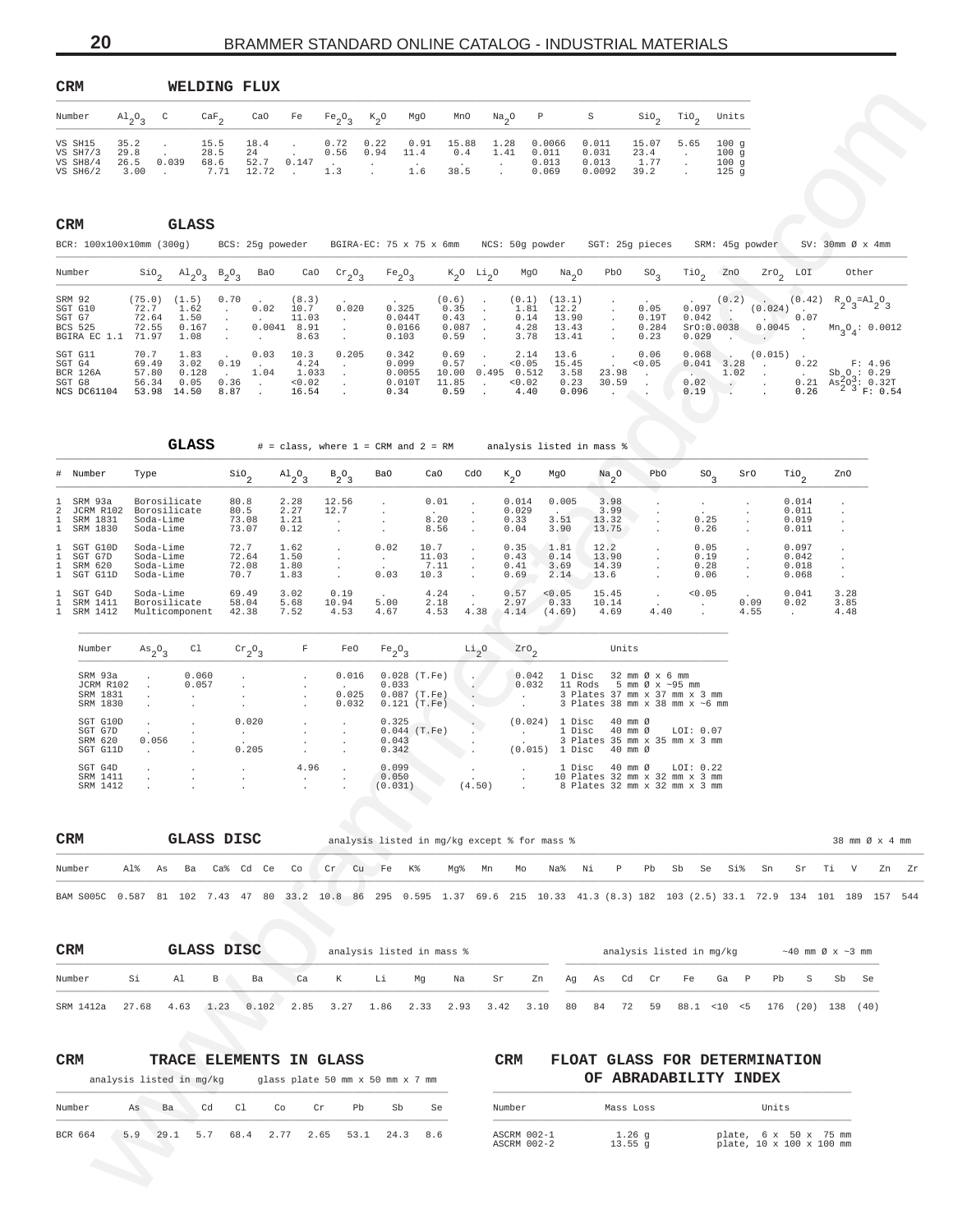<span id="page-20-0"></span>

| <b>CRM</b>                              |                           |                           | IRON IN FLAT SODA LIME GLASS    |                                 |                                                                                                 |
|-----------------------------------------|---------------------------|---------------------------|---------------------------------|---------------------------------|-------------------------------------------------------------------------------------------------|
| Number                                  | Fe                        | FeTT                      | Fell as Fe203                   | FeTTT                           | Units                                                                                           |
| <b>BAM S052</b><br>BAM S051<br>BAM S050 | 0.597<br>0.0481<br>0.0084 | 0.164<br>0.0158<br>0.0027 | (0.234)<br>(0.0226)<br>(0.0038) | (0.433)<br>(0.0323)<br>(0.0057) | $100$ mm $x$ 50 mm $x$ 3.2 mm<br>$100$ mm $x$ 50 mm $x$ 5.9 mm<br>$100$ mm $x$ 50 mm $x$ 3.2 mm |

## **CRM MULTI-ELEMENT GLASS DISCS**

|  | icted |      |
|--|-------|------|
|  |       | חי ד |

| Fell as Fe203<br>0.597<br>(0.234)<br>(0.433)<br>100 mm x 50 mm x 3.2 mm<br><b>BAM S052</b><br>0.164<br>0.0158<br>(0.0226)<br>BAM S051<br>0.0481<br>(0.0323)<br>100 mm x 50 mm x 5.9 mm<br>0.0027<br>BAM S050<br>(0.0038)<br>(0.0057)<br>100 mm x 50 mm x 3.2 mm<br>0.0084<br><b>CRM</b><br>MULTI-ELEMENT GLASS DISCS<br>listed in mg/kg<br>each unit contains uncertified 72% SiO2, 12% CaO, 14% Na2O, and 2% Al2O3<br>each sample is 4 wafers ~13 mm Ø<br>$3$ mm<br>$_{\rm B}$<br>Cu<br>Eu<br>Gd<br>$1 \text{ mm}$<br>Au<br>Ba<br>Cd<br>Ce<br>Co<br>Εr<br>Fe<br>Ga<br>K<br>Ag<br>Dу<br>La<br>(25)<br>458<br>SRM 610<br>SRM 611<br>(254)<br>(351)<br>(390)<br>(444)<br>(461)<br>$\cdot$<br>SRM 612<br>SRM 613<br>22.0<br>(5)<br>(32)<br>(35.5)<br>(37.7)<br>(39)<br>51<br>(36)<br>(41)<br>(39)<br>(35)<br>(36)<br>(39)<br>(64)<br>$\sim$<br>(1.30)<br>(1.3)<br>SRM 614<br>0.42<br>(0.55)<br>(0.73)<br>1.37<br>(13.3)<br>(0.83)<br><del>SRM 615</del><br>(0.5)<br>(0.99)<br>30<br>$\bullet$<br>$\sim$ $\sim$<br>$\cdot$<br>$\blacksquare$<br>$\blacksquare$<br>(0.80)<br>SRM 616<br>(0.18)<br>(0.20)<br>(0.23)<br>29<br>SRM 617<br>(11)<br>$\cdot$<br>$\blacksquare$<br>Sb<br>Тi<br>T1<br>U<br>Yb<br>Νi<br>Pb<br>Rb<br>Sc<br>Th<br>3 mm<br>$1 \text{ mm}$<br>Mn<br>Nd<br>Sm<br>Sr<br>485<br>458.7<br>426<br>425.7<br>457.2<br>(437)<br>SRM 610<br>SRM 611<br>515.5<br>(61.8)<br>461.5<br>78.4<br>37.79<br>37.38<br>SRM 612<br>SRM 613<br>38.8<br>38.57<br>31.4<br>(39)<br>(15.7)<br>(39.6)<br>(36)<br>(50.1)<br>(42)<br>(0.59)<br>0.748<br>SRM 614<br>2.32<br>(1.06)<br>(0.269)<br>0.823 SRM 615 SOLD OUT<br><b>SRM 615</b><br>(0.95)<br>0.855<br>45.8<br>(3.1)<br>$\ddot{\phantom{a}}$<br>$\cdot$<br>$\cdot$<br>SRM 616<br>1.85<br>(2.5)<br>SRM 617<br>(0.100)<br>(0.078)<br>(0.026)<br>41.72<br>0.0252<br>(0.0082)<br>$(0.0721)$ .<br>$\cdot$<br>$\ddot{\phantom{a}}$<br>$\ddot{\phantom{a}}$<br><b>CRM</b><br><b>URANIUM IN GLASS</b><br>analysis listed in mg/kg 12 mm Ø x 5 mm<br>U<br>Number<br>IRMM 540R<br>$15.0$ last<br><b>GLASS SAND</b><br>$_{\tt CRM}$<br>$T = Total$<br>SRM 89: 45 g<br>other SRM: 75 g<br>all others: 100 g units<br>Number<br>$\sin \theta_2$<br>$A1_{2}O_{3}$<br>Ba0<br>CaO<br>Fe <sub>2</sub> O <sub>3</sub><br>$K_2$ <sup>O</sup><br>MgO<br>MnO<br>Na <sub>2</sub> O<br>PbO<br>$\mathrm{rio}_{2}$<br>ZrO <sub>2</sub><br>$\mathrm{cr}_2\mathrm{O}_3$<br>$Mn_3O_4$<br>$P_2O_5$<br>SO <sub>3</sub><br>0.00112<br>0.0040<br>0.00132 0.00014<br>0.00082<br>Sr0:0.00017<br><b>BCS 531</b><br>99.74<br>0.0327<br>0.00636<br>0.0039<br>0.0160<br>$\cdot$<br>$\cdot$<br>0.045<br>UNS SPS<br>99.32<br>0.029<br>0.037<br>0.0071<br>0.035<br>0.248<br>0.058<br>98.73<br>0.0387<br>(0.013)<br>0.0127<br>0.175<br><b>BCS 516</b><br>0.513<br>0.0040<br>0.0243<br>0.0081<br>0.0596<br>0.0012<br>0.0195<br>(0.075)<br>0.127<br>$\blacksquare$<br>95.62<br>0.0298<br>0.237<br>0.0008<br>0.875<br><b>BCS 528</b><br>2.447<br>0.1111<br>0.0887<br>0.101<br>(0.20)<br>0.0006<br>0.0486<br>(0.014)<br>$\overline{\phantom{a}}$<br>۰.<br>SRM 1413<br>82.77<br>9.90<br>0.24<br>0.12<br>0.74<br>3.94<br>0.06<br>1.75<br>0.11<br>$\sim$<br>$\ddot{\phantom{a}}$<br>$\overline{\phantom{a}}$<br>$\cdot$<br>65.3<br>0.15<br>0.051<br>5.7<br>0.23<br>17.43<br>0.03<br>SRM 89 *<br>1.4<br>0.19<br>0.048<br>8.32<br>0.033<br>0.08<br>0.013<br>(0.004)<br>SRM 81a<br>0.66<br>0.082<br>0.12<br>0.0046<br>0.034<br>$\sim$<br>$\cdot$<br>$\cdot$<br>$\cdot$<br>$\cdot$<br>$\cdot$<br>$\cdot$<br>SRM 165a<br>0.059<br>0.012<br>0.011<br>0.006<br>$\cdot$<br>$\cdot$<br>$\cdot$<br>* SRM 89 also contains $\text{As}_{2}\text{O}_{3}$ : 0.04, $\text{As}_{2}\text{O}_{5}$ : 0.36, Cl: 0.051<br>RM<br><b>GRAVEL</b><br>typical analysis listed in mass %<br>100 g units<br>$\text{SiO}_2$ $\text{Al}_2\text{O}_3$ $\text{CO}_2$<br>CaO<br>$\mathrm{cr}_2\mathrm{O}_3$<br>$TiO2 -H2O 900°C$<br>Number<br>Co <sub>3</sub> O <sub>4</sub><br>$Fe_2O_3$<br>$K_2O$<br>MgO<br>$Mn_3O_4$<br>Na <sub>2</sub> O<br>$P_2O_5$<br>$\mathbf S$<br>98.80<br>0.234<br>$0.008$<br>0.047 0.005<br>$0.030$<br>$0.029$<br>0.419<br>0.014<br>0.009<br>0.003<br>0.153<br>DH 3610<br>$0.019$ 0.009<br>0.010<br>1.46<br>DH 3609<br>0.703<br>0.334<br>0.104<br>0.020<br>0.045<br>0.086<br>96.44<br>0.48 | Number |    |      |  |       |       |  |  |  |  |                          |
|-------------------------------------------------------------------------------------------------------------------------------------------------------------------------------------------------------------------------------------------------------------------------------------------------------------------------------------------------------------------------------------------------------------------------------------------------------------------------------------------------------------------------------------------------------------------------------------------------------------------------------------------------------------------------------------------------------------------------------------------------------------------------------------------------------------------------------------------------------------------------------------------------------------------------------------------------------------------------------------------------------------------------------------------------------------------------------------------------------------------------------------------------------------------------------------------------------------------------------------------------------------------------------------------------------------------------------------------------------------------------------------------------------------------------------------------------------------------------------------------------------------------------------------------------------------------------------------------------------------------------------------------------------------------------------------------------------------------------------------------------------------------------------------------------------------------------------------------------------------------------------------------------------------------------------------------------------------------------------------------------------------------------------------------------------------------------------------------------------------------------------------------------------------------------------------------------------------------------------------------------------------------------------------------------------------------------------------------------------------------------------------------------------------------------------------------------------------------------------------------------------------------------------------------------------------------------------------------------------------------------------------------------------------------------------------------------------------------------------------------------------------------------------------------------------------------------------------------------------------------------------------------------------------------------------------------------------------------------------------------------------------------------------------------------------------------------------------------------------------------------------------------------------------------------------------------------------------------------------------------------------------------------------------------------------------------------------------------------------------------------------------------------------------------------------------------------------------------------------------------------------------------------------------------------------------------------------------------------------------------------------------------------------------------------------------------------------------------------------------------------------------------------------------------------------------------------------------------------------------------------------------------------------------------------------------------------------------------------------------------------------------------------------------------------------------------------------------------------------------------------------------------------------------------------------------------------------------------------------------------------------------------------------|--------|----|------|--|-------|-------|--|--|--|--|--------------------------|
|                                                                                                                                                                                                                                                                                                                                                                                                                                                                                                                                                                                                                                                                                                                                                                                                                                                                                                                                                                                                                                                                                                                                                                                                                                                                                                                                                                                                                                                                                                                                                                                                                                                                                                                                                                                                                                                                                                                                                                                                                                                                                                                                                                                                                                                                                                                                                                                                                                                                                                                                                                                                                                                                                                                                                                                                                                                                                                                                                                                                                                                                                                                                                                                                                                                                                                                                                                                                                                                                                                                                                                                                                                                                                                                                                                                                                                                                                                                                                                                                                                                                                                                                                                                                                                                                               |        | Fe | FeII |  | FeIII | Units |  |  |  |  |                          |
|                                                                                                                                                                                                                                                                                                                                                                                                                                                                                                                                                                                                                                                                                                                                                                                                                                                                                                                                                                                                                                                                                                                                                                                                                                                                                                                                                                                                                                                                                                                                                                                                                                                                                                                                                                                                                                                                                                                                                                                                                                                                                                                                                                                                                                                                                                                                                                                                                                                                                                                                                                                                                                                                                                                                                                                                                                                                                                                                                                                                                                                                                                                                                                                                                                                                                                                                                                                                                                                                                                                                                                                                                                                                                                                                                                                                                                                                                                                                                                                                                                                                                                                                                                                                                                                                               |        |    |      |  |       |       |  |  |  |  |                          |
|                                                                                                                                                                                                                                                                                                                                                                                                                                                                                                                                                                                                                                                                                                                                                                                                                                                                                                                                                                                                                                                                                                                                                                                                                                                                                                                                                                                                                                                                                                                                                                                                                                                                                                                                                                                                                                                                                                                                                                                                                                                                                                                                                                                                                                                                                                                                                                                                                                                                                                                                                                                                                                                                                                                                                                                                                                                                                                                                                                                                                                                                                                                                                                                                                                                                                                                                                                                                                                                                                                                                                                                                                                                                                                                                                                                                                                                                                                                                                                                                                                                                                                                                                                                                                                                                               |        |    |      |  |       |       |  |  |  |  |                          |
|                                                                                                                                                                                                                                                                                                                                                                                                                                                                                                                                                                                                                                                                                                                                                                                                                                                                                                                                                                                                                                                                                                                                                                                                                                                                                                                                                                                                                                                                                                                                                                                                                                                                                                                                                                                                                                                                                                                                                                                                                                                                                                                                                                                                                                                                                                                                                                                                                                                                                                                                                                                                                                                                                                                                                                                                                                                                                                                                                                                                                                                                                                                                                                                                                                                                                                                                                                                                                                                                                                                                                                                                                                                                                                                                                                                                                                                                                                                                                                                                                                                                                                                                                                                                                                                                               |        |    |      |  |       |       |  |  |  |  |                          |
|                                                                                                                                                                                                                                                                                                                                                                                                                                                                                                                                                                                                                                                                                                                                                                                                                                                                                                                                                                                                                                                                                                                                                                                                                                                                                                                                                                                                                                                                                                                                                                                                                                                                                                                                                                                                                                                                                                                                                                                                                                                                                                                                                                                                                                                                                                                                                                                                                                                                                                                                                                                                                                                                                                                                                                                                                                                                                                                                                                                                                                                                                                                                                                                                                                                                                                                                                                                                                                                                                                                                                                                                                                                                                                                                                                                                                                                                                                                                                                                                                                                                                                                                                                                                                                                                               |        |    |      |  |       |       |  |  |  |  |                          |
|                                                                                                                                                                                                                                                                                                                                                                                                                                                                                                                                                                                                                                                                                                                                                                                                                                                                                                                                                                                                                                                                                                                                                                                                                                                                                                                                                                                                                                                                                                                                                                                                                                                                                                                                                                                                                                                                                                                                                                                                                                                                                                                                                                                                                                                                                                                                                                                                                                                                                                                                                                                                                                                                                                                                                                                                                                                                                                                                                                                                                                                                                                                                                                                                                                                                                                                                                                                                                                                                                                                                                                                                                                                                                                                                                                                                                                                                                                                                                                                                                                                                                                                                                                                                                                                                               |        |    |      |  |       |       |  |  |  |  |                          |
|                                                                                                                                                                                                                                                                                                                                                                                                                                                                                                                                                                                                                                                                                                                                                                                                                                                                                                                                                                                                                                                                                                                                                                                                                                                                                                                                                                                                                                                                                                                                                                                                                                                                                                                                                                                                                                                                                                                                                                                                                                                                                                                                                                                                                                                                                                                                                                                                                                                                                                                                                                                                                                                                                                                                                                                                                                                                                                                                                                                                                                                                                                                                                                                                                                                                                                                                                                                                                                                                                                                                                                                                                                                                                                                                                                                                                                                                                                                                                                                                                                                                                                                                                                                                                                                                               |        |    |      |  |       |       |  |  |  |  | (0.034)                  |
|                                                                                                                                                                                                                                                                                                                                                                                                                                                                                                                                                                                                                                                                                                                                                                                                                                                                                                                                                                                                                                                                                                                                                                                                                                                                                                                                                                                                                                                                                                                                                                                                                                                                                                                                                                                                                                                                                                                                                                                                                                                                                                                                                                                                                                                                                                                                                                                                                                                                                                                                                                                                                                                                                                                                                                                                                                                                                                                                                                                                                                                                                                                                                                                                                                                                                                                                                                                                                                                                                                                                                                                                                                                                                                                                                                                                                                                                                                                                                                                                                                                                                                                                                                                                                                                                               |        |    |      |  |       |       |  |  |  |  | Zn                       |
|                                                                                                                                                                                                                                                                                                                                                                                                                                                                                                                                                                                                                                                                                                                                                                                                                                                                                                                                                                                                                                                                                                                                                                                                                                                                                                                                                                                                                                                                                                                                                                                                                                                                                                                                                                                                                                                                                                                                                                                                                                                                                                                                                                                                                                                                                                                                                                                                                                                                                                                                                                                                                                                                                                                                                                                                                                                                                                                                                                                                                                                                                                                                                                                                                                                                                                                                                                                                                                                                                                                                                                                                                                                                                                                                                                                                                                                                                                                                                                                                                                                                                                                                                                                                                                                                               |        |    |      |  |       |       |  |  |  |  | (433)                    |
|                                                                                                                                                                                                                                                                                                                                                                                                                                                                                                                                                                                                                                                                                                                                                                                                                                                                                                                                                                                                                                                                                                                                                                                                                                                                                                                                                                                                                                                                                                                                                                                                                                                                                                                                                                                                                                                                                                                                                                                                                                                                                                                                                                                                                                                                                                                                                                                                                                                                                                                                                                                                                                                                                                                                                                                                                                                                                                                                                                                                                                                                                                                                                                                                                                                                                                                                                                                                                                                                                                                                                                                                                                                                                                                                                                                                                                                                                                                                                                                                                                                                                                                                                                                                                                                                               |        |    |      |  |       |       |  |  |  |  |                          |
|                                                                                                                                                                                                                                                                                                                                                                                                                                                                                                                                                                                                                                                                                                                                                                                                                                                                                                                                                                                                                                                                                                                                                                                                                                                                                                                                                                                                                                                                                                                                                                                                                                                                                                                                                                                                                                                                                                                                                                                                                                                                                                                                                                                                                                                                                                                                                                                                                                                                                                                                                                                                                                                                                                                                                                                                                                                                                                                                                                                                                                                                                                                                                                                                                                                                                                                                                                                                                                                                                                                                                                                                                                                                                                                                                                                                                                                                                                                                                                                                                                                                                                                                                                                                                                                                               |        |    |      |  |       |       |  |  |  |  |                          |
|                                                                                                                                                                                                                                                                                                                                                                                                                                                                                                                                                                                                                                                                                                                                                                                                                                                                                                                                                                                                                                                                                                                                                                                                                                                                                                                                                                                                                                                                                                                                                                                                                                                                                                                                                                                                                                                                                                                                                                                                                                                                                                                                                                                                                                                                                                                                                                                                                                                                                                                                                                                                                                                                                                                                                                                                                                                                                                                                                                                                                                                                                                                                                                                                                                                                                                                                                                                                                                                                                                                                                                                                                                                                                                                                                                                                                                                                                                                                                                                                                                                                                                                                                                                                                                                                               |        |    |      |  |       |       |  |  |  |  |                          |
|                                                                                                                                                                                                                                                                                                                                                                                                                                                                                                                                                                                                                                                                                                                                                                                                                                                                                                                                                                                                                                                                                                                                                                                                                                                                                                                                                                                                                                                                                                                                                                                                                                                                                                                                                                                                                                                                                                                                                                                                                                                                                                                                                                                                                                                                                                                                                                                                                                                                                                                                                                                                                                                                                                                                                                                                                                                                                                                                                                                                                                                                                                                                                                                                                                                                                                                                                                                                                                                                                                                                                                                                                                                                                                                                                                                                                                                                                                                                                                                                                                                                                                                                                                                                                                                                               |        |    |      |  |       |       |  |  |  |  |                          |
|                                                                                                                                                                                                                                                                                                                                                                                                                                                                                                                                                                                                                                                                                                                                                                                                                                                                                                                                                                                                                                                                                                                                                                                                                                                                                                                                                                                                                                                                                                                                                                                                                                                                                                                                                                                                                                                                                                                                                                                                                                                                                                                                                                                                                                                                                                                                                                                                                                                                                                                                                                                                                                                                                                                                                                                                                                                                                                                                                                                                                                                                                                                                                                                                                                                                                                                                                                                                                                                                                                                                                                                                                                                                                                                                                                                                                                                                                                                                                                                                                                                                                                                                                                                                                                                                               |        |    |      |  |       |       |  |  |  |  | LOI                      |
|                                                                                                                                                                                                                                                                                                                                                                                                                                                                                                                                                                                                                                                                                                                                                                                                                                                                                                                                                                                                                                                                                                                                                                                                                                                                                                                                                                                                                                                                                                                                                                                                                                                                                                                                                                                                                                                                                                                                                                                                                                                                                                                                                                                                                                                                                                                                                                                                                                                                                                                                                                                                                                                                                                                                                                                                                                                                                                                                                                                                                                                                                                                                                                                                                                                                                                                                                                                                                                                                                                                                                                                                                                                                                                                                                                                                                                                                                                                                                                                                                                                                                                                                                                                                                                                                               |        |    |      |  |       |       |  |  |  |  | 0.167                    |
|                                                                                                                                                                                                                                                                                                                                                                                                                                                                                                                                                                                                                                                                                                                                                                                                                                                                                                                                                                                                                                                                                                                                                                                                                                                                                                                                                                                                                                                                                                                                                                                                                                                                                                                                                                                                                                                                                                                                                                                                                                                                                                                                                                                                                                                                                                                                                                                                                                                                                                                                                                                                                                                                                                                                                                                                                                                                                                                                                                                                                                                                                                                                                                                                                                                                                                                                                                                                                                                                                                                                                                                                                                                                                                                                                                                                                                                                                                                                                                                                                                                                                                                                                                                                                                                                               |        |    |      |  |       |       |  |  |  |  | 0.24<br>0.271            |
|                                                                                                                                                                                                                                                                                                                                                                                                                                                                                                                                                                                                                                                                                                                                                                                                                                                                                                                                                                                                                                                                                                                                                                                                                                                                                                                                                                                                                                                                                                                                                                                                                                                                                                                                                                                                                                                                                                                                                                                                                                                                                                                                                                                                                                                                                                                                                                                                                                                                                                                                                                                                                                                                                                                                                                                                                                                                                                                                                                                                                                                                                                                                                                                                                                                                                                                                                                                                                                                                                                                                                                                                                                                                                                                                                                                                                                                                                                                                                                                                                                                                                                                                                                                                                                                                               |        |    |      |  |       |       |  |  |  |  | $\cdot$<br>(0.32)        |
|                                                                                                                                                                                                                                                                                                                                                                                                                                                                                                                                                                                                                                                                                                                                                                                                                                                                                                                                                                                                                                                                                                                                                                                                                                                                                                                                                                                                                                                                                                                                                                                                                                                                                                                                                                                                                                                                                                                                                                                                                                                                                                                                                                                                                                                                                                                                                                                                                                                                                                                                                                                                                                                                                                                                                                                                                                                                                                                                                                                                                                                                                                                                                                                                                                                                                                                                                                                                                                                                                                                                                                                                                                                                                                                                                                                                                                                                                                                                                                                                                                                                                                                                                                                                                                                                               |        |    |      |  |       |       |  |  |  |  | $\overline{\phantom{a}}$ |
|                                                                                                                                                                                                                                                                                                                                                                                                                                                                                                                                                                                                                                                                                                                                                                                                                                                                                                                                                                                                                                                                                                                                                                                                                                                                                                                                                                                                                                                                                                                                                                                                                                                                                                                                                                                                                                                                                                                                                                                                                                                                                                                                                                                                                                                                                                                                                                                                                                                                                                                                                                                                                                                                                                                                                                                                                                                                                                                                                                                                                                                                                                                                                                                                                                                                                                                                                                                                                                                                                                                                                                                                                                                                                                                                                                                                                                                                                                                                                                                                                                                                                                                                                                                                                                                                               |        |    |      |  |       |       |  |  |  |  |                          |
|                                                                                                                                                                                                                                                                                                                                                                                                                                                                                                                                                                                                                                                                                                                                                                                                                                                                                                                                                                                                                                                                                                                                                                                                                                                                                                                                                                                                                                                                                                                                                                                                                                                                                                                                                                                                                                                                                                                                                                                                                                                                                                                                                                                                                                                                                                                                                                                                                                                                                                                                                                                                                                                                                                                                                                                                                                                                                                                                                                                                                                                                                                                                                                                                                                                                                                                                                                                                                                                                                                                                                                                                                                                                                                                                                                                                                                                                                                                                                                                                                                                                                                                                                                                                                                                                               |        |    |      |  |       |       |  |  |  |  |                          |
|                                                                                                                                                                                                                                                                                                                                                                                                                                                                                                                                                                                                                                                                                                                                                                                                                                                                                                                                                                                                                                                                                                                                                                                                                                                                                                                                                                                                                                                                                                                                                                                                                                                                                                                                                                                                                                                                                                                                                                                                                                                                                                                                                                                                                                                                                                                                                                                                                                                                                                                                                                                                                                                                                                                                                                                                                                                                                                                                                                                                                                                                                                                                                                                                                                                                                                                                                                                                                                                                                                                                                                                                                                                                                                                                                                                                                                                                                                                                                                                                                                                                                                                                                                                                                                                                               |        |    |      |  |       |       |  |  |  |  |                          |
|                                                                                                                                                                                                                                                                                                                                                                                                                                                                                                                                                                                                                                                                                                                                                                                                                                                                                                                                                                                                                                                                                                                                                                                                                                                                                                                                                                                                                                                                                                                                                                                                                                                                                                                                                                                                                                                                                                                                                                                                                                                                                                                                                                                                                                                                                                                                                                                                                                                                                                                                                                                                                                                                                                                                                                                                                                                                                                                                                                                                                                                                                                                                                                                                                                                                                                                                                                                                                                                                                                                                                                                                                                                                                                                                                                                                                                                                                                                                                                                                                                                                                                                                                                                                                                                                               |        |    |      |  |       |       |  |  |  |  |                          |
|                                                                                                                                                                                                                                                                                                                                                                                                                                                                                                                                                                                                                                                                                                                                                                                                                                                                                                                                                                                                                                                                                                                                                                                                                                                                                                                                                                                                                                                                                                                                                                                                                                                                                                                                                                                                                                                                                                                                                                                                                                                                                                                                                                                                                                                                                                                                                                                                                                                                                                                                                                                                                                                                                                                                                                                                                                                                                                                                                                                                                                                                                                                                                                                                                                                                                                                                                                                                                                                                                                                                                                                                                                                                                                                                                                                                                                                                                                                                                                                                                                                                                                                                                                                                                                                                               |        |    |      |  |       |       |  |  |  |  |                          |
|                                                                                                                                                                                                                                                                                                                                                                                                                                                                                                                                                                                                                                                                                                                                                                                                                                                                                                                                                                                                                                                                                                                                                                                                                                                                                                                                                                                                                                                                                                                                                                                                                                                                                                                                                                                                                                                                                                                                                                                                                                                                                                                                                                                                                                                                                                                                                                                                                                                                                                                                                                                                                                                                                                                                                                                                                                                                                                                                                                                                                                                                                                                                                                                                                                                                                                                                                                                                                                                                                                                                                                                                                                                                                                                                                                                                                                                                                                                                                                                                                                                                                                                                                                                                                                                                               |        |    |      |  |       |       |  |  |  |  |                          |
|                                                                                                                                                                                                                                                                                                                                                                                                                                                                                                                                                                                                                                                                                                                                                                                                                                                                                                                                                                                                                                                                                                                                                                                                                                                                                                                                                                                                                                                                                                                                                                                                                                                                                                                                                                                                                                                                                                                                                                                                                                                                                                                                                                                                                                                                                                                                                                                                                                                                                                                                                                                                                                                                                                                                                                                                                                                                                                                                                                                                                                                                                                                                                                                                                                                                                                                                                                                                                                                                                                                                                                                                                                                                                                                                                                                                                                                                                                                                                                                                                                                                                                                                                                                                                                                                               |        |    |      |  |       |       |  |  |  |  |                          |
|                                                                                                                                                                                                                                                                                                                                                                                                                                                                                                                                                                                                                                                                                                                                                                                                                                                                                                                                                                                                                                                                                                                                                                                                                                                                                                                                                                                                                                                                                                                                                                                                                                                                                                                                                                                                                                                                                                                                                                                                                                                                                                                                                                                                                                                                                                                                                                                                                                                                                                                                                                                                                                                                                                                                                                                                                                                                                                                                                                                                                                                                                                                                                                                                                                                                                                                                                                                                                                                                                                                                                                                                                                                                                                                                                                                                                                                                                                                                                                                                                                                                                                                                                                                                                                                                               |        |    |      |  |       |       |  |  |  |  |                          |
|                                                                                                                                                                                                                                                                                                                                                                                                                                                                                                                                                                                                                                                                                                                                                                                                                                                                                                                                                                                                                                                                                                                                                                                                                                                                                                                                                                                                                                                                                                                                                                                                                                                                                                                                                                                                                                                                                                                                                                                                                                                                                                                                                                                                                                                                                                                                                                                                                                                                                                                                                                                                                                                                                                                                                                                                                                                                                                                                                                                                                                                                                                                                                                                                                                                                                                                                                                                                                                                                                                                                                                                                                                                                                                                                                                                                                                                                                                                                                                                                                                                                                                                                                                                                                                                                               |        |    |      |  |       |       |  |  |  |  |                          |
|                                                                                                                                                                                                                                                                                                                                                                                                                                                                                                                                                                                                                                                                                                                                                                                                                                                                                                                                                                                                                                                                                                                                                                                                                                                                                                                                                                                                                                                                                                                                                                                                                                                                                                                                                                                                                                                                                                                                                                                                                                                                                                                                                                                                                                                                                                                                                                                                                                                                                                                                                                                                                                                                                                                                                                                                                                                                                                                                                                                                                                                                                                                                                                                                                                                                                                                                                                                                                                                                                                                                                                                                                                                                                                                                                                                                                                                                                                                                                                                                                                                                                                                                                                                                                                                                               |        |    |      |  |       |       |  |  |  |  |                          |
|                                                                                                                                                                                                                                                                                                                                                                                                                                                                                                                                                                                                                                                                                                                                                                                                                                                                                                                                                                                                                                                                                                                                                                                                                                                                                                                                                                                                                                                                                                                                                                                                                                                                                                                                                                                                                                                                                                                                                                                                                                                                                                                                                                                                                                                                                                                                                                                                                                                                                                                                                                                                                                                                                                                                                                                                                                                                                                                                                                                                                                                                                                                                                                                                                                                                                                                                                                                                                                                                                                                                                                                                                                                                                                                                                                                                                                                                                                                                                                                                                                                                                                                                                                                                                                                                               |        |    |      |  |       |       |  |  |  |  |                          |
|                                                                                                                                                                                                                                                                                                                                                                                                                                                                                                                                                                                                                                                                                                                                                                                                                                                                                                                                                                                                                                                                                                                                                                                                                                                                                                                                                                                                                                                                                                                                                                                                                                                                                                                                                                                                                                                                                                                                                                                                                                                                                                                                                                                                                                                                                                                                                                                                                                                                                                                                                                                                                                                                                                                                                                                                                                                                                                                                                                                                                                                                                                                                                                                                                                                                                                                                                                                                                                                                                                                                                                                                                                                                                                                                                                                                                                                                                                                                                                                                                                                                                                                                                                                                                                                                               |        |    |      |  |       |       |  |  |  |  |                          |
|                                                                                                                                                                                                                                                                                                                                                                                                                                                                                                                                                                                                                                                                                                                                                                                                                                                                                                                                                                                                                                                                                                                                                                                                                                                                                                                                                                                                                                                                                                                                                                                                                                                                                                                                                                                                                                                                                                                                                                                                                                                                                                                                                                                                                                                                                                                                                                                                                                                                                                                                                                                                                                                                                                                                                                                                                                                                                                                                                                                                                                                                                                                                                                                                                                                                                                                                                                                                                                                                                                                                                                                                                                                                                                                                                                                                                                                                                                                                                                                                                                                                                                                                                                                                                                                                               |        |    |      |  |       |       |  |  |  |  |                          |
|                                                                                                                                                                                                                                                                                                                                                                                                                                                                                                                                                                                                                                                                                                                                                                                                                                                                                                                                                                                                                                                                                                                                                                                                                                                                                                                                                                                                                                                                                                                                                                                                                                                                                                                                                                                                                                                                                                                                                                                                                                                                                                                                                                                                                                                                                                                                                                                                                                                                                                                                                                                                                                                                                                                                                                                                                                                                                                                                                                                                                                                                                                                                                                                                                                                                                                                                                                                                                                                                                                                                                                                                                                                                                                                                                                                                                                                                                                                                                                                                                                                                                                                                                                                                                                                                               |        |    |      |  |       |       |  |  |  |  |                          |
|                                                                                                                                                                                                                                                                                                                                                                                                                                                                                                                                                                                                                                                                                                                                                                                                                                                                                                                                                                                                                                                                                                                                                                                                                                                                                                                                                                                                                                                                                                                                                                                                                                                                                                                                                                                                                                                                                                                                                                                                                                                                                                                                                                                                                                                                                                                                                                                                                                                                                                                                                                                                                                                                                                                                                                                                                                                                                                                                                                                                                                                                                                                                                                                                                                                                                                                                                                                                                                                                                                                                                                                                                                                                                                                                                                                                                                                                                                                                                                                                                                                                                                                                                                                                                                                                               |        |    |      |  |       |       |  |  |  |  |                          |

# **CRM URANIUM IN GLASS**

| Num<br>ρr |  |
|-----------|--|
|           |  |

| <b>GRAVEL</b> |
|---------------|
|               |

|                    | typical analysis listed in mass % |                                                      |       |                |                                |                            |                                |       |                |                  |       |       |       | $100$ q units                                                                                            |
|--------------------|-----------------------------------|------------------------------------------------------|-------|----------------|--------------------------------|----------------------------|--------------------------------|-------|----------------|------------------|-------|-------|-------|----------------------------------------------------------------------------------------------------------|
| Number             |                                   | $\text{SiO}_2$ $\text{Al}_2\text{O}_2$ $\text{CO}_2$ |       | CaO            | Co <sub>2</sub> O <sub>A</sub> | $Cr_2O_3$ $Fe_2O_3$ $K_2O$ |                                |       |                |                  |       |       |       | MgO $Mn_3O_A$ Na <sub>2</sub> O P <sub>2</sub> O <sub>5</sub> S TiO <sub>2</sub> -H <sub>2</sub> O 900'C |
| DH 3610<br>DH 3609 | 98.80<br>96.44                    | 0.234<br>1.46                                        | 0.010 | 0.008<br>0.047 | 0.005                          | 0.030<br>0.029             | $0.419$ $0.014$<br>0.703 0.334 | 0.104 | 0.009<br>0.020 | < 0.003<br>0.045 | 0.019 | 0.009 | 0.086 | 0.153<br>0.48                                                                                            |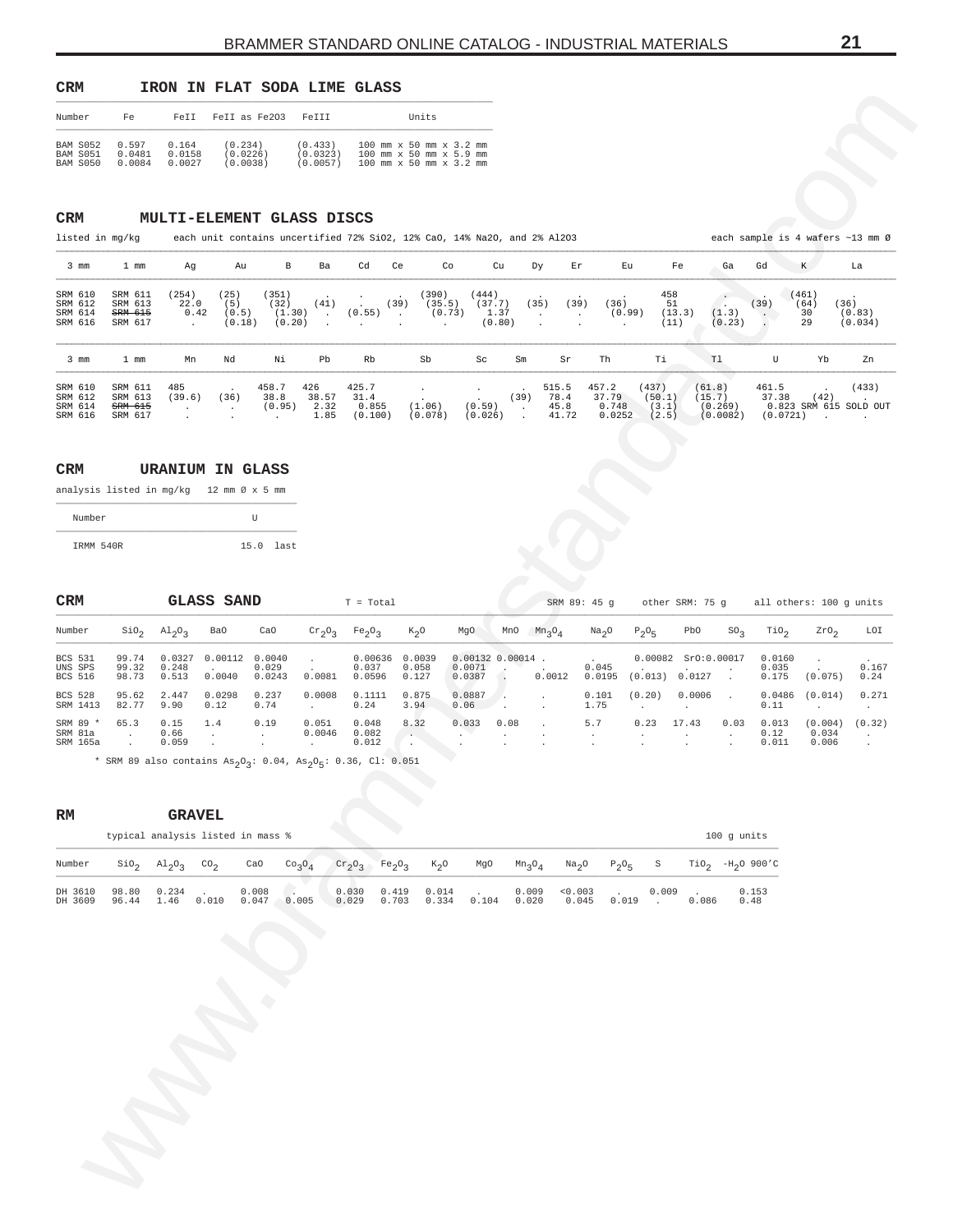## **HARDGROVE GRINDABILITY INDEX**

| Class     | Set Number      | HGI             | HGI           | HGI           | HGI            | Units                     |
|-----------|-----------------|-----------------|---------------|---------------|----------------|---------------------------|
| CRM       | NCS AG82001q-4q | sample 1q: 35   | sample 2q: 54 | sample 3q: 72 | sample 4q: 119 | $250$ q of each $1d - 4d$ |
| <b>RM</b> | ACIRS H8        | sample $A : 27$ | sample B: 44  | sample C : 59 | sample D: 83   | $1$ kg of each $A - D$    |

| Number                                                                       | HGI                        | Number                                                                       | HGI                        | Number                                                                       | HGI                        | Number                                                                       | HGI                        | Number                                       | HGI            |
|------------------------------------------------------------------------------|----------------------------|------------------------------------------------------------------------------|----------------------------|------------------------------------------------------------------------------|----------------------------|------------------------------------------------------------------------------|----------------------------|----------------------------------------------|----------------|
| COCO HGI 007<br>COCO HGI 005<br>COCO HGI 013<br>COCO HGI 008<br>COCO HGI 009 | 66<br>64<br>64<br>60<br>59 | COCO HGI 021<br>COCO HGI 019<br>COCO HGI 004<br>COCO HGI 003<br>COCO HGI 011 | 57<br>57<br>56<br>55<br>55 | COCO HGI 006<br>COCO HGI 026<br>COCO HGI 014<br>COCO HGI 024<br>COCO HGI 012 | 54<br>54<br>53<br>52<br>51 | COCO HGI 018<br>COCO HGI 020<br>COCO HGI 016<br>COCO HGI 015<br>COCO HGI 027 | 51<br>51<br>50<br>48<br>48 | COCO HGI 022<br>COCO HGI 023<br>COCO HGI 010 | 47<br>46<br>31 |

# **CRM HARDNESS TEST BLOCKS**

<span id="page-21-0"></span>

| Class                                        | Set Number                  | HGI                                                                                                         |                  | HGI                                          | HGI                                                       | HGI                                                                               |                                 | Units                                           |               |
|----------------------------------------------|-----------------------------|-------------------------------------------------------------------------------------------------------------|------------------|----------------------------------------------|-----------------------------------------------------------|-----------------------------------------------------------------------------------|---------------------------------|-------------------------------------------------|---------------|
| CRM<br>RM                                    | NCS AG82001g-4g<br>ACIRS H8 | sample 1g: 35<br>sample A : 27                                                                              |                  | sample 2g: 54<br>sample B : 44               | sample 3g: 72<br>sample C : 59                            | sample 4g: 119<br>sample D: 83                                                    |                                 | $250$ g of each $1d - 4d$<br>1 kg of each A - D |               |
|                                              |                             |                                                                                                             |                  |                                              |                                                           |                                                                                   |                                 |                                                 |               |
| RM                                           |                             | HARDGROVE GRINDABILITY INDEX                                                                                |                  |                                              |                                                           |                                                                                   |                                 | individually available in 1 kg units            |               |
| Number                                       | HGI                         | Number                                                                                                      | HGI              | Number                                       | HGI                                                       | Number                                                                            | HGI                             | Number                                          | HGI           |
| COCO HGI 007<br>COCO HGI 005                 | 66<br>64                    | COCO HGI 021<br>COCO HGI 019                                                                                | 57<br>57         | COCO HGI 006<br>COCO HGI 026                 | 54<br>54                                                  | COCO HGI 018<br>COCO HGI 020                                                      | 51<br>51                        | COCO HGI 022<br>COCO HGI 023                    | 47<br>46      |
| COCO HGI 013<br>COCO HGI 008<br>COCO HGI 009 | 64<br>60<br>59              | COCO HGI 004<br>COCO HGI 003<br>COCO HGI 011                                                                | 56<br>55<br>55   | COCO HGI 014<br>COCO HGI 024<br>COCO HGI 012 | 53<br>52<br>51                                            | COCO HGI 016<br>COCO HGI 015<br>COCO HGI 027                                      | 50<br>48<br>48                  | COCO HGI 010                                    | 31            |
|                                              |                             |                                                                                                             |                  |                                              |                                                           |                                                                                   |                                 |                                                 |               |
| CRM                                          |                             | HARDNESS TEST BLOCKS                                                                                        |                  |                                              |                                                           |                                                                                   |                                 |                                                 |               |
|                                              |                             | for NCS items, please indicate desired hardness when ordering                                               |                  |                                              |                                                           |                                                                                   |                                 |                                                 |               |
| Number                                       | Scale                       |                                                                                                             |                  | Available Range                              | Units (mm)                                                |                                                                                   |                                 |                                                 |               |
| NCS HBW                                      |                             | Brinell Hardness W                                                                                          |                  | $(8 - 650)$                                  | 100 x 80 x 16                                             |                                                                                   |                                 |                                                 |               |
| NCS HL                                       | Leeb Hardness               |                                                                                                             |                  | $(200 - 900)$                                | 90 Ø x 55                                                 |                                                                                   |                                 |                                                 |               |
| NCS HLG<br>NCS HRA                           |                             | Leeb Type G Hardness<br>Rockwell Hardness A                                                                 |                  | $(300 - 750)$<br>$(20 - 88)$                 | 120 Ø x 70<br>60 x 40 x 10                                |                                                                                   |                                 |                                                 |               |
| NCS HRB<br>BS TRM-3<br>NCS HRC               |                             | Rockwell Hardness B<br>Rockwell Hardness B<br>Rockwell Hardness C                                           |                  | $(20-100)$<br>86.3<br>$(20-70)$              | 60 x 40 x 10<br>300 x 300 x $\sim$ 2<br>60 x 40 x 10      | 17025                                                                             |                                 |                                                 |               |
| NCS HR15N<br>NCS HR30N                       |                             | Rockwell Superficial Hardness 15N<br>Rockwell Superficial Hardness 30N                                      |                  | $(70 - 94)$<br>$(42 - 86)$                   | 60 x 40 x 10<br>60 x 40 x 10                              |                                                                                   |                                 |                                                 |               |
| NCS HR45N<br>BS TRM-4                        |                             | Rockwell Superficial Hardness 45N                                                                           |                  | $(20 - 77)$                                  | 60 x 40 x 10                                              |                                                                                   |                                 |                                                 |               |
| NCS HR15T<br>NCS HR30T                       |                             | Rockwell Superficial Hardness 15T<br>Rockwell Superficial Hardness 15T<br>Rockwell Superficial Hardness 30T |                  | 71.9<br>$(67 - 93)$<br>$(29 - 82)$           | $300 \times 300 \times 2$<br>60 x 40 x 10<br>60 x 40 x 10 | 17025                                                                             |                                 |                                                 |               |
|                                              |                             | Rockwell Superficial Hardness 45T                                                                           |                  | $(1 - 72)$                                   | 60 x 40 x 10                                              |                                                                                   |                                 |                                                 |               |
| NCS HR45T<br>NCS HSD                         | Shore Hardness              |                                                                                                             |                  | $(5-105)$                                    | 65 x 52 x 15                                              |                                                                                   |                                 |                                                 |               |
| NCS HV                                       |                             | Vickers Hardness                                                                                            |                  | $(5 - 1000)$                                 | 60 x 40 x 10                                              |                                                                                   |                                 |                                                 |               |
|                                              |                             | Vickers Microhardness                                                                                       |                  | $(5-1000)$                                   | $25 \times 25 \times 6$                                   |                                                                                   |                                 |                                                 |               |
|                                              |                             |                                                                                                             |                  |                                              |                                                           |                                                                                   |                                 |                                                 |               |
|                                              |                             | INCINERATED WASTE                                                                                           |                  |                                              |                                                           |                                                                                   |                                 |                                                 |               |
| $\mathtt{CRM}$                               | analysis listed in mg/kg    |                                                                                                             |                  |                                              |                                                           |                                                                                   |                                 | 30 g powder                                     |               |
|                                              | As<br>Ba                    | Be<br>Cd                                                                                                    | Co<br>Cr         | Cu<br>Mo<br>Ηg                               | Νi<br>Pb                                                  | Sb<br>Se<br>Sn                                                                    | Sr                              | V<br>Zn                                         |               |
| BL 12-1-12                                   | 45<br>3600                  | (8)<br>(60)                                                                                                 | 23<br>731<br>375 | 7.8<br>(10)                                  | 198<br>(1389)                                             | (67)<br>(815)                                                                     | (233)                           | (69)<br>10450                                   |               |
|                                              |                             | informational analysis listed in mass %                                                                     |                  |                                              |                                                           |                                                                                   |                                 |                                                 |               |
| NCS HVM<br>Number<br>Number                  | $A1_{2}O_3$                 | $^{co}$ <sub>2</sub>                                                                                        | CaO              | $K_{2}$ <sup>O</sup><br>MgO                  | MnO<br>$Na_{2}$ <sup>O</sup>                              | $P_2O_R$<br>$\mathsf{so}_{\mathsf{3}}$                                            | $\mathop{\rm SiO}\nolimits_{2}$ |                                                 |               |
|                                              | BL 12-1-12                  | $(11.92)$ $(11.05)$ $(13.68)$                                                                               | $Fe_2O_3$        |                                              |                                                           | $(4.44)$ $(3.23)$ $(3.41)$ $(0.46)$ $(2.56)$ $(1.77)$ $(2.22)$ $(41.78)$ $(1.14)$ |                                 | $\mathop{\rm TiO}\nolimits_2$                   |               |
|                                              |                             |                                                                                                             |                  |                                              |                                                           |                                                                                   |                                 |                                                 |               |
|                                              |                             |                                                                                                             |                  |                                              |                                                           |                                                                                   |                                 |                                                 |               |
| <b>CRM</b>                                   | approximate analysis        | <b>IMPACT</b>                                                                                               |                  |                                              |                                                           |                                                                                   |                                 |                                                 |               |
| Class Number                                 |                             | Energy                                                                                                      | Uncertainty      | Temperature                                  |                                                           | Units                                                                             |                                 | Type                                            |               |
| CRM                                          | LNE 160J                    | 160.0J                                                                                                      | 4.8J             | n/a                                          |                                                           | 5 pcs of 10 mm x 10 mm x 55 mm                                                    |                                 | CHARPY v-notch                                  |               |
| CRM<br>CRM                                   | ERM-FA415<br>ERM-FA016      | 155.1J<br>122.0 J                                                                                           | 4.6 J<br>3.6J    | $20 °C$ +/- 2'<br>$20 °C$ +/- 2'             |                                                           | 5 pcs of 10 mm x 10 mm x 55 mm<br>5 pcs of 10 mm x 10 mm x 55 mm                  |                                 | CHARPY v-notch<br>CHARPY v-notch                |               |
| CRM                                          | LNE 120J                    | 121.7 J                                                                                                     | 3.5J             | n/a                                          |                                                           | 5 pcs of 10 mm x 10 mm x 55 mm                                                    |                                 | CHARPY v-notch                                  |               |
| CRM<br>CRM                                   | ERM-FA015<br>LNE 70J        | 79.8 J<br>75.3J                                                                                             | 2.4J<br>2.8J     | $20 °C$ +/- 2'<br>n/a                        |                                                           | 5 pcs of 10 mm x 10 mm x 55 mm<br>5 pcs of 10 mm x 10 mm x 55 mm                  |                                 | CHARPY v-notch<br>CHARPY v-notch                |               |
| CRM<br>CRM                                   | ERM-FA013<br>LNE 25J        | 28.1J<br>21.1J                                                                                              | 0.8J<br>0.9J     | $20 °C$ +/- 2'<br>n/a                        |                                                           | 5 pcs of 10 mm x 10 mm x 55 mm<br>5 pcs of 10 mm x 10 mm x 55 mm                  |                                 | CHARPY v-notch<br>CHARPY v-notch                |               |
| <b>CRM</b>                                   | SRM 2115                    | $13 - 25$ J                                                                                                 | 1.4J             | $21 °C$ +/- 1'                               |                                                           | 5 pcs of 10 mm x 10 mm x 75 mm                                                    |                                 | IZOD beam                                       | last of stock |
|                                              |                             |                                                                                                             |                  |                                              |                                                           |                                                                                   |                                 |                                                 |               |

# **CRM INCINERATED WASTE**

| Number     | As | Ba                                      | Be                 | Cd   | Co  | Cr             | Cu        | Hg Mo    |      | Νi  | Pb        | Sb       | Se | Sn            | Sr        | V    | Zn    |
|------------|----|-----------------------------------------|--------------------|------|-----|----------------|-----------|----------|------|-----|-----------|----------|----|---------------|-----------|------|-------|
| BL 12-1-12 | 45 | 3600                                    | (8)                | (60) |     | 23 731 375 7.8 |           |          | (10) | 198 | (1389)    | $(67)$ 4 |    | (815)         | (233)     | (69) | 10450 |
|            |    | informational analysis listed in mass % |                    |      |     |                |           |          |      |     |           |          |    |               |           |      |       |
| Number     |    | $A1_{2}O_{3}$                           | $\rm{CO}_{\gamma}$ |      | CaO |                | $Fe_2O_3$ | $K_{2}O$ | MgO  | MnO | $Na_{2}O$ | $P_2O_5$ |    | $SO_{\alpha}$ | $SIO_{n}$ | TiO  |       |

|  |  | BL 12-1-12 (11.92) (11.05) (13.68) (4.44) (3.23) (3.41) (0.46) (2.56) (1.77) (2.22) (41.78) (1.14) |  |  |  |  |  |  |  |  |  |  |  |  |
|--|--|----------------------------------------------------------------------------------------------------|--|--|--|--|--|--|--|--|--|--|--|--|
|--|--|----------------------------------------------------------------------------------------------------|--|--|--|--|--|--|--|--|--|--|--|--|

| <b>CRM</b> |                      | <b>IMPACT</b> |
|------------|----------------------|---------------|
|            | approximate analysis |               |

|     | Class Number | Energy      | Uncertainty | Temperature      | Units                          | Type           |               |
|-----|--------------|-------------|-------------|------------------|--------------------------------|----------------|---------------|
| CRM | LNE 160J     | 160.0J      | 4.8J        | n/a              | 5 pcs of 10 mm x 10 mm x 55 mm | CHARPY v-notch |               |
| CRM | ERM-FA415    | 155.1J      | 4.6J        | $20 C +/- 2'$    | 5 pcs of 10 mm x 10 mm x 55 mm | CHARPY v-notch |               |
| CRM | ERM-FA016    | 122.0J      | 3.6J        | $20 C +/- 2'$    | 5 pcs of 10 mm x 10 mm x 55 mm | CHARPY v-notch |               |
| CRM | LNE 120J     | 121.7J      | 3.5J        | n/a              | 5 pcs of 10 mm x 10 mm x 55 mm | CHARPY v-notch |               |
| CRM | ERM-FA015    | 79.8 J      | 2.4J        | $20 C +/- 2'$    | 5 pcs of 10 mm x 10 mm x 55 mm | CHARPY v-notch |               |
| CRM | LNE 70J      | 75.3J       | 2.8J        | n/a              | 5 pcs of 10 mm x 10 mm x 55 mm | CHARPY v-notch |               |
| CRM | ERM-FA013    | 28.1J       | 0.8J        | $20 C +/- 2'$    | 5 pcs of 10 mm x 10 mm x 55 mm | CHARPY v-notch |               |
| CRM | LNE 25J      | 21.1J       | 0.9J        | n/a              | 5 pcs of 10 mm x 10 mm x 55 mm | CHARPY v-notch |               |
| CRM | SRM 2115     | $13 - 25$ J | 1.4J        | $21 \t C +/- 1'$ | 5 pcs of 10 mm x 10 mm x 75 mm | IZOD beam      | last of stock |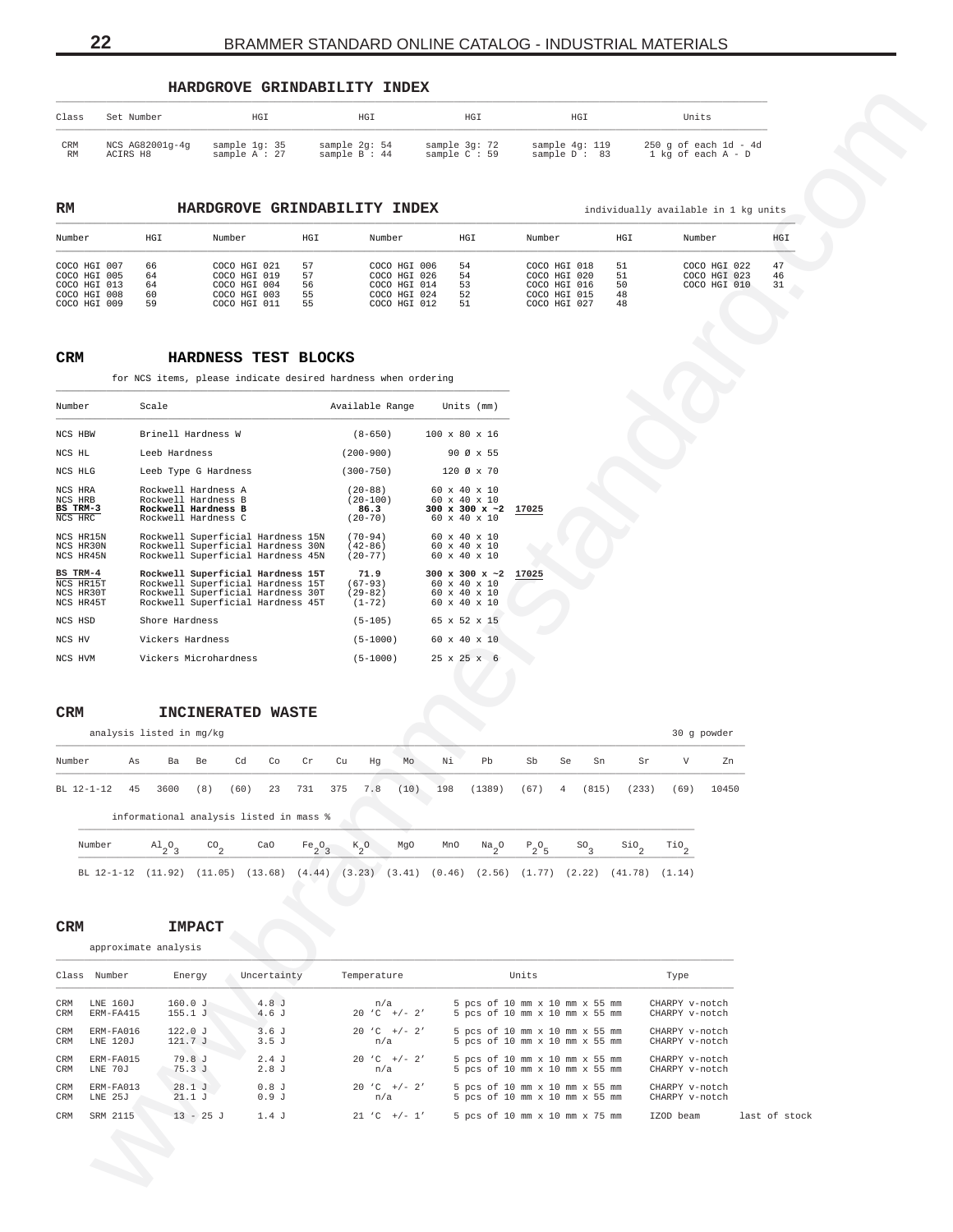<span id="page-22-0"></span>

| LAYER THICKNESS |
|-----------------|
|                 |

|                                           |                                  |                                                                                                             |                               |                                    | BCR: 2 sets of 4 Tantalum foils, 5 mm x 10 mm |              |                         |                         |                         | NMIJ: 13-15 mm squares        |                 |      |                                         |
|-------------------------------------------|----------------------------------|-------------------------------------------------------------------------------------------------------------|-------------------------------|------------------------------------|-----------------------------------------------|--------------|-------------------------|-------------------------|-------------------------|-------------------------------|-----------------|------|-----------------------------------------|
| Number                                    | Material                         |                                                                                                             | Thickness                     | $(+/-)$                            | Layer 1                                       | 2            | 3                       | $\overline{4}$          | 5                       | 6                             | $7\phantom{.0}$ | 8    |                                         |
| NMIJ 5202a<br>NMIJ 5203a<br>NMIJ 5204b    | $Si$ , $SiO2$                    | multi layer<br>GaAs, AlAs multi layer<br>GaAs, AlAs single layer                                            | n/a nm<br>n/a nm<br>$3.26$ nm | $0.7$ nm<br>$0.10$ nm<br>$0.41$ nm | (20.5)<br>(9.24)<br>$\ddot{\phantom{a}}$      | 20.0<br>9.65 | 20.5<br>9.51<br>$\cdot$ | 19.9<br>9.64<br>$\cdot$ | 20.4<br>9.51<br>$\cdot$ | surface oxide: (1.32)<br>9.62 | $\overline{a}$  |      |                                         |
| BCR 261T<br>BCR 261T                      | $Ta_2O_5$<br>$Ta_2O_5$           | single layer<br>single layer                                                                                | 1.72 nm<br>$5.40$ nm          | $0.07$ nm<br>$0.12$ nm             | 30 nm material<br>100 nm material             |              |                         |                         |                         |                               |                 |      |                                         |
| <b>CRM</b>                                |                                  | NANOSCALE LAYER THICKNESS                                                                                   |                               |                                    |                                               |              |                         |                         |                         |                               |                 |      |                                         |
| Number                                    | Certified Values                 |                                                                                                             |                               |                                    | Informational Data                            |              |                         |                         |                         | Units                         |                 |      |                                         |
| BAM L200                                  |                                  | 35 certified lengths from 3.5 - 4642 nm                                                                     |                               |                                    | 5 informational lengths 1 - 5 nm              |              |                         |                         |                         | block $\sim 10$ x 4 x 5 mm    |                 |      |                                         |
| CRM                                       |                                  | LEAD PAINT FILMS<br>sold in SET/6 only, thin paint film on polyester sheets                                 |                               |                                    | last of stock                                 |              |                         |                         |                         |                               |                 |      | $~\sim$ 7cm wide and $~\sim$ 10 cm long |
| Number                                    |                                  | film, Pb in mg/kg film, Pb in mg/kg film, Pb in mg/kg film, Pb in mg/kg film, Pb in mg/kg film, Pb in mg/kg |                               |                                    |                                               |              |                         |                         |                         |                               |                 |      | film, Pb in mg/kg                       |
| SRM 2579a                                 | 3.58<br>2571                     | 2572                                                                                                        | 1.527                         | 2572<br>1.527                      | 2573                                          |              | 1.040                   | 2574                    | 0.714                   | 2575                          | 0.307           | 2570 | < 0.001                                 |
|                                           |                                  |                                                                                                             |                               |                                    |                                               |              |                         |                         |                         |                               |                 |      |                                         |
| RM                                        |                                  | ELECTROLYTIC MANGANESE                                                                                      |                               |                                    |                                               |              |                         |                         |                         |                               |                 |      |                                         |
|                                           | typical analysis                 |                                                                                                             |                               |                                    |                                               |              |                         |                         |                         | 50 g units                    |                 |      |                                         |
| Number                                    | A1<br>$\mathtt{C}$               | Co<br>Cr                                                                                                    | Cu                            | Fe                                 | Νi<br>Mn                                      | $\, {\bf p}$ | $\rm S$                 | Si                      | Zn                      | $-H_2$ 00900'C                |                 |      |                                         |
| DH 7701                                   | (0.0015)<br>0.120                | 0.0012                                                                                                      | 0.411<br>0.0070               | 2.07                               | 95.85<br>0.0068                               | 0.056        | 0.0160                  | 1.09                    | 0.0011                  | 0.019                         |                 |      |                                         |
| Number                                    | C<br>Mn                          | Fe<br>Ν                                                                                                     | P                             | S<br>$\operatorname{Se}$           | Si                                            | Units        |                         |                         |                         |                               |                 |      |                                         |
| NCS HC25655<br>NCS HC26615                | 0.080<br>97.43<br>91.56<br>0.007 | 1.81<br>0.039<br>7.84                                                                                       | 0.018<br>$\sim$               | 0.016<br>0.031<br>0.049            | 0.28<br>0.009                                 | 50g<br>50g   |                         |                         |                         |                               |                 |      |                                         |
|                                           |                                  | MELTING POINT                                                                                               |                               |                                    |                                               |              |                         |                         |                         |                               |                 |      |                                         |
| Class<br>Number                           |                                  | Form                                                                                                        | Melting point 'C              |                                    |                                               |              |                         |                         |                         |                               |                 |      |                                         |
| 501-951-1002<br>RM<br>CRM<br>502-496-1029 |                                  | 6 inch nickel wire<br>6 inch gold wire                                                                      | 1455<br>1062                  | 17034                              |                                               |              |                         |                         |                         |                               |                 |      |                                         |
|                                           |                                  |                                                                                                             |                               |                                    |                                               |              |                         |                         |                         |                               |                 |      |                                         |
|                                           |                                  |                                                                                                             |                               |                                    |                                               |              |                         |                         |                         |                               |                 |      |                                         |
|                                           |                                  |                                                                                                             |                               |                                    |                                               |              |                         |                         |                         |                               |                 |      |                                         |
|                                           |                                  |                                                                                                             |                               |                                    |                                               |              |                         |                         |                         |                               |                 |      |                                         |
|                                           |                                  |                                                                                                             |                               |                                    |                                               |              |                         |                         |                         |                               |                 |      |                                         |
|                                           |                                  |                                                                                                             |                               |                                    |                                               |              |                         |                         |                         |                               |                 |      |                                         |
|                                           |                                  |                                                                                                             |                               |                                    |                                               |              |                         |                         |                         |                               |                 |      |                                         |
|                                           |                                  |                                                                                                             |                               |                                    |                                               |              |                         |                         |                         |                               |                 |      |                                         |
|                                           |                                  |                                                                                                             |                               |                                    |                                               |              |                         |                         |                         |                               |                 |      |                                         |

#### **CRM NANOSCALE LAYER THICKNESS** \_\_\_\_\_\_\_\_\_\_\_\_\_\_\_\_\_\_\_\_\_\_\_\_\_\_\_\_\_\_\_\_\_\_\_\_\_\_\_\_\_\_\_\_\_\_\_\_\_\_\_\_\_\_\_\_\_\_\_\_\_\_\_\_\_\_\_\_\_\_\_\_\_\_\_\_\_\_\_\_\_\_\_\_\_\_\_\_\_\_\_\_\_\_\_\_\_\_\_\_\_\_\_\_\_\_\_\_\_\_\_\_\_\_\_\_\_\_\_\_\_\_\_\_

| Number   | Certified Values                        | Informational Data               | Units                                |
|----------|-----------------------------------------|----------------------------------|--------------------------------------|
| BAM L200 | 35 certified lengths from 3.5 - 4642 nm | 5 informational lengths 1 - 5 nm | block $\sim 10 \times 4 \times 5$ mm |

# **CRM LEAD PAINT FILMS**

|           | sold in SET/6 only, thin paint film on polyester sheets<br>last of stock |      |      |       |      |       |      |       |      | $\sim$ 7cm wide and $\sim$ 10 cm long                                                                                         |      |       |      |         |
|-----------|--------------------------------------------------------------------------|------|------|-------|------|-------|------|-------|------|-------------------------------------------------------------------------------------------------------------------------------|------|-------|------|---------|
| Number    |                                                                          |      |      |       |      |       |      |       |      | film, Pb in mq/kq film, Pb in mq/kq film, Pb in mq/kq film, Pb in mq/kq film, Pb in mq/kq film, Pb in mq/kq film, Pb in mq/kq |      |       |      |         |
| SRM 2579a | 2571                                                                     | 3.58 | 2572 | 1.527 | 2572 | 1.527 | 2573 | 1,040 | 2574 | 0.714                                                                                                                         | 2575 | 0.307 | 2570 | < 0.001 |

# **RM ELECTROLYTIC MANGANESE**

|         |                                                                                                               | typical analysis                                                                                                                                                                                                                                                                                                                |    |       |  |    |  |           |  |  |  |  |                                   |  |  |
|---------|---------------------------------------------------------------------------------------------------------------|---------------------------------------------------------------------------------------------------------------------------------------------------------------------------------------------------------------------------------------------------------------------------------------------------------------------------------|----|-------|--|----|--|-----------|--|--|--|--|-----------------------------------|--|--|
| Number  | Al                                                                                                            | $\mathbb C$ and $\mathbb C$ and $\mathbb C$ are $\mathbb C$ and $\mathbb C$ are $\mathbb C$ and $\mathbb C$ are $\mathbb C$ and $\mathbb C$ are $\mathbb C$ and $\mathbb C$ are $\mathbb C$ and $\mathbb C$ are $\mathbb C$ and $\mathbb C$ are $\mathbb C$ and $\mathbb C$ are $\mathbb C$ and $\mathbb C$ are $\mathbb C$ and | Co | Cr Cu |  | Fe |  | Mn Ni P S |  |  |  |  | $Si$ Zn $-H$ <sub>2</sub> 0@900'C |  |  |
| DH 7701 | $(0.0015)$ $0.120$ $0.0012$ $0.411$ $0.0070$ $2.07$ $95.85$ $0.0068$ $0.056$ $0.0160$ $1.09$ $0.0011$ $0.019$ |                                                                                                                                                                                                                                                                                                                                 |    |       |  |    |  |           |  |  |  |  |                                   |  |  |

# **CRM MANGANESE METAL POWDER**

| Number                           | Mn    | $\sim$ | Fe                        | N | P                 | s              | Se    | Si            | Units      |
|----------------------------------|-------|--------|---------------------------|---|-------------------|----------------|-------|---------------|------------|
| NCS HC25655 97.43<br>NCS HC26615 | 91.56 | 0.007  | $0.080$ $1.81$ .<br>0.039 |   | 0.018<br>$7.84$ . | 0.016<br>0.031 | 0.049 | 0.28<br>0.009 | 50q<br>50q |

# **MELTING POINT**

| Class     | Number                             | Form |                                        | Melting point 'C |              |       |
|-----------|------------------------------------|------|----------------------------------------|------------------|--------------|-------|
| RM<br>CRM | $501 - 951 - 1002$<br>502-496-1029 |      | 6 inch nickel wire<br>6 inch gold wire |                  | 1455<br>1062 | 17034 |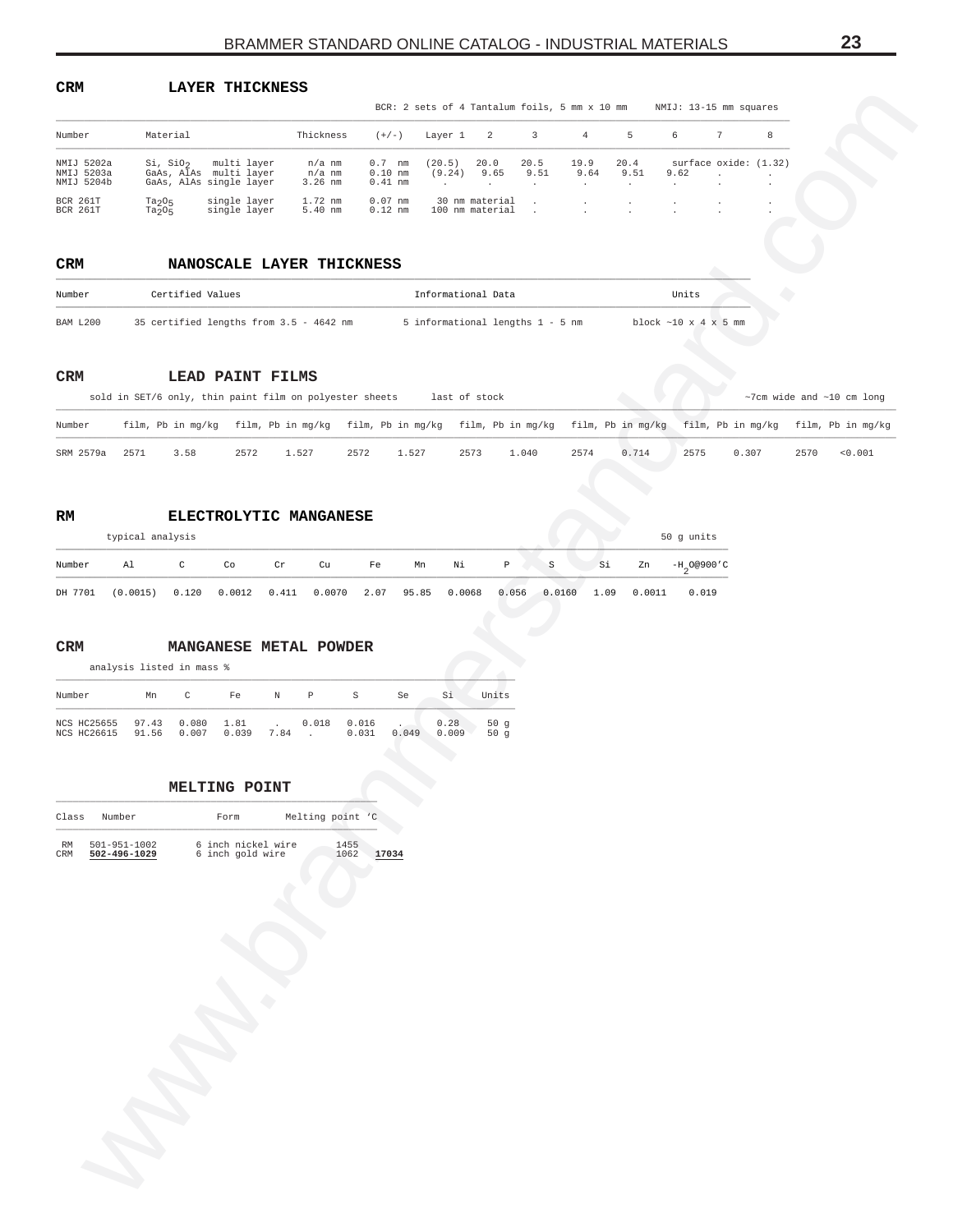<span id="page-23-0"></span>

| $\mathtt{CRM}$                     |        | analysis listed in mg/kg except % which is mass % |                                          |                | OXIDE                               |                    |                                  |                                |                                          |                                          |                               |                                |                             |                               |                                           |                                              |                            |                                |                              |                            |                                            |                                         |                                   | $100$ g units              |                    |                           |  |
|------------------------------------|--------|---------------------------------------------------|------------------------------------------|----------------|-------------------------------------|--------------------|----------------------------------|--------------------------------|------------------------------------------|------------------------------------------|-------------------------------|--------------------------------|-----------------------------|-------------------------------|-------------------------------------------|----------------------------------------------|----------------------------|--------------------------------|------------------------------|----------------------------|--------------------------------------------|-----------------------------------------|-----------------------------------|----------------------------|--------------------|---------------------------|--|
| Number                             |        |                                                   | Notes                                    |                |                                     |                    | Ag                               | Al                             |                                          | As                                       |                               | $\, {\bf B}$                   | Ba                          |                               | Be                                        |                                              | $\mathsf{C}$               | Ca                             |                              | Cd                         | Ce                                         |                                         | Cl                                | Co                         |                    | Cr                        |  |
| BAM RS 1                           |        |                                                   | $\sin_2$ > 99.99%                        |                |                                     |                    | $\ddot{\phantom{a}}$             |                                | 8.7                                      | 0.1                                      |                               | $\blacksquare$                 |                             | $\ddot{\phantom{a}}$          | $\cdot$                                   |                                              | $\ddot{\phantom{a}}$       | 0.42                           |                              | 0.05                       | $\ddot{\phantom{a}}$                       |                                         | $\cdot$                           | $\ddot{\phantom{a}}$       |                    | 0.062                     |  |
| BAM RS 2                           |        |                                                   | $\mathrm{Al}_{2}\mathrm{O}_{3}$ = 99.76% |                |                                     |                    | $\mathbf{r}$                     |                                | $\overline{\phantom{a}}$                 | (< 0.5)                                  |                               | (<5)                           |                             | $\sim$                        | (< 0.2)                                   | $\sim 100$                                   |                            | 3.1                            |                              | (< 0.5)                    | (< 0.1)                                    |                                         | (< 10)                            | $\leq 1$                   | <1.5               |                           |  |
| BAM RS 5<br>BAM RS 6A<br>BAM RS 6B |        | NiO                                               |                                          |                | MgO 100 - 350 µm<br>MgO 50 - 100 µm |                    | $\sim 10^{-1}$<br>$\sim$         | $<1$ ( $<15$ )<br>46<br>49     |                                          | 0.2<br>$\sim 100$ km s $^{-1}$<br>$\sim$ |                               | $\cdot$<br>$\cdot$<br>$\cdot$  | $\leq 1$<br>(<10)<br>(< 20) |                               | $\ddot{\phantom{a}}$<br>$\cdot$<br>$\sim$ | 14<br>(<50)<br>(<210)                        |                            | 2.2<br>994<br>956              |                              | $<0.2$<br>$\sim$<br>$\sim$ | $\ddot{\phantom{a}}$<br>$\cdot$<br>$\cdot$ |                                         | $\cdot$<br>$\cdot$<br>$\cdot$     | ${<}\,2$<br>(< 5)<br>(< 5) | 16.1<br>9.2<br>8.1 |                           |  |
|                                    |        | continued                                         |                                          |                |                                     |                    |                                  |                                |                                          |                                          |                               |                                |                             |                               |                                           |                                              |                            |                                |                              |                            |                                            |                                         |                                   |                            |                    |                           |  |
|                                    | Number |                                                   |                                          | Cu             |                                     | Fe                 |                                  | Ga                             | Ge                                       |                                          | Hg                            |                                | In                          | K                             |                                           | La                                           |                            | Li                             | Mg                           | Mn                         |                                            | Mo                                      | Na                                |                            | Ni                 | Pb                        |  |
|                                    |        | BAM RS 1<br>BAM RS 2                              |                                          | < 0.1<br>< 2.5 |                                     | 0.62<br>$3.3$ (<2) |                                  | $\sim$                         | $\sim 10$                                | $< 1$ $< 0.05$                           | <b>Contractor</b>             | $\sim$                         |                             |                               | 0.48<br>$(<0.5)$ $(<5)$ $(<0.3)$          | $\sim$ $\sim$                                | 0.25<br><1                 |                                | 0.5<br>< 3                   | < 0.2<br><1.5              |                                            | (<1)                                    | $\lt2$<br>< 15                    | < 0.2<br><10               |                    | < 0.15<br>$\sim$          |  |
|                                    |        | BAM RS 5<br>BAM RS 6A<br>BAM RS 6B                |                                          | (< 6)<br>(< 6) | 1.53 41                             | 72<br>71           |                                  | < 0.5<br>$\sim 100$<br>$\sim$  | $\sim$<br>$\sim$<br>$\ddot{\phantom{a}}$ |                                          | $\cdot$<br>$\cdot$<br>$\cdot$ | $\leq 1$<br>$\cdot$<br>$\cdot$ |                             | $\leq$ 2<br>$\sim$<br>$\cdot$ | <b>Contractor</b>                         | $\sim$<br>$\sim$                             | (< 2)<br>$\sim$<br>$\cdot$ |                                | $\leq 1$<br>60.19%<br>60.17% | $\leq 1$<br>5.4<br>5.2     |                                            | < 5<br>(< 10)<br>(< 10)                 | $\lt2$<br>$\sim$<br>$\mathcal{L}$ | 3.3                        | 78.57%<br>3.9      | $\lt 2$<br>(< 5)<br>(< 5) |  |
|                                    |        | continued                                         |                                          |                |                                     |                    |                                  |                                |                                          |                                          |                               |                                |                             |                               |                                           |                                              |                            |                                |                              |                            |                                            |                                         |                                   |                            |                    |                           |  |
|                                    | Number |                                                   | S                                        |                | Sb                                  |                    | Se                               | Si                             |                                          | Sn                                       |                               | Sr                             | Te                          |                               | тi                                        | Tl                                           |                            | $\boldsymbol{\mathrm{V}}$      | W                            | Zn                         | Zr                                         |                                         |                                   |                            |                    |                           |  |
|                                    |        | BAM RS 1                                          |                                          |                |                                     |                    |                                  |                                |                                          |                                          |                               |                                |                             |                               | 1.3                                       |                                              |                            |                                |                              | <1.3                       |                                            | < 0.1                                   |                                   |                            |                    |                           |  |
|                                    |        | BAM RS 2<br>BAM RS 5<br>BAM RS 6A                 | (4)<br>$\sim$ $\sim$                     |                | (< 0.1)<br>$\cdot$                  |                    | $\leq 1$<br>$\ddot{\phantom{a}}$ | < 20<br>(< 5)<br>$\sim$ $\sim$ |                                          | (<1)<br>$($ <1)<br>$\sim$                |                               | $\cdot$<br>$($ < 1 $)$<br>2.0  | (< 0.2)<br>$\sim 100$       |                               | $\leq$ 2<br>(< 2)<br>1.3                  | $\sim$<br>(< 0.5)<br>$\sim 100$ km s $^{-1}$ |                            | $($ < 1 $)$<br>$\leq 1$<br>8.4 | $($ < 1 $)$<br>$\sim 100$    | $\leq$ 2<br>3.4<br>(< 6)   |                                            | 3.2<br>$\left($ < 1 $\right)$<br>(< 20) |                                   |                            |                    |                           |  |
|                                    |        | BAM RS 6B                                         | $\sim$                                   |                | $\ddot{\phantom{a}}$                |                    | $\cdot$                          | $\cdot$                        |                                          | $\cdot$                                  |                               | 2.1                            | $\cdot$                     |                               | 1.2                                       | $\sim$                                       |                            | 7.8                            | $\cdot$                      | (< 6)                      |                                            | (<105)                                  |                                   |                            |                    |                           |  |
|                                    |        |                                                   |                                          |                |                                     |                    |                                  |                                |                                          |                                          |                               |                                |                             |                               |                                           |                                              |                            |                                |                              |                            |                                            |                                         |                                   |                            |                    |                           |  |
|                                    |        |                                                   |                                          |                |                                     |                    |                                  |                                |                                          |                                          |                               |                                |                             |                               |                                           |                                              |                            |                                |                              |                            |                                            |                                         |                                   |                            |                    |                           |  |
|                                    |        |                                                   |                                          |                |                                     |                    |                                  |                                |                                          |                                          |                               |                                |                             |                               |                                           |                                              |                            |                                |                              |                            |                                            |                                         |                                   |                            |                    |                           |  |
|                                    |        |                                                   |                                          |                |                                     |                    |                                  |                                |                                          |                                          |                               |                                |                             |                               |                                           |                                              |                            |                                |                              |                            |                                            |                                         |                                   |                            |                    |                           |  |
|                                    |        |                                                   |                                          |                |                                     |                    |                                  |                                |                                          |                                          |                               |                                |                             |                               |                                           |                                              |                            |                                |                              |                            |                                            |                                         |                                   |                            |                    |                           |  |
|                                    |        |                                                   |                                          |                |                                     |                    |                                  |                                |                                          |                                          |                               |                                |                             |                               |                                           |                                              |                            |                                |                              |                            |                                            |                                         |                                   |                            |                    |                           |  |
|                                    |        |                                                   |                                          |                |                                     |                    |                                  |                                |                                          |                                          |                               |                                |                             |                               |                                           |                                              |                            |                                |                              |                            |                                            |                                         |                                   |                            |                    |                           |  |
|                                    |        |                                                   |                                          |                |                                     |                    |                                  |                                |                                          |                                          |                               |                                |                             |                               |                                           |                                              |                            |                                |                              |                            |                                            |                                         |                                   |                            |                    |                           |  |
|                                    |        |                                                   |                                          |                |                                     |                    |                                  |                                |                                          |                                          |                               |                                |                             |                               |                                           |                                              |                            |                                |                              |                            |                                            |                                         |                                   |                            |                    |                           |  |
|                                    |        |                                                   |                                          |                |                                     |                    |                                  |                                |                                          |                                          |                               |                                |                             |                               |                                           |                                              |                            |                                |                              |                            |                                            |                                         |                                   |                            |                    |                           |  |
|                                    |        |                                                   |                                          |                |                                     |                    |                                  |                                |                                          |                                          |                               |                                |                             |                               |                                           |                                              |                            |                                |                              |                            |                                            |                                         |                                   |                            |                    |                           |  |
|                                    |        |                                                   |                                          |                |                                     |                    |                                  |                                |                                          |                                          |                               |                                |                             |                               |                                           |                                              |                            |                                |                              |                            |                                            |                                         |                                   |                            |                    |                           |  |
|                                    |        |                                                   |                                          |                |                                     |                    |                                  |                                |                                          |                                          |                               |                                |                             |                               | $\sum$                                    |                                              |                            |                                |                              |                            |                                            |                                         |                                   |                            |                    |                           |  |
|                                    |        |                                                   |                                          |                |                                     |                    |                                  |                                |                                          |                                          |                               |                                |                             |                               |                                           |                                              |                            |                                |                              |                            |                                            |                                         |                                   |                            |                    |                           |  |
|                                    |        |                                                   |                                          |                |                                     |                    |                                  |                                |                                          |                                          |                               |                                |                             |                               |                                           |                                              |                            |                                |                              |                            |                                            |                                         |                                   |                            |                    |                           |  |
|                                    |        |                                                   |                                          |                |                                     |                    |                                  |                                |                                          |                                          |                               |                                |                             |                               |                                           |                                              |                            |                                |                              |                            |                                            |                                         |                                   |                            |                    |                           |  |
|                                    |        |                                                   |                                          |                |                                     |                    |                                  |                                |                                          |                                          |                               |                                |                             |                               |                                           |                                              |                            |                                |                              |                            |                                            |                                         |                                   |                            |                    |                           |  |
|                                    |        |                                                   |                                          |                |                                     |                    |                                  |                                |                                          |                                          |                               |                                |                             |                               |                                           |                                              |                            |                                |                              |                            |                                            |                                         |                                   |                            |                    |                           |  |
|                                    |        |                                                   |                                          |                |                                     |                    |                                  |                                |                                          |                                          |                               |                                |                             |                               |                                           |                                              |                            |                                |                              |                            |                                            |                                         |                                   |                            |                    |                           |  |
|                                    |        |                                                   |                                          |                |                                     |                    |                                  |                                |                                          |                                          |                               |                                |                             |                               |                                           |                                              |                            |                                |                              |                            |                                            |                                         |                                   |                            |                    |                           |  |
|                                    |        |                                                   |                                          |                |                                     |                    |                                  |                                |                                          |                                          |                               |                                |                             |                               |                                           |                                              |                            |                                |                              |                            |                                            |                                         |                                   |                            |                    |                           |  |
|                                    |        |                                                   |                                          |                |                                     |                    |                                  |                                |                                          |                                          |                               |                                |                             |                               |                                           |                                              |                            |                                |                              |                            |                                            |                                         |                                   |                            |                    |                           |  |
|                                    |        |                                                   |                                          |                |                                     |                    |                                  |                                |                                          |                                          |                               |                                |                             |                               |                                           |                                              |                            |                                |                              |                            |                                            |                                         |                                   |                            |                    |                           |  |
|                                    |        |                                                   |                                          |                |                                     |                    |                                  |                                |                                          |                                          |                               |                                |                             |                               |                                           |                                              |                            |                                |                              |                            |                                            |                                         |                                   |                            |                    |                           |  |
|                                    |        |                                                   |                                          |                |                                     |                    |                                  |                                |                                          |                                          |                               |                                |                             |                               |                                           |                                              |                            |                                |                              |                            |                                            |                                         |                                   |                            |                    |                           |  |
|                                    |        |                                                   |                                          |                |                                     |                    |                                  |                                |                                          |                                          |                               |                                |                             |                               |                                           |                                              |                            |                                |                              |                            |                                            |                                         |                                   |                            |                    |                           |  |
|                                    |        |                                                   | No.                                      |                | N.                                  |                    |                                  |                                |                                          |                                          |                               |                                |                             |                               |                                           |                                              |                            |                                |                              |                            |                                            |                                         |                                   |                            |                    |                           |  |
|                                    |        |                                                   |                                          |                |                                     |                    |                                  |                                |                                          |                                          |                               |                                |                             |                               |                                           |                                              |                            |                                |                              |                            |                                            |                                         |                                   |                            |                    |                           |  |
|                                    |        |                                                   |                                          |                |                                     |                    |                                  |                                |                                          |                                          |                               |                                |                             |                               |                                           |                                              |                            |                                |                              |                            |                                            |                                         |                                   |                            |                    |                           |  |
|                                    |        |                                                   |                                          |                |                                     |                    |                                  |                                |                                          |                                          |                               |                                |                             |                               |                                           |                                              |                            |                                |                              |                            |                                            |                                         |                                   |                            |                    |                           |  |
|                                    |        |                                                   |                                          |                |                                     |                    |                                  |                                |                                          |                                          |                               |                                |                             |                               |                                           |                                              |                            |                                |                              |                            |                                            |                                         |                                   |                            |                    |                           |  |
|                                    |        |                                                   |                                          |                |                                     |                    |                                  |                                |                                          |                                          |                               |                                |                             |                               |                                           |                                              |                            |                                |                              |                            |                                            |                                         |                                   |                            |                    |                           |  |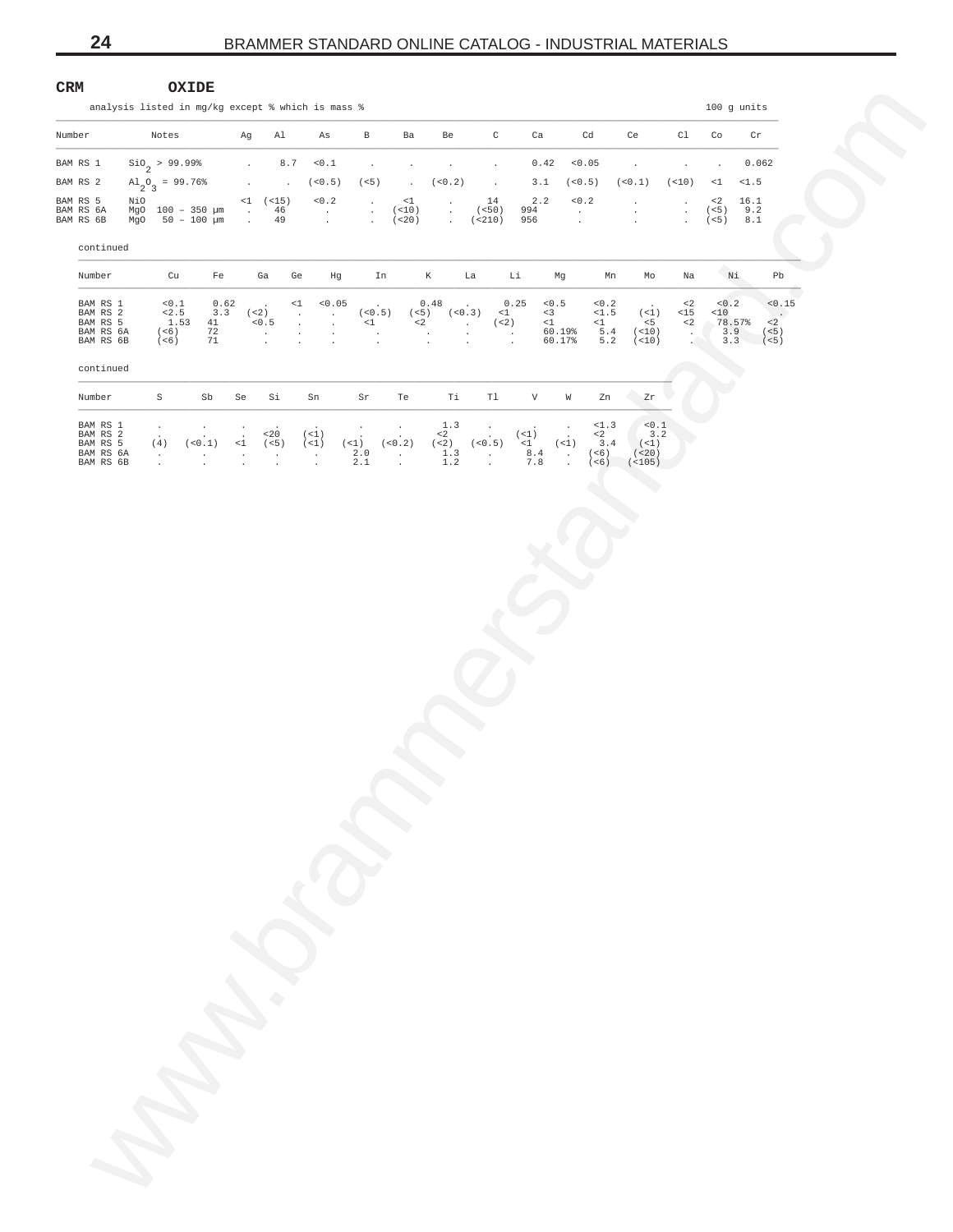<span id="page-24-0"></span>

| $\ensuremath{\mathsf{CRM}}$ |                    |                                  | IRON OXIDE   |                                 |                                                             |                         |                        |                          |           |                    |               |                      |        |                                                                                                                                                     |  |
|-----------------------------|--------------------|----------------------------------|--------------|---------------------------------|-------------------------------------------------------------|-------------------------|------------------------|--------------------------|-----------|--------------------|---------------|----------------------|--------|-----------------------------------------------------------------------------------------------------------------------------------------------------|--|
|                             |                    | analysis listed in mass %        |              |                                 |                                                             |                         |                        |                          |           |                    |               |                      |        | 75 g units                                                                                                                                          |  |
| Number                      | $Fe_2O_3$          | FeO                              | Al           | $\mathtt{C}$                    | Ca                                                          | $\operatorname{\sf Cr}$ | Cu                     | K                        | Mg        | Mn                 | Νi            | $\rm S$              | Si     | Other Impurities                                                                                                                                    |  |
| VS P26/2                    | 99.49              | (< 0.1)                          | 0.026        | (0.005)                         | (0.005)                                                     | 0.0194                  | 0.0090                 | (0.001)                  | (< 0.005) | 0.292              | 0.024         | (0.04)               | 0.0110 | (0.1)                                                                                                                                               |  |
|                             |                    |                                  | IRON OXIDE   |                                 |                                                             |                         |                        |                          |           |                    |               |                      |        |                                                                                                                                                     |  |
| CRM                         |                    | analysis listed in mass %        |              |                                 |                                                             |                         |                        | analysis listed in mg/kg |           |                    | $100$ g units |                      |        |                                                                                                                                                     |  |
| Number                      | T.Fe               | Cl                               | Mn           |                                 | Al<br>Ca Co                                                 | Cr                      | Cu                     | K Mg<br>Mo Na            | Νi        | $\mathbb{P}$<br>Si | Sn            | Ti<br>Zn             |        |                                                                                                                                                     |  |
| ECRM 686-1                  | 69.44              | 0.095                            | 0.231        | 407                             | 19<br>97                                                    | 182                     | 38<br>24               | 27<br>7                  | 127<br>58 | 78<br>83           | 25            | 14<br>$\overline{4}$ |        |                                                                                                                                                     |  |
|                             |                    |                                  |              |                                 |                                                             |                         |                        |                          |           |                    |               |                      |        |                                                                                                                                                     |  |
| CRM                         |                    |                                  | NICKEL OXIDE |                                 |                                                             |                         |                        |                          |           |                    |               |                      |        |                                                                                                                                                     |  |
|                             |                    |                                  |              |                                 | certified analysis listed in mass % except * which is mg/kg |                         |                        |                          |           | 25 g units         |               |                      |        |                                                                                                                                                     |  |
| Number                      | Al                 | Co                               | Cr           | Cu                              | Fe<br>Mg                                                    | Mn                      | Si                     | Τi                       | Bi*       | $Pb*$<br>$Se*$     |               |                      |        |                                                                                                                                                     |  |
| SRM 673                     | 0.001              | 0.016                            | 0.0003       | 0.002                           | 0.003<br>0.029                                              | 0.0037                  | 0.006                  | 0.003                    | 0.06      | 3.5<br>0.2         |               |                      |        |                                                                                                                                                     |  |
| continued                   |                    |                                  |              | informational analysis in mg/kg |                                                             |                         |                        | by 1.29.                 |           |                    |               |                      |        | Certified values show concentrations in nickel oxide. To convert values<br>to the percent concentration in total metal present, multiply the values |  |
| Number                      | Ag                 | Αs                               | Cd           | Ga<br>Sb                        | Sn                                                          | Te                      | Tl<br>Zn               |                          |           |                    |               |                      |        |                                                                                                                                                     |  |
| SRM 673                     | < 0.1              | 0.4                              | 0.05         | $<0.1$<br>$< 0.5$               | < 0.5                                                       | 0.4<br>< 0.1            |                        | 1.7 last of stock        |           |                    |               |                      |        |                                                                                                                                                     |  |
|                             |                    |                                  |              |                                 |                                                             |                         |                        |                          |           |                    |               |                      |        |                                                                                                                                                     |  |
|                             |                    |                                  |              |                                 |                                                             |                         |                        |                          |           |                    |               |                      |        |                                                                                                                                                     |  |
| CRM                         |                    |                                  |              | <b>SILICON OXIDE</b>            |                                                             |                         |                        |                          |           |                    |               |                      |        |                                                                                                                                                     |  |
|                             |                    | analysis listed in mass % except |              |                                 |                                                             |                         |                        |                          |           |                    |               |                      |        |                                                                                                                                                     |  |
| Number                      | $\mathsf{Sio}_{2}$ | $\mathrm{^{Al}_{2}O_{3}}$        | CaO          | Fe                              | MgO<br>MnO                                                  |                         | $\mathrm{TiO}_2$ Units |                          |           |                    |               |                      |        |                                                                                                                                                     |  |
|                             |                    |                                  |              |                                 |                                                             |                         |                        |                          |           |                    |               |                      |        |                                                                                                                                                     |  |
|                             |                    |                                  |              |                                 |                                                             |                         |                        |                          |           |                    |               |                      |        |                                                                                                                                                     |  |
|                             | 12                 |                                  |              |                                 |                                                             |                         |                        |                          |           |                    |               |                      |        |                                                                                                                                                     |  |

### **CRM NICKEL OXIDE**

|           | certified analysis listed in mass % except * which is mg/kg |       |                                 |       |       |       |       |        |       |               |      | 25 q units |       |  |                                                                                                                                                     |  |
|-----------|-------------------------------------------------------------|-------|---------------------------------|-------|-------|-------|-------|--------|-------|---------------|------|------------|-------|--|-----------------------------------------------------------------------------------------------------------------------------------------------------|--|
| Number    | Al                                                          | Co    | Cr                              | Cu    | Fe    |       | Mq    | Mn     | Si    | Ti            | Bi*  | $Ph*$      | $Se*$ |  |                                                                                                                                                     |  |
| SRM 673   | 0.001                                                       | 0.016 | 0.0003                          | 0.002 |       | 0.029 | 0.003 | 0.0037 | 0.006 | 0.003         | 0.06 | 3.5        | 0.2   |  |                                                                                                                                                     |  |
| continued |                                                             |       | informational analysis in mg/kg |       |       |       |       |        |       | by $1.29$ .   |      |            |       |  | Certified values show concentrations in nickel oxide. To convert values<br>to the percent concentration in total metal present, multiply the values |  |
| Number    | Aq                                                          | As    | Cd                              | Ga    | Sb    | Sn    | Te    | Tl     | Zn    |               |      |            |       |  |                                                                                                                                                     |  |
| SRM 673   | 0.1                                                         | 0.4   | 0.05                            | < 0.1 | < 0.5 | < 0.5 | 0.4   | < 0.1  | 1.7   | last of stock |      |            |       |  |                                                                                                                                                     |  |

# **CRM SILICON OXIDE**

| Number                                                  |  |  | $\sin \theta_2$ Al <sub>2</sub> O <sub>2</sub> CaO Fe MgO MnO TiO <sub>2</sub> Units |  |
|---------------------------------------------------------|--|--|--------------------------------------------------------------------------------------|--|
| IRSID 608-1 60.39 9.94 8.70 4.00 1.34 0.057 0.714 100 g |  |  |                                                                                      |  |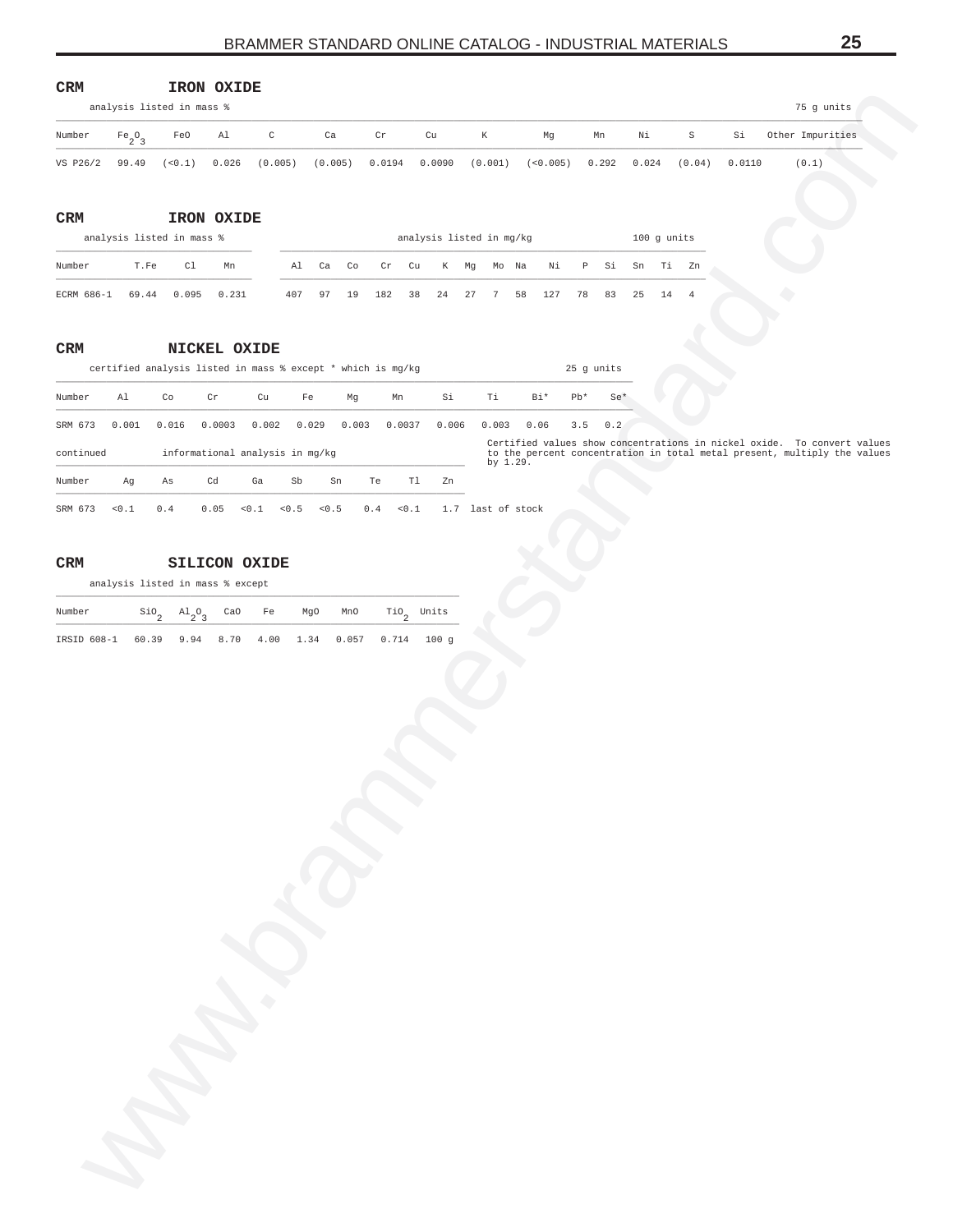| $\mathtt{CRM}$ | <b>TITANIUM DIBORIDE</b> |  |
|----------------|--------------------------|--|
|                |                          |  |

|                              | analysis listed in mass % |  |  |           |           |    |                                                                                                          |    |    |  |        | powder 50 g |
|------------------------------|---------------------------|--|--|-----------|-----------|----|----------------------------------------------------------------------------------------------------------|----|----|--|--------|-------------|
| Number Ti B $B_2O_2$ Al C Ca |                           |  |  | <b>Cr</b> | <b>Fe</b> | Mg | Mn                                                                                                       | Mo | Ni |  |        | InsRes      |
|                              |                           |  |  |           |           |    | BAM S012 68.3 30.7 0.35 0.0012 (0.169) 0.0044 0.0097 0.064 0.00016 0.00038 0.00117 0.0023 (0.48) 0.00102 |    |    |  | 0.0121 | (0.22)      |

## **CRM TITANIUM DIOXIDE SET**

analysis listed in mass % ONLY available in SET/8 x 20 g units

| Number                                                         | Cr                                    | Cu                        | Fe                          | Mn                                          | Mo                         | Νi                          | Si                          | Sn                          | V                                    |
|----------------------------------------------------------------|---------------------------------------|---------------------------|-----------------------------|---------------------------------------------|----------------------------|-----------------------------|-----------------------------|-----------------------------|--------------------------------------|
| $GSO$ $2158-81$<br>GSO 2159-81<br>GSO 2160-81<br>$GSO$ 2161-81 | 0.0010<br>0.00035<br>0.0013<br>0.0013 | 0.0110<br>0.0024          | 0.00055<br>0.0010<br>0.0023 | $\overline{\phantom{a}}$<br>0.090<br>0.0010 | $\mathbf{r}$<br>0.0130     | 0.00046<br>0.0120<br>0.0088 | 0.00054<br>0.0010<br>0.0015 | 0.00020<br>0.0018<br>0.0028 | 0.0014                               |
| GSO 2162-81<br>GSO 2163-81<br>GSO 2164-81<br>GSO 2165-81       | 0.0023<br>0.038                       | 0.0043<br>0.032<br>0.0023 | 0.0180<br>0.0095<br>0.0082  | 0.0025<br>0.0180<br>0.0040                  | 0.0048<br>0.0110<br>0.0017 | 0.0029<br>0.0280<br>0.0014  | 0.0130<br>0.0030<br>0.0180  | 0.0047<br>0.035             | 0.1800<br>0.0016<br>$\sim$<br>0.0040 |

| <b>CRM</b>                         |                        |          |       | VANADIUM PENTOXIDE                |      |                    |                                |       | analysis listed in mass % |       |                   |                 | $NCS: 25-50$ q units        |                |              |      | SARM, VS: 100 q units                    |
|------------------------------------|------------------------|----------|-------|-----------------------------------|------|--------------------|--------------------------------|-------|---------------------------|-------|-------------------|-----------------|-----------------------------|----------------|--------------|------|------------------------------------------|
| Number                             | $V_2O_E$               | $V_2O_A$ |       | $\mathrm{Al}_{2}\mathrm{O}_{2}$ C | CaO  | Fe                 | Fe <sub>2</sub> O <sub>2</sub> | K     | $K_0$ O                   | Na    | Na <sub>2</sub> O | $\mathbb{P}$    |                             | Si             | SiO.         | TiO, | Others                                   |
| NCS HC26612a<br><b>NCS HC19611</b> | 98.99<br>98.80         |          |       | Cr:0.018                          |      | $0.078$ .<br>0.061 |                                |       | 0.12<br>0.14              |       | 0.58<br>1.03      | 0.022<br>0.010  | (0.001)<br>0.011            | 0.080<br>0.102 |              |      | As: (0.0008)<br>As: (<0.001)             |
| NCS HC19610<br>SARM 38<br>VS R30   | 96.68<br>95.52<br>94.3 | 3.07     | 55.84 | . $Cr:0.099$<br>0.14<br>0.007     | 0.88 | 0.43<br>0.51       | 0.119                          | 0.053 | 0.18<br>0.600             | 0.032 | 0.96<br>0.22      | 0.007<br>0.0064 | 0.014<br>(0.0045)<br>0.0072 | 0.40           | 0.11<br>0.43 | 0.21 | As: (<0.001)<br>MgO: 0.0037<br>MnO: 2.58 |

| 0.0097<br>0.064<br>0.00016<br>0.00038<br>0.00117<br>$0.0023$ $(0.48)$ 0.00102<br>BAM S012<br>30.7<br>0.35<br>$0.0012$ $(0.169)$ $0.0044$<br>0.0121<br>68.3<br>CRM<br><b>TITANIUM DIOXIDE SET</b><br>analysis listed in mass %<br>ONLY available in SET/8 x 20 g units<br>Νi<br>Si<br>Number<br>Cr<br>Cu<br>Fe<br>Sn<br>V<br>Mn<br>Mo<br>0.0010<br>$0.00054$ 0.00020<br>GSO 2158-81<br>$\cdot$<br>0.00055<br>$0.00046$ $0.0010$<br>GSO 2159-81<br>0.00035<br>$\sim$<br>0.0014<br>GSO 2160-81<br>0.0013<br>0.0110<br>0.0010<br>0.090<br>0.0120<br>0.0015<br>0.0018<br>0.0023<br>GSO 2161-81<br>0.0024<br>0.0010<br>0.0088<br>0.0028<br>0.0013<br>0.0130<br>$\sim$<br>$\sim$<br>0.0043<br>0.0048<br>0.0130<br>GSO 2162-81<br>0.0023<br>0.0180<br>0.0025<br>0.0029<br>0.0047<br>0.1800<br>GSO 2163-81<br>0.038<br>0.032<br>0.0180<br>0.0280<br>0.0030<br>0.0016<br><b>Contract Contract</b><br><b>Carl Corp.</b><br><b>Contract</b><br>0.0095<br>GSO 2164-81<br>0.0110<br>0.0180<br><b>Contract Contract</b><br><b>Carlos</b><br>August 2<br>0.0023<br>0.0082<br>0.0017<br>0.035<br>0.0040<br>GSO 2165-81<br>0.0040<br>0.0014<br><b>Contract Contract</b><br>CRM<br>VANADIUM PENTOXIDE<br>analysis listed in mass %<br>NCS: 25-50 g units SARM, VS: 100 g units<br>S<br>$Si$ $SiO2$<br>Number<br>$V_2O_4$<br>V<br>$\mathrm{Al}_{2}\mathrm{O}_{3}$ C<br>CaO<br>Fe $Fe_2O_3$<br>K<br>$K_2O$<br>Na <sub>2</sub> O<br>P<br>TiO <sub>2</sub><br>Others<br>$V_2O_5$<br>Na<br>98.99<br>$0.078$ .<br>0.022<br>$(0.001)$ 0.080.<br>NCS HC26612a<br>0.12<br>0.58<br>$\sim 10^{-11}$<br>$\cdot$<br>$\sim$<br>$\sim$<br>$\cdot$<br>Cr:0.018<br>0.011<br>NCS HC19611<br>98.80<br>$0.061$ .<br>0.14<br>1.03<br>0.010<br>$0.102$ .<br>$\sim 100$<br>$\frac{1}{2}$ .<br>$\sim 10^{-11}$<br>$\sim$<br>$\star$<br>$\sim$<br>. $Cr:0.099$<br>0.007<br>$0.40$ .<br>NCS HC19610<br>96.68<br>$0.43$ .<br>0.18<br>0.96<br>0.014<br>$\sim$<br>$\sim$ $-$<br>$\star$<br>$\sim$<br>$0.600$ .<br>SARM 38<br>95.52<br>3.07<br>$55.84$ 0.14 .<br>. 0.119<br>0.22<br>$(0.0045)$ .<br>0.11<br><b>Contractor</b><br>$\cdot$ $\cdot$ 0.007<br>0.88<br>$0.053$ .<br>$0.032$ .<br>$0.0064$ 0.0072<br>94.3<br>$0.51$ .<br>$0.43$ $0.21$ MnO: 2.58<br>VS R30<br><b>Contractor</b><br>$\sim$<br>CRM<br><b>PAPER</b><br>AVAILABLE IN SET/20 ONLY includes software for data processing 5 pages per sample, 8.5 x 11" each<br>last of stock<br>dry TAPPI analysis listed in mass %<br>400 C<br>900'C Base Weight<br>Total<br>Filler<br>g/m<br>Number<br>$\frac{\text{CaCO}}{3}$<br>Kaolin<br>Talc Muscovite $Al_2O_3$<br>$P_2O_5$<br>Ash<br>Ash<br>$\mathbb{T}^{10}$ <sub>2</sub><br>0.28<br>1.41<br>0.00<br>11.88<br>9.88<br>0.00<br>11.57<br>7.32<br>75<br>Α<br>75<br>$_{\rm B}$<br>0.28<br>0.00<br>0.00<br>18.48<br>18.53<br>10.65<br>18.20<br>0.00<br>$\rm{C}$<br>75<br>13.58<br>8.11<br>12.53<br>0.56<br>0.00<br>0.60<br>0.00<br>13.69<br>75<br>$\mathbb D$<br>18.29<br>10.51<br>0.00<br>0.00<br>0.00<br>0.00<br>18.29<br>18.76<br>$\mathbb E$<br>75<br>9.45<br>9.45<br>5.78<br>0.00<br>0.00<br>0.00<br>0.00<br>10.14<br>$\mathbf F$<br>75<br>11.22<br>7.49<br>0.00<br>0.39<br>0.60<br>0.00<br>12.21<br>12.34<br>$\mathbb{G}$<br>75<br>0.41<br>7.56<br>12.26<br>0.18<br>0.00<br>0.00<br>12.85<br>13.08<br>75<br>$\,$ H<br>0.38<br>8.01<br>11.19<br>1.34<br>0.00<br>0.00<br>12.91<br>11.98<br>$\mathbbm{I}$<br>18.94<br>0.00<br>0.28<br>19.22<br>80<br>0.00<br>0.00<br>19.71<br>11.11<br>75<br>14.79<br>0.51<br>1.48<br>16.87<br>10.65<br>J<br>0.09<br>0.00<br>17.11<br>75<br>К<br>2.10<br>0.28<br>1.88<br>18.38<br>12.17<br>14.12<br>0.00<br>18.30<br>75<br>0.00<br>7.54<br>1.75<br>0.00<br>0.00<br>9.29<br>8.38<br>L<br>8.81<br>75<br>10.91<br>0.00<br>0.00<br>11.25<br>11.16<br>М<br>0.16<br>0.18<br>10.12<br>75<br>Ν<br>1.74<br>0.00<br>1.51<br>10.74<br>0.00<br>13.99<br>14.70<br>13.28<br>$\circ$<br>12.69<br>22.59<br>80<br>1.86<br>0.00<br>0.47<br>7.57<br>22.99<br>20.34<br>$\, {\mathbb P}$<br>0.35<br>0.00<br>0.00<br>0.00<br>25.96<br>26.93<br>15.61<br>25.61<br>105<br>Q<br>0.30<br>43.13<br>0.00<br>0.00<br>0.00<br>1.87<br>43.47<br>43.39<br>38.60<br>2.70<br>85<br>$\mathbb R$<br>17.56<br>0.13<br>19.02<br>0.00<br>0.65<br>20.05<br>45<br>0.25<br>20.21<br>$\rm S$<br>0.14<br>1.08<br>60<br>32.04<br>0.42<br>0.00<br>33.68<br>33.57<br>29.43<br>75<br>0.00<br>0.00<br>0.00<br>0.01<br>BLANK<br>0.00<br>0.00<br>0.02<br>0.02<br>PARTICLE SIZE and MASS VOLUME in ALUMINA<br>CRM<br>Number<br>Permeametry<br>BET Absorption<br>Obligatory Porosity<br>Size Range<br>Median Size |  | В | $B_2O_3$ | Al | $\mathbb C$ | Ca | Cr | Fe | Mg | Mn | Mo | Νi | $\circ$ | V | Ζr | InsRes                                                      |
|--------------------------------------------------------------------------------------------------------------------------------------------------------------------------------------------------------------------------------------------------------------------------------------------------------------------------------------------------------------------------------------------------------------------------------------------------------------------------------------------------------------------------------------------------------------------------------------------------------------------------------------------------------------------------------------------------------------------------------------------------------------------------------------------------------------------------------------------------------------------------------------------------------------------------------------------------------------------------------------------------------------------------------------------------------------------------------------------------------------------------------------------------------------------------------------------------------------------------------------------------------------------------------------------------------------------------------------------------------------------------------------------------------------------------------------------------------------------------------------------------------------------------------------------------------------------------------------------------------------------------------------------------------------------------------------------------------------------------------------------------------------------------------------------------------------------------------------------------------------------------------------------------------------------------------------------------------------------------------------------------------------------------------------------------------------------------------------------------------------------------------------------------------------------------------------------------------------------------------------------------------------------------------------------------------------------------------------------------------------------------------------------------------------------------------------------------------------------------------------------------------------------------------------------------------------------------------------------------------------------------------------------------------------------------------------------------------------------------------------------------------------------------------------------------------------------------------------------------------------------------------------------------------------------------------------------------------------------------------------------------------------------------------------------------------------------------------------------------------------------------------------------------------------------------------------------------------------------------------------------------------------------------------------------------------------------------------------------------------------------------------------------------------------------------------------------------------------------------------------------------------------------------------------------------------------------------------------------------------------------------------------------------------------------------------------------------------------------------------------------------------------------------------------------------------------------------------------------------------------------------------------------------------------------------------------------------------------------------------------------------------------------------------------------------------------------------------------------------------------------------------------------------------------------------------------------------------------------------------------------------------------------------------------------------------------------------------------------------------------------------------------------------------------------------------------------------------------------------------------------------------------------------------------------------------|--|---|----------|----|-------------|----|----|----|----|----|----|----|---------|---|----|-------------------------------------------------------------|
|                                                                                                                                                                                                                                                                                                                                                                                                                                                                                                                                                                                                                                                                                                                                                                                                                                                                                                                                                                                                                                                                                                                                                                                                                                                                                                                                                                                                                                                                                                                                                                                                                                                                                                                                                                                                                                                                                                                                                                                                                                                                                                                                                                                                                                                                                                                                                                                                                                                                                                                                                                                                                                                                                                                                                                                                                                                                                                                                                                                                                                                                                                                                                                                                                                                                                                                                                                                                                                                                                                                                                                                                                                                                                                                                                                                                                                                                                                                                                                                                                                                                                                                                                                                                                                                                                                                                                                                                                                                                                                                                                        |  |   |          |    |             |    |    |    |    |    |    |    |         |   |    | (0.22)                                                      |
|                                                                                                                                                                                                                                                                                                                                                                                                                                                                                                                                                                                                                                                                                                                                                                                                                                                                                                                                                                                                                                                                                                                                                                                                                                                                                                                                                                                                                                                                                                                                                                                                                                                                                                                                                                                                                                                                                                                                                                                                                                                                                                                                                                                                                                                                                                                                                                                                                                                                                                                                                                                                                                                                                                                                                                                                                                                                                                                                                                                                                                                                                                                                                                                                                                                                                                                                                                                                                                                                                                                                                                                                                                                                                                                                                                                                                                                                                                                                                                                                                                                                                                                                                                                                                                                                                                                                                                                                                                                                                                                                                        |  |   |          |    |             |    |    |    |    |    |    |    |         |   |    |                                                             |
|                                                                                                                                                                                                                                                                                                                                                                                                                                                                                                                                                                                                                                                                                                                                                                                                                                                                                                                                                                                                                                                                                                                                                                                                                                                                                                                                                                                                                                                                                                                                                                                                                                                                                                                                                                                                                                                                                                                                                                                                                                                                                                                                                                                                                                                                                                                                                                                                                                                                                                                                                                                                                                                                                                                                                                                                                                                                                                                                                                                                                                                                                                                                                                                                                                                                                                                                                                                                                                                                                                                                                                                                                                                                                                                                                                                                                                                                                                                                                                                                                                                                                                                                                                                                                                                                                                                                                                                                                                                                                                                                                        |  |   |          |    |             |    |    |    |    |    |    |    |         |   |    |                                                             |
|                                                                                                                                                                                                                                                                                                                                                                                                                                                                                                                                                                                                                                                                                                                                                                                                                                                                                                                                                                                                                                                                                                                                                                                                                                                                                                                                                                                                                                                                                                                                                                                                                                                                                                                                                                                                                                                                                                                                                                                                                                                                                                                                                                                                                                                                                                                                                                                                                                                                                                                                                                                                                                                                                                                                                                                                                                                                                                                                                                                                                                                                                                                                                                                                                                                                                                                                                                                                                                                                                                                                                                                                                                                                                                                                                                                                                                                                                                                                                                                                                                                                                                                                                                                                                                                                                                                                                                                                                                                                                                                                                        |  |   |          |    |             |    |    |    |    |    |    |    |         |   |    |                                                             |
|                                                                                                                                                                                                                                                                                                                                                                                                                                                                                                                                                                                                                                                                                                                                                                                                                                                                                                                                                                                                                                                                                                                                                                                                                                                                                                                                                                                                                                                                                                                                                                                                                                                                                                                                                                                                                                                                                                                                                                                                                                                                                                                                                                                                                                                                                                                                                                                                                                                                                                                                                                                                                                                                                                                                                                                                                                                                                                                                                                                                                                                                                                                                                                                                                                                                                                                                                                                                                                                                                                                                                                                                                                                                                                                                                                                                                                                                                                                                                                                                                                                                                                                                                                                                                                                                                                                                                                                                                                                                                                                                                        |  |   |          |    |             |    |    |    |    |    |    |    |         |   |    |                                                             |
|                                                                                                                                                                                                                                                                                                                                                                                                                                                                                                                                                                                                                                                                                                                                                                                                                                                                                                                                                                                                                                                                                                                                                                                                                                                                                                                                                                                                                                                                                                                                                                                                                                                                                                                                                                                                                                                                                                                                                                                                                                                                                                                                                                                                                                                                                                                                                                                                                                                                                                                                                                                                                                                                                                                                                                                                                                                                                                                                                                                                                                                                                                                                                                                                                                                                                                                                                                                                                                                                                                                                                                                                                                                                                                                                                                                                                                                                                                                                                                                                                                                                                                                                                                                                                                                                                                                                                                                                                                                                                                                                                        |  |   |          |    |             |    |    |    |    |    |    |    |         |   |    |                                                             |
|                                                                                                                                                                                                                                                                                                                                                                                                                                                                                                                                                                                                                                                                                                                                                                                                                                                                                                                                                                                                                                                                                                                                                                                                                                                                                                                                                                                                                                                                                                                                                                                                                                                                                                                                                                                                                                                                                                                                                                                                                                                                                                                                                                                                                                                                                                                                                                                                                                                                                                                                                                                                                                                                                                                                                                                                                                                                                                                                                                                                                                                                                                                                                                                                                                                                                                                                                                                                                                                                                                                                                                                                                                                                                                                                                                                                                                                                                                                                                                                                                                                                                                                                                                                                                                                                                                                                                                                                                                                                                                                                                        |  |   |          |    |             |    |    |    |    |    |    |    |         |   |    |                                                             |
|                                                                                                                                                                                                                                                                                                                                                                                                                                                                                                                                                                                                                                                                                                                                                                                                                                                                                                                                                                                                                                                                                                                                                                                                                                                                                                                                                                                                                                                                                                                                                                                                                                                                                                                                                                                                                                                                                                                                                                                                                                                                                                                                                                                                                                                                                                                                                                                                                                                                                                                                                                                                                                                                                                                                                                                                                                                                                                                                                                                                                                                                                                                                                                                                                                                                                                                                                                                                                                                                                                                                                                                                                                                                                                                                                                                                                                                                                                                                                                                                                                                                                                                                                                                                                                                                                                                                                                                                                                                                                                                                                        |  |   |          |    |             |    |    |    |    |    |    |    |         |   |    |                                                             |
|                                                                                                                                                                                                                                                                                                                                                                                                                                                                                                                                                                                                                                                                                                                                                                                                                                                                                                                                                                                                                                                                                                                                                                                                                                                                                                                                                                                                                                                                                                                                                                                                                                                                                                                                                                                                                                                                                                                                                                                                                                                                                                                                                                                                                                                                                                                                                                                                                                                                                                                                                                                                                                                                                                                                                                                                                                                                                                                                                                                                                                                                                                                                                                                                                                                                                                                                                                                                                                                                                                                                                                                                                                                                                                                                                                                                                                                                                                                                                                                                                                                                                                                                                                                                                                                                                                                                                                                                                                                                                                                                                        |  |   |          |    |             |    |    |    |    |    |    |    |         |   |    | As: (0.0008)<br>As: (<0.001)<br>As: (<0.001)<br>MgO: 0.0037 |
|                                                                                                                                                                                                                                                                                                                                                                                                                                                                                                                                                                                                                                                                                                                                                                                                                                                                                                                                                                                                                                                                                                                                                                                                                                                                                                                                                                                                                                                                                                                                                                                                                                                                                                                                                                                                                                                                                                                                                                                                                                                                                                                                                                                                                                                                                                                                                                                                                                                                                                                                                                                                                                                                                                                                                                                                                                                                                                                                                                                                                                                                                                                                                                                                                                                                                                                                                                                                                                                                                                                                                                                                                                                                                                                                                                                                                                                                                                                                                                                                                                                                                                                                                                                                                                                                                                                                                                                                                                                                                                                                                        |  |   |          |    |             |    |    |    |    |    |    |    |         |   |    |                                                             |
|                                                                                                                                                                                                                                                                                                                                                                                                                                                                                                                                                                                                                                                                                                                                                                                                                                                                                                                                                                                                                                                                                                                                                                                                                                                                                                                                                                                                                                                                                                                                                                                                                                                                                                                                                                                                                                                                                                                                                                                                                                                                                                                                                                                                                                                                                                                                                                                                                                                                                                                                                                                                                                                                                                                                                                                                                                                                                                                                                                                                                                                                                                                                                                                                                                                                                                                                                                                                                                                                                                                                                                                                                                                                                                                                                                                                                                                                                                                                                                                                                                                                                                                                                                                                                                                                                                                                                                                                                                                                                                                                                        |  |   |          |    |             |    |    |    |    |    |    |    |         |   |    |                                                             |
|                                                                                                                                                                                                                                                                                                                                                                                                                                                                                                                                                                                                                                                                                                                                                                                                                                                                                                                                                                                                                                                                                                                                                                                                                                                                                                                                                                                                                                                                                                                                                                                                                                                                                                                                                                                                                                                                                                                                                                                                                                                                                                                                                                                                                                                                                                                                                                                                                                                                                                                                                                                                                                                                                                                                                                                                                                                                                                                                                                                                                                                                                                                                                                                                                                                                                                                                                                                                                                                                                                                                                                                                                                                                                                                                                                                                                                                                                                                                                                                                                                                                                                                                                                                                                                                                                                                                                                                                                                                                                                                                                        |  |   |          |    |             |    |    |    |    |    |    |    |         |   |    |                                                             |
|                                                                                                                                                                                                                                                                                                                                                                                                                                                                                                                                                                                                                                                                                                                                                                                                                                                                                                                                                                                                                                                                                                                                                                                                                                                                                                                                                                                                                                                                                                                                                                                                                                                                                                                                                                                                                                                                                                                                                                                                                                                                                                                                                                                                                                                                                                                                                                                                                                                                                                                                                                                                                                                                                                                                                                                                                                                                                                                                                                                                                                                                                                                                                                                                                                                                                                                                                                                                                                                                                                                                                                                                                                                                                                                                                                                                                                                                                                                                                                                                                                                                                                                                                                                                                                                                                                                                                                                                                                                                                                                                                        |  |   |          |    |             |    |    |    |    |    |    |    |         |   |    |                                                             |
|                                                                                                                                                                                                                                                                                                                                                                                                                                                                                                                                                                                                                                                                                                                                                                                                                                                                                                                                                                                                                                                                                                                                                                                                                                                                                                                                                                                                                                                                                                                                                                                                                                                                                                                                                                                                                                                                                                                                                                                                                                                                                                                                                                                                                                                                                                                                                                                                                                                                                                                                                                                                                                                                                                                                                                                                                                                                                                                                                                                                                                                                                                                                                                                                                                                                                                                                                                                                                                                                                                                                                                                                                                                                                                                                                                                                                                                                                                                                                                                                                                                                                                                                                                                                                                                                                                                                                                                                                                                                                                                                                        |  |   |          |    |             |    |    |    |    |    |    |    |         |   |    |                                                             |
|                                                                                                                                                                                                                                                                                                                                                                                                                                                                                                                                                                                                                                                                                                                                                                                                                                                                                                                                                                                                                                                                                                                                                                                                                                                                                                                                                                                                                                                                                                                                                                                                                                                                                                                                                                                                                                                                                                                                                                                                                                                                                                                                                                                                                                                                                                                                                                                                                                                                                                                                                                                                                                                                                                                                                                                                                                                                                                                                                                                                                                                                                                                                                                                                                                                                                                                                                                                                                                                                                                                                                                                                                                                                                                                                                                                                                                                                                                                                                                                                                                                                                                                                                                                                                                                                                                                                                                                                                                                                                                                                                        |  |   |          |    |             |    |    |    |    |    |    |    |         |   |    |                                                             |
|                                                                                                                                                                                                                                                                                                                                                                                                                                                                                                                                                                                                                                                                                                                                                                                                                                                                                                                                                                                                                                                                                                                                                                                                                                                                                                                                                                                                                                                                                                                                                                                                                                                                                                                                                                                                                                                                                                                                                                                                                                                                                                                                                                                                                                                                                                                                                                                                                                                                                                                                                                                                                                                                                                                                                                                                                                                                                                                                                                                                                                                                                                                                                                                                                                                                                                                                                                                                                                                                                                                                                                                                                                                                                                                                                                                                                                                                                                                                                                                                                                                                                                                                                                                                                                                                                                                                                                                                                                                                                                                                                        |  |   |          |    |             |    |    |    |    |    |    |    |         |   |    |                                                             |
|                                                                                                                                                                                                                                                                                                                                                                                                                                                                                                                                                                                                                                                                                                                                                                                                                                                                                                                                                                                                                                                                                                                                                                                                                                                                                                                                                                                                                                                                                                                                                                                                                                                                                                                                                                                                                                                                                                                                                                                                                                                                                                                                                                                                                                                                                                                                                                                                                                                                                                                                                                                                                                                                                                                                                                                                                                                                                                                                                                                                                                                                                                                                                                                                                                                                                                                                                                                                                                                                                                                                                                                                                                                                                                                                                                                                                                                                                                                                                                                                                                                                                                                                                                                                                                                                                                                                                                                                                                                                                                                                                        |  |   |          |    |             |    |    |    |    |    |    |    |         |   |    |                                                             |
|                                                                                                                                                                                                                                                                                                                                                                                                                                                                                                                                                                                                                                                                                                                                                                                                                                                                                                                                                                                                                                                                                                                                                                                                                                                                                                                                                                                                                                                                                                                                                                                                                                                                                                                                                                                                                                                                                                                                                                                                                                                                                                                                                                                                                                                                                                                                                                                                                                                                                                                                                                                                                                                                                                                                                                                                                                                                                                                                                                                                                                                                                                                                                                                                                                                                                                                                                                                                                                                                                                                                                                                                                                                                                                                                                                                                                                                                                                                                                                                                                                                                                                                                                                                                                                                                                                                                                                                                                                                                                                                                                        |  |   |          |    |             |    |    |    |    |    |    |    |         |   |    |                                                             |
| 2,300 $\text{cm}^2/\text{g}$<br>5,000 $\text{cm}^2/\text{g}$<br>TL<br>0.57<br>$1 - 64$<br>Ø µm<br>12.7 Ø µm<br>ΑA                                                                                                                                                                                                                                                                                                                                                                                                                                                                                                                                                                                                                                                                                                                                                                                                                                                                                                                                                                                                                                                                                                                                                                                                                                                                                                                                                                                                                                                                                                                                                                                                                                                                                                                                                                                                                                                                                                                                                                                                                                                                                                                                                                                                                                                                                                                                                                                                                                                                                                                                                                                                                                                                                                                                                                                                                                                                                                                                                                                                                                                                                                                                                                                                                                                                                                                                                                                                                                                                                                                                                                                                                                                                                                                                                                                                                                                                                                                                                                                                                                                                                                                                                                                                                                                                                                                                                                                                                                      |  |   |          |    |             |    |    |    |    |    |    |    |         |   |    |                                                             |

| Number   |          | Permeametry                                                    | BET Absorption                                                 | Obligatory Porosity | Size Range                                       | Median Size           |
|----------|----------|----------------------------------------------------------------|----------------------------------------------------------------|---------------------|--------------------------------------------------|-----------------------|
| TL<br>TL | AA<br>AB | 2,300 $\text{cm}^2/\text{g}$<br>$10.300 \text{ cm}^2/\text{s}$ | 5,000 $\text{cm}^2/\text{g}$<br>$31.000 \text{ cm}^2/\text{s}$ | 0.57<br>0.67        | $1 - 64$<br>Ø um<br>$1 - 31.50$ $\varnothing$ um | 12.7 Ø um<br>2.1 Ø um |

<span id="page-25-0"></span>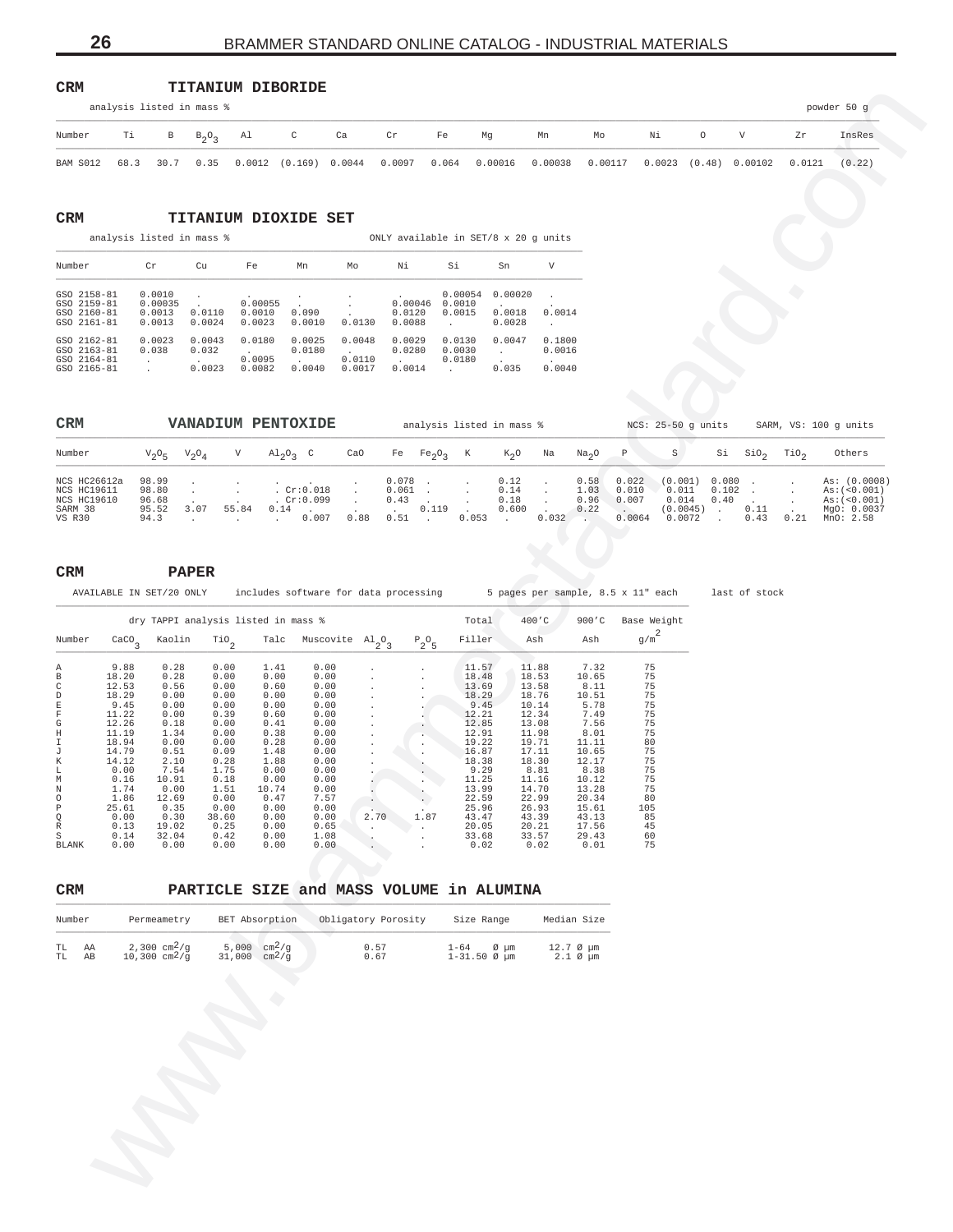<span id="page-26-0"></span>

|                                                                                       |                                       | PARTICLE SIZE                                                 |                                                                                                                                                                                                                            |                           |                                                                                                                |                                                                          |                                           |                |              |                 |
|---------------------------------------------------------------------------------------|---------------------------------------|---------------------------------------------------------------|----------------------------------------------------------------------------------------------------------------------------------------------------------------------------------------------------------------------------|---------------------------|----------------------------------------------------------------------------------------------------------------|--------------------------------------------------------------------------|-------------------------------------------|----------------|--------------|-----------------|
| Number                                                                                |                                       | Average Diameter, µm                                          | Uncertainty, µm                                                                                                                                                                                                            |                           | Material                                                                                                       | Units                                                                    |                                           |                |              |                 |
| SRM 1691                                                                              |                                       | 0.269                                                         | ± 0.007                                                                                                                                                                                                                    |                           | Polystyrene Spheres                                                                                            |                                                                          | 5 mL                                      |                |              |                 |
| CRM                                                                                   |                                       | PARTICLE SIZE                                                 |                                                                                                                                                                                                                            |                           |                                                                                                                |                                                                          |                                           |                |              |                 |
| Number                                                                                | Quartz Form                           |                                                               | Certified Property                                                                                                                                                                                                         |                           | Size Range in Microns                                                                                          | Unit Size                                                                |                                           |                |              |                 |
| BCR 066<br>BCR 070<br>BCR 067<br>BCR 069                                              | Powder<br>Powder<br>Powder<br>Powder  |                                                               | Stokes' diameter<br>Stokes' diameter<br>Stokes' diameter<br>Stokes' diameter                                                                                                                                               | 0.35<br>1.2<br>2.4<br>14  | 3.50<br>$\overline{a}$<br>$\overline{\phantom{a}}$<br>20<br>32<br>$\bar{a}$<br>90<br>$\overline{\phantom{a}}$  | 10 <sub>g</sub><br>10 <sub>g</sub><br>10 <sub>g</sub><br>10 <sub>g</sub> |                                           |                |              |                 |
| <b>BCR 130</b><br>BCR 068<br>BCR 131<br>BCR 132                                       | Powder<br>Sand<br>Powder<br>Gravel    |                                                               | Volume diameter<br>Volume diameter<br>Volume diameter<br>Volume diameter                                                                                                                                                   | 50<br>160<br>480<br>1400  | 220<br>$\overline{\phantom{0}}$<br>630<br>1800<br>$\overline{\phantom{a}}$<br>5000<br>$\overline{\phantom{a}}$ | 50 <sub>g</sub><br>100g<br>200g<br>700 g                                 |                                           |                |              |                 |
| CRM                                                                                   |                                       | PARTICLE SIZE                                                 |                                                                                                                                                                                                                            |                           |                                                                                                                |                                                                          |                                           |                |              |                 |
| Number                                                                                |                                       | Percentage of Particles Under 20 Microns                      |                                                                                                                                                                                                                            |                           | Standard Deviation                                                                                             | Uncertainty @ 95% CL                                                     |                                           | Units          |              |                 |
| ASCRM 026                                                                             |                                       | 1.0                                                           |                                                                                                                                                                                                                            |                           | ± 0.1                                                                                                          | ± 0.2                                                                    |                                           | 210g           |              |                 |
| CRM                                                                                   |                                       | PARTICLE DENSITY, SURFACE AREA, AND SIZE DISTRIBUTION         |                                                                                                                                                                                                                            |                           |                                                                                                                |                                                                          |                                           |                |              |                 |
| Number                                                                                | Particle Density<br>Picnometer Method |                                                               | Blaine Area<br>With $EN$ 196-6                                                                                                                                                                                             |                           | Particle Size by Laser<br>Diffraction ISO 13320-1                                                              |                                                                          | Air Jet Seiving<br>Alpine Test NF X11-640 |                |              | Units           |
| CRM<br>Number                                                                         | PH                                    | <b>PH STANDARDS</b><br>Accreditation                          |                                                                                                                                                                                                                            |                           | Units                                                                                                          |                                                                          |                                           |                |              |                 |
| TL pH9<br>TL pH7                                                                      | 9.180<br>6.865                        | ISO GUIDE 34<br>ISO GUIDE 34                                  | $10\,\times\,25$ mL or as a SET/15 bottles = 5 x pH4, 5 x pH7, 5 x pH9<br>$10\,\times\,25$ mL or as a SET/15 bottles = 5 x pH4, 5 x pH7, 5 x pH9<br>$10\,\times\,25$ mL or as a SET/15 bottles = 5 x pH4, 5 x pH7, 5 x pH9 |                           |                                                                                                                |                                                                          |                                           |                |              |                 |
| TL pH4                                                                                | 4.005                                 | ISO GUIDE 34                                                  |                                                                                                                                                                                                                            |                           |                                                                                                                |                                                                          |                                           |                |              |                 |
|                                                                                       |                                       |                                                               |                                                                                                                                                                                                                            | analysis listed in mass % |                                                                                                                | 100 g units                                                              |                                           |                |              |                 |
|                                                                                       |                                       | <b>PLASTER</b>                                                |                                                                                                                                                                                                                            |                           |                                                                                                                |                                                                          |                                           |                |              |                 |
|                                                                                       | $A1_{2}O_{3}$                         | CaO<br>Fe <sub>2</sub> O <sub>3</sub><br>$k_{2}$ <sup>o</sup> | MgO<br>Na <sub>2</sub> O                                                                                                                                                                                                   | $P_2O_5$                  | $SO_3$ $SiO_2$                                                                                                 | TiO <sub>2</sub><br>SrO                                                  | LOI                                       |                |              |                 |
|                                                                                       | 0.33                                  | 37.4 0.10                                                     | $0.10 \t 0.39 \t 0.03$                                                                                                                                                                                                     | < 0.01                    | 53                                                                                                             | 1.38  0.33  0.03  7.0                                                    |                                           |                |              |                 |
|                                                                                       |                                       |                                                               |                                                                                                                                                                                                                            |                           |                                                                                                                |                                                                          |                                           |                |              |                 |
|                                                                                       |                                       | PLASTIC - POLYETHYLENE                                        |                                                                                                                                                                                                                            |                           |                                                                                                                | analysis listed in mass %                                                |                                           |                |              | 50 g pellets    |
|                                                                                       | Al                                    | C1<br>Ca                                                      | $\mathbf F$<br>Cr                                                                                                                                                                                                          | Fe                        | Mg                                                                                                             | $\, {\mathbb P}$<br>Na                                                   | $\mathtt S$                               | Si<br>(0.0008) | Тi<br>0.0009 | Zn              |
|                                                                                       | 0.0012<br>0.022                       | 0.0013<br>(0.0017)<br>(0.018)<br>0.023                        | 0.0012<br>$0.020$ $(0.018)$ 0.021                                                                                                                                                                                          | 0.0015                    | 0.0015<br>0.029                                                                                                | 0.0012<br>0.024<br>0.017                                                 | $0.0011$ $(0.0014)$<br>(0.021)            | 0.018          | 0.017        | 0.0010<br>0.020 |
|                                                                                       |                                       | POROUS MATERIAL                                               |                                                                                                                                                                                                                            |                           |                                                                                                                |                                                                          |                                           |                |              |                 |
| RM<br>Number<br>BCS 202A<br>RM<br>Number<br>JSM P702-1<br>JSM P703-1<br>CRM<br>Number | Description                           |                                                               | Units                                                                                                                                                                                                                      |                           | Specific Pore Volume                                                                                           |                                                                          | Median Pore Diameter                      |                | Density      |                 |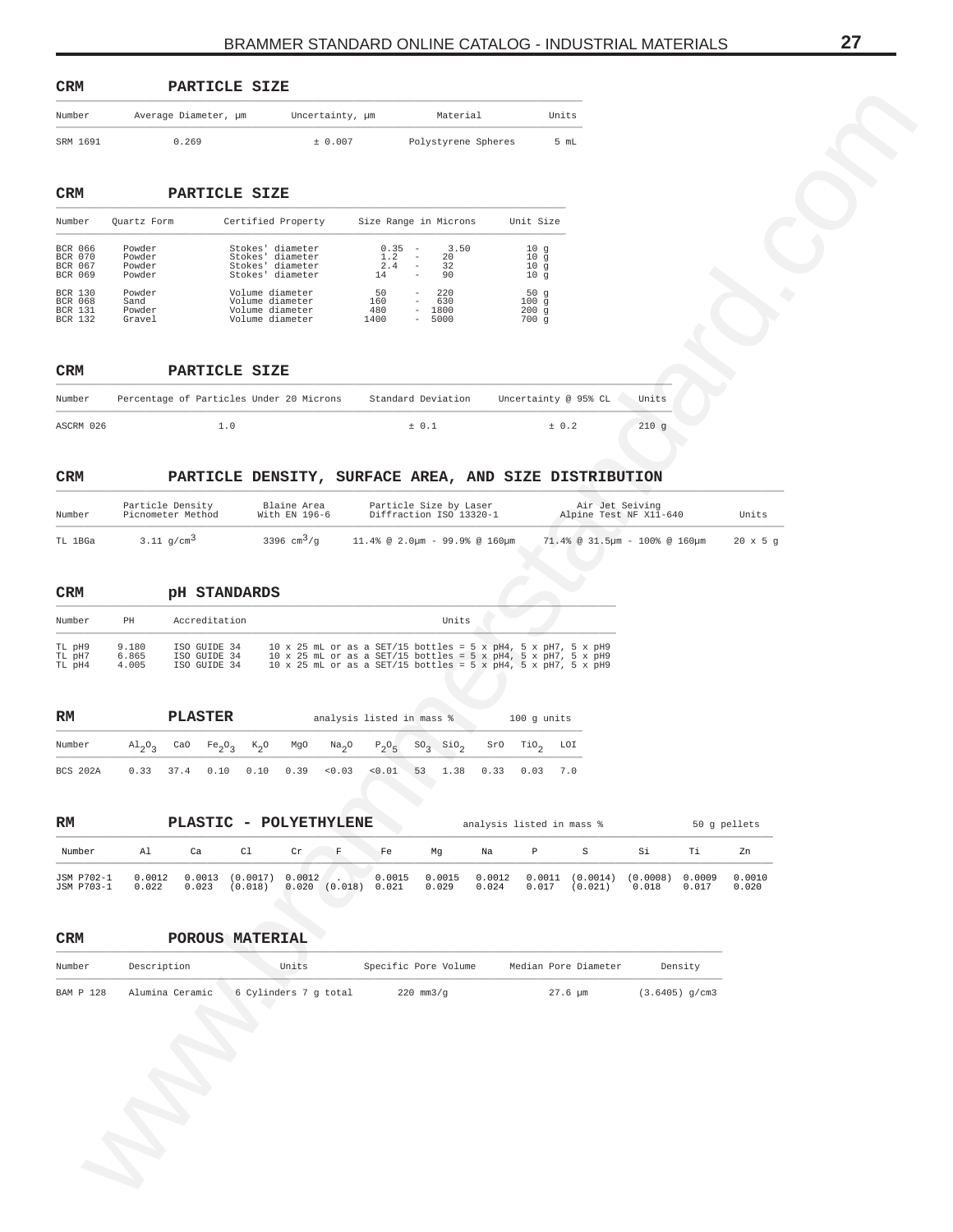<span id="page-27-0"></span>**CRM POROUS MATERIALS and SURFACE AREA**

| Number                                                  |                                                                             | Units                    | $A_{RET}$ (m <sup>2</sup> /g)<br>BET Specific<br>Surface Area |                                         | $V_{\rm p}$ (cm <sup>3</sup> /g)<br>Specific Pore<br>Volume | $D_1$ (nm)<br>Hydraulic<br>Pore Diameter                         | $D_2$ (nm)<br>Most Frequent<br>Pore Diameter                     |                                                                  | $D_2$ (nm)<br>Most Frequent<br>Pore Diameter                     | (nm)<br>Median Pore                                               |
|---------------------------------------------------------|-----------------------------------------------------------------------------|--------------------------|---------------------------------------------------------------|-----------------------------------------|-------------------------------------------------------------|------------------------------------------------------------------|------------------------------------------------------------------|------------------------------------------------------------------|------------------------------------------------------------------|-------------------------------------------------------------------|
|                                                         | Description                                                                 |                          |                                                               |                                         |                                                             |                                                                  |                                                                  |                                                                  |                                                                  | Width                                                             |
| <b>BAM P 109</b><br>BAM P 105<br>BAM P 115<br>BAM FD107 | Activated Carbon<br>Glass Material<br>Titanium Dioxide<br>Faujasite Zeolite | 10q<br>10q<br>12q<br>10q | 1396<br>198.5<br>147.3                                        | $\lambda$                               | 0.2327<br>0.214<br>$0.217$ cm <sup>3</sup> /q <sup>-1</sup> | $\ddot{\phantom{0}}$<br>4.69<br>5.79<br>$\cdot$                  | 4.38<br>4.75<br>$\cdot$                                          |                                                                  | $\ddot{\phantom{1}}$<br>5.80<br>5.40<br>$\cdot$                  | $\ddot{\phantom{0}}$<br>$\bullet$<br>$\ddot{\phantom{0}}$<br>0.86 |
| Number                                                  | Description                                                                 | Units                    | (nm)<br>Mean<br>Pore<br>Radius                                | (nm)<br>Most<br>Frequent<br>Pore Radius | $(\text{cm}^2/\text{g})$<br>Specific<br>Surface<br>Area     | $\left(\text{mm}^3/\text{q}\right)$<br>Pore<br>Volume<br>100 Mpa | $\left(\text{mm}^3/\text{q}\right)$<br>Pore<br>Volume<br>195 Mpa | $\left(\text{mm}^3/\text{q}\right)$<br>Pore<br>Volume<br>200 Mpa | $\left(\text{mm}^3/\text{q}\right)$<br>Pore<br>Volume<br>395 Mpa |                                                                   |
| BAM PM 101<br><b>BAM PM 102</b>                         | SiO <sub>2</sub><br>Alpha-Al <sub>2</sub> O3                                | 10q<br>10q               | $\mathbf{r}$<br>$\overline{\phantom{a}}$                      |                                         | 0.177<br>5.41                                               | $\cdot$<br>$\cdot$                                               | $\cdot$                                                          | $\cdot$                                                          | $\cdot$<br>$\bullet$                                             |                                                                   |
| BAM FD 120                                              | Alpha-Al <sub>2</sub> O3                                                    | 10q                      | 228.0                                                         | 232.2                                   |                                                             | 545.0                                                            | 546.7                                                            | 546.8                                                            | 548.1                                                            |                                                                   |
| BAM FD 121<br>BAM FD 122                                | Porous glass<br>Porous glass                                                | 12q<br>15q               | 15.1<br>139.0                                                 | 15.3<br>140.2                           | $\cdot$                                                     | 621.8<br>919.7                                                   | 621.9<br>922.5                                                   | 621.9<br>922.6                                                   | 624.6<br>924.4                                                   |                                                                   |

### **RoHS/WEEE SAMPLES**

| Number                                                   | Description                                                                                                                                                                  | Units                                                                                                    | $A_{BET}$ (m <sup>2</sup> /g)<br>BET Specific<br>Surface Area | Volume                                                                                                               | $V_p$ (cm <sup>3</sup> /g)<br>Specific Pore                    | $D_1$ (nm)<br>Hydraulic<br>Pore Diameter                         |                                                                               | $D_2$ (nm)<br>Pore Diameter                                | $D_2$ (nm)<br>Most <sup>2</sup> Frequent Most <sup>2</sup> Frequent<br>Pore Diameter |                                                              | (nm)<br>Median Pore<br>Width                                    |                                                                                                           |
|----------------------------------------------------------|------------------------------------------------------------------------------------------------------------------------------------------------------------------------------|----------------------------------------------------------------------------------------------------------|---------------------------------------------------------------|----------------------------------------------------------------------------------------------------------------------|----------------------------------------------------------------|------------------------------------------------------------------|-------------------------------------------------------------------------------|------------------------------------------------------------|--------------------------------------------------------------------------------------|--------------------------------------------------------------|-----------------------------------------------------------------|-----------------------------------------------------------------------------------------------------------|
| <b>BAM P 109</b><br>BAM P 105<br>BAM P 115<br>BAM FD107  | Activated Carbon<br>Glass Material<br>Titanium Dioxide<br>Faujasite Zeolite                                                                                                  | 10g<br>10g<br>12g<br>10g                                                                                 | 1396<br>198.5<br>147.3<br>$\sim 100$ km s $^{-1}$             | 0.2327<br>0.214                                                                                                      | $0.217 \text{ cm}^3/\text{g}^{-1}$                             | 4.69<br>5.79<br><b>Contractor</b>                                |                                                                               | 4.38<br>4.75<br>$\sim 100$ km s $^{-1}$                    | 5.80<br>5.40<br>$\sim 100$                                                           |                                                              | $\cdot$<br>0.86                                                 |                                                                                                           |
| Number                                                   | Description                                                                                                                                                                  | Units                                                                                                    | (nm)<br>Mean<br>Pore<br>Radius                                | (nm)<br>Most<br>Frequent<br>Pore Radius                                                                              | $(\text{cm}^2/\text{g})$<br>Specific<br>Surface<br>Area        | $\left(\frac{mm^3}{g}\right)$<br>Pore<br>Volume<br>100 Mpa       | $\left(\frac{mm^3}{g}\right)$<br>Pore<br>Volume<br>195 Mpa                    | $\left(\frac{mm^3}{g}\right)$<br>Pore<br>Volume<br>200 Mpa | $\left(\frac{mm^3}{g}\right)$<br>Pore<br>Volume<br>395 Mpa                           |                                                              |                                                                 |                                                                                                           |
| BAM PM 101<br>BAM PM 102                                 | SiO <sub>2</sub><br>Alpha-Al2O3                                                                                                                                              | 10g<br>10g                                                                                               |                                                               |                                                                                                                      | 0.177<br>5.41                                                  | $\sim$                                                           |                                                                               | $\sim$                                                     |                                                                                      |                                                              |                                                                 |                                                                                                           |
| BAM FD 120                                               | Alpha-Al2O3                                                                                                                                                                  | 10g                                                                                                      | 228.0                                                         | 232.2                                                                                                                | $\mathbf{r}$                                                   | 545.0                                                            | 546.7                                                                         | 546.8                                                      | 548.1                                                                                |                                                              |                                                                 |                                                                                                           |
| BAM FD 121<br>BAM FD 122                                 | Porous glass<br>Porous glass                                                                                                                                                 | 12g<br>15g                                                                                               | 15.1<br>139.0                                                 | 15.3<br>140.2                                                                                                        |                                                                | 621.8<br>919.7                                                   | 621.9<br>922.5                                                                | 621.9<br>922.6                                             | 624.6<br>924.4                                                                       |                                                              |                                                                 |                                                                                                           |
|                                                          |                                                                                                                                                                              | ROHS/WEEE SAMPLES                                                                                        |                                                               |                                                                                                                      |                                                                |                                                                  |                                                                               |                                                            |                                                                                      |                                                              |                                                                 |                                                                                                           |
|                                                          | $#$ = class, where $1$ = CRM and $2$ = RM                                                                                                                                    |                                                                                                          |                                                               | analysis listed in mass %                                                                                            |                                                                |                                                                  |                                                                               |                                                            |                                                                                      |                                                              |                                                                 |                                                                                                           |
| # Type                                                   |                                                                                                                                                                              | Units                                                                                                    |                                                               | Number                                                                                                               | As                                                             | Br                                                               | Cd                                                                            | ${\rm Cr}$                                                 | Hg                                                                                   | Pb                                                           | Se                                                              | Sold As                                                                                                   |
| 1 ABS resin<br>1 ABS resin                               |                                                                                                                                                                              | pellets 25 g<br>granules 100g                                                                            |                                                               | NMIJ 8112a<br>BAM H010 gran                                                                                          | $\sim$                                                         | 0.0240                                                           | 0.000938<br>0.0093                                                            | 0.0470                                                     | 0.009447 0.009410<br>(0.0415)                                                        | 0.009498<br>0.0479                                           | $\cdot$                                                         | individually<br>individually                                                                              |
| 1 ABS resin<br>1 ABS resin<br>1 ABS resin<br>1 ABS resin |                                                                                                                                                                              | 40 mm Ø x 1 mm<br>40 mm Ø x 2 mm<br>40 mm Ø x 6 mm<br>40 mm Ø x 1-6 mm                                   |                                                               | BAM H010 1mm<br>BAM H010 2mm<br>BAM H010 6mm<br>BAM H010 set                                                         |                                                                | 0.0240<br>0.0240<br>0.0240<br>0.0240                             | 0.0093<br>0.0093<br>0.0093<br>0.0093                                          | 0.0470<br>0.0470<br>0.0470<br>0.0470                       | (0.0415)<br>(0.0415)<br>(0.0415)<br>(0.0415)                                         | 0.0479<br>0.0479<br>0.0479<br>0.0479                         |                                                                 | individually<br>individually<br>individually<br>. set of above 3 discs                                    |
| 1 ABS resin                                              |                                                                                                                                                                              | 30 mm Ø x 2 mm                                                                                           |                                                               | NMIJ 8105a                                                                                                           |                                                                |                                                                  | 0.001070                                                                      | 0.002751                                                   |                                                                                      | 0.010828                                                     |                                                                 | individually                                                                                              |
| 1 plastic<br>1 plastic                                   |                                                                                                                                                                              | 40 mm Ø x 4 mm<br>40 mm Ø x 4 mm                                                                         |                                                               | <b>JSAC 0631</b><br><b>JSAC 0632</b>                                                                                 |                                                                |                                                                  | 0.00225<br>0.00461                                                            | 0.00258<br>0.00933                                         | 0.00197<br>0.00594                                                                   | 0.00245<br>0.00929                                           |                                                                 | set only                                                                                                  |
| 1 plastic<br>1 plastic<br>1 plastic                      |                                                                                                                                                                              | 40 mm Ø x 6 mm<br>40 mm Ø x 6 mm<br>40 mm Ø x 6 mm                                                       |                                                               | FLX PVC1<br>FLX PVC2<br>FLX PVC3                                                                                     | $\sim$                                                         | Ca:(4.5)<br>Ca: (4.7)<br>Ca:(4.6)                                | $< 0.0001$ Zn: $(0.05)$<br>$0.0035 \quad Zn: (0.06)$<br>$0.0085$ Zn: $(0.06)$ |                                                            |                                                                                      | 0.0008<br>0.0089<br>0.0837                                   |                                                                 | set or individually<br>set or individually<br>set or individually                                         |
| 1 polyester                                              |                                                                                                                                                                              | chips 50 g                                                                                               |                                                               | JSAC 0602-3                                                                                                          |                                                                |                                                                  | 0.00506                                                                       | 0.01125                                                    | 0.00121                                                                              | 0.01121                                                      | $\mathcal{L}$                                                   | last, individually                                                                                        |
|                                                          | 1 low density polyethylene<br>1 low density polyethylene<br>1 low density polyethylene                                                                                       | pellets 100 g<br>pellets 100 g<br>pellets 100 g                                                          |                                                               | ERM-EC681m<br>ERM-EC680m<br>ERM EC680k                                                                               | $0.00170$ $0.143$<br>$0.00047$ 0.0181<br>$0.00041$ 0.0096      |                                                                  | 0.0146<br>0.00208<br>0.00196                                                  | 0.00451<br>0.00096<br>0.00202                              | 0.00099<br>0.000256<br>0.000464                                                      | 0.00697<br>0.00113<br>0.00136                                |                                                                 | also Cl S Sb Sn Zn, individually<br>also Cl S Sb Sn Zn, individually<br>also Cl and S, individually, last |
|                                                          | low density polyethylene<br>low density polyethylene<br>2 low density polyethylene<br>2 low density polyethylene<br>2 low density polyethylene<br>2 low density polyethylene | 48 mm Ø x 5 mm<br>48 mm Ø x 5 mm<br>48 mm Ø x 5 mm<br>48 mm Ø x 5 mm<br>48 mm Ø x 5 mm<br>48 mm Ø x 5 mm |                                                               | SCAS PE-5E6 1<br>SCAS PE-5E6 2<br>SCAS PE-5E6 3<br>SCAS PE-5E6 4<br>SCAS PE-5E6 5<br>SCAS PE-5E6 6                   |                                                                | $\overline{0}$<br>0.1300<br>0.0670<br>0.0310<br>0.0110<br>0.0053 | $\Omega$<br>0.0029<br>0.0059<br>0.0089<br>0.0120<br>0.0350                    | $\Omega$<br>0.0053<br>0.0110<br>0.0320<br>0.0660<br>0.1300 | $\cap$<br>0.0053<br>0.0110<br>0.1200<br>0.0620<br>0.0290                             | $\Omega$<br>0.0058<br>0.0120<br>0.0360<br>0.0730<br>0.1400   | $\cdot$                                                         | set only                                                                                                  |
|                                                          | 1 polyvinyl chloride<br>1 polyvinyl chloride<br>1 polyvinyl chloride<br>1 polyvinyl chloride<br>1 polyvinyl chloride                                                         | 40 mm Ø x 4 mm<br>40 mm Ø x 4 mm<br>40 mm Ø x 4 mm<br>40 mm Ø x 4 mm<br>40 mm Ø x 4 mm                   |                                                               | <b>JSAC 0611</b><br><b>JSAC 0612</b><br><b>JSAC 0613</b><br><b>JSAC 0614</b><br><b>JSAC 0615</b>                     |                                                                |                                                                  | 0.00000<br>0.00086<br>0.00219<br>0.00430<br>0.00866                           | 0.00000<br>0.00243<br>0.00488<br>0.00966<br>0.01941        | $\cdot$                                                                              | 0.00000<br>0.00242<br>0.00485<br>0.00959<br>0.01929          |                                                                 | set only                                                                                                  |
|                                                          | polyvinyl chloride<br>1 polyvinyl chloride<br>1 polyvinyl chloride<br>1 polyvinyl chloride<br>1 polyvinyl chloride                                                           | 40 mm Ø x 4 mm<br>40 mm Ø x 4 mm<br>40 mm $\varnothing$ x 4 mm<br>40 mm Ø x 4 mm<br>40 mm Ø x 4 mm       |                                                               | <b>JSAC 0621</b><br><b>JSAC 0622</b><br><b>JSAC 0623</b><br><b>JSAC 0624</b><br>JSAC 0625                            |                                                                |                                                                  |                                                                               |                                                            | (<0.0001)<br>0.00100<br>0.00490<br>0.01211<br>0.0244                                 |                                                              |                                                                 | set only                                                                                                  |
| 1 soil<br>1 soil<br>soil<br>soil<br>1 soil<br>1 soil     |                                                                                                                                                                              | powder 25 g<br>powder 25 g<br>powder 25 g<br>powder 25 g<br>powder 25 g<br>powder 25 g                   |                                                               | <b>JSAC 0466</b><br><b>JSAC 0465</b><br><b>JSAC 0464</b><br><b>JSAC 0463</b><br><b>JSAC 0462</b><br><b>JSAC 0461</b> | 0.01093<br>0.0550<br>0.02711<br>0.01376<br>0.00715<br>0.002153 |                                                                  | 0.01199<br>0.06074<br>0.03010<br>0.01468<br>0.00742<br>(0.000030)             | 0.1483<br>0.0738<br>0.0499<br>0.0244<br>0.01496<br>0.00972 | 0.01135<br>0.00578<br>0.00286<br>0.001476<br>0.000727<br>0.0000075                   | 0.1214<br>0.6124<br>0.03027<br>0.01516<br>0.00737<br>0.00244 | 0.1175<br>0.0587<br>0.02919<br>0.01415<br>0.00716<br>(0.000044) | set only                                                                                                  |
| zinc<br>1 zinc<br>zinc<br>zinc<br>1 zinc                 |                                                                                                                                                                              | 50 mm Ø x 20 mm<br>50 mm Ø x 20 mm<br>50 mm Ø x 20 mm<br>50 mm Ø x 20 mm<br>50 mm Ø x 20 mm              |                                                               | 41X ZSC6A<br>41X ZSC3A<br>41X ZSC1A<br>41X ZSC4A<br>41X ZSC2A                                                        |                                                                |                                                                  | 0.215<br>0.119<br>0.0288<br>0.0131<br>0.0016                                  | < 0.0002<br>0.0148<br>0.0039<br>0.0299<br>0.0036           | 0.029<br>0.0021<br>0.026<br>0.050<br>0.0053                                          | 0.0077<br>0.0273<br>0.06<br>0.156<br>0.111                   |                                                                 | individually                                                                                              |
| # Type                                                   |                                                                                                                                                                              | Units                                                                                                    |                                                               | Number                                                                                                               | As                                                             | Br                                                               | Cd                                                                            | Cr                                                         | Ηg                                                                                   | Pb                                                           | Se                                                              | Sold As                                                                                                   |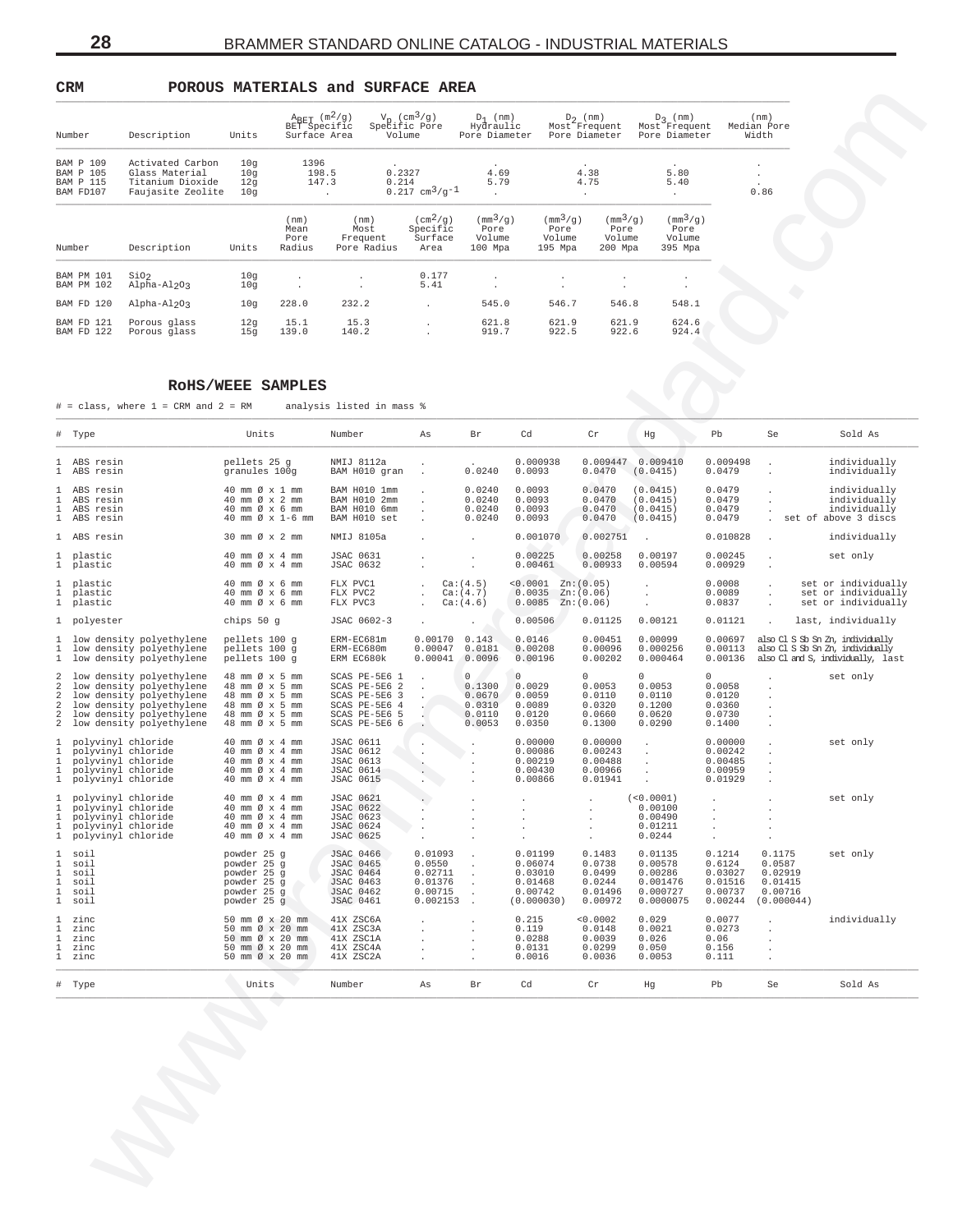<span id="page-28-0"></span>

|                          |                                                                                                                |                                              |                                                                         | <b>REFRACTORIES</b>                                                                                                                                                                                                                                                                                                                                                                                                                                                               |                                                                                |                                                                                                                           |                                                     |                                                        |                                                        |                                              | $#$ = class, where $1$ = CRM and $2$ = RM                                   |                                                                                          |                                              |                                                     |                                                                      |                                   |                                                             |                                        |                                                                          |                                    |
|--------------------------|----------------------------------------------------------------------------------------------------------------|----------------------------------------------|-------------------------------------------------------------------------|-----------------------------------------------------------------------------------------------------------------------------------------------------------------------------------------------------------------------------------------------------------------------------------------------------------------------------------------------------------------------------------------------------------------------------------------------------------------------------------|--------------------------------------------------------------------------------|---------------------------------------------------------------------------------------------------------------------------|-----------------------------------------------------|--------------------------------------------------------|--------------------------------------------------------|----------------------------------------------|-----------------------------------------------------------------------------|------------------------------------------------------------------------------------------|----------------------------------------------|-----------------------------------------------------|----------------------------------------------------------------------|-----------------------------------|-------------------------------------------------------------|----------------------------------------|--------------------------------------------------------------------------|------------------------------------|
| #                        | Number                                                                                                         |                                              | $\mathop{\mathsf{Si0}}\nolimits_2$                                      | $A1_{2}O_{3}$                                                                                                                                                                                                                                                                                                                                                                                                                                                                     | C                                                                              | $\mathrm{CO}_2$                                                                                                           | CaO                                                 | $Fe_2O_3$                                              | $\kappa_{2}$ o                                         |                                              | MgO                                                                         | MnO                                                                                      | $m_3$ $0_4$                                  | $\frac{Na}{2}$ <sup>O</sup>                         | $P_2O_5$                                                             | S.                                | $^{SO_2}$                                                   | $\mathbb{T}^{10}$ <sub>2</sub>         | $z_{r0}$ <sub>2</sub>                                                    | LOI                                |
| 1.<br>1.<br>2<br>1       | IPT 63<br>IPT 51<br>SRM 76a<br>DH 2612<br>SRM 77a                                                              |                                              | 96.28<br>55.0<br>54.9<br>40.80<br>35.0                                  | 0.48<br>40.3<br>38.7<br>36.45<br>60.2                                                                                                                                                                                                                                                                                                                                                                                                                                             | $\cdot$<br>$\cdot$<br>0.437<br>$\cdot$                                         | $\sim$<br>$\cdot$<br>0.54<br>$\sim$                                                                                       | 2.21<br>0.06<br>0.22<br>1.80<br>0.05                | 0.52<br>1.19<br>1.60<br>3.10<br>1.00                   | 0.043<br>0.69<br>1.33<br>0.090                         | 0.18<br>$0.759$ 13.13<br>0.38                | 0.20<br>0.52                                                                | 0.008<br><b>CALL CO</b><br>$\sim$<br>0.125<br>$\sim 10^{-10}$                            | $\cdot$<br>$\cdot$                           | 0.013<br>0.09<br>0.07<br>0.242<br>0.037             | 0.013<br>0.09<br>0.120<br>0.279<br>0.092                             | $\sim$<br>0.034<br><b>Service</b> | $\cdot$<br>$\cdot$                                          | 0.030<br>2.19<br>2.03<br>1.25<br>2.66  | (0.002)<br>0.070<br><b>CONTRACTOR</b><br>$0.163$ 0.75<br><b>Security</b> | 0.17<br>0.16<br>(0.34)<br>(0.22)   |
| 2<br>-1.<br>2<br>1.<br>1 | DH 2613<br>IPT 57<br>DH 2609<br>SRM 78a<br>FLX CRM112                                                          |                                              | 25.83<br>24.3<br>23.41<br>19.4<br>12.16                                 | 42.78<br>71.5<br>63.82<br>71.7<br>79.81                                                                                                                                                                                                                                                                                                                                                                                                                                           | 1.779<br><b>Carl Corporation</b><br>$0.739$ T<br><b>All Control</b><br>$\cdot$ | 0.53<br>$\sim$<br>0.170<br>$\mathcal{A}^{\mathcal{A}}$ .                                                                  | 2.31<br>0.05<br>2.25<br>0.11<br>0.147               | 2.57<br>1.25<br>1.75<br>1.2<br>0.326                   | 0.83<br>0.526<br>1.22<br>0.090                         | $0.404$ 21.03                                | 0.13<br>4.17<br>0.70<br>0.755                                               | $\sim$<br>$\sim$<br>0.282<br>$\mathcal{A}^{\mathcal{A}}$ and $\mathcal{A}^{\mathcal{A}}$ | 0.122<br>$\sim$ $-$<br>$\sim$ $-$<br>0.024   | 0.118<br>0.35<br>0.220<br>0.078<br>0.267            | 0.122<br>0.054<br>0.339<br>1.3<br>0.074                              | 0.066<br>$\sim$                   | $\sim$<br>$\ddot{\phantom{a}}$<br>0.121<br>$\sim$<br>(0.04) | 1.199<br>1.19<br>1.27<br>3.22<br>0.273 | 0.20<br>0.097<br>$\sim$<br>5.95                                          | 0.20<br>$\sim$<br>(0.42)<br>(5.42) |
| 1.<br>1.<br>1<br>1       | VS K6/4<br>FLX 139<br>FLX 140<br>VS K10/3                                                                      |                                              | 2.12<br>0.61<br>0.48<br>(0.2)                                           | 0.54<br>96.2<br>1.48<br>97                                                                                                                                                                                                                                                                                                                                                                                                                                                        | $\cdot$<br>$\star$<br>(0.05)                                                   | $\cdot$<br>$\sim$                                                                                                         | 2.95<br>0.47<br>0.05<br>(0.03)                      | 2.26<br>0.11<br>$\sim 10^{-10}$<br>1.82                | $\sim$<br>$\sim$<br>0.098<br>(0.03)                    | 92.4<br>$\ddot{\phantom{a}}$                 | 0.24<br>0.20                                                                | $\cdot$<br>$\cdot$<br>$\cdot$                                                            |                                              | 0.14<br>0.23<br>(0.5)                               |                                                                      |                                   |                                                             | 0.04<br>0.16<br>0.35                   | 0.58<br>89.6<br>$\sim$                                                   | $\cdot$                            |
|                          | Number                                                                                                         |                                              | $\begin{smallmatrix} \mathbb{C}\circ \circ \circ 9_4 \end{smallmatrix}$ | CuO                                                                                                                                                                                                                                                                                                                                                                                                                                                                               | $\rm{cr}_{2}O_3$                                                               | $^{HfO}$ <sub>2</sub>                                                                                                     | $\mathrm{La_{2}O_{3}}$ $\mathrm{Li_{2}O}$           |                                                        | NiO                                                    | SrO                                          | $V_2O_5$                                                                    | WO <sub>3</sub>                                                                          | $Y_2O_3$                                     | Units                                               |                                                                      |                                   |                                                             |                                        |                                                                          |                                    |
|                          | IPT 63<br>IPT 51<br>SRM 76a<br>DH 2612<br>SRM 77a                                                              |                                              |                                                                         |                                                                                                                                                                                                                                                                                                                                                                                                                                                                                   | 0.385<br>$\cdot$                                                               |                                                                                                                           | $\cdot$                                             | (0.0005)<br>0.018<br>0.042<br>$\sim 10^{-10}$<br>0.025 | $\cdot$<br>$\sim$<br>$\sim$<br>0.032<br>$\sim 10^{-1}$ | 0.037<br>$\Delta \sim 10^4$<br>0.009         | $\cdot$<br>$\ddot{\phantom{a}}$<br>0.027                                    |                                                                                          |                                              | 80g<br>80 <sub>g</sub><br>75 g<br>100g<br>75 g      |                                                                      |                                   |                                                             |                                        |                                                                          |                                    |
|                          | DH 2613<br>IPT 57<br>DH 2609<br>SRM 78a<br>FLX CRM112                                                          |                                              | $\cdot$<br>$\sim$<br>0.01                                               | 0.004<br>$\sim$<br>$\cdot$                                                                                                                                                                                                                                                                                                                                                                                                                                                        | 0.140<br>$\sim$<br>$\cdot$<br>0.017                                            | $\cdot$<br>$\sim$<br>0.099                                                                                                |                                                     | 0.008<br>$\sim 10^{-11}$<br>0.12<br>$\sim$             | $\sim$<br>$\ddot{\phantom{a}}$<br>< 0.01               | 0.009<br>$\sim$<br>0.25<br>$\sim$            | 0.020<br>$\cdot$<br>$\cdot$                                                 | $\cdot$<br>$\cdot$<br>$\ddot{\phantom{a}}$<br>0.041                                      |                                              | 100g<br>80 <sub>g</sub><br>100g<br>75 g<br>80 g     |                                                                      |                                   |                                                             |                                        |                                                                          |                                    |
|                          | VS K6/4<br>FLX 139<br>FLX 140<br>VS K10/3                                                                      |                                              | $\cdot$                                                                 | $\cdot$<br>$\cdot$                                                                                                                                                                                                                                                                                                                                                                                                                                                                | 0.36<br>0.124<br>$\cdot$                                                       | 0.01<br>1.92<br>$\blacksquare$                                                                                            | 0.33<br>0.28<br>$\cdot$                             | $\cdot$<br>$\cdot$                                     |                                                        | 0.17<br>0.16<br>$\cdot$                      |                                                                             | $\cdot$<br>$\cdot$                                                                       | 0.085<br>÷                                   | 100g<br>61 <sub>g</sub><br>74 g<br>125 <sub>g</sub> |                                                                      |                                   |                                                             |                                        |                                                                          |                                    |
|                          | CRM                                                                                                            |                                              |                                                                         | ALUMINA REFRACTORY SET                                                                                                                                                                                                                                                                                                                                                                                                                                                            |                                                                                |                                                                                                                           |                                                     |                                                        |                                                        |                                              | SOLD IN SET/12 ONLY                                                         |                                                                                          |                                              | 20 g units                                          |                                                                      |                                   |                                                             |                                        |                                                                          |                                    |
|                          | Number                                                                                                         | $\mathrm{^{Al}_{2}O_{3}}$                    | CaO                                                                     | $\mathrm{cr}_{2}\mathrm{O}_{3}$                                                                                                                                                                                                                                                                                                                                                                                                                                                   | $Fe_2O_3$                                                                      | $\kappa_{2}^{\phantom{2}}$ o                                                                                              | MgO                                                 |                                                        | MnO                                                    | $\frac{Na}{2}$ <sup>O</sup>                  | $P_2O_5$                                                                    | $\frac{\text{SiO}}{2}$                                                                   | $\overline{110}$ <sub>2</sub>                | $\frac{\text{ZrO}}{2}$                              |                                                                      |                                   |                                                             |                                        |                                                                          |                                    |
|                          | <b>JRRM 321</b><br><b>JRRM 322</b><br><b>JRRM 323</b><br><b>JRRM 324</b><br><b>JRRM 325</b><br><b>JRRM 326</b> | 38.9<br>49.7<br>55.8<br>62.7<br>68.9<br>73.8 | 0.92<br>1.10<br>2.07<br>0.31<br>0.70<br>0.49                            | 0.99<br>0.05<br>0.20<br>0.30<br>0.03<br>0.49                                                                                                                                                                                                                                                                                                                                                                                                                                      | 3.97<br>4.51<br>1.70<br>3.30<br>2.47<br>1.88                                   | 2.28<br>0.71<br>0.19<br>0.39<br>3.08<br>1.69                                                                              | 3.18<br>0.60<br>2.71<br>0.97<br>0.26<br>0.39        |                                                        | 0.06<br>0.29<br>0.23<br>0.09<br>0.01<br>0.02           | 0.46<br>1.10<br>1.45<br>0.12<br>1.69<br>1.83 | 3.36<br>0.64<br>2.63<br>1.55<br>0.14<br>0.31                                | 44.6<br>39.8<br>31.8<br>24.9<br>19.9<br>15.9                                             | 0.94<br>0.57<br>0.20<br>4.98<br>2.24<br>2.62 | 0.02<br>0.51<br>0.65<br>0.00<br>0.04<br>0.30        |                                                                      |                                   |                                                             |                                        |                                                                          |                                    |
|                          | <b>JRRM 327</b><br><b>JRRM 328</b><br><b>JRRM 329</b><br><b>JRRM 330</b><br><b>JRRM 331</b><br><b>JRRM 332</b> | 76.3<br>85.8<br>85.5<br>92.4<br>99.0<br>99.9 | 0.21<br>0.10<br>1.49<br>0.04<br>0.03<br>0.00                            | 0.68<br>0.10<br>0.37<br>0.01<br>0.00<br>0.00                                                                                                                                                                                                                                                                                                                                                                                                                                      | 3.06<br>0.20<br>1.01<br>0.03<br>0.11<br>0.00                                   | 2.89<br>0.10<br>1.34<br>0.99<br>0.12<br>0.00                                                                              | 1.48<br>0.05<br>0.21<br>1.95<br>0.02<br>0.00        |                                                        | 0.14<br>0.18<br>0.03<br>0.00<br>0.00<br>0.00           | 2.16<br>0.60<br>0.86<br>0.23<br>0.28<br>0.00 | 0.55<br>1.97<br>0.08<br>0.98<br>0.08<br>0.00                                | 9.97<br>7.05<br>2.01<br>0.97<br>0.23<br>0.00                                             | 1.45<br>3.36<br>3.78<br>1.92<br>0.01<br>0.00 | 0.99<br>0.00<br>0.15<br>0.00<br>0.04<br>0.00        |                                                                      |                                   |                                                             |                                        |                                                                          |                                    |
| CRM                      |                                                                                                                |                                              |                                                                         | ALUMINA-MAGNESIA REFRACTORY SET                                                                                                                                                                                                                                                                                                                                                                                                                                                   |                                                                                |                                                                                                                           |                                                     |                                                        |                                                        |                                              |                                                                             |                                                                                          |                                              |                                                     |                                                                      |                                   |                                                             |                                        |                                                                          |                                    |
|                          |                                                                                                                |                                              | SOLD IN SET/10 ONLY                                                     |                                                                                                                                                                                                                                                                                                                                                                                                                                                                                   | certified values                                                               |                                                                                                                           |                                                     |                                                        |                                                        |                                              |                                                                             | 20 g units informational values                                                          |                                              |                                                     |                                                                      |                                   |                                                             |                                        |                                                                          |                                    |
|                          | Number                                                                                                         | $A1_{2}O_{3}$                                | MgO                                                                     |                                                                                                                                                                                                                                                                                                                                                                                                                                                                                   | CaO $Fe_2O_3$ K <sub>2</sub> 0 Na <sub>2</sub> O $P_2O_5$                      |                                                                                                                           |                                                     |                                                        | $\sin^2 2$ $\sin^2 2$                                  |                                              | $\operatorname{cr}_2\circ_3$                                                |                                                                                          | $Mno$ $2ro$ <sub>2</sub>                     | LOI                                                 |                                                                      |                                   |                                                             |                                        |                                                                          |                                    |
|                          | JRRM 801<br><b>JRRM 802</b><br><b>JRRM 803</b><br>JRRM 804<br><b>JRRM 805</b>                                  | 93.49<br>84.25<br>74.23<br>64.66<br>58.03    | 3.26<br>6.13<br>16.20<br>20.84<br>36.04                                 | 0.14<br>2.00<br>0.57<br>4.76<br>0.28                                                                                                                                                                                                                                                                                                                                                                                                                                              | 2.00<br>1.03<br>4.90<br>4.02<br>0.73                                           | 0.01<br>0.46<br>0.00<br>0.04<br>0.01                                                                                      | 0.19<br>0.15<br>0.86<br>0.08<br>0.54                | 0.00<br>0.95<br>0.01<br>0.11<br>$0.68$ 2.49            | 0.35<br>3.32<br>0.58<br>5.17                           | 0.21<br>1.48<br>2.51<br>0.13<br>1.05         | 0.00<br>0.00<br>0.00<br>0.01<br>0.00                                        | 0.00<br>0.00<br>0.00<br>0.02<br>0.00                                                     | 0.00<br>0.00<br>0.00<br>0.00<br>0.00         | 0.14<br>0.06<br>0.36<br>0.01<br>0.17                |                                                                      |                                   |                                                             |                                        |                                                                          |                                    |
|                          | <b>JRRM 806</b><br>JRRM 807<br><b>JRRM 808</b><br>JRRM 809<br><b>JRRM 810</b>                                  | 48.85<br>39.96                               | 49.43<br>55.07                                                          | 0.97<br>2.75<br>28.68 67.01 0.99<br>19.86 70.11 4.47<br>10.08 78.96 0.18                                                                                                                                                                                                                                                                                                                                                                                                          | 0.32<br>0.56                                                                   | $0.16$ 0.00<br>0.15<br>0.69<br>$0.11$ $0.98$ $0.04$ $1.06$ $0.36$ $2.88$ $0.00$ $0.00$<br>$3.11$ 0.16 0.75 0.51 4.21 1.91 | 0.04<br>0.32<br>0.40                                | 0.04<br>$0.53$ 0.58<br>$0.22$ 0.79                     | 0.51                                                   | 0.00<br>0.19<br>0.71                         | 0.00<br>0.00                                                                | 0.02<br>0.00<br>0.00 0.01<br>0.00 0.01                                                   | 0.00<br>0.00                                 | 0.21<br>0.57<br>0.00 0.84<br>0.00 0.48<br>0.00 0.22 |                                                                      |                                   |                                                             |                                        |                                                                          |                                    |
|                          | $\mathbf{CRM}$<br>SOLD IN SET/10 ONLY                                                                          |                                              |                                                                         | ALUMINA-ZIRCONIA-SILICA REFRACTORY SET                                                                                                                                                                                                                                                                                                                                                                                                                                            |                                                                                | certified values                                                                                                          |                                                     |                                                        |                                                        |                                              | 20 g units                                                                  |                                                                                          |                                              |                                                     | informational values                                                 |                                   |                                                             |                                        |                                                                          |                                    |
|                          | Number                                                                                                         |                                              |                                                                         | $\verb+Al+_{2}O_{3} \quad \quad \verb+Zro+_{2} \quad \quad \verb+Si+_{2} \quad \quad \verb+Ca+_{2}O \quad \quad \verb+Cr+_{2}O \quad \quad \verb+Hf+_{2} \quad \quad \verb+Ch+_{2} \quad \quad \verb+Ch+_{2} \quad \quad \verb+Ch+_{2} \quad \quad \verb+Ch+_{2} \quad \quad \verb+Ch+_{2} \quad \quad \verb+Ch+_{2} \quad \quad \verb+Ch+_{2} \quad \quad \verb+Ch+_{2} \quad \quad \verb+Ch+_{2} \quad \quad \verb+Ch+_{2} \quad \quad \verb+Ch+_{2} \quad \quad \verb+Ch+_{2}$ |                                                                                |                                                                                                                           |                                                     |                                                        |                                                        |                                              | $\mathbbm{K}_2\mathbbm{0}$ Mg0 $\mathbbm{Na}_2\mathbbm{0}$                  | $\mathbb{T}^{10}$ <sub>2</sub>                                                           |                                              | MnO $P_2O_5$                                        | LOI                                                                  |                                   |                                                             |                                        |                                                                          |                                    |
|                          | JRRM 710<br><b>JRRM 708</b><br><b>JRRM 705</b><br><b>JRRM 707</b><br><b>JRRM 709</b>                           | 82.29<br>79.52<br>64.14<br>55.78<br>50.35    | 2.96<br>12.84<br>27.96<br>18.16<br>8.32                                 | 0.54<br>1.99<br>21.17<br>34.38                                                                                                                                                                                                                                                                                                                                                                                                                                                    | 5.62<br>0.22<br>1.17<br>0.19<br>1.08<br>0.52                                   | 0.29<br>2.01<br>0.18<br>2.91                                                                                              | 1.02 1.15 1.51<br>0.80 1.03<br>0.14<br>1.81<br>0.47 | 0.48<br>0.36<br>0.18                                   | 0.74<br>0.01<br>0.15<br>0.21                           | $0.63$ 0.04<br>1.64<br>0.46<br>0.84<br>1.20  | 1.41<br>0.08<br>0.30<br>0.19<br>1.03                                        | 3.00<br>1.02<br>2.02<br>0.28<br>0.09                                                     | 0.00<br>0.00<br>0.00<br>0.00<br>0.00         | 0.04<br>0.00<br>0.01<br>0.05<br>0.00                | 0.09<br>0.13<br>0.16<br>0.01<br>0.20                                 |                                   |                                                             |                                        |                                                                          |                                    |
|                          | <b>JRRM 703</b><br><b>JRRM 702</b><br><b>JRRM 706</b><br><b>JRRM 704</b><br><b>JRRM 701</b>                    | 46.34<br>38.14<br>25.95                      | 37.35<br>42.54<br>22.72                                                 | 14.64<br>9.99<br>19.58 33.46 42.61 0.15 0.51<br>$10.09$ 48.06 28.44 2.07 1.01 2.00 0.85                                                                                                                                                                                                                                                                                                                                                                                           | 0.03<br>1.55<br>39.33 1.58                                                     | 0.00<br>0.11<br>0.01                                                                                                      | 0.05<br>0.37<br>0.13                                | 0.72<br>2.08<br>1.19<br>$0.55$ 0.68                    | 0.00<br>0.57<br>1.40                                   | 0.01<br>1.97<br>$0.95$ 0.15                  | 0.53<br>2.02<br>3.49<br>$0.51$ $0.22$ $1.02$<br>$0.02$ $0.47$ $1.84$ $4.96$ | 0.07<br>0.21<br>3.77                                                                     | 0.00<br>0.00                                 | 0.03<br>0.02<br>0.00 0.01                           | 0.09<br>0.18<br>0.72<br>$0.08$ $0.13$ $0.07$<br>$0.00$ $0.02$ $0.09$ |                                   |                                                             |                                        |                                                                          |                                    |
|                          |                                                                                                                |                                              |                                                                         |                                                                                                                                                                                                                                                                                                                                                                                                                                                                                   |                                                                                |                                                                                                                           |                                                     |                                                        |                                                        |                                              |                                                                             |                                                                                          |                                              |                                                     |                                                                      |                                   |                                                             |                                        |                                                                          |                                    |

| Number     |              | CuO            | $\mathrm{cr}_{2}\mathrm{O}_{3}$ | ${}^{\mathrm{HfO}}2$ | $\frac{La_2O_2}{2}$<br>3 | $\frac{Li}{2}$ <sup>0</sup> | NiO                      | SrO                      | $V_0$<br>$2^{\circ}5$ | $WO_3$               | $Y_2O_3$                 | Units |
|------------|--------------|----------------|---------------------------------|----------------------|--------------------------|-----------------------------|--------------------------|--------------------------|-----------------------|----------------------|--------------------------|-------|
|            |              |                |                                 |                      |                          |                             |                          |                          |                       |                      |                          |       |
| IPT 63     |              |                |                                 |                      |                          | (0.0005)                    | $\mathbf{r}$             |                          |                       |                      |                          | 80q   |
| IPT 51     | $\mathbf{r}$ | $\cdot$        | $\cdot$                         | $\mathbf{r}$         | $\mathbf{r}$             | 0.018                       | $\mathbf{r}$             | $\overline{\phantom{a}}$ | $\ddot{\phantom{a}}$  | $\mathbf{r}$         | $\mathbf{r}$             | 80g   |
| SRM 76a    |              | $\cdot$        |                                 | $\mathbf{r}$         |                          | 0.042                       |                          | 0.037                    |                       | ٠                    | $\mathbf{r}$             | 75q   |
| DH 2612    |              | $\mathbf{r}$   | 0.385                           | $\mathbf{r}$         | $\mathbf{r}$             |                             | 0.032                    | $\mathbf{r}$             | 0.027                 | $\ddot{\phantom{a}}$ |                          | 100q  |
| SRM 77a    |              | $\blacksquare$ | $\mathbf{r}$                    |                      |                          | 0.025                       | $\mathbf{r}$             | 0.009                    | $\mathbf{r}$          |                      | $\overline{\phantom{a}}$ | 75q   |
| DH 2613    |              | 0.004          | 0.140                           | $\cdot$              | $\mathbf{r}$             | $\mathbf{r}$                | $\overline{\phantom{a}}$ |                          | 0.020                 | $\mathbf{r}$         | $\mathbf{r}$             | 100q  |
| IPT 57     |              | $\overline{a}$ | $\mathbf{r}$                    | $\mathbf{r}$         | $\mathbf{r}$             | 0.008                       | $\mathbf{r}$             | 0.009                    | $\mathbf{r}$          | $\ddot{\phantom{a}}$ | $\mathbf{r}$             | 80q   |
| DH 2609    | $\mathbf{r}$ | $\cdot$        | $\cdot$                         | $\mathbf{r}$         | $\mathbf{r}$             | $\cdot$                     | ٠                        | $\mathbf{r}$             | ٠                     | $\mathbf{r}$         | $\mathbf{r}$             | 100q  |
| SRM 78a    |              | $\blacksquare$ | $\mathbf{r}$                    |                      |                          | 0.12                        |                          | 0.25                     | $\mathbf{r}$          |                      | $\mathbf{r}$             | 75q   |
| FLX CRM112 | < 0.01       |                | 0.017                           | 0.099                | $\mathbf{r}$             |                             | < 0.01                   | $\mathbf{r}$             | $\mathbf{r}$          | 0.041                | $\mathbf{r}$             | 80q   |
| VS K6/4    |              |                |                                 |                      |                          |                             | ٠                        |                          |                       |                      |                          | 100q  |
| FLX 139    |              |                | 0.36                            | 0.01                 | 0.33                     |                             | $\mathbf{r}$             | 0.17                     | ٠                     | $\mathbf{r}$         | 0.085                    | 61q   |
| FLX 140    |              |                | 0.124                           | 1.92                 | 0.28                     |                             | $\mathbf{r}$             | 0.16                     | $\mathbf{r}$          | $\mathbf{r}$         | $\mathbf{r}$             | 74q   |
| VS K10/3   |              | ٠              | $\cdot$                         | $\cdot$              | $\cdot$                  | $\cdot$                     | $\ddot{\phantom{0}}$     | $\cdot$                  | $\cdot$               | $\cdot$              |                          | 125q  |

| <b>CRM</b>      |               |      |                                 | ALUMINA REFRACTORY             |                 | SET  |      | SOLD IN SET/12 ONLY         |          |                                  | 20                               | q units                |
|-----------------|---------------|------|---------------------------------|--------------------------------|-----------------|------|------|-----------------------------|----------|----------------------------------|----------------------------------|------------------------|
| Number          | $A1_{2}O_{3}$ | CaO  | $\mathrm{cr}_{2}\mathrm{O}_{3}$ | Fe <sub>2</sub> O <sub>3</sub> | $k_{2}^{\circ}$ | MgO  | MnO  | $\frac{Na}{2}$ <sup>0</sup> | $P_2O_5$ | $^{\mathrm{SiO}}$ $^{\mathrm{}}$ | $\mathop{\text{rio}}\nolimits_2$ | $\frac{\text{ZrO}}{2}$ |
| <b>JRRM 321</b> | 38.9          | 0.92 | 0.99                            | 3.97                           | 2.28            | 3.18 | 0.06 | 0.46                        | 3.36     | 44.6                             | 0.94                             | 0.02                   |
| <b>JRRM 322</b> | 49.7          | 1.10 | 0.05                            | 4.51                           | 0.71            | 0.60 | 0.29 | 1.10                        | 0.64     | 39.8                             | 0.57                             | 0.51                   |
| <b>JRRM 323</b> | 55.8          | 2.07 | 0.20                            | 1.70                           | 0.19            | 2.71 | 0.23 | 1.45                        | 2.63     | 31.8                             | 0.20                             | 0.65                   |
| <b>JRRM 324</b> | 62.7          | 0.31 | 0.30                            | 3.30                           | 0.39            | 0.97 | 0.09 | 0.12                        | 1.55     | 24.9                             | 4.98                             | 0.00                   |
| <b>JRRM 325</b> | 68.9          | 0.70 | 0.03                            | 2.47                           | 3.08            | 0.26 | 0.01 | 1.69                        | 0.14     | 19.9                             | 2.24                             | 0.04                   |
| <b>JRRM 326</b> | 73.8          | 0.49 | 0.49                            | 1.88                           | 1.69            | 0.39 | 0.02 | 1.83                        | 0.31     | 15.9                             | 2.62                             | 0.30                   |
| <b>JRRM 327</b> | 76.3          | 0.21 | 0.68                            | 3.06                           | 2.89            | 1.48 | 0.14 | 2.16                        | 0.55     | 9.97                             | 1.45                             | 0.99                   |
| <b>JRRM 328</b> | 85.8          | 0.10 | 0.10                            | 0.20                           | 0.10            | 0.05 | 0.18 | 0.60                        | 1.97     | 7.05                             | 3.36                             | 0.00                   |
| <b>JRRM 329</b> | 85.5          | 1.49 | 0.37                            | 1.01                           | 1.34            | 0.21 | 0.03 | 0.86                        | 0.08     | 2.01                             | 3.78                             | 0.15                   |
| <b>JRRM 330</b> | 92.4          | 0.04 | 0.01                            | 0.03                           | 0.99            | 1.95 | 0.00 | 0.23                        | 0.98     | 0.97                             | 1.92                             | 0.00                   |
| <b>JRRM 331</b> | 99.0          | 0.03 | 0.00                            | 0.11                           | 0.12            | 0.02 | 0.00 | 0.28                        | 0.08     | 0.23                             | 0.01                             | 0.04                   |
| <b>JRRM 332</b> | 99.9          | 0.00 | 0.00                            | 0.00                           | 0.00            | 0.00 | 0.00 | 0.00                        | 0.00     | 0.00                             | 0.00                             | 0.00                   |

| ALUMINA-MAGNESIA REFRACTORY SET<br>$\mathtt{CRM}$ |  |
|---------------------------------------------------|--|
|---------------------------------------------------|--|

|                 | SOLD IN SET/10 ONLY       |       |      | certified values               |      |                        |          | q units<br>20         |      |                                             |      | informational values |      |
|-----------------|---------------------------|-------|------|--------------------------------|------|------------------------|----------|-----------------------|------|---------------------------------------------|------|----------------------|------|
| Number          | $\mathrm{^{Al}_{2}O_{3}}$ | MqO   | CaO  | Fe <sub>2</sub> O <sub>3</sub> | K 0  | Na O<br>$\overline{2}$ | $P_2O_5$ | $^{\text{SiO}}{}_{2}$ | TiO  | $\mathrm{cr}_{2}$ <sup>O</sup> <sub>3</sub> | MnO  | ZrO                  | LOI  |
| JRRM 801        | 93.49                     | 3.26  | 0.14 | 2.00                           | 0.01 | 0.19                   | 0.00     | 0.35                  | 0.21 | 0.00                                        | 0.00 | 0.00                 | 0.14 |
| JRRM 802        | 84.25                     | 6.13  | 2.00 | 1.03                           | 0.46 | 0.15                   | 0.95     | 3.32                  | 1.48 | 0.00                                        | 0.00 | 0.00                 | 0.06 |
| <b>JRRM 803</b> | 74.23                     | 16.20 | 0.57 | 4.90                           | 0.00 | 0.86                   | 0.01     | 0.58                  | 2.51 | 0.00                                        | 0.00 | 0.00                 | 0.36 |
| JRRM 804        | 64.66                     | 20.84 | 4.76 | 4.02                           | 0.04 | 0.08                   | 0.11     | 5.17                  | 0.13 | 0.01                                        | 0.02 | 0.00                 | 0.01 |
| <b>JRRM 805</b> | 58.03                     | 36.04 | 0.28 | 0.73                           | 0.01 | 0.54                   | 0.68     | 2.49                  | 1.05 | 0.00                                        | 0.00 | 0.00                 | 0.17 |
| <b>JRRM 806</b> | 48.85                     | 49.43 | 0.97 | 0.16                           | 0.00 | 0.04                   | 0.04     | 0.51                  | 0.00 | 0.00                                        | 0.02 | 0.00                 | 0.21 |
| <b>JRRM 807</b> | 39.96                     | 55.07 | 2.75 | 0.32                           | 0.15 | 0.32                   | 0.53     | 0.58                  | 0.19 | 0.00                                        | 0.00 | 0.00                 | 0.57 |
| JRRM 808        | 28.68                     | 67.01 | 0.99 | 0.56                           | 0.69 | 0.40                   | 0.22     | 0.79                  | 0.71 | 0.00                                        | 0.01 | 0.00                 | 0.84 |
| <b>JRRM 809</b> | 19.86                     | 70.11 | 4.47 | 0.11                           | 0.98 | 0.04                   | 1.06     | 0.36                  | 2.88 | 0.00                                        | 0.00 | 0.00                 | 0.48 |
| <b>JRRM 810</b> | 10.08                     | 78.96 | 0.18 | 3.11                           | 0.16 | 0.75                   | 0.51     | 4.21                  | 1.91 | 0.00                                        | 0.01 | 0.00                 | 0.22 |

# **CRM ALUMINA-ZIRCONIA-SILICA REFRACTORY SET**

|                 | SOLD IN SET/10 ONLY |                       |                        |      | certified values                            |           |      |             |      | 20 q units |      |      |          | informational values |
|-----------------|---------------------|-----------------------|------------------------|------|---------------------------------------------|-----------|------|-------------|------|------------|------|------|----------|----------------------|
| Number          | Al O<br>23          | $z_{r0}$ <sub>2</sub> | $\frac{\text{SiO}}{2}$ | CaO  | $\mathrm{cr}_{2}$ <sup>O</sup> <sub>3</sub> | $Fe_2O_3$ | HfO  | $k_{2}^{0}$ | MqO  | $Na_{2}O$  | TiO  | MnO  | $P_2O_5$ | LOI                  |
| <b>JRRM 710</b> | 82.29               | 2.96                  | 5.62                   | 0.22 | 1.02                                        | 1.15      | 1.51 | 0.63        | 0.04 | 1.41       | 3.00 | 0.00 | 0.04     | 0.09                 |
| <b>JRRM 708</b> | 79.52               | 12.84                 | 0.54                   | 1.17 | 0.29                                        | 0.80      | 1.03 | 0.74        | 1.64 | 0.08       | 1.02 | 0.00 | 0.00     | 0.13                 |
| <b>JRRM 705</b> | 64.14               | 27.96                 | 1.99                   | 0.19 | 2.01                                        | 0.14      | 0.48 | 0.01        | 0.46 | 0.30       | 2.02 | 0.00 | 0.01     | 0.16                 |
| <b>JRRM 707</b> | 55.78               | 18.16                 | 21.17                  | 1.08 | 0.18                                        | 1.81      | 0.36 | 0.15        | 0.84 | 0.19       | 0.28 | 0.00 | 0.05     | 0.01                 |
| <b>JRRM 709</b> | 50.35               | 8.32                  | 34.38                  | 0.52 | 2.91                                        | 0.47      | 0.18 | 0.21        | 1.20 | 1.03       | 0.09 | 0.00 | 0.00     | 0.20                 |
| <b>JRRM 703</b> | 46.34               | 37.35                 | 14.64                  | 0.03 | 0.00                                        | 0.05      | 0.72 | 0.00        | 0.01 | 0.53       | 0.07 | 0.00 | 0.03     | 0.09                 |
| <b>JRRM 702</b> | 38.14               | 42.54                 | 9.99                   | 1.55 | 0.11                                        | 0.37      | 2.08 | 0.57        | 1.97 | 2.02       | 0.21 | 0.00 | 0.02     | 0.18                 |
| <b>JRRM 706</b> | 25.95               | 22.72                 | 39.33                  | 1.58 | 0.01                                        | 0.13      | 1.19 | 0.95        | 0.15 | 3.49       | 3.77 | 0.00 | 0.01     | 0.72                 |
| <b>JRRM 704</b> | 19.58               | 33.46                 | 42.61                  | 0.15 | 0.51                                        | 0.55      | 0.68 | 1.40        | 0.51 | 0.22       | 1.02 | 0.08 | 0.13     | 0.07                 |
| <b>JRRM 701</b> | 10.09               | 48.06                 | 28.44                  | 2.07 | 1.01                                        | 2.00      | 0.85 | 0.02        | 0.47 | 1.84       | 4.96 | 0.00 | 0.02     | 0.09                 |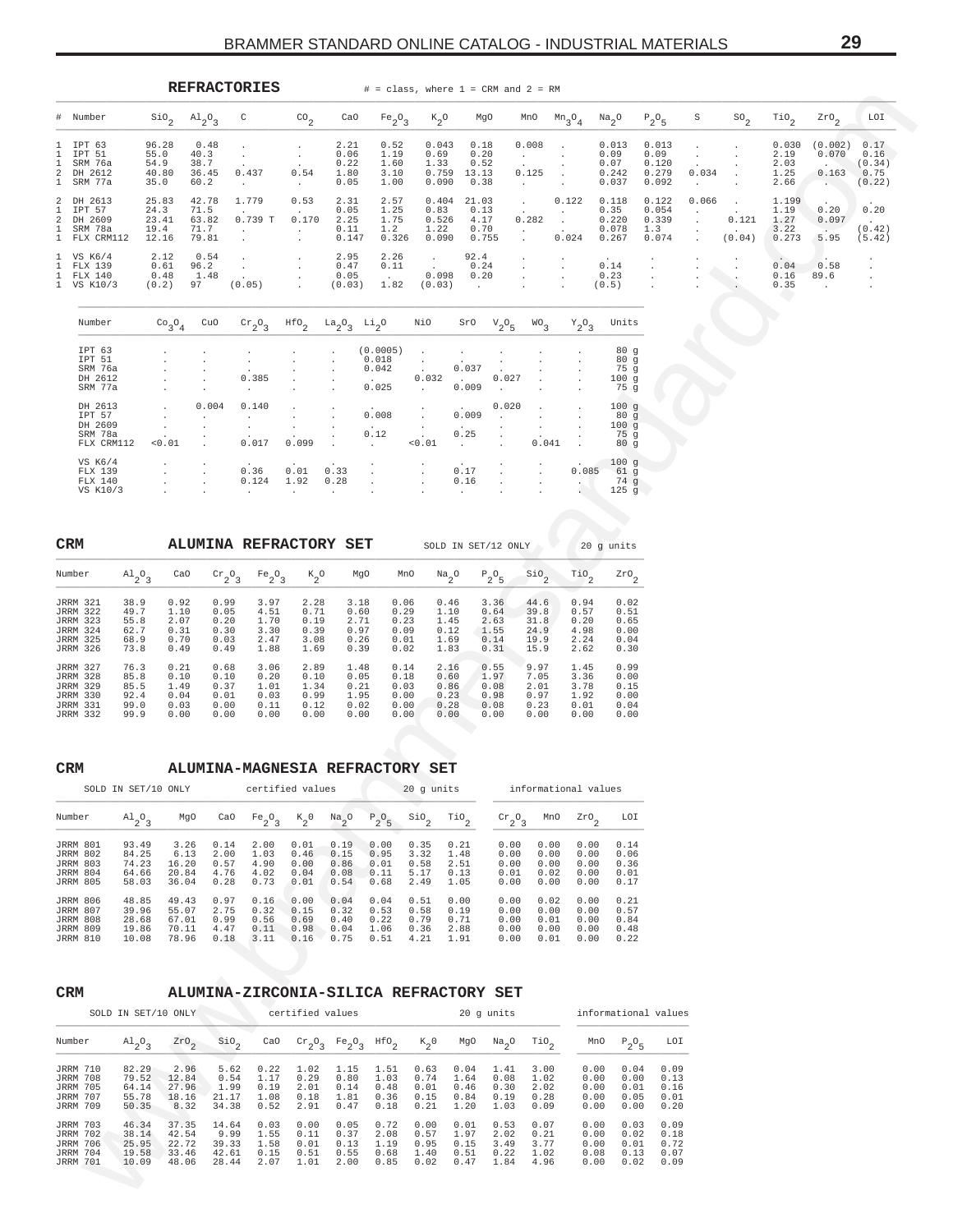# <span id="page-29-0"></span>**CRM CHROME-MAGNESIA REFRACTORY SET**

| ີ∽∽                                                                                         | SOLD IN SET/12 ONLY                                   |                                                                      | OME-MAGNESIA REFRACIORI SEI          |                                               | certified values                              |                                      |                                                                                |                                                  |                                                                                                 |                                      |                                       |                                                     |                                                | informational values 20 g units       |  |  |  |
|---------------------------------------------------------------------------------------------|-------------------------------------------------------|----------------------------------------------------------------------|--------------------------------------|-----------------------------------------------|-----------------------------------------------|--------------------------------------|--------------------------------------------------------------------------------|--------------------------------------------------|-------------------------------------------------------------------------------------------------|--------------------------------------|---------------------------------------|-----------------------------------------------------|------------------------------------------------|---------------------------------------|--|--|--|
| Number                                                                                      | MgO                                                   | $\mathrm{cr}_2\mathrm{O}_3$                                          | $A1_{2}O_{3}$                        |                                               | CaO $Fe_2O_3$                                 |                                      | MnO                                                                            | $\frac{\text{SiO}}{2}$                           | $\overline{110}$ <sub>2</sub>                                                                   |                                      | NiO $P_2O_5$                          | $V_2O_5$                                            | ZnO                                            | LOI                                   |  |  |  |
| JRRM 501<br><b>JRRM 502</b><br><b>JRRM 503</b><br>JRRM 504                                  | 87.60<br>76.28<br>54.85                               | 2.82<br>7.49<br>63.11 13.60<br>18.35                                 | 2.92<br>11.98<br>7.14<br>17.56       | 0.92<br>0.20<br>3.81<br>2.60                  |                                               | 4.80<br>1.02<br>3.00<br>4.11         | 0.02<br>0.01<br>0.03<br>0.01                                                   | 0.92<br>3.11<br>9.09<br>2.18                     | 0.00<br>0.01<br>0.04<br>0.01                                                                    | 0.02<br>0.03<br>0.01                 | $0.01$ $0.03$<br>0.02<br>0.03<br>0.03 | 0.01<br>0.02<br>0.03<br>0.01                        | 0.00<br>0.00<br>0.01<br>0.01                   | 0.13<br>0.06<br>0.11<br>0.12          |  |  |  |
| <b>JRRM 505</b><br><b>JRRM 506</b><br><b>JRRM 508</b><br><b>JRRM 512</b>                    | 50.14<br>46.65<br>30.86<br>24.81                      | 21.74<br>28.19<br>38.18<br>4.98                                      | 7.76<br>14.69<br>3.98<br>29.25       | 0.49<br>0.46<br>1.03<br>4.06                  | 17.76<br>7.49<br>22.70<br>26.01               |                                      | 0.10<br>0.07<br>0.00<br>0.02                                                   | 1.82<br>2.16<br>3.08<br>10.57                    | 0.11<br>0.13<br>0.01<br>0.04                                                                    | 0.07<br>0.09<br>0.01<br>0.01         | 0.02<br>0.01<br>0.01<br>0.01          | 0.07<br>0.08<br>0.00<br>0.01                        | 0.02<br>0.01<br>0.00<br>0.01                   | 0.08<br>0.07<br>0.05<br>0.02          |  |  |  |
| JRRM 507<br><b>JRRM 509</b><br><b>JRRM 510</b><br><b>JRRM 511</b>                           |                                                       | 22.36 32.03<br>20.45 42.57<br>16.86 50.38<br>10.62 52.51             | 25.02                                | 1.61<br>20.28 2.86<br>12.21 0.29<br>6.68 0.07 | 12.98<br>10.15<br>27.22                       | 0.08<br>14.99  0.17<br>0.12          | 0.11                                                                           | $5.69$ $0.16$<br>1.96 1.20<br>4.91  0.13<br>2.90 | 0.10                                                                                            | 0.20<br>0.19 0.01<br>0.10 0.00       | 0.01<br>$0.04$ 0.01                   | 0.13<br>$0.11$ $0.03$<br>$0.11$ $0.04$<br>0.05 0.05 | 0.03                                           | $-0.11$<br>0.13<br>$-0.25$<br>$-0.48$ |  |  |  |
| $\mathtt{CRM}$                                                                              |                                                       |                                                                      | <b>FIRECLAY REFRACTORY SET</b>       |                                               |                                               |                                      |                                                                                |                                                  |                                                                                                 |                                      |                                       |                                                     |                                                |                                       |  |  |  |
|                                                                                             | SOLD IN SET/10 ONLY                                   |                                                                      |                                      |                                               |                                               |                                      |                                                                                |                                                  | 20 g units                                                                                      |                                      |                                       |                                                     |                                                |                                       |  |  |  |
| Number                                                                                      | $\sin^2$ $\frac{10}{2}$ $\frac{10}{2}$                |                                                                      |                                      | CaO $Fe_2O_3$ $K_2O$                          |                                               | MgO                                  |                                                                                | $MnO$ $Na2O$                                     | $\mathop{\text{rio}}\nolimits_2$                                                                |                                      |                                       |                                                     |                                                |                                       |  |  |  |
| <b>JRRM 101</b><br><b>JRRM 102</b><br><b>JRRM 103</b><br><b>JRRM 104</b><br>JRRM 105a       | 88.57<br>80.47<br>80.32<br>67.35<br>69.17             | 8.10<br>13.79<br>18.07<br>22.52<br>25.35                             | 1.06<br>0.04<br>0.07<br>0.25<br>0.40 | 0.31<br>3.97<br>0.40<br>3.24<br>0.76          | 0.16<br>0.14<br>0.35<br>3.04<br>0.81          | 0.21<br>0.67<br>0.01<br>0.07<br>0.22 | 0.01<br>0.00<br>0.01<br>0.11                                                   | $0.11$ $1.01$<br>0.30<br>0.12<br>0.30<br>0.65    | 0.30<br>0.45<br>0.37<br>2.94<br>2.24                                                            |                                      |                                       |                                                     |                                                |                                       |  |  |  |
| <b>JRRM 106</b><br><b>JRRM 107</b><br><b>JRRM 108</b><br><b>JRRM 109</b><br><b>JRRM 110</b> | 63.61<br>55.32<br>55.31                               | 29.91<br>37.08<br>40.08<br>54.23 41.24 0.14 0.89<br>49.54 46.68 0.10 | 0.14<br>0.71<br>0.27                 | 1.92<br>2.20<br>1.54<br>0.84                  | 1.81<br>2.57<br>0.80<br>$0.79$ $0.12$<br>0.34 | 0.98<br>0.49<br>0.27<br>0.16         | 0.02<br>0.01<br>0.02<br>0.01                                                   | 0.59<br>0.21<br>0.20                             | 0.67<br>1.15<br>1.05<br>$0.01$ $0.30$ 1.96<br>$0.08$ 1.66                                       |                                      |                                       |                                                     |                                                |                                       |  |  |  |
| $\mathtt{CRM}$                                                                              |                                                       |                                                                      | FIRECLAY REFRACTORY SET              |                                               |                                               |                                      |                                                                                |                                                  |                                                                                                 |                                      |                                       |                                                     |                                                |                                       |  |  |  |
|                                                                                             | SOLD IN SET/15 ONLY                                   |                                                                      |                                      |                                               |                                               |                                      |                                                                                |                                                  |                                                                                                 |                                      |                                       |                                                     | 20 g units                                     |                                       |  |  |  |
| Number                                                                                      | $\sin \theta$                                         | $A1_{2}O_{3}$                                                        |                                      | CaO $Cr_2O_3$ $Fe_2O_3$                       |                                               | $K_{2}^{\circ}$ 0                    | MgO                                                                            | MnO                                              | $Naa$ O                                                                                         | $P_2O_5$                             | TiO.                                  | $\frac{2r}{2}$                                      | LOI                                            |                                       |  |  |  |
| <b>JRRM 121</b><br><b>JRRM 125</b><br><b>JRRM 123</b><br><b>JRRM 122</b><br><b>JRRM 124</b> | 86.3<br>79.2<br>79.1 13.3<br>78.2 10.2<br>73.9        | 6.07<br>18.7<br>16.5                                                 | 1.96<br>0.13<br>0.13<br>0.43<br>1.09 | 0.01<br>0.01<br>0.01<br>0.81<br>0.11          | 0.40<br>0.50<br>4.13<br>0.24<br>2.60          | 0.23<br>0.69<br>0.10<br>2.05<br>1.79 | 0.12<br>0.08<br>1.32<br>0.65<br>0.10                                           | 0.02<br>0.00<br>0.01<br>0.20<br>0.24             | 3.20<br>0.07<br>0.29<br>1.04<br>0.31                                                            | 0.32<br>0.04<br>0.80<br>4.89<br>0.19 | 0.05<br>0.30<br>0.45<br>1.03<br>2.74  | 1.11<br>0.02<br>0.00<br>0.20<br>0.11                | (0.05)<br>(0.07)<br>(0.03)<br>(0.12)<br>(0.10) |                                       |  |  |  |
| <b>JRRM 127</b><br><b>JRRM 126</b><br><b>JRRM 129</b><br><b>JRRM 128</b><br><b>JRRM 130</b> | 68.5<br>66.9<br>62.2<br>54.3<br>53.4                  | 23.0<br>21.3<br>30.1<br>26.0<br>32.7                                 | 0.18<br>0.45<br>0.15<br>2.80<br>1.95 | 0.27<br>0.65<br>0.10<br>0.85<br>1.05          | 0.92<br>3.34<br>1.46<br>4.45<br>0.53          | 0.54<br>3.13<br>1.92<br>1.84<br>1.42 | 0.15<br>0.12<br>2.23<br>3.10<br>0.61                                           | 0.17<br>0.03<br>0.01<br>0.24<br>0.37             | 1.75<br>0.28<br>0.23<br>0.37<br>2.32                                                            | 1.78<br>0.49<br>0.20<br>3.36<br>0.91 | 2.19<br>2.84<br>0.96<br>1.37<br>3.35  | 0.04<br>0.04<br>0.11<br>1.01<br>0.83                | (0.07)<br>(0.17)<br>(0.11)<br>(0.02)<br>(0.11) |                                       |  |  |  |
| <b>JRRM 131</b><br><b>JRRM 132</b><br><b>JRRM 133</b><br><b>JRRM 134</b><br>JRRM 135        | 52.7<br>50.6 39.1<br>$50.1$ 39.0<br>47.2 44.3<br>37.2 | 36.6<br>48.9                                                         | 0.78<br>1.29<br>0.10<br>2.36         | 0.07<br>$0.11$ 1.64<br>1.27 3.69<br>0.42      | 2.20<br>3.05                                  | 2.61<br>0.91                         | 1.02 0.03<br>$0.79$ $0.34$ $0.11$<br>$0.20$ $0.24$ $1.07$ $0.37$ $0.20$ $0.24$ | 0.04                                             | 0.76<br>2.16 2.38 0.29<br>2.03 0.01 0.33 0.34 1.93 0.57<br>$0.13$ 3.83 1.74 0.35 (0.14)<br>2.87 | 1.61<br>0.48                         | 1.16<br>0.07                          | 0.26<br>0.75<br>0.20                                | (0.17)<br>(0.15)<br>(0.08)                     |                                       |  |  |  |
|                                                                                             |                                                       |                                                                      |                                      |                                               |                                               |                                      |                                                                                |                                                  |                                                                                                 |                                      |                                       |                                                     |                                                |                                       |  |  |  |
|                                                                                             |                                                       |                                                                      |                                      |                                               |                                               |                                      |                                                                                |                                                  |                                                                                                 |                                      |                                       |                                                     |                                                |                                       |  |  |  |
|                                                                                             |                                                       |                                                                      |                                      |                                               |                                               |                                      |                                                                                |                                                  |                                                                                                 |                                      |                                       |                                                     |                                                |                                       |  |  |  |
|                                                                                             |                                                       |                                                                      |                                      |                                               |                                               |                                      |                                                                                |                                                  |                                                                                                 |                                      |                                       |                                                     |                                                |                                       |  |  |  |
|                                                                                             |                                                       |                                                                      |                                      |                                               |                                               |                                      |                                                                                |                                                  |                                                                                                 |                                      |                                       |                                                     |                                                |                                       |  |  |  |
|                                                                                             |                                                       |                                                                      |                                      |                                               |                                               |                                      |                                                                                |                                                  |                                                                                                 |                                      |                                       |                                                     |                                                |                                       |  |  |  |
|                                                                                             |                                                       |                                                                      |                                      |                                               |                                               |                                      |                                                                                |                                                  |                                                                                                 |                                      |                                       |                                                     |                                                |                                       |  |  |  |
|                                                                                             |                                                       |                                                                      |                                      |                                               |                                               |                                      |                                                                                |                                                  |                                                                                                 |                                      |                                       |                                                     |                                                |                                       |  |  |  |
|                                                                                             |                                                       |                                                                      |                                      |                                               |                                               |                                      |                                                                                |                                                  |                                                                                                 |                                      |                                       |                                                     |                                                |                                       |  |  |  |

# **CRM FIRECLAY REFRACTORY SET**

|                 | SOLD IN SET/10 ONLY |               |      |           |                 |      |      | 20 g units            |      |
|-----------------|---------------------|---------------|------|-----------|-----------------|------|------|-----------------------|------|
| Number          | $\mathsf{Sio}_2$    | $A1_{2}O_{3}$ | CaO  | $Fe_2O_3$ | $k_{2}^{\circ}$ | MqO  | MnO  | $Na_{2}$ <sup>O</sup> | TiO  |
| <b>JRRM 101</b> | 88.57               | 8.10          | 1.06 | 0.31      | 0.16            | 0.21 | 0.11 | 1.01                  | 0.30 |
| <b>JRRM 102</b> | 80.47               | 13.79         | 0.04 | 3.97      | 0.14            | 0.67 | 0.01 | 0.30                  | 0.45 |
| <b>JRRM 103</b> | 80.32               | 18.07         | 0.07 | 0.40      | 0.35            | 0.01 | 0.00 | 0.12                  | 0.37 |
| <b>JRRM 104</b> | 67.35               | 22.52         | 0.25 | 3.24      | 3.04            | 0.07 | 0.01 | 0.30                  | 2.94 |
| JRRM 105a       | 69.17               | 25.35         | 0.40 | 0.76      | 0.81            | 0.22 | 0.11 | 0.65                  | 2.24 |
| <b>JRRM 106</b> | 63.61               | 29.91         | 0.14 | 1.92      | 1.81            | 0.98 | 0.02 | 0.59                  | 0.67 |
| <b>JRRM 107</b> | 55.32               | 37.08         | 0.71 | 2.20      | 2.57            | 0.49 | 0.01 | 0.21                  | 1.15 |
| <b>JRRM 108</b> | 55.31               | 40.08         | 0.27 | 1.54      | 0.80            | 0.27 | 0.02 | 0.20                  | 1.05 |
| <b>JRRM 109</b> | 54.23               | 41.24         | 0.14 | 0.89      | 0.79            | 0.12 | 0.01 | 0.30                  | 1.96 |
| <b>JRRM 110</b> | 49.54               | 46.68         | 0.10 | 0.84      | 0.34            | 0.16 | 0.01 | 0.08                  | 1.66 |

# **CRM FIRECLAY REFRACTORY SET**

| Number          | $\sin$ | $A1_{2}O_{3}$ | CaO  | $\mathrm{cr}_{2}\mathrm{O}_{3}$ | $Fe_2O_3$ | $K_2^0$ | MgO  | MnO  | $\frac{Na}{2}$ <sup>O</sup> | $P_2O_5$ | TiO  | $\frac{2r}{2}$ | LOI    |
|-----------------|--------|---------------|------|---------------------------------|-----------|---------|------|------|-----------------------------|----------|------|----------------|--------|
| <b>JRRM 121</b> | 86.3   | 6.07          | 1.96 | 0.01                            | 0.40      | 0.23    | 0.12 | 0.02 | 3.20                        | 0.32     | 0.05 | 1.11           | (0.05) |
| <b>JRRM 125</b> | 79.2   | 18.7          | 0.13 | 0.01                            | 0.50      | 0.69    | 0.08 | 0.00 | 0.07                        | 0.04     | 0.30 | 0.02           | (0.07) |
| <b>JRRM 123</b> | 79.1   | 13.3          | 0.13 | 0.01                            | 4.13      | 0.10    | 1.32 | 0.01 | 0.29                        | 0.80     | 0.45 | 0.00           | (0.03) |
| <b>JRRM 122</b> | 78.2   | 10.2          | 0.43 | 0.81                            | 0.24      | 2.05    | 0.65 | 0.20 | 1.04                        | 4.89     | 1.03 | 0.20           | (0.12) |
| <b>JRRM 124</b> | 73.9   | 16.5          | 1.09 | 0.11                            | 2.60      | 1.79    | 0.10 | 0.24 | 0.31                        | 0.19     | 2.74 | 0.11           | (0.10) |
| <b>JRRM 127</b> | 68.5   | 23.0          | 0.18 | 0.27                            | 0.92      | 0.54    | 0.15 | 0.17 | 1.75                        | 1.78     | 2.19 | 0.04           | (0.07) |
| <b>JRRM 126</b> | 66.9   | 21.3          | 0.45 | 0.65                            | 3.34      | 3.13    | 0.12 | 0.03 | 0.28                        | 0.49     | 2.84 | 0.04           | (0.17) |
| <b>JRRM 129</b> | 62.2   | 30.1          | 0.15 | 0.10                            | 1.46      | 1.92    | 2.23 | 0.01 | 0.23                        | 0.20     | 0.96 | 0.11           | (0.11) |
| <b>JRRM 128</b> | 54.3   | 26.0          | 2.80 | 0.85                            | 4.45      | 1.84    | 3.10 | 0.24 | 0.37                        | 3.36     | 1.37 | 1.01           | (0.02) |
| <b>JRRM 130</b> | 53.4   | 32.7          | 1.95 | 1.05                            | 0.53      | 1.42    | 0.61 | 0.37 | 2.32                        | 0.91     | 3.35 | 0.83           | (0.11) |
| <b>JRRM 131</b> | 52.7   | 36.6          | 0.78 | 0.07                            | 2.20      | 2.61    | 1.02 | 0.03 | 0.76                        | 1.61     | 1.16 | 0.26           | (0.17) |
| <b>JRRM 132</b> | 50.6   | 39.1          | 1.29 | 0.11                            | 1.64      | 0.79    | 0.34 | 0.11 | 2.16                        | 2.38     | 0.29 | 0.75           | (0.15) |
| <b>JRRM 133</b> | 50.1   | 39.0          | 0.10 | 1.27                            | 3.69      | 0.91    | 2.03 | 0.01 | 0.33                        | 0.34     | 1.93 | 0.57           | (0.08) |
| <b>JRRM 134</b> | 47.2   | 44.3          | 0.20 | 0.24                            | 1.07      | 0.37    | 0.20 | 0.24 | 0.13                        | 3.83     | 1.74 | 0.35           | (0.14) |
| <b>JRRM 135</b> | 37.2   | 48.9          | 2.36 | 0.42                            | 3.05      | 2.77    | 1.24 | 0.04 | 2.87                        | 0.48     | 0.07 | 0.20           | (0.18) |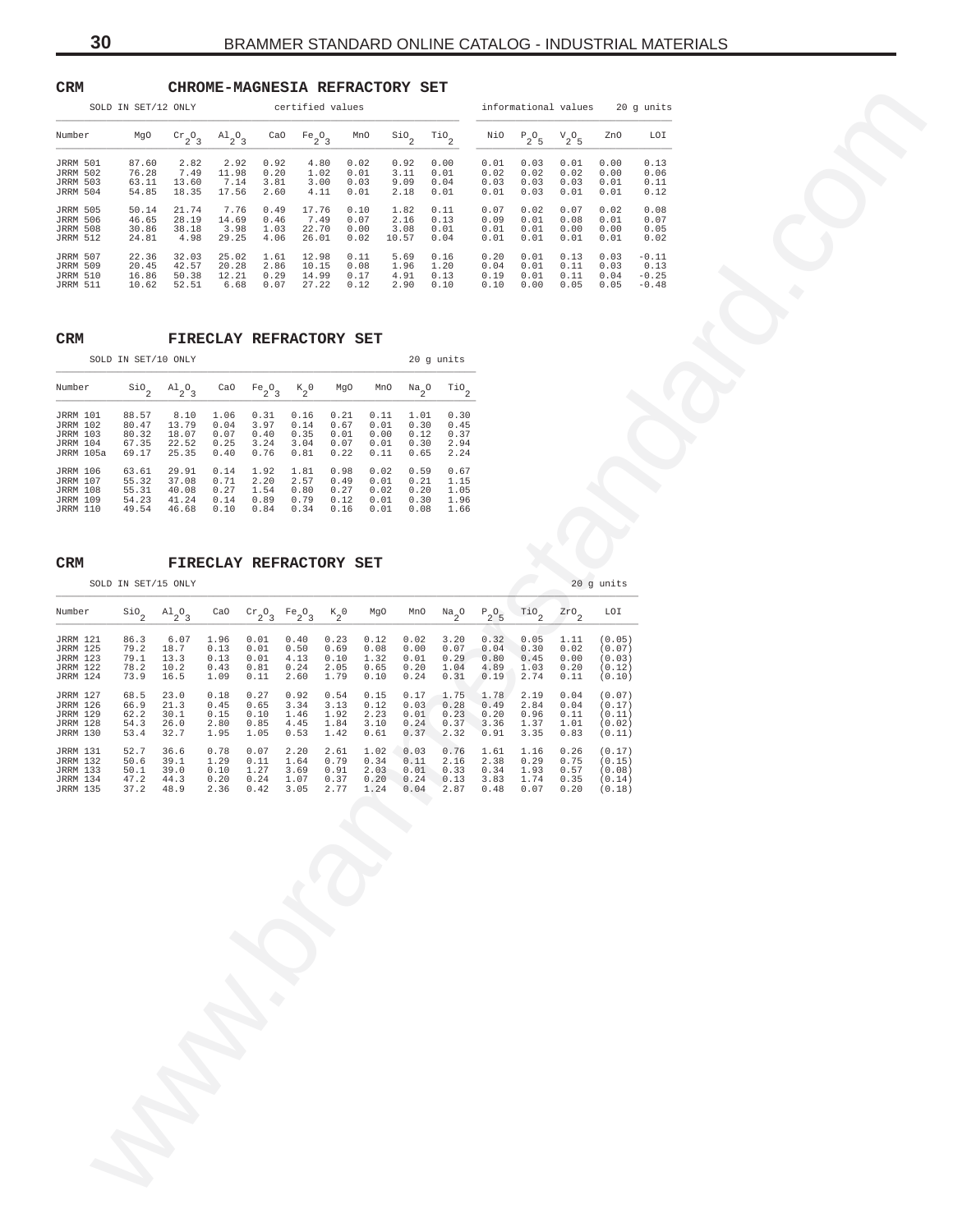### <span id="page-30-0"></span>**CRM MAGNESIA REFRACTORY SET**

|                 | SOLD IN SET/10 ONLY |               |      | certified values               |      |          | informational values                        |                 |      |                             | 20 q units |                               |
|-----------------|---------------------|---------------|------|--------------------------------|------|----------|---------------------------------------------|-----------------|------|-----------------------------|------------|-------------------------------|
| Number          | MqO                 | $A1_{2}O_{3}$ | CaO  | Fe <sub>2</sub> O <sub>3</sub> | SiO  | $B_2O_3$ | $\mathrm{cr}_{2}$ <sup>O</sup> <sub>3</sub> | $K_{2}^{\circ}$ | MnO  | $\frac{Na}{2}$ <sup>O</sup> | $P_2O_5$   | $\mathbb{T}^{i}$ <sup>2</sup> |
| <b>JRRM 410</b> | 99.08               | 0.05          | 0.59 | 0.05                           | 0.18 | 0.02     | 0.00                                        | 0.00            | 0.01 | 0.00                        | 0.04       | 0.00                          |
| <b>JRRM 409</b> | 98.03               | 0.20          | 0.74 | 0.49                           | 0.53 | 0.03     | 0.01                                        | 0.00            | 0.01 | 0.00                        | 0.02       | 0.00                          |
| <b>JRRM 408</b> | 96.19               | 2.55          | 0.67 | 0.13                           | 0.46 | 0.09     | 0.00                                        | 0.00            | 0.01 | 0.00                        | 0.01       | 0.00                          |
| <b>JRRM 407</b> | 94.55               | 0.10          | 0.67 | 2.14                           | 2.43 | 0.02     | 0.08                                        | 0.00            | 0.01 | 0.00                        | 0.04       | 0.00                          |
| <b>JRRM 405</b> | 91.95               | 1.37          | 1.69 | 1.34                           | 3.47 | 0.01     | 0.01                                        | 0.01            | 0.07 | 0.00                        | 0.12       | 0.05                          |
| <b>JRRM 406</b> | 91.85               | 1.13          | 4.80 | 0.87                           | 1.19 | 0.01     | 0.00                                        | 0.00            | 0.01 | 0.00                        | 0.04       | 0.00                          |
| JRRM 404        | 88.02               | 6.01          | 1.78 | 2.90                           | 1.22 | 0.01     | 0.00                                        | 0.00            | 0.03 | 0.00                        | 0.05       | 0.00                          |
| <b>JRRM 403</b> | 85.48               | 4.06          | 0.61 | 1.55                           | 8.14 | 0.03     | 0.01                                        | 0.00            | 0.01 | 0.00                        | 0.04       | 0.00                          |
| JRRM 402        | 83.77               | 1.99          | 3.57 | 5.05                           | 5.46 | 0.12     | 0.00                                        | 0.00            | 0.01 | 0.01                        | 0.07       | 0.02                          |
| <b>JRRM 401</b> | 81.24               | 8.10          | 0.20 | 3.89                           | 6.42 | 0.01     | 0.00                                        | 0.00            | 0.01 | 0.00                        | 0.03       | 0.01                          |

# **CRM SILICA REFRACTORY SETS**

| SOLD IN SET/10 ONLY                                                                                                                                                                                         |                                                                                               |                                                                                                | certified values                                                                               |                                                                                              |                                      |                                                                                                |                                                                                                |                                                                                                | informational values                                                                           |                                                                                                  |                                                                                              | 20 g units                                                                                     |                                                                                                   |                               |                      |  |  |
|-------------------------------------------------------------------------------------------------------------------------------------------------------------------------------------------------------------|-----------------------------------------------------------------------------------------------|------------------------------------------------------------------------------------------------|------------------------------------------------------------------------------------------------|----------------------------------------------------------------------------------------------|--------------------------------------|------------------------------------------------------------------------------------------------|------------------------------------------------------------------------------------------------|------------------------------------------------------------------------------------------------|------------------------------------------------------------------------------------------------|--------------------------------------------------------------------------------------------------|----------------------------------------------------------------------------------------------|------------------------------------------------------------------------------------------------|---------------------------------------------------------------------------------------------------|-------------------------------|----------------------|--|--|
| Number                                                                                                                                                                                                      | MgO                                                                                           | $A1_{2}O_{3}$                                                                                  | CaO                                                                                            | $Fe_2O_3$                                                                                    | $\mathsf{Sio}_2$                     | $B_2O_3$                                                                                       |                                                                                                | $\mathrm{cr}_2\mathrm{O}_3$                                                                    | $\kappa_{2}^{\phantom{2}}$ 0                                                                   | $\frac{Na}{2}$ <sup>O</sup><br>MnO                                                               | $P_2O_5$                                                                                     | $\mathop{\rm TiO}\nolimits_2$                                                                  |                                                                                                   |                               |                      |  |  |
| <b>JRRM 410</b><br><b>JRRM 409</b><br><b>JRRM 408</b><br><b>JRRM 407</b><br><b>JRRM 405</b>                                                                                                                 | 99.08<br>98.03<br>96.19<br>94.55<br>91.95                                                     | 0.05<br>0.20<br>2.55<br>0.10<br>1.37                                                           | 0.59<br>0.74<br>0.67<br>0.67<br>1.69                                                           | 0.05<br>0.49<br>0.13<br>2.14<br>1.34                                                         | 0.18<br>0.53<br>0.46<br>2.43<br>3.47 | 0.02<br>0.03<br>0.09<br>0.02<br>0.01                                                           | 0.00<br>0.01<br>0.00<br>0.08<br>0.01                                                           | 0.01                                                                                           | 0.00<br>0.01<br>0.00<br>0.01<br>0.00<br>0.01<br>0.00<br>0.01<br>0.07                           | 0.00<br>0.00<br>0.00<br>0.00<br>0.00                                                             | 0.04<br>0.02<br>0.01<br>0.04<br>0.12                                                         | 0.00<br>0.00<br>0.00<br>0.00<br>0.05                                                           |                                                                                                   |                               |                      |  |  |
| <b>JRRM 406</b><br><b>JRRM 404</b><br><b>JRRM 403</b><br>JRRM 402<br><b>JRRM 401</b>                                                                                                                        | 91.85<br>88.02<br>85.48<br>83.77<br>81.24                                                     | 1.13<br>6.01<br>4.06<br>1.99<br>8.10                                                           | 4.80<br>1.78<br>0.61<br>3.57<br>0.20                                                           | 0.87<br>2.90<br>1.55<br>5.05<br>3.89                                                         | 1.19<br>1.22<br>8.14<br>5.46<br>6.42 | 0.01<br>0.01<br>0.03<br>0.12<br>0.01                                                           | 0.00<br>0.00<br>0.01<br>0.00<br>0.00                                                           | 0.00<br>0.00<br>0.00                                                                           | 0.00<br>0.01<br>0.00<br>0.03<br>0.01<br>0.01<br>0.01                                           | 0.00<br>0.00<br>0.00<br>0.01<br>0.00                                                             | 0.04<br>0.05<br>0.04<br>0.07<br>0.03                                                         | 0.00<br>0.00<br>0.00<br>0.02<br>0.01                                                           |                                                                                                   |                               |                      |  |  |
| <b>CRM</b>                                                                                                                                                                                                  | SOLD IN SETS ONLY, AS GROUPED                                                                 |                                                                                                | SILICA REFRACTORY SETS                                                                         |                                                                                              |                                      |                                                                                                |                                                                                                |                                                                                                |                                                                                                |                                                                                                  |                                                                                              |                                                                                                | 20 g units                                                                                        |                               |                      |  |  |
| Number                                                                                                                                                                                                      | $A1_{2}O_3$                                                                                   | CaO                                                                                            | $\mathrm{cr}_2\mathrm{O}_3$                                                                    | $Fe_2O_3$                                                                                    |                                      | $K_2^o$                                                                                        | MgO                                                                                            | MnO                                                                                            | $\mathrm{Na}_2\mathrm{O}$                                                                      | $P_2O_5$                                                                                         | $\mathfrak{so}_{2}$                                                                          | $\mathcal{T}^{i}$ <sup>2</sup>                                                                 | $z_{r0}$ <sub>2</sub>                                                                             |                               |                      |  |  |
| <b>JRRM 221</b><br><b>JRRM 222</b><br>JRRM 223<br><b>JRRM 224</b><br><b>JRRM 225</b><br><b>JRRM 226</b><br><b>JRRM 227</b><br><b>JRRM 228</b><br><b>JRRM 229</b><br>JRRM 230<br>JRRM 231<br><b>JRRM 232</b> | 10.03<br>7.66<br>5.22<br>4.66<br>3.22<br>2.63<br>1.66<br>0.39<br>1.17<br>0.18<br>0.63<br>0.05 | 2.78<br>0.16<br>4.14<br>1.95<br>3.19<br>0.97<br>2.41<br>1.78<br>1.41<br>0.60<br>0.005<br>0.004 | 0.02<br>0.006<br>0.03<br>0.30<br>0.01<br>0.24<br>0.45<br>0.08<br>0.37<br>0.05<br>0.18<br>0.002 | 1.57<br>3.86<br>2.04<br>2.47<br>1.27<br>2.99<br>0.81<br>0.08<br>0.19<br>0.70<br>0.04<br>0.05 |                                      | 0.27<br>0.78<br>0.37<br>0.90<br>0.63<br>0.47<br>0.11<br>0.10<br>0.07<br>0.02<br>0.004<br>0.004 | 0.68<br>0.94<br>0.27<br>0.29<br>0.13<br>0.09<br>0.05<br>0.11<br>0.46<br>0.01<br>0.004<br>0.001 | 0.15<br>0.05<br>0.20<br>0.16<br>0.07<br>0.02<br>0.23<br>0.03<br>0.07<br>0.12<br>0.004<br>0.005 | 0.46<br>0.20<br>0.69<br>0.28<br>0.90<br>0.19<br>0.05<br>1.18<br>0.07<br>0.07<br>0.006<br>0.005 | 0.01<br>0.006<br>0.01<br>0.68<br>0.01<br>0.23<br>0.003<br>0.99<br>0.01<br>0.38<br>0.001<br>0.001 | 83.8<br>84.8<br>86.0<br>87.9<br>89.9<br>91.2<br>92.9<br>93.8<br>95.7<br>97.7<br>98.6<br>99.7 | 0.04<br>0.78<br>0.04<br>0.15<br>0.42<br>0.29<br>0.09<br>1.21<br>0.12<br>0.03<br>0.003<br>0.002 | 0.01<br>0.48<br>0.67<br>0.003<br>0.01<br>0.32<br>0.88<br>0.01<br>0.20<br>0.001<br>0.38<br>(0.001) |                               | new 2017             |  |  |
| CRM                                                                                                                                                                                                         |                                                                                               |                                                                                                | SILICON CARBIDE REFRACTORY SET                                                                 |                                                                                              |                                      |                                                                                                |                                                                                                |                                                                                                |                                                                                                |                                                                                                  |                                                                                              | available in SET/9 ONLY                                                                        | 50g                                                                                               |                               |                      |  |  |
| Number                                                                                                                                                                                                      | SiC                                                                                           | Tot C                                                                                          | Free C                                                                                         | LOI                                                                                          | Al                                   | Ca                                                                                             |                                                                                                | Fe                                                                                             | Mg                                                                                             | Ν                                                                                                | $\circ$                                                                                      | Тi                                                                                             | Free Si                                                                                           |                               |                      |  |  |
| JRRM 1001<br><b>JRRM 1002</b><br><b>JRRM 1003</b>                                                                                                                                                           | 99.58<br>0.06<br>$\cdot$                                                                      | 29.81<br>5.03<br>10.06                                                                         | 0.04<br>4.98<br>10.01                                                                          | 5.11<br>10.11                                                                                | 0.008<br>$\cdot$                     | 0.001                                                                                          |                                                                                                | 0.044                                                                                          | 0.001                                                                                          | 0.030                                                                                            | 0.048                                                                                        | 0.0035                                                                                         | 0.06                                                                                              |                               |                      |  |  |
| <b>JRRM 1004</b><br><b>JRRM 1005</b><br><b>JRRM 1006</b>                                                                                                                                                    | $\cdot$<br>$\cdot$                                                                            | 20.04<br>29.93<br>49.99                                                                        | 19.92<br>29.81<br>49.97                                                                        | 20.01<br>29.95<br>49.95                                                                      |                                      |                                                                                                |                                                                                                |                                                                                                |                                                                                                |                                                                                                  |                                                                                              |                                                                                                |                                                                                                   |                               |                      |  |  |
| JRRM 1007<br>JRRM 1008<br><b>JRRM 1009</b>                                                                                                                                                                  | 89.29<br>29.74<br>6.18                                                                        | 36.75<br>14.12<br>39.43                                                                        | 10.01<br>5.21<br>37.67                                                                         |                                                                                              |                                      |                                                                                                |                                                                                                |                                                                                                |                                                                                                |                                                                                                  |                                                                                              |                                                                                                |                                                                                                   |                               |                      |  |  |
| <b>CRM</b>                                                                                                                                                                                                  |                                                                                               |                                                                                                | ZIRCON-ZIRCONIA REFRACTORY SET                                                                 |                                                                                              |                                      |                                                                                                |                                                                                                |                                                                                                |                                                                                                |                                                                                                  |                                                                                              |                                                                                                |                                                                                                   |                               |                      |  |  |
|                                                                                                                                                                                                             | SOLD IN SET/10 ONLY                                                                           |                                                                                                |                                                                                                |                                                                                              |                                      |                                                                                                |                                                                                                |                                                                                                |                                                                                                |                                                                                                  |                                                                                              | 20 g units                                                                                     |                                                                                                   |                               |                      |  |  |
| Number<br><b>JRRM 601</b>                                                                                                                                                                                   | 2x0 <sub>2</sub><br>92.0                                                                      | HfO <sub>2</sub><br>1.59                                                                       | $\sin_2$<br>0.26                                                                               | $A1_2O_3$<br>0.11                                                                            | CaO<br>5.58                          | $\mathrm{cr}_2\mathrm{O}_3$<br>0.00                                                            | Fe <sub>2</sub> O <sub>3</sub><br>0.10                                                         | $k_2$ <sup>o</sup><br>0.00                                                                     | MgO<br>0.06                                                                                    | Na <sub>2</sub> O<br>0.00                                                                        | $P_2O_5$<br>0.00                                                                             | $\mathbb{T}$ <sup>10</sup> 2<br>0.16                                                           |                                                                                                   |                               |                      |  |  |
| <b>JRRM 602</b><br><b>JRRM 603</b><br><b>JRRM 604</b><br><b>JRRM 605</b>                                                                                                                                    | 88.4<br>84.8<br>79.4<br>75.5                                                                  | 1.52<br>1.45<br>1.35<br>1.31                                                                   | 0.33<br>0.96<br>3.05<br>10.8                                                                   | 0.07<br>5.29<br>6.93<br>4.84                                                                 | 0.22<br>0.95<br>0.09<br>1.94         | 0.01<br>0.02<br>3.06<br>1.55                                                                   | 1.62<br>2.86<br>0.43<br>0.17                                                                   | 0.00<br>0.65<br>1.94<br>0.54                                                                   | 5.30<br>0.96<br>0.01<br>1.99                                                                   | 0.76<br>0.18<br>1.09<br>0.45                                                                     | 1.34<br>0.83<br>1.99<br>0.35                                                                 | 0.16<br>0.93<br>0.13<br>0.12                                                                   |                                                                                                   |                               |                      |  |  |
| <b>JRRM 606</b><br><b>JRRM 607</b><br><b>JRRM 608</b><br><b>JRRM 609</b><br><b>JRRM 610</b>                                                                                                                 | 72.5<br>61.6<br>58.8<br>55.6<br>48.7                                                          | 1.26<br>1.21<br>1.21<br>1.12<br>0.98                                                           | 22.1<br>32.9<br>34.6<br>40.5<br>45.7                                                           | 0.53<br>3.53<br>0.70<br>0.88<br>0.45                                                         | 0.02<br>0.04<br>0.52<br>0.30<br>3.07 | 0.00<br>0.00<br>0.49<br>0.01<br>0.00                                                           | 0.93<br>0.12<br>0.09<br>0.15<br>0.30                                                           | 0.01<br>0.04<br>0.01<br>0.02<br>0.01                                                           | 0.32<br>0.03<br>3.12<br>0.15<br>0.54                                                           | 2.03<br>0.02<br>0.03<br>0.94<br>0.04                                                             | 0.01<br>0.08<br>0.11<br>0.08<br>0.11                                                         | 0.11<br>0.13<br>0.10<br>0.15<br>0.09                                                           |                                                                                                   |                               |                      |  |  |
| RM                                                                                                                                                                                                          |                                                                                               |                                                                                                | RICE STRAW ASH - THERMOSTIL                                                                    |                                                                                              |                                      |                                                                                                |                                                                                                |                                                                                                |                                                                                                | typical analysis                                                                                 |                                                                                              |                                                                                                |                                                                                                   |                               | 100 g units          |  |  |
| Number                                                                                                                                                                                                      | $\frac{\text{SiO}}{2}$                                                                        | $A1_{2}O_{3}$                                                                                  | $\mathtt{C}$                                                                                   | $^{CO}$ <sub>2</sub>                                                                         | CaO                                  | $Fe_2O_3$                                                                                      |                                                                                                | $K_2^o$                                                                                        | MgO                                                                                            | MnO                                                                                              | $\frac{Na}{2}$ <sup>O</sup>                                                                  | $P_2O_5$                                                                                       | $SO_{3}$                                                                                          | $\overline{110}$ <sub>2</sub> | $-H_2^0$ 900'C       |  |  |
| DH 5704<br>DH 5708<br>DH 5705                                                                                                                                                                               | 92.49                                                                                         | 0.198<br>86.67 1.15<br>76.31  0.363  4.33                                                      | 3.60<br>3.83                                                                                   | 0.008<br>0.094<br>0.265                                                                      | 0.30<br>0.97<br>2.51                 | 0.090<br>0.931<br>2.89                                                                         |                                                                                                | 0.97<br>0.872<br>0.653                                                                         | 0.362<br>3.10<br>9.60                                                                          | 0.062<br>0.117<br>0.245                                                                          | 0.070<br>0.085<br>0.116                                                                      | 0.273<br>0.226<br>0.123                                                                        | 0.177<br>0.255<br>0.409                                                                           | 0.004<br>0.126<br>0.217       | 1.38<br>1.70<br>2.32 |  |  |
|                                                                                                                                                                                                             | W                                                                                             |                                                                                                |                                                                                                |                                                                                              |                                      |                                                                                                |                                                                                                |                                                                                                |                                                                                                |                                                                                                  |                                                                                              |                                                                                                |                                                                                                   |                               |                      |  |  |

| <b>CRM</b>                           |                |                | SILICON CARBIDE REFRACTORY SET |                |       |                    |                           |                           |       | available in SET/9 ONLY |        | 50q                 |
|--------------------------------------|----------------|----------------|--------------------------------|----------------|-------|--------------------|---------------------------|---------------------------|-------|-------------------------|--------|---------------------|
| Number                               | SiC            | Tot C          | Free C                         | LOI            | Al    | Ca                 | Fe                        | Mq                        | N     | $\circ$                 | Τi     | Free Si             |
| <b>JRRM 1001</b>                     | 99.58          | 29.81          | 0.04                           |                | 0.008 | < 0.001            | 0.044                     | < 0.001                   | 0.030 | 0.048                   | 0.0035 | 0.06                |
| <b>JRRM 1002</b><br><b>JRRM 1003</b> | 0.06           | 5.03<br>10.06  | 4.98<br>10.01                  | 5.11<br>10.11  |       | $\cdot$<br>$\cdot$ | $\cdot$<br>$\blacksquare$ | $\cdot$<br>$\cdot$        |       | $\overline{a}$          |        | $\blacksquare$<br>٠ |
| <b>JRRM 1004</b><br><b>JRRM 1005</b> |                | 20.04<br>29.93 | 19.92<br>29.81                 | 20.01<br>29.95 |       | $\cdot$<br>$\cdot$ | $\ddot{\phantom{a}}$      | $\cdot$<br>$\cdot$        |       | $\cdot$                 |        |                     |
| <b>JRRM 1006</b>                     |                | 49.99          | 49.97                          | 49.95          |       |                    |                           | $\cdot$                   |       |                         |        |                     |
| <b>JRRM 1007</b><br><b>JRRM 1008</b> | 89.29<br>29.74 | 36.75<br>14.12 | 10.01<br>5.21                  |                |       | $\cdot$<br>$\cdot$ | $\ddot{\phantom{a}}$<br>٠ | $\cdot$<br>$\blacksquare$ |       | $\blacksquare$          |        |                     |
| <b>JRRM 1009</b>                     | 6.18           | 39.43          | 37.67                          |                |       | $\cdot$            | $\ddot{\phantom{a}}$      |                           |       | $\cdot$                 |        |                     |

# **CRM ZIRCON-ZIRCONIA REFRACTORY SET**

|                 | SOLD IN SET/10 ONLY |                  |                  |           |      |      |                     |        |      |                   |          | 20 q units       |
|-----------------|---------------------|------------------|------------------|-----------|------|------|---------------------|--------|------|-------------------|----------|------------------|
| Number          | ZrO <sub>2</sub>    | HfO <sub>2</sub> | SiO <sub>2</sub> | $A1_2O_3$ | CaO  |      | $Cr_2O_3$ $Fe_2O_3$ | $K_2O$ | MgO  | Na <sub>2</sub> O | $P_2O_F$ | TiO <sub>2</sub> |
| JRRM 601        | 92.0                | 1.59             | 0.26             | 0.11      | 5.58 | 0.00 | 0.10                | 0.00   | 0.06 | 0.00              | 0.00     | 0.16             |
| JRRM 602        | 88.4                | 1.52             | 0.33             | 0.07      | 0.22 | 0.01 | 1.62                | 0.00   | 5.30 | 0.76              | 1.34     | 0.16             |
| <b>JRRM 603</b> | 84.8                | 1.45             | 0.96             | 5.29      | 0.95 | 0.02 | 2.86                | 0.65   | 0.96 | 0.18              | 0.83     | 0.93             |
| JRRM 604        | 79.4                | 1.35             | 3.05             | 6.93      | 0.09 | 3.06 | 0.43                | 1.94   | 0.01 | 1.09              | 1.99     | 0.13             |
| <b>JRRM 605</b> | 75.5                | 1.31             | 10.8             | 4.84      | 1.94 | 1.55 | 0.17                | 0.54   | 1.99 | 0.45              | 0.35     | 0.12             |
| <b>JRRM 606</b> | 72.5                | 1.26             | 22.1             | 0.53      | 0.02 | 0.00 | 0.93                | 0.01   | 0.32 | 2.03              | 0.01     | 0.11             |
| <b>JRRM 607</b> | 61.6                | 1.21             | 32.9             | 3.53      | 0.04 | 0.00 | 0.12                | 0.04   | 0.03 | 0.02              | 0.08     | 0.13             |
| JRRM 608        | 58.8                | 1.21             | 34.6             | 0.70      | 0.52 | 0.49 | 0.09                | 0.01   | 3.12 | 0.03              | 0.11     | 0.10             |
| <b>JRRM 609</b> | 55.6                | 1.12             | 40.5             | 0.88      | 0.30 | 0.01 | 0.15                | 0.02   | 0.15 | 0.94              | 0.08     | 0.15             |
| <b>JRRM 610</b> | 48.7                | 0.98             | 45.7             | 0.45      | 3.07 | 0.00 | 0.30                | 0.01   | 0.54 | 0.04              | 0.11     | 0.09             |

| RM                            |                         |                                 |                      |                         |                      | RICE STRAW ASH - THERMOSTIL        |                        |                       |                         | typical analysis        |                         |                         |                         | $100$ q units                   |
|-------------------------------|-------------------------|---------------------------------|----------------------|-------------------------|----------------------|------------------------------------|------------------------|-----------------------|-------------------------|-------------------------|-------------------------|-------------------------|-------------------------|---------------------------------|
| Number                        |                         | $\sin$ $\theta$ $\cos$ $\theta$ |                      | CO <sub>2</sub>         |                      | CaO Fe <sub>2</sub> O <sub>2</sub> | $K_{0}$ O              | MgO                   | MnO                     |                         | $Na_{2}O$ $P_{2}O_{5}$  | $SO_{\alpha}$           |                         | $TiO_2$ -H <sub>2</sub> 0 900'C |
| DH 5704<br>DH 5708<br>DH 5705 | 92.49<br>86.67<br>76.31 | 0.198<br>1.15<br>0.363          | 3.60<br>3.83<br>4.33 | 0.008<br>0.094<br>0.265 | 0.30<br>0.97<br>2.51 | 0.090<br>0.931<br>2.89             | 0.97<br>0.872<br>0.653 | 0.362<br>3.10<br>9.60 | 0.062<br>0.117<br>0.245 | 0.070<br>0.085<br>0.116 | 0.273<br>0.226<br>0.123 | 0.177<br>0.255<br>0.409 | 0.004<br>0.126<br>0.217 | 1.38<br>1.70<br>2.32            |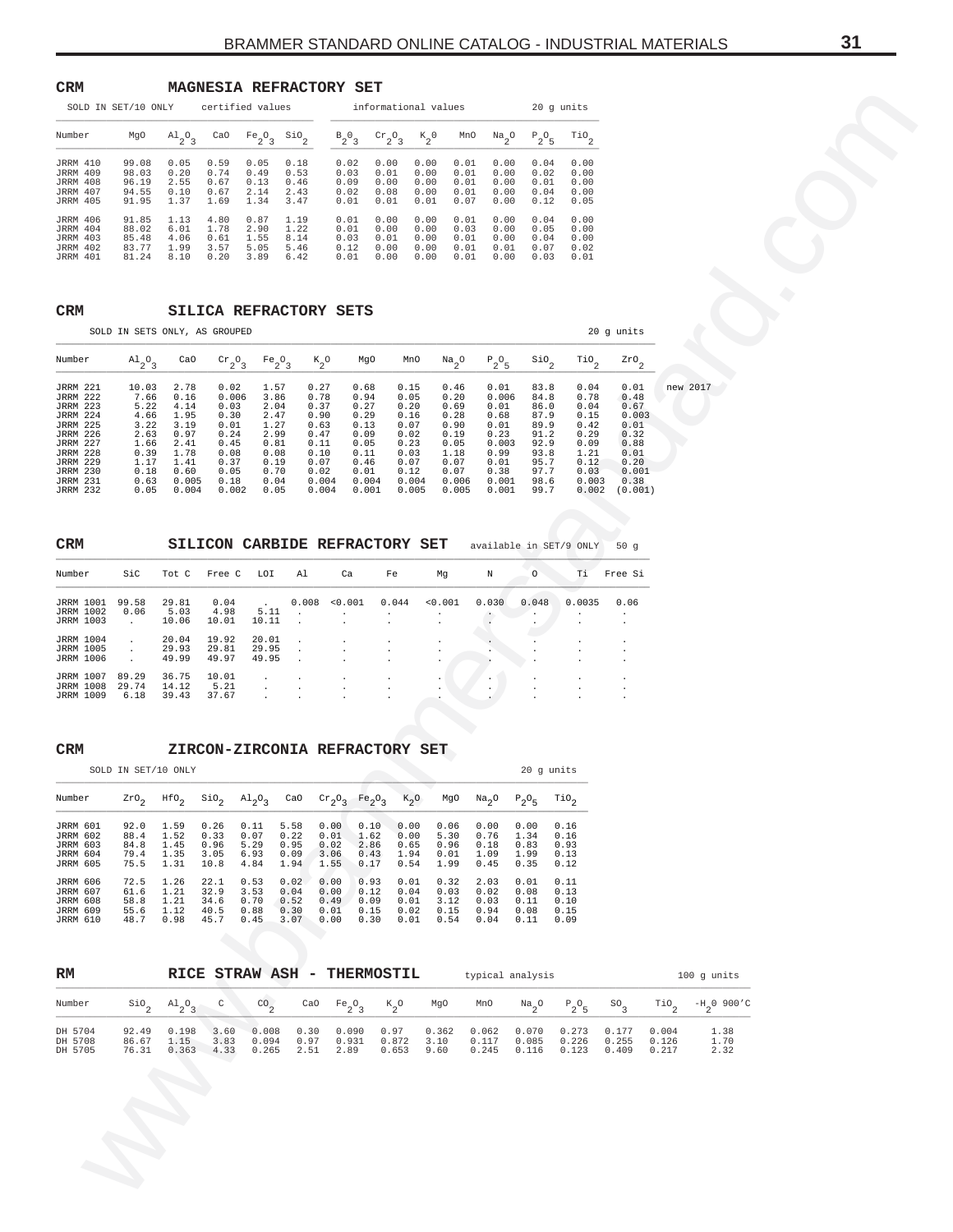<span id="page-31-0"></span>

| RM                                       |                                              |                                   |                        | SAND FOR SLIDING GATES                   |                                  |                                |                |                              |                                  |                |                         | typical analysis listed in mass %             |                                  |                                  |       | $100$ g units                    |
|------------------------------------------|----------------------------------------------|-----------------------------------|------------------------|------------------------------------------|----------------------------------|--------------------------------|----------------|------------------------------|----------------------------------|----------------|-------------------------|-----------------------------------------------|----------------------------------|----------------------------------|-------|----------------------------------|
| Number                                   | SiO <sub>c</sub>                             | $\mathrm{Al}_{2}\mathrm{O}_{2}$ C |                        | CaO                                      | $\mathrm{Cr}_{\alpha}O_{\alpha}$ | Fe                             | $K^0$          | MgO                          | $Mn_{0}$                         | $Na_{2}O$      | NiO                     | $P_{0}O_{r}$<br>S                             | TiO <sub>o</sub>                 | $V_{0}O_{\Gamma}$                | WO    | $ZrOa$ -H <sub>2</sub> O 900'C   |
| DH 4501<br>DH 4502<br>DH 4507<br>DH 4506 | 72.21<br>65.97<br>27.95 11.00<br>10.22 12.93 | 4.92<br>5.69                      | 0.607<br>0.47<br>0.326 | 0.025<br>0.038<br>0.096<br>0.700 < 0.017 | 11.53<br>14.75<br>33.41<br>42.01 | 5.14<br>6.31<br>14.51<br>25.03 | 0.633<br>0.693 | 2.40<br>3.24<br>7.29<br>8.18 | 0.065<br>0.074<br>0.179<br>0.703 | 0.059<br>0.062 | 0.053<br>0.033<br>0.090 | 0.008<br>0.007<br>0.010<br>CO: 0.013<br>0.007 | 0.195<br>0.203<br>0.486<br>0.510 | 0.102<br>0.110<br>0.270<br>0.382 | 0.019 | 0.204<br>0.177<br>0.129<br>0.091 |

| <b>CRM</b>             |                                                                                                                                |              | ZIRCON SAND  |      |                        |      |                          |
|------------------------|--------------------------------------------------------------------------------------------------------------------------------|--------------|--------------|------|------------------------|------|--------------------------|
| Number                 | $ZrO_2$ + HfO <sub>2</sub> Al <sub>2</sub> O <sub>2</sub> Fe <sub>2</sub> O <sub>2</sub> SiO <sub>2</sub> TiO <sub>2</sub> LOI |              |              |      |                        |      | Units                    |
| JCRM R501<br>JCRM R502 | 66.5<br>60.3                                                                                                                   | 0.39<br>5.87 | 0.06<br>0.10 | 32.8 | 32.6 0.16 0.11<br>0.24 | 0.26 | 100q<br>100 <sub>q</sub> |

| <b>CRM</b>                          |                                 |                           | SILICA POWDER SET         |                         |                             | SOLD IN SET/3 ONLY       |                          | $100$ q units                                        |                      |
|-------------------------------------|---------------------------------|---------------------------|---------------------------|-------------------------|-----------------------------|--------------------------|--------------------------|------------------------------------------------------|----------------------|
| Number                              | $\mathrm{Al}_{2}\mathrm{O}_{2}$ | CaO                       | $Fe_2O_2$                 | $K_{2}O$                | MgO                         | Na <sub>a</sub> O        |                          | $\sin$ <sub>2</sub> $\pi$ <sub>10</sub> <sup>2</sup> | LOI                  |
| JCRM R405<br>JCRM R406<br>JCRM R404 | 1.07<br>1.31<br>0.0011          | 0.029<br>0.016<br>0.00002 | 0.053<br>0.102<br>0.00006 | 0.71<br>0.13<br>0.00004 | 0.023<br>0.005<br>< 0.00001 | 0.060<br>0.030<br>0.0001 | 97.78<br>96.71<br>>99.99 | 0.022<br>0.564<br>0.0006                             | 0.13<br>0.97<br>0.00 |

| $#$ = class, where 1 = CRM and 2 = RM |                  |                                     |       |                      |           | analysis listed in mass % |                        |                   |                      |       | NH, VS: 75q            | SRM: 45a   |                | others: 100g         |              |
|---------------------------------------|------------------|-------------------------------------|-------|----------------------|-----------|---------------------------|------------------------|-------------------|----------------------|-------|------------------------|------------|----------------|----------------------|--------------|
| # Number                              | SiO <sub>2</sub> | $\mathrm{Al}_{2}\mathrm{O}_{2}$ BaO |       | CaO                  | $Cr_2O_3$ | $Fe_2O_3$                 | $K_{2}O$               | Li <sub>2</sub> 0 | MgO                  | MnO   | $Na2O$ P               |            | $P_0O_E$       | TiO,                 | LOI          |
| 1 VS K1/3<br>1 ECRM 777-1             | 96.1<br>95.06    | 0.55<br>0.795                       |       | $1.35$ .<br>2.826    |           | 0.330                     | 1.36 .<br>0.154        |                   | 0.045<br>0.071       | 0.031 | 0.02                   | $0.0122$ . |                | 0.444                |              |
| 1 ECRM 776-1<br>1 VS K2/4             | 62.76<br>58.6    | 29.28<br>35.1                       | 0.122 | 0.31<br>0.4          | 0.022     | 1.43<br>2.94              | 2.92<br>0.69           | 0.019             | 0.476<br>0.48        | 0.06  | 0.488<br>0.19          | $\sim$     | 0.062          | 1.62<br>1.91         |              |
| 1 VS K3/2<br>1 SRM 198<br>1 SRM 199   | 32.3             | 63.6<br>0.16<br>0.48                |       | 0.44<br>2.71<br>2.41 |           | 1.15<br>0.66<br>0.74      | 0.15<br>0.017<br>0.094 | 0.001<br>0.002    | 0.27<br>0.07<br>0.13 |       | 0.17<br>0.012<br>0.015 | $\sim$     | 0.022<br>0.015 | 1.34<br>0.02<br>0.06 | 0.21<br>0.17 |

# **SILICEOUS MATERIAL**

| $\mathop{\rm SiO}\nolimits_2$<br>Number<br>DH 4501<br>72.21<br>4.92<br>DH 4502<br>5.69<br>65.97<br>27.95 11.00<br>DH 4507<br>10.22 12.93<br>DH 4506<br>$_{\tt CRM}$<br>Number<br>JCRM R501<br>66.5<br>JCRM R502<br>60.3<br>CRM<br>Number<br>$A1_2O_3$<br>1.07<br>JCRM R405<br>JCRM R406<br>1.31<br>JCRM R404<br># = class, where 1 = CRM and 2 = RM analysis listed in mass %<br># Number<br>1 VS K1/3<br>1 ECRM 777-1<br>1 ECRM 776-1<br>1 VS K2/4<br>58.6<br>1 VS K3/2<br>1 SRM 198<br>$\sim 100$ km s $^{-1}$<br>1 SRM 199<br>SILICEOUS MATERIAL<br>$#$ = class, where $1$ = CRM, $2$ = RM<br># Number<br>99.73<br>BCS 313/2 | $A1_{2}O_{3}$<br>$\mathbb{C}$<br>CaO<br>0.607<br>0.025<br>0.47<br>0.038<br>0.326<br>0.096<br>0.700<br>< 0.017<br>ZIRCON SAND<br>$\texttt{Zr0}_{2} + \texttt{Hf0}_{2} \ \ \texttt{Al}_{2}\texttt{O}_{3} \ \ \texttt{Fe}_{2}\texttt{O}_{3} \ \ \texttt{Si0}_{2}$<br>0.39<br>0.06<br>5.87<br>0.10<br>SILICA POWDER SET<br>CaO<br>$Fe_2O_3$<br>0.029<br>0.053<br>0.016<br>0.102<br>$0.0011$ $0.00002$<br>SILICA BRICK<br>$\mathrm{Al}_{2}\mathrm{O}_{3}$ BaO<br>$\sin \theta$<br>96.1<br>0.55<br>$\bullet$<br>95.06<br>0.795<br>$\ddot{\phantom{1}}$<br>62.76<br>29.28<br>0.122<br>35.1<br>32.3<br>63.6<br>$\cdot$<br>0.16<br>$\cdot$<br>0.48 | $\rm{cr}_{2}O_3$<br>Fe<br>11.53<br>5.14<br>14.75<br>6.31<br>33.41<br>14.51<br><b>Contract</b><br>25.03<br>42.01<br>$\sim$<br>LOI<br>$\overline{110}$ <sub>2</sub><br>32.6<br>0.16<br>0.11<br>32.8<br>0.24<br>0.26<br>MgO<br>$K_{2}O$<br>0.71<br>0.023<br>0.13<br>0.005<br>$0.00006$ $0.00004$<br>CaO<br>$\mathrm{cr}_2\mathrm{O}_3$<br>1.35<br>$\sim$<br>2.826<br>$\sim$<br>0.31<br>0.022 | $\kappa_{2}^{\phantom{2}}$ o<br>MgO<br>$m_{3}O_{4}$<br>0.633<br>0.065<br>2.40<br>0.693<br>3.24<br>0.074<br>7.29<br>0.179<br>8.18<br>0.703<br>Units<br>100g<br>100 g<br>SOLD IN SET/3 ONLY<br>Na <sub>2</sub> O<br>0.060<br>0.030<br>$< 0.00001$ 0.0001<br>$K_2$ O<br>Fe <sub>2</sub> O <sub>3</sub><br>Li <sub>2</sub> O<br>1.36<br>0.330<br>0.154<br>$\sim$ | NiO<br>$\frac{Na}{2}$ <sup>O</sup><br>0.059<br>0.053<br>0.062<br>0.033<br>0.090<br><b>Contract</b><br><b>Carlos</b><br>$\sim$<br>100 g units<br>$\sin$<br>TiO <sub>2</sub><br>97.78<br>0.022<br>96.71<br>0.564<br>>99.99<br>0.0006<br>MgO<br>MnO<br>0.045 | $P_2O_5$<br>S<br>0.008<br>$0.007$ 0.010<br>$^{CO}2: 0.013$<br>$0.007$<br>LOI<br>0.13<br>0.97<br>0.00<br>NH, VS: 75g<br>Na <sub>2</sub> O<br>Ρ | $\mathop{\rm TiO}\nolimits_2$<br>${\rm v}_{2}^{\rm ~o}{}_{5}$<br>0.195<br>0.102<br>0.203<br>0.110<br>0.270<br>0.486<br>0.510<br>0.382<br>SRM: 45g | $2rO_2$ -H <sub>2</sub> O 900'C<br>$WO_3$<br>0.204<br>$\cdot$<br>0.177<br>$\Delta \sim 10$<br>0.019<br>0.129<br>0.091<br>$\sim 10^{-11}$<br>others: 100g |
|---------------------------------------------------------------------------------------------------------------------------------------------------------------------------------------------------------------------------------------------------------------------------------------------------------------------------------------------------------------------------------------------------------------------------------------------------------------------------------------------------------------------------------------------------------------------------------------------------------------------------------|-------------------------------------------------------------------------------------------------------------------------------------------------------------------------------------------------------------------------------------------------------------------------------------------------------------------------------------------------------------------------------------------------------------------------------------------------------------------------------------------------------------------------------------------------------------------------------------------------------------------------------------------|-------------------------------------------------------------------------------------------------------------------------------------------------------------------------------------------------------------------------------------------------------------------------------------------------------------------------------------------------------------------------------------------|--------------------------------------------------------------------------------------------------------------------------------------------------------------------------------------------------------------------------------------------------------------------------------------------------------------------------------------------------------------|-----------------------------------------------------------------------------------------------------------------------------------------------------------------------------------------------------------------------------------------------------------|-----------------------------------------------------------------------------------------------------------------------------------------------|---------------------------------------------------------------------------------------------------------------------------------------------------|----------------------------------------------------------------------------------------------------------------------------------------------------------|
|                                                                                                                                                                                                                                                                                                                                                                                                                                                                                                                                                                                                                                 |                                                                                                                                                                                                                                                                                                                                                                                                                                                                                                                                                                                                                                           |                                                                                                                                                                                                                                                                                                                                                                                           |                                                                                                                                                                                                                                                                                                                                                              |                                                                                                                                                                                                                                                           |                                                                                                                                               |                                                                                                                                                   |                                                                                                                                                          |
|                                                                                                                                                                                                                                                                                                                                                                                                                                                                                                                                                                                                                                 |                                                                                                                                                                                                                                                                                                                                                                                                                                                                                                                                                                                                                                           |                                                                                                                                                                                                                                                                                                                                                                                           |                                                                                                                                                                                                                                                                                                                                                              |                                                                                                                                                                                                                                                           |                                                                                                                                               |                                                                                                                                                   |                                                                                                                                                          |
|                                                                                                                                                                                                                                                                                                                                                                                                                                                                                                                                                                                                                                 |                                                                                                                                                                                                                                                                                                                                                                                                                                                                                                                                                                                                                                           |                                                                                                                                                                                                                                                                                                                                                                                           |                                                                                                                                                                                                                                                                                                                                                              |                                                                                                                                                                                                                                                           |                                                                                                                                               |                                                                                                                                                   |                                                                                                                                                          |
|                                                                                                                                                                                                                                                                                                                                                                                                                                                                                                                                                                                                                                 |                                                                                                                                                                                                                                                                                                                                                                                                                                                                                                                                                                                                                                           |                                                                                                                                                                                                                                                                                                                                                                                           |                                                                                                                                                                                                                                                                                                                                                              |                                                                                                                                                                                                                                                           |                                                                                                                                               |                                                                                                                                                   |                                                                                                                                                          |
|                                                                                                                                                                                                                                                                                                                                                                                                                                                                                                                                                                                                                                 |                                                                                                                                                                                                                                                                                                                                                                                                                                                                                                                                                                                                                                           |                                                                                                                                                                                                                                                                                                                                                                                           |                                                                                                                                                                                                                                                                                                                                                              |                                                                                                                                                                                                                                                           |                                                                                                                                               |                                                                                                                                                   |                                                                                                                                                          |
|                                                                                                                                                                                                                                                                                                                                                                                                                                                                                                                                                                                                                                 |                                                                                                                                                                                                                                                                                                                                                                                                                                                                                                                                                                                                                                           |                                                                                                                                                                                                                                                                                                                                                                                           |                                                                                                                                                                                                                                                                                                                                                              |                                                                                                                                                                                                                                                           |                                                                                                                                               |                                                                                                                                                   |                                                                                                                                                          |
|                                                                                                                                                                                                                                                                                                                                                                                                                                                                                                                                                                                                                                 |                                                                                                                                                                                                                                                                                                                                                                                                                                                                                                                                                                                                                                           |                                                                                                                                                                                                                                                                                                                                                                                           |                                                                                                                                                                                                                                                                                                                                                              |                                                                                                                                                                                                                                                           |                                                                                                                                               |                                                                                                                                                   |                                                                                                                                                          |
|                                                                                                                                                                                                                                                                                                                                                                                                                                                                                                                                                                                                                                 |                                                                                                                                                                                                                                                                                                                                                                                                                                                                                                                                                                                                                                           |                                                                                                                                                                                                                                                                                                                                                                                           |                                                                                                                                                                                                                                                                                                                                                              |                                                                                                                                                                                                                                                           |                                                                                                                                               |                                                                                                                                                   |                                                                                                                                                          |
|                                                                                                                                                                                                                                                                                                                                                                                                                                                                                                                                                                                                                                 |                                                                                                                                                                                                                                                                                                                                                                                                                                                                                                                                                                                                                                           |                                                                                                                                                                                                                                                                                                                                                                                           |                                                                                                                                                                                                                                                                                                                                                              |                                                                                                                                                                                                                                                           |                                                                                                                                               |                                                                                                                                                   |                                                                                                                                                          |
|                                                                                                                                                                                                                                                                                                                                                                                                                                                                                                                                                                                                                                 |                                                                                                                                                                                                                                                                                                                                                                                                                                                                                                                                                                                                                                           |                                                                                                                                                                                                                                                                                                                                                                                           |                                                                                                                                                                                                                                                                                                                                                              |                                                                                                                                                                                                                                                           |                                                                                                                                               | $P_2O_5$                                                                                                                                          | $\text{rio}_2$<br>LOI                                                                                                                                    |
|                                                                                                                                                                                                                                                                                                                                                                                                                                                                                                                                                                                                                                 |                                                                                                                                                                                                                                                                                                                                                                                                                                                                                                                                                                                                                                           |                                                                                                                                                                                                                                                                                                                                                                                           |                                                                                                                                                                                                                                                                                                                                                              | 0.071<br>$\sim$                                                                                                                                                                                                                                           | 0.031<br>0.02<br>$\ddot{\phantom{1}}$                                                                                                         | $0.0122$ .<br>0.444                                                                                                                               |                                                                                                                                                          |
|                                                                                                                                                                                                                                                                                                                                                                                                                                                                                                                                                                                                                                 |                                                                                                                                                                                                                                                                                                                                                                                                                                                                                                                                                                                                                                           | 0.4<br>$\cdot$                                                                                                                                                                                                                                                                                                                                                                            | 1.43<br>$2.92$<br>$0.69$<br>2.94<br>$\sim$                                                                                                                                                                                                                                                                                                                   | 0.019<br>0.476<br>0.48<br>0.06                                                                                                                                                                                                                            | 0.488<br>$\overline{\phantom{a}}$<br>0.19                                                                                                     | 0.062<br>1.62<br>1.91<br>$\ddot{\phantom{a}}$                                                                                                     |                                                                                                                                                          |
|                                                                                                                                                                                                                                                                                                                                                                                                                                                                                                                                                                                                                                 |                                                                                                                                                                                                                                                                                                                                                                                                                                                                                                                                                                                                                                           | 0.44<br>$\sim$<br>2.71<br>$\sim$<br>2.41                                                                                                                                                                                                                                                                                                                                                  | 1.15<br>0.15<br>0.66<br>0.017<br>0.74<br>0.094                                                                                                                                                                                                                                                                                                               | 0.27<br>0.001 0.07<br>$\sum_{i=1}^{n}$<br>0.002 0.13                                                                                                                                                                                                      | 0.17<br>0.012<br>0.015                                                                                                                        | 1.34<br>0.022<br>0.02<br>0.015<br>0.06                                                                                                            | 0.21<br>0.17                                                                                                                                             |
| NCS DC60116a 98.32<br>1<br>1 GBW 03113<br>95.74<br>SRM 2696<br>95.61                                                                                                                                                                                                                                                                                                                                                                                                                                                                                                                                                            | $\sin^3 2h$<br>CaO<br>0.068<br>1.10<br>0.038<br>0.17<br>2.36<br>0.2080<br>0.426                                                                                                                                                                                                                                                                                                                                                                                                                                                                                                                                                           | $\mathrm{cr}_2\mathrm{O}_3$<br>Fe <sub>2</sub> O <sub>3</sub><br>0.0160 BaO:0.00067 0.0229 0.0108 0.0038<br>0.00030 0.076<br>$0.00054$ $0.21$<br>(0.055) 0.652                                                                                                                                                                                                                            | analysis listed in mass $T = Total$<br>$K_2$ <sup>O</sup><br>MgO<br>0.026<br>0.15<br>0.098<br>0.67<br>0.235                                                                                                                                                                                                                                                  | MnO<br>Na <sub>2</sub> O<br>0.00032<br>0.0057<br>0.076<br>0.0013<br>(0.0033) 0.25<br>0.032<br>(0.129)                                                                                                                                                     | TiO <sub>2</sub><br>$P_2O_5$<br>0.0243<br>$(0.0069)$ 0.023<br>$(0.0076)$ 0.036<br>(0.0863)                                                    | LOI<br>0.14<br>0.35<br>(2.11)                                                                                                                     | Units<br>Other<br>100 g SrO: 0.00024<br>50 g<br>50g<br>70 g ZnO:0.051                                                                                    |
| NCS DC60117a 94.41<br>$\mathbf{1}$<br>GBW 03114<br>89.59<br>1<br>CERAM CEB1<br>2<br>1 GBW 03117<br>71.25                                                                                                                                                                                                                                                                                                                                                                                                                                                                                                                        | 3.20<br>0.094<br>5.48<br>0.34<br>74.0 16.2<br>0.52<br>2.56<br>6.37                                                                                                                                                                                                                                                                                                                                                                                                                                                                                                                                                                        | 0.00034<br>0.088<br>0.0012<br>0.48<br>Ba0:0.05<br>0.48<br>0.18<br>$\ddot{\phantom{a}}$                                                                                                                                                                                                                                                                                                    | 1.26<br>0.025<br>2.07<br>0.16<br>1.75<br>0.16<br>1.10<br>3.98                                                                                                                                                                                                                                                                                                | 0.0011<br>0.47<br>(0.010)<br>1.09<br>0.71<br>$\cdot$<br>13.77<br>$\cdot$                                                                                                                                                                                  | (0.0070) 0.019<br>(0.014)<br>0.102<br>0.14<br>0.34<br>0.057<br>$\sim$                                                                         | 0.27<br>0.53<br>5.60<br>0.44                                                                                                                      | 50g<br>50g<br>25 or 100g SrO: 0.02<br>50 $g$                                                                                                             |
|                                                                                                                                                                                                                                                                                                                                                                                                                                                                                                                                                                                                                                 |                                                                                                                                                                                                                                                                                                                                                                                                                                                                                                                                                                                                                                           |                                                                                                                                                                                                                                                                                                                                                                                           |                                                                                                                                                                                                                                                                                                                                                              |                                                                                                                                                                                                                                                           |                                                                                                                                               |                                                                                                                                                   |                                                                                                                                                          |
| RM                                                                                                                                                                                                                                                                                                                                                                                                                                                                                                                                                                                                                              | <b>CERAMIC POWDER</b>                                                                                                                                                                                                                                                                                                                                                                                                                                                                                                                                                                                                                     |                                                                                                                                                                                                                                                                                                                                                                                           |                                                                                                                                                                                                                                                                                                                                                              |                                                                                                                                                                                                                                                           |                                                                                                                                               |                                                                                                                                                   |                                                                                                                                                          |
| Number<br>$\sin \theta_2$<br>$A1_{2}O_{3}$                                                                                                                                                                                                                                                                                                                                                                                                                                                                                                                                                                                      | CaO<br>Fe <sub>2</sub> O <sub>3</sub>                                                                                                                                                                                                                                                                                                                                                                                                                                                                                                                                                                                                     | MgO<br>MnO<br>$K_{2}O$                                                                                                                                                                                                                                                                                                                                                                    | TiO <sub>2</sub><br>Ba                                                                                                                                                                                                                                                                                                                                       | Co<br>$\operatorname{\sf Cr}$                                                                                                                                                                                                                             | Cu<br>Νi                                                                                                                                      | Sc                                                                                                                                                | Units<br>Zn                                                                                                                                              |
| SARM 69<br>66.6<br>14.4                                                                                                                                                                                                                                                                                                                                                                                                                                                                                                                                                                                                         | 2.37<br>7.18                                                                                                                                                                                                                                                                                                                                                                                                                                                                                                                                                                                                                              | 1.96<br>1.85<br>0.129                                                                                                                                                                                                                                                                                                                                                                     | 0.777<br>0.0518                                                                                                                                                                                                                                                                                                                                              | 0.0028<br>0.0223                                                                                                                                                                                                                                          | 0.0046<br>0.0053                                                                                                                              | 0.0020                                                                                                                                            | 0.0068<br>100 <sub>q</sub>                                                                                                                               |

| RM |  | CERAMIC POWDER |  |  |                                                                                                                                        |  |    |     |                                                                                                          |       |
|----|--|----------------|--|--|----------------------------------------------------------------------------------------------------------------------------------------|--|----|-----|----------------------------------------------------------------------------------------------------------|-------|
|    |  |                |  |  | Number $\text{SiO}_2$ $\text{Al}_2\text{O}_3$ CaO Fe <sub>2</sub> O <sub>3</sub> K <sub>2</sub> O MgO MnO TiO <sub>2</sub> Ba Co Cr Cu |  | Ni | Sc. | Zn                                                                                                       | Units |
|    |  |                |  |  |                                                                                                                                        |  |    |     | SARM 69 66.6 14.4 2.37 7.18 1.96 1.85 0.129 0.777 0.0518 0.0028 0.0223 0.0046 0.0053 0.0020 0.0068 100 g |       |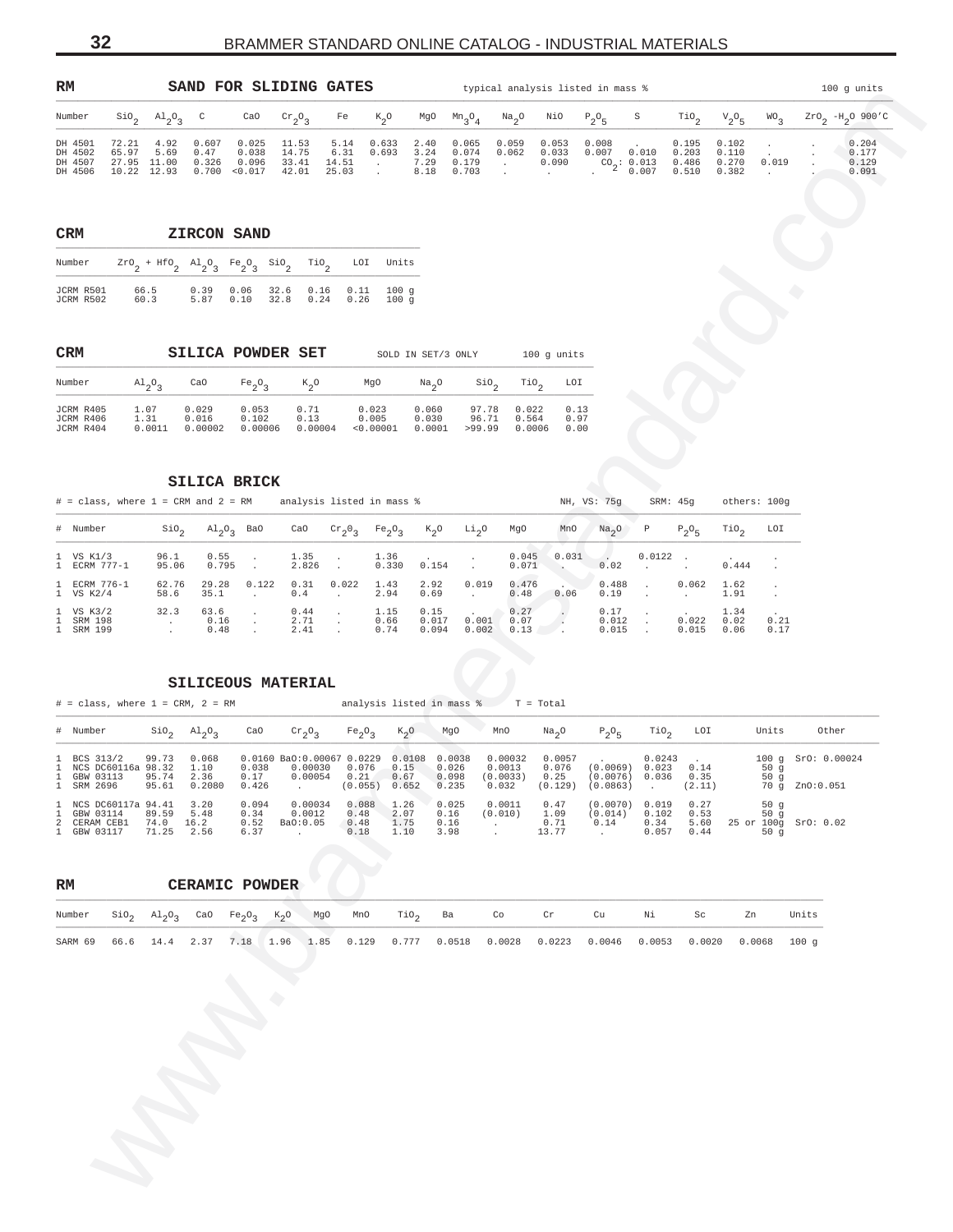# <span id="page-32-0"></span>**CRM SYNTHETIC SILICATE WITH TRACE ELEMENTS**

| Cd<br>Li<br>Number<br>В<br>Ba<br>Be<br>Вi<br>Ce<br>Co<br>Cr<br>Cu<br>La<br>Mn<br>Ag<br>As<br>24<br>0.26<br>0.022<br>2.6<br>15<br>27<br>GBW 07701<br>(0.034)<br>2.0<br>2.1<br>0.31<br>2.0<br>2.3<br>2.0<br>2.1<br>0.064<br>54<br>0.052<br>57<br>GBW 07702<br>5.0<br>5.1<br>0.56<br>0.61<br>5.0<br>5.6<br>5.3<br>5.0<br>5.1<br>18<br>GBW 07703<br>10.0<br>1.1<br>10.0<br>23<br>0.11<br>104<br>1.1<br>0.1<br>10.6<br>10.3<br>10.0<br>10<br>107<br>10<br>GBW 07704<br>33<br>207<br>0.21<br>20<br>204<br>2.1<br>2.1<br>0.2<br>20<br>20.6<br>20.3<br>20.0<br>20<br>20<br>50.6<br>63<br>507<br>GBW 07705<br>0.51<br>50<br>504<br>5.1<br>0.5<br>50<br>50<br>50<br>5.1<br>50<br>50<br>100<br>100<br>1000<br>101<br>100<br>100<br>113<br>1000<br>GBW 07706<br>1.0<br>10<br>10<br>1.0<br>100<br>100<br>5000<br>50<br>500<br>500<br>GBW 07708<br>5.0<br>500<br>500<br>50<br>5.0<br>500<br>500<br>500<br>513<br>5000<br>GBW 07709<br>1010<br>10000<br>10.0<br>1000<br>10000<br>100<br>100<br>10<br>1000<br>1000<br>1000<br>$\cdot$<br>$\blacksquare$<br>GBW 07710<br>20<br>200<br>200<br>20<br>2000<br>$\cdot$<br>$\cdot$<br>GBW 07711<br>50<br>500<br>50<br>5000<br>continued<br>V<br>Number<br>Nb<br>Νi<br>Pb<br>Sb<br>Sn<br>Тi<br>W<br>Y<br>Yb<br>Zn<br>Ζr<br>Mo<br>Sr<br>GBW 07701<br>0.21<br>0.28<br>0.28<br>5.0<br>0.20<br>2.0<br>0.2<br>3.0<br>2.2<br>2.3<br>2.6<br>2.5<br>24<br>2.8<br>GBW 07702<br>0.51<br>5.3<br>5.5<br>0.58<br>0.58<br>8.0<br>54<br>5.8<br>0.50<br>5.2<br>5.6<br>5.0<br>0.5<br>6.0<br>GBW 07703<br>1.0<br>10.3<br>10.5<br>1.1<br>1.1<br>104<br>10.8<br>1.0<br>10.2<br>10.6<br>13<br>10<br>1.0<br>11.0<br>GBW 07704<br>20.3<br>20.6<br>20.5<br>2.1<br>2.1<br>23<br>204<br>20.8<br>2.0<br>20<br>21<br>20<br>2.0<br>2.0<br>GBW 07705<br>50.6<br>50<br>5.1<br>5.1<br>53<br>504<br>51<br>51<br>50<br>5.0<br>50<br>5.0<br>50<br>5.0<br>10<br>101<br>100<br>101<br>100<br>10<br>103<br>1000<br>101<br>10<br>100<br>100<br>GBW 07706<br>10<br>10<br>500<br>500<br>5000<br>500<br>500<br>500<br>GBW 07708<br>50<br>500<br>500<br>50<br>50<br>50<br>500<br>50<br>1000<br>10000<br>1000<br>1000<br>1000<br>GBW 07709<br>100<br>100<br>100<br>1000<br>100<br>100<br>2000<br>20000<br>2000<br>GBW 07710<br>200<br>200<br>200<br>2000<br>200<br>5000<br>500<br>500<br>5000<br>GBW 07711<br>500<br>500<br>5000<br>CRM<br>SILICON METAL POWDER<br>IPT: 60 g units<br>analysis listed in mass %<br>NCS: 50 g units<br>SRM: 40 g units<br>$\mathtt{C}$<br>Тi<br>V<br>Number<br>Al<br>Ca<br>Cr<br>Cu<br>Fe<br>Νi<br>$\mathbb{P}$<br>S<br>Zr<br>Mg<br>Mn<br>NCS DC25007<br>0.31<br>0.24<br>0.39<br>$(0.0200)$ $(0.00222)$ $(0.00173)$ $(0.00172)$<br>0.00178<br>0.3400<br>0.00782<br>0.00153<br>0.00163<br>(0.0030)<br>0.0346<br>(0.0025)<br>SRM 57B<br>0.1690<br>0.085<br>0.0048<br>0.0033<br>IPT 134<br>0.025<br>0.102<br>0.0011<br>0.0014<br>0.29<br>0.0113<br>0.0006<br>0.002<br>0.0097<br>0.0004<br>$\ddot{\phantom{a}}$<br>0.018<br>0.0006<br>0.0012<br>0.0003<br>0.045<br>0.011<br>0.0008<br>0.125<br>0.0070<br>0.0005<br>0.0027<br>0.002<br>0.0113<br>IPT 135<br>$\cdot$<br>NCS HC25649<br>0.060<br>0.53<br>0.0067<br>0.026<br>0.032<br>$\cdot$<br>$\cdot$<br>$\sim$ $\sim$<br>$\cdot$<br>$\cdot$<br>$\cdot$<br>0.0065<br>NCS HC25648<br>0.055<br>0.44<br>0.026<br>0.023<br>$\ddot{\phantom{a}}$<br>$\mathtt{CRM}$<br><b>SILICON CARBIDE</b><br>analysis listed in mass %<br>Number<br>SiC<br>Al<br>Fe<br>Units<br>VS K9/2<br>99.6<br>(0.002)<br>150 <sub>g</sub><br>(0.06)<br>CRM<br><b>SILICON CARBIDE</b><br>in the chart below, $(F)$ = Free and $(T)$ = Total analysis listed in mass % except * which is mg/kg<br>$SIO_{2} (F)$ Al<br>Ca<br>Number<br>C(T)<br>$C$ $(F)$<br>$Si(T)$ $Si(F)$<br>В<br>Cr<br>Cu<br>Fe<br>K<br>Mg<br>(0.0149)<br>(0.0433)<br>(0.0421)<br>ECRM 781-1<br>48.251<br>(37.22)<br>35.56<br>(4.66)<br>$4.39$ (T)<br>(0.0240)<br>(0.8061)<br>(0.3765)<br>0.0115<br>0.0130<br>NMIJ 8002a<br>68.01<br>0.0189<br>0.00619<br>29.93<br>$\sim$<br>$\sim$<br>0.045<br>0.00030<br>0.00025<br>0.000007<br>(<0.03)<br>(<0.01)<br>$0.000016$ 0.000010 0.00048<br>BAM S008<br>29.9<br>0.0047<br><b>Contractor</b><br>NMIJ 8001a<br>29.80<br>0.00467<br>$\sim 10^{-11}$<br>68.31<br><b>Carl Co</b><br>0.00832<br><b>Allen</b><br>$\sim$<br>$\sim$<br>$\sim$<br>$\sim$<br>$\sim$ $-$<br>ECRM 780-1<br>26.381<br>0.051<br>63.5<br>$1.86$ (T)<br>0.84<br>1.30(T)<br>(0.0112)<br>$\cdot$<br>$\cdot$<br>$\cdot$<br>(0.085)<br>(0.54)<br>BCS 360<br>23.53<br>60.8<br>6.52<br>0.115<br>(0.19)<br>$\sim$<br>$\cdot$<br>$\cdot$<br>$\cdot$<br>$\ddot{\phantom{1}}$<br>BCS 359<br>23.46<br>67.6<br>(0.32)<br>0.118<br>0.108<br>0.175<br>(0.061)<br>$\circ$<br>Y*<br>Number<br>Mo<br>Ν<br>Νi<br>Тi<br>V<br>Zr<br>Units<br>Mn<br>Na<br>Notes<br>$P: (0.0117)$ Mo: $(0.0264)$<br>100g<br>ECRM 781-1<br>(0.0274)<br>(0.0282)<br>(0.0308)<br>(0.0210)<br>(0.0320)<br>(0.0216)<br>$\sim$<br>$\sim$<br>0.0109<br>NMIJ 8002a<br>0.000160<br>0.00477<br>0.58<br>Beta Phase<br>50g<br>$\sim$<br><b>Contract Contract</b><br>(SiC-6H:99.7, SiC-15R:0.23, SiC-4H:0.06) 50 g<br>0.000017<br>0.00009<br>0.0146<br>0.0275<br>0.00044<br>BAM SOO8<br>0.000005<br>0.0018<br>0.0067<br><b>Contract</b><br>0.000637<br>NMIJ 8001a<br>0.31<br><b>Contract</b><br>Alpha Phase<br>50 g<br>$\sim$<br>$\cdot$<br>$\sim$<br>$\sim$ 100 $\mu$<br>$\cdot$<br>$\cdot$<br>ECRM 780-1<br>0.325<br>(0.0502)<br>100g<br>0.029<br>n/a<br>$\cdot$<br>$\cdot$<br>$\cdot$<br>$\cdot$<br>$\cdot$<br>(4.03)<br>0.025<br>100g<br>BCS 360<br>(4.77)<br>Sialon Bonded<br><b>Contract</b><br>$\cdot$<br>$\cdot$<br>$\cdot$<br>$\cdot$<br>$\cdot$<br>BCS 359<br>(7.84)<br>(0.53)<br>0.022<br>100 <sub>g</sub><br>Nitrogen Bearing<br>$\mathcal{L}_{\mathcal{A}}$<br>$\sim$<br>$\sim$<br>$\ddot{\phantom{a}}$ |  |  |  |  |  | Material base: SiO <sub>2</sub> 72%, Al <sub>2</sub> O <sub>3</sub> 15%, Fe <sub>2</sub> O <sub>3</sub> 4%, CaMg(CO <sub>3</sub> ) <sub>2</sub> pure dolomite 4%, Na <sub>2</sub> SO <sub>4</sub> 2.5%, K <sub>2</sub> SO <sub>4</sub> 2.5% analysis listed in mg/kg | 70 g units |  |
|-----------------------------------------------------------------------------------------------------------------------------------------------------------------------------------------------------------------------------------------------------------------------------------------------------------------------------------------------------------------------------------------------------------------------------------------------------------------------------------------------------------------------------------------------------------------------------------------------------------------------------------------------------------------------------------------------------------------------------------------------------------------------------------------------------------------------------------------------------------------------------------------------------------------------------------------------------------------------------------------------------------------------------------------------------------------------------------------------------------------------------------------------------------------------------------------------------------------------------------------------------------------------------------------------------------------------------------------------------------------------------------------------------------------------------------------------------------------------------------------------------------------------------------------------------------------------------------------------------------------------------------------------------------------------------------------------------------------------------------------------------------------------------------------------------------------------------------------------------------------------------------------------------------------------------------------------------------------------------------------------------------------------------------------------------------------------------------------------------------------------------------------------------------------------------------------------------------------------------------------------------------------------------------------------------------------------------------------------------------------------------------------------------------------------------------------------------------------------------------------------------------------------------------------------------------------------------------------------------------------------------------------------------------------------------------------------------------------------------------------------------------------------------------------------------------------------------------------------------------------------------------------------------------------------------------------------------------------------------------------------------------------------------------------------------------------------------------------------------------------------------------------------------------------------------------------------------------------------------------------------------------------------------------------------------------------------------------------------------------------------------------------------------------------------------------------------------------------------------------------------------------------------------------------------------------------------------------------------------------------------------------------------------------------------------------------------------------------------------------------------------------------------------------------------------------------------------------------------------------------------------------------------------------------------------------------------------------------------------------------------------------------------------------------------------------------------------------------------------------------------------------------------------------------------------------------------------------------------------------------------------------------------------------------------------------------------------------------------------------------------------------------------------------------------------------------------------------------------------------------------------------------------------------------------------------------------------------------------------------------------------------------------------------------------------------------------------------------------------------------------------------------------------------------------------------------------------------------------------------------------------------------------------------------------------------------------------------------------------------------------------------------------------------------------------------------------------------------------------------------------------------------------------------------------------------------------------------------------------------------------------------------------------------------------------------------------------------------------------------------------------------------------------------------------------------------------------------------------------------------------------------------------------------------------------------------------------------------------------------------------------------------------------------------------------------------------------------------------------------------------------------------------|--|--|--|--|--|----------------------------------------------------------------------------------------------------------------------------------------------------------------------------------------------------------------------------------------------------------------------|------------|--|
|                                                                                                                                                                                                                                                                                                                                                                                                                                                                                                                                                                                                                                                                                                                                                                                                                                                                                                                                                                                                                                                                                                                                                                                                                                                                                                                                                                                                                                                                                                                                                                                                                                                                                                                                                                                                                                                                                                                                                                                                                                                                                                                                                                                                                                                                                                                                                                                                                                                                                                                                                                                                                                                                                                                                                                                                                                                                                                                                                                                                                                                                                                                                                                                                                                                                                                                                                                                                                                                                                                                                                                                                                                                                                                                                                                                                                                                                                                                                                                                                                                                                                                                                                                                                                                                                                                                                                                                                                                                                                                                                                                                                                                                                                                                                                                                                                                                                                                                                                                                                                                                                                                                                                                                                                                                                                                                                                                                                                                                                                                                                                                                                                                                                                                                                                                       |  |  |  |  |  |                                                                                                                                                                                                                                                                      |            |  |
|                                                                                                                                                                                                                                                                                                                                                                                                                                                                                                                                                                                                                                                                                                                                                                                                                                                                                                                                                                                                                                                                                                                                                                                                                                                                                                                                                                                                                                                                                                                                                                                                                                                                                                                                                                                                                                                                                                                                                                                                                                                                                                                                                                                                                                                                                                                                                                                                                                                                                                                                                                                                                                                                                                                                                                                                                                                                                                                                                                                                                                                                                                                                                                                                                                                                                                                                                                                                                                                                                                                                                                                                                                                                                                                                                                                                                                                                                                                                                                                                                                                                                                                                                                                                                                                                                                                                                                                                                                                                                                                                                                                                                                                                                                                                                                                                                                                                                                                                                                                                                                                                                                                                                                                                                                                                                                                                                                                                                                                                                                                                                                                                                                                                                                                                                                       |  |  |  |  |  |                                                                                                                                                                                                                                                                      |            |  |
|                                                                                                                                                                                                                                                                                                                                                                                                                                                                                                                                                                                                                                                                                                                                                                                                                                                                                                                                                                                                                                                                                                                                                                                                                                                                                                                                                                                                                                                                                                                                                                                                                                                                                                                                                                                                                                                                                                                                                                                                                                                                                                                                                                                                                                                                                                                                                                                                                                                                                                                                                                                                                                                                                                                                                                                                                                                                                                                                                                                                                                                                                                                                                                                                                                                                                                                                                                                                                                                                                                                                                                                                                                                                                                                                                                                                                                                                                                                                                                                                                                                                                                                                                                                                                                                                                                                                                                                                                                                                                                                                                                                                                                                                                                                                                                                                                                                                                                                                                                                                                                                                                                                                                                                                                                                                                                                                                                                                                                                                                                                                                                                                                                                                                                                                                                       |  |  |  |  |  |                                                                                                                                                                                                                                                                      |            |  |
|                                                                                                                                                                                                                                                                                                                                                                                                                                                                                                                                                                                                                                                                                                                                                                                                                                                                                                                                                                                                                                                                                                                                                                                                                                                                                                                                                                                                                                                                                                                                                                                                                                                                                                                                                                                                                                                                                                                                                                                                                                                                                                                                                                                                                                                                                                                                                                                                                                                                                                                                                                                                                                                                                                                                                                                                                                                                                                                                                                                                                                                                                                                                                                                                                                                                                                                                                                                                                                                                                                                                                                                                                                                                                                                                                                                                                                                                                                                                                                                                                                                                                                                                                                                                                                                                                                                                                                                                                                                                                                                                                                                                                                                                                                                                                                                                                                                                                                                                                                                                                                                                                                                                                                                                                                                                                                                                                                                                                                                                                                                                                                                                                                                                                                                                                                       |  |  |  |  |  |                                                                                                                                                                                                                                                                      |            |  |
|                                                                                                                                                                                                                                                                                                                                                                                                                                                                                                                                                                                                                                                                                                                                                                                                                                                                                                                                                                                                                                                                                                                                                                                                                                                                                                                                                                                                                                                                                                                                                                                                                                                                                                                                                                                                                                                                                                                                                                                                                                                                                                                                                                                                                                                                                                                                                                                                                                                                                                                                                                                                                                                                                                                                                                                                                                                                                                                                                                                                                                                                                                                                                                                                                                                                                                                                                                                                                                                                                                                                                                                                                                                                                                                                                                                                                                                                                                                                                                                                                                                                                                                                                                                                                                                                                                                                                                                                                                                                                                                                                                                                                                                                                                                                                                                                                                                                                                                                                                                                                                                                                                                                                                                                                                                                                                                                                                                                                                                                                                                                                                                                                                                                                                                                                                       |  |  |  |  |  |                                                                                                                                                                                                                                                                      |            |  |
|                                                                                                                                                                                                                                                                                                                                                                                                                                                                                                                                                                                                                                                                                                                                                                                                                                                                                                                                                                                                                                                                                                                                                                                                                                                                                                                                                                                                                                                                                                                                                                                                                                                                                                                                                                                                                                                                                                                                                                                                                                                                                                                                                                                                                                                                                                                                                                                                                                                                                                                                                                                                                                                                                                                                                                                                                                                                                                                                                                                                                                                                                                                                                                                                                                                                                                                                                                                                                                                                                                                                                                                                                                                                                                                                                                                                                                                                                                                                                                                                                                                                                                                                                                                                                                                                                                                                                                                                                                                                                                                                                                                                                                                                                                                                                                                                                                                                                                                                                                                                                                                                                                                                                                                                                                                                                                                                                                                                                                                                                                                                                                                                                                                                                                                                                                       |  |  |  |  |  |                                                                                                                                                                                                                                                                      |            |  |
|                                                                                                                                                                                                                                                                                                                                                                                                                                                                                                                                                                                                                                                                                                                                                                                                                                                                                                                                                                                                                                                                                                                                                                                                                                                                                                                                                                                                                                                                                                                                                                                                                                                                                                                                                                                                                                                                                                                                                                                                                                                                                                                                                                                                                                                                                                                                                                                                                                                                                                                                                                                                                                                                                                                                                                                                                                                                                                                                                                                                                                                                                                                                                                                                                                                                                                                                                                                                                                                                                                                                                                                                                                                                                                                                                                                                                                                                                                                                                                                                                                                                                                                                                                                                                                                                                                                                                                                                                                                                                                                                                                                                                                                                                                                                                                                                                                                                                                                                                                                                                                                                                                                                                                                                                                                                                                                                                                                                                                                                                                                                                                                                                                                                                                                                                                       |  |  |  |  |  |                                                                                                                                                                                                                                                                      |            |  |
|                                                                                                                                                                                                                                                                                                                                                                                                                                                                                                                                                                                                                                                                                                                                                                                                                                                                                                                                                                                                                                                                                                                                                                                                                                                                                                                                                                                                                                                                                                                                                                                                                                                                                                                                                                                                                                                                                                                                                                                                                                                                                                                                                                                                                                                                                                                                                                                                                                                                                                                                                                                                                                                                                                                                                                                                                                                                                                                                                                                                                                                                                                                                                                                                                                                                                                                                                                                                                                                                                                                                                                                                                                                                                                                                                                                                                                                                                                                                                                                                                                                                                                                                                                                                                                                                                                                                                                                                                                                                                                                                                                                                                                                                                                                                                                                                                                                                                                                                                                                                                                                                                                                                                                                                                                                                                                                                                                                                                                                                                                                                                                                                                                                                                                                                                                       |  |  |  |  |  |                                                                                                                                                                                                                                                                      |            |  |
|                                                                                                                                                                                                                                                                                                                                                                                                                                                                                                                                                                                                                                                                                                                                                                                                                                                                                                                                                                                                                                                                                                                                                                                                                                                                                                                                                                                                                                                                                                                                                                                                                                                                                                                                                                                                                                                                                                                                                                                                                                                                                                                                                                                                                                                                                                                                                                                                                                                                                                                                                                                                                                                                                                                                                                                                                                                                                                                                                                                                                                                                                                                                                                                                                                                                                                                                                                                                                                                                                                                                                                                                                                                                                                                                                                                                                                                                                                                                                                                                                                                                                                                                                                                                                                                                                                                                                                                                                                                                                                                                                                                                                                                                                                                                                                                                                                                                                                                                                                                                                                                                                                                                                                                                                                                                                                                                                                                                                                                                                                                                                                                                                                                                                                                                                                       |  |  |  |  |  |                                                                                                                                                                                                                                                                      |            |  |
|                                                                                                                                                                                                                                                                                                                                                                                                                                                                                                                                                                                                                                                                                                                                                                                                                                                                                                                                                                                                                                                                                                                                                                                                                                                                                                                                                                                                                                                                                                                                                                                                                                                                                                                                                                                                                                                                                                                                                                                                                                                                                                                                                                                                                                                                                                                                                                                                                                                                                                                                                                                                                                                                                                                                                                                                                                                                                                                                                                                                                                                                                                                                                                                                                                                                                                                                                                                                                                                                                                                                                                                                                                                                                                                                                                                                                                                                                                                                                                                                                                                                                                                                                                                                                                                                                                                                                                                                                                                                                                                                                                                                                                                                                                                                                                                                                                                                                                                                                                                                                                                                                                                                                                                                                                                                                                                                                                                                                                                                                                                                                                                                                                                                                                                                                                       |  |  |  |  |  |                                                                                                                                                                                                                                                                      |            |  |
|                                                                                                                                                                                                                                                                                                                                                                                                                                                                                                                                                                                                                                                                                                                                                                                                                                                                                                                                                                                                                                                                                                                                                                                                                                                                                                                                                                                                                                                                                                                                                                                                                                                                                                                                                                                                                                                                                                                                                                                                                                                                                                                                                                                                                                                                                                                                                                                                                                                                                                                                                                                                                                                                                                                                                                                                                                                                                                                                                                                                                                                                                                                                                                                                                                                                                                                                                                                                                                                                                                                                                                                                                                                                                                                                                                                                                                                                                                                                                                                                                                                                                                                                                                                                                                                                                                                                                                                                                                                                                                                                                                                                                                                                                                                                                                                                                                                                                                                                                                                                                                                                                                                                                                                                                                                                                                                                                                                                                                                                                                                                                                                                                                                                                                                                                                       |  |  |  |  |  |                                                                                                                                                                                                                                                                      |            |  |
|                                                                                                                                                                                                                                                                                                                                                                                                                                                                                                                                                                                                                                                                                                                                                                                                                                                                                                                                                                                                                                                                                                                                                                                                                                                                                                                                                                                                                                                                                                                                                                                                                                                                                                                                                                                                                                                                                                                                                                                                                                                                                                                                                                                                                                                                                                                                                                                                                                                                                                                                                                                                                                                                                                                                                                                                                                                                                                                                                                                                                                                                                                                                                                                                                                                                                                                                                                                                                                                                                                                                                                                                                                                                                                                                                                                                                                                                                                                                                                                                                                                                                                                                                                                                                                                                                                                                                                                                                                                                                                                                                                                                                                                                                                                                                                                                                                                                                                                                                                                                                                                                                                                                                                                                                                                                                                                                                                                                                                                                                                                                                                                                                                                                                                                                                                       |  |  |  |  |  |                                                                                                                                                                                                                                                                      |            |  |
|                                                                                                                                                                                                                                                                                                                                                                                                                                                                                                                                                                                                                                                                                                                                                                                                                                                                                                                                                                                                                                                                                                                                                                                                                                                                                                                                                                                                                                                                                                                                                                                                                                                                                                                                                                                                                                                                                                                                                                                                                                                                                                                                                                                                                                                                                                                                                                                                                                                                                                                                                                                                                                                                                                                                                                                                                                                                                                                                                                                                                                                                                                                                                                                                                                                                                                                                                                                                                                                                                                                                                                                                                                                                                                                                                                                                                                                                                                                                                                                                                                                                                                                                                                                                                                                                                                                                                                                                                                                                                                                                                                                                                                                                                                                                                                                                                                                                                                                                                                                                                                                                                                                                                                                                                                                                                                                                                                                                                                                                                                                                                                                                                                                                                                                                                                       |  |  |  |  |  |                                                                                                                                                                                                                                                                      |            |  |
|                                                                                                                                                                                                                                                                                                                                                                                                                                                                                                                                                                                                                                                                                                                                                                                                                                                                                                                                                                                                                                                                                                                                                                                                                                                                                                                                                                                                                                                                                                                                                                                                                                                                                                                                                                                                                                                                                                                                                                                                                                                                                                                                                                                                                                                                                                                                                                                                                                                                                                                                                                                                                                                                                                                                                                                                                                                                                                                                                                                                                                                                                                                                                                                                                                                                                                                                                                                                                                                                                                                                                                                                                                                                                                                                                                                                                                                                                                                                                                                                                                                                                                                                                                                                                                                                                                                                                                                                                                                                                                                                                                                                                                                                                                                                                                                                                                                                                                                                                                                                                                                                                                                                                                                                                                                                                                                                                                                                                                                                                                                                                                                                                                                                                                                                                                       |  |  |  |  |  |                                                                                                                                                                                                                                                                      |            |  |
|                                                                                                                                                                                                                                                                                                                                                                                                                                                                                                                                                                                                                                                                                                                                                                                                                                                                                                                                                                                                                                                                                                                                                                                                                                                                                                                                                                                                                                                                                                                                                                                                                                                                                                                                                                                                                                                                                                                                                                                                                                                                                                                                                                                                                                                                                                                                                                                                                                                                                                                                                                                                                                                                                                                                                                                                                                                                                                                                                                                                                                                                                                                                                                                                                                                                                                                                                                                                                                                                                                                                                                                                                                                                                                                                                                                                                                                                                                                                                                                                                                                                                                                                                                                                                                                                                                                                                                                                                                                                                                                                                                                                                                                                                                                                                                                                                                                                                                                                                                                                                                                                                                                                                                                                                                                                                                                                                                                                                                                                                                                                                                                                                                                                                                                                                                       |  |  |  |  |  |                                                                                                                                                                                                                                                                      |            |  |
|                                                                                                                                                                                                                                                                                                                                                                                                                                                                                                                                                                                                                                                                                                                                                                                                                                                                                                                                                                                                                                                                                                                                                                                                                                                                                                                                                                                                                                                                                                                                                                                                                                                                                                                                                                                                                                                                                                                                                                                                                                                                                                                                                                                                                                                                                                                                                                                                                                                                                                                                                                                                                                                                                                                                                                                                                                                                                                                                                                                                                                                                                                                                                                                                                                                                                                                                                                                                                                                                                                                                                                                                                                                                                                                                                                                                                                                                                                                                                                                                                                                                                                                                                                                                                                                                                                                                                                                                                                                                                                                                                                                                                                                                                                                                                                                                                                                                                                                                                                                                                                                                                                                                                                                                                                                                                                                                                                                                                                                                                                                                                                                                                                                                                                                                                                       |  |  |  |  |  |                                                                                                                                                                                                                                                                      |            |  |
|                                                                                                                                                                                                                                                                                                                                                                                                                                                                                                                                                                                                                                                                                                                                                                                                                                                                                                                                                                                                                                                                                                                                                                                                                                                                                                                                                                                                                                                                                                                                                                                                                                                                                                                                                                                                                                                                                                                                                                                                                                                                                                                                                                                                                                                                                                                                                                                                                                                                                                                                                                                                                                                                                                                                                                                                                                                                                                                                                                                                                                                                                                                                                                                                                                                                                                                                                                                                                                                                                                                                                                                                                                                                                                                                                                                                                                                                                                                                                                                                                                                                                                                                                                                                                                                                                                                                                                                                                                                                                                                                                                                                                                                                                                                                                                                                                                                                                                                                                                                                                                                                                                                                                                                                                                                                                                                                                                                                                                                                                                                                                                                                                                                                                                                                                                       |  |  |  |  |  |                                                                                                                                                                                                                                                                      |            |  |
|                                                                                                                                                                                                                                                                                                                                                                                                                                                                                                                                                                                                                                                                                                                                                                                                                                                                                                                                                                                                                                                                                                                                                                                                                                                                                                                                                                                                                                                                                                                                                                                                                                                                                                                                                                                                                                                                                                                                                                                                                                                                                                                                                                                                                                                                                                                                                                                                                                                                                                                                                                                                                                                                                                                                                                                                                                                                                                                                                                                                                                                                                                                                                                                                                                                                                                                                                                                                                                                                                                                                                                                                                                                                                                                                                                                                                                                                                                                                                                                                                                                                                                                                                                                                                                                                                                                                                                                                                                                                                                                                                                                                                                                                                                                                                                                                                                                                                                                                                                                                                                                                                                                                                                                                                                                                                                                                                                                                                                                                                                                                                                                                                                                                                                                                                                       |  |  |  |  |  |                                                                                                                                                                                                                                                                      |            |  |
|                                                                                                                                                                                                                                                                                                                                                                                                                                                                                                                                                                                                                                                                                                                                                                                                                                                                                                                                                                                                                                                                                                                                                                                                                                                                                                                                                                                                                                                                                                                                                                                                                                                                                                                                                                                                                                                                                                                                                                                                                                                                                                                                                                                                                                                                                                                                                                                                                                                                                                                                                                                                                                                                                                                                                                                                                                                                                                                                                                                                                                                                                                                                                                                                                                                                                                                                                                                                                                                                                                                                                                                                                                                                                                                                                                                                                                                                                                                                                                                                                                                                                                                                                                                                                                                                                                                                                                                                                                                                                                                                                                                                                                                                                                                                                                                                                                                                                                                                                                                                                                                                                                                                                                                                                                                                                                                                                                                                                                                                                                                                                                                                                                                                                                                                                                       |  |  |  |  |  |                                                                                                                                                                                                                                                                      |            |  |
|                                                                                                                                                                                                                                                                                                                                                                                                                                                                                                                                                                                                                                                                                                                                                                                                                                                                                                                                                                                                                                                                                                                                                                                                                                                                                                                                                                                                                                                                                                                                                                                                                                                                                                                                                                                                                                                                                                                                                                                                                                                                                                                                                                                                                                                                                                                                                                                                                                                                                                                                                                                                                                                                                                                                                                                                                                                                                                                                                                                                                                                                                                                                                                                                                                                                                                                                                                                                                                                                                                                                                                                                                                                                                                                                                                                                                                                                                                                                                                                                                                                                                                                                                                                                                                                                                                                                                                                                                                                                                                                                                                                                                                                                                                                                                                                                                                                                                                                                                                                                                                                                                                                                                                                                                                                                                                                                                                                                                                                                                                                                                                                                                                                                                                                                                                       |  |  |  |  |  |                                                                                                                                                                                                                                                                      |            |  |
|                                                                                                                                                                                                                                                                                                                                                                                                                                                                                                                                                                                                                                                                                                                                                                                                                                                                                                                                                                                                                                                                                                                                                                                                                                                                                                                                                                                                                                                                                                                                                                                                                                                                                                                                                                                                                                                                                                                                                                                                                                                                                                                                                                                                                                                                                                                                                                                                                                                                                                                                                                                                                                                                                                                                                                                                                                                                                                                                                                                                                                                                                                                                                                                                                                                                                                                                                                                                                                                                                                                                                                                                                                                                                                                                                                                                                                                                                                                                                                                                                                                                                                                                                                                                                                                                                                                                                                                                                                                                                                                                                                                                                                                                                                                                                                                                                                                                                                                                                                                                                                                                                                                                                                                                                                                                                                                                                                                                                                                                                                                                                                                                                                                                                                                                                                       |  |  |  |  |  |                                                                                                                                                                                                                                                                      |            |  |

# **CRM SILICON METAL POWDER**

| analysis listed in mass % |  |  |  |  |  |  |
|---------------------------|--|--|--|--|--|--|
|---------------------------|--|--|--|--|--|--|

| Number                                | Al                      | $\mathbb{C}$      | Ca                         | Cr     | Cu                                       | Fe                    | Mq     | Mn                | Νi                | P                          | S                 | Тi                       | V                  | Zr      |
|---------------------------------------|-------------------------|-------------------|----------------------------|--------|------------------------------------------|-----------------------|--------|-------------------|-------------------|----------------------------|-------------------|--------------------------|--------------------|---------|
| NCS DC25007<br>SRM 57B<br>IPT 134     | 0.24<br>0.1690<br>0.085 | (0.0200)<br>0.025 | 0.31<br>(0.00222)<br>0.102 | 0.0011 | $(0.00173)$ $(0.00172)$ 0.3400<br>0.0014 | 0.39<br>0.29          | 0.0048 | 0.00782<br>0.0113 | 0.00153<br>0.0006 | 0.00163<br>0.0033          | (0.0030)<br>0.002 | 0.0346<br>0.0097         | (0.0025)<br>0.0004 | 0.00178 |
| IPT 135<br>NCS HC25649<br>NCS HC25648 | 0.045<br>0.032<br>0.026 | 0.018             | 0.011<br>0.060<br>0.055    | 0.0006 | 0.0008<br>$\cdot$                        | 0.125<br>0.53<br>0.44 | 0.0012 | 0.0070<br>$\sim$  | 0.0005            | 0.0027<br>0.0067<br>0.0065 | 0.002             | 0.0113<br>0.026<br>0.023 | 0.0003             |         |

# **CRM SILICON CARBIDE**

|         |      | analysis listed in mass % |    |       |
|---------|------|---------------------------|----|-------|
| Number  | SiC  | A 1                       | Fe | Units |
| VS K9/2 | 99.6 | $(0.002)$ $(0.06)$        |    | 150   |

# **CRM SILICON CARBIDE**

| Number                                             | C(T)                                        | $C$ $(F)$                            | Si(T)                             | $Si$ $(F)$                        | $SiO_2(F)$                         | Al                                     | B                                         | Ca                                                                 | $\operatorname{Cr}$ |                                 | Cu                 | Fe                                       | К                                   | Mq                                            |                                  |
|----------------------------------------------------|---------------------------------------------|--------------------------------------|-----------------------------------|-----------------------------------|------------------------------------|----------------------------------------|-------------------------------------------|--------------------------------------------------------------------|---------------------|---------------------------------|--------------------|------------------------------------------|-------------------------------------|-----------------------------------------------|----------------------------------|
| ECRM 781-1<br>NMIJ 8002a<br>BAM S008<br>NMIJ 8001a | 48.251<br>29.93<br>29.9<br>29.80            | (37.22)<br>$\sim$<br>0.045<br>$\sim$ | 35.56<br>68.01<br>$\sim$<br>68.31 | (4.66)<br>(<0.03)                 | (<0.01)                            | 4.39(T)<br>0.0189<br>0.0047<br>0.00832 | (0.0149)<br>0.00030                       | (0.0433)<br>0.00025                                                |                     | (0.0240)<br>0.00619<br>0.000016 | 0.0115<br>0.000010 | (0.8061)<br>0.0130<br>0.00048<br>0.00467 | (0.3765)<br>$\cdot$<br>$\mathbf{r}$ | (0.0421)<br>$\cdot$<br>0.000007               |                                  |
| ECRM 780-1<br><b>BCS 360</b><br><b>BCS 359</b>     | 26.381<br>23.53<br>23.46                    | $\sim$<br>(0.085)<br>(0.061)         | 63.5<br>60.8<br>67.6              | $\sim$ $\sim$<br>(0.54)<br>(0.32) | $\overline{\phantom{a}}$<br>$\sim$ | 1.86(T)<br>6.52<br>0.118               | $\sim$<br>$\bullet$<br>$\sim$             | 0.84<br>0.115<br>0.108                                             | $\mathbf{r}$        |                                 |                    | 1.30(T)<br>(0.19)<br>0.175               | (0.0112)<br>$\mathbf{r}$            | 0.051<br>$\ddot{\phantom{0}}$                 |                                  |
| Number                                             | Mn                                          | Mo                                   | N                                 | Na                                | Νi                                 | $\circ$                                | Ti                                        | V                                                                  | Y*                  | Zr                              |                    | Notes                                    |                                     |                                               | Units                            |
| ECRM 781-1<br>NMIJ 8002a<br>BAM S008<br>NMIJ 8001a | (0.0274)<br>0.000160<br>0.000005<br>$\cdot$ | $\sim$<br>0.0109<br>0.0018           | (0.0282)<br>$\sim$                | (0.0308)<br>$\sim$<br>0.000017    | (0.0210)<br>0.00009                | 0.0146                                 | (0.0320)<br>0.00477<br>0.0067<br>0.000637 | (0.0216)<br>$\ddot{\phantom{a}}$<br>0.0275<br>$\ddot{\phantom{0}}$ | 0.58<br>0.31        | $\sim$<br>0.00044<br>$\sim$     |                    | Beta Phase<br>Alpha Phase                | $P: (0.0117)$ Mo: $(0.0264)$        | (SiC-6H:99.7, SiC-15R:0.23, SiC-4H:0.06) 50 g | 100g<br>50g<br>50g               |
| ECRM 780-1<br><b>BCS 360</b><br><b>BCS 359</b>     | 0.029<br>$\sim$<br>$\sim$                   |                                      | 0.325<br>(4.77)<br>(7.84)         | (0.0502)<br>$\sim$                |                                    | (4.03)<br>(0.53)                       | 0.025<br>0.022                            |                                                                    |                     |                                 | n/a                | Sialon Bonded<br>Nitrogen Bearing        |                                     |                                               | 100g<br>100g<br>100 <sub>g</sub> |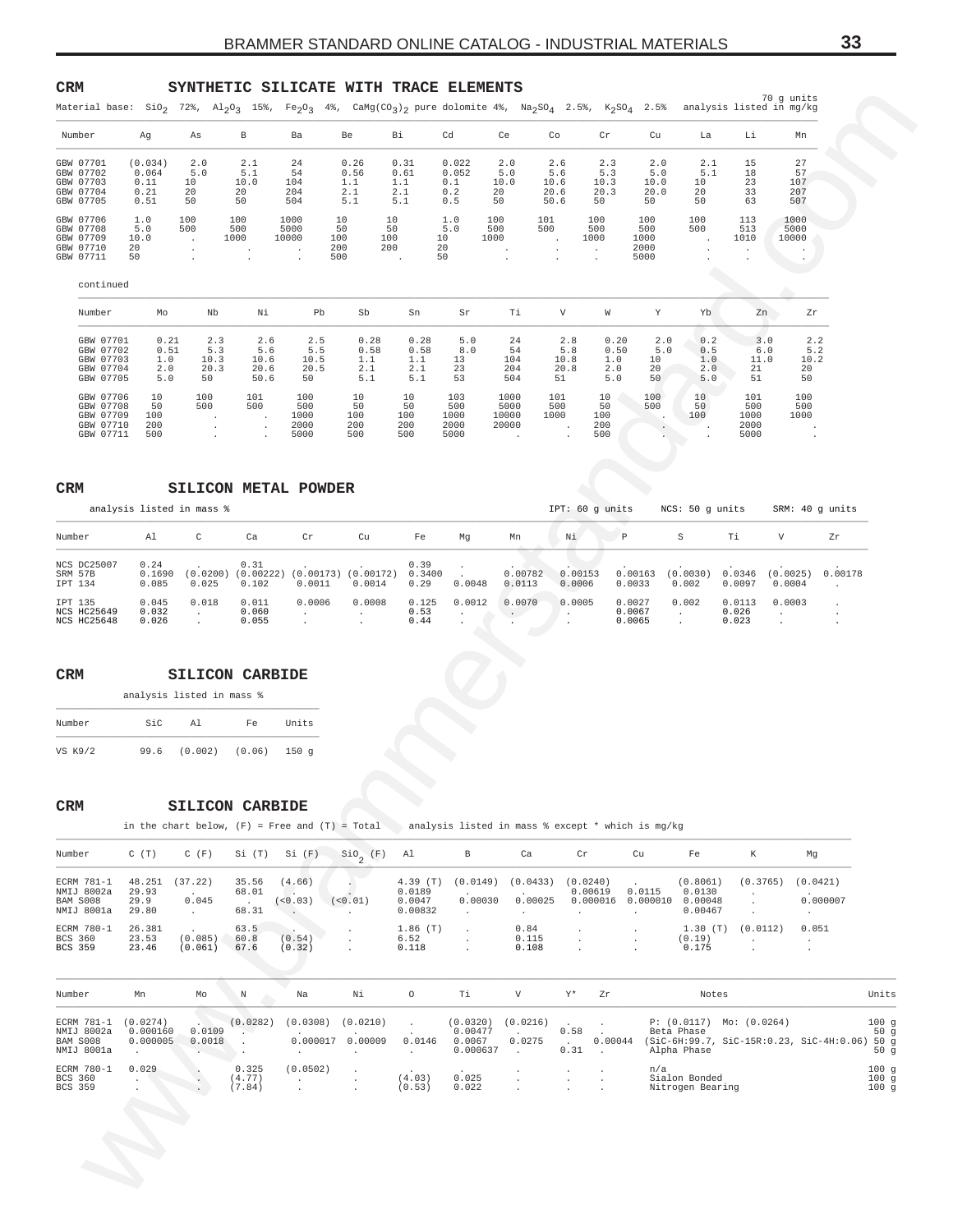<span id="page-33-0"></span>

| <b>CRM</b>                          |                         |                                   | SILICON CARBIDE SET           |                           |                              |                            |                                | SOLD IN SET/3 ONLY                | $F = Free$                    |                                  | $T = Total$                           |                               | $50q$ each                     |
|-------------------------------------|-------------------------|-----------------------------------|-------------------------------|---------------------------|------------------------------|----------------------------|--------------------------------|-----------------------------------|-------------------------------|----------------------------------|---------------------------------------|-------------------------------|--------------------------------|
| Number                              | T.Si                    | F.Si                              | $F.SiO2$ T.C                  |                           | F.C                          | Al                         | Ca                             | C1                                | Cr                            | Cu                               | F                                     | Fe                            | Mq                             |
| JCRM R024<br>JCRM R025<br>JCRM R026 | 68.97<br>68.43<br>69.03 | (0.042)<br>(0.014)<br>(0.012)     | (0.593)<br>(0.356)<br>(0.311) | 29.85<br>30.49<br>29.85   | (0.423)<br>(1.24)<br>(0.598) | 0.0193<br>0.0184<br>0.0059 | 0.0019<br>0.0008<br>0.0004     | (50.002)<br>(<0.002)<br>(50.002)  | 0.0056<br>0.0097<br>(<0.0005) | (<0.0006)<br>0.0021<br>(50.0006) | (0.001)<br>(0.0574)<br>0.0686         | 0.0219<br>0.0233<br>0.0011    | 0.0002<br>< 0.0001<br>< 0.0001 |
| Number                              |                         | Mn                                | Mo                            | N                         | Νi                           | $\circ$                    | P                              | S                                 | Тi                            | V                                | Zn                                    | Zr                            |                                |
| JCRM R024<br>JCRM R025<br>JCRM R026 |                         | 0.0004<br>(< 0.0003)<br>(50.0003) | (0.001)<br>0.0126<br>(0.001)  | (0.048)<br>0.113<br>0.034 | 0.0060<br>0.0011<br>(0.001)  | 0.97<br>0.94<br>0.71       | (0.01)<br>$< 0.01$ )<br>< 0.01 | ( < 0.005)<br>(0.0431)<br>(0.005) | 0.0340<br>0.0040<br>0.0016    | 0.0013<br>0.0053<br>0.0018       | (<0.0005)<br>(<0.0005)<br>( < 0.0005) | 0.0047<br>0.0012<br>(50.0005) |                                |

| <b>CRM</b>                                        |                         |                         | SILICON NITRIDE            |                         |                             | analysis in mass %        |                      |      |                      |                |                      |      |                   | analysis in mg/kg |                           |                   |                                  |                                             |
|---------------------------------------------------|-------------------------|-------------------------|----------------------------|-------------------------|-----------------------------|---------------------------|----------------------|------|----------------------|----------------|----------------------|------|-------------------|-------------------|---------------------------|-------------------|----------------------------------|---------------------------------------------|
| Number                                            | Si                      | N                       | Al                         | C                       | Ca                          | Fe                        | $\circ$              | Co   | Mg                   | Cr             | Mn                   | Na   | Νi                | Ti                | W                         | Zr                | â-phase<br>of Si <sub>3</sub> N, | Units                                       |
| INDIVIDUAL<br>SRM 8983<br>NMIJ 8004a<br>BAM ED101 | 59.226                  | 39.23<br>38.485<br>38.1 | 0.07397<br>0.0469          | 0.107<br>0.162          | 0.00727<br>0.00141          | 0.01969<br>0.00795        | 1.20<br>(1.91)       | 43.5 | 10.29<br>4.3         |                | 2.987                | 7.59 | 2.485             | 8.519             | 41.3                      | 2.146             | 7.43                             | $4.5$ q<br>$25 - 9$<br><del>last 50 q</del> |
| SET ONLY<br>JCRM R006<br>JCRM R007<br>JCRM R008   | 59.57<br>59.45<br>59.03 | 38.98<br>39.13<br>38.46 | < 0.002<br>0.0707<br>0.116 | 0.101<br>0.136<br>0.097 | < 0.0003<br>0.0931<br>0.225 | 0.0012<br>0.0169<br>0.171 | 1.18<br>0.79<br>1.56 |      | $\leq$ 2<br>68<br>12 | <6<br>49<br>92 | $\leq 1$<br>28<br>86 |      | < 8<br>< 8<br>< 8 | < 4<br>58<br>72   | $\cdot$<br>$\overline{a}$ | $\leq$ 7<br>$<$ 7 |                                  | 20g<br>20q<br>20q                           |

| <b>CRM</b> |     |                           |   | <b>BORON NITRIDE</b> |           |    |                             |    |                         |                    |    |         |      |        |            |
|------------|-----|---------------------------|---|----------------------|-----------|----|-----------------------------|----|-------------------------|--------------------|----|---------|------|--------|------------|
|            |     | analysis listed in mass % |   |                      | T = Total |    | $AO = adherent oxide$       |    |                         |                    |    |         |      |        | 50 g units |
| Number     | B.T | B.AO                      | N | Al                   | C         | Ca | Co                          | Cr | Fe.                     | $H_0$ <sup>O</sup> | Mg | Na      |      | Si     | Тi         |
| BAM ED103  |     | 43.5 0.070                |   | 55.6 0.00070         | (0.018)   |    | $0.0273$ (<0.00001) 0.00047 |    | $0.00150$ (<0.1) 0.0056 |                    |    | 0.00123 | 0.68 | 0.0017 | 0.00049    |

| יייייי                                                                  |                                            |                                           | ◡◡┅                                               | عسمعا                            | ⊥عدت                                             |                                  |                                              | SOPD IN SEI\? OMPI                                                      |                                   | r = rree                              | $=$                                                                      | тотат                             |                                                                        | 50 g eacn                                                             |                                 |                                              |                                                      |
|-------------------------------------------------------------------------|--------------------------------------------|-------------------------------------------|---------------------------------------------------|----------------------------------|--------------------------------------------------|----------------------------------|----------------------------------------------|-------------------------------------------------------------------------|-----------------------------------|---------------------------------------|--------------------------------------------------------------------------|-----------------------------------|------------------------------------------------------------------------|-----------------------------------------------------------------------|---------------------------------|----------------------------------------------|------------------------------------------------------|
| Number                                                                  | T.Si                                       | F.Si                                      | $F.SiO2$ T.C                                      |                                  | F.C                                              | Al                               | Ca                                           | Cl                                                                      | Cr                                |                                       | Cu                                                                       | $\mathbf F$                       | Fe                                                                     | Mg                                                                    |                                 |                                              |                                                      |
| JCRM R024<br>JCRM R025<br>JCRM R026                                     | 68.97 (0.042)<br>68.43 (0.014)             |                                           | (0.593)<br>(0.356)<br>69.03 (0.012) (0.311) 29.85 | 30.49                            | 29.85 (0.423) 0.0193<br>(1.24)<br>(0.598) 0.0059 | 0.0184                           | 0.0019<br>0.0008<br>0.0004                   | (<0.002)<br>(< 0.002)<br>$(<0.002)$ $(<0.0005)$ $(<0.0006)$             | 0.0056<br>0.0097                  |                                       | $(<0.0006)$ $(<0.001)$<br>0.0021                                         | (0.0574)<br>0.0686                | 0.0219<br>0.0233                                                       | 0.0002<br>(<0.0001)<br>$0.0011$ (<0.0001)                             |                                 |                                              |                                                      |
| Number                                                                  | Mn                                         |                                           | Mo                                                | N                                | Νi                                               | $\circ$                          | $\, {\bf P}$                                 | S                                                                       | Тi                                | V                                     | Zn                                                                       |                                   | Zr                                                                     |                                                                       |                                 |                                              |                                                      |
| JCRM R024<br>JCRM R025                                                  | (< 0.0003)<br>JCRM R026 (<0.0003) (<0.001) | 0.0004                                    | $(<0.001)$ $(0.048)$<br>0.0126                    | 0.113                            | 0.0060<br>0.0011<br>$0.034$ $(<0.001)$           |                                  | $0.94$ (< $0.01$ )                           | $0.97$ (<0.01) (<0.005)<br>$(0.0431)$ 0.0040<br>$0.71$ (<0.01) (<0.005) | 0.0340<br>0.0016                  |                                       | $0.0013$ (<0.0005)<br>$0.0053$ (<0.0005)<br>$0.0018$ (<0.0005) (<0.0005) |                                   | 0.0047<br>0.0012                                                       |                                                                       |                                 |                                              |                                                      |
| CRM                                                                     |                                            |                                           | <b>SILICON NITRIDE</b>                            |                                  |                                                  |                                  | analysis in mass %                           |                                                                         |                                   |                                       |                                                                          |                                   | analysis in mg/kg                                                      |                                                                       |                                 |                                              |                                                      |
| Number                                                                  | Si                                         | $\,$ N                                    | Al                                                | C                                | Ca                                               | Fe                               | $\circ$                                      | Co                                                                      | Mg                                | Cr Mn                                 |                                                                          | Na Ni                             | Ti                                                                     | W Zr                                                                  |                                 | â-phase<br>of $Si_3N_4$                      | Units                                                |
| INDIVIDUAL<br>SRM 8983<br>NMIJ 8004a<br>BAM ED101                       | 59.226                                     | 39.23<br>38.485<br>38.1                   | 0.07397<br>0.0469                                 | 0.107<br>0.162                   | 0.00727<br>0.00141                               | 0.01969                          | 0.00795<br>(1.91)                            | 1.20<br>43.5                                                            | 10.29<br>4.3                      |                                       |                                                                          | 2.485<br>. 59                     | 8.519                                                                  | 41.3                                                                  | <del>2.146</del>                | 7.43                                         | 4.5 <sub>g</sub><br>$25 - g$<br><del>last 50 g</del> |
| SET ONLY<br>JCRM R006<br>JCRM R007<br>JCRM R008                         | 59.57<br>59.45<br>59.03                    | 38.98<br>39.13<br>38.46                   | < 0.002<br>0.0707<br>0.116                        | 0.136<br>0.097                   | 0.101 < 0.0003<br>0.0931<br>0.225                | 0.0012<br>0.0169<br>0.171        |                                              | 1.18<br>$\cdot$<br>0.79<br>$\sim$<br>1.56<br>$\sim$                     | ${<}\,2$<br>68<br>12              | $< 6$ $< 1$<br>49 28<br>92 86         | $\cdot$                                                                  | $< 8$<br>< 8<br>< 8               | $\leq 4$<br>58<br>72                                                   | $~<$ 7<br>$\sim$<br>$\ensuremath{<} 7$<br>$\sim$<br>9<br>$\mathbf{r}$ |                                 | $\ddot{\phantom{a}}$                         | 20g<br>20g<br>20g                                    |
| CRM                                                                     | analysis listed in mass %                  |                                           | <b>BORON NITRIDE</b>                              | $T = Total$                      |                                                  |                                  |                                              | AO = adherent oxide                                                     |                                   |                                       |                                                                          |                                   |                                                                        |                                                                       |                                 | 50 g units                                   |                                                      |
| Number                                                                  | B.T                                        | B.AO                                      | Ν<br>Al                                           |                                  | C                                                | Ca                               | Co                                           | $\operatorname{\sf Cr}$                                                 |                                   | Fe                                    | $H_2O$                                                                   | Mg                                | Na                                                                     | $\circ$                                                               | Si                              | Тi                                           |                                                      |
| BAM ED103                                                               | 43.5                                       | 0.070                                     | 55.6                                              | 0.00070                          | (0.018)                                          |                                  |                                              | $0.0273$ (<0.00001) 0.00047                                             |                                   |                                       | $0.00150$ $(<0.1$ ) 0.0056                                               |                                   | 0.00123                                                                | 0.68                                                                  | 0.0017                          | 0.00049                                      |                                                      |
| CRM                                                                     |                                            |                                           | SILICOALUMINUM                                    |                                  |                                                  |                                  | analysis listed in mass %                    |                                                                         |                                   |                                       |                                                                          |                                   |                                                                        |                                                                       |                                 |                                              |                                                      |
| Number                                                                  | Al                                         | Si                                        | Fe                                                | Ba                               | $\mathtt{C}$                                     | Ca                               | Co                                           | Cr                                                                      | cu                                | Mg                                    | Mn                                                                       | Νi                                | P                                                                      | S                                                                     | Sr                              | Τi                                           | Units                                                |
| NCS HC14605<br>NCS HC93615<br>NCS HC14603<br>NCS HC14602<br>NCS HC13602 | 36.67<br>34.80<br>32.84<br>32.82<br>32.55  | 25.94<br>29.87<br>24.12<br>19.21<br>32.01 | 24.97<br>30.47<br>33.54<br>38.09<br>20.59         | 9.12<br>7.57<br>6.52<br>7.41     | 0.13<br>0.13<br>0.14<br>0.27                     | 1.33<br>0.71<br>0.85<br>1.17     |                                              | 0.152<br>0.085<br>0.017<br>$\sim$ $\sim$ $\sim$                         | 0.045<br>0.061<br>0.137<br>$\sim$ | $\cdot$<br>$\cdot$<br>0.85            | 0.12<br>$0\,.14$<br>0.25<br>0.197                                        | 0.167<br>0.042<br>0.014<br>$\sim$ | 0.018<br>0.015<br>0.015<br>0.017                                       | 0.012<br>0.015<br>0.013<br>0.0096                                     |                                 |                                              | 70g<br>50g<br>70g<br>70 g<br>50g                     |
| NCS HC93614<br>NCS HC93633<br>NCS HC14604<br>NCS HC28635<br>NCS HC14609 | 31.91<br>29.67<br>25.44<br>16.63<br>14.46  | 33.75<br>28.31<br>19.21<br>43.60<br>33.41 | 27.84<br>37.44<br>49.14<br>17.53<br>35.46         | 0.45<br>2.64<br>1.64<br>7.72     | $\cdot$<br>0.24<br>1.00<br>0.22                  | $\cdot$<br>0.44<br>15.18<br>5.74 |                                              | 0.053<br>0.054<br>0.116                                                 | $\sim$<br>0.172<br>0.046<br>0.32  | 0.027<br>0.18                         | 0.426<br>0.25<br>0.095<br>0.33                                           | 0.018<br>0.026<br>0.016           | 0.023<br>0.011<br>0.051<br>0.018                                       | 0.022<br>0.011<br>0.040<br>0.017                                      | 0.023<br>0.092                  | 0.055                                        | 50g<br>50g<br>70 g<br>50g<br>60 g                    |
| NCS HC14610<br>NCS HC14608<br>NCS HC28636<br>NCS HC14611                | 13.47<br>9.14<br>4.07<br>1.47              | 40.58<br>53.39<br>50.36<br>56.74          | 23.25<br>14.22<br>16.68<br>5.77                   | 10.70<br>12.39<br>24.26<br>17.00 | 0.24<br>0.13<br>0.34<br>1.56                     | 8.25<br>8.28<br>1.44<br>13.61    | 0.0032<br>0.0022<br>Service of the<br>0.0016 | 0.032<br>0.021<br>0.083<br>0.0044                                       | 0.29<br>0.176<br>0.032            | 0.12<br>0.21<br>0.032<br>0.0097 0.045 | 0.23<br>0.17<br>0.11<br>0.065                                            |                                   | 0.012 0.021<br>$0.0061$ $0.022$<br>$0.021$ $0.016$<br>$0.0020$ $0.016$ | 0.025<br>0.021<br>0.038<br>0.14                                       | 0.094<br>0.132<br>0.095<br>0.22 | 0.124<br>0.084<br><b>Contractor</b><br>0.126 | 60 g<br>60 g<br>50g<br>60 g                          |
| CRM                                                                     |                                            |                                           | SILICOBARIUM                                      |                                  |                                                  |                                  | analysis listed in mass %                    |                                                                         |                                   | 50 g units                            |                                                                          |                                   |                                                                        |                                                                       |                                 |                                              |                                                      |
| Number                                                                  | Ba                                         | Si                                        | Al                                                | C                                | Ca                                               | Fe                               | Mg                                           | Mn                                                                      | $\mathbb P$                       | S                                     | Sr                                                                       |                                   |                                                                        |                                                                       |                                 |                                              |                                                      |
| NCS HC93632<br>NCS HC93634<br>NCS HC93631                               | 27.54<br>14.14<br>10.00                    | 47.56<br>52.62<br>37.19                   | 2.78<br>1.82                                      | 0.99<br>0.64<br>13.46 0.78       | 14.08<br>5.16                                    | 11.75<br>12.97<br>27.56          | 0.051<br>0.098                               | 0.16<br>0.104<br>0.43                                                   | 0.024<br>0.022<br>0.032           | 0.13<br>0.204<br>0.044                | 0.063<br>$\sim 10^{-1}$                                                  |                                   |                                                                        |                                                                       |                                 |                                              |                                                      |
|                                                                         |                                            |                                           |                                                   |                                  |                                                  |                                  |                                              |                                                                         |                                   |                                       |                                                                          |                                   |                                                                        |                                                                       |                                 |                                              |                                                      |
|                                                                         |                                            |                                           |                                                   |                                  |                                                  |                                  |                                              |                                                                         |                                   |                                       |                                                                          |                                   |                                                                        |                                                                       |                                 |                                              |                                                      |
|                                                                         | $\hat{\mathbf{r}}$                         |                                           |                                                   |                                  |                                                  |                                  |                                              |                                                                         |                                   |                                       |                                                                          |                                   |                                                                        |                                                                       |                                 |                                              |                                                      |
|                                                                         |                                            |                                           |                                                   |                                  |                                                  |                                  |                                              |                                                                         |                                   |                                       |                                                                          |                                   |                                                                        |                                                                       |                                 |                                              |                                                      |
|                                                                         |                                            |                                           |                                                   |                                  |                                                  |                                  |                                              |                                                                         |                                   |                                       |                                                                          |                                   |                                                                        |                                                                       |                                 |                                              |                                                      |
|                                                                         |                                            |                                           |                                                   |                                  |                                                  |                                  |                                              |                                                                         |                                   |                                       |                                                                          |                                   |                                                                        |                                                                       |                                 |                                              |                                                      |

| <b>CRM</b>                                                     |                         |                         | SILICOBARIUM          |                      |               | analysis listed in mass % |                |                       |                         |                        | 50 q units |
|----------------------------------------------------------------|-------------------------|-------------------------|-----------------------|----------------------|---------------|---------------------------|----------------|-----------------------|-------------------------|------------------------|------------|
| Number                                                         | Ba                      | Si                      | A1                    | C                    | Ca            | Fe                        | Ma             | Mn                    |                         |                        | Sr         |
| <b>NCS HC93632</b><br><b>NCS HC93634</b><br><b>NCS HC93631</b> | 27.54<br>14.14<br>10.00 | 47.56<br>52.62<br>37.19 | 2.78<br>1.82<br>13.46 | 0.99<br>0.64<br>0.78 | 14.08<br>5.16 | 11.75<br>12.97<br>27.56   | 0.051<br>0.098 | 0.16<br>0.104<br>0.43 | 0.024<br>0.022<br>0.032 | 0.13<br>0.204<br>0.044 | 0.063      |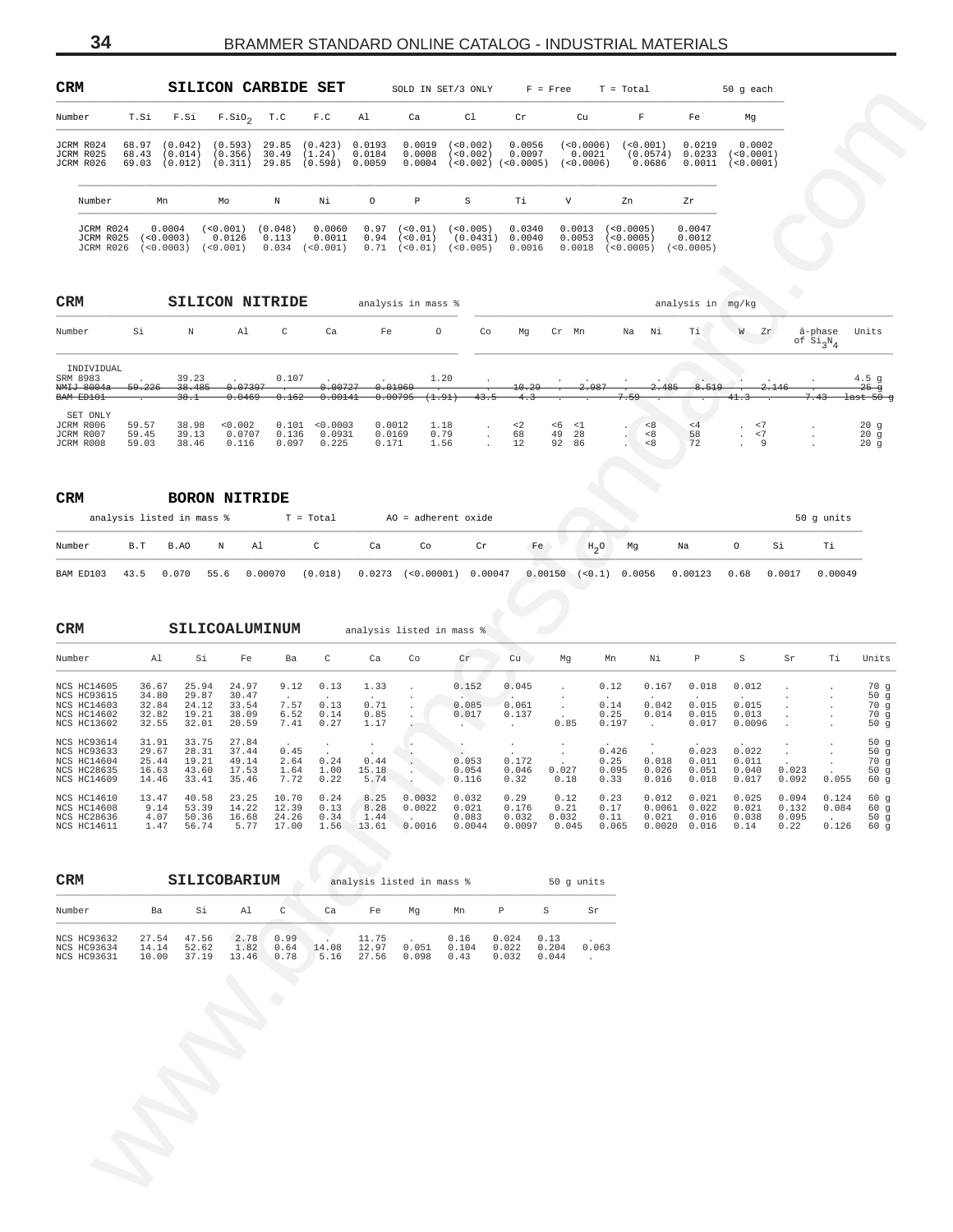<span id="page-34-0"></span>

|                                                                                 |                                          | SILICOCALCIUM                            |                                      |                      |                              |       |                          |                                         |                                                                                    |                |                    |                           |                                           | $#$ = class, where 1 = CRM and 2 = RM     |                |                                      |
|---------------------------------------------------------------------------------|------------------------------------------|------------------------------------------|--------------------------------------|----------------------|------------------------------|-------|--------------------------|-----------------------------------------|------------------------------------------------------------------------------------|----------------|--------------------|---------------------------|-------------------------------------------|-------------------------------------------|----------------|--------------------------------------|
| # Number                                                                        | Ca                                       | Si                                       | Al                                   | Ba                   | C                            | Cr    | Cu                       | Fe                                      | Mq                                                                                 | Mn             | Mo                 | Νi                        | P                                         | S                                         | Ti             | Units                                |
| 1 NCS HC93613<br><b>BS 119</b><br>1 NCS HC37620<br>1 NCS HC11604a<br>1 VS F26/3 | 31.67<br>31.3<br>30.70<br>30.45<br>29.9  | 56.20<br>62.9<br>60.09<br>56.02<br>60.1  | 1.77<br>0.44<br>1.97<br>1.52         | Sol.A1:1.09          | 1.30<br>0.30<br>0.68<br>0.94 |       | $\overline{\phantom{a}}$ | 5.58<br>3.03<br>$\cdot$<br>6.93<br>6.19 | $\cdot$<br>$\ddot{\phantom{0}}$<br>$\ddot{\phantom{0}}$<br>$\mathbf{r}$<br>$\cdot$ | 0.037          |                    | $\cdot$<br>$\overline{a}$ | 0.018<br>0.034<br>0.017<br>0.054<br>0.024 | 0.088<br>0.012<br>0.033<br>0.073<br>0.029 | 17025<br>0.161 | 50g<br>100g<br>50 $g$<br>50g<br>100g |
| 1 VS F26/2<br>2 DH 0402<br>1 58A CO42001<br>1 NCS HC93627<br>1 NCS HC11619      | 29.9<br>28.48<br>28.25<br>28.02<br>27.15 | 59.5<br>58.68<br>55.31<br>57.43<br>61.11 | 1.52<br>1.13<br>1.88<br>1.76<br>2.15 |                      | 2.44<br>1.02<br>0.55         | 0.010 | 0.014<br>$\cdot$         | 6.29<br>6.74<br>6.08<br>6.94<br>6.61    | 0.049<br>$\ddot{\phantom{1}}$<br>$\sim$                                            | 0.051<br>0.053 |                    | $\cdot$                   | 0.024<br>0.014<br>0.019<br>0.030<br>0.048 | 0.030<br>0.0132<br>0.045<br>0.029         | 0.156<br>0.055 | 100 q<br>50q<br>50q<br>50g<br>50 $q$ |
| 1 NCS HC37621<br>1 VS F25/3<br>1 NCS HC11605<br>1 VS F44                        | 25.25<br>21.3<br>13.22<br>12.6           | 60.19<br>51.5<br>53.46<br>49.7           | 0.67<br>2.34<br>1.68                 | Sol.A1:1.55<br>14.02 | 0.71<br>0.385<br>0.166       | 0.054 | $\cdot$<br>0.079         | 23.06<br>13.57<br>19.91                 | 0.022<br>9.6                                                                       | 0.075          | Sr:0.235<br>$\sim$ | 0.023<br>V: (2.5)         | 0.031<br>0.011<br>0.014<br>0.014          | 0.020<br>0.0056<br>0.039<br>0.0066        |                | 50g<br>100g<br>60q<br>100q           |

| CRM                                          |                        |                        |                | SILICOCHROMIUM        |        |                         |       |       |                       |      |                          |                            |      |      |                       |
|----------------------------------------------|------------------------|------------------------|----------------|-----------------------|--------|-------------------------|-------|-------|-----------------------|------|--------------------------|----------------------------|------|------|-----------------------|
| Number                                       | Cr                     | Si                     | Fe             | Al                    | В      | C                       | Co    | Cu    | Mn                    | Νi   | P                        | S                          | Ti   | V    | Units                 |
| SRM 689<br>NCS HC25633<br><b>NCS HC25643</b> | 36.4<br>33.90<br>32.62 | 39.5<br>44.06<br>49.17 | 23.2<br>$\sim$ | 0.049<br>1.00<br>1.24 | 0.0017 | 0.043<br>0.045<br>0.018 | 0.034 | 0.013 | 0.32<br>0.29<br>0.429 | 0.20 | 0.026<br>0.013<br>0.0083 | 0.002<br>(0.002)<br>0.0025 | 0.40 | 0.09 | 100q<br>50 $g$<br>50q |

|                                                                                                                                             |                        |                                                            |                                                           |                                                                                                 |                                                                                        |                                                                       |                                                 |                                               |                                                          |                                           |                                              |                                        | $-$ - $    -$                                    |                                                |                                    |                                        |                                                           |
|---------------------------------------------------------------------------------------------------------------------------------------------|------------------------|------------------------------------------------------------|-----------------------------------------------------------|-------------------------------------------------------------------------------------------------|----------------------------------------------------------------------------------------|-----------------------------------------------------------------------|-------------------------------------------------|-----------------------------------------------|----------------------------------------------------------|-------------------------------------------|----------------------------------------------|----------------------------------------|--------------------------------------------------|------------------------------------------------|------------------------------------|----------------------------------------|-----------------------------------------------------------|
| #<br>Number                                                                                                                                 |                        | Ca                                                         | Si                                                        | Al                                                                                              | С<br>Ba                                                                                | Cr                                                                    | Cu                                              | Fe                                            | Mg                                                       | Mn                                        | Mo                                           | Νi                                     | Р                                                | S                                              |                                    | Тi                                     | Units                                                     |
| NCS HC93613<br>1<br>1<br>BS 119<br>1<br>NCS HC37620<br>1<br>NCS HC11604a<br>1<br>VS F26/3                                                   |                        | 31.67<br>31.3<br>30.70<br>30.45<br>29.9                    | 56.20<br>62.9<br>60.09<br>56.02<br>60.1                   | 1.77<br>0.44<br>Sol.Al:1.09<br>1.97<br>1.52                                                     | 1.30<br>0.30<br>0.68<br>0.94<br>$\sim$<br>$\cdot$<br>$\cdot$                           | $\cdot$<br>$\cdot$                                                    |                                                 | 5.58<br>3.03<br>6.93<br>6.19                  |                                                          | 0.037<br>$\ddot{\phantom{a}}$             |                                              |                                        | 0.018<br>0.034<br>0.017<br>0.054<br>0.024        | 0.088                                          | 0.012<br>0.033<br>0.073<br>0.029   | 17025<br>$\sim$ $-$<br>0.161           | 50g<br>100g<br>50 <sub>g</sub><br>50 <sub>g</sub><br>100g |
| VS F26/2<br>-1<br>2<br>DH 0402<br>58A CQ42001<br>1<br>NCS HC93627<br>1<br>NCS HC11619<br>1                                                  |                        | 29.9<br>28.48<br>28.25<br>28.02<br>27.15                   | 59.5<br>58.68<br>55.31<br>57.43<br>61.11                  | 1.52<br>1.13<br>1.88<br>1.76<br>2.15                                                            | $\cdot$<br>$\cdot$<br>$\cdot$<br>$\cdot$<br>2.44<br>$\cdot$<br>1.02<br>0.55<br>$\cdot$ | 0.010<br>$\cdot$<br>$\cdot$<br>$\cdot$                                | 0.014<br>$\cdot$<br>$\cdot$                     | 6.29<br>6.74<br>6.08<br>6.94<br>6.61          | 0.049<br>$\cdot$                                         | 0.051<br>$\sim$<br>0.053                  |                                              |                                        | 0.024<br>0.014<br>0.019<br>0.030<br>0.048        | $\sim$                                         | 0.030<br>0.0132<br>0.045<br>0.029  | 0.156<br>0.055<br>$\blacksquare$<br>÷. | 100g<br>50g<br>50g<br>50 g<br>50g                         |
| NCS HC37621<br>1<br>VS F25/3<br>1<br>1<br><b>NCS HC11605</b><br>1<br>VS F44                                                                 |                        | 25.25<br>21.3<br>13.22<br>12.6                             | 60.19<br>51.5<br>53.46<br>49.7                            | Sol.A1:1.55<br>0.67<br>2.34<br>1.68                                                             | 0.71<br>$\sim$<br>14.02<br>0.385<br>0.166<br>$\ddot{\phantom{a}}$                      | $\sim$<br>0.054<br>$\ddot{\phantom{0}}$                               | $\cdot$<br>0.079<br>$\ddot{\phantom{a}}$        | 23.06<br>13.57<br>19.91                       | 0.022<br>9.6                                             | $\cdot$<br>0.075<br>$\cdot$               | Sr:0.235<br>$\ddot{\phantom{0}}$             | 0.023<br>V: (2.5)                      | 0.031<br>0.011<br>0.014<br>0.014                 |                                                | 0.020<br>0.0056<br>0.039<br>0.0066 | $\cdot$                                | 50g<br>100g<br>60 g<br>100g                               |
| CRM                                                                                                                                         |                        |                                                            |                                                           | SILICOCHROMIUM                                                                                  |                                                                                        |                                                                       |                                                 |                                               |                                                          |                                           |                                              |                                        |                                                  |                                                |                                    |                                        |                                                           |
| Number                                                                                                                                      | Cr                     | Si                                                         | Fe                                                        | Al                                                                                              | В                                                                                      | $\mathtt{C}$                                                          | Co                                              | Cu<br>Mn                                      | Νi                                                       | Р                                         | S                                            | Тi                                     | V                                                | Units                                          |                                    |                                        |                                                           |
| SRM 689<br>NCS HC25633<br>NCS HC25643                                                                                                       | 36.4<br>33.90<br>32.62 | 39.5<br>44.06<br>49.17                                     | 23.2<br>$\cdot$<br>$\ddot{\phantom{a}}$                   | 0.049<br>1.00<br>1.24                                                                           | 0.0017<br>$\cdot$<br>$\cdot$                                                           | 0.043<br>0.045<br>0.018                                               | 0.034<br>$\cdot$<br>$\cdot$<br>$\cdot$          | 0.013<br>0.32<br>0.29                         | 0.20<br>$\cdot$<br>0.429<br>$\cdot$                      | 0.026<br>0.013<br>0.0083                  | 0.002<br>(0.002)<br>0.0025                   | 0.40<br>$\cdot$                        | 0.09<br>$\sim$                                   | 100g<br>50g<br>50g                             |                                    |                                        |                                                           |
|                                                                                                                                             |                        |                                                            |                                                           | <b>SILICOMANGANESE</b>                                                                          |                                                                                        |                                                                       |                                                 |                                               |                                                          |                                           | $\#$ = class, where $1$ = CRM and $2$ = RM   |                                        |                                                  |                                                |                                    |                                        |                                                           |
| Number<br>$\#$                                                                                                                              |                        | Mn                                                         | Si                                                        | Fe                                                                                              | $\mathtt{C}$                                                                           | Co                                                                    | Cr                                              | Cu                                            | Νi                                                       | $\, {\mathbb P}$                          | S                                            | Тi                                     | V                                                | Units                                          |                                    |                                        |                                                           |
| BS SiMn-1<br>-1<br>$\mathbf{1}$<br>MHCX04<br>$\mathbf{1}$<br>NCS HC25605b<br>$\mathbf{1}$<br><b>NCS HC25657</b><br>$\mathbf{1}$<br>VS F23/1 |                        | 73.2<br>70.0<br>69.77<br>67.96<br>67.53                    | 16.0<br>22.7<br>14.20<br>25.03<br>21.18                   | 8.2<br>5.31<br>$\sim$<br>$\cdot$<br>$\cdot$                                                     | 1.80<br>0.80<br>2.21<br>0.58<br>1.45                                                   | (0.051)<br>0.111<br>$\cdot$<br>$\cdot$<br>$\cdot$                     | 0.019<br>0.103<br>$\cdot$<br>$\cdot$<br>$\cdot$ | 0.104<br>$\blacksquare$<br>$\cdot$<br>$\cdot$ | $(0.042)$ $(0.083)$<br>0.122<br>$\cdot$<br>$\cdot$<br>٠. | 0.278<br>0.149<br>0.153<br>0.065<br>0.235 | 0.016<br>0.012<br>0.0052<br>0.011<br>0.0155  | (0.19)<br>0.28<br>0.18<br>$\cdot$      | (0.04)<br>0.085<br>$\cdot$<br>$\cdot$<br>$\cdot$ | 100g<br>70 g<br>50 <sub>g</sub><br>50g<br>100g |                                    |                                        |                                                           |
| $\mathbf{1}$<br>NCS HC26611b<br>1<br>NCS HC28618<br>1<br>NCS HC25605c<br>$\mathbf{1}$<br>NCS HC37612<br>1 NCS HC18603                       |                        | 67.44<br>67.40<br>67.20<br>67.02<br>66.70                  | 18.24<br>19.34<br>21.87<br>18.96<br>17.21                 | 11.65<br>10.01<br>$\cdot$<br>$\cdot$                                                            | 1.24<br>1.05<br>0.456<br>1.10<br>1.70                                                  | 0.017<br>0.020<br>$\cdot$                                             | 0.045<br>0.029                                  | 0.051<br>0.019<br>$\cdot$<br>$\cdot$          | 0.036<br>0.013<br>$\cdot$<br>$\cdot$                     | 0.080<br>0.107<br>0.132<br>0.178<br>0.183 | 0.009<br>0.017<br>0.0076<br>0.016<br>0.025   | 0.255<br>0.175<br>0.276<br>$\sim$      | 0.063<br>0.040<br>$\bullet$                      | 50g<br>50g<br>50g<br>50g<br>50g                |                                    |                                        |                                                           |
| NCS HC93619<br>-1<br>1<br>NCS HC11603b<br>$\mathbf{1}$<br>NCS HC25605a<br>$\mathbf{1}$<br>NCS HC19607<br>1 NCS HC25640                      |                        | 66.40<br>66.37<br>66.30<br>66.20<br>65.85                  | 17.55<br>17.63<br>18.28<br>18.41<br>24.74                 | $\cdot$<br>$\cdot$<br>$\cdot$<br>$\cdot$<br>$\cdot$                                             | 1.65<br>1.34<br>1.09<br>1.56<br>0.181                                                  |                                                                       |                                                 | $\cdot$<br>$\cdot$<br>$\cdot$<br>$\cdot$      |                                                          | 0.137<br>0.065<br>0.145<br>0.126<br>0.104 | 0.025<br>0.008<br>0.010<br>0.022<br>0.010    | 0.18<br>$\cdot$                        |                                                  | 50g<br>100g<br>50g<br>50g<br>50g               |                                    |                                        |                                                           |
| $\mathbf{1}$<br>NCS HC93625<br>1<br>NCS HC93637<br>1<br>NCS HC11603a<br>1<br>YSBC25616-97<br>$\mathbf{1}$<br>NCS HC37605                    |                        | 65.74<br>65.70<br>65.67<br>65.54<br>65.51                  | 17.19<br>17.54<br>17.49<br>21.88<br>17.46                 | $\cdot$<br>$\cdot$<br>$\cdot$<br>$\cdot$<br>$\cdot$                                             | 1.66<br>1.80<br>1.33<br>0.435<br>1.56                                                  | $\cdot$<br>$\cdot$<br>$\ddot{\phantom{a}}$                            | $\cdot$<br>$\cdot$<br>$\cdot$                   | $\ddot{\phantom{a}}$<br>$\cdot$<br>$\cdot$    | $\cdot$                                                  | 0.151<br>0.023<br>0.065<br>0.141<br>0.149 | 0.026<br>0.023<br>0.011<br>0.009<br>0.019    | $\cdot$<br>$\cdot$<br>0.164            |                                                  | 50g<br>100g<br>100g<br>50g<br>50g              |                                    |                                        |                                                           |
| NCS HC25640a<br>1<br>1<br>MHCX03<br>1<br>NCS HC25654<br>2<br>DH 0106<br>NCS HC28617<br>$\mathbf{1}$                                         |                        | 65.50<br>65.5<br>65.29<br>65.24<br>64.97                   | 24.47<br>29.2<br>19.26<br>18.38<br>17.59                  | 4.92<br>14.60<br>15.16                                                                          | 0.197<br>0.04<br>0.876<br>1.21<br>1.57                                                 | $\cdot$<br>0.013<br>0.035                                             | 0.20<br>0.011<br>0.055                          | 0.13<br>0.017<br>0.096                        | 0.11<br>0.042<br>0.092                                   | 0.117<br>0.047<br>0.109<br>0.080<br>0.127 | 0.0079<br>0.004<br>0.0122<br>0.010<br>0.018  | 0.49<br>0.19<br>0.121<br>0.221         | $\cdot$<br>0.015<br>0.060                        | 50g<br>100g<br>50g<br>50g<br>50g               |                                    |                                        |                                                           |
| 1 NCS HC93624<br>$\mathbf{1}$<br>NCS HC93618<br>1 NCS HC93626<br>1 JSS 705-5<br>1 NCS HC28616                                               |                        | 64.86<br>63.91<br>63.80<br>62.69<br>62.53                  | 16.87<br>19.04<br>16.42<br>14.99<br>14.33                 | $\sim$<br>$\cdot$<br>20.00                                                                      | 1.79<br>1.13<br>1.91<br>1.941<br>2.28                                                  | $\sim$<br>$\Delta$<br>0.048                                           | $\cdot$<br>. .<br>0.060                         | $\sim$<br>0.080                               | $\cdot$<br>0.167                                         | 0.120<br>0.140<br>0.097<br>0.239<br>0.205 | 0.024<br>0.022<br>0.020<br>(0.0087)<br>0.020 | $\cdot$<br>0.222                       | $\cdot$<br>$\sim$<br>0.095                       | 50g<br>50g<br>50g<br>150g<br>50 g              |                                    |                                        |                                                           |
| 2 DH 0302<br>1 NCS HC26621<br>2 DH 0303<br>1 NCS HC25641<br>1 NCS HC37606b                                                                  |                        | 62.17<br>61.49<br>60.60<br>60.29<br>60.13                  | 27.95<br>27.49<br>30.66<br>27.88<br>13.87                 | 8.69<br>7.52<br>$\sim 10^{-11}$<br>$\sim$                                                       | 0.092<br>0.039<br>0.029<br>0.082<br>2.26                                               | 0.054<br>0.023<br>$\sim$<br>. .                                       | 0.016<br>0.024<br>$\sim$                        | 0.031<br>0.016<br>$\sim$<br>$\cdot$           | 0.032<br>$\sim$<br>0.039<br>$\sim$<br>$\cdot$            | 0.089<br>0.072<br>0.059<br>0.078<br>0.42  | 0.009<br>0.0069<br>0.040                     | 0.288<br>0.24<br>0.444<br>0.41<br>0.25 | 0.015<br>0.015<br>$\sim 100$<br>$\sim$           | 50 $g$<br>50 <sub>g</sub><br>50g<br>50g<br>50g |                                    |                                        |                                                           |
| 1 NCS HC25646<br>1 58A CQ43001<br>1 NCS HC26620                                                                                             |                        | 59.34<br>58.49<br>54.97                                    | 32.90<br>15.96<br>19.15                                   | ÷.                                                                                              | 0.018<br>1.84<br>0.40                                                                  |                                                                       |                                                 | $\cdot$                                       | $\cdot$                                                  | 0.043<br>0.32<br>0.060                    | 0.0034<br>0.026<br>0.011                     | 0.24<br>$\sim 10^{-11}$<br>0.24        | $\sim$<br>$\sim$                                 | 50g<br>50g<br>50g                              |                                    |                                        |                                                           |
|                                                                                                                                             |                        |                                                            |                                                           |                                                                                                 |                                                                                        | the below continuation shows only the samples with more data          |                                                 |                                               |                                                          |                                           |                                              |                                        |                                                  |                                                |                                    |                                        |                                                           |
| Number                                                                                                                                      |                        | As                                                         | B                                                         | Ca                                                                                              | Pb                                                                                     | Sb                                                                    | Zr                                              |                                               |                                                          |                                           |                                              |                                        |                                                  |                                                |                                    |                                        |                                                           |
| BS SiMn-1<br>MHCX04<br>NCS HC28618<br>NCS HC25605c<br>NCS HC25605a                                                                          |                        | 0.004<br>0.0099<br>$\sim$<br>$\sim$                        | 0.010<br>0.0063                                           | $(0.010)$ $(0.014)$ $(0.05)$ $(0.0005)$<br>$0.03$ (0.010)<br>$\sim$ $\sim$<br>$\cdot$<br>$\sim$ | 0.008<br>0.0007<br>$\sim$<br>$\ddot{\phantom{a}}$                                      | $(0.002)$ $(0.0007)$<br>. Zn:0.012<br>$0.0004$ .<br>$\sim$<br>$\cdot$ | $\cdot$                                         | $\overline{Al: 0.010}$ , Mo: 0.016, Sn: 0.008 |                                                          |                                           | 17025 many more values on certificate        |                                        |                                                  |                                                |                                    |                                        |                                                           |
| MHCX03<br>NCS HC25654<br>NCS HC28617<br>JSS 705-5<br>NCS HC28616                                                                            |                        | $\sim$ $\sim$<br>$\mathcal{N}$<br>0.010<br>$\sim$<br>0.015 | (0.009)<br>0.022<br>$\sim$ $\sim$<br>0.0231<br>$\sim$ $-$ | $\cdot$<br>$\cdot$<br>$\cdot$<br>$\cdot$<br>$\cdot$                                             | $\cdot$<br>0.0005<br>$\sim$<br>0.0012                                                  | $\cdot$<br>0.0009<br>0.0025                                           | $\cdot$                                         |                                               |                                                          |                                           |                                              |                                        |                                                  |                                                |                                    |                                        |                                                           |
| DH 0302<br>NCS HC25641<br>NCS HC25646<br>NCS HC26620                                                                                        |                        | $\sim$<br>$\sim$ $-$<br>$\sim$<br>$\sim$                   | 0.021<br>0.048<br>Al:0.015                                | $\cdot$<br>$\cdot$<br>$\ddot{\phantom{a}}$                                                      | $\cdot$<br>$\cdot$<br>$\cdot$<br>$\ddot{\phantom{a}}$                                  | $\cdot$<br>$\cdot$<br>$Mo: (0.0009)$ .                                | 0.008<br>$\sim$                                 |                                               |                                                          |                                           |                                              |                                        |                                                  |                                                |                                    |                                        |                                                           |
|                                                                                                                                             |                        |                                                            |                                                           |                                                                                                 |                                                                                        |                                                                       |                                                 |                                               |                                                          |                                           |                                              |                                        |                                                  |                                                |                                    |                                        |                                                           |

| As      | <sub>R</sub> | Ca                                    | Pb             | Sb      | Zr                |                                                                               |
|---------|--------------|---------------------------------------|----------------|---------|-------------------|-------------------------------------------------------------------------------|
|         |              |                                       |                |         |                   |                                                                               |
| (0.010) | (0.014)      |                                       |                |         |                   | 1                                                                             |
| 0.004   | 0.03         |                                       |                |         |                   | 7                                                                             |
| 0.0099  |              |                                       | 0.0007         | 0.0004  |                   |                                                                               |
|         | 0.010        | $\mathbf{r}$                          |                |         | ٠                 |                                                                               |
|         | 0.0063       |                                       | ×.             |         | $\blacksquare$    |                                                                               |
|         |              |                                       | $\blacksquare$ |         | ٠                 |                                                                               |
|         | 0.022        |                                       | $\cdot$        |         |                   |                                                                               |
| 0.010   | $\mathbf{r}$ |                                       | 0.0005         | 0.0009  | ×.                |                                                                               |
|         | 0.0231       |                                       |                |         | $\blacksquare$    |                                                                               |
| 0.015   |              |                                       | 0.0012         | 0.0025  |                   |                                                                               |
|         |              |                                       |                |         |                   |                                                                               |
|         |              |                                       |                |         |                   |                                                                               |
|         |              |                                       |                |         |                   |                                                                               |
|         |              |                                       |                |         |                   |                                                                               |
|         |              | (0.009)<br>0.021<br>0.048<br>A1:0.015 | (0.05)         | (0.010) | (0.0005)<br>0.008 | $(0.002)$ $(0.0007)$<br>. Zn:0.012<br>0.008<br>$\blacksquare$<br>Mo: (0.0009) |

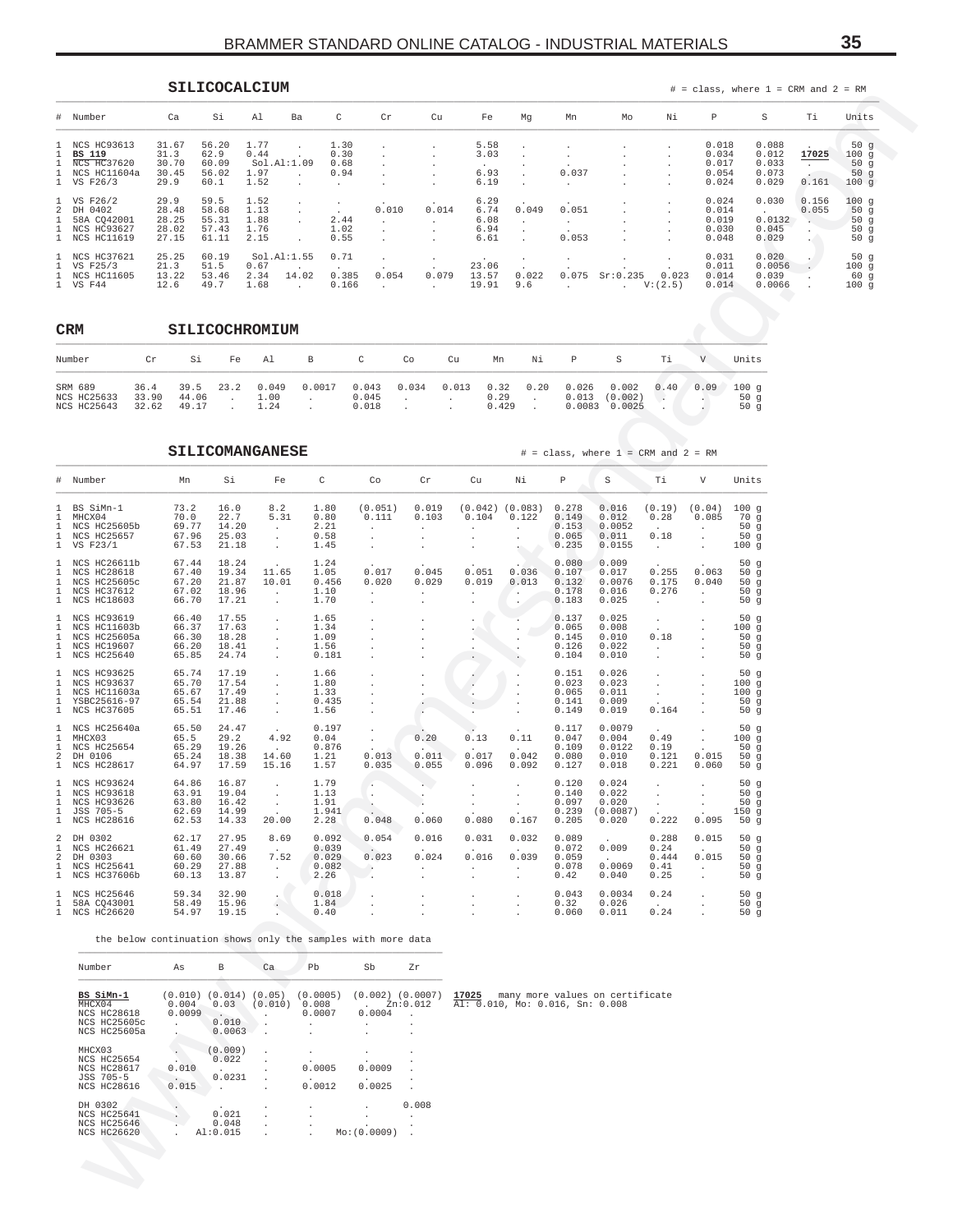|           | pillconinconion                    |    |                  |    |               |                           |       |       |                 |       |    |                                                                                    |       |                |                  |                |                      |
|-----------|------------------------------------|----|------------------|----|---------------|---------------------------|-------|-------|-----------------|-------|----|------------------------------------------------------------------------------------|-------|----------------|------------------|----------------|----------------------|
|           | Number                             | Zr | Si               | Fe | Al            | $\mathbb{C}$              | Ca    | Cr    | Cu              | Hf    | Mn | $\mathbb N$                                                                        | Νi    | $\mathbb{P}$   |                  | Ti             | Units                |
| CRM<br>RM | VS F27/2 51.5 26.1 (12)<br>DH 3001 |    | 36.06 51.14 8.87 |    | 7.48<br>0.852 | $0.111$ . $1.47$<br>0.338 | 0.157 | 0.004 | <b>Contract</b> | 0.804 |    | the contract of the contract of the contract of the contract of<br>$0.210$ $0.027$ | 0.013 | 0.044<br>0.033 | (0.001)<br>0.002 | 0.215<br>0.073 | $100 \sigma$<br>50 a |

**CRM BASIC SLAG**

|                            |               | analysis listed in mass % |                |        |              |                |       |              |               |       |               |                |               |                |                | $100$ q units |
|----------------------------|---------------|---------------------------|----------------|--------|--------------|----------------|-------|--------------|---------------|-------|---------------|----------------|---------------|----------------|----------------|---------------|
| Number                     | Al            | B                         | Ca             | Cr     | $\mathbf{F}$ | Fe             | K     | Mq           | Mn            | Na    | P             | S              | Si            | Тi             | V              | Zn            |
| IRSID 802-1<br>IRSID 804-1 | 8.53<br>0.407 | 0.0245                    | 30.62<br>36.88 | 0.0053 | 0.243        | 0.576<br>11.92 | 0.491 | 2.87<br>0.88 | 0.460<br>1.48 | 0.236 | 0.109<br>7.67 | 0.714<br>0.127 | 15.16<br>2.59 | 0.366<br>0.152 | 0.028<br>0.460 | 0.0025        |

AMIS 0535 7.51 1.55 27.1 0.071 0.76 0.761 5.89 26.3 0.50 0.76 27.0 0.48 0.34 AMIS 0533 6.99 1.63 26.73 0.119 0.908 0.649 6.31 23.69 0.417 0.827 30.09 0.504 0.338

## **IRON MAKING SLAG**

**SILICOZIPCONIUM** 

# = class, where 1 = CRM and 2 = RM \_\_\_\_\_\_\_\_\_\_\_\_\_\_\_\_\_\_\_\_\_\_\_\_\_\_\_\_\_\_\_\_\_\_\_\_\_\_\_\_\_\_\_\_\_\_\_\_\_\_\_\_\_\_\_\_\_\_\_\_\_\_\_\_\_\_\_\_\_\_\_\_\_\_\_\_\_\_\_\_\_\_\_\_\_\_\_\_\_\_\_\_\_\_\_\_\_\_\_\_\_\_\_\_\_\_\_\_\_\_\_\_\_\_\_\_\_\_\_\_\_\_\_\_\_\_

|              | # Number                                                                            | CaO                                    | $\sin \frac{\pi}{2}$                   | $A1$ <sub>2</sub> <sup>O</sup> <sub>3</sub> | C      | Fe                                     | FeO                                  | $k_{2}^{\circ}$                               | MqO                                    | MnO                                    | $\frac{Na}{2}$ <sup>O</sup>                   | $P_2O_5$       | S                                        | TiO <sub>o</sub>                        | Units                             |
|--------------|-------------------------------------------------------------------------------------|----------------------------------------|----------------------------------------|---------------------------------------------|--------|----------------------------------------|--------------------------------------|-----------------------------------------------|----------------------------------------|----------------------------------------|-----------------------------------------------|----------------|------------------------------------------|-----------------------------------------|-----------------------------------|
|              | $1$ NH $7-1-009$<br>2 BS Slag 2<br>IRSID 803-1<br>IRSID 802-1 *<br>$1$ NH $7-1-008$ | 49.6<br>44.6<br>43.28<br>42.84<br>42.1 | 32.8<br>36.9<br>36.38<br>32.43<br>39.1 | 9.2<br>10.3<br>13.19<br>16.12<br>8.4        | (0.2)  | 0.47<br>0.24<br>0.613<br>0.576<br>0.30 | $\ddot{\phantom{0}}$<br>$\mathbf{r}$ | (0.19)<br>0.16<br>$\sim$<br>(0.52)            | 1.1<br>5.9<br>4.05<br>4.76<br>6.1      | 0.60<br>0.19<br>0.713<br>0.593<br>0.73 | (0.14)<br>0.16<br>(0.33)                      | 0.270<br>0.250 | 1.17<br>1.16<br>0.767<br>0.714<br>(0.65) | 0.38<br>0.204<br>0.502<br>0.611<br>0.30 | 75q<br>50g<br>100q<br>100g<br>75q |
|              | $1$ NH $7-1-005$<br>1 CAN SL-1<br>2 BS 100A<br>1 NH 7-1-010<br>1 NH 7-1-007         | 38.8<br>37.48<br>37.0<br>31.2<br>31.2  | 35.3<br>35.73<br>35.3<br>44.0<br>39.0  | 10.0<br>9.63<br>10.10<br>7.94<br>6.2        | (0.2)  | 0.21<br>0.29<br>5.5<br>0.55            | $\mathbf{r}$<br>0.92<br>$\sim$       | (0.19)<br>(0.51)<br>(0.5)<br>(0.59)<br>(0.38) | 12.0<br>12.27<br>12.85<br>0.73<br>18.9 | 0.47<br>(0.86)<br>0.33<br>3.40<br>0.78 | (0.13)<br>(0.39)<br>(0.2)<br>(0.18)<br>(0.24) | 0.0034         | (0.85)<br>1.26<br>1.77<br>0.14<br>(0.57) | 0.32<br>(0.38)<br>0.48<br>0.91<br>0.39  | 75g<br>200q<br>100q<br>75q<br>75q |
| $\mathbf{1}$ | 1 NH 7-1-014<br>1 NH 7-1-011<br>NH 7-1-013<br>1 NH 7-1-015                          | 30.1<br>29.4<br>28.7<br>28.0           | 33.6<br>21.9<br>20.3<br>(44.7)         | 24.0<br>24.0<br>38.6<br>14.5                | $\sim$ | 1.27<br>1.9<br>1.12<br>1.7             | $\mathbf{r}$                         | (0.07)<br>(0.04)<br>(0.03)<br>(0.08)          | 9.3<br>17.5<br>8.0<br>9.2              | (0.3)<br>1.97<br>0.26<br>0.58          | (0.07)<br>(0.19)<br>(0.04)<br>(0.1)           |                | (0.02)<br>(0.03)<br>(0.03)<br>(0.02)     | (0.07)<br>(0.09)<br>0.78<br>(0.08)      | 75g<br>75g<br>75g<br>75q          |

\* Oxides Calculated, see previous chart "BASIC SLAG" for actual certified values

### **STEEL MAKING SLAG**

<span id="page-35-0"></span>WWW.brammerstandard.com # = class, where 1 = CRM and 2 = RM CMSI, GBW, RH: 50 g units NH: 75 g units all others: 100 g units \_\_\_\_\_\_\_\_\_\_\_\_\_\_\_\_\_\_\_\_\_\_\_\_\_\_\_\_\_\_\_\_\_\_\_\_\_\_\_\_\_\_\_\_\_\_\_\_\_\_\_\_\_\_\_\_\_\_\_\_\_\_\_\_\_\_\_\_\_\_\_\_\_\_\_\_\_\_\_\_\_\_\_\_\_\_\_\_\_\_\_\_\_\_\_\_\_\_\_\_\_\_\_\_\_\_\_\_\_\_\_\_\_\_\_\_\_\_\_\_\_\_\_\_\_\_\_\_\_\_\_\_\_\_\_\_\_\_\_\_\_\_\_\_\_\_\_\_\_\_\_ # Number CaO T.Ca CaF2  $Sio<sub>2</sub>$  $A1<sub>2</sub>0<sub>3</sub>$  $\text{cr}_{2}$ <sup>O</sup><sub>3</sub>  $F$  Fe FeO K<sub>2</sub>  $K_2O$  MgO MnO  $Na_2O$  $P_2O_5$  $S \cdot P_2O_5$ S Tio<sub>2</sub>  $V_2^{\circ}$  $\frac{1}{2}$   $\frac{1}{2}$   $\frac{1}{2}$   $\frac{1}{2}$   $\frac{1}{2}$   $\frac{1}{2}$   $\frac{1}{2}$   $\frac{1}{2}$   $\frac{1}{3}$   $\frac{1}{2}$   $\frac{1}{3}$   $\frac{1}{2}$   $\frac{1}{2}$   $\frac{1}{2}$   $\frac{1}{2}$   $\frac{1}{2}$   $\frac{1}{2}$   $\frac{1}{2}$   $\frac{1}{2}$   $\frac{1}{2}$   $\frac{1}{2}$   $\frac{1}{2}$  2 RH02 64.7 . . (12.9) 11.0 (0.03) . (0.2) (0.2) . 3.5 0.024 . P:0.003 . (0.9) 0.07 . 1 JK S11 \* . 60.0 . 26.8 2.85 0.17 (7.9) . (0.2)\* . 4.7 0.12 . (<0.005) . 0.30 0.95 (<0.01) 2 BS 101/3 54.4 . . 18.8 1.42 . . 10.9 . 0.005 3.0 5.0 0.027 0.74 . 0.18 (0.9) . 1 CMSI 1745 . 37.64 1.41 14.91 1.78 . . 13.38 12.33 . 9.28 1.86 . 1.02 . 0.097 0.42 . 2 BS 101/1 52.9 . . 23.3 0.70 . . 5.8 . 0.008 8.7 3.47 0.013 0.76 . 0.19 0.8 . 1 **BS 101/4** 52.5 . . 16.7 0.86 . . (13.3) . 0.007 4.8 4.79 0.018 0.81 . 0.15 1.16 . **17025** 1 BCS 381 49.0 . . 8.78 0.67 0.33 . 13.3 3.69 . 1.03 3.16 . 15.7 15.2 0.19 0.35 0.94 1 IRSID 805-1 48.92 . . 6.63 0.616 . . 14.87 . . 1.86 2.05 . 16.20 . 0.092 0.342 0.918 2 BS 101/2 47.6 . . 16.9 0.91 . . 15.1 . 0.008 7.0 4.8 0.031 0.63 . 0.20 (0.8) . 1 IRSID 806-1 46.13 . . 11.72 0.901 . . 17.89 . . 3.02 5.94 . 2.25 . 0.110 0.504 0.514 2 BS 101/5 46.1 . . 15.2 0.74 . . 19.4 . 0.0044 5.0 5.7 (0.04) 0.71 . 0.12 1.2 . 1 ECRM 879-1 43.70 . . 8.82 0.803 0.477 0.368 18.97 . . 2.19 4.45 . 8.46 7.59 0.102 0.535 0.738 1 NH 143 42.90 . . 4.88 (0.50) 0.97 . 14.53 8.62 . 5.29 2.84 . 16.71 . 0.083 0.15 . 1 NH 146 40.56 . . 11.38 4.29 0.69 . 20.30 18.47 . 5.47 5.52 . 2.11 . 0.165 0.39 . 1 NH 151 34.83 . . 15.97 2.06 0.65 . 14.94 0.14 . 5.05 8.44 . 7.92 . 0.079 0.53 . 1 NH 156 34.66 . . 15.20 7.80 0.75 . 16.35 0.14 . 4.66 3.81 . 5.98 . 0.111 0.36 . 1 CMSI 1744 26.73 . . 8.91 3.92 . . 34.33 36.55 . 12.15 2.01 . 0.87 . 0.107 0.32 .  $1$  VS W4/4  $25.5$  .  $\sim$  .  $16.7$  3.62 . . 23.2 25.5 . 18.3 4.17 . P: 0.259 . 0.037 1.02 . 1 NH 150 21.77 . . 15.69 3.23 1.74 . 24.23 27.30 . (14.46) 8.16 . 0.62 . 0.044 0.15 . 1 NH 152 21.95 . . 15.91 2.60 28.67 . 14.40 12.79 . 6.17 4.85 . (0.12) . 0.028 0.37 . 1 NH 145 20.85 . . 22.43 2.39 0.99 . 27.97 30.46 . 2.71 9.26 . 2.05 . 0.089 0.56 . 1 NH 149 9.85 . . 8.42 3.36 53.81 . 14.09 8.12 . 2.89 3.74 . (0.03) . 0.040 0.22 . 1 SARM 77 3.64 . . 26.8 27.5 12.5 . . 5.31T . . 22.99 . . . . . . 0.32T . . . 1 NH 154 (1.15) . . 48.67 3.68 1.54 . 10.65 13.36 . 2.44 (28.0) . (0.03) . 0.074 0.27 . \_\_\_\_\_\_\_\_\_\_\_\_\_\_\_\_\_\_\_\_\_\_\_\_\_\_\_\_\_\_\_\_\_\_\_\_\_\_\_\_\_\_\_\_\_\_\_\_\_\_\_\_\_\_\_\_\_\_\_\_\_\_\_\_\_\_\_\_\_\_\_\_\_\_\_\_\_\_\_\_\_\_\_\_\_\_\_\_\_\_\_\_\_\_\_\_\_\_\_\_\_\_\_\_\_\_\_\_\_\_\_\_\_\_\_\_\_\_\_\_\_\_\_\_\_\_\_\_\_\_\_\_\_\_\_\_\_\_\_\_\_\_\_\_\_\_\_\_\_\_\_ # Number CaO T.Ca CaF2  $Sio<sub>2</sub>$  $A1<sub>2</sub>0<sub>3</sub>$  $\rm{cr}_{2}$ <sup>O</sup><sub>3</sub>  $F$  Fe FeO  $K$ <sub>2</sub>  $K_2$ O MgO MnO Na<sub>2</sub>O O  $P_2O_5$  s. $P_2O_5$ s  $\frac{1}{2}$  $V_2^{\circ}$  $\frac{1}{2}$   $\frac{1}{2}$   $\frac{1}{2}$   $\frac{1}{2}$   $\frac{1}{2}$   $\frac{1}{2}$   $\frac{1}{2}$   $\frac{1}{2}$   $\frac{1}{3}$   $\frac{1}{2}$   $\frac{1}{3}$   $\frac{1}{2}$   $\frac{1}{2}$   $\frac{1}{3}$   $\frac{1}{2}$   $\frac{1}{2}$   $\frac{1}{2}$   $\frac{1}{2}$   $\frac{1}{2}$   $\frac{1}{2}$   $\frac{1}{2}$   $\frac{1}{2}$ 

\* JK S11 lists total Fe as FeO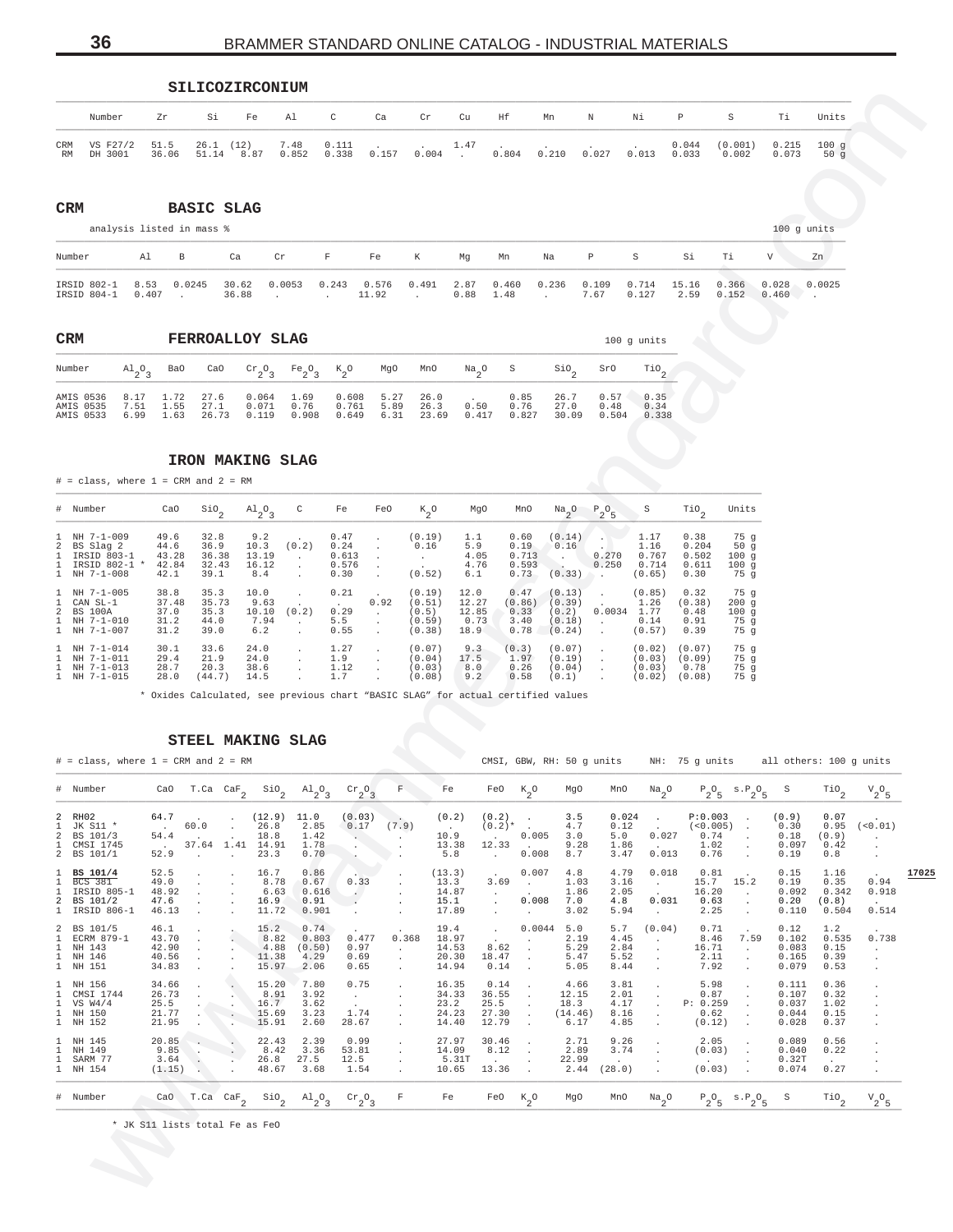<span id="page-36-0"></span>

|                                                     |                                                                        |                                                           |                                                                          |                                                   | <b>BLAST FURNACE SLAG</b>                 | analysis in mass %<br>JSS: 70g<br>NCS HC15x, 28x: 80g |                                                            |                               |                                                                            |                                                                | all others: 100g                                                 |                                                                                 |                                                            |                                                             |                                                                      |                                                         |                                                 |
|-----------------------------------------------------|------------------------------------------------------------------------|-----------------------------------------------------------|--------------------------------------------------------------------------|---------------------------------------------------|-------------------------------------------|-------------------------------------------------------|------------------------------------------------------------|-------------------------------|----------------------------------------------------------------------------|----------------------------------------------------------------|------------------------------------------------------------------|---------------------------------------------------------------------------------|------------------------------------------------------------|-------------------------------------------------------------|----------------------------------------------------------------------|---------------------------------------------------------|-------------------------------------------------|
|                                                     | # Number                                                               | CaO                                                       | Ca                                                                       | $\mathsf{Sio}_2$                                  | $\mathrm{^{Al}_{2}O_{3}}$                 | MgO                                                   | Fe                                                         |                               | FeO                                                                        | $\kappa_{2}^{\phantom{2}}$ o                                   | Mn                                                               | MnO                                                                             | $\mathrm{Na}_2\mathrm{O}$                                  | $\mathbb P$                                                 | $P_2O_5$                                                             | $\rm S$                                                 | $\mathop{\rm TiO}\nolimits_2$                   |
| $\mathbf{1}$                                        | 1 IMZ 278<br>1 IMZ 275<br>IMZ 272<br>1 IMZ 271<br>1 IMZ 273            | 51.70<br>44.35<br>43.85<br>43.81<br>43.45                 | $\sim$<br>$\sim$<br>$\sim$<br>$\sim$<br>$\sim$ $\sim$                    | 17.43<br>40.99<br>41.80<br>41.35<br>42.50         | 1.49<br>4.71<br>4.74<br>4.76<br>7.09      | 3.24<br>5.18<br>5.26<br>5.03<br>1.98                  | 12.37<br>0.548<br>(0.93)<br>1.57<br>1.08                   |                               | 10.96<br>$\sim 10^{-11}$<br>$\cdot$<br>$\cdot$<br>$\cdot$                  | (0.013)<br>1.01<br>(0.423)<br>0.426<br>0.674                   | 4.47<br>0.598<br>0.608<br>0.615<br>0.882                         | $\cdot$<br>$\cdot$<br>$\sim$<br>$\sim$                                          | (0.026)<br>(0.823)<br>(0.342)<br>0.350<br>0.620            | 0.451<br>$(0.0097)$ .<br>0.010<br>(0.011)<br>$(0.0097)$ .   | $\cdot$<br>$\bullet$<br>$\sim$                                       | 0.139<br>0.368<br>0.534<br>0.535<br>0.572               | (0.178)<br>0.160<br>(0.170)<br>(0.188)<br>0.258 |
| $\mathbf{1}$<br>$\mathbf{1}$<br>2<br>$\overline{a}$ | IMZ 274<br>JSS 905-2<br>DH 3226<br>DH 3227<br>2 DH 3231                | 43.37<br>42.8<br>41.95<br>41.07<br>40.85                  | $\sim$<br>$\sim$<br>$\sim$<br>$\sim$<br>$\sim 10$                        | 38.91<br>34.4<br>35.92<br>37.50<br>37.31          | 5.25<br>13.7<br>13.01<br>12.09<br>12.5    | 4.67<br>5.4<br>6.37<br>6.314<br>6.225                 | 3.36<br>0.33<br>0.174<br>0.196<br>0.252                    |                               | $\bullet$<br>$\langle \cdot \rangle$<br>$\sim$<br>$\sim$<br>$\sim 10^{-1}$ | 0.456<br>K:0.262<br>0.407<br>0.527<br>0.43                     | 0.635<br>$\sim 10^{-10}$<br>0.236<br>0.433<br>0.362              | 0.34<br>$\sim 10^{-1}$<br>$\cdot$<br>$\cdot$                                    | 0.331<br>Na:0.144<br>0.265<br>$\sim 100$<br>$\sim$         | (0.011)<br>0.006<br><b>Contract</b><br>$\sim$ $-$<br>$\sim$ | $\sim 100$<br>$\sim 10^{-11}$<br>0.005<br>$\sim 10^{-11}$<br>$\cdot$ | 0.563<br>(0.75)<br>1.17<br>0.989<br>1.069               | 0.205<br>0.528<br>0.614<br>0.700<br>0.776       |
| $\overline{a}$<br>$\overline{a}$                    | 2 DH 3225<br>DH 3219<br>DH 3224<br>1 NCS HC15803<br>1 NCS HC28805      | $\sim$<br>$\sim$<br>$\sim 10^{-11}$<br>39.66<br>39.20     | 28.59<br>28.24<br>27.10<br>$\sim 100$ km s $^{-1}$<br>$\sim 100$         | 38.06<br>39.26<br>37.88<br>35.00<br>34.91         | 12.80<br>10.00<br>12.86<br>13.93<br>12.80 | 7.63<br>7.47<br>7.03<br>5.61<br>9.27                  | 0.385<br>0.383<br>2.53<br>1.76<br>0.76                     |                               | $\sim$<br>$\frac{1}{2}$ .<br>2.16<br>$\sim 100$                            | 0.115<br>$0.744$<br>$0.170$<br>0.42<br>$\sim$ $-$              | 0.129<br>0.981<br>0.145<br><b>Contract</b><br>$\sim$ $-$         | $\sim$<br>$\frac{1}{2}$ .<br>0.175<br>0.090                                     | 0.092<br>0.299<br>0.102<br>0.26<br>$\sim 10^{-11}$         | $\sim$<br>$\sim$<br>$\sim$<br>0.0056<br>$\sim 100$          | 0.026<br><b>Contract</b><br>$\sim$<br>0.012                          | 1.61<br>0.832<br>1.55<br>0.98<br>0.90                   | 0.247<br>0.533<br>0.265<br>0.51<br>0.42         |
| $\mathbf{1}$<br>$\mathbf{1}$                        | 1 IMZ 276<br>DH 3234<br>NCS HC28804<br>2 DH 3232<br>2 DH 3233          | 38.57<br>37.26<br>37.13<br>36.59 .<br>36.30               | $\sim$<br>$\sim$<br>$\sim$<br>$\sim 100$                                 | 10.92<br>41.51<br>31.18<br>39.03<br>41.53         | 1.02<br>11.32<br>16.26<br>11.81<br>11.53  | 5.75<br>5.37<br>7.52<br>8.12<br>5.27                  | 25.12<br>0.742<br>2.01<br>0.417<br>1.72                    |                               | 22.11<br>$\sim 100$ km s $^{-1}$<br>$\cdot$<br>$\bullet$<br>$\sim$         | (0.0062)<br>0.890<br><b>Carl Corporation</b><br>1.228<br>0.462 | 4.88<br>0.971<br>$\sim 10^{-11}$<br>0.671<br>0.907               | $\mathcal{L}_{\rm{max}}$<br>$\mathcal{L}^{(1)}$<br>1.23<br>$\sim$ $-$<br>$\sim$ | (0.017)<br>$\frac{1}{2}$ , $\frac{1}{2}$<br>0.437<br>0.193 | 0.416<br>$\Delta$<br>$\sim$<br>$\sim$                       | $\sim$<br>$\sim$<br>0.043<br>$\sim 100$<br>0.026                     | 0.076<br>0.90<br>0.79<br>1.06<br>0.804                  | (0.172)<br>0.618<br>0.58<br>0.589<br>0.621      |
| $\overline{a}$<br>$\mathbf{1}$                      | 1 NCS HC28803 36.26<br>DH 3228<br>IMZ 277<br>1 NM 435.2<br>2 DH 3235   | 35.66<br>35.65<br>34.94<br>34.35 24.55                    | $\sim$<br>$\sim$<br>$\sim$<br>$\sim 100$                                 | 31.82<br>38.69<br>16.32<br>32.22<br>39.33         | 16.85<br>11.93<br>1.61<br>20.79<br>15.68  | 9.92<br>8.56<br>6.39<br>7.63<br>6.289                 | 0.92<br>0.332<br>0.43<br>2.87                              | 23.63 (21.69)                 | $\mathbb{C}^{\times}$<br>0.50<br>$\sim 10^{-1}$                            | 1.235<br>(0.019)<br>$\sim 10^{-10}$<br>0.090                   | 1.342<br>4.04<br><b>Contract</b><br>0.341                        | 0.78<br>$\sim$<br>$\sim$<br>$\sim$<br>$\sim$                                    | 0.388<br>(0.032)<br>$\sim$ $\sim$<br>0.103                 | 0.392<br>0.007<br>$\sim$                                    | 0.018<br>0.014<br>$\sim 100$<br>$\Delta \sim 10^{-11}$<br>0.015      | 0.75<br>0.812<br>0.065<br>0.98<br>1.539                 | 0.52<br>0.638<br>(0.177)<br>0.88<br>0.229       |
| $\mathbf{1}$<br>$\mathbf{1}$<br>$\mathbf{1}$        | 1 NH 7-1-006<br>VS SH14<br>NCS HC19805<br>ECRM 883-1 *<br>1 NH 7-1-012 | 32.7<br>32.5<br>25.57<br>$\sim 1000$ km s $^{-1}$<br>0.57 | $\sim$<br>$\sim$<br>$\sim 100$<br>21.32 16.67<br>$\sim 100$ km s $^{-1}$ | 38.5<br>28.2<br>22.67<br>51.4                     | 7.05<br>15.4<br>13.85<br>6.55<br>45.2     | 16.8<br>11.9<br>9.05<br>8.86<br>(0.21)                | 0.59<br>0.89<br>0.80<br>0.9820<br>1.02                     |                               | $\bullet$<br>$\sim$<br>$\bullet$<br>$\bullet$<br>$\sim$                    | (0.61)<br>$\frac{1}{2}$ .<br>0.393<br>(0.02)                   | $\sim$<br>$\sim$<br>$\sim 10^{-1}$<br>0.546<br><b>Carl Corp.</b> | 1.24<br>0.59<br>0.74<br>$\sim 10^{-11}$<br>0.06                                 | (0.35)<br>$\langle \hat{A} \rangle$ )<br>0.316<br>(0.52)   | $\sim$<br>0.0033<br><b>Carl Corp.</b>                       | $\cdot$<br>$\sim$<br>$\ddot{\phantom{a}}$                            | (0.56)<br>0.45<br>0.234<br>1.0885<br>$(0.009)$ $(0.09)$ | 0.34<br>9.63<br>25.28<br>1.3331                 |
|                                                     | Number                                                                 | Ba0                                                       | C tot.                                                                   | $\mathrm{CO}_2$                                   | $\operatorname{cr}_2\circ_3$              | Sr                                                    | SrO                                                        | $V_2O_5$                      | Zn                                                                         | Zr                                                             | $z_{\texttt{ro}}$ $_2$                                           | $-H_2^{\,O}$ 900'C                                                              |                                                            |                                                             |                                                                      |                                                         |                                                 |
|                                                     | IMZ 278<br>IMZ 275<br>IMZ 272<br>IMZ 271<br>IMZ 273                    |                                                           |                                                                          |                                                   |                                           |                                                       |                                                            | $\ddot{\phantom{a}}$          | (0.003)<br>(0.0026)<br>(0.050)<br>(0.036)<br>(0.0026)                      | $\cdot$<br>$\cdot$                                             | $\cdot$<br>۸<br>$\cdot$                                          |                                                                                 |                                                            |                                                             |                                                                      |                                                         |                                                 |
|                                                     | IMZ 274<br>JSS 905-2<br>DH 3226<br>DH 3227<br>DH 3231                  | 0.093<br>0.094<br>$\sim$ 100 $\pm$                        | $\cdot$<br>$\blacksquare$<br>$\blacksquare$                              |                                                   | $\cdot$                                   | $\cdot$<br>$\cdot$<br>0.064<br>$\cdot$                | 0.054<br>0.055                                             | $\bullet$<br>$\cdot$          | 0.051                                                                      |                                                                | $\ddot{\phantom{0}}$<br>0.039<br>0.039<br>0.044                  | $\cdot$                                                                         |                                                            |                                                             |                                                                      |                                                         |                                                 |
|                                                     | DH 3219<br>DH 3224<br>DH 3235<br>NCS HC15803<br>NCS HC28805            | 0.083<br>0.107<br>$\sim 10^{-11}$<br>$\sim$               | 0.028<br>$\sim$<br>$\sim$<br>$\sim$                                      | 0.060<br>$\cdot$<br>$\cdot$<br>$\cdot$<br>$\cdot$ | 0.005<br>Cu:0.0013<br>$\cdot$             | $\blacksquare$                                        | 0.045<br>0.052<br>0.072<br>$\sim$<br>$\sim$                | 0.004<br>$\ddot{\phantom{a}}$ |                                                                            |                                                                | 0.043<br>0.064                                                   | 0.07<br>$\cdot$<br>$\sim$<br>60g                                                |                                                            |                                                             |                                                                      |                                                         |                                                 |
|                                                     | IMZ 276<br>DH 3234<br>NCS HC28804<br>DH 3232<br>DH 3233                | 0.087<br>$\sim 10^{-10}$<br>0.087<br>0.082                | $\cdot$<br>$\sim$                                                        | $\cdot$<br>$\cdot$                                | 0.018<br><b>CALL CO</b><br>0.021          | $\cdot$                                               | $0.048$ 0.016<br>$\sim 10^{-10}$<br>0.076<br>$0.047$ 0.019 | - 407                         | (0.009)<br>$\bullet$                                                       |                                                                | $\sim$<br>0.022<br>0.046                                         | $\cdot$<br>60 g<br>$\cdot$                                                      |                                                            |                                                             |                                                                      |                                                         |                                                 |
|                                                     | NCS HC28803<br>DH 3228<br>IMZ 277<br>NM 435.2<br>DH 3225               | 0.097<br><b>Contract</b><br>0.086                         |                                                                          | $\cdot$<br>$\cdot$                                | $\cdot$                                   |                                                       | $0.062 \ 0.007$<br><b>Allen Controller</b><br>0.053        |                               | (0.012)                                                                    |                                                                | 0.035<br><b>Contract Contract</b><br>0.<br>046                   | 60 g                                                                            |                                                            |                                                             |                                                                      |                                                         |                                                 |
|                                                     | NH 7-1-006<br>VS SH14<br>NCS HC19805<br>ECRM 883-1<br>NH 7-1-012       | 0.0436                                                    |                                                                          |                                                   | Ni:0.00053 0.0130 0.0380                  |                                                       |                                                            | 0.23<br>0.44<br>0.122         |                                                                            | 0.0276                                                         |                                                                  |                                                                                 | ECRM 883-1 is certified for elements only, not any oxides  |                                                             |                                                                      |                                                         |                                                 |
|                                                     |                                                                        |                                                           |                                                                          |                                                   |                                           |                                                       |                                                            |                               |                                                                            |                                                                |                                                                  |                                                                                 |                                                            |                                                             |                                                                      |                                                         |                                                 |
|                                                     |                                                                        |                                                           |                                                                          |                                                   |                                           |                                                       |                                                            |                               |                                                                            |                                                                |                                                                  |                                                                                 |                                                            |                                                             |                                                                      |                                                         |                                                 |
|                                                     |                                                                        |                                                           |                                                                          |                                                   |                                           |                                                       |                                                            |                               |                                                                            |                                                                |                                                                  |                                                                                 |                                                            |                                                             |                                                                      |                                                         |                                                 |
|                                                     |                                                                        |                                                           |                                                                          |                                                   |                                           |                                                       |                                                            |                               |                                                                            |                                                                |                                                                  |                                                                                 |                                                            |                                                             |                                                                      |                                                         |                                                 |
|                                                     |                                                                        |                                                           |                                                                          |                                                   |                                           |                                                       |                                                            |                               |                                                                            |                                                                |                                                                  |                                                                                 |                                                            |                                                             |                                                                      |                                                         |                                                 |
|                                                     |                                                                        |                                                           |                                                                          |                                                   |                                           |                                                       |                                                            |                               |                                                                            |                                                                |                                                                  |                                                                                 |                                                            |                                                             |                                                                      |                                                         |                                                 |
|                                                     |                                                                        |                                                           |                                                                          |                                                   |                                           |                                                       |                                                            |                               |                                                                            |                                                                |                                                                  |                                                                                 |                                                            |                                                             |                                                                      |                                                         |                                                 |

| Number             | Ba0                  | C tot.               | $\text{CO}_2$            | $\mathrm{cr}_{2}$ <sup>O</sup> <sub>3</sub> | Sr                          | SrO        | $V_2O_5$        | Zn                          | Zr                           |                          | $2r0$ <sub>2</sub> -H <sub>2</sub> O 900'C                  |  |
|--------------------|----------------------|----------------------|--------------------------|---------------------------------------------|-----------------------------|------------|-----------------|-----------------------------|------------------------------|--------------------------|-------------------------------------------------------------|--|
| IMZ 278            |                      |                      |                          |                                             |                             |            |                 | (0.003)                     |                              |                          |                                                             |  |
| IMZ 275            |                      |                      |                          |                                             |                             |            |                 | (0.0026)                    |                              |                          |                                                             |  |
| IMZ 272            |                      |                      |                          |                                             |                             |            |                 | (0.050)                     |                              |                          |                                                             |  |
| IMZ 271            |                      |                      |                          |                                             |                             |            |                 | (0.036)                     |                              |                          |                                                             |  |
| IMZ 273            |                      |                      |                          |                                             |                             |            |                 | (0.0026)                    |                              |                          |                                                             |  |
| IMZ 274            |                      |                      |                          |                                             |                             |            |                 | 0.051                       |                              |                          |                                                             |  |
| JSS 905-2          |                      |                      |                          |                                             |                             |            |                 |                             |                              |                          |                                                             |  |
| DH 3226            | 0.093                |                      |                          |                                             | 0.064                       |            |                 |                             |                              | 0.039                    |                                                             |  |
| DH 3227            | 0.094                |                      |                          |                                             |                             | 0.054      |                 |                             |                              | 0.039                    |                                                             |  |
| DH 3231            | $\ddot{\phantom{0}}$ |                      |                          |                                             |                             | 0.055      |                 |                             |                              | 0.044                    |                                                             |  |
| DH 3219            | $\sim$               | 0.028                | 0.060                    |                                             |                             | 0.045      |                 |                             |                              | $\ddot{\phantom{0}}$     | 0.07                                                        |  |
| DH 3224            | 0.083                | $\ddot{\phantom{a}}$ |                          |                                             | $\mathcal{L}_{\mathcal{A}}$ | 0.052      |                 |                             |                              | 0.043                    | $\cdot$                                                     |  |
| DH 3235            | 0.107                |                      |                          | 0.005                                       | $\ddot{\phantom{a}}$        | 0.072      | 0.004           |                             |                              | 0.064                    | $\cdot$                                                     |  |
| <b>NCS HC15803</b> | $\ddot{\phantom{0}}$ |                      |                          | Cu:0.0013                                   |                             |            |                 |                             |                              | $\bullet$                | $\bullet$                                                   |  |
| NCS HC28805        |                      |                      |                          |                                             |                             |            |                 |                             |                              | $\cdot$                  | 60g                                                         |  |
| IMZ 276            |                      |                      |                          |                                             |                             |            |                 | (0.009)                     |                              |                          | $\mathbf{r}$                                                |  |
| DH 3234            | 0.087                |                      |                          | 0.018                                       |                             | 0.048      | 0.016           |                             |                              |                          | $\cdot$                                                     |  |
| NCS HC28804        | $\sim 10^{-11}$      |                      |                          |                                             |                             | $\sim 100$ |                 |                             |                              |                          | 60 g                                                        |  |
| DH 3232            | 0.087                |                      |                          | $\cdot$                                     |                             | 0.076      |                 |                             |                              | 0.022                    | $\ddot{\phantom{a}}$                                        |  |
| DH 3233            | 0.082                |                      |                          | 0.021                                       |                             |            | 0.047 0.019     |                             |                              | 0.046                    | $\ddot{\phantom{0}}$                                        |  |
| NCS HC28803        | $\ddot{\phantom{1}}$ |                      |                          |                                             |                             | $\sim$     |                 |                             |                              | $\sim$                   | 60g                                                         |  |
| DH 3228            | 0.097                |                      |                          |                                             | ÷                           |            | $0.062$ $0.007$ |                             |                              | 0.035                    | $\cdot$                                                     |  |
| IMZ 277            | $\cdot$              |                      |                          |                                             |                             |            |                 | (0.012)                     |                              | $\cdot$                  |                                                             |  |
| NM 435.2           | $\bullet$            |                      |                          |                                             |                             |            |                 |                             |                              |                          |                                                             |  |
| DH 3225            | 0.086                |                      |                          |                                             |                             | 0.053      |                 |                             |                              | 046<br>0.                |                                                             |  |
| NH 7-1-006         |                      |                      |                          |                                             |                             |            |                 |                             |                              |                          |                                                             |  |
| VS SH14            |                      |                      |                          |                                             |                             |            | 0.23            | $\ddot{\phantom{0}}$        |                              |                          |                                                             |  |
| NCS HC19805        |                      |                      |                          |                                             |                             |            | 0.44            |                             |                              |                          |                                                             |  |
| ECRM 883-1 *       | 0.0436               |                      | Ni:0.00053 0.0130 0.0380 |                                             |                             |            | 0.122           | $\mathcal{L}_{\mathcal{A}}$ | 0.0276                       |                          | * ECRM 883-1 is certified for elements only, not any oxides |  |
| NH 7-1-012         |                      | $\cdot$              | $\cdot$                  | $\sim$                                      | $\sim$ $\sim$               |            | $\sim$          | $\ddot{\phantom{a}}$        | $\sim$ 100 $\sim$ 100 $\sim$ | <b>Contract Contract</b> | <b>Contract</b>                                             |  |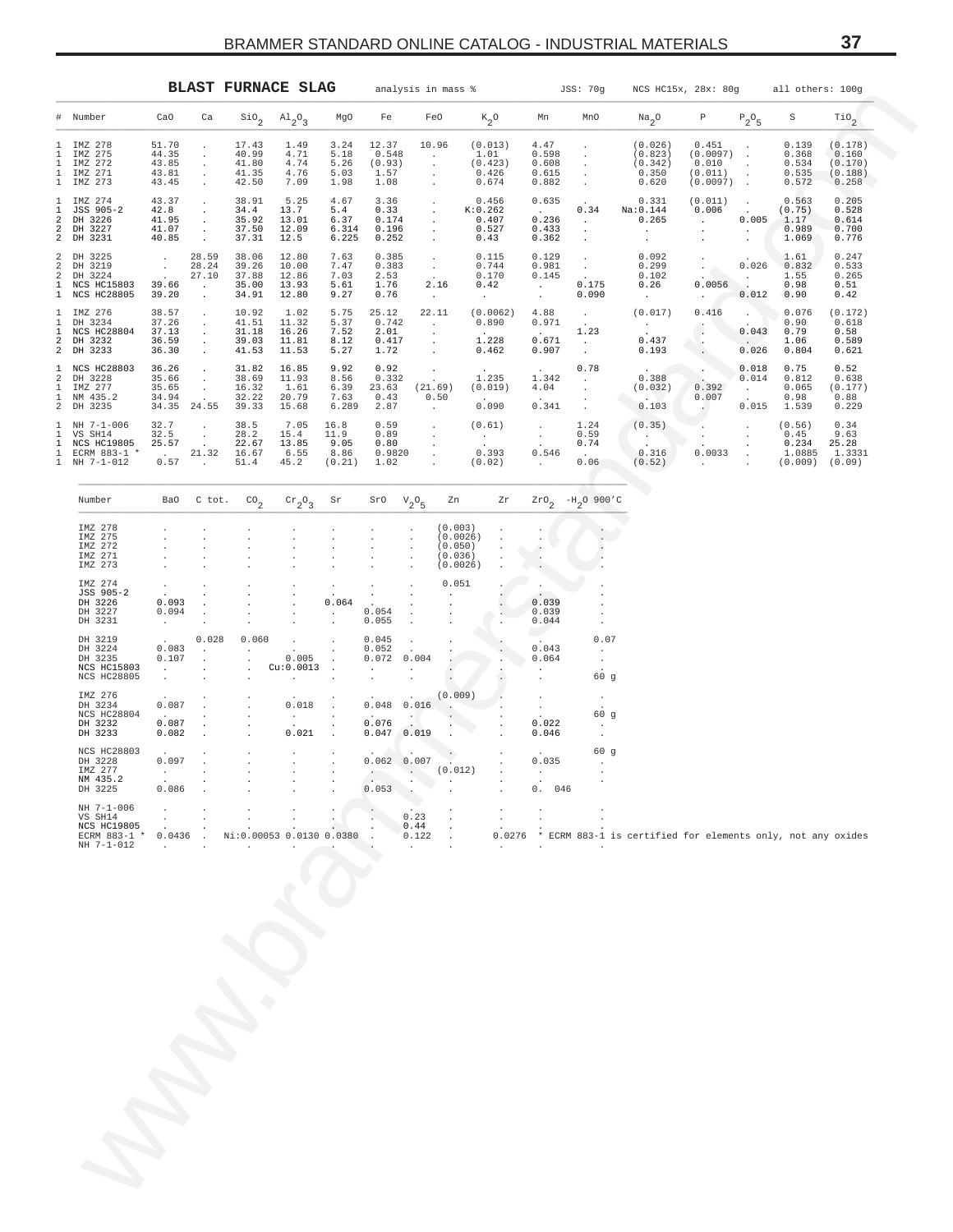<span id="page-37-0"></span>

| # Number                       |       |                                |             |                   | CaO Ca SiO <sub>,</sub> Al <sub>o</sub> O <sub>3</sub> Fe K <sub>2</sub> O MgO Mn MnONb <sub>2</sub> O <sub>E</sub> P <sub>2</sub> O <sub>E</sub> S |  |                            |                           |                | TiO <sub>2</sub> V <sub>2</sub> O <sub>5</sub> |                          |
|--------------------------------|-------|--------------------------------|-------------|-------------------|-----------------------------------------------------------------------------------------------------------------------------------------------------|--|----------------------------|---------------------------|----------------|------------------------------------------------|--------------------------|
| 2 DH 3911<br>2 DH 3908         |       | 47.13 . 12.70 1.096            | 18.96 0.008 |                   | $50.50$ , $8.58$ $0.933$ $18.51$ , $1.54$ $4.42$ , $0.055$<br>2.513 4.31 .                                                                          |  |                            | 2.65 0.160<br>0.072 1.488 | 0.110          | $0.350$ $0.590$<br>0.558                       | 0.273                    |
| 1 NCS HC28810<br>1 NCS HC28809 | 33.35 | 14.45 1.76<br>32.65 15.40 4.38 |             | 16.52.<br>13.50 . | 7.10.<br>7.75.                                                                                                                                      |  | 2.78 . 1.60<br>2.30 . 1.67 |                           | 0.120<br>0.195 | 1.25<br>1.02                                   | <b>Contract Contract</b> |

| Number                                   | CΥ             | CuO   | SrO   | 7nO   | Units               |
|------------------------------------------|----------------|-------|-------|-------|---------------------|
| DH 3911<br>DH 3908                       | 0.154<br>0.331 | 0.007 | 0.028 | 0.003 | 100a<br>100<br>q    |
| <b>NCS HC28810</b><br><b>NCS HC28809</b> | ٠              |       | ٠     | ٠     | 80<br>$\alpha$<br>a |

| <b>CRM</b>                                                                 |                                                                                             |  | <b>ELECTRIC FURNACE SLAG</b> |  |  | 50 q units |  |
|----------------------------------------------------------------------------|---------------------------------------------------------------------------------------------|--|------------------------------|--|--|------------|--|
| Number                                                                     | $Ca(tot)$ $Al_{2}O_{2}$ F are T.Fe MgO MnO $P_{2}O_{6}$ S SiO <sub>2</sub> TiO <sub>2</sub> |  |                              |  |  |            |  |
| CMSI 1756 16.22 4.00 0.17 (15.25) 13.11 21.18 13.16 0.125 0.036 21.37 0.18 |                                                                                             |  |                              |  |  |            |  |

| <b>CRM</b>                                    |                                  | <b>FLUORINE SLAG</b> |                                 |      |                                            |       |      |                                 |                      |       |                             |      | $100$ q units |
|-----------------------------------------------|----------------------------------|----------------------|---------------------------------|------|--------------------------------------------|-------|------|---------------------------------|----------------------|-------|-----------------------------|------|---------------|
| Number                                        | F                                | T.CaF                | Ca                              | CaO  | $\mathrm{Al}_{\alpha} \mathrm{O}_{\alpha}$ | C     | FeO  | MqO                             | MnO                  | Ρ     | SiO                         | TiO  | $V_2O_5$      |
| JK S10<br>IMZ EZP 1<br>IMZ EZP 3<br>IMZ EZP 2 | 34.4<br>31.62<br>15.78<br>(0.89) | 70.7                 | 50.8<br>36.76<br>39.53<br>24.03 | 20.3 | 0.54<br>24.85<br>19.13<br>41.38            | 0.022 | 0.10 | 0.30<br>(0.85)<br>8.44<br>16.89 | 0.03<br>$\mathbf{r}$ | 0.002 | 7.8<br>2.61<br>1.68<br>5.81 | 0.05 | < 0.01        |

|        | $#$ = class, where $1$ = CRM and $2$ = RM            |                                 |                                                         |                                          |                                      | COMARTEUR STURR                 |                                                     |                                  |                                                       |                               |                                                |                                     |                                               |                                              |                                  |                         |                                 |                                          |  |
|--------|------------------------------------------------------|---------------------------------|---------------------------------------------------------|------------------------------------------|--------------------------------------|---------------------------------|-----------------------------------------------------|----------------------------------|-------------------------------------------------------|-------------------------------|------------------------------------------------|-------------------------------------|-----------------------------------------------|----------------------------------------------|----------------------------------|-------------------------|---------------------------------|------------------------------------------|--|
|        | # Number                                             |                                 | CaO                                                     | Ca                                       |                                      | $\mathsf{SiO}_2$                | $A1_{2}O_3$                                         | Fe                               | $\kappa_{2}$ o                                        | MgO                           | Mn                                             |                                     | MnO $Nb_2O_5$                                 | $\mathbb{P}_2\mathbb{O}_5$                   | S                                |                         | $\mathcal{I}^{10}$ <sub>2</sub> | ${\rm v}_{2}^{\rm ~o}{}_{5}$             |  |
| 2<br>1 | 2 DH 3911<br>DH 3908<br>NCS HC28810<br>1 NCS HC28809 |                                 | 50.50<br>47.13<br>$\sim 100$ km s $^{-1}$<br>$\sim 100$ | $\sim$<br>$\sim$<br>33.35<br>32.65       |                                      | 8.58<br>12.70<br>14.45<br>15.40 | 0.933<br>1.096<br>1.76<br>4.38                      | 18.51<br>18.96<br>16.52<br>13.50 | $\sim$<br>0.008<br>$\sim 100$ km s $^{-1}$<br>$\cdot$ | 1.54<br>2.513<br>7.10<br>7.75 | 4.42<br>4.31<br>$\sim$<br>$\ddot{\phantom{a}}$ | $\sim$<br>$\overline{2.78}$<br>2.30 | 0.055<br>0.072<br><b>Contractor</b><br>$\sim$ | 2.65<br>1.488<br>1.60<br>1.67                | 0.160<br>0.110<br>0.120<br>0.195 |                         | 0.350<br>0.558<br>1.25<br>1.02  | 0.590<br>0.273<br>$\sim$ $-$<br>$\cdot$  |  |
|        | Number                                               |                                 | Cr                                                      |                                          | CuO                                  | SrO                             | ZnO                                                 | Units                            |                                                       |                               |                                                |                                     |                                               |                                              |                                  |                         |                                 |                                          |  |
|        | DH 3911<br>DH 3908<br>NCS HC28810<br>NCS HC28809     |                                 | $\sim$<br>$\cdot$                                       | 0.154<br>0.331                           | 0.007<br>$\sim$<br>$\cdot$<br>$\sim$ | $\sim$<br>0.028<br>$\cdot$      | 0.003<br>$\sim$<br>$\blacksquare$<br>$\blacksquare$ | 100g<br>100g<br>80 g<br>80 g     |                                                       |                               |                                                |                                     |                                               |                                              |                                  |                         |                                 |                                          |  |
|        | CRM                                                  |                                 |                                                         |                                          |                                      |                                 | ELECTRIC FURNACE SLAG                               |                                  |                                                       |                               |                                                |                                     |                                               | 50 g units                                   |                                  |                         |                                 |                                          |  |
|        | Number                                               | $Ca(tot)$ $Al_2O_3$             |                                                         |                                          | $\mathbb{F}$                         |                                 | FeO                                                 | T.Fe                             | MgO                                                   | MnO                           | $P_2O_5$<br>$\rm S$                            |                                     | $\mathop{\mathsf{Si0}}\nolimits_2$            | $\mathop{\text{rio}}\nolimits_2$             |                                  |                         |                                 |                                          |  |
|        | CMSI 1756                                            | 16.22                           |                                                         |                                          |                                      |                                 | 4.00  0.17  (15.25)  13.11  21.18                   |                                  |                                                       | 13.16                         | 0.125                                          | 0.036                               |                                               | 21.37 0.18                                   |                                  |                         |                                 |                                          |  |
|        | CRM                                                  |                                 |                                                         |                                          |                                      | <b>FLUORINE SLAG</b>            |                                                     |                                  |                                                       |                               |                                                |                                     |                                               |                                              | $100$ g units                    |                         |                                 |                                          |  |
|        | Number                                               | $\mathbf F$                     |                                                         | $T.CaF_2$ Ca                             |                                      |                                 | CaO $\text{Al}_2\text{O}_3$                         | $\mathbb{C}$                     | FeO                                                   | MgO                           | MnO                                            | $\mathbb P$                         |                                               | $\sin^2 2$ Tio <sub>2</sub>                  | ${\rm v}_{2}^{\rm o}{}_{5}$      |                         |                                 |                                          |  |
|        | JK S10<br>IMZ EZP 1<br>IMZ EZP 3                     | 34.4<br>31.62<br>15.78          |                                                         | 70.7<br>$\sim 100$                       | 50.8<br>36.76<br>39.53               | 20.3<br>$\sim 100$              | 0.54<br>24.85<br>19.13                              | 0.022<br>$\sim 100$              | 0.10<br>$\sim$                                        | 0.30<br>(0.85)<br>$8.44\,$    | 0.03<br>$\sim$                                 | 0.002<br>$\sim$                     |                                               | 7.8<br>0.05<br>2.61<br>$\rightarrow$<br>1.68 | (<0.01)<br>$\sim$ 100 $\mu$      |                         |                                 |                                          |  |
|        | IMZ EZP 2                                            | (0.89)                          |                                                         | $\sim$ $\sim$<br>$\sim 100$ km s $^{-1}$ | 24.03                                | $\frac{1}{\sqrt{2}}$            | 41.38                                               | $\sim$<br>$\sim$                 | $\cdot$<br>$\ddot{\phantom{a}}$                       | 16.89                         | $\bullet$<br>$\cdot$                           | $\cdot$                             |                                               | A.<br>5.81<br>$\sim$                         | $\ddot{\phantom{a}}$             |                         |                                 |                                          |  |
|        |                                                      |                                 |                                                         |                                          |                                      | MANGANESE SLAG                  |                                                     |                                  |                                                       |                               |                                                |                                     |                                               |                                              |                                  |                         |                                 |                                          |  |
|        | analysis listed in mass %                            |                                 |                                                         |                                          |                                      |                                 |                                                     |                                  |                                                       |                               |                                                |                                     |                                               |                                              |                                  |                         |                                 | DH: RM, 100 g units VS: CRM, 150 g units |  |
|        | Number                                               |                                 |                                                         | Mn $Mn_3O_4$ $Al_2O_3$                   |                                      | $\mathtt{C}$                    | CaO                                                 | CuO                              | Fe                                                    | $Fe_2O_3$                     | $k_{2}^{\circ}$                                | MgO                                 | Ρ                                             | $P_2O_5$                                     | S                                |                         | $\sin^2$                        | ZnO                                      |  |
|        | VS SH11/1<br>DH 7403<br>DH 7404<br>DH 7402           | 48.0<br>4.93<br>2.66<br>. 0.113 | $\sim$<br>$\sim$ $\sim$                                 |                                          | 19.84<br>24.61<br>5.99               | $\cdot$<br>$\cdot$<br>11.92     | 15.95<br>26.16<br>0.405                             | $\sim$<br>7.02                   | 0.088<br>0.086<br><b>Contractor</b>                   | $\sim$                        | 1.30<br>0.630<br>3.96 0.164                    | 12.34<br>7.04<br>0.118              | $\sim$<br>$\cdot$<br>$\Box$                   | 0.014<br>0.002<br>0.003<br>14.03             |                                  | 0.818<br>0.959<br>0.114 | 43.23<br>37.39<br>11.01         | $\cdot$<br>$\sim 10$<br>45.16            |  |
|        | Number                                               | Ba                              |                                                         | $\text{CO}_2$                            |                                      | $\mathrm{cr}_2\mathrm{O}_3$     | Na <sub>2</sub> O                                   | SnO <sub>2</sub>                 | SrO                                                   | TiO <sub>2</sub>              | $Y_2O_3$                                       |                                     |                                               | $ZrO_2$ -H <sub>2</sub> 0@900'C              |                                  |                         |                                 |                                          |  |
|        | VS SH11/1<br>DH 7403<br>DH 7404                      | (0.475)<br>0.925                |                                                         |                                          | 0.032 0.007                          | 0.007                           | 0.433                                               |                                  | 0.083 0.100<br>0.109                                  | 0.164                         | (0.009)<br>0.014                               | 0.039<br>0.035                      |                                               | 0.062                                        |                                  |                         |                                 |                                          |  |
|        | DH 7402                                              | $\sim$                          |                                                         |                                          |                                      | 0.086                           | $(0.229)$ .<br>0.133 0.386                          |                                  |                                                       | 0.274                         | $\ddot{\phantom{a}}$                           | 0.024                               |                                               | 0.077                                        |                                  |                         |                                 |                                          |  |
|        |                                                      |                                 |                                                         |                                          |                                      |                                 |                                                     |                                  |                                                       |                               |                                                |                                     |                                               |                                              |                                  |                         |                                 |                                          |  |
|        |                                                      |                                 |                                                         |                                          |                                      |                                 |                                                     |                                  |                                                       |                               |                                                |                                     |                                               |                                              |                                  |                         |                                 |                                          |  |
|        |                                                      |                                 |                                                         |                                          |                                      |                                 |                                                     |                                  |                                                       |                               |                                                |                                     |                                               |                                              |                                  |                         |                                 |                                          |  |
|        |                                                      |                                 |                                                         |                                          |                                      |                                 |                                                     |                                  |                                                       |                               |                                                |                                     |                                               |                                              |                                  |                         |                                 |                                          |  |
|        |                                                      |                                 |                                                         |                                          |                                      |                                 |                                                     |                                  |                                                       |                               |                                                |                                     |                                               |                                              |                                  |                         |                                 |                                          |  |
|        |                                                      |                                 |                                                         |                                          |                                      |                                 |                                                     |                                  |                                                       |                               |                                                |                                     |                                               |                                              |                                  |                         |                                 |                                          |  |
|        |                                                      |                                 |                                                         |                                          |                                      |                                 |                                                     |                                  |                                                       |                               |                                                |                                     |                                               |                                              |                                  |                         |                                 |                                          |  |
|        |                                                      |                                 |                                                         |                                          |                                      |                                 |                                                     |                                  |                                                       |                               |                                                |                                     |                                               |                                              |                                  |                         |                                 |                                          |  |
|        |                                                      |                                 |                                                         |                                          |                                      |                                 |                                                     |                                  |                                                       |                               |                                                |                                     |                                               |                                              |                                  |                         |                                 |                                          |  |
|        |                                                      |                                 |                                                         |                                          |                                      |                                 |                                                     |                                  |                                                       |                               |                                                |                                     |                                               |                                              |                                  |                         |                                 |                                          |  |
|        |                                                      |                                 |                                                         |                                          |                                      |                                 |                                                     |                                  |                                                       |                               |                                                |                                     |                                               |                                              |                                  |                         |                                 |                                          |  |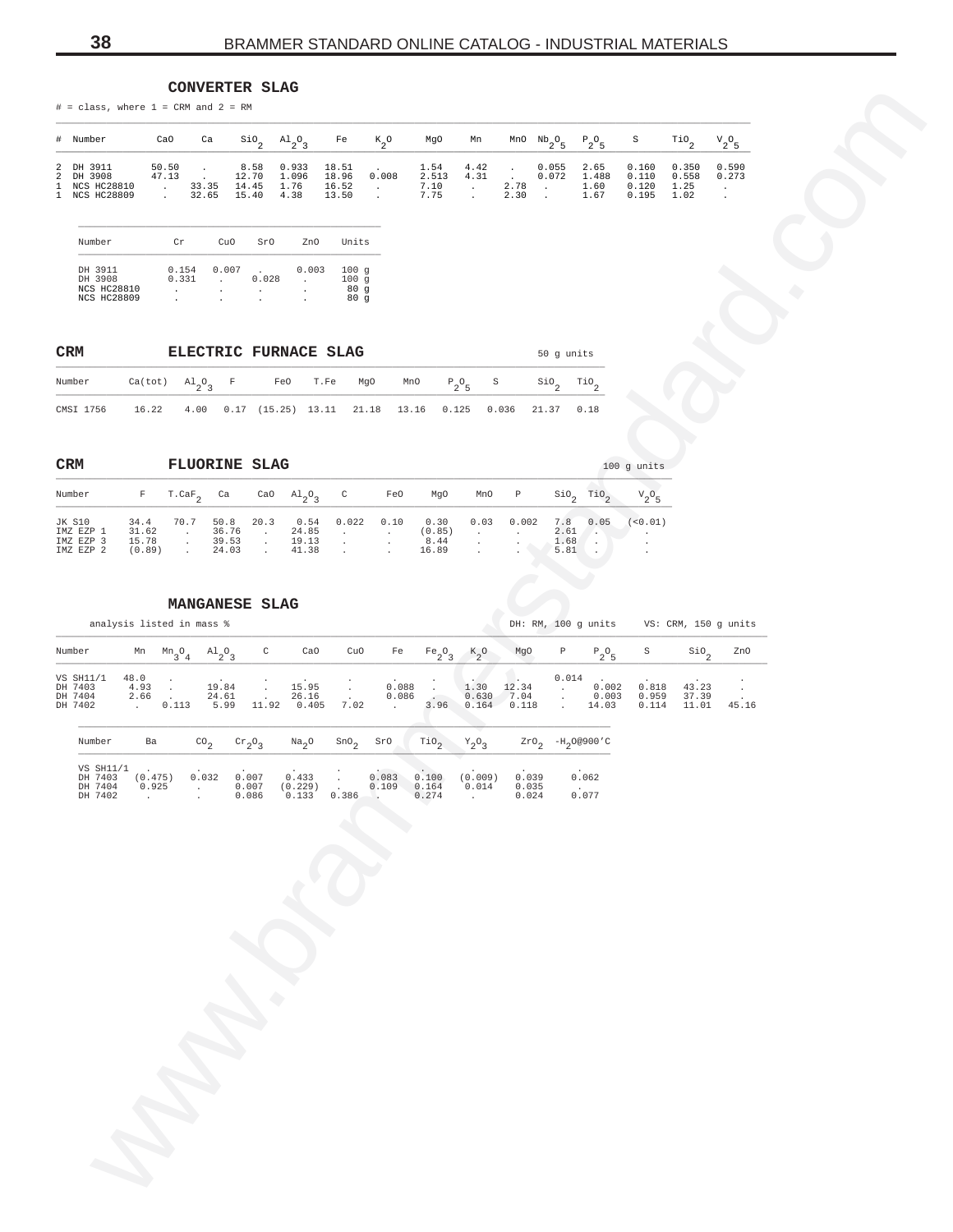<span id="page-38-0"></span>

| <b>CRM</b>             |                   | PHOSPHATE SLAG               |                |              |              |
|------------------------|-------------------|------------------------------|----------------|--------------|--------------|
| Number                 | total<br>$P_2O_5$ | citric acid sol.<br>$P_2O_5$ | CaO            | SiO          | Units        |
| BAM 826-1<br>BAM 827-1 | 14.65<br>20.70    | 10.73<br>18.79               | 46.48<br>47.38 | 8.96<br>6.21 | 100g<br>100g |

| <b>CRM</b> | <b>SLAG</b> |
|------------|-------------|
|            |             |

| Number                                                                        |                                   | total<br>$P_2O_5$                         |                                                          | citric acid sol.                                                        | $P_2O_5$                                                |                                      | CaO                                             |                                                                                       | $\mathsf{SiO}_2$                        |                                             | Units                                     |                                                |                                                        |                          |                       |                         |                                 |                                            |                                            |
|-------------------------------------------------------------------------------|-----------------------------------|-------------------------------------------|----------------------------------------------------------|-------------------------------------------------------------------------|---------------------------------------------------------|--------------------------------------|-------------------------------------------------|---------------------------------------------------------------------------------------|-----------------------------------------|---------------------------------------------|-------------------------------------------|------------------------------------------------|--------------------------------------------------------|--------------------------|-----------------------|-------------------------|---------------------------------|--------------------------------------------|--------------------------------------------|
| BAM 826-1<br>BAM 827-1                                                        |                                   | 14.65<br>20.70                            |                                                          |                                                                         | 10.73<br>18.79                                          |                                      | 46.48<br>47.38                                  |                                                                                       | 8.96<br>6.21                            |                                             | 100g<br>100g                              |                                                |                                                        |                          |                       |                         |                                 |                                            |                                            |
| CRM<br>analysis listed in mass %                                              |                                   | <b>SLAG</b>                               |                                                          |                                                                         |                                                         |                                      |                                                 |                                                                                       |                                         |                                             |                                           |                                                |                                                        |                          |                       |                         |                                 |                                            |                                            |
| Number                                                                        | $\mathrm{Al}_{2}\mathrm{O}_{3}$ C |                                           | Ca                                                       | CaO                                                                     | $-$ F $\,$                                              | Fe                                   | FeO                                             | $K_2O$                                                                                | MgO                                     | Mn                                          | MnO                                       | Na <sub>2</sub> O                              | $\,$ P                                                 | $P_2O_5$                 | S                     | $\sin_2$                | $\text{rio}_2$                  | $V_2O_5$                                   | Units                                      |
| NCS HC18809<br>NCS HC28808<br>NCS HC28806                                     | 21.94<br>18.05<br>16.92           | $\sim$<br>$\sim$<br>$\sim$                | 35.21<br>$\sim 100$ km s $^{-1}$<br>$\ddot{\phantom{a}}$ | 35.71<br>37.53                                                          | $\cdot$<br>$\Box$<br>$\sim$                             | 0.30<br>0.48<br>0.211                | 0.55<br>0.35                                    | 0.42<br>0.46                                                                          | 6.55<br>10.92<br>10.80                  | $\blacksquare$<br>$\blacksquare$<br>$\cdot$ | 0.18<br>0.542<br>0.414                    | 0.36<br>0.39                                   | $\cdot$<br>$\bullet$<br>$\mathcal{L}$                  | 0.024<br>0.027<br>0.013  | 0.69<br>0.885<br>1.15 | 16.50<br>29.62<br>30.36 | 1.03<br>0.753<br>0.762          | $\ddot{\phantom{0}}$<br>$\cdot$            | 100g<br>50 <sub>g</sub><br>50 <sub>g</sub> |
| NCS HC18807<br>NCS HC18806<br>NCS HC25801                                     | 16.48<br>14.11<br>4.91            | $\sim$<br>$\sim$<br>$\sim$ $\sim$         | $\cdot$<br>$\cdot$<br>$\cdot$                            | 35.77<br>38.84<br>7.79                                                  | $\Box$<br>$\sim$<br>$\sim$                              | 1.10<br>0.60<br>1.77                 | $\cdot$<br>$\cdot$<br>$\cdot$                   | $\cdot$<br>$\cdot$<br>$\cdot$                                                         | 8.77<br>8.45<br>3.99                    | $\cdot$<br>$\cdot$<br>35.31                 | 0.74<br>0.30<br>$\sim$ $-$                | $\cdot$<br>$\cdot$<br>$\cdot$                  | $\ddot{\phantom{a}}$<br>$\ddot{\phantom{a}}$<br>0.0056 | 0.009<br>0.008<br>$\sim$ | 0.90<br>1.13<br>0.66  | 33.04<br>32.75<br>33.47 | 0.73<br>2.63<br>$\sim$          | $\ddot{\phantom{0}}$<br>$\cdot$            | 100g<br>100g<br>50g                        |
| NCS HC28807<br><b>NCS HC18808</b><br>NCS HC15804                              | 3.67                              | $\sim 10^{-1}$<br>$1.25$ .                | 32.32<br>24.10<br>$0.014$ .                              | $\sim 100$<br>$\sim 100$ km s $^{-1}$<br>$\sim$                         | 0.76<br>$\sim 100$ km s $^{-1}$<br>$\ddot{\phantom{a}}$ | 13.54<br>25.55<br>0.22               | 10.44<br>$\sim 100$ km s $^{-1}$<br>$\sim$      | 0.033<br><b>Carl Corp.</b><br>$\cdot$                                                 | 7.27<br>11.66<br>$\sim$                 | $\cdot$<br>$\sim$<br>44.42                  | 4.06<br>3.34<br>$\sim 10^{-11}$           | 0.057<br>$\sim$<br>$\mathcal{L}^{\mathcal{L}}$ | $\sim$<br>0.0032                                       | 1.72<br>2.00<br>$\sim$   | 0.134<br>0.13<br>0.32 | 14.54<br>13.44<br>25.16 | 1.13<br>2.22<br><b>Contract</b> | $\cdot$<br>$\cdot$<br>$\ddot{\phantom{a}}$ | 50 <sub>g</sub><br>100g<br>100g            |
| $\mathtt{CRM}$                                                                |                                   |                                           | TIN SLAG                                                 |                                                                         |                                                         |                                      |                                                 |                                                                                       |                                         |                                             |                                           |                                                |                                                        |                          |                       |                         |                                 |                                            |                                            |
| Number                                                                        | Sn                                |                                           | $\mathrm{^{Al}_{2}O_{3}}$                                | CaO                                                                     | FeO                                                     |                                      | $\mathsf{Sio}_2$                                | Units                                                                                 |                                         |                                             |                                           |                                                |                                                        |                          |                       |                         |                                 |                                            |                                            |
| <b>NCS HC35801</b><br>NCS HC35802                                             | 11.96<br>2.32                     |                                           | 7.36<br>9.32                                             | 4.12<br>19.76                                                           | 46.18<br>22.22                                          |                                      | 19.61<br>37.49                                  | 70 g<br>70g                                                                           |                                         |                                             |                                           |                                                |                                                        |                          |                       |                         |                                 |                                            |                                            |
| CRM                                                                           |                                   |                                           |                                                          | <b>TITANIUM SLAG</b>                                                    |                                                         |                                      |                                                 |                                                                                       |                                         | 100 g units                                 |                                           |                                                |                                                        |                          |                       |                         |                                 |                                            |                                            |
| Number                                                                        |                                   |                                           |                                                          | $\text{TiO}_2$ $\text{Al}_2\text{O}_3$ CaO $\text{Cr}_2\text{O}_3$ T.Fe |                                                         |                                      | MgO                                             | MnO                                                                                   | $\rm S$                                 |                                             | $\sin^2 2$ $V_2O_5$                       |                                                |                                                        |                          |                       |                         |                                 |                                            |                                            |
| NCS HC19815<br>DSZU 123.23-95<br>DSZU 123.24-01<br>NCS HC19814<br>NCS HC19813 |                                   | 94.69<br>85.21<br>85.19<br>84.94<br>77.66 | 2.62<br>3.40<br>3.28<br>3.04<br>2.64                     | 0.287<br>0.76<br>$\sim 10^{-10}$<br>1.83<br>1.52                        | 1.12<br>0.76<br>$\sim 100$ km s $^{-1}$<br>$\sim 10$    | 1.02<br>3.29<br>3.69<br>1.08<br>6.43 | 2.67<br>0.60<br>$\sim 10^{-11}$<br>7.27<br>5.28 | 1.21<br>$\ensuremath{0}$ . $\ensuremath{9} \, \ensuremath{4}$<br>0.85<br>0.74<br>1.08 | 0.166<br>0.16<br>0.12<br>0.247<br>0.118 | 1.92<br>2.50<br>2.88<br>4.13<br>5.50        | 0.30<br>0.31<br>$\sim$<br>$\rightarrow$ . |                                                |                                                        |                          |                       |                         |                                 |                                            |                                            |
|                                                                               |                                   |                                           |                                                          |                                                                         |                                                         |                                      |                                                 |                                                                                       |                                         |                                             |                                           |                                                |                                                        |                          |                       |                         |                                 |                                            |                                            |
|                                                                               |                                   |                                           |                                                          |                                                                         |                                                         |                                      |                                                 |                                                                                       |                                         |                                             |                                           |                                                |                                                        |                          |                       |                         |                                 |                                            |                                            |
|                                                                               |                                   |                                           |                                                          |                                                                         |                                                         |                                      |                                                 |                                                                                       |                                         |                                             |                                           |                                                |                                                        |                          |                       |                         |                                 |                                            |                                            |
|                                                                               |                                   |                                           |                                                          |                                                                         |                                                         |                                      |                                                 |                                                                                       |                                         |                                             |                                           |                                                |                                                        |                          |                       |                         |                                 |                                            |                                            |
|                                                                               |                                   |                                           |                                                          |                                                                         |                                                         |                                      |                                                 |                                                                                       |                                         |                                             |                                           |                                                |                                                        |                          |                       |                         |                                 |                                            |                                            |
|                                                                               |                                   |                                           |                                                          |                                                                         |                                                         |                                      |                                                 |                                                                                       |                                         |                                             |                                           |                                                |                                                        |                          |                       |                         |                                 |                                            |                                            |
|                                                                               |                                   |                                           |                                                          |                                                                         |                                                         |                                      |                                                 |                                                                                       |                                         |                                             |                                           |                                                |                                                        |                          |                       |                         |                                 |                                            |                                            |
|                                                                               | N N                               |                                           |                                                          |                                                                         |                                                         |                                      |                                                 |                                                                                       |                                         |                                             |                                           |                                                |                                                        |                          |                       |                         |                                 |                                            |                                            |
|                                                                               |                                   |                                           |                                                          |                                                                         |                                                         |                                      |                                                 |                                                                                       |                                         |                                             |                                           |                                                |                                                        |                          |                       |                         |                                 |                                            |                                            |
|                                                                               |                                   |                                           |                                                          |                                                                         |                                                         |                                      |                                                 |                                                                                       |                                         |                                             |                                           |                                                |                                                        |                          |                       |                         |                                 |                                            |                                            |

#### $\texttt{CRM}$ **CRM TIN SLAG**

| Number             | Sn    | $A1_{0}$ | CaO   | FeO   | SiO.  | Units |
|--------------------|-------|----------|-------|-------|-------|-------|
| <b>NCS HC35801</b> | 11.96 | 7.36     | 4.12  | 46.18 | 19.61 | 70 a  |
| <b>NCS HC35802</b> | 2.32  | 9.32     | 19.76 | 22.22 | 37.49 | 70 α  |

#### **CRM TITANIUM SLAG** 100 g units \_\_\_\_\_\_\_\_\_\_\_\_\_\_\_\_\_\_\_\_\_\_\_\_\_\_\_\_\_\_\_\_\_\_\_\_\_\_\_\_\_\_\_\_\_\_\_\_\_\_\_\_\_\_\_\_\_\_\_\_\_\_\_\_\_\_\_\_\_\_\_\_\_\_\_\_\_\_\_\_\_\_\_\_\_\_\_\_

| <b>NCS HC19815</b> | 94.69 | 2.62 | 0.287 |      | 1.02 | 2.67 | 1.21 | 0.166 | 1.92  |      |
|--------------------|-------|------|-------|------|------|------|------|-------|-------|------|
| DSZU 123.23-95     | 85.21 | 3.40 | 0.76  | 1.12 | 3.29 | 0.60 | 0.94 | 0.16  | 2.50  | 0.30 |
| DSZU 123.24-01     | 85.19 | 3.28 |       | 0.76 | 3.69 |      | 0.85 | 0.12  | 2.88  | 0.31 |
| <b>NCS HC19814</b> | 84.94 | 3.04 | 1.83  |      | 1.08 | 7.27 | 0.74 | 0.247 | 4 1 3 |      |
| <b>NCS HC19813</b> | 77.66 | 2.64 | 1.52  |      | 6.43 | 5.28 | 1.08 | 0.118 | 5.50  |      |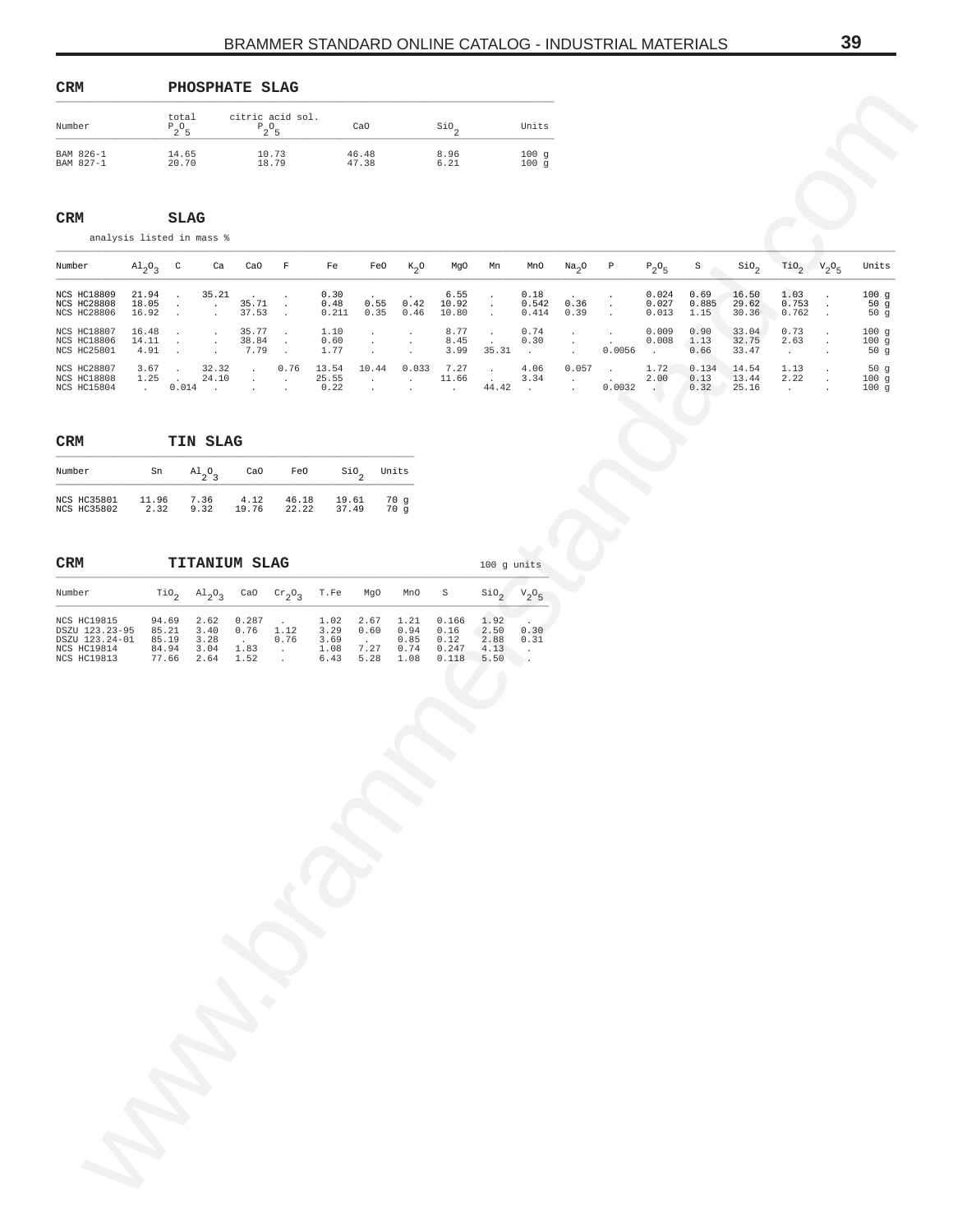<span id="page-39-0"></span>

| RM                            |                                   |                                                       | <b>TUNDISH SLAG</b>                    |                         |                         |                                |                                |                                 |                                         |                             |                                        |                           |                            |                                        |                         |
|-------------------------------|-----------------------------------|-------------------------------------------------------|----------------------------------------|-------------------------|-------------------------|--------------------------------|--------------------------------|---------------------------------|-----------------------------------------|-----------------------------|----------------------------------------|---------------------------|----------------------------|----------------------------------------|-------------------------|
|                               | typical analysis listed in mass % |                                                       |                                        |                         |                         |                                |                                |                                 |                                         |                             |                                        |                           |                            |                                        | $100$ g units           |
| Number                        | CaO                               | $\sin \theta_2$                                       | MgO                                    | $A1_{2}O_3$             | $^{CO}$ <sub>2</sub>    | Fe <sub>2</sub> O <sub>3</sub> | $k_{2}^{\circ}$                | MnO                             | $Mn_{3}O_{4}$                           | $\frac{Na}{2}$ <sup>0</sup> | $P_2O_5$                               | S                         | SO <sub>3</sub>            | $\mathcal{I}^{10}$                     | $-H_2^{\ 0\ 900'C}$     |
| DH 6604<br>DH 6606<br>DH 6605 | 1.609<br>1.37<br>$\sim$           | 24.75<br>27.46<br>$\cdot$                             | 64.45<br>62.63<br>$\overline{a}$       | 1.884<br>1.30<br>$\sim$ | 0.35<br>0.16<br>0.40179 | 4.62<br>4.93<br>$\sim$         | 0.089<br>0.070<br>$\mathbf{r}$ | $\sim$<br>0.093<br>$\mathbf{r}$ | 0.098<br>$\sim$<br>$\ddot{\phantom{a}}$ | 0.516<br>$\sim$<br>0.347    | 0.084<br>0.055<br>$\ddot{\phantom{a}}$ | $\sim$ 100 $\pm$<br>0.022 | 0.026<br>$\sim$<br>$\cdot$ | 0.141<br>0.103<br>$\ddot{\phantom{0}}$ | 1.02<br>1.15<br>1.15451 |
| Number                        |                                   | C Tot                                                 | $\mathrm{cr}_{2}\mathrm{O}_{3}$<br>NiO |                         |                         |                                |                                |                                 |                                         |                             |                                        |                           |                            |                                        |                         |
| DH 6604<br>DH 6606<br>DH 6605 | $\sim$<br>$\cdot$                 | 0.471<br>$\ddot{\phantom{0}}$<br>$\ddot{\phantom{1}}$ | 0.255<br>0.165<br>$\cdot$<br>$\cdot$   |                         |                         |                                |                                |                                 |                                         |                             |                                        |                           |                            |                                        |                         |

### **VACUUM SLAG**

| Number                                                             | $\mathrm{Al}_3\mathrm{O}_2$ CaO Cr Cr <sub>3</sub> O <sub>2</sub> Fe K <sub>3</sub> O MgO |  |  |  | $Nb_2O_E$ |                                                                                                                                                                                                                                                                                                                                                                                                                 |  |  | Si02 Sr0 Ti0 <sub>2</sub> $V_2O_F$ Zr0 <sub>2</sub> |  |
|--------------------------------------------------------------------|-------------------------------------------------------------------------------------------|--|--|--|-----------|-----------------------------------------------------------------------------------------------------------------------------------------------------------------------------------------------------------------------------------------------------------------------------------------------------------------------------------------------------------------------------------------------------------------|--|--|-----------------------------------------------------|--|
| 2 DH 5121<br>2 DH 5120<br>1 NCS HC19818<br>1 NCS HC19817 3.84 1.96 | 20.33 52.90 .                                                                             |  |  |  |           | 23.56 51.14 0.039 . 1.27 0.011 11.98 Mm: 0.769 0.109 P <sub>o</sub> o <sub>c</sub> : 0.028 0.369 7.63 0.031 0.869 0.012 0.232<br>$20.33$ 52.90 . 0.039 1.55 0.011 11.68 Mm: 1.27 0.202 $P_2^{20.5}$ : 0.039 0.281 8.13 0.032 1.28 0.016 0.230<br>4.05 1.57 . 3.03 28.96 . 3.28 Mm0: 7.80 . $P_2^{20.5}$ : 0.037 0.053 15.93 . 11.53 17.69 .<br>2.40 30.48 . 3.34 MmO: 6.87 . P: 0.054 0.054 16.90 . 10.87 16.18 |  |  |                                                     |  |

| <b>CRM</b>                                                                                                                                    |  | VANADIUM SLAG |  |  |  |  |
|-----------------------------------------------------------------------------------------------------------------------------------------------|--|---------------|--|--|--|--|
| Number $\text{Al}_2\text{O}_3$ CaO $\text{Cr}_2\text{O}_3$ Fe MgO MnO P SiO <sub>2</sub> TiO <sub>2</sub> V <sub>2</sub> O <sub>5</sub> Units |  |               |  |  |  |  |
| VS SH9/3 1.76 1.61 3.32 28.9 3.53 9.73 0.015 16.63 7.39 22.2 150 g                                                                            |  |               |  |  |  |  |

|                                                                                                                   | typical analysis listed in mass %                                                                                         |                                        |                                |                                  |                                             |                                                                                               |                                                 |                                                                |                               |                                                         |                                                                     |                                                                                                                                                                         |                               |                                                                                 |                                                                                                             | 100 g units                                                                |                                            |                                                                                                         |                                      |
|-------------------------------------------------------------------------------------------------------------------|---------------------------------------------------------------------------------------------------------------------------|----------------------------------------|--------------------------------|----------------------------------|---------------------------------------------|-----------------------------------------------------------------------------------------------|-------------------------------------------------|----------------------------------------------------------------|-------------------------------|---------------------------------------------------------|---------------------------------------------------------------------|-------------------------------------------------------------------------------------------------------------------------------------------------------------------------|-------------------------------|---------------------------------------------------------------------------------|-------------------------------------------------------------------------------------------------------------|----------------------------------------------------------------------------|--------------------------------------------|---------------------------------------------------------------------------------------------------------|--------------------------------------|
| Number                                                                                                            | CaO                                                                                                                       | $\frac{\text{SiO}}{2}$                 |                                | MgO                              | $A1_{2}O_{3}$                               | $^{CO}$ <sub>2</sub>                                                                          | $Fe_2O_3$                                       | $K_2^o$                                                        | MnO                           | $Mn_{3}O_{4}$                                           | $\frac{Na}{2}$ <sup>O</sup>                                         | $P_2O_5$                                                                                                                                                                | S                             | SO <sub>3</sub>                                                                 | $\mathbb{T}^{i}$ <sup>2</sup>                                                                               | $-H_2^{\ 0\ 900 C}$                                                        |                                            |                                                                                                         |                                      |
| DH 6604<br>DH 6606<br>DH 6605                                                                                     | 1.609<br>1.37                                                                                                             | 24.75<br>27.46<br>$\ddot{\phantom{a}}$ |                                | 64.45<br>62.63<br>$\Delta$       | 1.884<br>1.30<br>$\ddot{\phantom{a}}$       | 0.35<br>0.16<br>$0.40179$ .                                                                   | 4.62<br>4.93                                    | 0.089<br>0.070                                                 | 0.093<br>$\ddot{\phantom{a}}$ | 0.098<br>$\cdot$                                        | 0.516<br>$\sim$<br>0.347                                            | 0.084<br>0.055<br>$\cdot$                                                                                                                                               | 0.022<br>$\ddot{\phantom{a}}$ | 0.026<br>$\sim$                                                                 | 0.141<br>0.103<br>$\ddot{\phantom{a}}$                                                                      | 1.02<br>1.15                                                               | 1.15451                                    |                                                                                                         |                                      |
| Number                                                                                                            | C Tot                                                                                                                     |                                        | $\mathrm{cr}_2\mathrm{O}_3$    | NiO                              |                                             |                                                                                               |                                                 |                                                                |                               |                                                         |                                                                     |                                                                                                                                                                         |                               |                                                                                 |                                                                                                             |                                                                            |                                            |                                                                                                         |                                      |
| DH 6604<br>DH 6606<br>DH 6605                                                                                     | 0.471                                                                                                                     |                                        | 0.255                          | 0.165                            |                                             |                                                                                               |                                                 |                                                                |                               |                                                         |                                                                     |                                                                                                                                                                         |                               |                                                                                 |                                                                                                             |                                                                            |                                            |                                                                                                         |                                      |
|                                                                                                                   | $\#$ = class, where $1$ = CRM and $2$ = RM                                                                                |                                        |                                | VACUUM SLAG                      |                                             |                                                                                               |                                                 |                                                                |                               |                                                         |                                                                     |                                                                                                                                                                         |                               |                                                                                 |                                                                                                             |                                                                            |                                            | 100 g units                                                                                             |                                      |
| Number                                                                                                            | $A1_{2}O_{3}$                                                                                                             |                                        | CaO                            | Cr                               | $\mathrm{Cr}_2\mathrm{O}_3$                 | Fe                                                                                            | $K_2O$                                          | MgO                                                            |                               |                                                         | $Nb_2O_5$                                                           |                                                                                                                                                                         |                               | S                                                                               | Si02                                                                                                        | SrO                                                                        | TiO,                                       | $V_2O_5$                                                                                                | 2r0 <sub>2</sub>                     |
| 2 DH 5121<br>2 DH 5120<br>1 NCS HC19818<br>1 NCS HC19817                                                          | 20.33                                                                                                                     | 23.56<br>4.05<br>3.84                  | 51.14<br>52.90<br>1.57<br>1.96 | 0.039<br>$\sim$                  | 0.039<br>3.03<br>2.40                       | 1.27<br>1.55<br>28.96<br>30.48                                                                | 0.011<br>0.011<br>$\sim 10^{-11}$               | 11.98<br>11.68<br>3.28<br>3.34                                 | MnO: 7.80<br>MnO: 6.87        | Mn: 0.769<br>Mn: 1.27                                   | 0.109<br>0.202<br>$\sim$                                            | $\begin{array}{c} \mathbb{P}_2\mathbb{O}_5\!:\!\!\!\!\!\!&0.028\\ \mathbb{P}_2^2\mathbb{O}_5^5\!:\!\!\!\!\!\!&0.039\\ 2\cdot\!\!\!\!\!\!\!\!\!\!\!\!&0.037 \end{array}$ | P: 0.054                      | 0.369<br>0.281<br>0.053<br>0.054                                                | 7.63<br>8.13<br>15.93<br>16.90                                                                              | 0.031<br>0.032<br>$\sim$                                                   | 0.869<br>1.28<br>11.53<br>10.87            | 0.012<br>0.016<br>17.69<br>16.18                                                                        | 0.232<br>0.230<br>$\cdot$<br>$\cdot$ |
| CRM                                                                                                               |                                                                                                                           |                                        |                                | VANADIUM SLAG                    |                                             |                                                                                               |                                                 |                                                                |                               |                                                         |                                                                     |                                                                                                                                                                         |                               |                                                                                 |                                                                                                             |                                                                            |                                            |                                                                                                         |                                      |
| Number                                                                                                            | $A1_{2}O_{3}$                                                                                                             | CaO                                    | $\mathrm{Cr}_2\mathrm{O}_3$    | Fe                               | MgO                                         | MnO                                                                                           | Р                                               | $\mathop{\rm SiO}\nolimits_2$                                  | $\text{rio}_2$                | $V_2O_5$                                                | Units                                                               |                                                                                                                                                                         |                               |                                                                                 |                                                                                                             |                                                                            |                                            |                                                                                                         |                                      |
| $VS$ SH9/3                                                                                                        | 1.76                                                                                                                      | 1.61                                   | 3.32                           | 28.9                             | 3.53                                        | 9.73                                                                                          | 0.015                                           | 16.63                                                          | 7.39                          | 22.2                                                    | 150g                                                                |                                                                                                                                                                         |                               |                                                                                 |                                                                                                             |                                                                            |                                            |                                                                                                         |                                      |
| Number<br>SRM 2782<br><b>BCR 146R</b><br><b>BCR 145R</b><br>SRM 2781<br><b>IRNT WT-M</b><br>BCR 143R<br>ERM-CC144 | industrial<br>industrial<br>mixed<br>domestic<br>IRNT WT-L * water treatment<br>water treatment<br>amended soil<br>sewage | Type                                   |                                | Ag<br>30.6<br>98<br>11.9<br>40.4 | Al%<br>1.37<br>1.6<br>3.03<br>2.61<br>(1.9) | analysis listed in mg/kg except % which is mass %<br>As<br>166<br>7.82<br>8.87<br>9.84<br>7.7 | Ba<br>254<br>$\ddot{\phantom{a}}$<br>781<br>787 | Be<br>3.73<br>72                                               | Вi<br>3.73                    | Ca <sup>8</sup><br>0.67<br>3.9<br>8.80<br>5.15<br>(3.1) | Cd<br>4.17<br>18.8<br>3.50<br>12.78<br>1.97<br>11.9<br>71.8<br>14.5 | Ce<br>1240                                                                                                                                                              | C1                            | Co<br>66.3<br><del>7.39</del><br>5.61<br>$\cdot$<br>6.77<br>8.20<br>12.3<br>6.5 | ERM: 30 g SRM 2781: 40 g SRM 2782: 70 g<br>Cr<br>109<br>196<br>(313)<br>202<br>79.0<br>-939<br>(577)<br>168 | Cu<br>2594<br>838<br>696<br>627.4<br>136<br><del>959</del><br>130.6<br>348 | Fe%<br>26.9<br>2.8<br>1.70<br>1.74<br>3.29 | all others: 40 g units<br>Ga<br>Ηg<br>35<br>1.10<br>8.62<br>2.01<br>3.64<br>4.25<br>14.3<br>1.10<br>5.9 | In<br>238<br>÷                       |
| continued                                                                                                         |                                                                                                                           | SRM 2782                               | also                           | contains                         | (2.1%                                       | Carbon and                                                                                    |                                                 | trace informational values for Au, Eu, Hf, Rb, Sc, Sm, Ta, Tb, |                               |                                                         |                                                                     |                                                                                                                                                                         |                               |                                                                                 |                                                                                                             |                                                                            | Th, U, Y, and Yb.                          |                                                                                                         |                                      |
| Number                                                                                                            | K%                                                                                                                        |                                        | La Li                          | Mg%                              | Mn                                          | Mo                                                                                            | Ν%                                              | Na <sup>8</sup>                                                | Νi                            | $\mathbb{P}\,$                                          | Pb                                                                  | S%                                                                                                                                                                      | Sb                            | Se                                                                              | Se                                                                                                          | ${\rm Sn}$                                                                 | Sr<br>Тi                                   | V                                                                                                       | Zn                                   |
|                                                                                                                   |                                                                                                                           |                                        | $0.32$ 58.1 (5.0)              | 0.26                             | (300)<br>324<br>156                         | 10.07                                                                                         |                                                 | 1.30                                                           | 154.1<br>69.7<br>247          | 0.50                                                    | 574<br>609<br>286                                                   | (0.2)                                                                                                                                                                   |                               | $(2.0)$ 0.44 $(20.3)$                                                           |                                                                                                             | $\sim$                                                                     | 0.0880                                     | 80                                                                                                      | 1254<br>3061<br>2122                 |
| SRM 2782<br><b>BCR 146R</b><br><b>BCR 145R</b>                                                                    |                                                                                                                           |                                        |                                | 0.59<br>0.781                    | $\cdot$<br>390                              | 46.7                                                                                          | 4.78                                            | 0.21<br>(0.414)                                                | 80.2<br>32.0                  | 2.42<br>0.881<br>1.58                                   | 202.1<br>122<br>841                                                 | $\cdot$<br>1.02<br>1.03                                                                                                                                                 | 17.8<br>12.7                  | 16.0<br>$\cdot$                                                                 | $5.1\,$<br>$\cdot$                                                                                          | 20.3                                                                       | 0.32<br>170<br>last<br>160                 | 41.3<br>34.2                                                                                            | 1273<br>1310<br>3080                 |
| SRM 2781<br>IRNT WT-M<br><b>BCR 143R</b>                                                                          | 0.49<br>IRNT WT-L * (0.695)<br>0.589                                                                                      | $\ddot{\phantom{a}}$                   |                                | 0.613                            | 942<br>(904)                                |                                                                                               |                                                 | (0.303)                                                        | 240<br>299                    |                                                         | 179.7                                                               |                                                                                                                                                                         |                               | (0.6)                                                                           |                                                                                                             |                                                                            |                                            |                                                                                                         | 1055                                 |

| -------                | <u>.</u> | ---- | 1 J . V / | .     | $\cup$ $\cup$ $\cup$ | <b>LV.VI</b> |      | ----    | ----- | <u>.</u>                    | - - -       | , <del>.</del> ,  | 12.VI                         | .          | , |             |     | <u>.</u> | <u>UU</u> | ---- |
|------------------------|----------|------|-----------|-------|----------------------|--------------|------|---------|-------|-----------------------------|-------------|-------------------|-------------------------------|------------|---|-------------|-----|----------|-----------|------|
| <b>BCR 146R</b>        |          |      |           |       | 324                  |              |      |         | 69.7  |                             | 609         |                   |                               |            |   |             |     |          |           | 3061 |
|                        |          |      |           |       |                      |              |      |         |       |                             |             |                   |                               |            |   |             |     |          |           |      |
| <b>BCR 145R</b>        |          |      |           |       | 156                  |              |      |         | 247   |                             | 286         |                   |                               |            |   |             |     |          |           | 2122 |
| SRM 2781               | 0.49     |      |           | 0.59  |                      | 46.7         | 4.78 | 0.21    | 80.2  | 2.42                        | 202.1       |                   |                               | 16.0       |   |             |     | 0.32     |           | 1273 |
| IRNT WT-L * (0.695)    |          |      |           | 0.781 | 390                  |              |      | (0.414) |       | 0.881                       | 122         | 1.02              | 17.8                          |            |   |             | ⊥70 | last     |           | 1310 |
| TRNT WT-M <sup>*</sup> | 0.589    |      |           | 0.613 | 942                  |              |      | (0.303) | 240   | $ \Gamma$ $\Omega$<br>1. JO | 0.41<br>竹生士 | $\bigcap$<br>I.US | 10 <sub>7</sub><br><b>IZ.</b> |            |   | 20.3        | 160 |          | 34.2      | 3080 |
| <b>BCR 143R</b>        |          |      |           |       | 904)                 |              |      |         | 299   |                             | 179.7       |                   |                               | (0.6)      |   |             |     |          |           | 1055 |
| ERM-CC144              | 0.291    |      |           | 0.38  | 352                  |              |      | (0.18)  | 91    |                             | 157         |                   |                               | P205:3.8%) |   | (Si02:7.3%) |     | (0.15)   |           | 980  |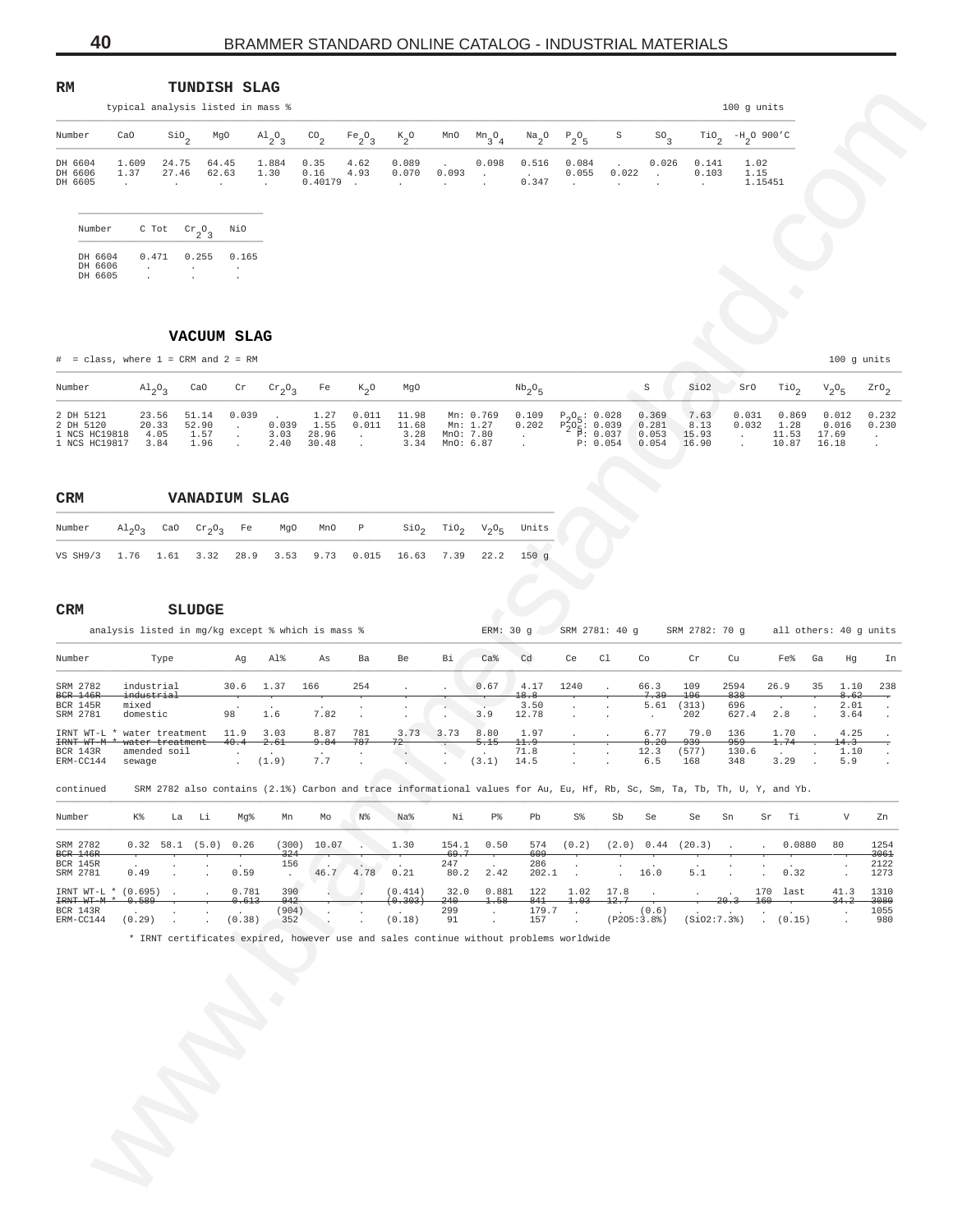<span id="page-40-0"></span>

| $\mathbf{RM}$ |                           | $\texttt{SODA}$ $\texttt{ASH}$ |               |                               |
|---------------|---------------------------|--------------------------------|---------------|-------------------------------|
|               | analysis listed in mass % |                                |               | $100~\mathrm{g}$ units        |
| Number        | $Na_2CO_3$                | $_{\rm NaCl}$                  | $\rm Fe_2O_3$ | $\mathrm{Na_{2}SO_{4}}$       |
| BCS 526       | 99.74                     | 0.126                          | 0.0005        | $\textbf{0}$ . $\textbf{008}$ |
|               |                           |                                |               |                               |
|               |                           |                                |               |                               |
|               |                           |                                |               |                               |
|               |                           |                                |               |                               |
|               |                           |                                |               |                               |
|               |                           |                                |               |                               |
|               |                           |                                |               |                               |
|               |                           |                                |               |                               |
|               |                           |                                |               |                               |
|               |                           |                                |               |                               |
|               |                           |                                |               |                               |
|               |                           |                                |               |                               |
|               |                           |                                |               |                               |
|               |                           |                                |               |                               |
|               |                           |                                |               |                               |
|               |                           |                                |               |                               |
|               |                           |                                |               |                               |
|               |                           |                                |               |                               |
|               |                           |                                |               |                               |
|               |                           |                                |               |                               |
|               |                           |                                |               |                               |
|               |                           |                                |               |                               |
|               |                           |                                |               |                               |
|               |                           |                                |               |                               |
|               |                           |                                |               | $\sum_{i=1}^{n}$              |
|               |                           |                                |               |                               |
|               |                           |                                |               |                               |
|               |                           |                                |               |                               |
|               |                           |                                |               |                               |
|               |                           |                                |               |                               |
|               |                           |                                |               |                               |
|               |                           |                                | C. Change     |                               |
|               |                           |                                |               |                               |
|               |                           |                                |               |                               |
|               |                           |                                |               |                               |
|               |                           |                                |               |                               |
|               |                           |                                |               |                               |
|               |                           |                                |               |                               |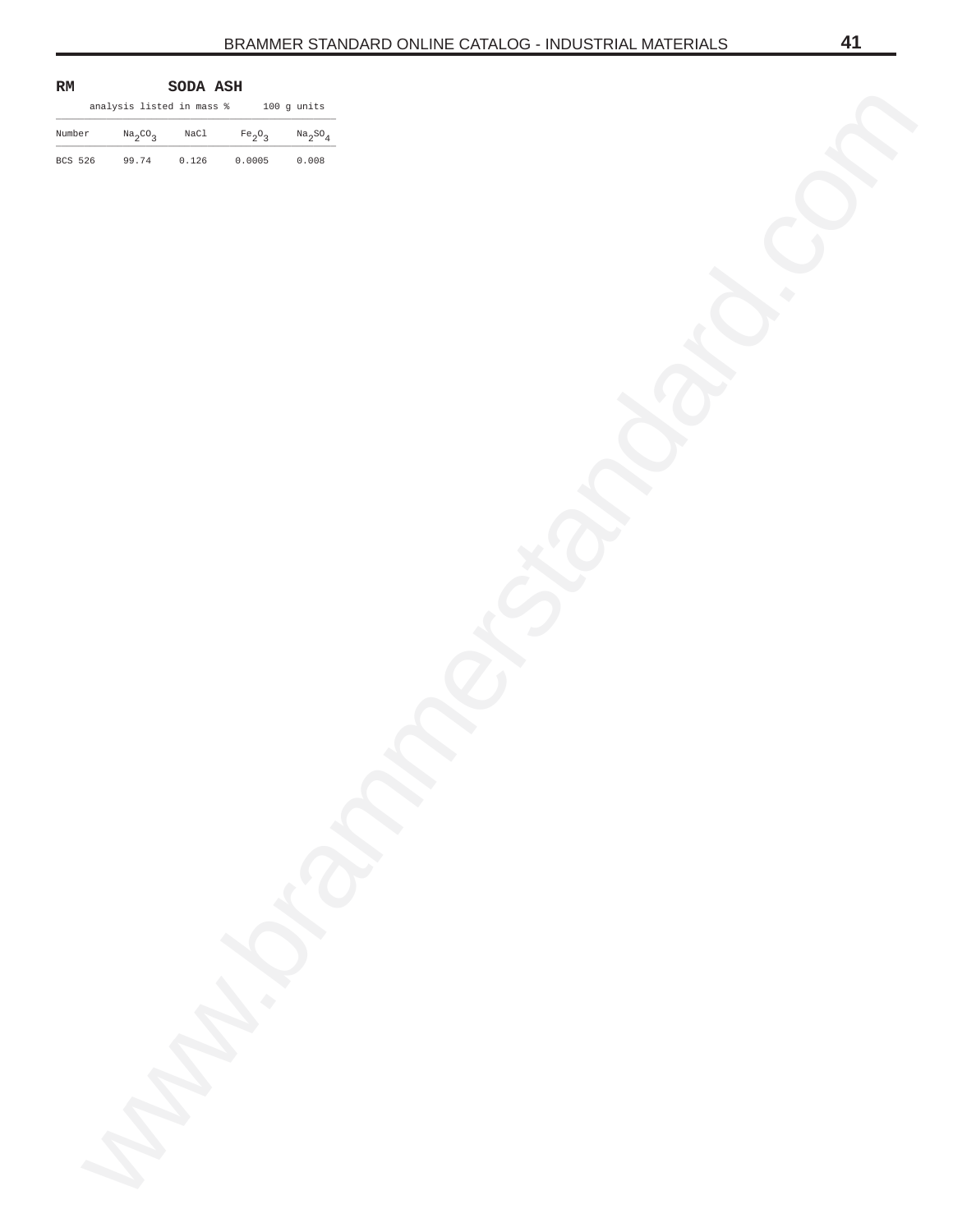| <b>CRM</b>           |                  |              | SURFACE AREA      |              | data listed in $m^2/q$                             |
|----------------------|------------------|--------------|-------------------|--------------|----------------------------------------------------|
| Number               | Multipoint $+/-$ |              | Single Point $+/$ |              | Units                                              |
| SRM 2206<br>SRM 1900 | 10.99<br>2.85    | 0.68<br>0.09 | 10.73<br>2.79     | 0.68<br>0.07 | 5 q qranulated qlass<br>4 q silicon nitride powder |

### **CRM TENSILE CREEP**

| Number  | Creep Rate at 400 h           | Time to 2% Strain | Time to 4% Strain | Units                   |
|---------|-------------------------------|-------------------|-------------------|-------------------------|
| BCR 425 | $72 \times 10^{-6}h^{-1}$ ± 5 | $278 h + 16$      | 557 h $\pm$ 30    | 3 rods 14 mm Ø x 150 mm |

| CRM | TENSILE STRENGTH and HARDNESS |  |
|-----|-------------------------------|--|
|     |                               |  |

| ⊂™π                                                         | SURFACE AREA                                                            |                                                                                                                 |                                                                          | data listed in $m^2/g$                                              |                                                |                                                        |                                                             |                                                                    |
|-------------------------------------------------------------|-------------------------------------------------------------------------|-----------------------------------------------------------------------------------------------------------------|--------------------------------------------------------------------------|---------------------------------------------------------------------|------------------------------------------------|--------------------------------------------------------|-------------------------------------------------------------|--------------------------------------------------------------------|
| Number                                                      | Multipoint +/-                                                          | Single Point +/-                                                                                                |                                                                          | Units                                                               |                                                |                                                        |                                                             |                                                                    |
| SRM 2206<br>SRM 1900                                        | 10.99<br>0.68<br>2.85<br>0.09                                           | 10.73<br>0.68<br>2.79<br>0.07                                                                                   |                                                                          | 5 g granulated glass<br>4 g silicon nitride powder                  |                                                |                                                        |                                                             |                                                                    |
|                                                             |                                                                         |                                                                                                                 |                                                                          |                                                                     |                                                |                                                        |                                                             |                                                                    |
| CRM                                                         | TENSILE CREEP                                                           |                                                                                                                 |                                                                          |                                                                     |                                                |                                                        |                                                             |                                                                    |
| Number                                                      |                                                                         | Creep Rate at 400 h Time to 2% Strain                                                                           | Time to 4% Strain                                                        |                                                                     | Units                                          |                                                        |                                                             |                                                                    |
| <b>BCR 425</b>                                              | $72 \times 10^{-6}h^{-1}$ ± 5                                           | $278 h \pm 16$                                                                                                  | $557 h \pm 30$                                                           |                                                                     | 3 rods 14 mm Ø x 150 mm                        |                                                        |                                                             |                                                                    |
| CRM                                                         |                                                                         | TENSILE STRENGTH and HARDNESS                                                                                   |                                                                          |                                                                     |                                                |                                                        | data shows estimates of (material, measurement) uncertainty |                                                                    |
| Number                                                      | ksi<br>Tensile Strength                                                 | ksi<br>Yield Strength                                                                                           | g.<br>Total Elongation                                                   | ిం<br>Reduction                                                     |                                                | Hardness                                               | Material                                                    | Units                                                              |
| BS TRM-3<br>BS TRM-1<br>BS TRM-4                            | 98.2(0.6, 5.5)<br>93.3(0.3, 2.1)<br>36.0 (0.1, 0.8)                     | $44.7$ $(0.3, 3.1)$<br>89.3 (0.5, 3.2)<br>28.4(0.1, 0.7)                                                        | 52.0(1.2, 10.8)<br>15.6(0.2, 1.6)<br>11.4(0.1, 1.1)                      | 57.1(1.9, 17.3)<br>55.0(0.4, 2.7)<br>$(37.0)$ - -                   |                                                | HRB 86.3 (0.7, 6.3)<br>HR15T 71.9 (0.6, 5.4)           | 304 steel<br>1018 steel<br>5056 aluminum                    | sheet 30 cm x 30 cm<br>rod 25 mm Ø x 158 mm<br>sheet 30 cm x 30 cm |
| CRM                                                         |                                                                         | TENSILE STRENTH                                                                                                 |                                                                          |                                                                     |                                                |                                                        |                                                             |                                                                    |
| Number                                                      | 0.2% Proof<br>Stress (MPa)                                              | 0.5% Proof<br>Tensile<br>Stress (MPa)                                                                           | Strength (MPa)                                                           | Elongation<br>Fracture (A in %)                                     | Reduction in Area<br>at Fracture $(Z \nin \S)$ |                                                        | Units                                                       |                                                                    |
| BCR 661B                                                    | $300 \pm 7$                                                             | $318 \pm 7$                                                                                                     | $750 \pm 13$                                                             | $40.9 \pm 0.9$                                                      | $60 \pm 4$                                     |                                                        | 1 rod 14 mm Ø x 500 mm                                      |                                                                    |
| Number<br>BAM ED102                                         | Tot.B<br>78.47 0.116                                                    | Sol.B B Isotopic Abundance<br>19.907                                                                            | $\mathbf C$<br>$\circ$<br>N<br>21.01<br>0.209<br>0.10                    | Al<br>157                                                           | Ca<br>Co<br>Cr<br>97<br>0.39                   | Cu<br>Fe<br>$5.6 \t2.2$<br>686                         | Mn<br>Νi<br>Na<br>10.4<br>63<br>8.0                         | Si<br>Тi<br>Ζr<br>268<br>96<br>48.9                                |
| CRM<br>Number                                               | analysis listed in mass %<br>C<br>Cr                                    | <b>CHROMIUM CARBIDE</b><br>S<br>Si Units                                                                        |                                                                          |                                                                     |                                                |                                                        |                                                             |                                                                    |
|                                                             | NCS HC37619 12.53 83.83 0.008 0.22 50 g                                 |                                                                                                                 |                                                                          |                                                                     |                                                |                                                        |                                                             |                                                                    |
| CRM                                                         | analysis listed in mass %                                               | <b>SILICON CARBIDE</b>                                                                                          |                                                                          |                                                                     |                                                |                                                        |                                                             |                                                                    |
| Number                                                      | SiC<br>Si<br>Free C                                                     | SiO <sub>2</sub><br>$A1_{2}O_{3}$                                                                               | CaO<br>MgO<br>Fe <sub>2</sub> O <sub>3</sub>                             | Units                                                               |                                                |                                                        |                                                             |                                                                    |
| NCS DC93028<br>NCS DC93026<br>NCS DC93027                   | 97.87<br>0.48<br>0.18<br>84.09<br>1.71<br>1.45<br>3.48<br>0.24<br>90.86 | 0.55<br>0.10<br>1.41<br>6.15<br>0.77<br>2.00                                                                    | 0.055<br>0.39<br>0.008<br>0.17<br>0.86<br>0.082<br>0.47<br>1.12<br>0.039 | 50 $g$<br>50g<br>50g                                                |                                                |                                                        |                                                             |                                                                    |
| CRM                                                         | analysis listed in mass %                                               | TUNGSTEN CARBIDE                                                                                                |                                                                          | SRM 276b: 75 g units                                                |                                                | all others: 100 g units                                |                                                             |                                                                    |
| Number                                                      | Grade                                                                   | $\mathtt{C}$<br>Free C                                                                                          | Co<br>Fe                                                                 | Mo<br>Nb                                                            | Νi                                             | Τi<br>Ta                                               |                                                             |                                                                    |
| ECRM 783-1<br>NCS NS51001a<br>SRM 889<br>SRM 887<br>SRM 888 | $W94-C6$<br>$W75-C09-Ta5-Ti4$<br>W83-Co10<br>$W64-Co25-Ta-5$            | (0.04)<br>6.188<br>6.118<br>9.50<br>(6.0)<br>$\cdot$<br>10.35<br>(5.5)<br>$\bullet$<br>24.7<br>(4.6)<br>$\cdot$ | 0.0022<br>(< 0.05)<br>(< 0.05)<br>(< 0.05)                               | (< 0.05)<br>(<0.05)<br>(< 0.05)<br>(< 0.05)<br>(< 0.05)<br>(< 0.05) | (<0.05)<br>(< 0.01)<br>(< 0.05)                | 4.60<br>4.03<br>(< 0.01)<br>(< 0.05)<br>4.77<br>(0.04) |                                                             |                                                                    |
|                                                             |                                                                         |                                                                                                                 |                                                                          |                                                                     |                                                |                                                        |                                                             |                                                                    |

#### **CRM TENSILE STRENTH** \_\_\_\_\_\_\_\_\_\_\_\_\_\_\_\_\_\_\_\_\_\_\_\_\_\_\_\_\_\_\_\_\_\_\_\_\_\_\_\_\_\_\_\_\_\_\_\_\_\_\_\_\_\_\_\_\_\_\_\_\_\_\_\_\_\_\_\_\_\_\_\_\_\_\_\_\_\_\_\_\_\_\_\_\_\_\_\_\_\_\_\_\_\_\_\_\_\_\_\_\_\_\_\_\_\_\_\_\_\_\_\_\_\_\_\_\_\_\_\_\_\_\_\_\_\_\_\_\_\_\_\_

| Number   | $0.2$ % Proof<br>Stress (MPa) | $0.5$ % Proof<br>Stress (MPa) | Tensile<br>Strength (MPa) | Elongation<br>Fracture (A in %) | Reduction in Area<br>at Fracture (Z in %) | Units                  |
|----------|-------------------------------|-------------------------------|---------------------------|---------------------------------|-------------------------------------------|------------------------|
| BCR 661B | $300 \pm 7$                   | $318 + 7$                     | $750 \pm 13$              | $40.9 \pm 0.9$                  | $60 \pm 4$                                | 1 rod 14 mm Ø x 500 mm |

# **CRM BORON CARBIDE**

|           |       | analysis listed in mass % |                                  |              |       | analysis listed in mg/kg |     |    |           |     |     |     |      |    | 100g |     |      |      |
|-----------|-------|---------------------------|----------------------------------|--------------|-------|--------------------------|-----|----|-----------|-----|-----|-----|------|----|------|-----|------|------|
| Number    |       |                           | Tot.B Sol.B B Isotopic Abundance | $\mathbb{C}$ | N     | $\circ$                  | Al  | Ca | $\sim$ Co | Cr  | Cu  | Fe  | Mn   | Na | Νi   | Si  | . Ti | 7.r  |
| BAM ED102 | 78.47 | 0.116                     | 19.907                           | 21 01        | 0.209 | 0.10                     | 157 | 97 | 0.39      | 5.6 | 2.2 | 686 | 10.4 | 63 | 8.0  | 268 | - 96 | 48.9 |

# **CRM CHROMIUM CARBIDE**

| Number |                    | ◠     | Cr | S                  | Si | Units |
|--------|--------------------|-------|----|--------------------|----|-------|
|        | <b>NCS HC37619</b> | 12.53 |    | 83.83  0.008  0.22 |    | 50q   |

# **CRM SILICON CARBIDE**

| Number      |       | SiC Free C Si SiO <sub>2</sub> $\text{Al}_2\text{O}_2$ CaO |      |      |      |       | $Fe_2O_2$ MgO |       | Units  |
|-------------|-------|------------------------------------------------------------|------|------|------|-------|---------------|-------|--------|
| NCS DC93028 | 97.87 | 0.48                                                       | 0.18 | 0.55 | 0.10 | 0.055 | 0.39          | 0.008 | 50 $q$ |
| NCS DC93026 | 84.09 | 1.71                                                       | 1.45 | 6.15 | 1.41 | 0.17  | 0.86          | 0.082 | 50 $q$ |
| NCS DC93027 | 90.86 | 3.48                                                       | 0.24 | 2.00 | 0.77 | 0.47  | 1.12          | 0.039 | 50 $q$ |

# **CRM TUNGSTEN CARBIDE**

|              | analysis listed in mass % |       |        |       |         |         | SRM 276b: 75 q units |          | all others: 100 q units |        |
|--------------|---------------------------|-------|--------|-------|---------|---------|----------------------|----------|-------------------------|--------|
| Number       | Grade                     | C.    | Free C | Co    | Fe      | MΩ      | Nb                   | Νi       | Ta                      | тi     |
| ECRM 783-1   | $W94-C6$                  | 6.188 | (0.04) |       | 0.0022  |         |                      |          | $\cdot$                 |        |
| NCS NS51001a |                           | 6.118 |        |       |         |         |                      |          |                         |        |
| SRM 889      | $W75-C09-Ta5-Ti4$         | (6.0) |        | 9.50  | (50.05) | (50.05) | (0.05)               | (< 0.05) | 4.60                    | 4.03   |
| SRM 887      | W83-Co10                  | (5.5) |        | 10.35 | (50.05) | (50.05) | (< 0.05)             | (0.01)   | (0.01)                  | < 0.05 |
| SRM 888      | $W64-Co25-Ta-5$           | 4.6)  |        | 24.7  | (50.05) | (0.05)  | ( < 0.05)            | (50.05)  | 4.77                    | (0.04) |

<span id="page-41-0"></span>